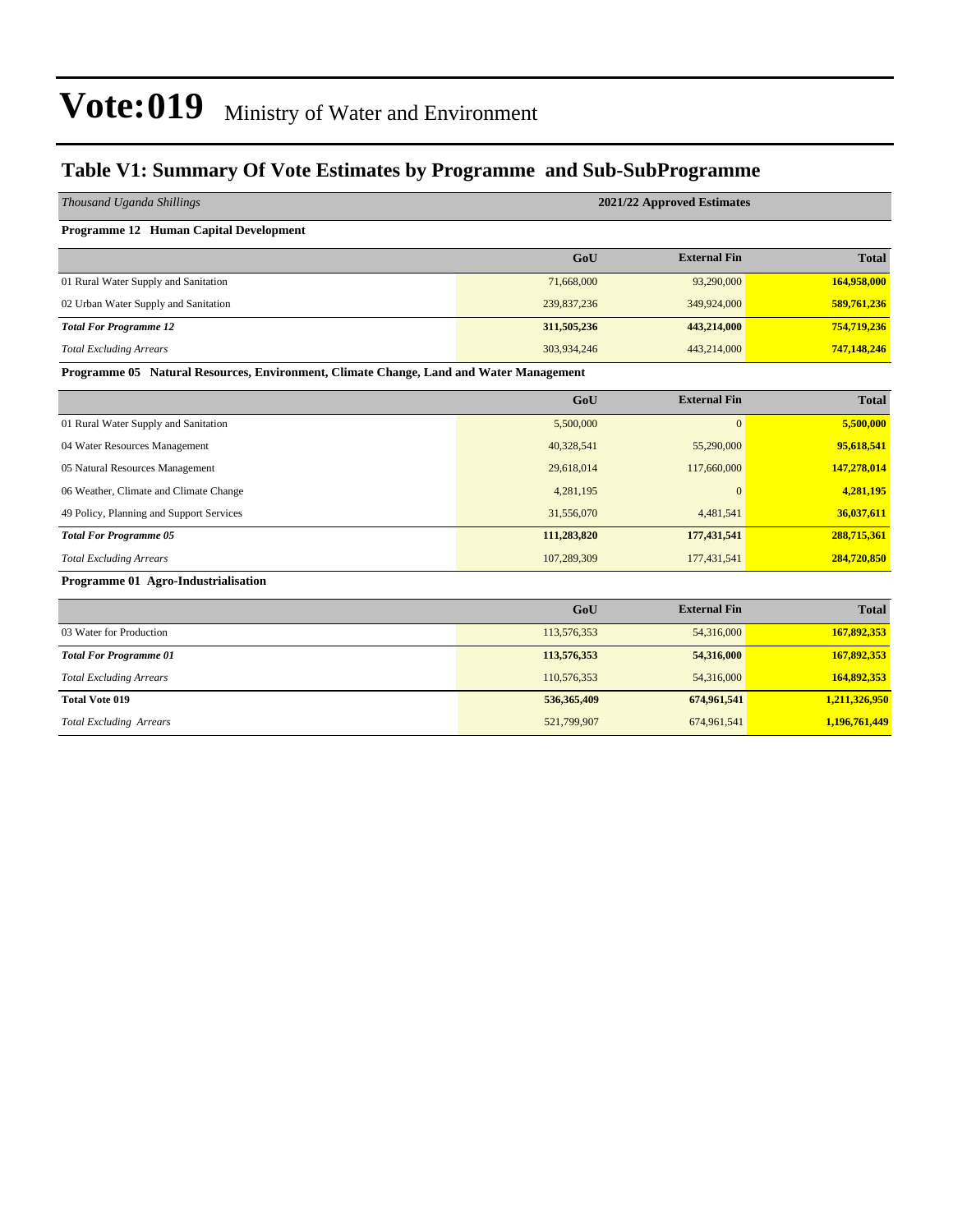### **Table V2: Summary Of Vote Estimates by Sub-SubProgramme,Department and Project**

| Thousand Uganda Shillings                                                                |                  | 2020/21 Approved Budget |                  |               |                  | 2021/22 Approved Estimates    |              |  |
|------------------------------------------------------------------------------------------|------------------|-------------------------|------------------|---------------|------------------|-------------------------------|--------------|--|
| <b>Sub-SubProgramme 01 Rural Water Supply and Sanitation</b>                             |                  |                         |                  |               |                  |                               |              |  |
| <b>Recurrent Budget Estimates</b>                                                        | <b>Wage</b>      | Non-Wage                | <b>AIA</b>       | <b>Total</b>  | <b>Wage</b>      | <b>Non-Wage</b>               | <b>Total</b> |  |
| 05 Rural Water Supply and Sanitation                                                     | 1,566,541        | $\mathbf{0}$            | $\boldsymbol{0}$ | 1,566,541     | 1,567,000        | 2,593,000                     | 4,160,000    |  |
| <b>Total Recurrent Budget Estimates for Sub-</b><br><b>SubProgramme</b>                  | 1,566,541        | $\bf{0}$                | $\bf{0}$         | 1,566,541     | 1,567,000        | 2,593,000                     | 4,160,000    |  |
| Development Budget Estimates                                                             | <b>GoU Dev't</b> | <b>External Fin</b>     | AIA              | Total         |                  | <b>GoU Dev't External Fin</b> | <b>Total</b> |  |
| 1347 Solar Powered Mini-Piped Water Schemes in rural<br>Areas                            | 39,427,081       | $\mathbf{0}$            | $\boldsymbol{0}$ | 39,427,081    | 12,659,455       | $\overline{0}$                | 12,659,455   |  |
| 1359 Piped Water in Rural Areas                                                          | 13,099,400       | 42,439,000              | $\mathbf{0}$     | 55,538,400    | 5,500,000        | $\mathbf{0}$                  | 5,500,000    |  |
| 1530 Integrated Water Resources Management and<br>Development Project (IWMDP)            | 1,455,000        | 40,505,256              | $\boldsymbol{0}$ | 41,960,256    | 2,005,000        | 72,790,000                    | 74,795,000   |  |
| 1614 Support To Rural Water Supply and Sanitation Project                                | 8,073,105        | $\mathbf{0}$            | $\boldsymbol{0}$ | 8,073,105     | 50,843,545       | 20,500,000                    | 71,343,545   |  |
| 1666 Development of Solar Powered Irrigation and Water<br><b>Supply Systems</b>          | $\mathbf{0}$     | $\mathbf{0}$            | $\boldsymbol{0}$ | 0             | 2,000,000        | $\boldsymbol{0}$              | 2,000,000    |  |
| <b>Total Development Budget Estimates for Sub-</b><br><b>SubProgramme</b>                | 62,054,586       | 82,944,256              | $\bf{0}$         | 144,998,842   | 73,008,000       | 93,290,000                    | 166,298,000  |  |
|                                                                                          | GoU              | <b>External Fin</b>     | <b>AIA</b>       | <b>Total</b>  | GoU              | <b>External Fin</b>           | <b>Total</b> |  |
| <b>Total For Sub-SubProgramme 01</b>                                                     | 63,621,127       | 82,944,256              | $\bf{0}$         | 146,565,383   | 77,168,000       | 93,290,000                    | 170,458,000  |  |
| <b>Total Excluding Arrears</b>                                                           | 63,621,127       | 82,944,256              | $\boldsymbol{0}$ | 146,565,383   | 76,168,000       | 93,290,000                    | 169,458,000  |  |
| Sub-SubProgramme 02 Urban Water Supply and Sanitation                                    |                  |                         |                  |               |                  |                               |              |  |
| <b>Recurrent Budget Estimates</b>                                                        | Wage             | <b>Non-Wage</b>         | AIA              | Total         | <b>Wage</b>      | <b>Non-Wage</b>               | <b>Total</b> |  |
| 04 Urban Water Supply & Sewerage                                                         | 2,894,013        | $\mathbf{0}$            | $\boldsymbol{0}$ | 2,894,013     | 2,894,000        | 100,000                       | 2,994,000    |  |
| 22 Urban Water Regulation Programme                                                      | 275,233          | $\mathbf{0}$            | $\boldsymbol{0}$ | 275,233       | 275,246          | 170,000                       | 445,246      |  |
| <b>Total Recurrent Budget Estimates for Sub-</b><br><b>SubProgramme</b>                  | 3,169,246        | $\bf{0}$                | $\bf{0}$         | 3,169,246     | 3,169,246        | 270,000                       | 3,439,246    |  |
| Development Budget Estimates                                                             | <b>GoU Dev't</b> | <b>External Fin</b>     | <b>AIA</b>       | <b>Total</b>  |                  | <b>GoU Dev't External Fin</b> | <b>Total</b> |  |
| 1188 Protection of Lake Victoria-Kampala Sanitation<br>Program                           | 35,085,931       | $\mathbf{0}$            | $\boldsymbol{0}$ | 35,085,931    | 25,376,000       | $\overline{0}$                | 25,376,000   |  |
| 1193 Kampala Water Lake Victoria Water and Sanitation<br>Project                         | 4,126,788        | 276, 211, 000           | $\boldsymbol{0}$ | 280, 337, 788 | 3,200,000        | 115,800,000                   | 119,000,000  |  |
| 1399 Karamoja Small Town and Rural growth Centers<br>Water Supply and Sanitation Project | 5,884,900        | $\mathbf{0}$            | $\boldsymbol{0}$ | 5,884,900     | 14,885,000       | $\overline{0}$                | 14,885,000   |  |
| 1438 Water Services Acceleration Project (SCAP)                                          | 50,000,000       | $\mathbf{0}$            | $\mathbf{0}$     | 50,000,000    | 48,000,000       | $\mathbf{0}$                  | 48,000,000   |  |
| 1524 Water and Sanitation Development Facility - East-<br>Phase II                       | 15,524,990       | $\mathbf{0}$            | $\boldsymbol{0}$ | 15,524,990    | 21,525,000       | $\mathbf{0}$                  | 21,525,000   |  |
| 1525 Water and Sanitation Development Facility - South<br>Western-Phase II               | 11,523,930       | $\mathbf{0}$            | $\boldsymbol{0}$ | 11,523,930    | 19,628,990       | $\mathbf{0}$                  | 19,628,990   |  |
| 1529 Strategic Towns Water Supply and Sanitation Project<br>(STWSSP)                     | 5,673,000        | 40,002,182              | $\boldsymbol{0}$ | 45,675,182    | 11,012,000       | 30,820,000                    | 41,832,000   |  |
| 1530 Integrated Water Resources Management and<br>Development Project (IWMDP)            | 2,231,000        | 264,170,342             | $\boldsymbol{0}$ | 266,401,342   | 2,231,000        | 122,380,000                   | 124,611,000  |  |
| 1531 South Western Cluster (SWC) Project                                                 | $\mathbf{0}$     | 142,759,715             | $\boldsymbol{0}$ | 142,759,715   | $\boldsymbol{0}$ | 57,318,359                    | 57,318,359   |  |
| 1532 100% Service Coverage Acceleration Project -<br>umbrellas (SCAP 100 - umbrellas)    | 22,088,033       | $\boldsymbol{0}$        | $\boldsymbol{0}$ | 22,088,033    | 39,436,000       | $\mathbf{0}$                  | 39,436,000   |  |
| 1533 Water and Sanitation Development Facility Central -<br>Phase II                     | 14,596,294       | 7,500,000               | $\boldsymbol{0}$ | 22,096,294    | 21,016,000       | $\mathbf{0}$                  | 21,016,000   |  |
| 1534 Water and Sanitation Development Facility North -<br>Phase II                       | 8,030,900        | 20,868,100              | $\boldsymbol{0}$ | 28,899,000    | 14,529,000       | 23,605,641                    | 38,134,641   |  |
| 1562 Lake Victoria Water and Sanitation (LVWATSAN)<br>Phase 3                            | 2,000,000        | $\boldsymbol{0}$        | $\boldsymbol{0}$ | 2,000,000     | 3,250,000        | $\mathbf{0}$                  | 3,250,000    |  |
| 1660 Strengthening Water Utilities Regulation Project                                    | 3,949,300        | $\mathbf{0}$            | $\boldsymbol{0}$ | 3,949,300     | 10,309,000       | $\mathbf{0}$                  | 10,309,000   |  |
| 1666 Development of Solar Powered Irrigation and Water<br><b>Supply Systems</b>          | $\bf{0}$         | $\boldsymbol{0}$        | $\boldsymbol{0}$ | 0             | 2,000,000        | $\mathbf{0}$                  | 2,000,000    |  |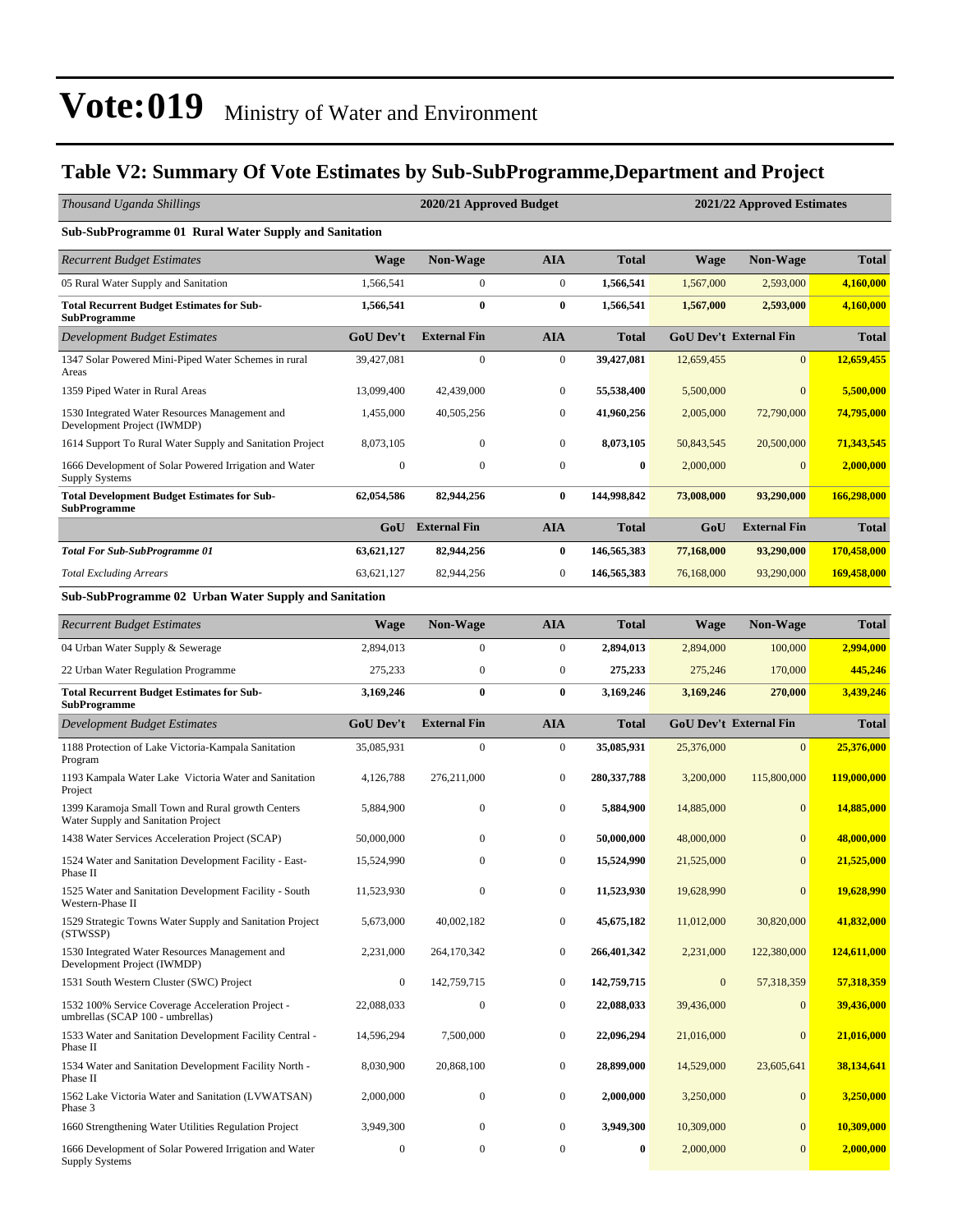| <b>Total Development Budget Estimates for Sub-</b><br><b>SubProgramme</b>                                | 180,715,065      | 751,511,338             | $\bf{0}$         | 932,226,403  | 236,397,990 | 349,924,000                   | 586,321,990  |
|----------------------------------------------------------------------------------------------------------|------------------|-------------------------|------------------|--------------|-------------|-------------------------------|--------------|
|                                                                                                          | GoU              | <b>External Fin</b>     | <b>AIA</b>       | <b>Total</b> | GoU         | <b>External Fin</b>           | <b>Total</b> |
| <b>Total For Sub-SubProgramme 02</b>                                                                     | 183,884,310      | 751,511,338             | $\bf{0}$         | 935,395,649  | 239,837,236 | 349,924,000                   | 589,761,236  |
| <b>Total Excluding Arrears</b>                                                                           | 177,759,178      | 751,511,338             | $\boldsymbol{0}$ | 929,270,517  | 233,266,246 | 349,924,000                   | 583,190,246  |
| <b>Sub-SubProgramme 03 Water for Production</b>                                                          |                  |                         |                  |              |             |                               |              |
| <b>Recurrent Budget Estimates</b>                                                                        | <b>Wage</b>      | <b>Non-Wage</b>         | <b>AIA</b>       | <b>Total</b> | <b>Wage</b> | <b>Non-Wage</b>               | <b>Total</b> |
| 13 Water for Production                                                                                  | 480,353          | $\overline{0}$          | $\boldsymbol{0}$ | 480,353      | 480,353     | 35,000                        | 515,353      |
| <b>Total Recurrent Budget Estimates for Sub-</b><br><b>SubProgramme</b>                                  | 480,353          | $\bf{0}$                | $\bf{0}$         | 480,353      | 480,353     | 35,000                        | 515,353      |
| Development Budget Estimates                                                                             | <b>GoU Dev't</b> | <b>External Fin</b>     | <b>AIA</b>       | <b>Total</b> |             | <b>GoU Dev't External Fin</b> | <b>Total</b> |
| 1396 Water for Production Regional Center-North<br>(WfPRC-N) based in Lira                               | 21,861,960       | $\boldsymbol{0}$        | $\boldsymbol{0}$ | 21,861,960   | 21,062,000  | $\overline{0}$                | 21,062,000   |
| 1397 Water for Production Regional Center-East<br>(WfPRC_E) based in Mbale                               | 22,753,285       | $\boldsymbol{0}$        | $\boldsymbol{0}$ | 22,753,285   | 24,053,000  | $\boldsymbol{0}$              | 24,053,000   |
| 1398 Water for Production Regional Centre-West (WfPRC-<br>W) based in Mbarara                            | 27,852,914       | $\boldsymbol{0}$        | $\boldsymbol{0}$ | 27,852,914   | 25,474,000  | $\boldsymbol{0}$              | 25,474,000   |
| 1523 Water for Production Phase II                                                                       | 24,779,686       | $\mathbf{0}$            | $\boldsymbol{0}$ | 24,779,686   | 23,262,000  | $\overline{0}$                | 23,262,000   |
| 1559 Drought Resilience in Karamoja sub-region project                                                   | 5,995,274        | 9,000,000               | $\mathbf{0}$     | 14,995,274   | 5,225,000   | 7,693,000                     | 12,918,000   |
| 1661 Irrigation For Climate Resilience Project Profile                                                   | 8,650,000        | 53,200,000              | $\boldsymbol{0}$ | 61,850,000   | 8,050,000   | 15,387,000                    | 23,437,000   |
| 1666 Development of Solar Powered Irrigation and Water<br><b>Supply Systems</b>                          | 1,000,000        | 38,000,000              | $\boldsymbol{0}$ | 39,000,000   | 5,935,000   | 31,236,000                    | 37,171,000   |
| <b>Total Development Budget Estimates for Sub-</b><br><b>SubProgramme</b>                                | 112,893,119      | 100,200,000             | $\bf{0}$         | 213,093,119  | 113,061,000 | 54,316,000                    | 167,377,000  |
|                                                                                                          |                  | <b>GoU</b> External Fin | <b>AIA</b>       | <b>Total</b> | GoU         | <b>External Fin</b>           | <b>Total</b> |
| <b>Total For Sub-SubProgramme 03</b>                                                                     | 113,373,472      | 100,200,000             | $\bf{0}$         | 213,573,472  | 113,576,353 | 54,316,000                    | 167,892,353  |
| <b>Total Excluding Arrears</b>                                                                           | 113,373,472      | 100,200,000             | $\mathbf{0}$     | 213,573,472  | 110,576,353 | 54,316,000                    | 164,892,353  |
| <b>Sub-SubProgramme 04 Water Resources Management</b>                                                    |                  |                         |                  |              |             |                               |              |
| <b>Recurrent Budget Estimates</b>                                                                        | <b>Wage</b>      | <b>Non-Wage</b>         | <b>AIA</b>       | <b>Total</b> | Wage        | <b>Non-Wage</b>               | <b>Total</b> |
| 10 Water Resources M & A                                                                                 | 570,750          | $\boldsymbol{0}$        | $\mathbf{0}$     | 570,750      | 571,000     | 35,000                        | 606,000      |
| 11 Water Resources Regulation                                                                            | 520,510          | $\boldsymbol{0}$        | $\boldsymbol{0}$ | 520,510      | 521,000     | 1,028,511                     | 1,549,511    |
| 12 Water Quality Management                                                                              | 435,400          | $\mathbf{0}$            | $\boldsymbol{0}$ | 435,400      | 435,000     | 101,000                       | 536,000      |
| 21 Trans-Boundary Water Resource Management<br>Programme                                                 | 482,370          | $\boldsymbol{0}$        | $\boldsymbol{0}$ | 482,370      | 482,030     | 20,000                        | 502,030      |
| <b>Total Recurrent Budget Estimates for Sub-</b><br><b>SubProgramme</b>                                  | 2,009,030        | $\bf{0}$                | $\bf{0}$         | 2,009,030    | 2,009,030   | 1,184,511                     | 3,193,541    |
| <b>Development Budget Estimates</b>                                                                      | <b>GoU Dev't</b> | <b>External Fin</b>     | <b>AIA</b>       | <b>Total</b> |             | GoU Dev't External Fin        | <b>Total</b> |
| 1302 Support for Hydro-Power Devt and Operations on<br>River Nile                                        | 4,281,280        | $\mathbf{0}$            | $\boldsymbol{0}$ | 4,281,280    | 3,134,000   | $\mathbf{0}$                  | 3,134,000    |
| 1424 Multi-Lateral Lakes Edward & Albert Integrated<br>Fisheries and Water Resources Management (LEAFII) | 4,601,000        | 8,500,000               | $\boldsymbol{0}$ | 13,101,000   | 4,401,000   | 4,400,000                     | 8,801,000    |
| 1487 Enhancing Resilience of Communities to Climate<br>Change                                            | 1,500,000        | 10,449,445              | $\boldsymbol{0}$ | 11,949,445   | 1,500,000   | 10,010,000                    | 11,510,000   |
| 1522 Inner Murchison Bay Cleanup Project                                                                 | 11,904,525       | $\boldsymbol{0}$        | $\boldsymbol{0}$ | 11,904,525   | 20,005,000  | $\mathbf{0}$                  | 20,005,000   |
| 1530 Integrated Water Resources Management and<br>Development Project (IWMDP)                            | 1,640,200        | 15,674,095              | $\boldsymbol{0}$ | 17,314,295   | 1,640,000   | 40,880,000                    | 42,520,000   |
| 1662 Water Management Zones Project Phase 2                                                              | 3,615,580        | 745,460                 | $\boldsymbol{0}$ | 4,361,040    | 6,455,000   | $\mathbf{0}$                  | 6,455,000    |
| <b>Total Development Budget Estimates for Sub-</b><br><b>SubProgramme</b>                                | 27,542,585       | 35,369,000              | 0                | 62,911,585   | 37,135,000  | 55,290,000                    | 92,425,000   |
|                                                                                                          | GoU              | <b>External Fin</b>     | <b>AIA</b>       | <b>Total</b> | GoU         | <b>External Fin</b>           | <b>Total</b> |
| <b>Total For Sub-SubProgramme 04</b>                                                                     | 29,551,615       | 35,369,000              | $\bf{0}$         | 64,920,615   | 40,328,541  | 55,290,000                    | 95,618,541   |
| <b>Total Excluding Arrears</b>                                                                           | 29,551,615       | 35,369,000              | $\bf{0}$         | 64,920,615   | 38,334,030  | 55,290,000                    | 93,624,030   |

**Sub-SubProgramme 05 Natural Resources Management**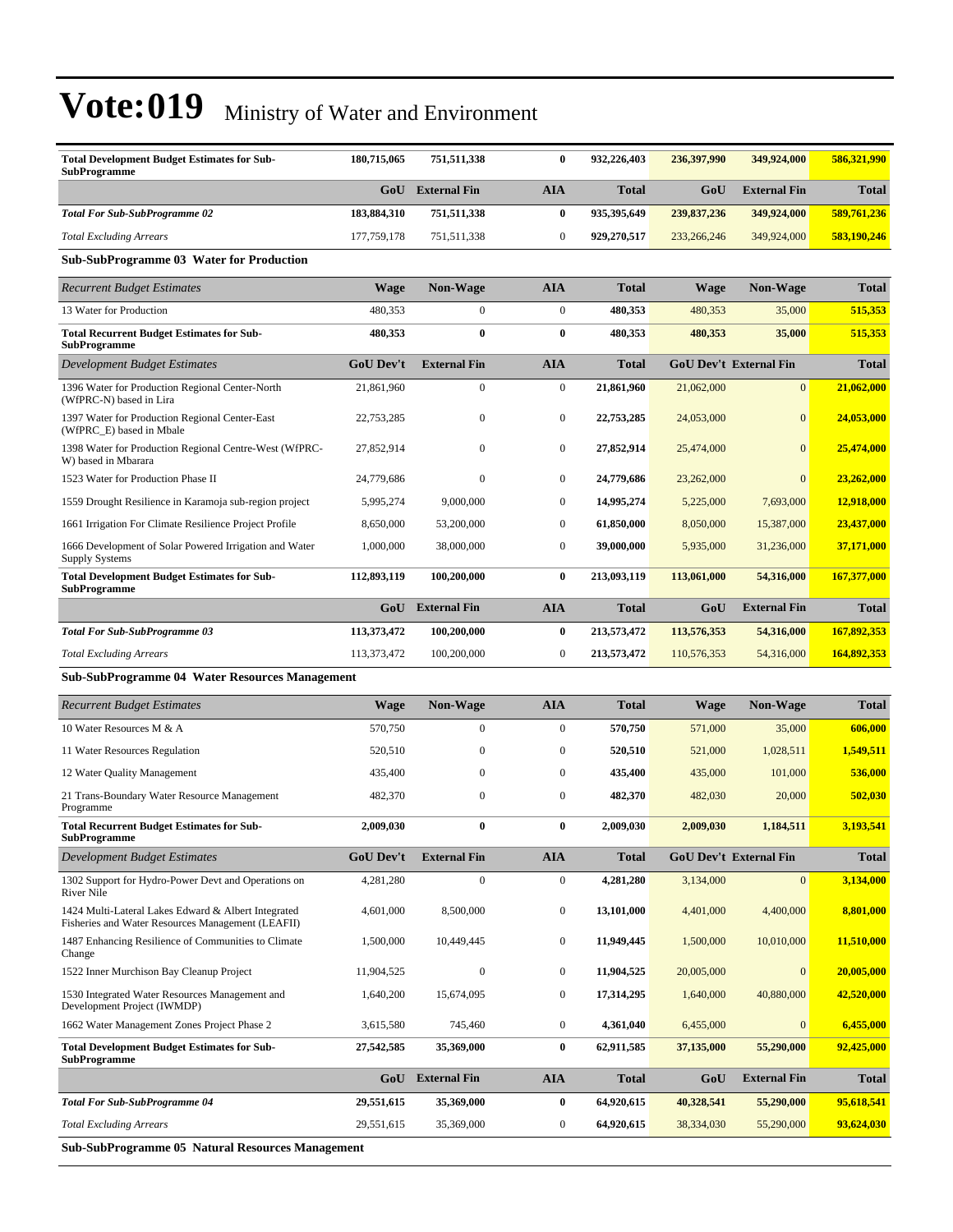| <b>Recurrent Budget Estimates</b>                                                              | <b>Wage</b>      | <b>Non-Wage</b>     | <b>AIA</b>       | <b>Total</b>  | <b>Wage</b>   | <b>Non-Wage</b>               | <b>Total</b>  |
|------------------------------------------------------------------------------------------------|------------------|---------------------|------------------|---------------|---------------|-------------------------------|---------------|
| 14 Environment Support Services                                                                | 159,455          | 0                   | $\boldsymbol{0}$ | 159,455       | 159,000       | 655,000                       | 814,000       |
| 15 Forestry Support Services                                                                   | 166,832          | $\boldsymbol{0}$    | $\boldsymbol{0}$ | 166,832       | 167,000       | 722,000                       | 889,000       |
| 16 Wetland Management Services                                                                 | 461,727          | $\boldsymbol{0}$    | $\boldsymbol{0}$ | 461,727       | 462,014       | 1,699,000                     | 2,161,014     |
| <b>Total Recurrent Budget Estimates for Sub-</b><br><b>SubProgramme</b>                        | 788,014          | $\bf{0}$            | $\bf{0}$         | 788,014       | 788,014       | 3,076,000                     | 3,864,014     |
| Development Budget Estimates                                                                   | <b>GoU Dev't</b> | <b>External Fin</b> | <b>AIA</b>       | <b>Total</b>  |               | <b>GoU Dev't External Fin</b> | <b>Total</b>  |
| 1417 Farm Income Enhancement and Forestry<br>Conservation Project Phase II (FIEFOC II)         | 19,070,500       | 92,179,003          | $\boldsymbol{0}$ | 111,249,503   | 13,071,000    | 98,000,000                    | 111,071,000   |
| 1520 Building Resilient Communities, Wetland Ecosystems<br>and Associated Catchments in Uganda | 4,501,970        | $\boldsymbol{0}$    | $\boldsymbol{0}$ | 4,501,970     | 4,068,000     | $\Omega$                      | 4,068,000     |
| 1613 Investing in Forests and Protected Areas for Climate-<br><b>Smart Development</b>         | 7,290,489        | $\mathbf{0}$        | $\boldsymbol{0}$ | 7,290,489     | 2,615,000     | 19,660,000                    | 22,275,000    |
| 1697 Natural Wetlands Restoration Project                                                      | 700,000          | $\boldsymbol{0}$    | $\boldsymbol{0}$ | 700,000       | 6,000,000     | $\mathbf{0}$                  | 6,000,000     |
| <b>Total Development Budget Estimates for Sub-</b><br><b>SubProgramme</b>                      | 31,562,958       | 92,179,003          | $\bf{0}$         | 123,741,961   | 25,754,000    | 117,660,000                   | 143,414,000   |
|                                                                                                | GoU              | <b>External Fin</b> | <b>AIA</b>       | <b>Total</b>  | GoU           | <b>External Fin</b>           | <b>Total</b>  |
| <b>Total For Sub-SubProgramme 05</b>                                                           | 32,350,972       | 92,179,003          | $\bf{0}$         | 124,529,975   | 29,618,014    | 117,660,000                   | 147,278,014   |
| <b>Total Excluding Arrears</b>                                                                 | 32,350,972       | 92,179,003          | $\boldsymbol{0}$ | 124,529,975   | 29,618,014    | 117,660,000                   | 147,278,014   |
| Sub-SubProgramme 06 Weather, Climate and Climate Change                                        |                  |                     |                  |               |               |                               |               |
| <b>Recurrent Budget Estimates</b>                                                              | Wage             | <b>Non-Wage</b>     | <b>AIA</b>       | <b>Total</b>  | <b>Wage</b>   | <b>Non-Wage</b>               | <b>Total</b>  |
| 24 Climate Change Programme                                                                    | 822,654          | $\mathbf{0}$        | $\boldsymbol{0}$ | 822,654       | 1,259,195     | 3,022,000                     | 4,281,195     |
| <b>Total Recurrent Budget Estimates for Sub-</b><br><b>SubProgramme</b>                        | 822,654          | $\bf{0}$            | $\bf{0}$         | 822,654       | 1,259,195     | 3,022,000                     | 4,281,195     |
|                                                                                                | GoU              | <b>External Fin</b> | <b>AIA</b>       | <b>Total</b>  | GoU           | <b>External Fin</b>           | <b>Total</b>  |
| <b>Total For Sub-SubProgramme 06</b>                                                           | 822,654          | $\bf{0}$            | $\bf{0}$         | 822,654       | 4,281,195     | $\bf{0}$                      | 4,281,195     |
| <b>Total Excluding Arrears</b>                                                                 | 822,654          | $\boldsymbol{0}$    | $\boldsymbol{0}$ | 822,654       | 4,281,195     | $\overline{0}$                | 4,281,195     |
| Sub-SubProgramme 49 Policy, Planning and Support Services                                      |                  |                     |                  |               |               |                               |               |
| <b>Recurrent Budget Estimates</b>                                                              | Wage             | <b>Non-Wage</b>     | <b>AIA</b>       | <b>Total</b>  | <b>Wage</b>   | <b>Non-Wage</b>               | Total         |
| 01 Finance and Administration                                                                  | 3,365,356        | 2,763,479           | $\boldsymbol{0}$ | 6,128,835     | 3,472,916     | 8,281,584                     | 11,754,499    |
| 08 Office of Director DWD                                                                      | 37,564           | $\boldsymbol{0}$    | $\boldsymbol{0}$ | 37,564        | 38,000        | 256,000                       | 294,000       |
| 09 Planning                                                                                    | 365,748          | 492.198             | $\boldsymbol{0}$ | 857,946       | 394,000       | 3,048,000                     | 3,442,000     |
| 17 Office of Director DWRM                                                                     | 47,093           | $\boldsymbol{0}$    | $\mathbf{0}$     | 47,093        | 47,000        | 150,000                       | 197,000       |
| 18 Office of the Director DEA                                                                  | 37,564           | $\mathbf{0}$        | $\mathbf{0}$     | 37,564        | 38,000        | 150,000                       | 188,000       |
| 19 Internal Audit                                                                              | 46,150           | $\boldsymbol{0}$    | $\boldsymbol{0}$ | 46,150        | 46,000        | 329,000                       | 375,000       |
| 20 Nabyeva Forestry College                                                                    | 172,828          | $\mathbf{0}$        | $\boldsymbol{0}$ | 172,828       | 173,000       | 419,000                       | 592,000       |
| 23 Water and Environment Liaison Programme                                                     | 91,482           | $\boldsymbol{0}$    | $\boldsymbol{0}$ | 91,482        | 90,784        | 96,000                        | 186,784       |
| <b>Total Recurrent Budget Estimates for Sub-</b><br><b>SubProgramme</b>                        | 4,163,784        | 3,255,677           | $\bf{0}$         | 7,419,461     | 4,299,700     | 12,729,584                    | 17,029,284    |
| Development Budget Estimates                                                                   | <b>GoU Dev't</b> | <b>External Fin</b> | <b>AIA</b>       | <b>Total</b>  |               | GoU Dev't External Fin        | <b>Total</b>  |
| 1530 Integrated Water Resources Management and<br>Development Project (IWMDP)                  | 3,000,000        | 14,627,899          | $\boldsymbol{0}$ | 17,627,899    | 5,200,000     | 4,481,541                     | 9,681,541     |
| 1638 Retooling of Ministry of Water and Environment                                            | 12,718,163       | $\boldsymbol{0}$    | $\boldsymbol{0}$ | 12,718,163    | 9,326,786     | $\boldsymbol{0}$              | 9,326,786     |
| <b>Total Development Budget Estimates for Sub-</b><br><b>SubProgramme</b>                      | 15,718,163       | 14,627,899          | $\bf{0}$         | 30,346,061    | 14,526,786    | 4,481,541                     | 19,008,328    |
|                                                                                                | GoU              | <b>External Fin</b> | <b>AIA</b>       | <b>Total</b>  | GoU           | <b>External Fin</b>           | <b>Total</b>  |
| <b>Total For Sub-SubProgramme 49</b>                                                           | 23,137,624       | 14,627,899          | $\bf{0}$         | 37,765,522    | 31,556,070    | 4,481,541                     | 36,037,611    |
| <b>Total Excluding Arrears</b>                                                                 | 20,248,587       | 14,627,899          | $\boldsymbol{0}$ | 34,876,486    | 29,556,070    | 4,481,541                     | 34,037,611    |
| <b>Total Vote 019</b>                                                                          | 446,741,775      | 1,076,831,496       | 0                | 1,523,573,270 | 536, 365, 409 | 674,961,541                   | 1,211,326,950 |
| <b>Total Excluding Arrears</b>                                                                 | 437,727,606      | 1,076,831,496       | $\boldsymbol{0}$ | 1,514,559,102 | 521,799,907   | 674,961,541                   | 1,196,761,449 |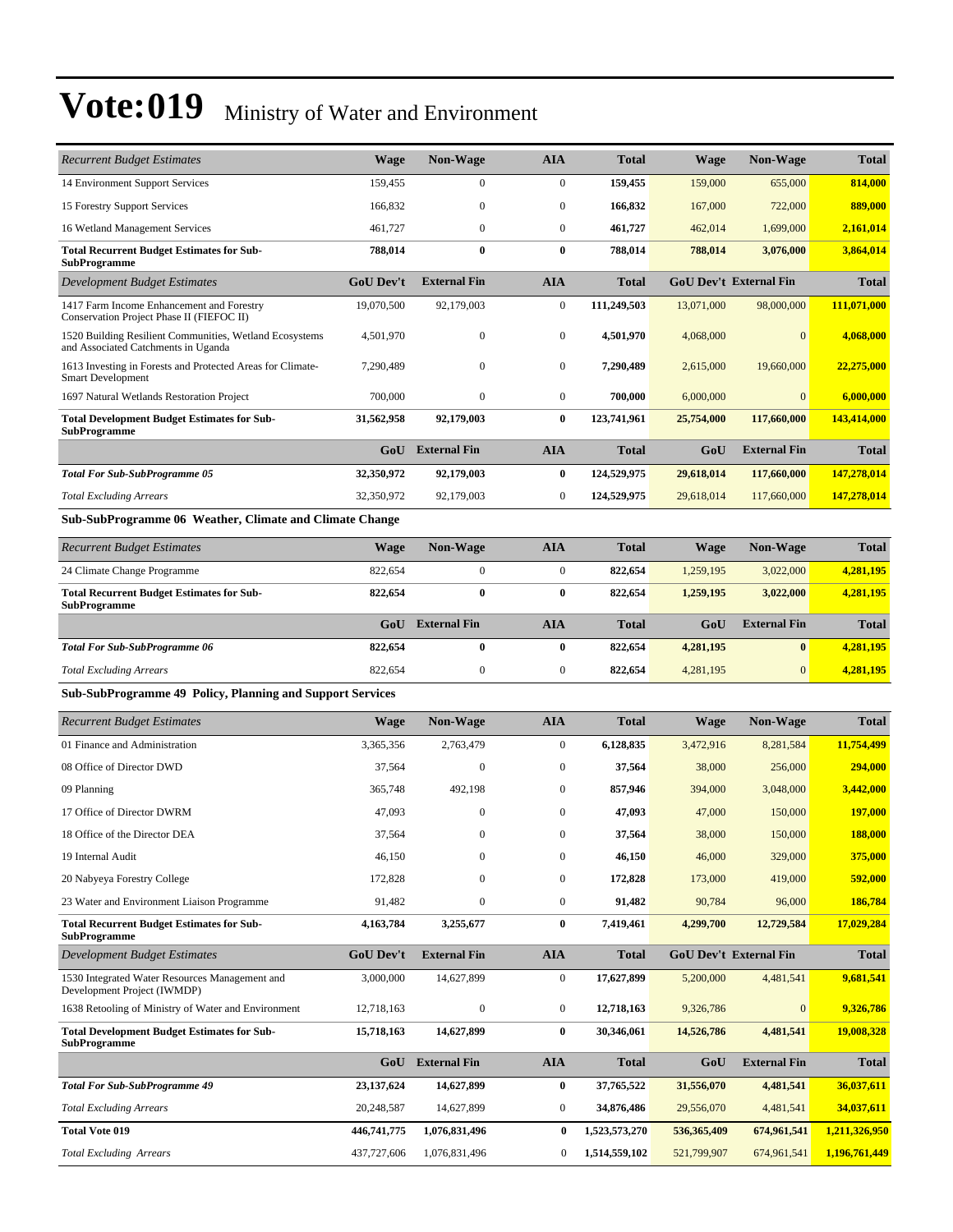### **Table V3: Summary Vote Estimates by Item**

| Thousand Uganda Shillings                                                |            | 2020/21 Approved Budget |                  |                  | 2021/22 Approved Estimates |                  |              |  |
|--------------------------------------------------------------------------|------------|-------------------------|------------------|------------------|----------------------------|------------------|--------------|--|
|                                                                          | GoU        | External Fin            | AIA              | <b>Total</b>     | GoU                        | External Fin     | <b>Total</b> |  |
| <b>Employees, Goods and Services (Outputs Provided)</b>                  | 91,285,813 | 90,598,563              | $\bf{0}$         | 181,884,376      | 99,573,049                 | 74,094,215       | 173,667,264  |  |
| 211101 General Staff Salaries                                            | 12,599,622 | $\bf{0}$                | $\bf{0}$         | 12,599,622       | 13,572,537                 | $\bf{0}$         | 13,572,537   |  |
| 211102 Contract Staff Salaries                                           | 13,399,178 | 2,169,162               | $\bf{0}$         | 15,568,340       | 14,699,068                 | 2,768,087        | 17,467,155   |  |
| 211103 Allowances (Inc. Casuals, Temporary)                              | 3,129,488  | 3,160,854               | 0                | 6,290,342        | 3,531,970                  | 5,097,564        | 8,629,534    |  |
| 212101 Social Security Contributions                                     | 1,531,216  | $\bf{0}$                | 0                | 1,531,216        | 1,554,697                  | 140,313          | 1,695,010    |  |
| 212102 Pension for General Civil Service                                 | 1,000,000  | $\bf{0}$                | $\bf{0}$         | 1,000,000        | 5,479,422                  | $\bf{0}$         | 5,479,422    |  |
| 212106 Validation of old Pensioners                                      | 0          | $\bf{0}$                | $\bf{0}$         | $\bf{0}$         | 131,900                    | $\bf{0}$         | 131,900      |  |
| 212201 Social Security Contributions                                     | 303,408    | 80,280                  | $\bf{0}$         | 383,688          | 369,903                    | $\bf{0}$         | 369,903      |  |
| 213001 Medical expenses (To employees)                                   | 0          | $\bf{0}$                | $\bf{0}$         | $\bf{0}$         | 95,000                     | $\bf{0}$         | 95,000       |  |
| 213002 Incapacity, death benefits and funeral expenses                   | 0          | $\bf{0}$                | 0                | $\bf{0}$         | 87,555                     | $\bf{0}$         | 87,555       |  |
| 213004 Gratuity Expenses                                                 | 0          | $\bf{0}$                | 0                | $\bf{0}$         | 247,523                    | $\bf{0}$         | 247,523      |  |
| 221001 Advertising and Public Relations                                  | 927,071    | 1,117,760               | 0                | 2,044,831        | 1,104,300                  | 871,890          | 1,976,190    |  |
| 221002 Workshops and Seminars                                            | 3,101,432  | 3,090,000               | 0                | 6,191,432        | 2,108,075                  | 745,410          | 2,853,485    |  |
| 221003 Staff Training                                                    | 1,949,078  | 1,138,373               | 0                | 3,087,451        | 2,410,552                  | 653,999          | 3,064,551    |  |
| 221004 Recruitment Expenses                                              | 44,500     | $\bf{0}$                | $\bf{0}$         | 44,500           | 65,500                     | $\bf{0}$         | 65,500       |  |
| 221005 Hire of Venue (chairs, projector, etc)                            | 141,320    | $\bf{0}$                | $\bf{0}$         | 141,320          | 844,320                    | 97,500           | 941,820      |  |
| 221007 Books, Periodicals & Newspapers                                   | 316,504    | 60,000                  | $\bf{0}$         | 376,504          | 286,304                    | $\bf{0}$         | 286,304      |  |
| 221008 Computer supplies and Information Technology<br>(TT)              | 532,637    | 804,628                 | $\boldsymbol{0}$ | 1,337,265        | 782,036                    | 498,724          | 1,280,760    |  |
| 221009 Welfare and Entertainment                                         | 456,230    | 99,403                  | $\bf{0}$         | 555,633          | 755,295                    | 90,000           | 845,295      |  |
| 221010 Special Meals and Drinks                                          | 0          | $\bf{0}$                | 0                | $\bf{0}$         | 208,000                    | $\bf{0}$         | 208,000      |  |
| 221011 Printing, Stationery, Photocopying and Binding                    | 1,634,789  | 902,219                 | $\boldsymbol{0}$ | 2,537,008        | 2,113,623                  | 817,361          | 2,930,984    |  |
| 221012 Small Office Equipment                                            | 269,185    | 178,600                 | $\bf{0}$         | 447,785          | 216,783                    | $\bf{0}$         | 216,783      |  |
| 221014 Bank Charges and other Bank related costs                         | 12,600     | 13,600                  | $\bf{0}$         | 26,200           | 12,600                     | 38,620           | 51,220       |  |
| 221015 Financial and related costs (e.g. shortages,<br>pilferages, etc.) | 2,000      | 0                       | 0                | 2,000            | 2,000                      | $\bf{0}$         | 2,000        |  |
| 221016 IFMS Recurrent costs                                              | 12,000     | $\bf{0}$                | $\bf{0}$         | 12,000           | 27,000                     | $\bf{0}$         | 27,000       |  |
| 221017 Subscriptions                                                     | 0          | $\bf{0}$                | 0                | $\bf{0}$         | 150,800                    | $\bf{0}$         | 150,800      |  |
| 221020 IPPS Recurrent Costs                                              | 0          | $\bf{0}$                | $\bf{0}$         | $\bf{0}$         | 132,000                    | $\mathbf{0}$     | 132,000      |  |
| 222001 Telecommunications                                                | 203,500    | 54,470                  | $\bf{0}$         | 257,970          | 231,698                    | 33,937           | 265,635      |  |
| 222002 Postage and Courier                                               | 6,900      | 0                       | $\bf{0}$         | 6,900            | 125,400                    | $\bf{0}$         | 125,400      |  |
| 222003 Information and communications technology<br>(ICT)                | 76,200     | $\bf{0}$                | 0                | 76,200           | 25,200                     | $\bf{0}$         | 25,200       |  |
| 223001 Property Expenses                                                 | 1,858,970  | $\bf{0}$                | $\bf{0}$         | 1,858,970        | 5,338,500                  | $\boldsymbol{0}$ | 5,338,500    |  |
| 223003 Rent – (Produced Assets) to private entities                      | 0          | $\bf{0}$                | $\bf{0}$         | $\boldsymbol{0}$ | 60,000                     | $\bf{0}$         | 60,000       |  |
| 223004 Guard and Security services                                       | 326,880    | 0                       | $\bf{0}$         | 326,880          | 457,284                    | $\bf{0}$         | 457,284      |  |
| 223005 Electricity                                                       | 306,100    | $\bf{0}$                | $\boldsymbol{0}$ | 306,100          | 480,900                    | $\bf{0}$         | 480,900      |  |
| 223006 Water                                                             | 161,600    | 0                       | $\bf{0}$         | 161,600          | 263,300                    | $\bf{0}$         | 263,300      |  |
| 223007 Other Utilities- (fuel, gas, firewood, charcoal)                  | 6,000      | $\bf{0}$                | $\bf{0}$         | 6,000            | 6,000                      | 200,000          | 206,000      |  |
| 224001 Medical Supplies                                                  | 130,000    | 0                       | $\bf{0}$         | 130,000          | 900,000                    | $\bf{0}$         | 900,000      |  |
| 224004 Cleaning and Sanitation                                           | 208,394    | 0                       | $\bf{0}$         | 208,394          | 232,000                    | $\bf{0}$         | 232,000      |  |
| 224005 Uniforms, Beddings and Protective Gear                            | 332,000    | $\bf{0}$                | $\bf{0}$         | 332,000          | 162,500                    | 75,000           | 237,500      |  |
| 224006 Agricultural Supplies                                             | 625,600    | $\bf{0}$                | $\bf{0}$         | 625,600          | 760,000                    | $\bf{0}$         | 760,000      |  |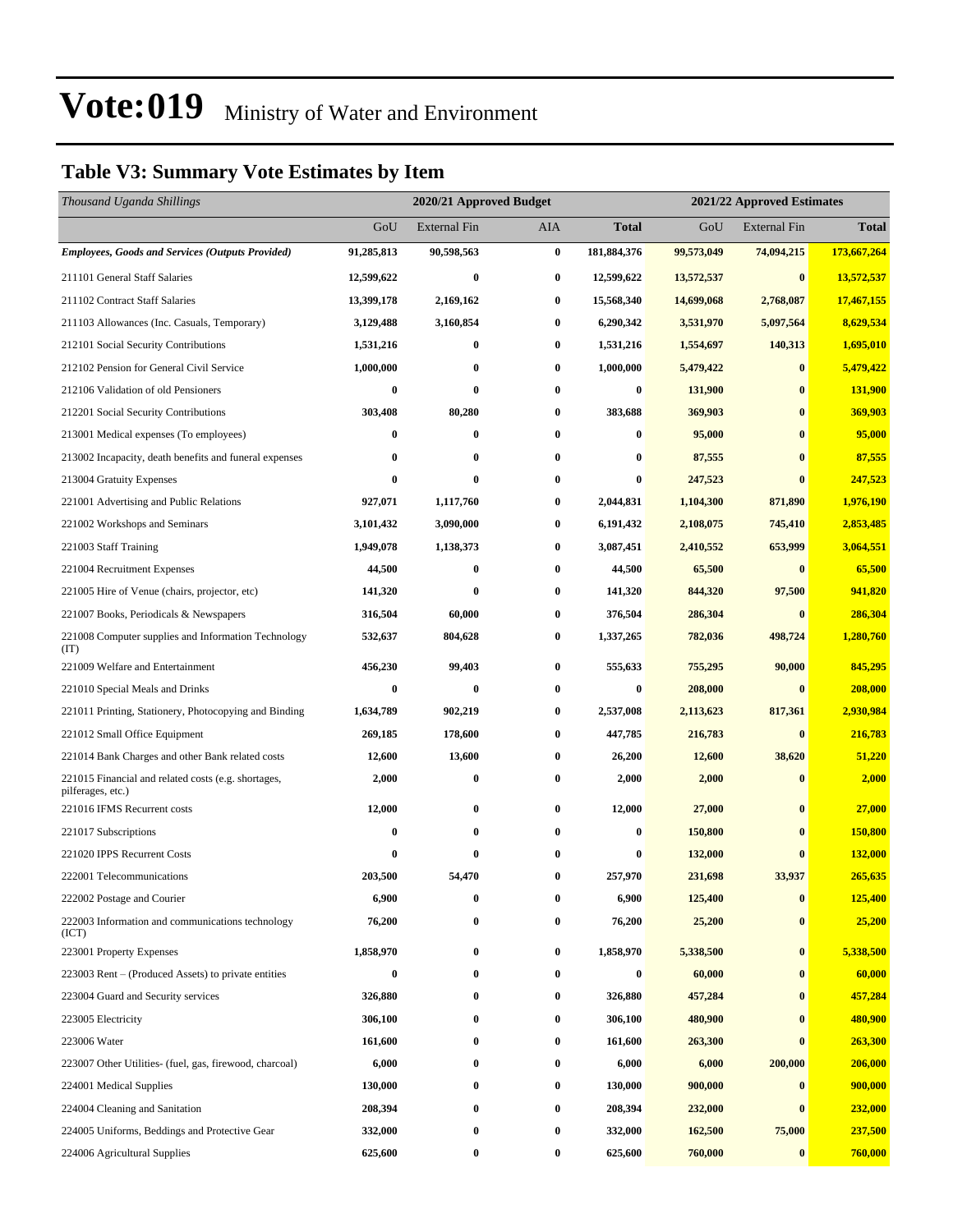| 225001 Consultancy Services- Short term                            | 11,872,365  | 13,636,192    | 0                | 25,508,557    | 2,231,227   | 4,966,220   | 7,197,447               |
|--------------------------------------------------------------------|-------------|---------------|------------------|---------------|-------------|-------------|-------------------------|
| 225002 Consultancy Services-Long-term                              | 16,475,457  | 56,833,236    | 0                | 73,308,693    | 17,695,671  | 50,288,919  | 67,984,590              |
| 227001 Travel inland                                               | 7,513,113   | 3,398,500     | 0                | 10,911,613    | 7,543,763   | 2,670,156   | 10,213,919              |
| 227002 Travel abroad                                               | 628,000     | 95,080        | 0                | 723,080       | 475,069     | 22,540      | 497,609                 |
| 227004 Fuel, Lubricants and Oils                                   | 5,883,002   | 2,478,256     | 0                | 8,361,258     | 6,218,577   | 1,437,497   | 7,656,074               |
| 228001 Maintenance - Civil                                         | 48,097      | $\bf{0}$      | 0                | 48,097        | 250,000     | $\bf{0}$    | 250,000                 |
| 228002 Maintenance - Vehicles                                      | 2,685,378   | 1,246,950     | 0                | 3,932,328     | 2,737,095   | 560,278     | 3,297,374               |
| 228003 Maintenance – Machinery, Equipment &<br>Furniture           | 391,500     | 41,000        | 0                | 432,500       | 219,000     | $\bf{0}$    | 219,000                 |
| 228004 Maintenance - Other                                         | 12,000      | $\bf{0}$      | 0                | 12,000        | 38,000      | 300,000     | 338,000                 |
| 273102 Incapacity, death benefits and funeral expenses             | $\bf{0}$    | $\bf{0}$      | 0                | $\bf{0}$      | 10,500      | $\bf{0}$    | 10,500                  |
| 281401 Rental – non produced assets                                | 60,000      | $\bf{0}$      | 0                | 60,000        | $\bf{0}$    |             | $\overline{\mathbf{0}}$ |
| 281503 Engineering and Design Studies & Plans for<br>capital works | $\bf{0}$    | $\bf{0}$      | 0                | $\bf{0}$      | $\bf{0}$    | 1,600,000   | 1,600,000               |
| 281504 Monitoring, Supervision & Appraisal of Capital<br>work      | 62,500      | $\bf{0}$      | 0                | 62,500        | 1,072,600   | 120,200     | 1,192,800               |
| 282103 Scholarships and related costs                              | 50,000      | $\bf{0}$      | 0                | 50,000        | 50,000      | $\bf{0}$    | 50,000                  |
| 282104 Compensation to 3rd Parties                                 | $\bf{0}$    | $\bf{0}$      | 0                | $\bf{0}$      | 1,000,000   | $\bf{0}$    | 1,000,000               |
| <b>Grants, Transfers and Subsides (Outputs Funded)</b>             | 6,928,397   | $\bf{0}$      | $\bf{0}$         | 6,928,397     | 12,144,122  | $\bf{0}$    | 12,144,122              |
| 262101 Contributions to International Organisations<br>(Current)   | 780,000     | $\bf{0}$      | 0                | 780,000       | 868,500     | $\bf{0}$    | 868,500                 |
| 262201 Contributions to International Organisations<br>(Capital)   | 750,000     | $\bf{0}$      | 0                | 750,000       | 422,500     | $\bf{0}$    | 422,500                 |
| 263104 Transfers to other govt. Units (Current)                    | 3,398,397   | $\bf{0}$      | 0                | 3,398,397     | 4,680,122   | $\bf{0}$    | 4,680,122               |
| 263204 Transfers to other govt. Units (Capital)                    | 2,000,000   | $\bf{0}$      | 0                | 2,000,000     | 6,093,000   | $\bf{0}$    | 6,093,000               |
| 291001 Transfers to Government Institutions                        | $\bf{0}$    | $\bf{0}$      | 0                | $\bf{0}$      | 80,000      | $\bf{0}$    | 80,000                  |
| <b>Investment</b> (Capital Purchases)                              | 339,513,395 | 986,232,933   | $\bf{0}$         | 1,325,746,328 | 410,082,736 | 600,867,326 | 1,010,950,062           |
| 281501 Environment Impact Assessment for Capital<br>Works          | 300,000     | 800,000       | 0                | 1,100,000     | 890,000     | 8,464,900   | 9,354,900               |
| 281502 Feasibility Studies for Capital Works                       | 5,426,895   | 2,740,000     | 0                | 8,166,895     | 1,510,000   | 7,899,840   | 9,409,840               |
| 281503 Engineering and Design Studies & Plans for<br>capital works | 24,424,714  | 59,853,972    | 0                | 84,278,686    | 53,343,547  | 21,369,313  | 74,712,859              |
| 281504 Monitoring, Supervision & Appraisal of Capital<br>work      | 4,058,400   | 4,171,028     | 0                | 8,229,428     | 5,641,200   | 26,518,328  | 32,159,528              |
| 311101 Land                                                        | 13,292,698  | 0             | 0                | 13,292,698    | 12,357,431  |             | 12,357,431              |
| 312101 Non-Residential Buildings                                   | 8,399,264   | 2,149,612     | 0                | 10,548,876    | 21,109,900  | 2,510,000   | 23.619.900              |
| 312104 Other Structures                                            | 252,634,524 | 831,629,760   | 0                | 1,084,264,284 | 288,720,162 | 484,549,901 | 773,270,062             |
| 312201 Transport Equipment                                         | 1,743,807   | 8,015,779     | 0                | 9,759,586     | 3,818,000   | 700,000     | 4,518,000               |
| 312202 Machinery and Equipment                                     | 11,914,461  | 68,840,855    | 0                | 80,755,316    | 13,164,766  | 27,378,045  | 40,542,811              |
| 312203 Furniture & Fixtures                                        | 1,983,902   | 41,999        | 0                | 2,025,900     | 538,000     | 142,000     | 680,000                 |
| 312213 ICT Equipment                                               | 1,987,730   | 2,112,500     | 0                | 4,100,230     | 1,489,730   | 245,000     | 1,734,730               |
| 312214 Laboratory Equipments                                       | 2,095,000   | $\bf{0}$      | 0                | 2,095,000     | 2,700,000   | $\bf{0}$    | 2,700,000               |
| 312301 Cultivated Assets                                           | 11,252,000  | 5,767,316     | 0                | 17,019,316    | 4,800,000   | 21,090,000  | 25,890,000              |
| 314201 Materials and supplies                                      | $\bf{0}$    | 110,112       | 0                | 110,112       | $\bf{0}$    | $\bf{0}$    | $\bf{0}$                |
| <b>Arrears</b>                                                     | 9,014,168   | $\bf{0}$      | $\bf{0}$         | 9,014,168     | 14,565,502  | $\bf{0}$    | 14,565,502              |
| 321605 Domestic arrears (Budgeting)                                | 9,014,168   | $\bf{0}$      | 0                | 9,014,168     | 14,565,502  | $\bf{0}$    | 14,565,502              |
| <b>Grand Total Vote 019</b>                                        | 446,741,775 | 1,076,831,496 | 0                | 1,523,573,270 | 536,365,409 | 674,961,541 | 1,211,326,950           |
| <b>Total Excluding Arrears</b>                                     | 437,727,606 | 1,076,831,496 | $\boldsymbol{0}$ | 1,514,559,102 | 521,799,907 | 674,961,541 | 1,196,761,449           |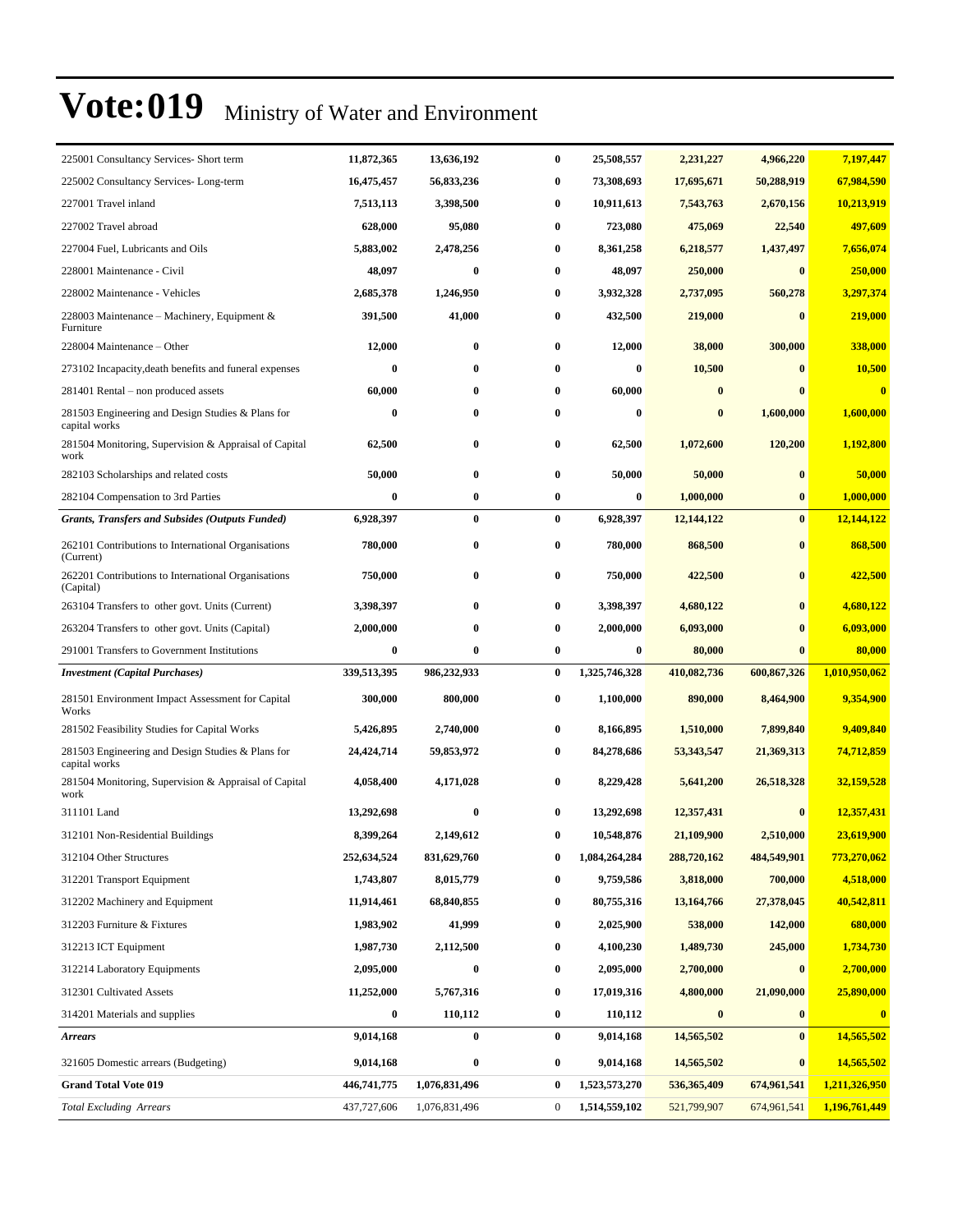### **Table V4: Detailed Estimates by Sub-SubProgramme, Department,Project and Budget Output and Item**

#### *Sub-SubProgrammme 01 Rural Water Supply and Sanitation*

*Recurrent Budget Estimates*

#### **Department 05 Rural Water Supply and Sanitation**

| Thousand Uganda Shillings                                                                       |                | 2020/21 Approved Budget |                       |                       |                       | 2021/22 Approved Estimates |              |
|-------------------------------------------------------------------------------------------------|----------------|-------------------------|-----------------------|-----------------------|-----------------------|----------------------------|--------------|
| <b>Outputs Provided</b>                                                                         | Wage           | Non Wage                | <b>AIA</b>            | <b>Total</b>          | Wage                  | Non Wage                   | <b>Total</b> |
| <b>Budget Output 090102 Administration and Management services</b>                              |                |                         |                       |                       |                       |                            |              |
| 211101 General Staff Salaries                                                                   | 1,566,541      | $\mathbf{0}$            | $\mathbf{0}$          | 1,566,541             | 1,567,000             | $\vert 0 \vert$            | 1,567,000    |
| <b>Total Cost of Budget Output 02</b>                                                           | 1,566,541      | 0                       | 0                     | 1,566,541             | 1,567,000             | $\boldsymbol{\theta}$      | 1,567,000    |
| <b>Total Cost Of Outputs Provided</b>                                                           | 1,566,541      | $\bf{0}$                | $\bf{0}$              | 1,566,541             | 1,567,000             | $\bf{0}$                   | 1,567,000    |
| <b>Outputs Funded</b>                                                                           | Wage           | Non Wage                | <b>AIA</b>            | <b>Total</b>          | Wage                  | Non Wage                   | <b>Total</b> |
| Budget Output 090153 Kahama Gravity Water Scheme                                                |                |                         |                       |                       |                       |                            |              |
| 263204 Transfers to other govt. Units (Capital)                                                 | $\overline{0}$ | $\mathbf{0}$            | $\mathbf{0}$          | $\bf{0}$              | $\overline{0}$        | 2,593,000                  | 2,593,000    |
| o/w Transfer to Appropriate technology centre to facilitate<br>research and Innovations in WASH | $\theta$       | $\theta$                | $\theta$              | $\mathbf{0}$          | $\boldsymbol{\theta}$ | 2,593,000                  | 2,593,000    |
| <b>Total Cost of Budget Output 53</b>                                                           | 0              | 0                       | $\boldsymbol{\theta}$ | $\boldsymbol{\theta}$ | $\boldsymbol{\theta}$ | 2,593,000                  | 2,593,000    |
| <b>Total Cost Of Outputs Funded</b>                                                             | $\bf{0}$       | $\bf{0}$                | $\bf{0}$              | $\bf{0}$              | $\bf{0}$              | 2,593,000                  | 2,593,000    |
| <b>Total Cost for Department 05</b>                                                             | 1,566,541      | $\bf{0}$                | $\bf{0}$              | 1,566,541             | 1,567,000             | 2,593,000                  | 4,160,000    |
| <b>Total Excluding Arrears</b>                                                                  | 1,566,541      | $\mathbf{0}$            | $\mathbf{0}$          | 1,566,541             | 1,567,000             | 2,593,000                  | 4,160,000    |
| <b>Development Budget Estimates</b>                                                             |                |                         |                       |                       |                       |                            |              |

#### **Project 1347 Solar Powered Mini-Piped Water Schemes in rural Areas**

| Thousand Uganda Shillings                                          |                               | 2021/22 Draft Estimates<br>2020/21 Approved Budget |                |              |                               |                       |              |
|--------------------------------------------------------------------|-------------------------------|----------------------------------------------------|----------------|--------------|-------------------------------|-----------------------|--------------|
| <b>Outputs Provided</b>                                            | <b>GoU Dev't External Fin</b> |                                                    | <b>AIA</b>     | <b>Total</b> | <b>GoU Dev't External Fin</b> |                       | <b>Total</b> |
| Budget Output 090101 Back up support for O & M of Rural Water      |                               |                                                    |                |              |                               |                       |              |
| 211102 Contract Staff Salaries                                     | 392,000                       | $\mathbf{0}$                                       | $\overline{0}$ | 392,000      | 392,000                       | $\overline{0}$        | 392,000      |
| 211103 Allowances (Inc. Casuals, Temporary)                        | 300,000                       | $\mathbf{0}$                                       | $\overline{0}$ | 300,000      | 290,000                       | $\overline{0}$        | 290,000      |
| 212101 Social Security Contributions                               | 94,060                        | $\boldsymbol{0}$                                   | $\overline{0}$ | 94,060       | 94,060                        | $\overline{0}$        | 94,060       |
| 221008 Computer supplies and Information Technology (IT)           | 50,000                        | $\boldsymbol{0}$                                   | $\overline{0}$ | 50,000       | 100,000                       | $\overline{0}$        | 100,000      |
| 225002 Consultancy Services-Long-term                              | 70,220                        | $\mathbf{0}$                                       | $\overline{0}$ | 70,220       | 50,220                        | $\overline{0}$        | 50,220       |
| 227001 Travel inland                                               | 200,500                       | $\mathbf{0}$                                       | $\overline{0}$ | 200,500      | 180,500                       | $\overline{0}$        | 180,500      |
| 227004 Fuel, Lubricants and Oils                                   | 66,500                        | $\mathbf{0}$                                       | $\overline{0}$ | 66,500       | 66,500                        | $\overline{0}$        | 66,500       |
| 228002 Maintenance - Vehicles                                      | 34,720                        | $\boldsymbol{0}$                                   | $\overline{0}$ | 34,720       | 34,720                        | $\mathbf{0}$          | 34,720       |
| <b>Total Cost Of Budget Output 090101</b>                          | 1,208,000                     | 0                                                  | 0              | 1,208,000    | 1,208,000                     | $\boldsymbol{\theta}$ | 1,208,000    |
| Budget Output 090103 Promotion of sanitation and hygiene education |                               |                                                    |                |              |                               |                       |              |
| 211102 Contract Staff Salaries                                     | 200,000                       | $\mathbf{0}$                                       | $\Omega$       | 200,000      | 200,000                       | $\overline{0}$        | 200,000      |
| 211103 Allowances (Inc. Casuals, Temporary)                        | 100,000                       | $\mathbf{0}$                                       | $\overline{0}$ | 100,000      | 100,000                       | $\overline{0}$        | 100,000      |
| 212101 Social Security Contributions                               | 30,000                        | $\mathbf{0}$                                       | $\overline{0}$ | 30,000       | 30,000                        | $\overline{0}$        | 30,000       |
| 227001 Travel inland                                               | 60,000                        | $\boldsymbol{0}$                                   | $\overline{0}$ | 60,000       | 50,000                        | $\mathbf{0}$          | 50,000       |
| 227004 Fuel, Lubricants and Oils                                   | 50,000                        | $\mathbf{0}$                                       | $\overline{0}$ | 50,000       | 20,000                        | $\overline{0}$        | 20,000       |
| Total Cost Of Budget Output 090103                                 | 440,000                       | 0                                                  | 0              | 440,000      | 400,000                       | $\boldsymbol{\theta}$ | 400,000      |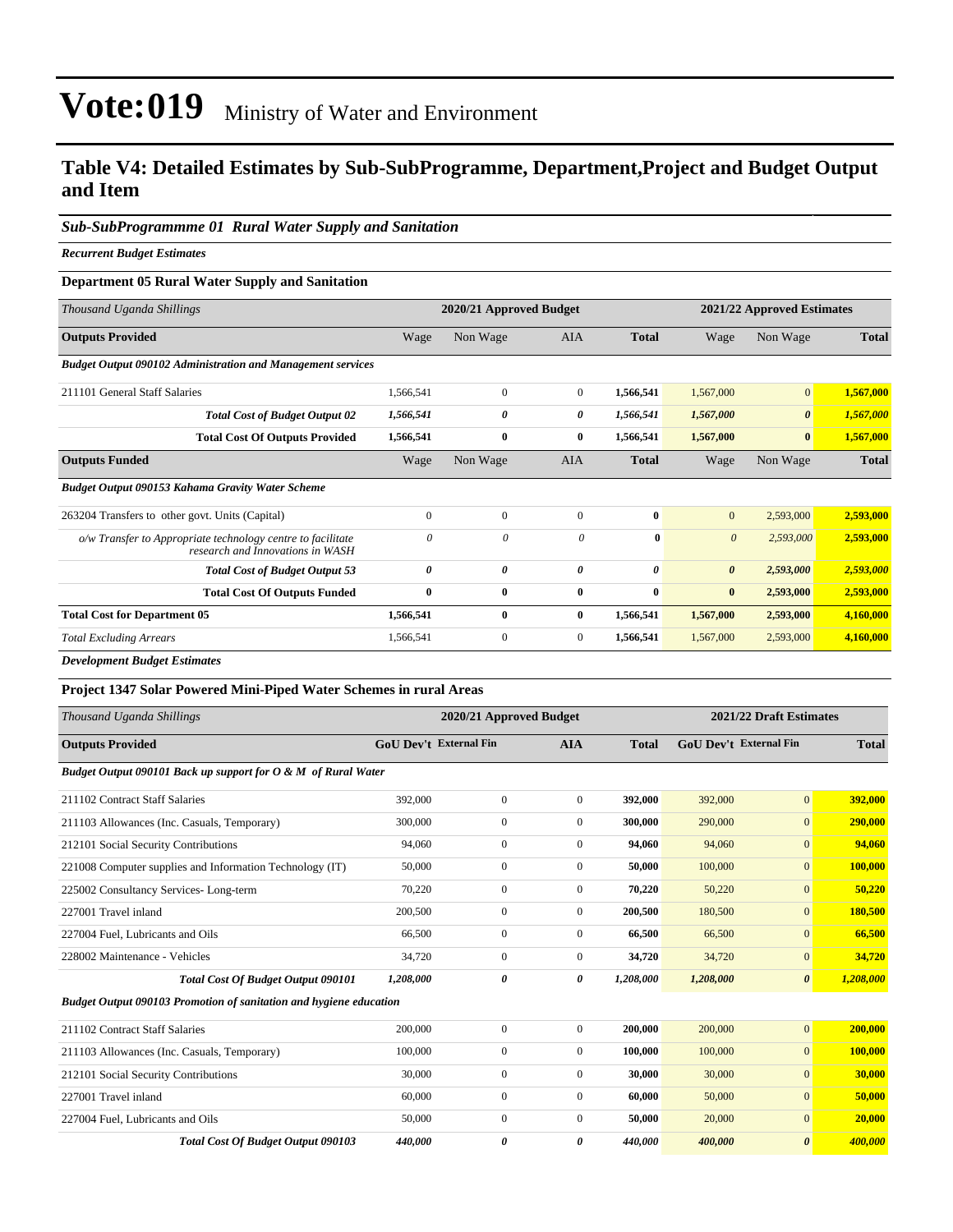| 211102 Contract Staff Salaries                                                 | 96,000           | $\overline{0}$                | $\boldsymbol{0}$      | 96,000       | 96,000                        | $\boldsymbol{0}$        | 96,000           |
|--------------------------------------------------------------------------------|------------------|-------------------------------|-----------------------|--------------|-------------------------------|-------------------------|------------------|
| 211103 Allowances (Inc. Casuals, Temporary)                                    | 163,000          | $\boldsymbol{0}$              | $\boldsymbol{0}$      | 163,000      | 160,000                       | $\boldsymbol{0}$        | 160,000          |
| 212101 Social Security Contributions                                           | 31,010           | $\boldsymbol{0}$              | $\boldsymbol{0}$      | 31,010       | 31,010                        | $\boldsymbol{0}$        | 31,010           |
| 221011 Printing, Stationery, Photocopying and Binding                          | 10,000           | $\boldsymbol{0}$              | $\boldsymbol{0}$      | 10,000       | 10,000                        | $\boldsymbol{0}$        | 10,000           |
| 225001 Consultancy Services- Short term                                        | 15,490           | $\mathbf{0}$                  | $\boldsymbol{0}$      | 15,490       | $\mathbf{0}$                  | $\boldsymbol{0}$        | $\mathbf{0}$     |
| 225002 Consultancy Services-Long-term                                          | $\mathbf{0}$     | $\mathbf{0}$                  | $\boldsymbol{0}$      | $\bf{0}$     | 57,990                        | $\mathbf{0}$            | 57,990           |
| 227001 Travel inland                                                           | 15,500           | $\mathbf{0}$                  | $\boldsymbol{0}$      | 15,500       | 30,000                        | $\boldsymbol{0}$        | 30,000           |
| 227002 Travel abroad                                                           | 30,000           | $\boldsymbol{0}$              | $\boldsymbol{0}$      | 30,000       | $\mathbf{0}$                  | $\boldsymbol{0}$        | $\bf{0}$         |
| 227004 Fuel, Lubricants and Oils                                               | 54,000           | $\overline{0}$                | $\boldsymbol{0}$      | 54,000       | 60,000                        | $\mathbf{0}$            | 60,000           |
| 228002 Maintenance - Vehicles                                                  | 10,000           | $\mathbf{0}$                  | $\boldsymbol{0}$      | 10,000       | 20,000                        | $\boldsymbol{0}$        | 20,000           |
| Total Cost Of Budget Output 090105                                             | 425,000          | 0                             | 0                     | 425,000      | 465,000                       | $\boldsymbol{\theta}$   | 465,000          |
| <b>Total Cost for Outputs Provided</b>                                         | 2,073,000        | $\boldsymbol{0}$              | $\boldsymbol{0}$      | 2,073,000    | 2,073,000                     | $\boldsymbol{0}$        | 2,073,000        |
| <b>Capital Purchases</b>                                                       |                  | <b>GoU Dev't External Fin</b> | AIA                   | <b>Total</b> | GoU Dev't External Fin        |                         | <b>Total</b>     |
| <b>Budget Output 090171 Acquisition of Land by Government</b>                  |                  |                               |                       |              |                               |                         |                  |
| 311101 Land                                                                    | 200,000          | $\boldsymbol{0}$              | $\boldsymbol{0}$      | 200,000      | 200,000                       | $\boldsymbol{0}$        | 200,000          |
| Total Cost Of Budget Output 090171                                             | 200,000          | 0                             | $\boldsymbol{\theta}$ | 200,000      | 200,000                       | $\boldsymbol{\theta}$   | 200,000          |
| <b>Budget Output 090180 Construction of Piped Water Supply Systems (Rural)</b> |                  |                               |                       |              |                               |                         |                  |
| 281502 Feasibility Studies for Capital Works                                   | 850,000          | $\overline{0}$                | $\boldsymbol{0}$      | 850,000      | $\boldsymbol{0}$              | $\boldsymbol{0}$        | $\mathbf{0}$     |
| 281503 Engineering and Design Studies & Plans for capital<br>works             | 693,200          | $\overline{0}$                | $\boldsymbol{0}$      | 693,200      | $\mathbf{0}$                  | $\overline{0}$          | $\bf{0}$         |
| 281504 Monitoring, Supervision & Appraisal of Capital work                     | 100,000          | $\mathbf{0}$                  | $\boldsymbol{0}$      | 100,000      | $\mathbf{0}$                  | $\boldsymbol{0}$        | $\bf{0}$         |
| 312104 Other Structures                                                        | 5,110,881        | $\overline{0}$                | $\boldsymbol{0}$      | 5,110,881    | 6,386,455                     | $\mathbf{0}$            | 6,386,455        |
| 312301 Cultivated Assets                                                       | 400,000          | $\overline{0}$                | $\boldsymbol{0}$      | 400,000      | $\mathbf{0}$                  | $\mathbf{0}$            |                  |
| <b>Total Cost Of Budget Output 090180</b>                                      | 7,154,081        | 0                             | 0                     | 7,154,081    | 6,386,455                     | $\boldsymbol{\theta}$   | 6,386,455        |
| <b>Budget Output 090181 Construction of Point Water Sources</b>                |                  |                               |                       |              |                               |                         |                  |
| 312104 Other Structures                                                        | 28,000,000       | $\boldsymbol{0}$              | $\boldsymbol{0}$      | 28,000,000   | 4,000,000                     | $\boldsymbol{0}$        | 4,000,000        |
| 312202 Machinery and Equipment                                                 | 2,000,000        | $\mathbf{0}$                  | $\boldsymbol{0}$      | 2,000,000    | $\mathbf{0}$                  | $\mathbf{0}$            |                  |
| <b>Total Cost Of Budget Output 090181</b>                                      | 30,000,000       | 0                             | 0                     | 30,000,000   | 4,000,000                     | $\boldsymbol{\theta}$   | 4,000,000        |
| <b>Total Cost for Capital Purchases</b>                                        | 37,354,081       | $\boldsymbol{0}$              | $\boldsymbol{0}$      | 37,354,081   | 10,586,455                    | $\mathbf{0}$            | 10,586,455       |
| <b>Total Cost for Project: 1347</b>                                            | 39,427,081       | $\boldsymbol{0}$              | $\mathbf{0}$          | 39,427,081   | 12,659,455                    | $\mathbf{0}$            | 12,659,455       |
| <b>Total Excluding Arrears</b>                                                 | 39,427,081       | $\boldsymbol{0}$              | $\boldsymbol{0}$      | 39,427,081   | 12,659,455                    | $\bf{0}$                | 12,659,455       |
| <b>Project 1359 Piped Water in Rural Areas</b>                                 |                  |                               |                       |              |                               |                         |                  |
| Thousand Uganda Shillings                                                      |                  | 2020/21 Approved Budget       |                       |              |                               | 2021/22 Draft Estimates |                  |
| <b>Outputs Provided</b>                                                        |                  | <b>GoU Dev't External Fin</b> | AIA                   | <b>Total</b> | <b>GoU Dev't External Fin</b> |                         | <b>Total</b>     |
| Budget Output 090101 Back up support for O & M of Rural Water                  |                  |                               |                       |              |                               |                         |                  |
| 211102 Contract Staff Salaries                                                 | 48,000           | $\boldsymbol{0}$              | $\boldsymbol{0}$      | 48,000       | $\boldsymbol{0}$              | $\boldsymbol{0}$        | $\bf{0}$         |
| 211103 Allowances (Inc. Casuals, Temporary)                                    | 20,000           | $\mathbf{0}$                  | $\boldsymbol{0}$      | 20,000       | $\boldsymbol{0}$              | $\boldsymbol{0}$        | $\bf{0}$         |
| 212101 Social Security Contributions                                           | 5,564            | $\overline{0}$                | $\boldsymbol{0}$      | 5,564        | $\boldsymbol{0}$              | $\mathbf{0}$            | $\bf{0}$         |
| 221001 Advertising and Public Relations                                        | $\boldsymbol{0}$ | 50,000                        | $\boldsymbol{0}$      | 50,000       | $\mathbf{0}$                  | $\mathbf{0}$            | $\bf{0}$         |
| 221007 Books, Periodicals & Newspapers                                         | 10,000           | $\mathbf{0}$                  | $\boldsymbol{0}$      | 10,000       | $\boldsymbol{0}$              | $\mathbf{0}$            | $\bf{0}$         |
| 221011 Printing, Stationery, Photocopying and Binding                          | 45,644           | $\boldsymbol{0}$              | $\boldsymbol{0}$      | 45,644       | $\boldsymbol{0}$              | $\boldsymbol{0}$        | $\boldsymbol{0}$ |

225001 Consultancy Services- Short term 0 200,000 0 **200,000** 0 0 **0** 225002 Consultancy Services- Long-term 50,000 200,000 0 **250,000** 0 0 **0**

#### *Budget Output 090105 Monitoring and capacity building of LGs,NGOs and CBOs*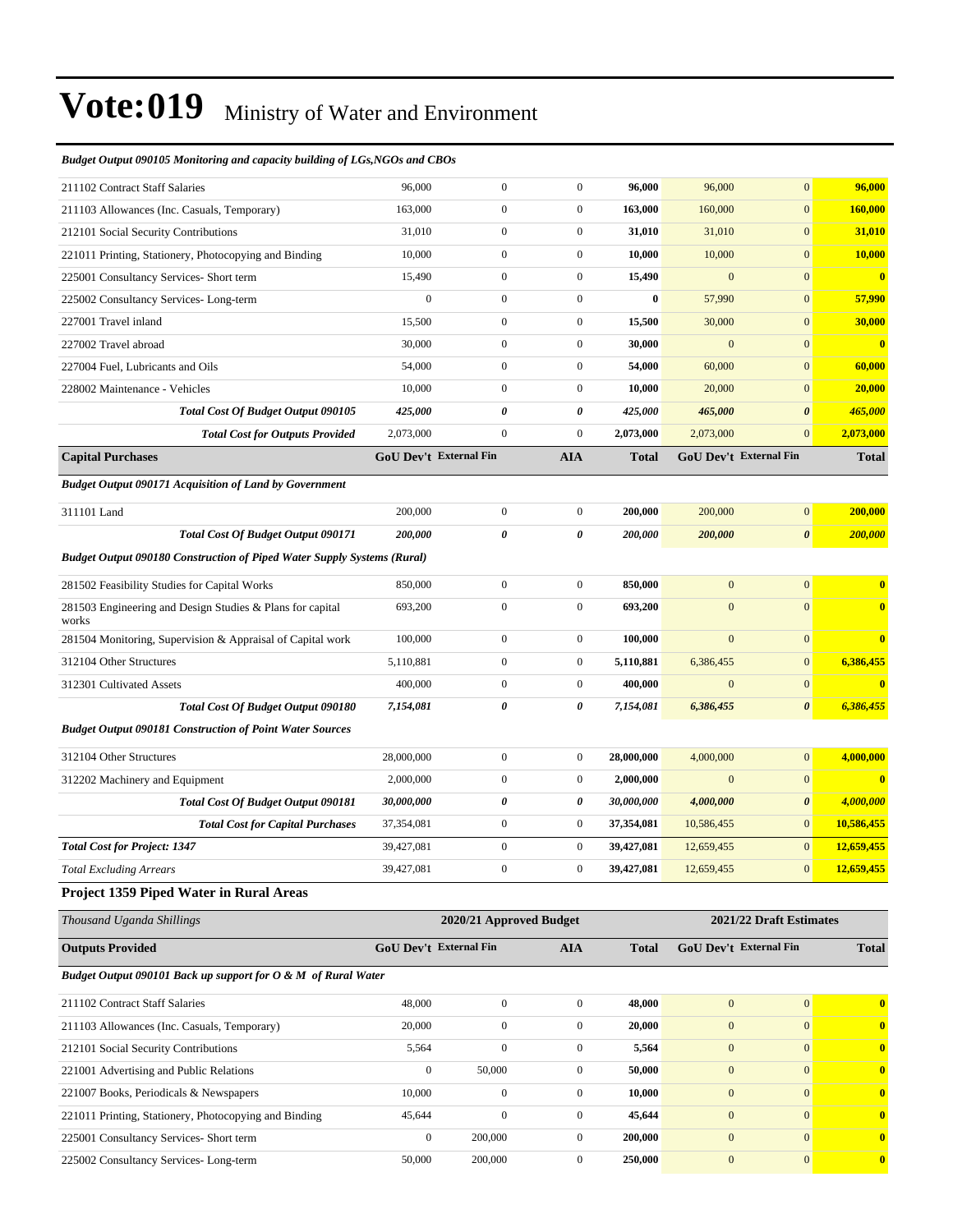| 227001 Travel inland                                                                           | 65,700           | 131,400          | $\boldsymbol{0}$ | 197,100   | $\mathbf{0}$          | $\mathbf{0}$          | $\overline{\mathbf{0}}$ |
|------------------------------------------------------------------------------------------------|------------------|------------------|------------------|-----------|-----------------------|-----------------------|-------------------------|
| 227002 Travel abroad                                                                           | 30,000           | $\boldsymbol{0}$ | $\boldsymbol{0}$ | 30,000    | $\boldsymbol{0}$      | $\mathbf{0}$          | $\bf{0}$                |
| 227004 Fuel, Lubricants and Oils                                                               | 43,000           | $\boldsymbol{0}$ | $\boldsymbol{0}$ | 43,000    | $\boldsymbol{0}$      | $\mathbf{0}$          | $\overline{\mathbf{0}}$ |
| 228002 Maintenance - Vehicles                                                                  | 52,092           | 18,836           | $\boldsymbol{0}$ | 70,928    | $\mathbf{0}$          | $\mathbf{0}$          | $\bf{0}$                |
| <b>Total Cost Of Budget Output 090101</b>                                                      | 370,000          | 600,236          | 0                | 970,236   | $\boldsymbol{\theta}$ | $\boldsymbol{\theta}$ | $\boldsymbol{\theta}$   |
| <b>Budget Output 090103 Promotion of sanitation and hygiene education</b>                      |                  |                  |                  |           |                       |                       |                         |
| 211102 Contract Staff Salaries                                                                 | 48,000           | $\boldsymbol{0}$ | $\boldsymbol{0}$ | 48,000    | $\boldsymbol{0}$      | $\mathbf{0}$          | $\overline{\mathbf{0}}$ |
| 212101 Social Security Contributions                                                           | 5,564            | $\overline{0}$   | $\boldsymbol{0}$ | 5,564     | $\boldsymbol{0}$      | $\overline{0}$        | $\mathbf{0}$            |
| 221008 Computer supplies and Information Technology (IT)                                       | $\mathbf{0}$     | 94,628           | $\boldsymbol{0}$ | 94,628    | $\boldsymbol{0}$      | $\mathbf{0}$          | $\overline{\mathbf{0}}$ |
| 221009 Welfare and Entertainment                                                               | 7,000            | $\mathbf{0}$     | $\boldsymbol{0}$ | 7,000     | $\boldsymbol{0}$      | $\mathbf{0}$          | $\bf{0}$                |
| 225001 Consultancy Services- Short term                                                        | 30,000           | $\boldsymbol{0}$ | $\boldsymbol{0}$ | 30,000    | $\boldsymbol{0}$      | $\mathbf{0}$          | $\mathbf{0}$            |
| 225002 Consultancy Services-Long-term                                                          | $\boldsymbol{0}$ | 130,000          | $\boldsymbol{0}$ | 130,000   | $\boldsymbol{0}$      | $\mathbf{0}$          | $\mathbf{0}$            |
| 227001 Travel inland                                                                           | 68,750           | $\overline{0}$   | $\boldsymbol{0}$ | 68,750    | $\boldsymbol{0}$      | $\overline{0}$        | $\mathbf{0}$            |
| 227004 Fuel. Lubricants and Oils                                                               | 57,686           | 115,372          | $\boldsymbol{0}$ | 173,058   | $\boldsymbol{0}$      | $\mathbf{0}$          | $\overline{\mathbf{0}}$ |
| 228002 Maintenance - Vehicles                                                                  | $\boldsymbol{0}$ | 160,000          | $\boldsymbol{0}$ | 160,000   | $\boldsymbol{0}$      | $\mathbf{0}$          | $\bf{0}$                |
| <b>Total Cost Of Budget Output 090103</b>                                                      | 217,000          | 500,000          | 0                | 717,000   | $\boldsymbol{\theta}$ | 0                     | $\boldsymbol{\theta}$   |
| Budget Output 090104 Research and development of appropriate water and sanitation technologies |                  |                  |                  |           |                       |                       |                         |
| 211102 Contract Staff Salaries                                                                 | 48,000           | $\boldsymbol{0}$ | $\boldsymbol{0}$ | 48,000    | $\boldsymbol{0}$      | $\mathbf{0}$          | $\overline{\mathbf{0}}$ |
| 211103 Allowances (Inc. Casuals, Temporary)                                                    | 33,000           | $\boldsymbol{0}$ | $\boldsymbol{0}$ | 33,000    | $\boldsymbol{0}$      | $\mathbf{0}$          | $\bf{0}$                |
| 212101 Social Security Contributions                                                           | 5,564            | $\mathbf{0}$     | $\boldsymbol{0}$ | 5,564     | $\boldsymbol{0}$      | $\mathbf{0}$          | $\overline{\mathbf{0}}$ |
| 221001 Advertising and Public Relations                                                        | 30,000           | $\boldsymbol{0}$ | $\boldsymbol{0}$ | 30,000    | $\boldsymbol{0}$      | $\mathbf{0}$          | $\mathbf{0}$            |
| 221011 Printing, Stationery, Photocopying and Binding                                          | 10,000           | $\boldsymbol{0}$ | $\boldsymbol{0}$ | 10,000    | $\boldsymbol{0}$      | $\overline{0}$        | $\mathbf{0}$            |
| 221012 Small Office Equipment                                                                  | 30,000           | $\mathbf{0}$     | $\boldsymbol{0}$ | 30,000    | $\boldsymbol{0}$      | $\overline{0}$        | $\mathbf{0}$            |
| 225001 Consultancy Services- Short term                                                        | 153,000          | $\boldsymbol{0}$ | $\boldsymbol{0}$ | 153,000   | $\boldsymbol{0}$      | $\mathbf{0}$          | $\bf{0}$                |
| 227001 Travel inland                                                                           | 50,000           | $\mathbf{0}$     | $\boldsymbol{0}$ | 50,000    | $\boldsymbol{0}$      | $\mathbf{0}$          | $\overline{\mathbf{0}}$ |
| 227004 Fuel, Lubricants and Oils                                                               | 30,000           | $\boldsymbol{0}$ | $\boldsymbol{0}$ | 30,000    | $\mathbf{0}$          | $\mathbf{0}$          | $\mathbf{0}$            |
| 228002 Maintenance - Vehicles                                                                  | 10,436           | $\boldsymbol{0}$ | $\boldsymbol{0}$ | 10,436    | $\boldsymbol{0}$      | $\mathbf{0}$          | $\mathbf{0}$            |
| Total Cost Of Budget Output 090104                                                             | 400,000          | 0                | 0                | 400,000   | $\boldsymbol{\theta}$ | $\boldsymbol{\theta}$ | $\boldsymbol{\theta}$   |
| Budget Output 090105 Monitoring and capacity building of LGs, NGOs and CBOs                    |                  |                  |                  |           |                       |                       |                         |
| 211102 Contract Staff Salaries                                                                 | 58,000           | $\boldsymbol{0}$ | $\boldsymbol{0}$ | 58,000    | $\overline{0}$        | $\overline{0}$        | $\overline{\mathbf{0}}$ |
| 211103 Allowances (Inc. Casuals, Temporary)                                                    | 40,000           | 160,000          | $\boldsymbol{0}$ | 200,000   | $\boldsymbol{0}$      | $\mathbf{0}$          | $\overline{\mathbf{0}}$ |
| 212101 Social Security Contributions                                                           | 6,044            | $\boldsymbol{0}$ | $\boldsymbol{0}$ | 6,044     | $\mathbf{0}$          | $\mathbf{0}$          | $\bf{0}$                |
| 221002 Workshops and Seminars                                                                  | $\boldsymbol{0}$ | 195,000          | $\boldsymbol{0}$ | 195,000   | $\boldsymbol{0}$      | $\mathbf{0}$          | $\bf{0}$                |
| 221008 Computer supplies and Information Technology (IT)                                       | $\boldsymbol{0}$ | 190,000          | $\boldsymbol{0}$ | 190,000   | $\boldsymbol{0}$      | $\mathbf{0}$          | $\bf{0}$                |
| 221011 Printing, Stationery, Photocopying and Binding                                          | 21,000           | $\boldsymbol{0}$ | $\boldsymbol{0}$ | 21,000    | $\boldsymbol{0}$      | $\boldsymbol{0}$      | $\boldsymbol{0}$        |
| 225001 Consultancy Services- Short term                                                        | $\mathbf{0}$     | 155,000          | $\boldsymbol{0}$ | 155,000   | $\boldsymbol{0}$      | $\boldsymbol{0}$      | $\bf{0}$                |
| 225002 Consultancy Services-Long-term                                                          | $\boldsymbol{0}$ | 300,000          | $\boldsymbol{0}$ | 300,000   | $\boldsymbol{0}$      | $\mathbf{0}$          | $\bf{0}$                |
| 227001 Travel inland                                                                           | 45,000           | $\boldsymbol{0}$ | $\boldsymbol{0}$ | 45,000    | $\boldsymbol{0}$      | $\boldsymbol{0}$      | $\bf{0}$                |
| 227002 Travel abroad                                                                           | 30,000           | $\boldsymbol{0}$ | $\boldsymbol{0}$ | 30,000    | $\boldsymbol{0}$      | $\mathbf{0}$          | $\bf{0}$                |
| 227004 Fuel, Lubricants and Oils                                                               | 60,800           | $\boldsymbol{0}$ | $\boldsymbol{0}$ | 60,800    | $\boldsymbol{0}$      | $\boldsymbol{0}$      | $\boldsymbol{0}$        |
| 228002 Maintenance - Vehicles                                                                  | 76,156           | $\boldsymbol{0}$ | $\boldsymbol{0}$ | 76,156    | $\boldsymbol{0}$      | $\boldsymbol{0}$      | $\bf{0}$                |
| 281504 Monitoring, Supervision & Appraisal of Capital work                                     | $\boldsymbol{0}$ | $\boldsymbol{0}$ | $\boldsymbol{0}$ | $\bf{0}$  | 500,000               | $\boldsymbol{0}$      | 500,000                 |
| Total Cost Of Budget Output 090105                                                             | 337,000          | 1,000,000        | 0                | 1,337,000 | 500,000               | 0                     | 500,000                 |
| <b>Total Cost for Outputs Provided</b>                                                         | 1,324,000        | 2,100,236        | $\boldsymbol{0}$ | 3,424,236 | 500,000               | $\boldsymbol{0}$      | 500,000                 |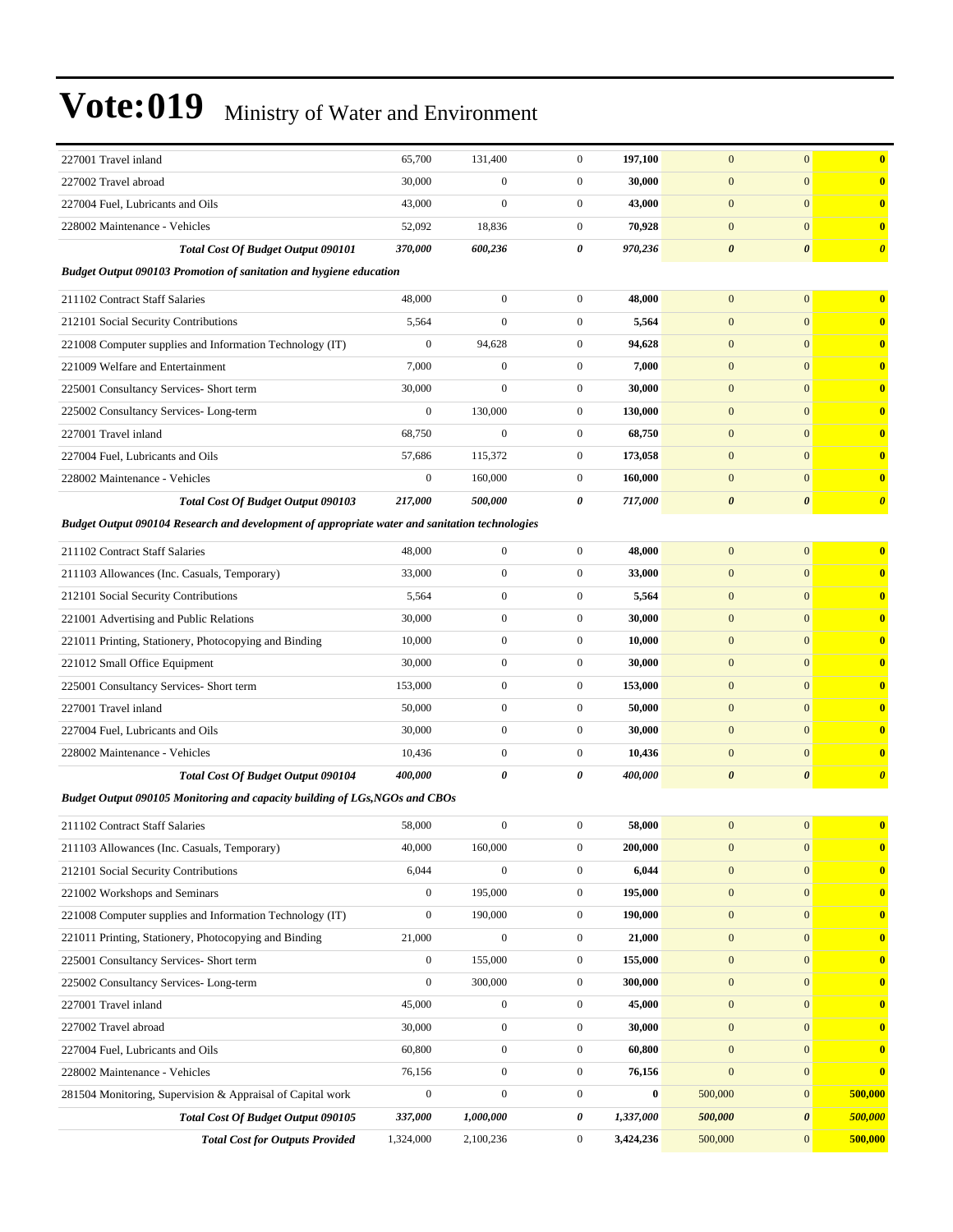| <b>Capital Purchases</b>                                                           |                       | <b>GoU Dev't External Fin</b> | <b>AIA</b>       | <b>Total</b> |                       | GoU Dev't External Fin        | <b>Total</b>          |
|------------------------------------------------------------------------------------|-----------------------|-------------------------------|------------------|--------------|-----------------------|-------------------------------|-----------------------|
| <b>Budget Output 090171 Acquisition of Land by Government</b>                      |                       |                               |                  |              |                       |                               |                       |
| 311101 Land                                                                        | 300,000               | $\boldsymbol{0}$              | $\boldsymbol{0}$ | 300,000      | $\mathbf{0}$          | $\overline{0}$                | $\bf{0}$              |
| <b>Total Cost Of Budget Output 090171</b>                                          | 300,000               | 0                             | 0                | 300,000      | $\boldsymbol{\theta}$ | $\boldsymbol{\theta}$         | $\boldsymbol{\theta}$ |
| <b>Budget Output 090180 Construction of Piped Water Supply Systems (Rural)</b>     |                       |                               |                  |              |                       |                               |                       |
| 281502 Feasibility Studies for Capital Works                                       | $\mathbf{0}$          | 740,000                       | $\boldsymbol{0}$ | 740,000      | $\mathbf{0}$          | $\mathbf{0}$                  | $\bf{0}$              |
| 281503 Engineering and Design Studies & Plans for capital<br>works                 | 800,000               | 1,098,784                     | $\boldsymbol{0}$ | 1,898,784    | $\mathbf{0}$          | $\overline{0}$                | $\bf{0}$              |
| 281504 Monitoring, Supervision & Appraisal of Capital work                         | 70,000                | $\boldsymbol{0}$              | $\boldsymbol{0}$ | 70,000       | $\mathbf{0}$          | $\mathbf{0}$                  | $\mathbf{0}$          |
| 312104 Other Structures                                                            | 10,405,400            | 38,499,980                    | $\boldsymbol{0}$ | 48,905,380   | 5,000,000             | $\overline{0}$                | 5,000,000             |
| 312301 Cultivated Assets                                                           | 200,000               | $\boldsymbol{0}$              | $\boldsymbol{0}$ | 200,000      | $\mathbf{0}$          | $\mathbf{0}$                  | $\bf{0}$              |
| <b>Total Cost Of Budget Output 090180</b>                                          | 11,475,400            | 40,338,764                    | 0                | 51,814,164   | 5,000,000             | 0                             | 5,000,000             |
| <b>Total Cost for Capital Purchases</b>                                            | 11,775,400            | 40,338,764                    | $\boldsymbol{0}$ | 52,114,164   | 5,000,000             | $\mathbf{0}$                  | 5,000,000             |
| <b>Total Cost for Project: 1359</b>                                                | 13,099,400            | 42,439,000                    | 0                | 55,538,400   | 5,500,000             | $\overline{0}$                | 5,500,000             |
| <b>Total Excluding Arrears</b>                                                     | 13,099,400            | 42,439,000                    | $\boldsymbol{0}$ | 55,538,400   | 5,500,000             | $\mathbf{0}$                  | 5,500,000             |
| Project 1530 Integrated Water Resources Management and Development Project (IWMDP) |                       |                               |                  |              |                       |                               |                       |
| Thousand Uganda Shillings                                                          |                       | 2020/21 Approved Budget       |                  |              |                       | 2021/22 Draft Estimates       |                       |
| <b>Outputs Provided</b>                                                            |                       | <b>GoU Dev't External Fin</b> | <b>AIA</b>       | <b>Total</b> |                       | <b>GoU Dev't External Fin</b> | <b>Total</b>          |
| Budget Output 090101 Back up support for O & M of Rural Water                      |                       |                               |                  |              |                       |                               |                       |
| 211103 Allowances (Inc. Casuals, Temporary)                                        | $\mathbf{0}$          | $\boldsymbol{0}$              | $\boldsymbol{0}$ | $\bf{0}$     | 70,000                | 105,000                       | 175,000               |
| 221001 Advertising and Public Relations                                            | $\boldsymbol{0}$      | 100,000                       | $\boldsymbol{0}$ | 100,000      | 50,000                | 100,000                       | 150,000               |
| 221002 Workshops and Seminars                                                      | $\mathbf{0}$          | 100,000                       | $\boldsymbol{0}$ | 100,000      | $\mathbf{0}$          | $\mathbf{0}$                  | $\bf{0}$              |
| 221003 Staff Training                                                              | $\mathbf{0}$          | 71,672                        | $\boldsymbol{0}$ | 71,672       | 70,000                | $\overline{0}$                | 70,000                |
| 221008 Computer supplies and Information Technology (IT)                           | $\mathbf{0}$          | 120,000                       | $\boldsymbol{0}$ | 120,000      | $\mathbf{0}$          | 120,000                       | 120,000               |
| 221012 Small Office Equipment                                                      | $\mathbf{0}$          | 100,000                       | $\boldsymbol{0}$ | 100,000      | $\mathbf{0}$          | $\boldsymbol{0}$              | $\bf{0}$              |
| 225002 Consultancy Services-Long-term                                              | $\mathbf{0}$          | 4,248,328                     | $\boldsymbol{0}$ | 4,248,328    | $\mathbf{0}$          | 1,675,000                     | 1,675,000             |
| 227001 Travel inland                                                               | $\mathbf{0}$          | 300,000                       | $\boldsymbol{0}$ | 300,000      | 50,000                | $\overline{0}$                | 50,000                |
| 227002 Travel abroad                                                               | $\boldsymbol{0}$      | $\boldsymbol{0}$              | $\boldsymbol{0}$ | $\bf{0}$     | 30,000                | $\mathbf{0}$                  | 30,000                |
| 228002 Maintenance - Vehicles                                                      | $\mathbf{0}$          | $\boldsymbol{0}$              | $\mathbf{0}$     | $\bf{0}$     | 30,000                | $\mathbf{0}$                  | 30,000                |
| <b>Total Cost Of Budget Output 090101</b>                                          | 0                     | 5,040,000                     | 0                | 5,040,000    | 300,000               | 2.000.000                     | 2,300,000             |
| <b>Budget Output 090102 Administration and Management services</b>                 |                       |                               |                  |              |                       |                               |                       |
| 221001 Advertising and Public Relations                                            | $\mathbf{0}$          | $\boldsymbol{0}$              | $\boldsymbol{0}$ | $\bf{0}$     | $\mathbf{0}$          | 62,400                        | 62,400                |
| 227001 Travel inland                                                               | $\mathbf{0}$          | $\overline{0}$                | $\boldsymbol{0}$ | $\pmb{0}$    | $\mathbf{0}$          | 468,000                       | 468,000               |
| Total Cost Of Budget Output 090102                                                 | $\boldsymbol{\theta}$ | 0                             | 0                | 0            | $\boldsymbol{\theta}$ | 530,400                       | 530,400               |
| <b>Budget Output 090103 Promotion of sanitation and hygiene education</b>          |                       |                               |                  |              |                       |                               |                       |
| 221009 Welfare and Entertainment                                                   | $\boldsymbol{0}$      | $\boldsymbol{0}$              | $\overline{0}$   | $\pmb{0}$    | 20,000                | $\mathbf{0}$                  | 20,000                |
| 221011 Printing, Stationery, Photocopying and Binding                              | $\mathbf{0}$          | $\boldsymbol{0}$              | $\boldsymbol{0}$ | $\bf{0}$     | 20,000                | $\mathbf{0}$                  | 20,000                |
| 223005 Electricity                                                                 | $\mathbf{0}$          | $\boldsymbol{0}$              | $\boldsymbol{0}$ | $\bf{0}$     | 30,000                | $\overline{0}$                | 30,000                |
| 223006 Water                                                                       | $\mathbf{0}$          | $\boldsymbol{0}$              | $\boldsymbol{0}$ | $\bf{0}$     | 20,000                | $\mathbf{0}$                  | 20,000                |
| 225001 Consultancy Services- Short term                                            | $\mathbf{0}$          | $\boldsymbol{0}$              | $\boldsymbol{0}$ | $\bf{0}$     | 100,000               | 100,000                       | 200,000               |
| 227001 Travel inland                                                               | 30,000                | $\boldsymbol{0}$              | $\boldsymbol{0}$ | 30,000       | 30,000                | $\boldsymbol{0}$              | 30,000                |
| 227004 Fuel, Lubricants and Oils                                                   | $\mathbf{0}$          | $\boldsymbol{0}$              | $\boldsymbol{0}$ | $\bf{0}$     | 35,000                | $\mathbf{0}$                  | 35,000                |
| 228002 Maintenance - Vehicles                                                      | 20,000                | $\boldsymbol{0}$              | $\boldsymbol{0}$ | 20,000       | 50,000                | $\overline{0}$                | 50,000                |
| Total Cost Of Budget Output 090103                                                 | 50,000                | 0                             | 0                | 50,000       | 305,000               | 100,000                       | 405,000               |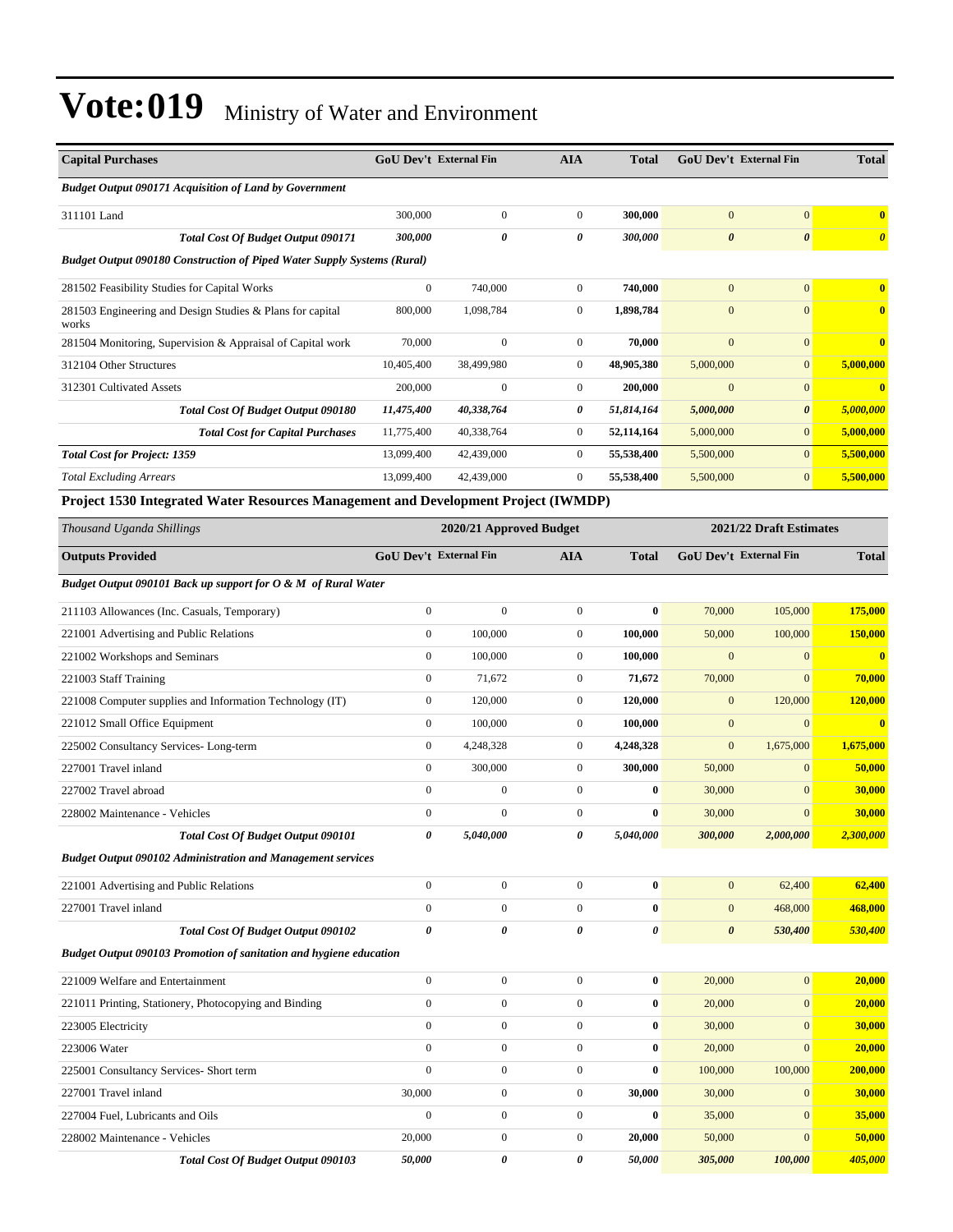| Budget Output 090105 Monitoring and capacity building of LGs, NGOs and CBOs     |                        |                                      |                                      |                   |                               |                        |                   |  |  |
|---------------------------------------------------------------------------------|------------------------|--------------------------------------|--------------------------------------|-------------------|-------------------------------|------------------------|-------------------|--|--|
| 211103 Allowances (Inc. Casuals, Temporary)                                     | $\overline{0}$         | $\mathbf{0}$                         | $\boldsymbol{0}$                     | $\bf{0}$          | 70,000                        | $\mathbf{0}$           | 70,000            |  |  |
| 227001 Travel inland                                                            | $\overline{0}$         | $\mathbf{0}$                         | $\boldsymbol{0}$                     | $\bf{0}$          | 30,000                        | 100,000                | 130,000           |  |  |
| Total Cost Of Budget Output 090105                                              | 0                      | 0                                    | $\boldsymbol{\theta}$                | $\theta$          | 100.000                       | 100,000                | <b>200,000</b>    |  |  |
| <b>Total Cost for Outputs Provided</b>                                          | 50,000                 | 5,040,000                            | $\boldsymbol{0}$                     | 5,090,000         | 705,000                       | 2,730,400              | 3,435,400         |  |  |
| <b>Capital Purchases</b>                                                        | GoU Dev't External Fin |                                      | <b>AIA</b>                           | <b>Total</b>      | <b>GoU Dev't External Fin</b> |                        | <b>Total</b>      |  |  |
| <b>Budget Output 090171 Acquisition of Land by Government</b>                   |                        |                                      |                                      |                   |                               |                        |                   |  |  |
| 311101 Land                                                                     | 1,000,000              | $\mathbf{0}$                         | $\boldsymbol{0}$                     | 1,000,000         | 1,000,000                     | $\overline{0}$         | 1,000,000         |  |  |
| <b>Total Cost Of Budget Output 090171</b>                                       | 1,000,000              | 0                                    | 0                                    | 1,000,000         | 1,000,000                     | $\boldsymbol{\theta}$  | 1,000,000         |  |  |
| <b>Budget Output 090180 Construction of Piped Water Supply Systems (Rural)</b>  |                        |                                      |                                      |                   |                               |                        |                   |  |  |
| 281501 Environment Impact Assessment for Capital Works                          | $\mathbf{0}$           | 800,000                              | $\boldsymbol{0}$                     | 800,000           | $\mathbf{0}$                  | 7,374,900              | 7,374,900         |  |  |
| 281502 Feasibility Studies for Capital Works                                    | $\overline{0}$         | 2,000,000                            | $\boldsymbol{0}$                     | 2,000,000         | $\boldsymbol{0}$              | 7,899,840              | 7,899,840         |  |  |
| 281504 Monitoring, Supervision & Appraisal of Capital work                      | $\overline{0}$         | $\boldsymbol{0}$                     | $\boldsymbol{0}$                     | $\bf{0}$          | $\mathbf{0}$                  | 1,191,060              | 1,191,060         |  |  |
| 312104 Other Structures                                                         | 405,000                | 32,665,256                           | $\boldsymbol{0}$                     | 33,070,256        | 300,000                       | 53,593,800             | 53,893,800        |  |  |
| Total Cost Of Budget Output 090180                                              | 405,000                | 35,465,256                           | 0                                    | 35,870,256        | 300,000                       | 70,059,600             | 70,359,600        |  |  |
| <b>Total Cost for Capital Purchases</b>                                         | 1,405,000              | 35,465,256                           | $\boldsymbol{0}$                     | 36,870,256        | 1,300,000                     | 70,059,600             | 71,359,600        |  |  |
| <b>Total Cost for Project: 1530</b>                                             | 1,455,000              | 40,505,256                           | $\boldsymbol{0}$                     | 41,960,256        | 2,005,000                     | 72,790,000             | 74,795,000        |  |  |
| <b>Total Excluding Arrears</b>                                                  | 1,455,000              | 40,505,256                           | $\boldsymbol{0}$                     | 41,960,256        | 2,005,000                     | 72,790,000             | 74,795,000        |  |  |
| Project 1614 Support To Rural Water Supply and Sanitation Project               |                        |                                      |                                      |                   |                               |                        |                   |  |  |
| 2021/22 Draft Estimates<br>Thousand Uganda Shillings<br>2020/21 Approved Budget |                        |                                      |                                      |                   |                               |                        |                   |  |  |
| <b>Outputs Provided</b>                                                         | GoU Dev't External Fin |                                      | <b>AIA</b>                           | <b>Total</b>      | <b>GoU Dev't External Fin</b> |                        | <b>Total</b>      |  |  |
| Budget Output 090101 Back up support for $O \& M$ of Rural Water                |                        |                                      |                                      |                   |                               |                        |                   |  |  |
|                                                                                 |                        |                                      |                                      |                   |                               |                        |                   |  |  |
| 211102 Contract Staff Salaries                                                  | 1,575,000              | $\boldsymbol{0}$                     | $\boldsymbol{0}$                     | 1,575,000         | 1,777,000                     | $\mathbf{0}$           | 1,777,000         |  |  |
| 211103 Allowances (Inc. Casuals, Temporary)                                     | 39,800                 | $\boldsymbol{0}$                     | $\boldsymbol{0}$                     | 39,800            | 40,000                        | $\mathbf{0}$           | 40,000            |  |  |
| 212101 Social Security Contributions                                            | 173,765                | $\boldsymbol{0}$                     | $\boldsymbol{0}$                     | 173,765           | 196,501                       | $\overline{0}$         | 196,501           |  |  |
| 221002 Workshops and Seminars                                                   | $\overline{0}$         | $\boldsymbol{0}$                     | $\boldsymbol{0}$                     | $\bf{0}$          | 40,000                        | $\mathbf{0}$           | 40,000            |  |  |
| 221008 Computer supplies and Information Technology (IT)                        | $\overline{0}$         | $\boldsymbol{0}$                     | $\boldsymbol{0}$                     | $\bf{0}$          | $\boldsymbol{0}$              | 200,000                | 200,000           |  |  |
| 221011 Printing, Stationery, Photocopying and Binding                           | $\boldsymbol{0}$       | $\boldsymbol{0}$                     | $\boldsymbol{0}$                     | $\bf{0}$          | $\boldsymbol{0}$              | 100,000                | 100,000           |  |  |
| 225001 Consultancy Services- Short term                                         | $\overline{0}$         | $\mathbf{0}$                         | $\boldsymbol{0}$                     | $\bf{0}$          | $\mathbf{0}$                  | 380,000                | 380,000           |  |  |
| 225002 Consultancy Services-Long-term                                           | 70,000                 | $\boldsymbol{0}$                     | $\boldsymbol{0}$                     | 70,000            | 70,000                        | 634,753                | 704,753           |  |  |
| 227001 Travel inland                                                            | 100,000                | $\boldsymbol{0}$                     | $\boldsymbol{0}$                     | 100,000           | 100,000                       | 200,000                | 300,000           |  |  |
| 227002 Travel abroad                                                            | 50,000                 | $\boldsymbol{0}$                     | $\boldsymbol{0}$                     | 50,000            | $\boldsymbol{0}$              | $\overline{0}$         | $\mathbf{0}$      |  |  |
| 227004 Fuel, Lubricants and Oils                                                | 419,435                | $\boldsymbol{0}$<br>$\boldsymbol{0}$ | $\boldsymbol{0}$                     | 419,435           | 156,000                       | 234,000                | 390,000           |  |  |
| 228002 Maintenance - Vehicles                                                   |                        |                                      | $\boldsymbol{0}$                     | 20,000            | 20,499                        | 51,248                 | 71,747            |  |  |
| Total Cost Of Budget Output 090101                                              | 20,000                 |                                      |                                      |                   |                               |                        |                   |  |  |
|                                                                                 | 2,448,000              | 0                                    | $\pmb{\theta}$                       | 2,448,000         | 2,400,000                     | 1,800,000              | 4,200,000         |  |  |
| <b>Budget Output 090102 Administration and Management services</b>              |                        |                                      |                                      |                   |                               |                        |                   |  |  |
| 211102 Contract Staff Salaries                                                  | 48,000                 | $\boldsymbol{0}$                     | $\boldsymbol{0}$                     | 48,000            | 48,000                        | $\boldsymbol{0}$       | 48,000            |  |  |
| 211103 Allowances (Inc. Casuals, Temporary)                                     | 20,300                 | $\boldsymbol{0}$                     | $\boldsymbol{0}$                     | 20,300            | 20,300                        | $\bf{0}$               | 20,300            |  |  |
| 212101 Social Security Contributions                                            | 8,765                  | $\boldsymbol{0}$                     | $\boldsymbol{0}$                     | 8,765             | 8,765                         | $\bf{0}$               | 8,765             |  |  |
| 221001 Advertising and Public Relations                                         | 30,000                 | $\boldsymbol{0}$                     | $\boldsymbol{0}$                     | 30,000            | 30,000                        | $\bf{0}$               | 30,000            |  |  |
| 221002 Workshops and Seminars                                                   | 133,600                | $\boldsymbol{0}$                     | $\boldsymbol{0}$                     | 133,600           | 130,000                       | $\mathbf{0}$           | 130,000           |  |  |
| 221003 Staff Training<br>221007 Books, Periodicals & Newspapers                 | 150,000<br>10,000      | $\boldsymbol{0}$<br>$\boldsymbol{0}$ | $\boldsymbol{0}$<br>$\boldsymbol{0}$ | 150,000<br>10,000 | 150,000<br>10,000             | $\boldsymbol{0}$<br> 0 | 150,000<br>10,000 |  |  |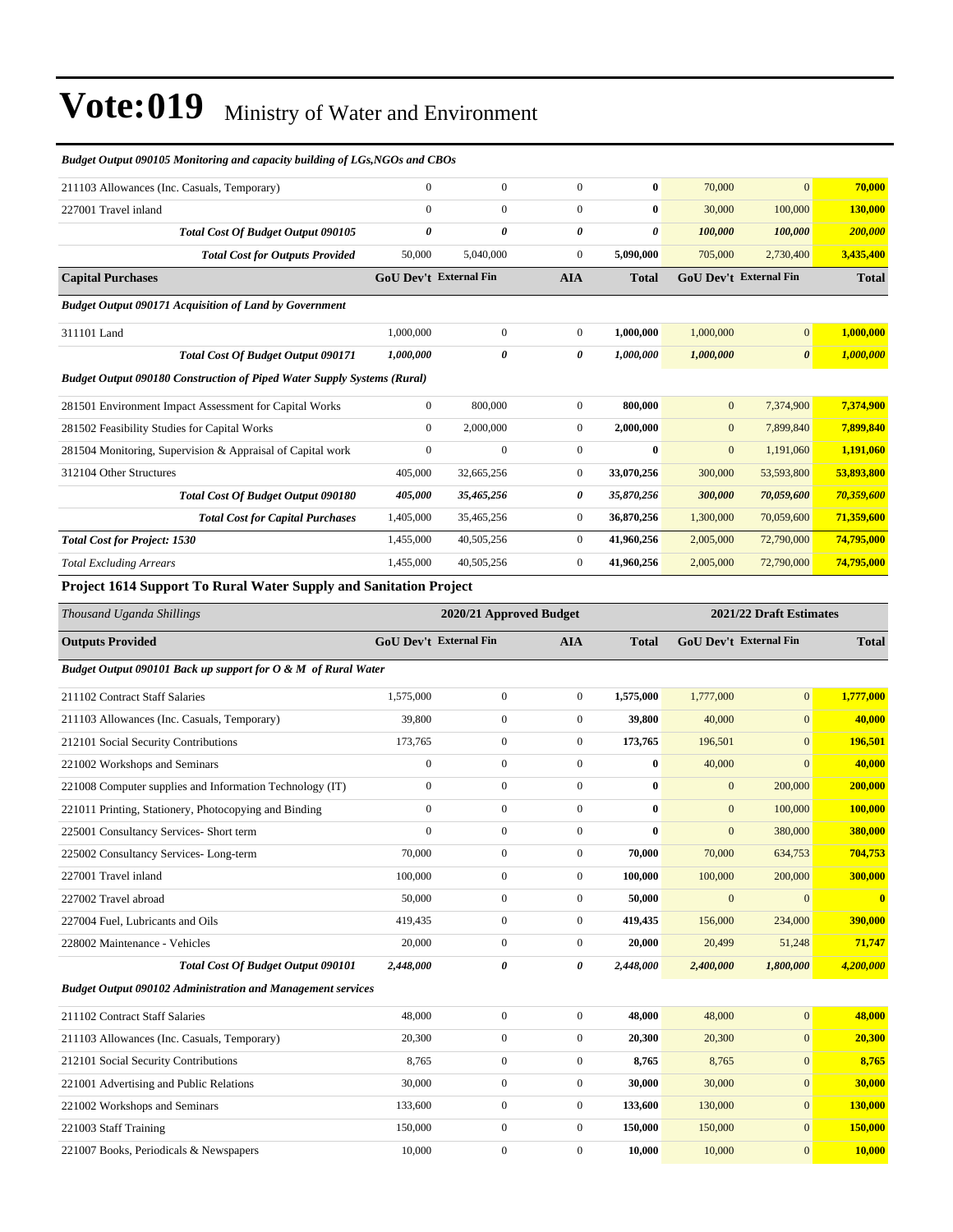| 221008 Computer supplies and Information Technology (IT)                       | 20,000                 | $\boldsymbol{0}$      | $\boldsymbol{0}$ | 20,000       | 22,535       | $\overline{0}$                | 22,535        |
|--------------------------------------------------------------------------------|------------------------|-----------------------|------------------|--------------|--------------|-------------------------------|---------------|
| 221011 Printing, Stationery, Photocopying and Binding                          | 30,000                 | $\boldsymbol{0}$      | $\boldsymbol{0}$ | 30,000       | 30,000       | $\boldsymbol{0}$              | 30,000        |
| 225001 Consultancy Services- Short term                                        | 50,335                 | $\boldsymbol{0}$      | $\boldsymbol{0}$ | 50,335       | 50,400       | $\boldsymbol{0}$              | 50,400        |
| 227001 Travel inland                                                           | 49,000                 | $\boldsymbol{0}$      | $\boldsymbol{0}$ | 49,000       | 50,000       | $\overline{0}$                | 50,000        |
| 282103 Scholarships and related costs                                          | 50,000                 | $\overline{0}$        | $\boldsymbol{0}$ | 50,000       | 50,000       | $\overline{0}$                | 50,000        |
| <b>Total Cost Of Budget Output 090102</b>                                      | 600,000                | 0                     | 0                | 600,000      | 600,000      | 0                             | 600,000       |
| <b>Budget Output 090103 Promotion of sanitation and hygiene education</b>      |                        |                       |                  |              |              |                               |               |
| 211102 Contract Staff Salaries                                                 | 48,000                 | $\boldsymbol{0}$      | $\boldsymbol{0}$ | 48,000       | 48,000       | $\overline{0}$                | 48,000        |
| 211103 Allowances (Inc. Casuals, Temporary)                                    | 30,000                 | $\boldsymbol{0}$      | $\boldsymbol{0}$ | 30,000       | 30,000       | $\overline{0}$                | 30,000        |
| 212101 Social Security Contributions                                           | 8,760                  | $\boldsymbol{0}$      | $\boldsymbol{0}$ | 8,760        | 8,760        | $\overline{0}$                | 8,760         |
| 221007 Books, Periodicals & Newspapers                                         | $\mathbf{0}$           | $\overline{0}$        | $\boldsymbol{0}$ | $\bf{0}$     | 10,000       | $\overline{0}$                | <b>10,000</b> |
| 221012 Small Office Equipment                                                  | $\mathbf{0}$           | $\boldsymbol{0}$      | $\boldsymbol{0}$ | $\bf{0}$     | 42,220       | $\mathbf{0}$                  | 42,220        |
| 225001 Consultancy Services- Short term                                        | 70,540                 | $\boldsymbol{0}$      | $\boldsymbol{0}$ | 70,540       | 70,540       | 211,620                       | 282,160       |
| 225002 Consultancy Services-Long-term                                          | 60,600                 | $\boldsymbol{0}$      | $\boldsymbol{0}$ | 60,600       | 40,000       | 400,000                       | 440,000       |
| 227001 Travel inland                                                           | 62,100                 | $\boldsymbol{0}$      | $\boldsymbol{0}$ | 62,100       | 62,100       | $\mathbf{0}$                  | 62,100        |
| 227004 Fuel, Lubricants and Oils                                               | 90,000                 | $\boldsymbol{0}$      | $\boldsymbol{0}$ | 90,000       | 88,380       | 88,380                        | 176,760       |
| Total Cost Of Budget Output 090103                                             | 370,000                | 0                     | 0                | 370,000      | 400,000      | 700,000                       | 1,100,000     |
| Budget Output 090105 Monitoring and capacity building of LGs, NGOs and CBOs    |                        |                       |                  |              |              |                               |               |
| 211102 Contract Staff Salaries                                                 | 57,600                 | $\boldsymbol{0}$      | $\boldsymbol{0}$ | 57,600       | 57,600       | $\overline{0}$                | 57,600        |
| 211103 Allowances (Inc. Casuals, Temporary)                                    | 32,500                 | $\boldsymbol{0}$      | $\boldsymbol{0}$ | 32,500       | 32,500       | $\mathbf{0}$                  | 32,500        |
| 212101 Social Security Contributions                                           | 8,765                  | $\boldsymbol{0}$      | $\boldsymbol{0}$ | 8,765        | 8,765        | $\overline{0}$                | 8,765         |
| 221011 Printing, Stationery, Photocopying and Binding                          | 15,000                 | $\overline{0}$        | $\boldsymbol{0}$ | 15,000       | 15,000       | $\overline{0}$                | 15,000        |
| 225001 Consultancy Services- Short term                                        | 105,000                | $\boldsymbol{0}$      | $\boldsymbol{0}$ | 105,000      | 80,000       | 160,000                       | 240,000       |
| 227001 Travel inland                                                           | 70,000                 | $\boldsymbol{0}$      | $\boldsymbol{0}$ | 70,000       | 80,000       | 174,330                       | 254,330       |
| 227004 Fuel, Lubricants and Oils                                               | 97,754                 | $\boldsymbol{0}$      | $\boldsymbol{0}$ | 97,754       | 82,835       | 165,670                       | 248,505       |
| 228002 Maintenance - Vehicles                                                  | 143,381                | $\boldsymbol{0}$      | $\boldsymbol{0}$ | 143,381      | 143,300      | $\mathbf{0}$                  | 143,300       |
| <b>Total Cost Of Budget Output 090105</b>                                      | 530,000                | 0                     | 0                | 530,000      | 500,000      | 500,000                       | 1,000,000     |
| <b>Total Cost for Outputs Provided</b>                                         | 3,948,000              | $\boldsymbol{0}$      | $\overline{0}$   | 3,948,000    | 3,900,000    | 3,000,000                     | 6,900,000     |
| <b>Capital Purchases</b>                                                       | GoU Dev't External Fin |                       | <b>AIA</b>       | <b>Total</b> |              | <b>GoU Dev't External Fin</b> | <b>Total</b>  |
| <b>Budget Output 090171 Acquisition of Land by Government</b>                  |                        |                       |                  |              |              |                               |               |
| 311101 Land                                                                    | 300,000                | $\boldsymbol{0}$      | $\boldsymbol{0}$ | 300,000      | 300,000      | $\boldsymbol{0}$              | 300,000       |
| <b>Total Cost Of Budget Output 090171</b>                                      | 300,000                | $\boldsymbol{\theta}$ | 0                | 300,000      | 300,000      | 0                             | 300,000       |
| <b>Budget Output 090180 Construction of Piped Water Supply Systems (Rural)</b> |                        |                       |                  |              |              |                               |               |
| 281501 Environment Impact Assessment for Capital Works                         | $\boldsymbol{0}$       | $\boldsymbol{0}$      | $\boldsymbol{0}$ | $\bf{0}$     | $\mathbf{0}$ | 1,090,000                     | 1,090,000     |
| 281502 Feasibility Studies for Capital Works                                   | $\boldsymbol{0}$       | $\boldsymbol{0}$      | $\boldsymbol{0}$ | $\bf{0}$     | 700,000      | $\boldsymbol{0}$              | 700,000       |
| 281503 Engineering and Design Studies & Plans for capital<br>works             | 2,000,000              | $\boldsymbol{0}$      | $\boldsymbol{0}$ | 2,000,000    | 700,000      | 2,000,000                     | 2,700,000     |
| 281504 Monitoring, Supervision & Appraisal of Capital work                     | $\boldsymbol{0}$       | $\boldsymbol{0}$      | $\boldsymbol{0}$ | $\bf{0}$     | 250,000      | $\mathbf{0}$                  | 250,000       |
| 312104 Other Structures                                                        | 1,825,105              | $\boldsymbol{0}$      | $\boldsymbol{0}$ | 1,825,105    | 8,293,545    | 14,410,000                    | 22,703,545    |
| 312301 Cultivated Assets                                                       | $\boldsymbol{0}$       | $\boldsymbol{0}$      | $\boldsymbol{0}$ | $\bf{0}$     | 400,000      | $\mathbf{0}$                  | 400,000       |
| Total Cost Of Budget Output 090180                                             | 3,825,105              | 0                     | 0                | 3,825,105    | 10,343,545   | 17,500,000                    | 27,843,545    |
| <b>Budget Output 090181 Construction of Point Water Sources</b>                |                        |                       |                  |              |              |                               |               |
| 312104 Other Structures                                                        | $\mathbf{0}$           | $\boldsymbol{0}$      | $\boldsymbol{0}$ | $\bf{0}$     | 35,000,000   | $\mathbf{0}$                  | 35,000,000    |
| Total Cost Of Budget Output 090181                                             | $\pmb{\theta}$         | 0                     | 0                | 0            | 35,000,000   | $\boldsymbol{\theta}$         | 35,000,000    |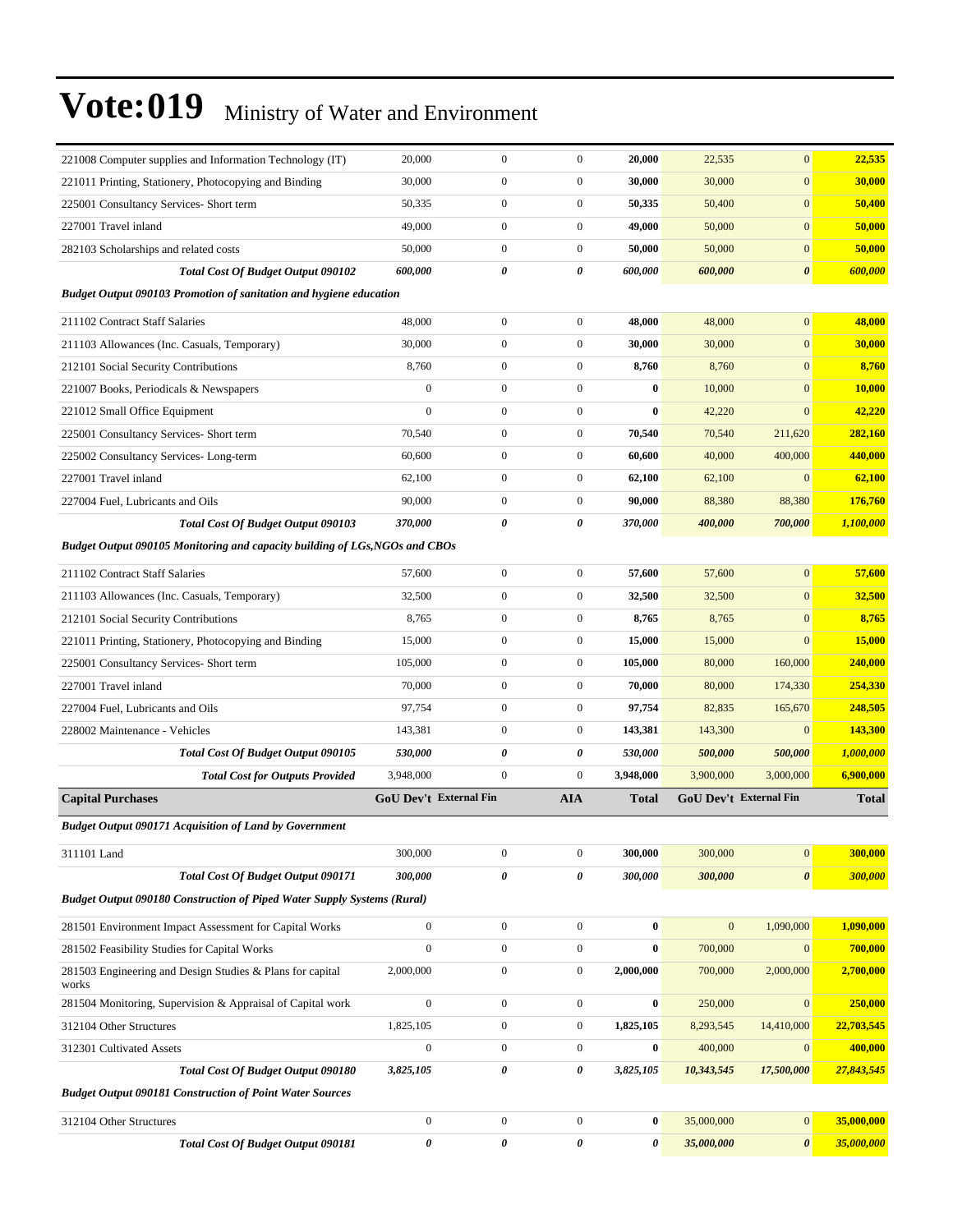| риизет Ошриг 070102 Сонзи испон ор заништон г аспитез (Kurar)                        |              |                               |                  |              |            |                               |              |
|--------------------------------------------------------------------------------------|--------------|-------------------------------|------------------|--------------|------------|-------------------------------|--------------|
| 312104 Other Structures                                                              | $\Omega$     | $\overline{0}$                | $\Omega$         | $\bf{0}$     | 300,000    | $\overline{0}$                | 300,000      |
| <b>Total Cost Of Budget Output 090182</b>                                            | $\theta$     | 0                             | 0                | 0            | 300,000    | $\theta$                      | 300,000      |
| <b>Total Cost for Capital Purchases</b>                                              | 4,125,105    | $\boldsymbol{0}$              | $\mathbf{0}$     | 4,125,105    | 45,943,545 | 17,500,000                    | 63,443,545   |
| <b>Arrears</b>                                                                       |              | GoU Dev't External Fin        | <b>AIA</b>       | <b>Total</b> |            | <b>GoU Dev't External Fin</b> | <b>Total</b> |
| <b>Budget Output 090199 Arrears</b>                                                  |              |                               |                  |              |            |                               |              |
| 321605 Domestic arrears (Budgeting)                                                  | $\Omega$     | $\boldsymbol{0}$              | $\overline{0}$   | $\bf{0}$     | 1,000,000  | $\mathbf{0}$                  | 1,000,000    |
| <b>Total Cost Of Budget Output 090199</b>                                            | 0            | 0                             | 0                | 0            | 1,000,000  | $\boldsymbol{\theta}$         | 1,000,000    |
| <b>Total Cost for Arrears</b>                                                        | $\mathbf{0}$ | $\mathbf{0}$                  | $\boldsymbol{0}$ | $\bf{0}$     | 1,000,000  | $\mathbf{0}$                  | 1,000,000    |
| <b>Total Cost for Project: 1614</b>                                                  | 8,073,105    | $\mathbf{0}$                  | $\Omega$         | 8,073,105    | 50,843,545 | 20,500,000                    | 71,343,545   |
| <b>Total Excluding Arrears</b>                                                       | 8,073,105    | $\mathbf{0}$                  | $\mathbf{0}$     | 8,073,105    | 49,843,545 | 20,500,000                    | 70,343,545   |
| <b>Project 1666 Development of Solar Powered Irrigation and Water Supply Systems</b> |              |                               |                  |              |            |                               |              |
| Thousand Uganda Shillings                                                            |              | 2020/21 Approved Budget       |                  |              |            | 2021/22 Draft Estimates       |              |
| <b>Capital Purchases</b>                                                             |              | <b>GoU Dev't External Fin</b> | <b>AIA</b>       | <b>Total</b> |            | GoU Dev't External Fin        | <b>Total</b> |
| <b>Budget Output 090180 Construction of Piped Water Supply Systems (Rural)</b>       |              |                               |                  |              |            |                               |              |
| 312104 Other Structures                                                              | $\mathbf{0}$ | $\mathbf{0}$                  | $\overline{0}$   | $\bf{0}$     | 2,000,000  | $\overline{0}$                | 2,000,000    |
| <b>Total Cost Of Budget Output 090180</b>                                            | 0            | $\theta$                      | $\theta$         | 0            | 2,000,000  | $\theta$                      | 2,000,000    |
| <b>Total Cost for Capital Purchases</b>                                              | $\mathbf{0}$ | $\mathbf{0}$                  | $\mathbf{0}$     | $\bf{0}$     | 2,000,000  | $\Omega$                      | 2,000,000    |
| <b>Total Cost for Project: 1666</b>                                                  | $\Omega$     | $\mathbf{0}$                  | $\overline{0}$   | $\bf{0}$     | 2,000,000  | $\mathbf{0}$                  | 2,000,000    |
| <b>Total Excluding Arrears</b>                                                       | $\mathbf{0}$ | $\mathbf{0}$                  | $\Omega$         | $\bf{0}$     | 2,000,000  | $\Omega$                      | 2,000,000    |
|                                                                                      | GoU          | <b>External Fin</b>           | <b>AIA</b>       | <b>Total</b> | GoU        | <b>External Fin</b>           | <b>Total</b> |
| <b>Total Cost for Sub-SubProgramme 01</b>                                            | 63,621,127   | 82,944,256                    | 0                | 146,565,383  | 77,168,000 | 93,290,000                    | 170,458,000  |

*Total Excluding Arrears* 63,621,127 82,944,256 0 **146,565,383** 76,168,000 93,290,000 **169,458,000**

*Budget Output 090182 Construction of Sanitation Facilities (Rural)*

*Sub-SubProgrammme 02 Urban Water Supply and Sanitation*

*Recurrent Budget Estimates*

#### **Department 04 Urban Water Supply & Sewerage**

| Thousand Uganda Shillings                                         |              | 2020/21 Approved Budget |                |              |              | 2021/22 Approved Estimates |              |
|-------------------------------------------------------------------|--------------|-------------------------|----------------|--------------|--------------|----------------------------|--------------|
| <b>Outputs Provided</b>                                           | Wage         | Non Wage                | AIA            | <b>Total</b> | Wage         | Non Wage                   | <b>Total</b> |
| <b>Budget Output 090201 Administration and Management Support</b> |              |                         |                |              |              |                            |              |
| 211101 General Staff Salaries                                     | 2,894,013    | $\mathbf{0}$            | $\overline{0}$ | 2,894,013    | 2,894,000    | $\overline{0}$             | 2,894,000    |
| 211103 Allowances (Inc. Casuals, Temporary)                       | $\mathbf{0}$ | $\mathbf{0}$            | $\mathbf{0}$   | $\bf{0}$     | $\mathbf{0}$ | 10,000                     | 10,000       |
| 221007 Books, Periodicals & Newspapers                            | $\mathbf{0}$ | $\mathbf{0}$            | $\Omega$       | $\bf{0}$     | $\mathbf{0}$ | 10,000                     | 10,000       |
| 221008 Computer supplies and Information Technology (IT)          | $\mathbf{0}$ | $\mathbf{0}$            | $\mathbf{0}$   | $\bf{0}$     | $\mathbf{0}$ | 10,000                     | 10,000       |
| 221009 Welfare and Entertainment                                  | $\mathbf{0}$ | $\mathbf{0}$            | $\Omega$       | $\bf{0}$     | $\mathbf{0}$ | 10,000                     | 10,000       |
| 221011 Printing, Stationery, Photocopying and Binding             | $\mathbf{0}$ | $\mathbf{0}$            | $\mathbf{0}$   | $\bf{0}$     | $\mathbf{0}$ | 10,000                     | 10,000       |
| 221012 Small Office Equipment                                     | $\mathbf{0}$ | $\mathbf{0}$            | $\mathbf{0}$   | $\bf{0}$     | $\mathbf{0}$ | 10,000                     | 10,000       |
| 227001 Travel inland                                              | $\mathbf{0}$ | $\mathbf{0}$            | $\mathbf{0}$   | $\bf{0}$     | $\mathbf{0}$ | 20,000                     | 20,000       |
| 227004 Fuel, Lubricants and Oils                                  | $\mathbf{0}$ | $\Omega$                | $\Omega$       | $\mathbf{0}$ | $\mathbf{0}$ | 20,000                     | 20,000       |
| <b>Total Cost of Budget Output 01</b>                             | 2,894,013    | 0                       | 0              | 2,894,013    | 2,894,000    | 100,000                    | 2,994,000    |
| <b>Total Cost Of Outputs Provided</b>                             | 2,894,013    | $\bf{0}$                | $\bf{0}$       | 2,894,013    | 2,894,000    | 100,000                    | 2,994,000    |
| <b>Total Cost for Department 04</b>                               | 2,894,013    | $\bf{0}$                | $\bf{0}$       | 2,894,013    | 2,894,000    | 100,000                    | 2,994,000    |
| <b>Total Excluding Arrears</b>                                    | 2,894,013    | $\mathbf{0}$            | $\overline{0}$ | 2.894.013    | 2,894,000    | 100,000                    | 2,994,000    |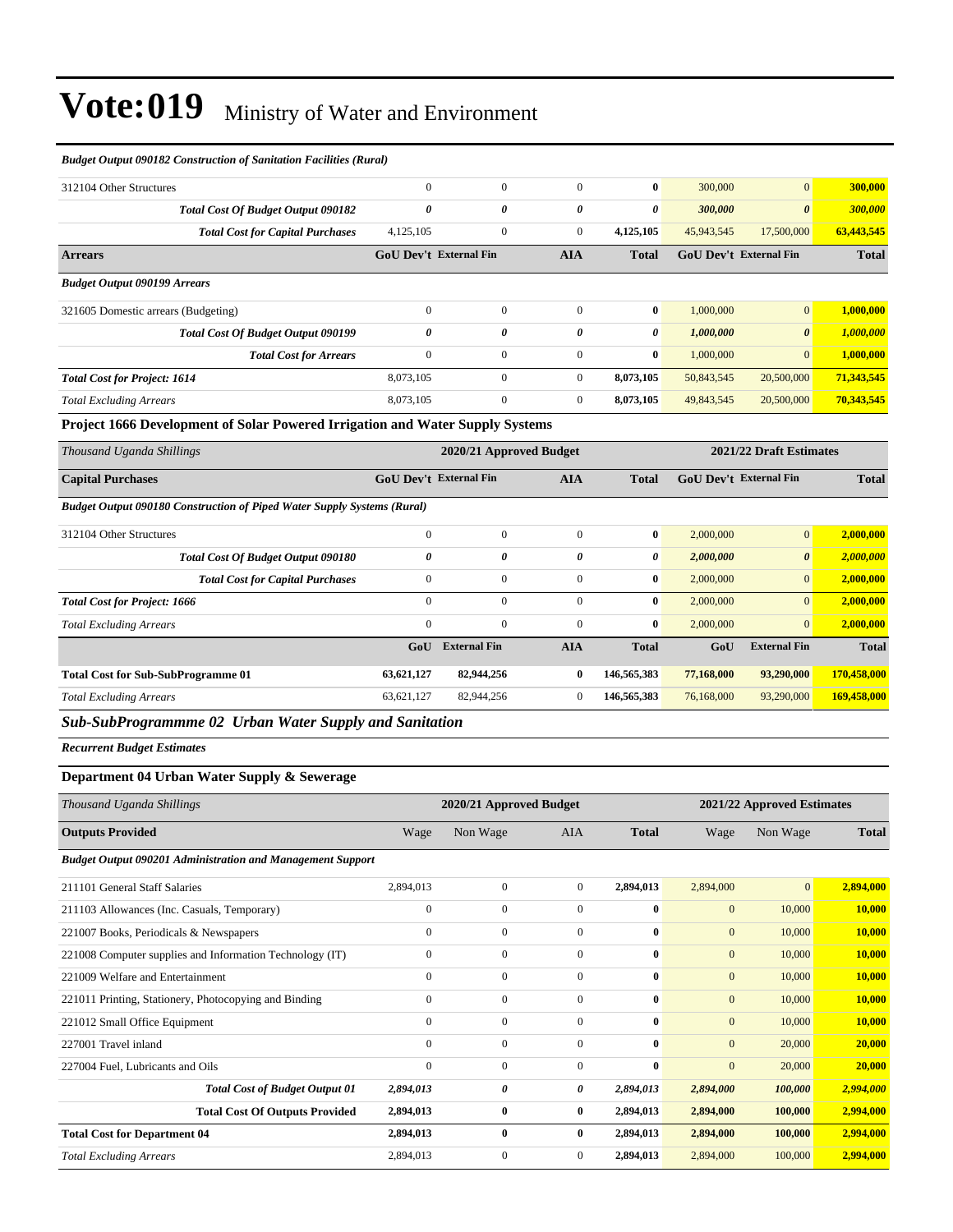#### **Department 22 Urban Water Regulation Programme**

| Thousand Uganda Shillings                                         |              | 2020/21 Approved Budget |                |              | 2021/22 Approved Estimates |                |              |
|-------------------------------------------------------------------|--------------|-------------------------|----------------|--------------|----------------------------|----------------|--------------|
| <b>Outputs Provided</b>                                           | Wage         | Non Wage                | <b>AIA</b>     | <b>Total</b> | Wage                       | Non Wage       | <b>Total</b> |
| <b>Budget Output 090201 Administration and Management Support</b> |              |                         |                |              |                            |                |              |
| 211101 General Staff Salaries                                     | 275,233      | $\mathbf{0}$            | $\overline{0}$ | 275,233      | 275,246                    | $\overline{0}$ | 275,246      |
| 211103 Allowances (Inc. Casuals, Temporary)                       | $\mathbf{0}$ | $\mathbf{0}$            | $\Omega$       | $\bf{0}$     | $\mathbf{0}$               | 20,000         | 20,000       |
| 221007 Books, Periodicals & Newspapers                            | $\mathbf{0}$ | $\mathbf{0}$            | $\mathbf{0}$   | $\bf{0}$     | $\mathbf{0}$               | 10,000         | 10,000       |
| 221008 Computer supplies and Information Technology (IT)          | $\bf{0}$     | $\mathbf{0}$            | $\Omega$       | $\bf{0}$     | $\mathbf{0}$               | 10,000         | 10,000       |
| 221009 Welfare and Entertainment                                  | $\mathbf{0}$ | $\mathbf{0}$            | $\mathbf{0}$   | 0            | $\mathbf{0}$               | 10,000         | 10,000       |
| 221011 Printing, Stationery, Photocopying and Binding             | $\mathbf{0}$ | $\mathbf{0}$            | $\mathbf{0}$   | $\bf{0}$     | $\mathbf{0}$               | 15,000         | 15,000       |
| 224004 Cleaning and Sanitation                                    | $\mathbf{0}$ | $\mathbf{0}$            | $\Omega$       | $\mathbf{0}$ | $\mathbf{0}$               | 10,000         | 10,000       |
| 227001 Travel inland                                              | $\mathbf{0}$ | $\mathbf{0}$            | $\mathbf{0}$   | $\bf{0}$     | $\mathbf{0}$               | 50,000         | 50,000       |
| 227004 Fuel, Lubricants and Oils                                  | $\mathbf{0}$ | $\mathbf{0}$            | $\mathbf{0}$   | $\mathbf{0}$ | $\mathbf{0}$               | 45,000         | 45,000       |
| <b>Total Cost of Budget Output 01</b>                             | 275,233      | 0                       | 0              | 275,233      | 275,246                    | 170,000        | 445,246      |
| <b>Total Cost Of Outputs Provided</b>                             | 275,233      | $\bf{0}$                | $\bf{0}$       | 275,233      | 275,246                    | 170,000        | 445,246      |
| <b>Total Cost for Department 22</b>                               | 275,233      | $\bf{0}$                | $\bf{0}$       | 275,233      | 275,246                    | 170,000        | 445,246      |
| <b>Total Excluding Arrears</b>                                    | 275,233      | $\boldsymbol{0}$        | $\mathbf{0}$   | 275,233      | 275,246                    | 170,000        | 445,246      |
| <b>Development Budget Estimates</b>                               |              |                         |                |              |                            |                |              |

### **Project 1188 Protection of Lake Victoria-Kampala Sanitation Program**

| Thousand Uganda Shillings                                                      |                               | 2020/21 Approved Budget |                |              |                               | 2021/22 Draft Estimates |                       |
|--------------------------------------------------------------------------------|-------------------------------|-------------------------|----------------|--------------|-------------------------------|-------------------------|-----------------------|
| <b>Capital Purchases</b>                                                       | <b>GoU Dev't External Fin</b> |                         | <b>AIA</b>     | <b>Total</b> | <b>GoU Dev't External Fin</b> |                         | <b>Total</b>          |
| <b>Budget Output 090280 Construction of Piped Water Supply Systems (Urban)</b> |                               |                         |                |              |                               |                         |                       |
| 312104 Other Structures                                                        | 32,640,000                    | $\mathbf{0}$            | $\overline{0}$ | 32,640,000   | 25,376,000                    | $\mathbf{0}$            | 25,376,000            |
| Total Cost Of Budget Output 090280                                             | 32,640,000                    | 0                       | 0              | 32,640,000   | 25,376,000                    | $\boldsymbol{\theta}$   | 25,376,000            |
| <b>Total Cost for Capital Purchases</b>                                        | 32,640,000                    | $\mathbf{0}$            | $\overline{0}$ | 32,640,000   | 25,376,000                    | $\overline{0}$          | 25,376,000            |
| <b>Arrears</b>                                                                 | <b>GoU Dev't External Fin</b> |                         | <b>AIA</b>     | <b>Total</b> | <b>GoU Dev't External Fin</b> |                         | <b>Total</b>          |
| <b>Budget Output 090299 Arrears</b>                                            |                               |                         |                |              |                               |                         |                       |
| 321605 Domestic arrears (Budgeting)                                            | 2,445,931                     | $\mathbf{0}$            | $\overline{0}$ | 2,445,931    | $\mathbf{0}$                  | $\mathbf{0}$            | $\mathbf{0}$          |
| <b>Total Cost Of Budget Output 090299</b>                                      | 2,445,931                     | 0                       | 0              | 2,445,931    | $\boldsymbol{\theta}$         | $\boldsymbol{\theta}$   | $\boldsymbol{\theta}$ |
| <b>Total Cost for Arrears</b>                                                  | 2,445,931                     | $\mathbf{0}$            | $\overline{0}$ | 2,445,931    | $\overline{0}$                | $\mathbf{0}$            | $\mathbf{0}$          |
| <b>Total Cost for Project: 1188</b>                                            | 35,085,931                    | $\mathbf{0}$            | $\overline{0}$ | 35,085,931   | 25,376,000                    | $\overline{0}$          | 25,376,000            |
| <b>Total Excluding Arrears</b>                                                 | 32,640,000                    | $\mathbf{0}$            | $\overline{0}$ | 32,640,000   | 25,376,000                    | $\overline{0}$          | 25,376,000            |
|                                                                                |                               |                         |                |              |                               |                         |                       |

#### **Project 1193 Kampala Water Lake Victoria Water and Sanitation Project**

| Thousand Uganda Shillings                                         | 2020/21 Approved Budget |              | 2021/22 Draft Estimates |              |                               |                       |              |
|-------------------------------------------------------------------|-------------------------|--------------|-------------------------|--------------|-------------------------------|-----------------------|--------------|
| <b>Outputs Provided</b>                                           | GoU Dev't External Fin  |              | AIA                     | <b>Total</b> | <b>GoU</b> Dev't External Fin |                       | <b>Total</b> |
| <b>Budget Output 090201 Administration and Management Support</b> |                         |              |                         |              |                               |                       |              |
| 221003 Staff Training                                             | 300,000                 | $\Omega$     |                         | 300,000      | 300,000                       | $\overline{0}$        | 300,000      |
| <b>Total Cost Of Budget Output 090201</b>                         | 300,000                 | 0            | 0                       | 300,000      | 300,000                       | $\boldsymbol{\theta}$ | 300,000      |
| <b>Total Cost for Outputs Provided</b>                            | 300,000                 | $\mathbf{0}$ |                         | 300,000      | 300,000                       | $\overline{0}$        | 300,000      |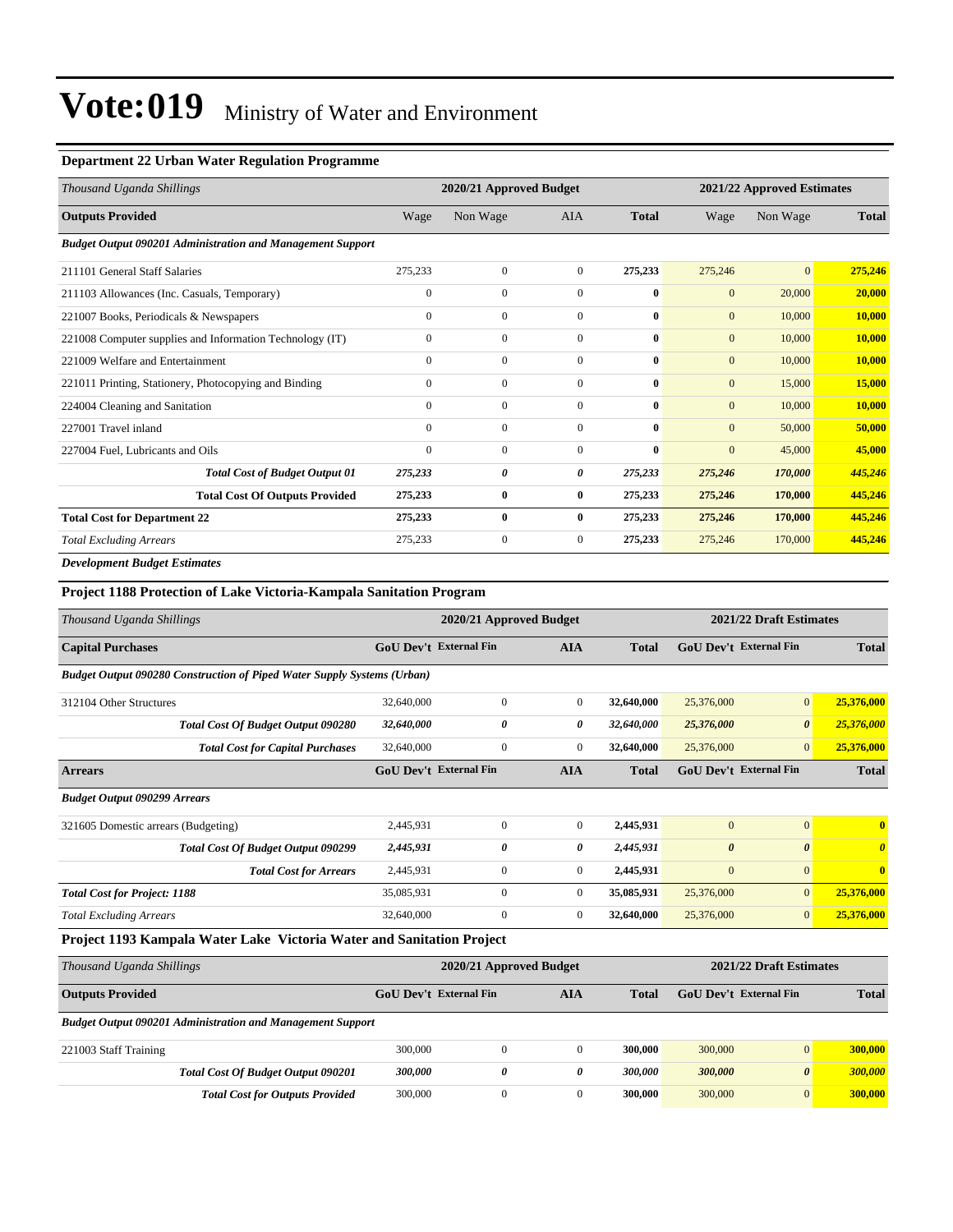| <b>Capital Purchases</b>                                                                      |                  | <b>GoU Dev't External Fin</b> | <b>AIA</b>       | <b>Total</b>  |                       | GoU Dev't External Fin        | <b>Total</b>            |
|-----------------------------------------------------------------------------------------------|------------------|-------------------------------|------------------|---------------|-----------------------|-------------------------------|-------------------------|
| <b>Budget Output 090280 Construction of Piped Water Supply Systems (Urban)</b>                |                  |                               |                  |               |                       |                               |                         |
| 312104 Other Structures                                                                       | 2,900,000        | 276,211,000                   | $\mathbf{0}$     | 279,111,000   | 2,900,000             | 115,800,000                   | 118,700,000             |
| <b>Total Cost Of Budget Output 090280</b>                                                     | 2,900,000        | 276,211,000                   | 0                | 279,111,000   | 2,900,000             | 115,800,000                   | 118,700,000             |
| <b>Total Cost for Capital Purchases</b>                                                       | 2,900,000        | 276,211,000                   | $\boldsymbol{0}$ | 279,111,000   | 2,900,000             | 115,800,000                   | 118,700,000             |
| <b>Arrears</b>                                                                                |                  | <b>GoU Dev't External Fin</b> | <b>AIA</b>       | <b>Total</b>  |                       | GoU Dev't External Fin        | Total                   |
| <b>Budget Output 090299 Arrears</b>                                                           |                  |                               |                  |               |                       |                               |                         |
| 321605 Domestic arrears (Budgeting)                                                           | 926,788          | $\boldsymbol{0}$              | $\boldsymbol{0}$ | 926,788       | $\mathbf{0}$          | $\mathbf{0}$                  | $\bf{0}$                |
| <b>Total Cost Of Budget Output 090299</b>                                                     | 926,788          | 0                             | 0                | 926,788       | $\boldsymbol{\theta}$ | $\boldsymbol{\theta}$         | $\boldsymbol{\theta}$   |
| <b>Total Cost for Arrears</b>                                                                 | 926,788          | $\overline{0}$                | $\boldsymbol{0}$ | 926,788       | $\mathbf{0}$          | $\mathbf{0}$                  | $\bf{0}$                |
| <b>Total Cost for Project: 1193</b>                                                           | 4,126,788        | 276,211,000                   | $\boldsymbol{0}$ | 280, 337, 788 | 3,200,000             | 115,800,000                   | 119,000,000             |
| <b>Total Excluding Arrears</b>                                                                | 3,200,000        | 276,211,000                   | $\boldsymbol{0}$ | 279,411,000   | 3,200,000             | 115,800,000                   | 119,000,000             |
| Project 1399 Karamoja Small Town and Rural growth Centers Water Supply and Sanitation Project |                  |                               |                  |               |                       |                               |                         |
| Thousand Uganda Shillings                                                                     |                  | 2020/21 Approved Budget       |                  |               |                       | 2021/22 Draft Estimates       |                         |
| <b>Outputs Provided</b>                                                                       |                  | GoU Dev't External Fin        | <b>AIA</b>       | <b>Total</b>  |                       | <b>GoU</b> Dev't External Fin | <b>Total</b>            |
| <b>Budget Output 090201 Administration and Management Support</b>                             |                  |                               |                  |               |                       |                               |                         |
| 211102 Contract Staff Salaries                                                                | 373,476          | $\boldsymbol{0}$              | $\boldsymbol{0}$ | 373,476       | 473,476               | $\mathbf{0}$                  | 473,476                 |
| 211103 Allowances (Inc. Casuals, Temporary)                                                   | 56,640           | $\boldsymbol{0}$              | $\boldsymbol{0}$ | 56,640        | 60,000                | $\mathbf{0}$                  | 60,000                  |
| 212101 Social Security Contributions                                                          | 47,348           | $\boldsymbol{0}$              | $\boldsymbol{0}$ | 47,348        | 47,348                | $\mathbf{0}$                  | 47,348                  |
| 221001 Advertising and Public Relations                                                       | 60,000           | $\boldsymbol{0}$              | $\boldsymbol{0}$ | 60,000        | 66,000                | $\mathbf{0}$                  | 66,000                  |
| 221002 Workshops and Seminars                                                                 | 80,000           | $\boldsymbol{0}$              | $\boldsymbol{0}$ | 80,000        | 52,000                | $\mathbf{0}$                  | 52,000                  |
| 221003 Staff Training                                                                         | 40,000           | 0                             | $\boldsymbol{0}$ | 40,000        | $\mathbf{0}$          | $\mathbf{0}$                  | $\bf{0}$                |
| 221004 Recruitment Expenses                                                                   | 15,000           | $\boldsymbol{0}$              | $\boldsymbol{0}$ | 15,000        | $\mathbf{0}$          | $\mathbf{0}$                  | $\overline{\mathbf{0}}$ |
| 221007 Books, Periodicals & Newspapers                                                        | 2,000            | $\boldsymbol{0}$              | $\boldsymbol{0}$ | 2,000         | 4,000                 | $\mathbf{0}$                  | 4,000                   |
| 221008 Computer supplies and Information Technology (IT)                                      | $\boldsymbol{0}$ | $\boldsymbol{0}$              | $\boldsymbol{0}$ | $\bf{0}$      | 50,000                | $\mathbf{0}$                  | 50,000                  |
| 221009 Welfare and Entertainment                                                              | $\boldsymbol{0}$ | $\boldsymbol{0}$              | $\boldsymbol{0}$ | $\bf{0}$      | 10,000                | $\mathbf{0}$                  | 10,000                  |
| 221010 Special Meals and Drinks                                                               | $\mathbf{0}$     | $\overline{0}$                | $\boldsymbol{0}$ | $\bf{0}$      | 8,000                 | $\mathbf{0}$                  | 8,000                   |
| 221011 Printing, Stationery, Photocopying and Binding                                         | 50,000           | $\boldsymbol{0}$              | $\boldsymbol{0}$ | 50,000        | 120,000               | $\mathbf{0}$                  | 120,000                 |
| 221014 Bank Charges and other Bank related costs                                              | 1,200            | $\boldsymbol{0}$              | $\boldsymbol{0}$ | 1,200         | 1,200                 | $\mathbf{0}$                  | 1,200                   |
| 222001 Telecommunications                                                                     | $\boldsymbol{0}$ | $\boldsymbol{0}$              | $\boldsymbol{0}$ | $\bf{0}$      | 800                   | $\mathbf{0}$                  | 800                     |
| 223004 Guard and Security services                                                            | 28,800           | 0                             | $\boldsymbol{0}$ | 28,800        | 30,000                | $\mathbf{0}$                  | 30,000                  |
| 223005 Electricity                                                                            | 2,400            | $\boldsymbol{0}$              | $\boldsymbol{0}$ | 2,400         | 4,800                 | $\mathbf{0}$                  | 4,800                   |
| 223006 Water                                                                                  | 3,000            | $\boldsymbol{0}$              | $\boldsymbol{0}$ | 3,000         | 3,600                 | $\mathbf{0}$                  | 3,600                   |
| 225001 Consultancy Services- Short term                                                       | 150,200          | $\boldsymbol{0}$              | $\boldsymbol{0}$ | 150,200       | $\mathbf{0}$          | $\mathbf{0}$                  | $\bf{0}$                |
| 227001 Travel inland                                                                          | 287,100          | $\boldsymbol{0}$              | $\boldsymbol{0}$ | 287,100       | 200,000               | $\mathbf{0}$                  | 200,000                 |
| 227002 Travel abroad                                                                          | 60,000           | $\boldsymbol{0}$              | $\boldsymbol{0}$ | 60,000        | $\mathbf{0}$          | $\mathbf{0}$                  | $\bf{0}$                |
| 227004 Fuel, Lubricants and Oils                                                              | 66,500           | $\boldsymbol{0}$              | $\boldsymbol{0}$ | 66,500        | 80,000                | $\mathbf{0}$                  | 80,000                  |
| 228002 Maintenance - Vehicles                                                                 | 76,336           | $\boldsymbol{0}$              | $\boldsymbol{0}$ | 76,336        | 78,776                | $\mathbf{0}$                  | 78,776                  |
| Total Cost Of Budget Output 090201                                                            | 1,400,000        | 0                             | 0                | 1,400,000     | 1,290,000             | $\boldsymbol{\theta}$         | 1,290,000               |
| <b>Budget Output 090204 Backup support for Operation and Maintainance</b>                     |                  |                               |                  |               |                       |                               |                         |
| 221002 Workshops and Seminars                                                                 | 50,400           | $\boldsymbol{0}$              | $\boldsymbol{0}$ | 50,400        | 60,000                | $\mathbf{0}$                  | 60,000                  |
| 221011 Printing, Stationery, Photocopying and Binding                                         | 5,000            | $\boldsymbol{0}$              | $\boldsymbol{0}$ | 5,000         | 42,000                | $\boldsymbol{0}$              | 42,000                  |
| 227001 Travel inland                                                                          | 29,600           | $\boldsymbol{0}$              | $\boldsymbol{0}$ | 29,600        | 52,000                | $\mathbf{0}$                  | 52,000                  |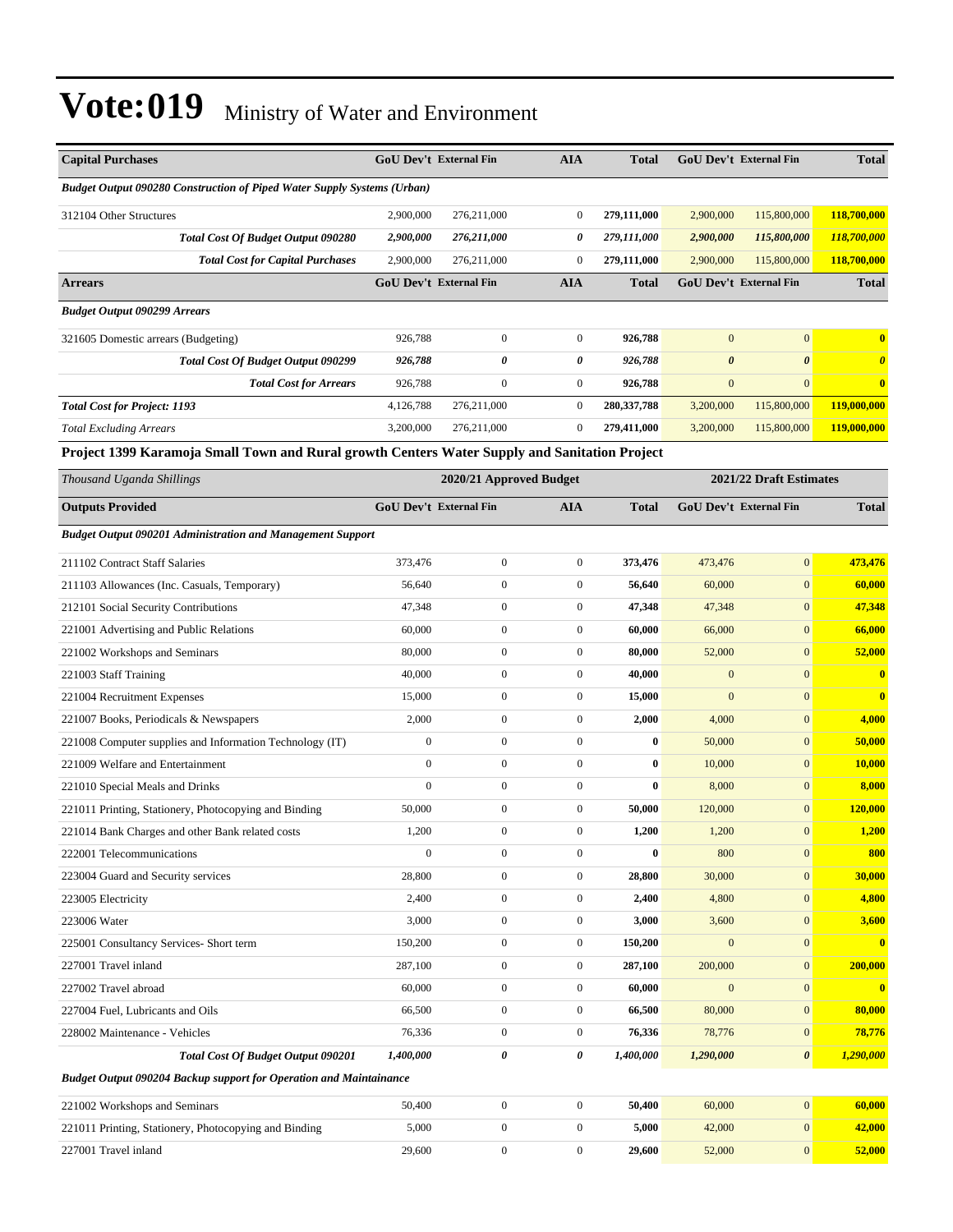| 228002 Maintenance - Vehicles                                                                               | 15,000                 | $\boldsymbol{0}$ | $\boldsymbol{0}$ | 15,000       | 20,000                | $\mathbf{0}$           | 20,000                  |
|-------------------------------------------------------------------------------------------------------------|------------------------|------------------|------------------|--------------|-----------------------|------------------------|-------------------------|
| Total Cost Of Budget Output 090204                                                                          | 100.000                | 0                | 0                | 100,000      | 174,000               | $\boldsymbol{\theta}$  | 174,000                 |
| <b>Budget Output 090205 Improved sanitation services and hygiene</b>                                        |                        |                  |                  |              |                       |                        |                         |
| 221002 Workshops and Seminars                                                                               | 66,100                 | $\boldsymbol{0}$ | $\boldsymbol{0}$ | 66,100       | 100,000               | $\mathbf{0}$           | 100,000                 |
| 221011 Printing, Stationery, Photocopying and Binding                                                       | $\boldsymbol{0}$       | $\boldsymbol{0}$ | $\mathbf{0}$     | $\bf{0}$     | 24,000                | $\mathbf{0}$           | 24,000                  |
| 225001 Consultancy Services- Short term                                                                     | 150,000                | $\boldsymbol{0}$ | $\boldsymbol{0}$ | 150,000      | $\boldsymbol{0}$      | $\mathbf{0}$           | $\overline{\mathbf{0}}$ |
| 227001 Travel inland                                                                                        | 66,000                 | $\boldsymbol{0}$ | $\boldsymbol{0}$ | 66,000       | 90,000                | $\mathbf{0}$           | 90,000                  |
| 227004 Fuel, Lubricants and Oils                                                                            | $\mathbf{0}$           | $\boldsymbol{0}$ | $\boldsymbol{0}$ | $\bf{0}$     | 30,000                | $\mathbf{0}$           | 30,000                  |
| 228002 Maintenance - Vehicles                                                                               | 17,900                 | $\boldsymbol{0}$ | $\boldsymbol{0}$ | 17,900       | $\mathbf{0}$          | $\mathbf{0}$           | $\overline{\mathbf{0}}$ |
| <b>Total Cost Of Budget Output 090205</b>                                                                   | 300,000                | 0                | 0                | 300,000      | 244,000               | $\pmb{\theta}$         | 244,000                 |
| Budget Output 090206 Monitoring, Supervision, Capacity building for Urban Authorities and Private Operators |                        |                  |                  |              |                       |                        |                         |
| 211103 Allowances (Inc. Casuals, Temporary)                                                                 | 26,900                 | $\boldsymbol{0}$ | $\boldsymbol{0}$ | 26,900       | 75,000                | $\mathbf{0}$           | 75,000                  |
| 221002 Workshops and Seminars                                                                               | 73,000                 | $\boldsymbol{0}$ | $\mathbf{0}$     | 73,000       | $\boldsymbol{0}$      | $\mathbf{0}$           | $\overline{\mathbf{0}}$ |
| 221011 Printing, Stationery, Photocopying and Binding                                                       | 4,000                  | $\boldsymbol{0}$ | $\boldsymbol{0}$ | 4,000        | 20,000                | $\mathbf{0}$           | 20,000                  |
| 227001 Travel inland                                                                                        | 106,100                | $\boldsymbol{0}$ | $\boldsymbol{0}$ | 106,100      | 160,000               | $\mathbf{0}$           | <b>160,000</b>          |
| 227004 Fuel, Lubricants and Oils                                                                            | 30,000                 | $\boldsymbol{0}$ | $\boldsymbol{0}$ | 30,000       | $\mathbf{0}$          | $\mathbf{0}$           | $\overline{\mathbf{0}}$ |
| <b>Total Cost Of Budget Output 090206</b>                                                                   | 240,000                | 0                | 0                | 240,000      | 255,000               | $\boldsymbol{\theta}$  | 255,000                 |
| <b>Total Cost for Outputs Provided</b>                                                                      | 2,040,000              | $\boldsymbol{0}$ | $\boldsymbol{0}$ | 2,040,000    | 1,963,000             | $\mathbf{0}$           | 1,963,000               |
| <b>Capital Purchases</b>                                                                                    | GoU Dev't External Fin |                  | <b>AIA</b>       | <b>Total</b> |                       | GoU Dev't External Fin | <b>Total</b>            |
| <b>Budget Output 090271 Acquisition of Land by Government</b>                                               |                        |                  |                  |              |                       |                        |                         |
| 311101 Land                                                                                                 | 40,000                 | $\boldsymbol{0}$ | $\boldsymbol{0}$ | 40,000       | 160,000               | $\mathbf{0}$           | 160,000                 |
| <b>Total Cost Of Budget Output 090271</b>                                                                   | <i><b>40,000</b></i>   | 0                | 0                | 40,000       | 160,000               | $\boldsymbol{\theta}$  | <b>160,000</b>          |
| <b>Budget Output 090272 Government Buildings and Administrative Infrastructure</b>                          |                        |                  |                  |              |                       |                        |                         |
| 312101 Non-Residential Buildings                                                                            | 1,000,000              | $\boldsymbol{0}$ | $\boldsymbol{0}$ | 1,000,000    | 2,000,000             | $\mathbf{0}$           | 2,000,000               |
| <b>Total Cost Of Budget Output 090272</b>                                                                   | 1,000,000              | 0                | 0                | 1,000,000    | 2,000,000             | $\boldsymbol{\theta}$  | 2,000,000               |
| <b>Budget Output 090275 Purchase of Motor Vehicles and Other Transport Equipment</b>                        |                        |                  |                  |              |                       |                        |                         |
| 312201 Transport Equipment                                                                                  | $\mathbf{0}$           | $\boldsymbol{0}$ | $\boldsymbol{0}$ | $\bf{0}$     | 540,000               | $\mathbf{0}$           | 540,000                 |
| <b>Total Cost Of Budget Output 090275</b>                                                                   | 0                      | 0                | 0                | 0            | 540,000               | $\boldsymbol{\theta}$  | 540,000                 |
| Budget Output 090276 Purchase of Office and ICT Equipment, including Software                               |                        |                  |                  |              |                       |                        |                         |
|                                                                                                             |                        |                  |                  |              |                       |                        |                         |
| 312213 ICT Equipment                                                                                        | 30,000                 | $\boldsymbol{0}$ | $\boldsymbol{0}$ | 30,000       | 80,000                | $\bf{0}$               | 80,000                  |
| Total Cost Of Budget Output 090276                                                                          | 30,000                 | 0                | 0                | 30,000       | 80,000                | $\pmb{\theta}$         | 80,000                  |
| <b>Budget Output 090277 Purchase of Specialised Machinery &amp; Equipment</b>                               |                        |                  |                  |              |                       |                        |                         |
| 312202 Machinery and Equipment                                                                              | 300,000                | $\boldsymbol{0}$ | $\boldsymbol{0}$ | 300,000      | $\mathbf{0}$          | $\mathbf{0}$           | $\bf{0}$                |
| <b>Total Cost Of Budget Output 090277</b>                                                                   | 300,000                | 0                | 0                | 300,000      | $\boldsymbol{\theta}$ | $\pmb{\theta}$         | $\boldsymbol{\theta}$   |
| Budget Output 090280 Construction of Piped Water Supply Systems (Urban)                                     |                        |                  |                  |              |                       |                        |                         |
| 281501 Environment Impact Assessment for Capital Works                                                      | 100,000                | $\boldsymbol{0}$ | $\boldsymbol{0}$ | 100,000      | $\mathbf{0}$          | $\boldsymbol{0}$       | $\bf{0}$                |
| 281502 Feasibility Studies for Capital Works                                                                | 100,000                | $\boldsymbol{0}$ | $\boldsymbol{0}$ | 100,000      | $\boldsymbol{0}$      | $\boldsymbol{0}$       | $\boldsymbol{0}$        |
| 281503 Engineering and Design Studies & Plans for capital<br>works                                          | 500,000                | $\boldsymbol{0}$ | $\boldsymbol{0}$ | 500,000      | $\boldsymbol{0}$      | $\boldsymbol{0}$       | $\bf{0}$                |
| 281504 Monitoring, Supervision & Appraisal of Capital work                                                  | $\boldsymbol{0}$       | $\boldsymbol{0}$ | $\boldsymbol{0}$ | $\bf{0}$     | 540,000               | $\mathbf{0}$           | 540,000                 |
| 312104 Other Structures                                                                                     | 1,644,900              | $\boldsymbol{0}$ | $\boldsymbol{0}$ | 1,644,900    | 8,802,000             | $\mathbf{0}$           | 8,802,000               |
| Total Cost Of Budget Output 090280                                                                          | 2,344,900              | 0                | 0                | 2,344,900    | 9,342,000             | $\boldsymbol{\theta}$  | 9,342,000               |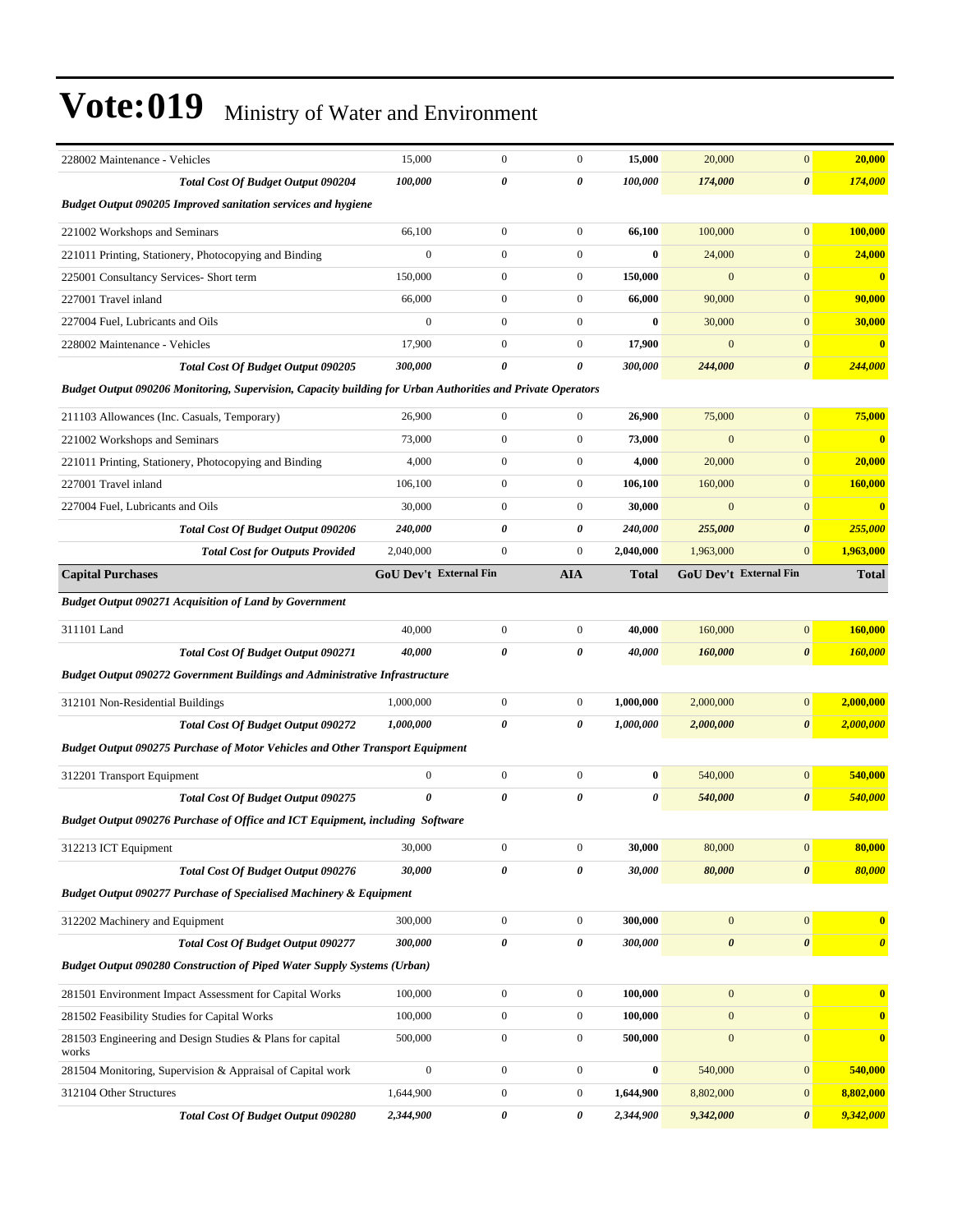| <b>Budget Output 090282 Construction of Sanitation Facilities (Urban)</b>      |                               |                  |                         |              |                        |                               |              |
|--------------------------------------------------------------------------------|-------------------------------|------------------|-------------------------|--------------|------------------------|-------------------------------|--------------|
| 281503 Engineering and Design Studies & Plans for capital<br>works             | 130,000                       | $\mathbf{0}$     | $\overline{0}$          | 130,000      | $\overline{0}$         | $\overline{0}$                | $\bf{0}$     |
| 312104 Other Structures                                                        | $\mathbf{0}$                  | $\mathbf{0}$     | $\mathbf{0}$            | $\bf{0}$     | 800,000                | $\mathbf{0}$                  | 800,000      |
| <b>Total Cost Of Budget Output 090282</b>                                      | 130,000                       | $\theta$         | 0                       | 130,000      | 800,000                | $\boldsymbol{\theta}$         | 800,000      |
| <b>Total Cost for Capital Purchases</b>                                        | 3,844,900                     | $\mathbf{0}$     | $\boldsymbol{0}$        | 3,844,900    | 12,922,000             | $\overline{0}$                | 12,922,000   |
| <b>Total Cost for Project: 1399</b>                                            | 5,884,900                     | $\mathbf{0}$     | $\boldsymbol{0}$        | 5,884,900    | 14,885,000             | $\overline{0}$                | 14,885,000   |
| <b>Total Excluding Arrears</b>                                                 | 5,884,900                     | $\overline{0}$   | $\boldsymbol{0}$        | 5,884,900    | 14,885,000             | $\overline{0}$                | 14,885,000   |
| <b>Project 1438 Water Services Acceleration Project (SCAP)</b>                 |                               |                  |                         |              |                        |                               |              |
| Thousand Uganda Shillings                                                      |                               |                  | 2020/21 Approved Budget |              |                        | 2021/22 Draft Estimates       |              |
| <b>Outputs Provided</b>                                                        | <b>GoU Dev't External Fin</b> |                  | <b>AIA</b>              | <b>Total</b> |                        | <b>GoU Dev't External Fin</b> | <b>Total</b> |
| <b>Budget Output 090201 Administration and Management Support</b>              |                               |                  |                         |              |                        |                               |              |
| 221003 Staff Training                                                          | $\overline{0}$                | $\overline{0}$   | $\mathbf{0}$            | $\bf{0}$     | 400,000                | $\overline{0}$                | 400,000      |
| Total Cost Of Budget Output 090201                                             | 0                             | $\theta$         | $\boldsymbol{\theta}$   | 0            | 400,000                | $\boldsymbol{\theta}$         | 400,000      |
| <b>Total Cost for Outputs Provided</b>                                         | $\overline{0}$                | $\overline{0}$   | $\boldsymbol{0}$        | $\bf{0}$     | 400,000                | $\overline{0}$                | 400,000      |
| <b>Capital Purchases</b>                                                       | <b>GoU Dev't External Fin</b> |                  | <b>AIA</b>              | <b>Total</b> |                        | GoU Dev't External Fin        | <b>Total</b> |
| <b>Budget Output 090280 Construction of Piped Water Supply Systems (Urban)</b> |                               |                  |                         |              |                        |                               |              |
| 312104 Other Structures                                                        | 50,000,000                    | $\boldsymbol{0}$ | $\boldsymbol{0}$        | 50,000,000   | 47,600,000             | $\boldsymbol{0}$              | 47,600,000   |
| Total Cost Of Budget Output 090280                                             | 50,000,000                    | 0                | 0                       | 50,000,000   | 47,600,000             | 0                             | 47,600,000   |
| <b>Total Cost for Capital Purchases</b>                                        | 50,000,000                    | $\overline{0}$   | $\boldsymbol{0}$        | 50,000,000   | 47,600,000             | $\overline{0}$                | 47,600,000   |
| <b>Total Cost for Project: 1438</b>                                            | 50,000,000                    | $\overline{0}$   | $\boldsymbol{0}$        | 50,000,000   | 48,000,000             | $\overline{0}$                | 48,000,000   |
| <b>Total Excluding Arrears</b>                                                 | 50,000,000                    | $\overline{0}$   | $\boldsymbol{0}$        | 50,000,000   | 48,000,000             | $\overline{0}$                | 48,000,000   |
| Project 1524 Water and Sanitation Development Facility - East-Phase II         |                               |                  |                         |              |                        |                               |              |
| Thousand Uganda Shillings                                                      |                               |                  | 2020/21 Approved Budget |              |                        | 2021/22 Draft Estimates       |              |
| <b>Outputs Provided</b>                                                        | GoU Dev't External Fin        |                  | <b>AIA</b>              | <b>Total</b> | GoU Dev't External Fin |                               | <b>Total</b> |
| <b>Budget Output 090201 Administration and Management Support</b>              |                               |                  |                         |              |                        |                               |              |
| 211102 Contract Staff Salaries                                                 | 580,000                       | $\overline{0}$   | $\boldsymbol{0}$        | 580,000      | 760,000                | $\boldsymbol{0}$              | 760,000      |
| 211103 Allowances (Inc. Casuals, Temporary)                                    | 80,000                        | $\mathbf{0}$     | $\boldsymbol{0}$        | 80,000       | 80,000                 | $\overline{0}$                | 80,000       |
| 212101 Social Security Contributions                                           | 58,000                        | $\mathbf{0}$     | $\overline{0}$          | 58,000       | 76,000                 | $\overline{0}$                | 76,000       |
| 221001 Advertising and Public Relations                                        | 40,000                        | $\boldsymbol{0}$ | $\boldsymbol{0}$        | 40,000       | 40,000                 | 0                             | 40,000       |
| 221002 Workshops and Seminars                                                  | 40,000                        | $\boldsymbol{0}$ | $\boldsymbol{0}$        | 40,000       | 40,000                 | $\boldsymbol{0}$              | 40,000       |
| 221003 Staff Training                                                          | 10,000                        | $\boldsymbol{0}$ | $\boldsymbol{0}$        | 10,000       | 10,000                 | $\boldsymbol{0}$              | 10,000       |
| 221004 Recruitment Expenses                                                    | 8,000                         | $\boldsymbol{0}$ | $\boldsymbol{0}$        | 8,000        | 8,000                  | $\boldsymbol{0}$              | 8,000        |
| 221005 Hire of Venue (chairs, projector, etc)                                  | 20,000                        | $\boldsymbol{0}$ | $\boldsymbol{0}$        | 20,000       | 20,000                 | $\boldsymbol{0}$              | 20,000       |
| 221007 Books, Periodicals & Newspapers                                         | 4,000                         | $\boldsymbol{0}$ | $\boldsymbol{0}$        | 4,000        | 4,000                  | $\boldsymbol{0}$              | 4,000        |
| 221008 Computer supplies and Information Technology (IT)                       | 14,000                        | $\boldsymbol{0}$ | $\boldsymbol{0}$        | 14,000       | 14,000                 | $\boldsymbol{0}$              | 14,000       |
| 221009 Welfare and Entertainment                                               | 8,000                         | $\boldsymbol{0}$ | $\boldsymbol{0}$        | 8,000        | 8,000                  | $\boldsymbol{0}$              | 8,000        |
| 221011 Printing, Stationery, Photocopying and Binding                          | 60,000                        | $\boldsymbol{0}$ | $\boldsymbol{0}$        | 60,000       | 60,000                 | $\boldsymbol{0}$              | 60,000       |
| 221012 Small Office Equipment                                                  | 8,000                         | $\boldsymbol{0}$ | $\boldsymbol{0}$        | 8,000        | 8,000                  | $\boldsymbol{0}$              | 8,000        |
| 221014 Bank Charges and other Bank related costs                               | 4,000                         | $\boldsymbol{0}$ | $\boldsymbol{0}$        | 4,000        | 4,000                  | $\boldsymbol{0}$              | 4,000        |
| 222001 Telecommunications                                                      | 16,000                        | $\boldsymbol{0}$ | $\boldsymbol{0}$        | 16,000       | 16,000                 | $\boldsymbol{0}$              | 16,000       |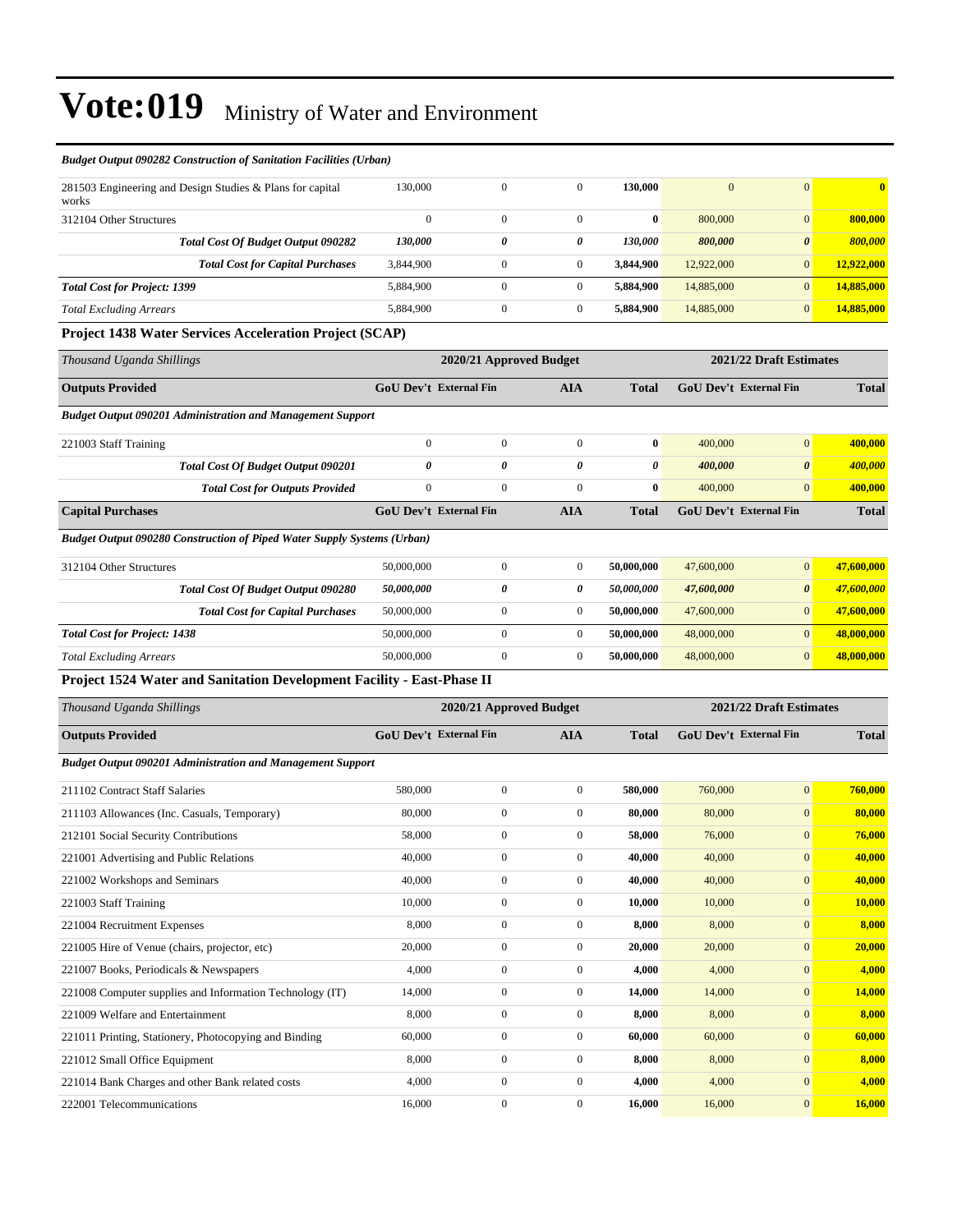| 222002 Postage and Courier                                                                                  | 4,000                  | $\boldsymbol{0}$ | $\mathbf{0}$     | 4,000        | 4,000        | $\overline{0}$         | 4,000          |
|-------------------------------------------------------------------------------------------------------------|------------------------|------------------|------------------|--------------|--------------|------------------------|----------------|
| 223004 Guard and Security services                                                                          | 16,000                 | $\boldsymbol{0}$ | $\boldsymbol{0}$ | 16,000       | 16,000       | $\mathbf{0}$           | 16,000         |
| 223005 Electricity                                                                                          | 24,000                 | $\boldsymbol{0}$ | $\boldsymbol{0}$ | 24,000       | 24,000       | $\mathbf{0}$           | 24,000         |
| 223006 Water                                                                                                | 4,000                  | $\boldsymbol{0}$ | $\boldsymbol{0}$ | 4,000        | 4,000        | $\mathbf{0}$           | 4,000          |
| 223007 Other Utilities- (fuel, gas, firewood, charcoal)                                                     | 4,000                  | $\boldsymbol{0}$ | $\boldsymbol{0}$ | 4,000        | 4,000        | $\mathbf{0}$           | 4,000          |
| 224004 Cleaning and Sanitation                                                                              | 8,000                  | $\boldsymbol{0}$ | $\boldsymbol{0}$ | 8,000        | 8,000        | $\mathbf{0}$           | 8,000          |
| 224005 Uniforms, Beddings and Protective Gear                                                               | 20,000                 | $\boldsymbol{0}$ | $\boldsymbol{0}$ | 20,000       | 20,000       | $\mathbf{0}$           | 20,000         |
| 227001 Travel inland                                                                                        | 10,000                 | $\boldsymbol{0}$ | $\boldsymbol{0}$ | 10,000       | 10,000       | $\mathbf{0}$           | 10,000         |
| 227002 Travel abroad                                                                                        | 52,000                 | $\boldsymbol{0}$ | $\boldsymbol{0}$ | 52,000       | 50,000       | $\mathbf{0}$           | 50,000         |
| 227004 Fuel, Lubricants and Oils                                                                            | 12,000                 | $\boldsymbol{0}$ | $\boldsymbol{0}$ | 12,000       | 12,000       | $\mathbf{0}$           | 12,000         |
| 228002 Maintenance - Vehicles                                                                               | 60,000                 | $\boldsymbol{0}$ | $\boldsymbol{0}$ | 60,000       | 60,000       | $\mathbf{0}$           | 60,000         |
| 228003 Maintenance – Machinery, Equipment & Furniture                                                       | 12,000                 | $\boldsymbol{0}$ | $\boldsymbol{0}$ | 12,000       | 12,000       | $\boldsymbol{0}$       | 12,000         |
| <b>Total Cost Of Budget Output 090201</b>                                                                   | 1,176,000              | 0                | 0                | 1,176,000    | 1,372,000    | 0                      | 1,372,000      |
| Budget Output 090202 Policies, Plans, standards and regulations developed                                   |                        |                  |                  |              |              |                        |                |
| 227001 Travel inland                                                                                        | 40,000                 | $\boldsymbol{0}$ | $\boldsymbol{0}$ | 40,000       | 40,000       | $\mathbf{0}$           | 40,000         |
| 227004 Fuel, Lubricants and Oils                                                                            | 20,000                 | $\boldsymbol{0}$ | $\boldsymbol{0}$ | 20,000       | 20,000       | $\mathbf{0}$           | 20,000         |
| <b>Total Cost Of Budget Output 090202</b>                                                                   | 60,000                 | 0                | 0                | 60,000       | 60,000       | $\boldsymbol{\theta}$  | 60,000         |
| <b>Budget Output 090204 Backup support for Operation and Maintainance</b>                                   |                        |                  |                  |              |              |                        |                |
| 221002 Workshops and Seminars                                                                               | 40,000                 | $\boldsymbol{0}$ | $\boldsymbol{0}$ | 40,000       | 30,000       | $\overline{0}$         | 30,000         |
| 221011 Printing, Stationery, Photocopying and Binding                                                       | 12,000                 | $\boldsymbol{0}$ | $\boldsymbol{0}$ | 12,000       | 12,000       | $\mathbf{0}$           | 12,000         |
| 227001 Travel inland                                                                                        | 45,000                 | $\boldsymbol{0}$ | $\boldsymbol{0}$ | 45,000       | 40,000       | $\mathbf{0}$           | 40,000         |
| 227004 Fuel, Lubricants and Oils                                                                            | 60,000                 | $\boldsymbol{0}$ | $\boldsymbol{0}$ | 60,000       | 60,000       | $\overline{0}$         | 60,000         |
| Total Cost Of Budget Output 090204                                                                          | 157,000                | 0                | 0                | 157,000      | 142,000      | $\pmb{\theta}$         | 142,000        |
| <b>Budget Output 090205 Improved sanitation services and hygiene</b>                                        |                        |                  |                  |              |              |                        |                |
| 221002 Workshops and Seminars                                                                               | 35,000                 | $\boldsymbol{0}$ | $\boldsymbol{0}$ | 35,000       | 30,000       | $\overline{0}$         | 30,000         |
| 221011 Printing, Stationery, Photocopying and Binding                                                       | 20,000                 | $\boldsymbol{0}$ | $\boldsymbol{0}$ | 20,000       | 20,000       | $\mathbf{0}$           | 20,000         |
| 225001 Consultancy Services- Short term                                                                     | 40,000                 | $\boldsymbol{0}$ | $\boldsymbol{0}$ | 40,000       | $\mathbf{0}$ | $\mathbf{0}$           | $\bf{0}$       |
| 225002 Consultancy Services-Long-term                                                                       | 170,000                | $\boldsymbol{0}$ | $\boldsymbol{0}$ | 170,000      | 120,000      | $\mathbf{0}$           | 120,000        |
| 227001 Travel inland                                                                                        | 60,000                 | $\boldsymbol{0}$ | $\boldsymbol{0}$ | 60,000       | 40,000       | $\mathbf{0}$           | 40,000         |
| 227004 Fuel, Lubricants and Oils                                                                            | 42,000                 | $\boldsymbol{0}$ | $\boldsymbol{0}$ | 42,000       | 40,000       | $\mathbf{0}$           | 40,000         |
| Total Cost Of Budget Output 090205                                                                          | 367,000                | 0                | 0                | 367,000      | 250,000      | 0                      | <b>250,000</b> |
| Budget Output 090206 Monitoring, Supervision, Capacity building for Urban Authorities and Private Operators |                        |                  |                  |              |              |                        |                |
| 221002 Workshops and Seminars                                                                               | 40,000                 | $\boldsymbol{0}$ | $\boldsymbol{0}$ | 40,000       | 20,000       | $\mathbf{0}$           | 20,000         |
| 225001 Consultancy Services- Short term                                                                     | 40,000                 | $\boldsymbol{0}$ | $\boldsymbol{0}$ | 40,000       | $\mathbf{0}$ | $\boldsymbol{0}$       | $\bf{0}$       |
| 225002 Consultancy Services-Long-term                                                                       | 140,000                | $\boldsymbol{0}$ | $\boldsymbol{0}$ | 140,000      | 140,000      | $\mathbf{0}$           | 140,000        |
| 227001 Travel inland                                                                                        | 96,000                 | $\boldsymbol{0}$ | $\boldsymbol{0}$ | 96,000       | 40,000       | $\boldsymbol{0}$       | 40,000         |
| 227004 Fuel, Lubricants and Oils                                                                            | 80,000                 | $\boldsymbol{0}$ | $\boldsymbol{0}$ | 80,000       | 80,000       | $\mathbf{0}$           | 80,000         |
| <b>Total Cost Of Budget Output 090206</b>                                                                   | 396,000                | 0                | 0                | 396,000      | 280,000      | 0                      | 280,000        |
| <b>Total Cost for Outputs Provided</b>                                                                      | 2,156,000              | $\boldsymbol{0}$ | $\boldsymbol{0}$ | 2,156,000    | 2,104,000    | $\overline{0}$         | 2,104,000      |
| <b>Capital Purchases</b>                                                                                    | GoU Dev't External Fin |                  | AIA              | <b>Total</b> |              | GoU Dev't External Fin | <b>Total</b>   |
| <b>Budget Output 090271 Acquisition of Land by Government</b>                                               |                        |                  |                  |              |              |                        |                |
|                                                                                                             |                        |                  |                  |              |              |                        |                |
| 311101 Land                                                                                                 | 40,000                 | $\boldsymbol{0}$ | $\boldsymbol{0}$ | 40,000       | 40,000       | $\boldsymbol{0}$       | 40,000         |
| Total Cost Of Budget Output 090271                                                                          | 40,000                 | 0                | 0                | 40,000       | 40,000       | $\pmb{\theta}$         | 40,000         |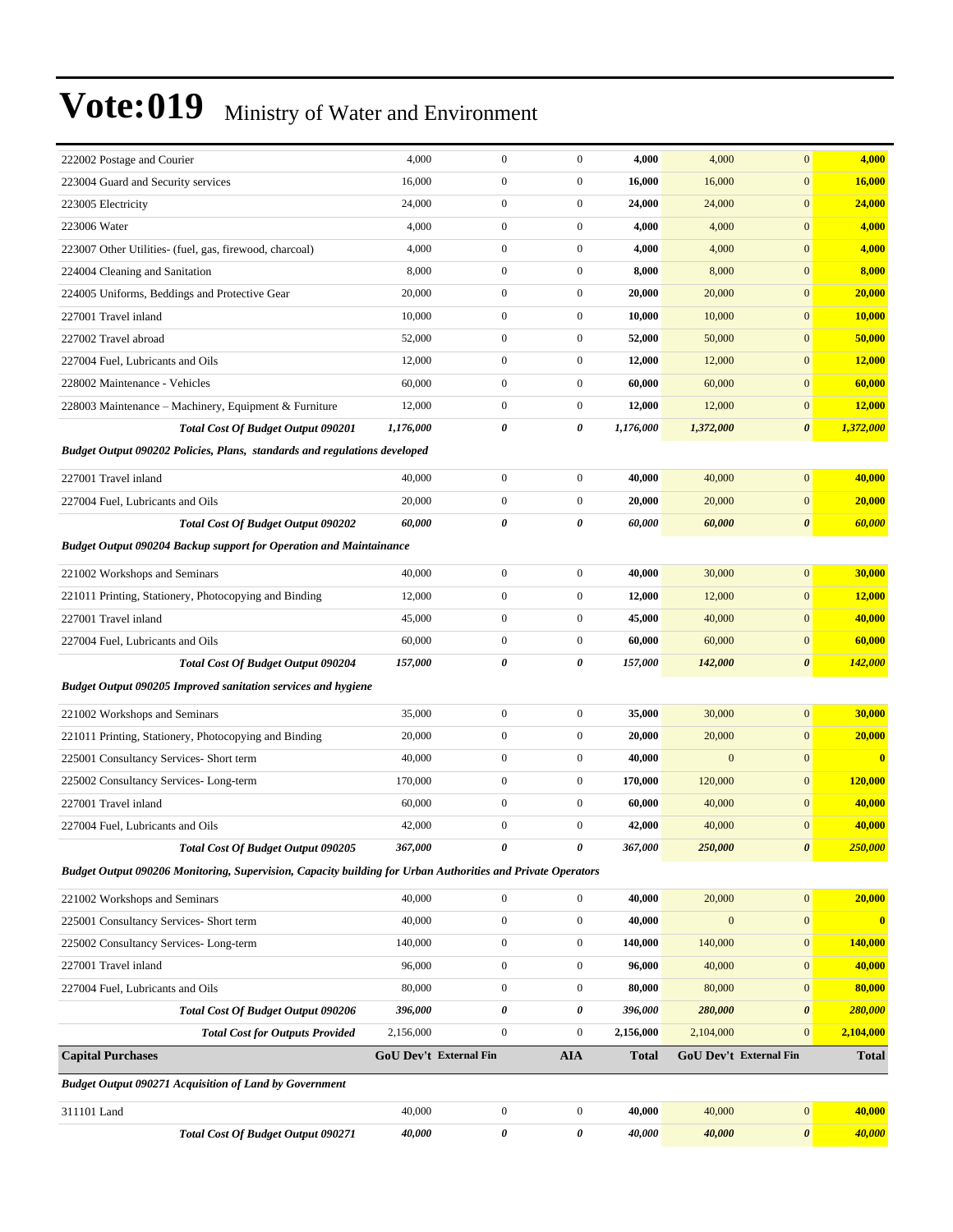| <b>Budget Output 090272 Government Buildings and Administrative Infrastructure</b>    |                               |                         |                       |              |            |                               |                |
|---------------------------------------------------------------------------------------|-------------------------------|-------------------------|-----------------------|--------------|------------|-------------------------------|----------------|
| 312101 Non-Residential Buildings                                                      | 20,000                        | $\boldsymbol{0}$        | $\overline{0}$        | 20,000       | 20,000     | $\mathbf{0}$                  | 20,000         |
| <b>Total Cost Of Budget Output 090272</b>                                             | 20,000                        | $\pmb{\theta}$          | $\boldsymbol{\theta}$ | 20,000       | 20,000     | $\boldsymbol{\theta}$         | 20,000         |
| <b>Budget Output 090278 Purchase of Office and Residential Furniture and Fittings</b> |                               |                         |                       |              |            |                               |                |
| 312203 Furniture & Fixtures                                                           | 20,000                        | $\boldsymbol{0}$        | $\mathbf{0}$          | 20,000       | 20,000     | $\mathbf{0}$                  | 20,000         |
| <b>Total Cost Of Budget Output 090278</b>                                             | 20,000                        | 0                       | 0                     | 20,000       | 20,000     | $\boldsymbol{\theta}$         | 20,000         |
| <b>Budget Output 090280 Construction of Piped Water Supply Systems (Urban)</b>        |                               |                         |                       |              |            |                               |                |
| 281502 Feasibility Studies for Capital Works                                          | 80,000                        | $\boldsymbol{0}$        | $\boldsymbol{0}$      | 80,000       | 80,000     | $\mathbf{0}$                  | 80,000         |
| 281503 Engineering and Design Studies & Plans for capital<br>works                    | 180,000                       | $\boldsymbol{0}$        | $\boldsymbol{0}$      | 180,000      | 180,000    | $\mathbf{0}$                  | 180,000        |
| 281504 Monitoring, Supervision & Appraisal of Capital work                            | 70,000                        | $\boldsymbol{0}$        | $\mathbf{0}$          | 70,000       | 60,000     | $\mathbf{0}$                  | 60,000         |
| 312104 Other Structures                                                               | 12,838,990                    | $\boldsymbol{0}$        | $\boldsymbol{0}$      | 12,838,990   | 16,881,000 | $\mathbf{0}$                  | 16,881,000     |
| <b>Total Cost Of Budget Output 090280</b>                                             | 13,168,990                    | 0                       | 0                     | 13,168,990   | 17,201,000 | $\boldsymbol{\theta}$         | 17,201,000     |
| <b>Budget Output 090282 Construction of Sanitation Facilities (Urban)</b>             |                               |                         |                       |              |            |                               |                |
| 281503 Engineering and Design Studies & Plans for capital<br>works                    | 80,000                        | $\boldsymbol{0}$        | $\boldsymbol{0}$      | 80,000       | 60,000     | $\mathbf{0}$                  | 60,000         |
| 281504 Monitoring, Supervision & Appraisal of Capital work                            | 40,000                        | $\mathbf{0}$            | $\boldsymbol{0}$      | 40,000       | 40,000     | $\mathbf{0}$                  | 40,000         |
| 312104 Other Structures                                                               | $\mathbf{0}$                  | $\mathbf{0}$            | $\mathbf{0}$          | $\bf{0}$     | 40,000     | $\mathbf{0}$                  | 40,000         |
| <b>Total Cost Of Budget Output 090282</b>                                             | 120,000                       | 0                       | 0                     | 120,000      | 140,000    | $\boldsymbol{\theta}$         | <b>140,000</b> |
| <b>Total Cost for Capital Purchases</b>                                               | 13,368,990                    | $\boldsymbol{0}$        | $\boldsymbol{0}$      | 13,368,990   | 17,421,000 | $\mathbf{0}$                  | 17,421,000     |
| <b>Arrears</b>                                                                        | <b>GoU Dev't External Fin</b> |                         | <b>AIA</b>            | <b>Total</b> |            | <b>GoU Dev't External Fin</b> | <b>Total</b>   |
| <b>Budget Output 090299 Arrears</b>                                                   |                               |                         |                       |              |            |                               |                |
| 321605 Domestic arrears (Budgeting)                                                   | $\boldsymbol{0}$              | $\mathbf{0}$            | $\boldsymbol{0}$      | $\bf{0}$     | 2,000,000  | $\mathbf{0}$                  | 2,000,000      |
| <b>Total Cost Of Budget Output 090299</b>                                             | 0                             | 0                       | 0                     | 0            | 2,000,000  | $\boldsymbol{\theta}$         | 2,000,000      |
| <b>Total Cost for Arrears</b>                                                         | $\mathbf{0}$                  | $\boldsymbol{0}$        | $\boldsymbol{0}$      | $\bf{0}$     | 2,000,000  | $\mathbf{0}$                  | 2,000,000      |
| <b>Total Cost for Project: 1524</b>                                                   | 15,524,990                    | $\boldsymbol{0}$        | $\boldsymbol{0}$      | 15,524,990   | 21,525,000 | $\mathbf{0}$                  | 21,525,000     |
| <b>Total Excluding Arrears</b>                                                        | 15,524,990                    | $\mathbf{0}$            | $\boldsymbol{0}$      | 15,524,990   | 19,525,000 | $\mathbf{0}$                  | 19,525,000     |
| Project 1525 Water and Sanitation Development Facility - South Western-Phase II       |                               |                         |                       |              |            |                               |                |
| Thousand Uganda Shillings                                                             |                               | 2020/21 Approved Budget |                       |              |            | 2021/22 Draft Estimates       |                |
| <b>Outputs Provided</b>                                                               | <b>GoU Dev't External Fin</b> |                         | <b>AIA</b>            | Total        |            | GoU Dev't External Fin        | <b>Total</b>   |
| <b>Budget Output 090201 Administration and Management Support</b>                     |                               |                         |                       |              |            |                               |                |
| 211102 Contract Staff Salaries                                                        | 720,000                       | $\boldsymbol{0}$        | $\mathbf{0}$          | 720,000      | 720,000    | $\mathbf{0}$                  | 720,000        |
| 212101 Social Security Contributions                                                  | 60,000                        | $\boldsymbol{0}$        | $\boldsymbol{0}$      | 60,000       | 60,000     | $\mathbf{0}$                  | 60,000         |
| 221001 Advertising and Public Relations                                               | 100,000                       | $\boldsymbol{0}$        | $\boldsymbol{0}$      | 100,000      | 100,000    | $\boldsymbol{0}$              | 100,000        |
| 221002 Workshops and Seminars                                                         | 20,000                        | $\boldsymbol{0}$        | $\boldsymbol{0}$      | 20,000       | 20,000     | $\mathbf{0}$                  | 20,000         |
| 221003 Staff Training                                                                 | 40,000                        | $\boldsymbol{0}$        | $\mathbf{0}$          | 40,000       | 40,000     | $\mathbf{0}$                  | 40,000         |
| 221004 Recruitment Expenses                                                           | 4,000                         | $\boldsymbol{0}$        | $\mathbf{0}$          | 4,000        | 4,000      | $\mathbf{0}$                  | 4,000          |
| 221005 Hire of Venue (chairs, projector, etc)                                         | 4,000                         | $\boldsymbol{0}$        | $\mathbf{0}$          | 4,000        | 4,000      | $\mathbf{0}$                  | 4,000          |
| 221007 Books, Periodicals & Newspapers                                                | 6,000                         | $\boldsymbol{0}$        | $\boldsymbol{0}$      | 6,000        | 6,000      | $\boldsymbol{0}$              | 6,000          |
| 221008 Computer supplies and Information Technology (IT)                              | 63,000                        | $\boldsymbol{0}$        | $\boldsymbol{0}$      | 63,000       | 40,000     | $\mathbf{0}$                  | 40,000         |
| 221009 Welfare and Entertainment                                                      | 48,000                        | $\boldsymbol{0}$        | $\mathbf{0}$          | 48,000       | 20,000     | $\mathbf{0}$                  | 20,000         |
| 221011 Printing, Stationery, Photocopying and Binding                                 | 140,000                       | $\boldsymbol{0}$        | $\boldsymbol{0}$      | 140,000      | 100,000    | $\boldsymbol{0}$              | 100,000        |
| 221012 Small Office Equipment                                                         | 2,000                         | $\boldsymbol{0}$        | $\mathbf{0}$          | 2,000        | 2,000      | $\mathbf{0}$                  | 2,000          |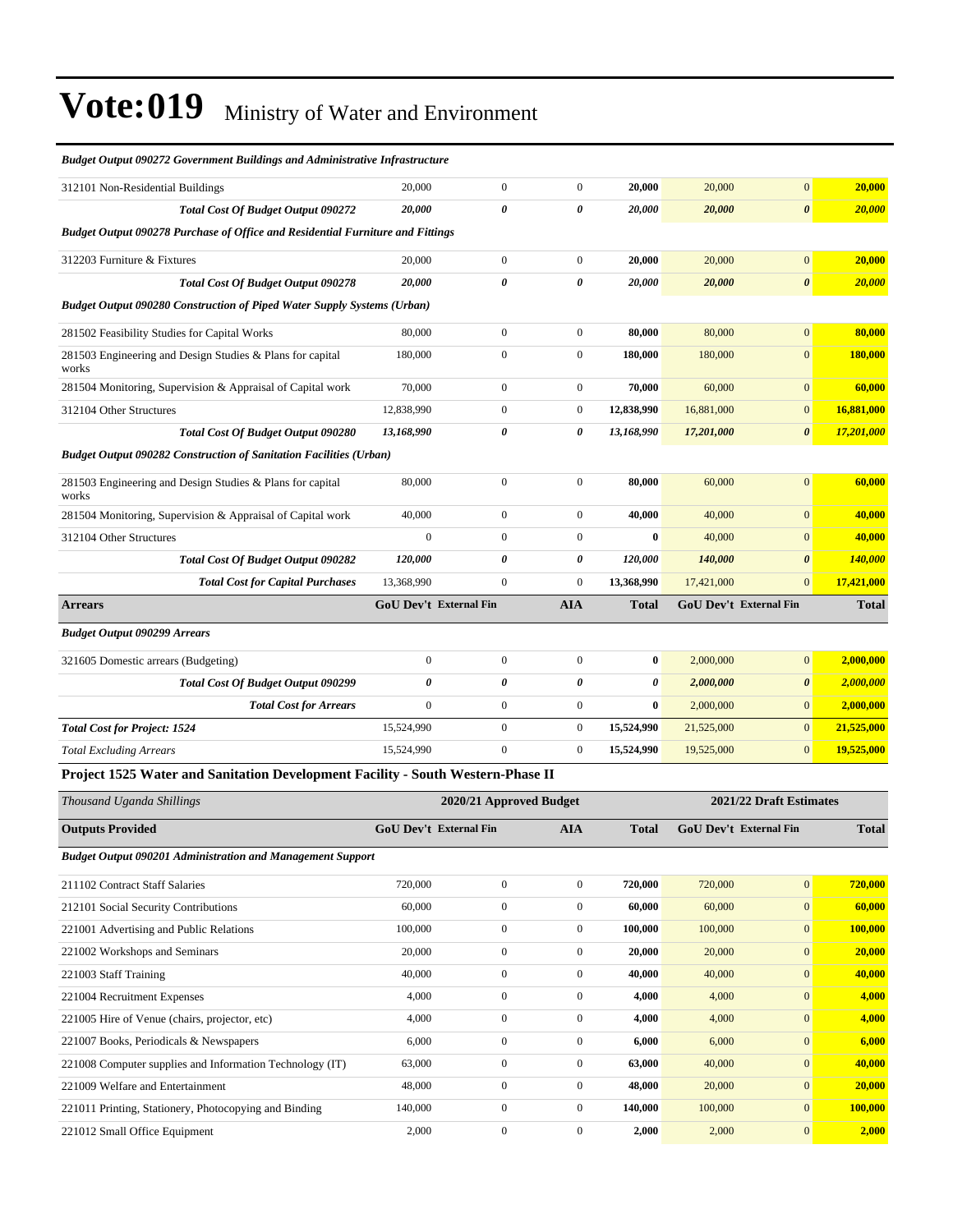| 221014 Bank Charges and other Bank related costs                                                            | 2,000     | $\boldsymbol{0}$ | $\boldsymbol{0}$ | 2,000     | 2,000        | $\overline{0}$        | 2,000     |
|-------------------------------------------------------------------------------------------------------------|-----------|------------------|------------------|-----------|--------------|-----------------------|-----------|
| 222001 Telecommunications                                                                                   | 8,000     | $\boldsymbol{0}$ | $\boldsymbol{0}$ | 8,000     | 8,000        | $\overline{0}$        | 8,000     |
| 222002 Postage and Courier                                                                                  | 1,000     | $\boldsymbol{0}$ | $\boldsymbol{0}$ | 1,000     | 1,000        | $\mathbf{0}$          | 1,000     |
| 223004 Guard and Security services                                                                          | 16,000    | $\boldsymbol{0}$ | $\boldsymbol{0}$ | 16,000    | 16,000       | $\overline{0}$        | 16,000    |
| 223005 Electricity                                                                                          | 20,000    | $\boldsymbol{0}$ | $\boldsymbol{0}$ | 20,000    | 20,000       | $\mathbf{0}$          | 20,000    |
| 223006 Water                                                                                                | 14,000    | $\boldsymbol{0}$ | $\boldsymbol{0}$ | 14,000    | 14,000       | $\mathbf{0}$          | 14,000    |
| 223007 Other Utilities- (fuel, gas, firewood, charcoal)                                                     | 2,000     | $\boldsymbol{0}$ | $\boldsymbol{0}$ | 2,000     | 2,000        | $\mathbf{0}$          | 2,000     |
| 224004 Cleaning and Sanitation                                                                              | 36,000    | $\boldsymbol{0}$ | $\boldsymbol{0}$ | 36,000    | 20,000       | $\mathbf{0}$          | 20,000    |
| 224005 Uniforms, Beddings and Protective Gear                                                               | 2,000     | $\boldsymbol{0}$ | $\boldsymbol{0}$ | 2,000     | 2,000        | $\mathbf{0}$          | 2,000     |
| 225001 Consultancy Services- Short term                                                                     | 460,000   | $\boldsymbol{0}$ | $\boldsymbol{0}$ | 460,000   | 30,000       | $\mathbf{0}$          | 30,000    |
| 227001 Travel inland                                                                                        | 60,000    | $\boldsymbol{0}$ | $\boldsymbol{0}$ | 60,000    | 120,000      | $\mathbf{0}$          | 120,000   |
| 227002 Travel abroad                                                                                        | 60,000    | $\boldsymbol{0}$ | $\boldsymbol{0}$ | 60,000    | 60,000       | $\mathbf{0}$          | 60,000    |
| 227004 Fuel, Lubricants and Oils                                                                            | 180,000   | $\boldsymbol{0}$ | $\boldsymbol{0}$ | 180,000   | 180,000      | $\mathbf{0}$          | 180,000   |
| 228001 Maintenance - Civil                                                                                  | 4,000     | $\boldsymbol{0}$ | $\boldsymbol{0}$ | 4,000     | 4,000        | $\mathbf{0}$          | 4,000     |
| 228002 Maintenance - Vehicles                                                                               | 96,000    | $\boldsymbol{0}$ | $\boldsymbol{0}$ | 96,000    | 96,000       | $\overline{0}$        | 96,000    |
| 228003 Maintenance – Machinery, Equipment & Furniture                                                       | 12,000    | $\mathbf{0}$     | $\boldsymbol{0}$ | 12,000    | 12,000       | $\mathbf{0}$          | 12,000    |
| <b>Total Cost Of Budget Output 090201</b>                                                                   | 2,180,000 | 0                | 0                | 2,180,000 | 1,703,000    | $\boldsymbol{\theta}$ | 1,703,000 |
| <b>Budget Output 090204 Backup support for Operation and Maintainance</b>                                   |           |                  |                  |           |              |                       |           |
| 211102 Contract Staff Salaries                                                                              | 220,500   | $\boldsymbol{0}$ | $\boldsymbol{0}$ | 220,500   | 220,500      | $\overline{0}$        | 220,500   |
| 221002 Workshops and Seminars                                                                               | 33,075    | $\boldsymbol{0}$ | $\boldsymbol{0}$ | 33,075    | 33,075       | $\overline{0}$        | 33,075    |
| 221009 Welfare and Entertainment                                                                            | 4,000     | $\boldsymbol{0}$ | $\boldsymbol{0}$ | 4,000     | 4,000        | $\overline{0}$        | 4,000     |
| 221011 Printing, Stationery, Photocopying and Binding                                                       | 12,000    | $\boldsymbol{0}$ | $\boldsymbol{0}$ | 12,000    | 12,000       | $\mathbf{0}$          | 12,000    |
| 225001 Consultancy Services- Short term                                                                     | 65,200    | $\boldsymbol{0}$ | $\boldsymbol{0}$ | 65,200    | 65,200       | $\mathbf{0}$          | 65,200    |
| 225002 Consultancy Services-Long-term                                                                       | 60,000    | $\boldsymbol{0}$ | $\boldsymbol{0}$ | 60,000    | 30,000       | $\overline{0}$        | 30,000    |
| 227001 Travel inland                                                                                        | 60,000    | $\boldsymbol{0}$ | $\boldsymbol{0}$ | 60,000    | $\mathbf{0}$ | $\overline{0}$        | $\bf{0}$  |
| 227004 Fuel, Lubricants and Oils                                                                            | 16,000    | $\boldsymbol{0}$ | $\boldsymbol{0}$ | 16,000    | 16,000       | $\overline{0}$        | 16,000    |
| 228002 Maintenance - Vehicles                                                                               | 8,000     | $\boldsymbol{0}$ | $\boldsymbol{0}$ | 8,000     | 8,000        | $\mathbf{0}$          | 8,000     |
| <b>Total Cost Of Budget Output 090204</b>                                                                   | 478,775   | 0                | 0                | 478,775   | 388,775      | 0                     | 388,775   |
| Budget Output 090205 Improved sanitation services and hygiene                                               |           |                  |                  |           |              |                       |           |
| 211102 Contract Staff Salaries                                                                              | 48,000    | $\boldsymbol{0}$ | $\boldsymbol{0}$ | 48,000    | 48,000       | $\overline{0}$        | 48,000    |
| 221001 Advertising and Public Relations                                                                     | 800       | $\boldsymbol{0}$ | $\boldsymbol{0}$ | 800       | 800          | $\mathbf{0}$          | 800       |
| 221002 Workshops and Seminars                                                                               | 8,000     | $\boldsymbol{0}$ | $\boldsymbol{0}$ | 8,000     | 8,000        | $\boldsymbol{0}$      | 8,000     |
| 221011 Printing, Stationery, Photocopying and Binding                                                       | 4,000     | $\boldsymbol{0}$ | $\boldsymbol{0}$ | 4,000     | 4,000        | $\boldsymbol{0}$      | 4,000     |
| 225001 Consultancy Services- Short term                                                                     | 200,000   | $\boldsymbol{0}$ | $\boldsymbol{0}$ | 200,000   | 50,000       | $\boldsymbol{0}$      | 50,000    |
| 227001 Travel inland                                                                                        | 28,000    | $\boldsymbol{0}$ | $\boldsymbol{0}$ | 28,000    | 28,000       | $\boldsymbol{0}$      | 28,000    |
| 227004 Fuel, Lubricants and Oils                                                                            | 3,200     | $\boldsymbol{0}$ | 0                | 3,200     | 3,200        | $\boldsymbol{0}$      | 3,200     |
| 228002 Maintenance - Vehicles                                                                               | 4,000     | $\boldsymbol{0}$ | 0                | 4,000     | 4,000        | $\boldsymbol{0}$      | 4,000     |
| <b>Total Cost Of Budget Output 090205</b>                                                                   | 296,000   | 0                | 0                | 296,000   | 146,000      | $\boldsymbol{\theta}$ | 146,000   |
| Budget Output 090206 Monitoring, Supervision, Capacity building for Urban Authorities and Private Operators |           |                  |                  |           |              |                       |           |
| 211102 Contract Staff Salaries                                                                              | 48,000    | $\boldsymbol{0}$ | $\boldsymbol{0}$ | 48,000    | 48,000       | $\boldsymbol{0}$      | 48,000    |
| 211103 Allowances (Inc. Casuals, Temporary)                                                                 | 300       | $\boldsymbol{0}$ | $\boldsymbol{0}$ | 300       | 300          | $\boldsymbol{0}$      | 300       |
| 221001 Advertising and Public Relations                                                                     | 4,000     | $\boldsymbol{0}$ | $\boldsymbol{0}$ | 4,000     | 4,000        | $\boldsymbol{0}$      | 4,000     |
| 221003 Staff Training                                                                                       | 4,000     | $\boldsymbol{0}$ | $\boldsymbol{0}$ | 4,000     | 4,000        | $\mathbf{0}$          | 4,000     |

221008 Computer supplies and Information Technology (IT) 8,000 0 0 0 8,000 8,000 8,000 0 8,000 221009 Welfare and Entertainment 4,000 0 0 **4,000** 4,000 0 **4,000**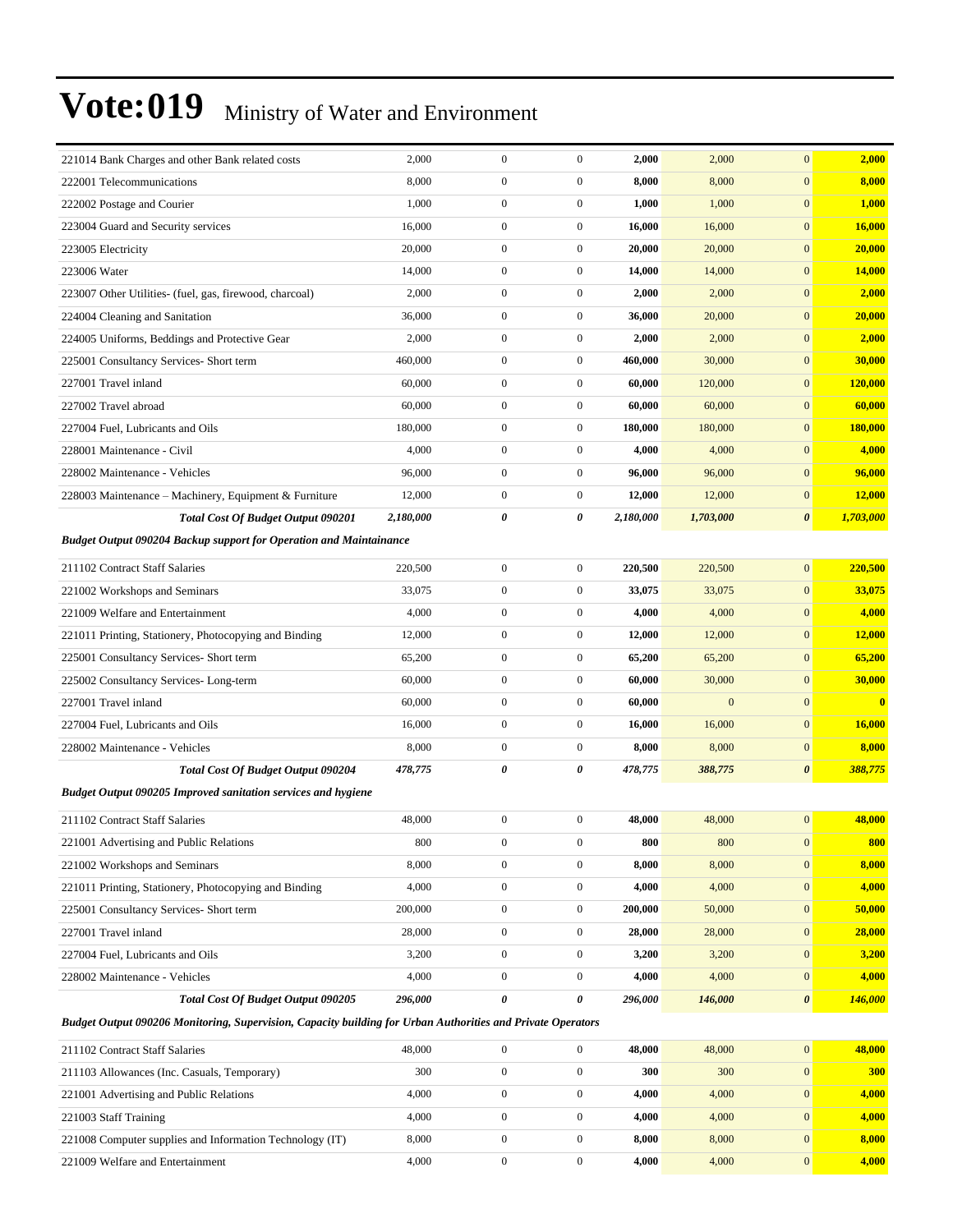| 221011 Printing, Stationery, Photocopying and Binding                                 | 8,000                         | $\mathbf{0}$     | $\boldsymbol{0}$ | 8,000        | 8,000        | $\mathbf{0}$                  | 8,000        |
|---------------------------------------------------------------------------------------|-------------------------------|------------------|------------------|--------------|--------------|-------------------------------|--------------|
| 225001 Consultancy Services- Short term                                               | 460,000                       | $\boldsymbol{0}$ | $\boldsymbol{0}$ | 460,000      | 30,000       | $\mathbf{0}$                  | 30,000       |
| 227001 Travel inland                                                                  | 72,000                        | $\boldsymbol{0}$ | $\boldsymbol{0}$ | 72,000       | 72,000       | $\mathbf{0}$                  | 72,000       |
| 227004 Fuel, Lubricants and Oils                                                      | 40,000                        | $\boldsymbol{0}$ | $\boldsymbol{0}$ | 40,000       | 40,000       | $\mathbf{0}$                  | 40,000       |
| 228002 Maintenance - Vehicles                                                         | 8,000                         | $\boldsymbol{0}$ | $\boldsymbol{0}$ | 8,000        | 8,000        | $\mathbf{0}$                  | 8,000        |
| <b>Total Cost Of Budget Output 090206</b>                                             | 656,300                       | 0                | 0                | 656,300      | 226,300      | $\boldsymbol{\theta}$         | 226,300      |
| <b>Total Cost for Outputs Provided</b>                                                | 3,611,075                     | $\boldsymbol{0}$ | $\boldsymbol{0}$ | 3,611,075    | 2,464,075    | $\mathbf{0}$                  | 2,464,075    |
| <b>Capital Purchases</b>                                                              | <b>GoU Dev't External Fin</b> |                  | <b>AIA</b>       | <b>Total</b> |              | GoU Dev't External Fin        | <b>Total</b> |
| <b>Budget Output 090271 Acquisition of Land by Government</b>                         |                               |                  |                  |              |              |                               |              |
| 311101 Land                                                                           | 220,000                       | $\boldsymbol{0}$ | $\boldsymbol{0}$ | 220,000      | 300,000      | $\mathbf{0}$                  | 300,000      |
| Total Cost Of Budget Output 090271                                                    | 220,000                       | 0                | 0                | 220,000      | 300,000      | $\boldsymbol{\theta}$         | 300,000      |
| <b>Budget Output 090272 Government Buildings and Administrative Infrastructure</b>    |                               |                  |                  |              |              |                               |              |
| 312101 Non-Residential Buildings                                                      | 600,000                       | $\boldsymbol{0}$ | $\boldsymbol{0}$ | 600,000      | 800,000      | $\mathbf{0}$                  | 800,000      |
| <b>Total Cost Of Budget Output 090272</b>                                             | 600,000                       | 0                | 0                | 600,000      | 800,000      | $\boldsymbol{\theta}$         | 800,000      |
| Budget Output 090276 Purchase of Office and ICT Equipment, including Software         |                               |                  |                  |              |              |                               |              |
| 312213 ICT Equipment                                                                  | 40,000                        | $\boldsymbol{0}$ | $\boldsymbol{0}$ | 40,000       | 60,000       | $\boldsymbol{0}$              | 60,000       |
| <b>Total Cost Of Budget Output 090276</b>                                             | 40,000                        | 0                | 0                | 40,000       | 60,000       | $\boldsymbol{\theta}$         | 60,000       |
| <b>Budget Output 090278 Purchase of Office and Residential Furniture and Fittings</b> |                               |                  |                  |              |              |                               |              |
| 312203 Furniture & Fixtures                                                           | 40,000                        | $\boldsymbol{0}$ | $\boldsymbol{0}$ | 40,000       | 40,000       | $\mathbf{0}$                  | 40,000       |
| <b>Total Cost Of Budget Output 090278</b>                                             | 40,000                        | 0                | 0                | 40,000       | 40,000       | $\boldsymbol{\theta}$         | 40,000       |
| <b>Budget Output 090280 Construction of Piped Water Supply Systems (Urban)</b>        |                               |                  |                  |              |              |                               |              |
| 281502 Feasibility Studies for Capital Works                                          | 300,000                       | $\boldsymbol{0}$ | $\boldsymbol{0}$ | 300,000      | 30,000       | $\mathbf{0}$                  | 30,000       |
| 281503 Engineering and Design Studies & Plans for capital<br>works                    | 750,000                       | $\boldsymbol{0}$ | $\boldsymbol{0}$ | 750,000      | $\mathbf{0}$ | $\mathbf{0}$                  | $\bf{0}$     |
| 281504 Monitoring, Supervision & Appraisal of Capital work                            | 200,000                       | $\boldsymbol{0}$ | $\boldsymbol{0}$ | 200,000      | 180,000      | $\mathbf{0}$                  | 180,000      |
| 312104 Other Structures                                                               | 3,880,425                     | $\boldsymbol{0}$ | $\boldsymbol{0}$ | 3,880,425    | 12,967,855   | $\mathbf{0}$                  | 12,967,855   |
| <b>Total Cost Of Budget Output 090280</b>                                             | 5,130,425                     | 0                | 0                | 5,130,425    | 13,177,855   | $\boldsymbol{\theta}$         | 13,177,855   |
| <b>Budget Output 090282 Construction of Sanitation Facilities (Urban)</b>             |                               |                  |                  |              |              |                               |              |
| 281503 Engineering and Design Studies & Plans for capital<br>works                    | 114,930                       | $\boldsymbol{0}$ | $\overline{0}$   | 114,930      | 30,000       | $\mathbf{0}$                  | 30,000       |
| 281504 Monitoring, Supervision & Appraisal of Capital work                            | 40,000                        | $\boldsymbol{0}$ | $\overline{0}$   | 40,000       | 20,000       | $\boldsymbol{0}$              | 20,000       |
| 312104 Other Structures                                                               | 227,500                       | $\boldsymbol{0}$ | $\boldsymbol{0}$ | 227,500      | 1,166,070    | $\mathbf{0}$                  | 1,166,070    |
| Total Cost Of Budget Output 090282                                                    | 382,430                       | 0                | 0                | 382,430      | 1,216,070    | $\boldsymbol{\theta}$         | 1,216,070    |
| <b>Total Cost for Capital Purchases</b>                                               | 6,412,855                     | $\boldsymbol{0}$ | $\boldsymbol{0}$ | 6,412,855    | 15,593,925   | $\mathbf{0}$                  | 15,593,925   |
| <b>Arrears</b>                                                                        | GoU Dev't External Fin        |                  | <b>AIA</b>       | <b>Total</b> |              | <b>GoU Dev't External Fin</b> | <b>Total</b> |
| <b>Budget Output 090299 Arrears</b>                                                   |                               |                  |                  |              |              |                               |              |
| 321605 Domestic arrears (Budgeting)                                                   | 1,500,000                     | $\boldsymbol{0}$ | $\boldsymbol{0}$ | 1,500,000    | 1,570,990    | $\mathbf{0}$                  | 1,570,990    |
| <b>Total Cost Of Budget Output 090299</b>                                             | 1,500,000                     | 0                | 0                | 1,500,000    | 1,570,990    | $\boldsymbol{\theta}$         | 1,570,990    |
| <b>Total Cost for Arrears</b>                                                         | 1,500,000                     | $\boldsymbol{0}$ | $\boldsymbol{0}$ | 1,500,000    | 1,570,990    | $\mathbf{0}$                  | 1,570,990    |
| <b>Total Cost for Project: 1525</b>                                                   | 11,523,930                    | $\boldsymbol{0}$ | $\boldsymbol{0}$ | 11,523,930   | 19,628,990   | $\mathbf{0}$                  | 19,628,990   |
| <b>Total Excluding Arrears</b>                                                        | 10,023,930                    | $\boldsymbol{0}$ | $\boldsymbol{0}$ | 10,023,930   | 18,058,000   | $\mathbf{0}$                  | 18,058,000   |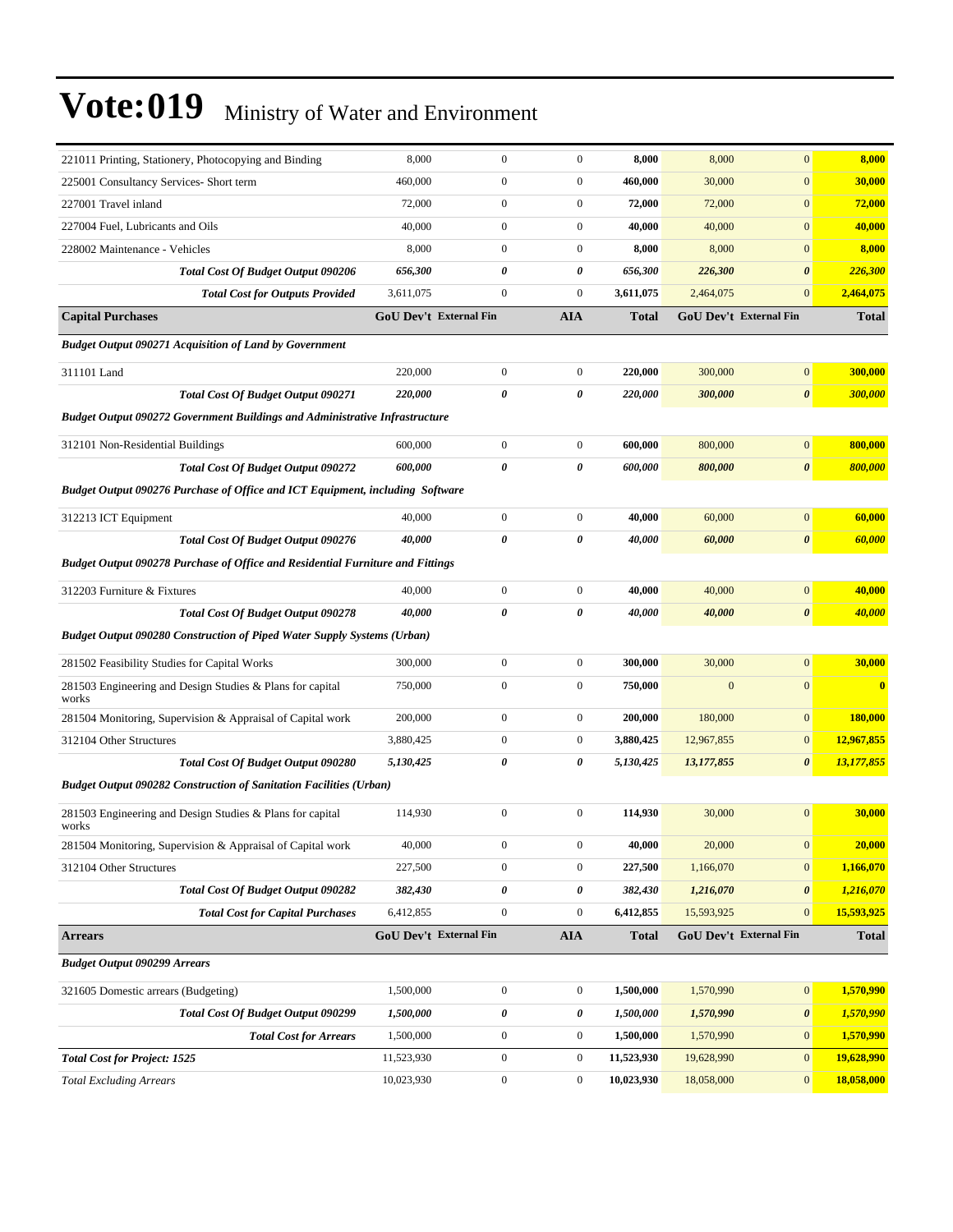### **Project 1529 Strategic Towns Water Supply and Sanitation Project (STWSSP)** *Thousand Uganda Shillings* **2020/21 Approved Budget 2021/22 Draft Estimates Outputs Provided GoU Dev't External Fin AIA Total GoU Dev't External Fin Total** *Budget Output 090201 Administration and Management Support* 211102 Contract Staff Salaries 80,000 0 0 **80,000** 132,000 0 **132,000** 211103 Allowances (Inc. Casuals, Temporary) 12,000 0 0 **12,000** 10,000 0 **10,000** 212101 Social Security Contributions 0 0 0 **0** 19,800 0 **19,800** 212201 Social Security Contributions 9,000 0 0 **9,000** 0 0 **0** 221001 Advertising and Public Relations 0 140,000 0 **140,000** 40,000 140,000 **180,000** 221002 Workshops and Seminars 0 140,000 0 **140,000** 0 140,000 **140,000** 221003 Staff Training 0 140,000 0 **140,000** 0 140,000 **140,000** 221007 Books, Periodicals & Newspapers 0 0 0 **0** 12,000 0 **12,000** 221008 Computer supplies and Information Technology (IT) 0 100,000 0 **100,000** 0 100,000 **100,000** 221009 Welfare and Entertainment 0 0 0 **0** 12,000 0 **12,000** 221011 Printing, Stationery, Photocopying and Binding 0 0 0 **0** 20,000 0 **20,000** 221012 Small Office Equipment 0 0 0 **0** 10,000 0 **10,000** 221014 Bank Charges and other Bank related costs 0 0 0 **0** 0 10,000 **10,000** 227001 Travel inland 0 400,000 0 **400,000** 0 400,000 **400,000** 227004 Fuel, Lubricants and Oils 160,000 160,000 0 **320,000** 40,000 160,000 **200,000** 228002 Maintenance - Vehicles 0 210,000 0 **210,000** 18,000 200,000 **218,000** 228003 Maintenance ±Machinery, Equipment & Furniture 40,000 0 0 **40,000** 0 0 **0** *Total Cost Of Budget Output 090201 301,000 1,290,000 0 1,591,000 313,800 1,290,000 1,603,800 Budget Output 090202 Policies, Plans, standards and regulations developed* 211103 Allowances (Inc. Casuals, Temporary) 20,000 0 0 **20,000** 0 0 **0** 221002 Workshops and Seminars 0 0 0 **0** 0 200,000 **200,000** 225001 Consultancy Services- Short term 400,000 200,000 0 **600,000** 0 0 **0** 225002 Consultancy Services- Long-term 0 0 0 **0** 300,000 1,750,000 **2,050,000** 227001 Travel inland 30,000 0 0 **30,000** 0 0 **0** 227004 Fuel, Lubricants and Oils 30,000 0 0 **30,000** 0 0 **0** 228002 Maintenance - Vehicles 20,000 0 0 **20,000** 0 0 **0** 281503 Engineering and Design Studies & Plans for capital works 0 0 0 **0** 0 1,600,000 **1,600,000** *Total Cost Of Budget Output 090202 500,000 200,000 0 700,000 300,000 3,550,000 3,850,000 Budget Output 090204 Backup support for Operation and Maintainance* 225001 Consultancy Services- Short term 365,000 0 0 **365,000** 0 0 **0** 225002 Consultancy Services- Long-term 0 0 0 **0** 200,000 0 **200,000** *Total Cost Of Budget Output 090204 365,000 0 0 365,000 200,000 0 200,000 Budget Output 090205 Improved sanitation services and hygiene* 221001 Advertising and Public Relations 16,000 0 0 **16,000** 10,000 0 **10,000** 221011 Printing, Stationery, Photocopying and Binding 20,000 0 0 **20,000** 20,000 0 **20,000** 225002 Consultancy Services- Long-term 200,000 400,000 0 **600,000** 200,000 400,000 **600,000** 227001 Travel inland 120,000 0 0 **120,000** 40,000 0 **40,000** 227004 Fuel, Lubricants and Oils 40,000 0 0 **40,000** 40,000 0 **40,000**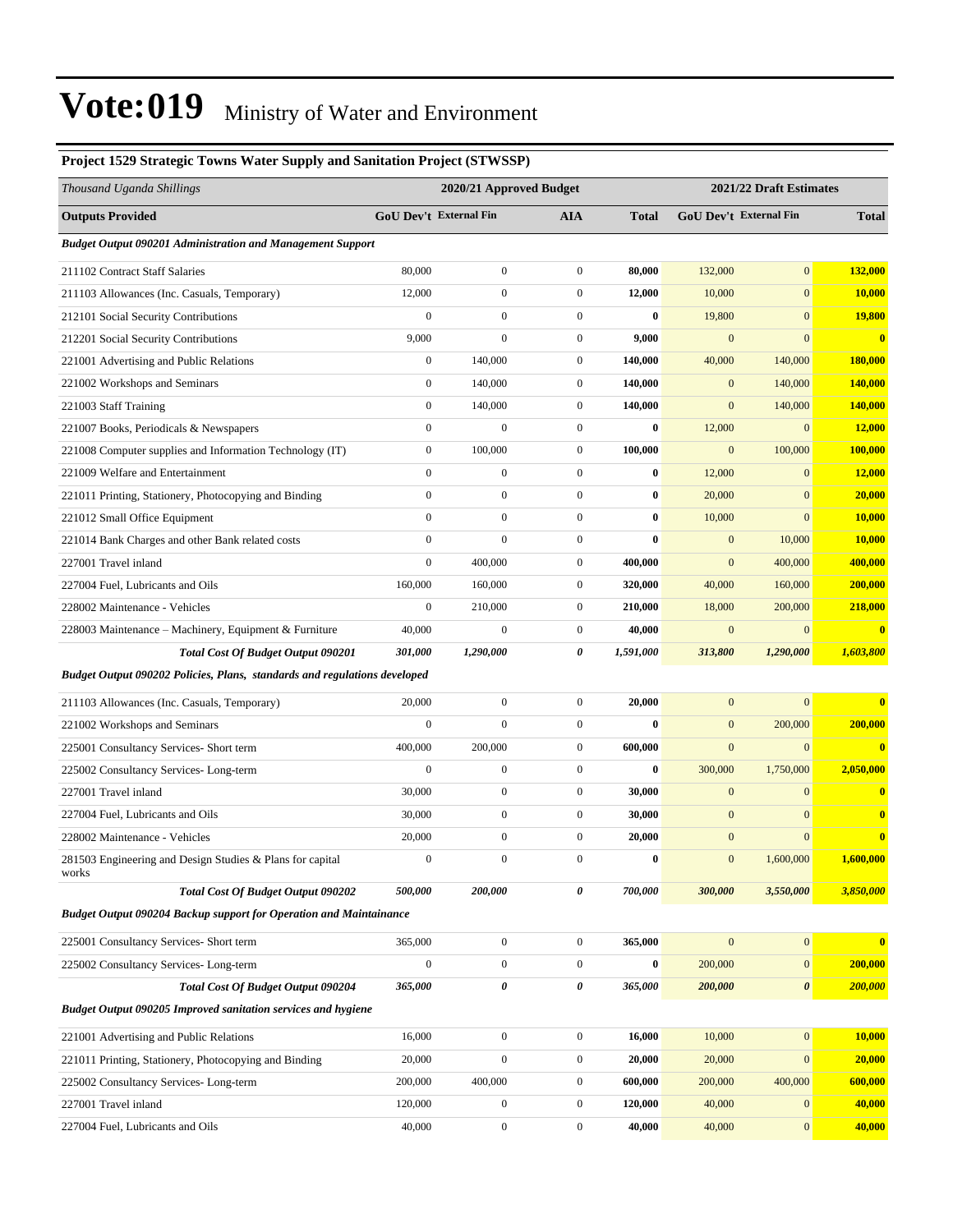| 228002 Maintenance - Vehicles                                                                               | 40,000                        | $\boldsymbol{0}$        | $\boldsymbol{0}$      | 40,000                | $\mathbf{0}$          | $\mathbf{0}$            | $\bf{0}$      |
|-------------------------------------------------------------------------------------------------------------|-------------------------------|-------------------------|-----------------------|-----------------------|-----------------------|-------------------------|---------------|
| <b>Total Cost Of Budget Output 090205</b>                                                                   | 436,000                       | 400,000                 | 0                     | 836,000               | 310,000               | 400,000                 | 710,000       |
| Budget Output 090206 Monitoring, Supervision, Capacity building for Urban Authorities and Private Operators |                               |                         |                       |                       |                       |                         |               |
| 227001 Travel inland                                                                                        | $\mathbf{0}$                  | $\overline{0}$          | $\mathbf{0}$          | $\bf{0}$              | 40,000                | $\mathbf{0}$            | 40,000        |
| 227004 Fuel, Lubricants and Oils                                                                            | $\mathbf{0}$                  | $\boldsymbol{0}$        | $\boldsymbol{0}$      | $\bf{0}$              | 40,000                | $\boldsymbol{0}$        | 40,000        |
| <b>Total Cost Of Budget Output 090206</b>                                                                   | $\boldsymbol{\theta}$         | 0                       | 0                     | $\boldsymbol{\theta}$ | 80,000                | $\boldsymbol{\theta}$   | 80,000        |
| <b>Total Cost for Outputs Provided</b>                                                                      | 1,602,000                     | 1,890,000               | $\boldsymbol{0}$      | 3,492,000             | 1,203,800             | 5,240,000               | 6,443,800     |
| <b>Capital Purchases</b>                                                                                    | <b>GoU Dev't External Fin</b> |                         | AIA                   | <b>Total</b>          |                       | GoU Dev't External Fin  | <b>Total</b>  |
| <b>Budget Output 090271 Acquisition of Land by Government</b>                                               |                               |                         |                       |                       |                       |                         |               |
| 311101 Land                                                                                                 | 300,000                       | $\boldsymbol{0}$        | $\mathbf{0}$          | 300,000               | 300,000               | $\mathbf{0}$            | 300,000       |
| <b>Total Cost Of Budget Output 090271</b>                                                                   | 300,000                       | 0                       | 0                     | 300,000               | 300,000               | $\boldsymbol{\theta}$   | 300,000       |
| <b>Budget Output 090272 Government Buildings and Administrative Infrastructure</b>                          |                               |                         |                       |                       |                       |                         |               |
| 312101 Non-Residential Buildings                                                                            | $\mathbf{0}$                  | $\boldsymbol{0}$        | $\boldsymbol{0}$      | $\bf{0}$              | 200,000               | $\mathbf{0}$            | 200,000       |
| <b>Total Cost Of Budget Output 090272</b>                                                                   | $\boldsymbol{\theta}$         | 0                       | $\boldsymbol{\theta}$ | $\boldsymbol{\theta}$ | 200,000               | $\boldsymbol{\theta}$   | 200,000       |
| Budget Output 090276 Purchase of Office and ICT Equipment, including Software                               |                               |                         |                       |                       |                       |                         |               |
| 312213 ICT Equipment                                                                                        | $\mathbf{0}$                  | $\mathbf{0}$            | $\boldsymbol{0}$      | $\bf{0}$              | $\mathbf{0}$          | 50,000                  | 50,000        |
| Total Cost Of Budget Output 090276                                                                          | 0                             | 0                       | 0                     | 0                     | $\boldsymbol{\theta}$ | 50,000                  | 50,000        |
| <b>Budget Output 090280 Construction of Piped Water Supply Systems (Urban)</b>                              |                               |                         |                       |                       |                       |                         |               |
| 281503 Engineering and Design Studies & Plans for capital<br>works                                          | 1,000                         | $\boldsymbol{0}$        | $\overline{0}$        | 1,000                 | 500,000               | 2,200,000               | 2,700,000     |
| 281504 Monitoring, Supervision & Appraisal of Capital work                                                  | 60,000                        | $\boldsymbol{0}$        | $\boldsymbol{0}$      | 60,000                | $\mathbf{0}$          | 8,800,000               | 8,800,000     |
| 312104 Other Structures                                                                                     | 2,612,000                     | 25,370,000              | $\boldsymbol{0}$      | 27,982,000            | 7,500,000             | 11,030,000              | 18,530,000    |
| <b>Total Cost Of Budget Output 090280</b>                                                                   | 2,673,000                     | 25,370,000              | 0                     | 28,043,000            | 8,000,000             | 22,030,000              | 30,030,000    |
| <b>Budget Output 090282 Construction of Sanitation Facilities (Urban)</b>                                   |                               |                         |                       |                       |                       |                         |               |
| 281503 Engineering and Design Studies & Plans for capital<br>works                                          | 815,000                       | 5,000,000               | $\overline{0}$        | 5,815,000             | $\overline{0}$        | $\Omega$                | $\mathbf{0}$  |
| 281504 Monitoring, Supervision & Appraisal of Capital work                                                  | $\boldsymbol{0}$              | $\boldsymbol{0}$        | $\boldsymbol{0}$      | $\bf{0}$              | 72,000                | 500,000                 | 572,000       |
| 312104 Other Structures                                                                                     | 283,000                       | 7,742,182               | $\boldsymbol{0}$      | 8,025,182             | 1,236,200             | 3,000,000               | 4,236,200     |
| <b>Total Cost Of Budget Output 090282</b>                                                                   | 1,098,000                     | 12,742,182              | 0                     | 13,840,182            | 1,308,200             | 3,500,000               | 4,808,200     |
| <b>Total Cost for Capital Purchases</b>                                                                     | 4,071,000                     | 38,112,182              | $\mathbf{0}$          | 42,183,182            | 9,808,200             | 25,580,000              | 35,388,200    |
| <b>Total Cost for Project: 1529</b>                                                                         | 5,673,000                     | 40,002,182              | $\boldsymbol{0}$      | 45,675,182            | 11,012,000            | 30,820,000              | 41,832,000    |
| <b>Total Excluding Arrears</b>                                                                              | 5,673,000                     | 40,002,182              | $\boldsymbol{0}$      | 45,675,182            | 11,012,000            | 30,820,000              | 41,832,000    |
| Project 1530 Integrated Water Resources Management and Development Project (IWMDP)                          |                               |                         |                       |                       |                       |                         |               |
| Thousand Uganda Shillings                                                                                   |                               | 2020/21 Approved Budget |                       |                       |                       | 2021/22 Draft Estimates |               |
| <b>Outputs Provided</b>                                                                                     | GoU Dev't External Fin        |                         | AIA                   | <b>Total</b>          |                       | GoU Dev't External Fin  | <b>Total</b>  |
| <b>Budget Output 090201 Administration and Management Support</b>                                           |                               |                         |                       |                       |                       |                         |               |
| 211102 Contract Staff Salaries                                                                              | 357,660                       | $\boldsymbol{0}$        | $\boldsymbol{0}$      | 357,660               | 357,657               | $\mathbf{0}$            | 357,657       |
| 211103 Allowances (Inc. Casuals, Temporary)                                                                 | 25,920                        | $\boldsymbol{0}$        | $\boldsymbol{0}$      | 25,920                | 20,000                | $\mathbf{0}$            | 20,000        |
| 212101 Social Security Contributions                                                                        | 53,649                        | $\boldsymbol{0}$        | $\boldsymbol{0}$      | 53,649                | 53,649                | $\boldsymbol{0}$        | 53,649        |
| 221001 Advertising and Public Relations                                                                     | 42,771                        | $\boldsymbol{0}$        | $\boldsymbol{0}$      | 42,771                | $\boldsymbol{0}$      | 46,800                  | 46,800        |
| 221008 Computer supplies and Information Technology (IT)                                                    | $\boldsymbol{0}$              | $\boldsymbol{0}$        | $\boldsymbol{0}$      | 0                     | 16,000                | $\boldsymbol{0}$        | <b>16,000</b> |
| 221011 Printing, Stationery, Photocopying and Binding                                                       | $\boldsymbol{0}$              | $\boldsymbol{0}$        | $\boldsymbol{0}$      | $\bf{0}$              | 16,000                | $\mathbf{0}$            | 16,000        |

227001 Travel inland 0 0 0 **0** 20,000 0 **20,000**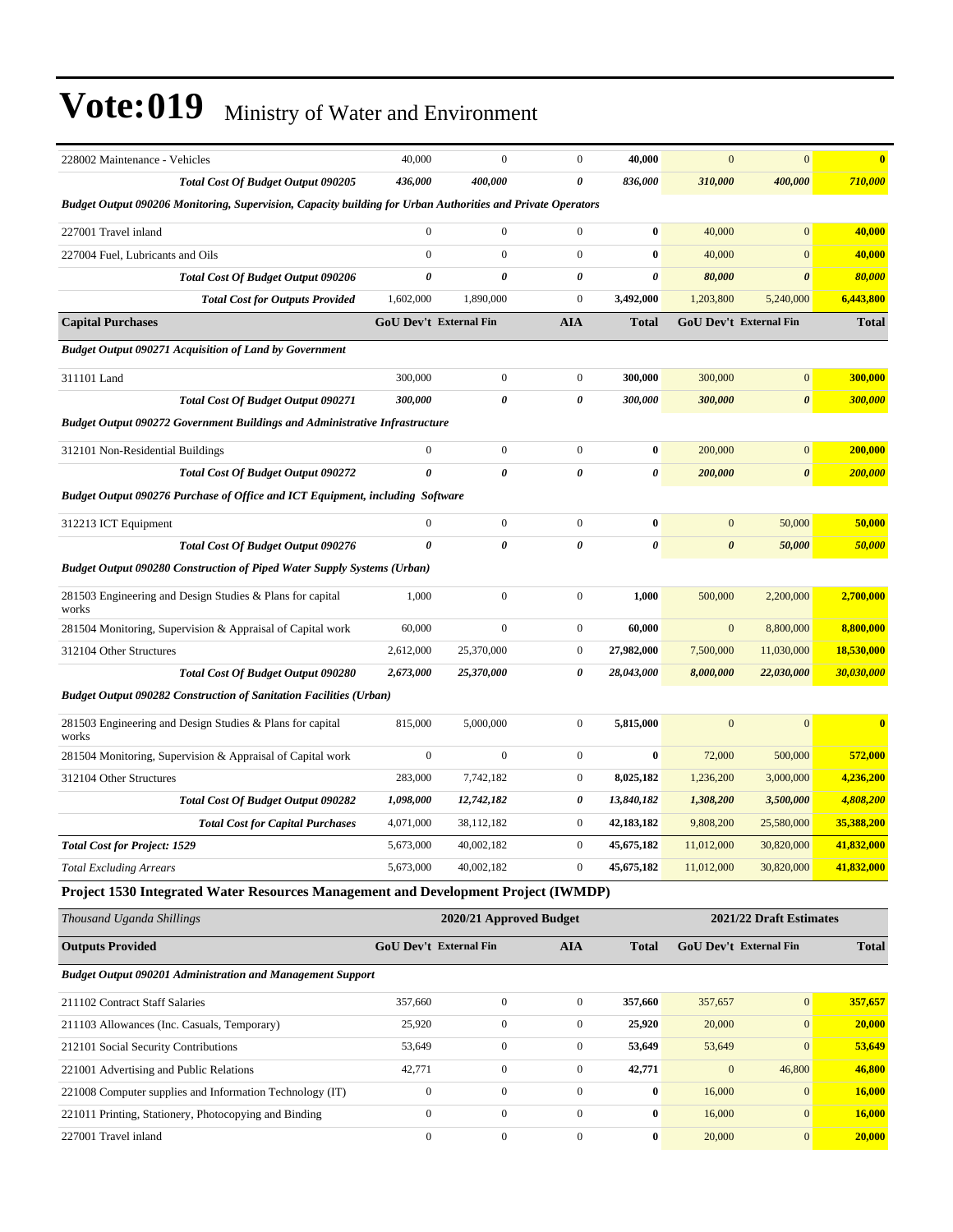| 227004 Fuel. Lubricants and Oils                                                                            | $\mathbf{0}$                  | $\boldsymbol{0}$ | $\boldsymbol{0}$      | $\bf{0}$     | 40,695                | $\overline{0}$                | 40,695         |
|-------------------------------------------------------------------------------------------------------------|-------------------------------|------------------|-----------------------|--------------|-----------------------|-------------------------------|----------------|
| 281504 Monitoring, Supervision & Appraisal of Capital work                                                  | $\mathbf{0}$                  | $\mathbf{0}$     | $\boldsymbol{0}$      | $\bf{0}$     | $\mathbf{0}$          | 120,200                       | 120,200        |
| <b>Total Cost Of Budget Output 090201</b>                                                                   | 480,000                       | 0                | $\boldsymbol{\theta}$ | 480,000      | 524,000               | 167,000                       | 691,000        |
| <b>Budget Output 090205 Improved sanitation services and hygiene</b>                                        |                               |                  |                       |              |                       |                               |                |
| 221002 Workshops and Seminars                                                                               | 27,000                        | $\mathbf{0}$     | $\boldsymbol{0}$      | 27,000       | $\mathbf{0}$          | $\overline{0}$                | $\mathbf{0}$   |
| 225002 Consultancy Services-Long-term                                                                       | $\mathbf{0}$                  | $\mathbf{0}$     | $\boldsymbol{0}$      | $\bf{0}$     | $\boldsymbol{0}$      | 592,800                       | 592,800        |
| 227001 Travel inland                                                                                        | 35,000                        | $\overline{0}$   | $\boldsymbol{0}$      | 35,000       | $\boldsymbol{0}$      | $\mathbf{0}$                  | $\bf{0}$       |
| 227004 Fuel. Lubricants and Oils                                                                            | 19,000                        | $\mathbf{0}$     | $\boldsymbol{0}$      | 19,000       | $\boldsymbol{0}$      | $\overline{0}$                | $\bf{0}$       |
| 228002 Maintenance - Vehicles                                                                               | 19,000                        | $\overline{0}$   | $\boldsymbol{0}$      | 19,000       | $\boldsymbol{0}$      | $\overline{0}$                | $\bf{0}$       |
| <b>Total Cost Of Budget Output 090205</b>                                                                   | 100,000                       | 0                | 0                     | 100,000      | $\boldsymbol{\theta}$ | 592,800                       | 592,800        |
| Budget Output 090206 Monitoring, Supervision, Capacity building for Urban Authorities and Private Operators |                               |                  |                       |              |                       |                               |                |
| 221011 Printing, Stationery, Photocopying and Binding                                                       | $\overline{0}$                | $\mathbf{0}$     | $\mathbf{0}$          | $\bf{0}$     | 12,000                | $\overline{0}$                | 12,000         |
| 224005 Uniforms, Beddings and Protective Gear                                                               | 30,000                        | $\boldsymbol{0}$ | $\boldsymbol{0}$      | 30,000       | $\mathbf{0}$          | $\mathbf{0}$                  | $\bf{0}$       |
| 227001 Travel inland                                                                                        | 25,000                        | $\mathbf{0}$     | $\boldsymbol{0}$      | 25,000       | 80,000                | $\overline{0}$                | 80,000         |
| 227004 Fuel, Lubricants and Oils                                                                            | 20,000                        | $\mathbf{0}$     | $\boldsymbol{0}$      | 20,000       | 80,000                | $\overline{0}$                | 80,000         |
| <b>Total Cost Of Budget Output 090206</b>                                                                   | 75,000                        | 0                | 0                     | 75,000       | 172,000               | $\boldsymbol{\theta}$         | <b>172,000</b> |
| <b>Total Cost for Outputs Provided</b>                                                                      | 655,000                       | $\mathbf{0}$     | $\mathbf{0}$          | 655,000      | 696,000               | 759,800                       | 1,455,800      |
| <b>Capital Purchases</b>                                                                                    | <b>GoU Dev't External Fin</b> |                  | <b>AIA</b>            | <b>Total</b> |                       | <b>GoU Dev't External Fin</b> | <b>Total</b>   |
| <b>Budget Output 090271 Acquisition of Land by Government</b>                                               |                               |                  |                       |              |                       |                               |                |
| 311101 Land                                                                                                 | 500,000                       | $\overline{0}$   | $\boldsymbol{0}$      | 500,000      | 400,000               | $\boldsymbol{0}$              | 400,000        |
| Total Cost Of Budget Output 090271                                                                          | 500,000                       | 0                | 0                     | 500,000      | 400,000               | 0                             | 400,000        |
| Budget Output 090276 Purchase of Office and ICT Equipment, including Software                               |                               |                  |                       |              |                       |                               |                |
| 312213 ICT Equipment                                                                                        | 70,000                        | $\mathbf{0}$     | $\boldsymbol{0}$      | 70,000       | 50,000                | $\boldsymbol{0}$              | 50,000         |
| <b>Total Cost Of Budget Output 090276</b>                                                                   | 70,000                        | 0                | 0                     | 70,000       | 50,000                | 0                             | 50,000         |
| <b>Budget Output 090277 Purchase of Specialised Machinery &amp; Equipment</b>                               |                               |                  |                       |              |                       |                               |                |
|                                                                                                             |                               |                  |                       |              |                       |                               |                |
| 312202 Machinery and Equipment                                                                              | 200,000                       | 50,000,000       | $\mathbf{0}$          | 50,200,000   | $\boldsymbol{0}$      | 3,590,000                     | 3,590,000      |
| <b>Total Cost Of Budget Output 090277</b>                                                                   | 200,000                       | 50,000,000       | 0                     | 50,200,000   | $\boldsymbol{\theta}$ | 3,590,000                     | 3,590,000      |
| <b>Budget Output 090280 Construction of Piped Water Supply Systems (Urban)</b>                              |                               |                  |                       |              |                       |                               |                |
| 281503 Engineering and Design Studies & Plans for capital<br>works                                          | 150,000                       | 40,294,000       | $\boldsymbol{0}$      | 40,444,000   | 325,695               | 1,273,000                     | 1,598,695      |
| 281504 Monitoring, Supervision & Appraisal of Capital work                                                  | 100,000                       | $\boldsymbol{0}$ | $\boldsymbol{0}$      | 100,000      | 120,000               | 5,873,000                     | 5,993,000      |
| 312104 Other Structures                                                                                     | 156,000                       | 143,987,569      | $\boldsymbol{0}$      | 144,143,569  | 639,305               | 109,324,200                   | 109,963,505    |
| Total Cost Of Budget Output 090280                                                                          | 406,000                       | 184,281,569      | 0                     | 184,687,569  | 1,085,000             | 116,470,200                   | 117,555,200    |
| <b>Budget Output 090282 Construction of Sanitation Facilities (Urban)</b>                                   |                               |                  |                       |              |                       |                               |                |
| 312104 Other Structures                                                                                     | 400,000                       | 29,888,772       | $\boldsymbol{0}$      | 30,288,772   | $\boldsymbol{0}$      | 1,560,000                     | 1,560,000      |
| Total Cost Of Budget Output 090282                                                                          | 400,000                       | 29,888,772       | 0                     | 30,288,772   | $\boldsymbol{\theta}$ | 1,560,000                     | 1,560,000      |
| <b>Total Cost for Capital Purchases</b>                                                                     | 1,576,000                     | 264,170,342      | $\bf{0}$              | 265,746,342  | 1,535,000             | 121,620,200                   | 123,155,200    |
| <b>Total Cost for Project: 1530</b>                                                                         | 2,231,000                     | 264,170,342      | $\boldsymbol{0}$      | 266,401,342  | 2,231,000             | 122,380,000                   | 124,611,000    |
| <b>Total Excluding Arrears</b>                                                                              | 2,231,000                     | 264,170,342      | $\boldsymbol{0}$      | 266,401,342  | 2,231,000             | 122,380,000                   | 124,611,000    |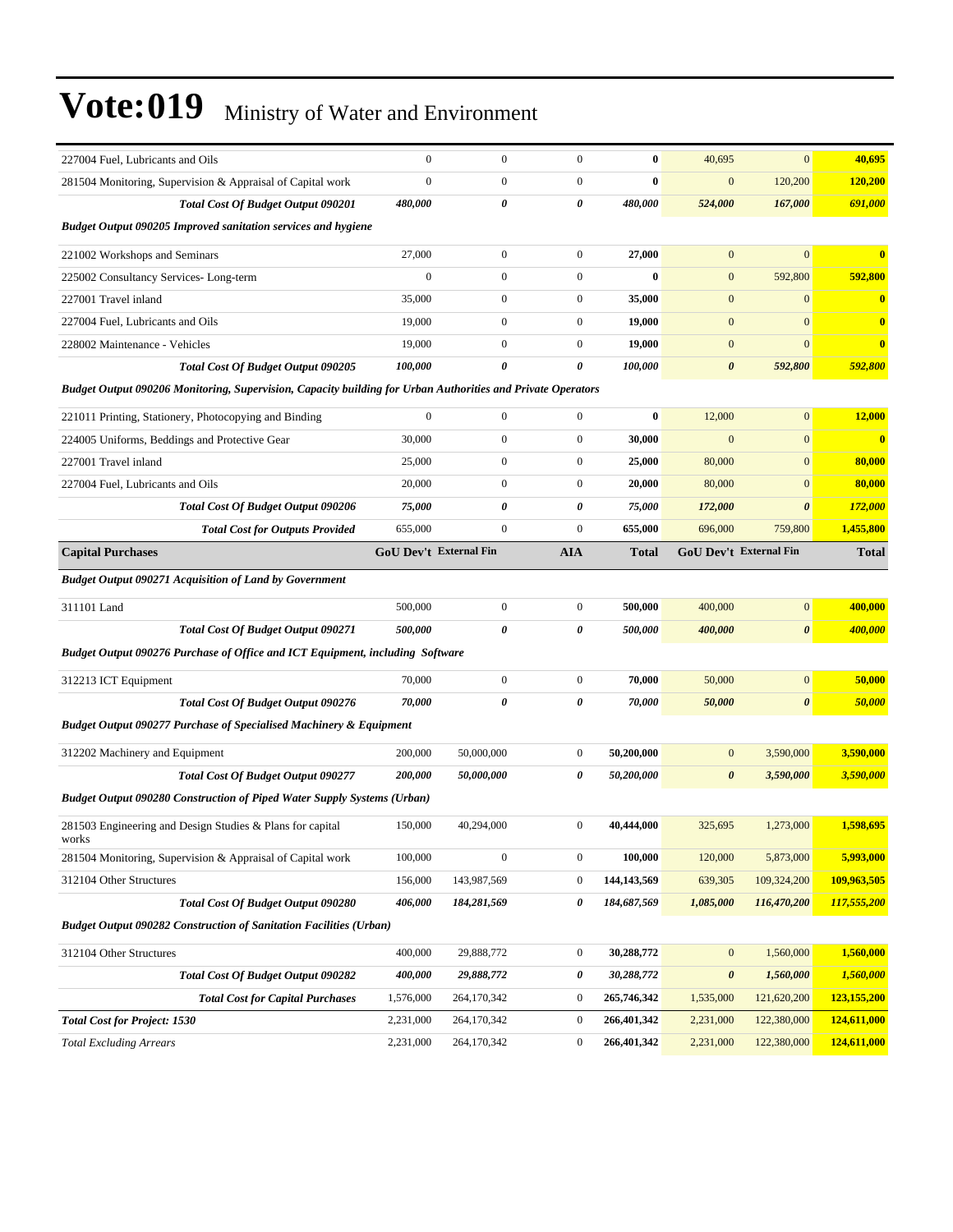### **Project 1531 South Western Cluster (SWC) Project**

| Thousand Uganda Shillings                                                                                   | 2021/22 Draft Estimates<br>2020/21 Approved Budget |                         |                  |              |                       |                               |                         |
|-------------------------------------------------------------------------------------------------------------|----------------------------------------------------|-------------------------|------------------|--------------|-----------------------|-------------------------------|-------------------------|
| <b>Capital Purchases</b>                                                                                    | <b>GoU Dev't External Fin</b>                      |                         | <b>AIA</b>       | <b>Total</b> |                       | <b>GoU Dev't External Fin</b> | <b>Total</b>            |
| <b>Budget Output 090280 Construction of Piped Water Supply Systems (Urban)</b>                              |                                                    |                         |                  |              |                       |                               |                         |
| 312104 Other Structures                                                                                     | $\mathbf{0}$                                       | 142,759,715             | $\boldsymbol{0}$ | 142,759,715  | $\mathbf{0}$          | 57,318,359                    | 57,318,359              |
| <b>Total Cost Of Budget Output 090280</b>                                                                   | 0                                                  | 142,759,715             | 0                | 142,759,715  | $\boldsymbol{\theta}$ | 57,318,359                    | 57,318,359              |
| <b>Total Cost for Capital Purchases</b>                                                                     | $\mathbf{0}$                                       | 142,759,715             | $\boldsymbol{0}$ | 142,759,715  | $\mathbf{0}$          | 57,318,359                    | 57,318,359              |
| <b>Total Cost for Project: 1531</b>                                                                         | $\mathbf{0}$                                       | 142,759,715             | $\boldsymbol{0}$ | 142,759,715  | $\mathbf{0}$          | 57,318,359                    | 57,318,359              |
| <b>Total Excluding Arrears</b>                                                                              | $\mathbf{0}$                                       | 142,759,715             | $\boldsymbol{0}$ | 142,759,715  | $\boldsymbol{0}$      | 57,318,359                    | 57,318,359              |
| Project 1532 100% Service Coverage Acceleration Project - umbrellas (SCAP 100 - umbrellas)                  |                                                    |                         |                  |              |                       |                               |                         |
| Thousand Uganda Shillings                                                                                   |                                                    | 2020/21 Approved Budget |                  |              |                       | 2021/22 Draft Estimates       |                         |
| <b>Outputs Provided</b>                                                                                     | <b>GoU Dev't External Fin</b>                      |                         | <b>AIA</b>       | <b>Total</b> |                       | GoU Dev't External Fin        | <b>Total</b>            |
| <b>Budget Output 090201 Administration and Management Support</b>                                           |                                                    |                         |                  |              |                       |                               |                         |
| 211102 Contract Staff Salaries                                                                              | 520,000                                            | $\boldsymbol{0}$        | $\boldsymbol{0}$ | 520,000      | 1,236,099             | $\mathbf{0}$                  | 1,236,099               |
| 211103 Allowances (Inc. Casuals, Temporary)                                                                 | $\mathbf{0}$                                       | $\boldsymbol{0}$        | $\boldsymbol{0}$ | $\bf{0}$     | 20,000                | $\mathbf{0}$                  | 20,000                  |
| 212101 Social Security Contributions                                                                        | 213,000                                            | $\boldsymbol{0}$        | $\boldsymbol{0}$ | 213,000      | $\mathbf{0}$          | $\mathbf{0}$                  | $\overline{\mathbf{0}}$ |
| 212201 Social Security Contributions                                                                        | $\mathbf{0}$                                       | $\boldsymbol{0}$        | $\boldsymbol{0}$ | $\bf{0}$     | 316,323               | $\mathbf{0}$                  | 316,323                 |
| 221001 Advertising and Public Relations                                                                     | $\mathbf{0}$                                       | $\boldsymbol{0}$        | $\boldsymbol{0}$ | $\bf{0}$     | 30,000                | $\mathbf{0}$                  | 30,000                  |
| 221002 Workshops and Seminars                                                                               | $\mathbf{0}$                                       | $\boldsymbol{0}$        | $\overline{0}$   | $\bf{0}$     | 20,000                | $\mathbf{0}$                  | 20,000                  |
| 221007 Books, Periodicals & Newspapers                                                                      | $\mathbf{0}$                                       | $\overline{0}$          | $\boldsymbol{0}$ | $\bf{0}$     | 12,000                | $\mathbf{0}$                  | <b>12,000</b>           |
| 221008 Computer supplies and Information Technology (IT)                                                    | 20,000                                             | $\boldsymbol{0}$        | $\boldsymbol{0}$ | 20,000       | 20,000                | $\mathbf{0}$                  | 20,000                  |
| 221011 Printing, Stationery, Photocopying and Binding                                                       | 20,000                                             | $\boldsymbol{0}$        | $\boldsymbol{0}$ | 20,000       | 20,000                | $\mathbf{0}$                  | 20,000                  |
| 221012 Small Office Equipment                                                                               | $\mathbf{0}$                                       | $\boldsymbol{0}$        | $\boldsymbol{0}$ | $\bf{0}$     | 10,000                | $\mathbf{0}$                  | 10,000                  |
| 227001 Travel inland                                                                                        | $\mathbf{0}$                                       | $\boldsymbol{0}$        | $\overline{0}$   | $\bf{0}$     | 180,000               | $\mathbf{0}$                  | 180,000                 |
| 227004 Fuel, Lubricants and Oils                                                                            | 19,000                                             | $\overline{0}$          | $\boldsymbol{0}$ | 19,000       | 60,578                | $\mathbf{0}$                  | 60,578                  |
| 228002 Maintenance - Vehicles                                                                               | $\mathbf{0}$                                       | $\overline{0}$          | $\boldsymbol{0}$ | $\bf{0}$     | 30,000                | $\mathbf{0}$                  | 30,000                  |
| <b>Total Cost Of Budget Output 090201</b>                                                                   | 792,000                                            | 0                       | 0                | 792,000      | 1,955,000             | $\boldsymbol{\theta}$         | 1,955,000               |
| <b>Budget Output 090204 Backup support for Operation and Maintainance</b>                                   |                                                    |                         |                  |              |                       |                               |                         |
| 211103 Allowances (Inc. Casuals, Temporary)                                                                 | 50,000                                             | $\boldsymbol{0}$        | $\boldsymbol{0}$ | 50,000       | $\mathbf{0}$          | $\mathbf{0}$                  | $\bf{0}$                |
| 225001 Consultancy Services- Short term                                                                     | 300,000                                            | $\boldsymbol{0}$        | $\overline{0}$   | 300,000      | $\mathbf{0}$          | $\mathbf{0}$                  | $\bf{0}$                |
| 227001 Travel inland                                                                                        | 150,000                                            | $\boldsymbol{0}$        | $\boldsymbol{0}$ | 150,000      | 100,000               | $\mathbf{0}$                  | 100,000                 |
| 227004 Fuel, Lubricants and Oils                                                                            | 80,000                                             | $\boldsymbol{0}$        | $\boldsymbol{0}$ | 80,000       | 160,000               | $\mathbf{0}$                  | 160,000                 |
| 228002 Maintenance - Vehicles                                                                               | 40,000                                             | $\boldsymbol{0}$        | $\boldsymbol{0}$ | 40,000       | $\mathbf{0}$          | $\mathbf{0}$                  | $\bf{0}$                |
| Total Cost Of Budget Output 090204                                                                          | 620,000                                            | 0                       | 0                | 620,000      | 260,000               | $\boldsymbol{\theta}$         | 260,000                 |
| Budget Output 090206 Monitoring, Supervision, Capacity building for Urban Authorities and Private Operators |                                                    |                         |                  |              |                       |                               |                         |
| 211103 Allowances (Inc. Casuals, Temporary)                                                                 | 20,000                                             | $\boldsymbol{0}$        | $\boldsymbol{0}$ | 20,000       | $\mathbf{0}$          | $\boldsymbol{0}$              | $\bf{0}$                |
| 221011 Printing, Stationery, Photocopying and Binding                                                       | $\boldsymbol{0}$                                   | $\boldsymbol{0}$        | $\boldsymbol{0}$ | $\bf{0}$     | 20,000                | $\mathbf{0}$                  | 20,000                  |
| 225002 Consultancy Services-Long-term                                                                       | $\boldsymbol{0}$                                   | $\boldsymbol{0}$        | $\boldsymbol{0}$ | $\bf{0}$     | 300,000               | $\mathbf{0}$                  | 300,000                 |
| 227001 Travel inland                                                                                        | 100,000                                            | $\boldsymbol{0}$        | $\boldsymbol{0}$ | 100,000      | 140,000               | $\mathbf{0}$                  | <b>140,000</b>          |
| 227004 Fuel, Lubricants and Oils                                                                            | 80,000                                             | $\boldsymbol{0}$        | $\boldsymbol{0}$ | 80,000       | 150,000               | $\mathbf{0}$                  | 150,000                 |
| 228002 Maintenance - Vehicles                                                                               | 30,000                                             | $\boldsymbol{0}$        | $\boldsymbol{0}$ | 30,000       | $\mathbf{0}$          | $\mathbf{0}$                  | $\bf{0}$                |
| <b>Total Cost Of Budget Output 090206</b>                                                                   | 230,000                                            | 0                       | 0                | 230,000      | 610,000               | $\boldsymbol{\theta}$         | 610,000                 |
| <b>Total Cost for Outputs Provided</b>                                                                      | 1,642,000                                          | $\boldsymbol{0}$        | $\boldsymbol{0}$ | 1,642,000    | 2,825,000             | $\mathbf{0}$                  | 2,825,000               |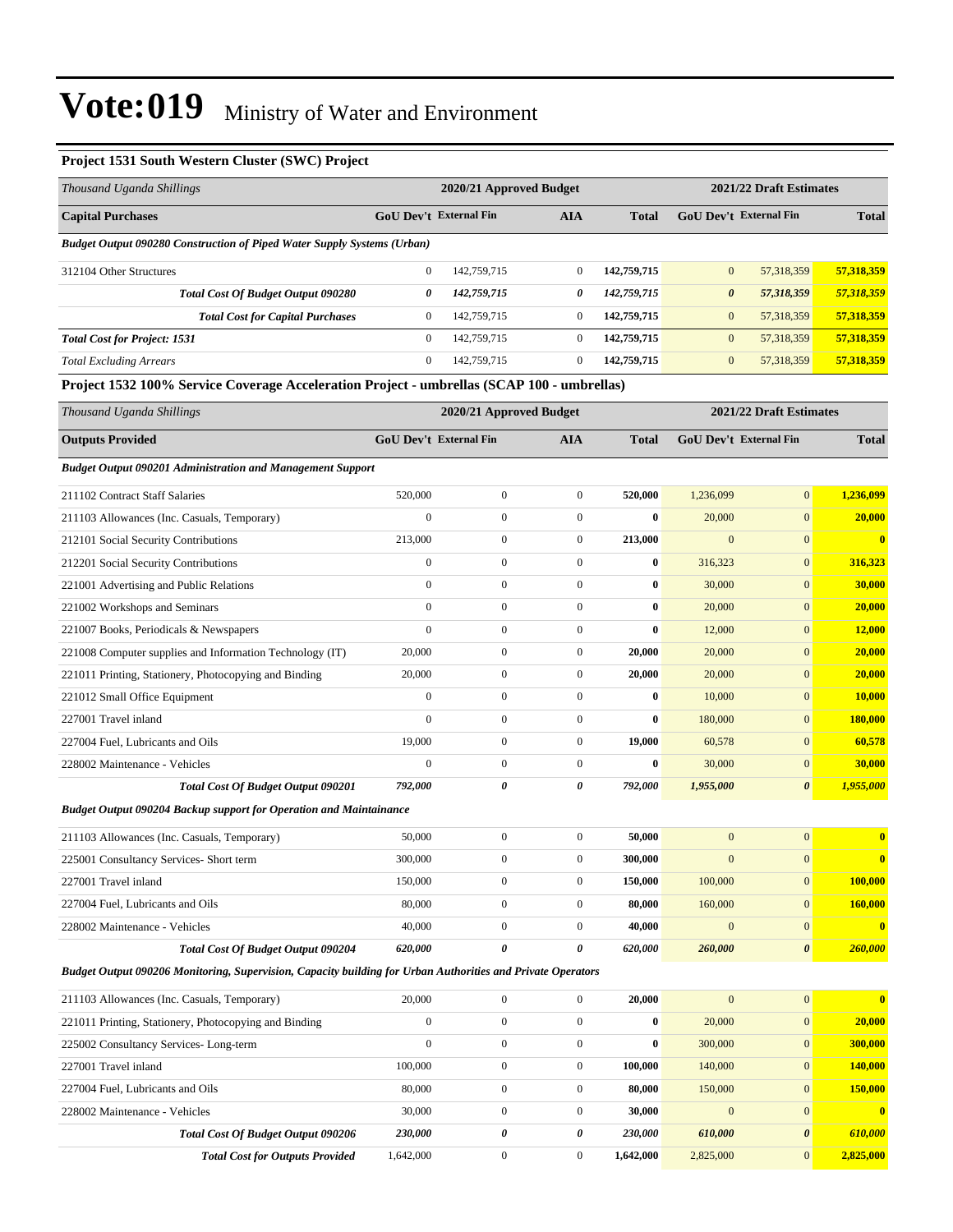| <b>Capital Purchases</b>                                                           | <b>GoU Dev't External Fin</b> |                         | <b>AIA</b>            | <b>Total</b> |                       | GoU Dev't External Fin  | <b>Total</b>          |
|------------------------------------------------------------------------------------|-------------------------------|-------------------------|-----------------------|--------------|-----------------------|-------------------------|-----------------------|
| <b>Budget Output 090271 Acquisition of Land by Government</b>                      |                               |                         |                       |              |                       |                         |                       |
| 311101 Land                                                                        | $\overline{0}$                | $\overline{0}$          | $\mathbf{0}$          | $\bf{0}$     | 300,000               | $\overline{0}$          | 300,000               |
| <b>Total Cost Of Budget Output 090271</b>                                          | $\theta$                      | 0                       | 0                     | 0            | 300,000               | $\boldsymbol{\theta}$   | 300,000               |
| <b>Budget Output 090272 Government Buildings and Administrative Infrastructure</b> |                               |                         |                       |              |                       |                         |                       |
| 312101 Non-Residential Buildings                                                   | $\mathbf{0}$                  | $\mathbf{0}$            | $\boldsymbol{0}$      | $\bf{0}$     | 300,000               | $\boldsymbol{0}$        | 300,000               |
| <b>Total Cost Of Budget Output 090272</b>                                          | $\theta$                      | $\theta$                | $\boldsymbol{\theta}$ | 0            | 300,000               | $\boldsymbol{\theta}$   | 300,000               |
| Budget Output 090276 Purchase of Office and ICT Equipment, including Software      |                               |                         |                       |              |                       |                         |                       |
| 312213 ICT Equipment                                                               | 300,000                       | $\boldsymbol{0}$        | $\boldsymbol{0}$      | 300,000      | 300,000               | $\overline{0}$          | 300,000               |
| <b>Total Cost Of Budget Output 090276</b>                                          | 300,000                       | $\boldsymbol{\theta}$   | 0                     | 300,000      | 300,000               | $\boldsymbol{\theta}$   | 300,000               |
| <b>Budget Output 090277 Purchase of Specialised Machinery &amp; Equipment</b>      |                               |                         |                       |              |                       |                         |                       |
| 312202 Machinery and Equipment                                                     | 830,000                       | $\boldsymbol{0}$        | $\boldsymbol{0}$      | 830,000      | 3,425,000             | $\overline{0}$          | 3,425,000             |
| <b>Total Cost Of Budget Output 090277</b>                                          | 830,000                       | 0                       | 0                     | 830,000      | 3,425,000             | $\boldsymbol{\theta}$   | 3,425,000             |
| <b>Budget Output 090280 Construction of Piped Water Supply Systems (Urban)</b>     |                               |                         |                       |              |                       |                         |                       |
| 281503 Engineering and Design Studies & Plans for capital<br>works                 | 1,500,000                     | $\boldsymbol{0}$        | $\mathbf{0}$          | 1,500,000    | 1,000,000             | $\overline{0}$          | 1.000.000             |
| 281504 Monitoring, Supervision & Appraisal of Capital work                         | $\mathbf{0}$                  | $\boldsymbol{0}$        | $\mathbf{0}$          | $\bf{0}$     | 186,000               | $\mathbf{0}$            | 186,000               |
| 312104 Other Structures                                                            | 16,316,033                    | $\boldsymbol{0}$        | $\boldsymbol{0}$      | 16,316,033   | 25,971,464            | $\overline{0}$          | 25,971,464            |
| Total Cost Of Budget Output 090280                                                 | 17,816,033                    | 0                       | 0                     | 17,816,033   | 27,157,464            | $\boldsymbol{\theta}$   | 27,157,464            |
| <b>Budget Output 090281 Energy installation for pumped water supply schemes</b>    |                               |                         |                       |              |                       |                         |                       |
| 312104 Other Structures                                                            | $\boldsymbol{0}$              | $\mathbf{0}$            | $\boldsymbol{0}$      | $\bf{0}$     | 5,128,536             | $\overline{0}$          | 5,128,536             |
| <b>Total Cost Of Budget Output 090281</b>                                          | 0                             | $\theta$                | 0                     | 0            | 5,128,536             | $\boldsymbol{\theta}$   | 5,128,536             |
| <b>Budget Output 090282 Construction of Sanitation Facilities (Urban)</b>          |                               |                         |                       |              |                       |                         |                       |
| 312104 Other Structures                                                            | 1,500,000                     | $\boldsymbol{0}$        | $\boldsymbol{0}$      | 1,500,000    | $\mathbf{0}$          | $\mathbf{0}$            | $\bf{0}$              |
| <b>Total Cost Of Budget Output 090282</b>                                          | 1,500,000                     | 0                       | 0                     | 1,500,000    | $\boldsymbol{\theta}$ | $\boldsymbol{\theta}$   | $\boldsymbol{\theta}$ |
| <b>Total Cost for Capital Purchases</b>                                            | 20,446,033                    | $\mathbf{0}$            | $\boldsymbol{0}$      | 20,446,033   | 36,611,000            | $\mathbf{0}$            | 36,611,000            |
| <b>Total Cost for Project: 1532</b>                                                | 22,088,033                    | $\boldsymbol{0}$        | $\boldsymbol{0}$      | 22,088,033   | 39,436,000            | $\overline{0}$          | 39,436,000            |
| <b>Total Excluding Arrears</b>                                                     | 22,088,033                    | $\boldsymbol{0}$        | $\boldsymbol{0}$      | 22,088,033   | 39,436,000            | $\mathbf{0}$            | 39,436,000            |
| Project 1533 Water and Sanitation Development Facility Central - Phase II          |                               |                         |                       |              |                       |                         |                       |
| Thousand Uganda Shillings                                                          |                               | 2020/21 Approved Budget |                       |              |                       | 2021/22 Draft Estimates |                       |
| <b>Outputs Provided</b>                                                            | <b>GoU Dev't External Fin</b> |                         | AIA                   | <b>Total</b> |                       | GoU Dev't External Fin  | <b>Total</b>          |
| <b>Budget Output 090201 Administration and Management Support</b>                  |                               |                         |                       |              |                       |                         |                       |
| 211102 Contract Staff Salaries                                                     | 220,000                       | $\boldsymbol{0}$        | $\boldsymbol{0}$      | 220,000      | 232,000               | $\vert 0 \vert$         | 232,000               |
| 211103 Allowances (Inc. Casuals, Temporary)                                        | 20,000                        | $\boldsymbol{0}$        | $\boldsymbol{0}$      | 20,000       | 20,000                | $\mathbf{0}$            | 20,000                |
| 212101 Social Security Contributions                                               | 132,000                       | $\boldsymbol{0}$        | $\boldsymbol{0}$      | 132,000      | $\boldsymbol{0}$      | $\boldsymbol{0}$        | $\mathbf{0}$          |
| 212201 Social Security Contributions                                               | $\boldsymbol{0}$              | $\boldsymbol{0}$        | $\boldsymbol{0}$      | $\bf{0}$     | 23,200                | $\mathbf{0}$            | 23,200                |
| 221002 Workshops and Seminars                                                      | 28,000                        | $\boldsymbol{0}$        | $\boldsymbol{0}$      | 28,000       | $\mathbf{0}$          | $\mathbf{0}$            | $\mathbf{0}$          |
| 221003 Staff Training                                                              | 20,000                        | $\boldsymbol{0}$        | $\boldsymbol{0}$      | 20,000       | 20,000                | $\mathbf{0}$            | 20,000                |
| 221007 Books, Periodicals & Newspapers                                             | 4,000                         | $\boldsymbol{0}$        | $\boldsymbol{0}$      | 4,000        | 4,000                 | $\mathbf{0}$            | 4,000                 |
| 221008 Computer supplies and Information Technology (IT)                           | 40,000                        | $\boldsymbol{0}$        | $\boldsymbol{0}$      | 40,000       | 40,000                | $\mathbf{0}$            | 40,000                |
| 221009 Welfare and Entertainment                                                   | 20,000                        | $\boldsymbol{0}$        | $\boldsymbol{0}$      | 20,000       | 40,000                | $\mathbf{0}$            | 40,000                |
| 221011 Printing, Stationery, Photocopying and Binding                              | 40,000                        | $\boldsymbol{0}$        | $\boldsymbol{0}$      | 40,000       | 40,000                | $\mathbf{0}$            | 40,000                |
| 221012 Small Office Equipment                                                      | 20,000                        | $\boldsymbol{0}$        | $\boldsymbol{0}$      | 20,000       | 20,000                | $\mathbf{0}$            | 20,000                |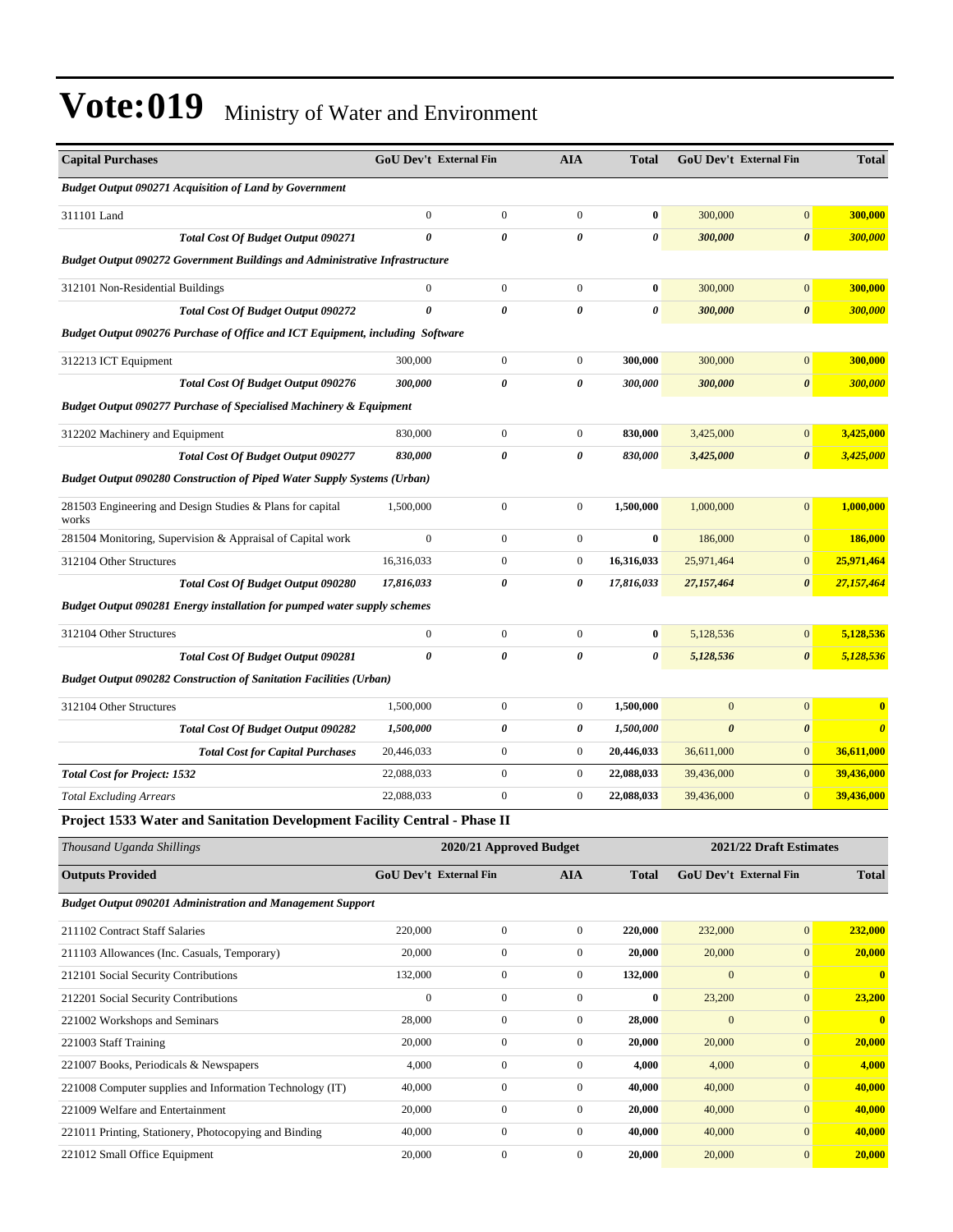| 222001 Telecommunications                                                                                   | 20,000           | $\boldsymbol{0}$ | 0                | 20,000    | 20,000           | $\mathbf{0}$          | 20,000                  |
|-------------------------------------------------------------------------------------------------------------|------------------|------------------|------------------|-----------|------------------|-----------------------|-------------------------|
| 223004 Guard and Security services                                                                          | 30,000           | $\boldsymbol{0}$ | $\boldsymbol{0}$ | 30,000    | 30,000           | $\mathbf{0}$          | 30,000                  |
| 223005 Electricity                                                                                          | 18,000           | $\boldsymbol{0}$ | $\boldsymbol{0}$ | 18,000    | 18,000           | $\mathbf{0}$          | 18,000                  |
| 223006 Water                                                                                                | 6,000            | $\boldsymbol{0}$ | $\boldsymbol{0}$ | 6,000     | 6,000            | $\mathbf{0}$          | 6,000                   |
| 224004 Cleaning and Sanitation                                                                              | 40,000           | $\boldsymbol{0}$ | $\boldsymbol{0}$ | 40,000    | 40,000           | $\boldsymbol{0}$      | 40,000                  |
| 227001 Travel inland                                                                                        | 20,000           | $\boldsymbol{0}$ | $\boldsymbol{0}$ | 20,000    | $\boldsymbol{0}$ | $\boldsymbol{0}$      | $\bf{0}$                |
| 227004 Fuel, Lubricants and Oils                                                                            | 50,000           | $\boldsymbol{0}$ | $\boldsymbol{0}$ | 50,000    | 50,000           | $\mathbf{0}$          | 50,000                  |
| 228001 Maintenance - Civil                                                                                  | 20,000           | $\boldsymbol{0}$ | $\boldsymbol{0}$ | 20,000    | 60,000           | $\mathbf{0}$          | 60,000                  |
| 228002 Maintenance - Vehicles                                                                               | 20,000           | 80,000           | $\boldsymbol{0}$ | 100,000   | 48,000           | $\mathbf{0}$          | 48,000                  |
| 228003 Maintenance – Machinery, Equipment & Furniture                                                       | 30,000           | 12,000           | $\boldsymbol{0}$ | 42,000    | 30,000           | $\boldsymbol{0}$      | 30,000                  |
| <b>Total Cost Of Budget Output 090201</b>                                                                   | 798,000          | 92,000           | 0                | 890,000   | 741,200          | $\pmb{\theta}$        | 741,200                 |
| Budget Output 090202 Policies, Plans, standards and regulations developed                                   |                  |                  |                  |           |                  |                       |                         |
| 211102 Contract Staff Salaries                                                                              | 220,000          | $\boldsymbol{0}$ | $\boldsymbol{0}$ | 220,000   | 232,000          | $\boldsymbol{0}$      | 232,000                 |
| 212101 Social Security Contributions                                                                        | $\mathbf{0}$     | $\boldsymbol{0}$ | $\boldsymbol{0}$ | $\bf{0}$  | 23,200           | $\boldsymbol{0}$      | 23,200                  |
| 221002 Workshops and Seminars                                                                               | 50,000           | 100,000          | $\boldsymbol{0}$ | 150,000   | 50,000           | $\mathbf{0}$          | 50,000                  |
| 221003 Staff Training                                                                                       | 40,000           | $\boldsymbol{0}$ | $\boldsymbol{0}$ | 40,000    | 40,000           | $\boldsymbol{0}$      | 40,000                  |
| 221011 Printing, Stationery, Photocopying and Binding                                                       | 50,000           | $\boldsymbol{0}$ | $\boldsymbol{0}$ | 50,000    | 50,000           | $\mathbf{0}$          | 50,000                  |
| 227001 Travel inland                                                                                        | 20,000           | $\boldsymbol{0}$ | $\boldsymbol{0}$ | 20,000    | $\mathbf{0}$     | $\boldsymbol{0}$      | $\bf{0}$                |
| 227004 Fuel, Lubricants and Oils                                                                            | 50,000           | $\boldsymbol{0}$ | $\boldsymbol{0}$ | 50,000    | 50,000           | $\boldsymbol{0}$      | 50,000                  |
| 228002 Maintenance - Vehicles                                                                               | 36,000           | $\boldsymbol{0}$ | $\boldsymbol{0}$ | 36,000    | 36,000           | $\boldsymbol{0}$      | 36,000                  |
| <b>Total Cost Of Budget Output 090202</b>                                                                   | 466,000          | 100,000          | 0                | 566,000   | 481,200          | 0                     | 481,200                 |
| <b>Budget Output 090205 Improved sanitation services and hygiene</b>                                        |                  |                  |                  |           |                  |                       |                         |
| 211102 Contract Staff Salaries                                                                              | 220,000          | $\boldsymbol{0}$ | $\boldsymbol{0}$ | 220,000   | 232,000          | $\boldsymbol{0}$      | 232,000                 |
| 212101 Social Security Contributions                                                                        | $\mathbf{0}$     | $\boldsymbol{0}$ | $\boldsymbol{0}$ | $\bf{0}$  | 23,200           | $\boldsymbol{0}$      | 23,200                  |
| 221001 Advertising and Public Relations                                                                     | 40,000           | $\boldsymbol{0}$ | $\mathbf{0}$     | 40,000    | 40,000           | $\mathbf{0}$          | 40,000                  |
| 221009 Welfare and Entertainment                                                                            | 24,000           | $\boldsymbol{0}$ | $\boldsymbol{0}$ | 24,000    | 24,000           | $\mathbf{0}$          | 24,000                  |
| 221011 Printing, Stationery, Photocopying and Binding                                                       | 16,000           | $\boldsymbol{0}$ | $\boldsymbol{0}$ | 16,000    | 16,000           | $\boldsymbol{0}$      | 16,000                  |
| 224004 Cleaning and Sanitation                                                                              | 32,000           | $\boldsymbol{0}$ | $\boldsymbol{0}$ | 32,000    | 32,000           | $\mathbf{0}$          | 32,000                  |
| 225002 Consultancy Services-Long-term                                                                       | $\mathbf{0}$     | 500,000          | $\boldsymbol{0}$ | 500,000   | 200,000          | $\boldsymbol{0}$      | 200,000                 |
| 227001 Travel inland                                                                                        | 30,000           | $\boldsymbol{0}$ | $\boldsymbol{0}$ | 30,000    | $\mathbf{0}$     | $\boldsymbol{0}$      | $\overline{\mathbf{0}}$ |
| 227004 Fuel, Lubricants and Oils                                                                            | 50,000           | $\boldsymbol{0}$ | $\overline{0}$   | 50,000    | 50,000           | $\mathbf{0}$          | 50,000                  |
| 228002 Maintenance - Vehicles                                                                               | 34,000           | $\boldsymbol{0}$ | $\boldsymbol{0}$ | 34,000    | 34,000           | $\bf{0}$              | 34,000                  |
| Total Cost Of Budget Output 090205                                                                          | 446,000          | 500,000          | 0                | 946,000   | 651,200          | $\boldsymbol{\theta}$ | 651,200                 |
| Budget Output 090206 Monitoring, Supervision, Capacity building for Urban Authorities and Private Operators |                  |                  |                  |           |                  |                       |                         |
| 211102 Contract Staff Salaries                                                                              | 220,000          | $\boldsymbol{0}$ | $\boldsymbol{0}$ | 220,000   | 232,000          | $\boldsymbol{0}$      | 232,000                 |
| 212101 Social Security Contributions                                                                        | $\boldsymbol{0}$ | $\boldsymbol{0}$ | $\boldsymbol{0}$ | $\bf{0}$  | 23,200           | $\mathbf{0}$          | 23,200                  |
| 221001 Advertising and Public Relations                                                                     | 40,000           | $\boldsymbol{0}$ | $\boldsymbol{0}$ | 40,000    | $\mathbf{0}$     | $\mathbf{0}$          | $\bf{0}$                |
| 221002 Workshops and Seminars                                                                               | 20,000           | $\boldsymbol{0}$ | $\boldsymbol{0}$ | 20,000    | 20,000           | $\boldsymbol{0}$      | 20,000                  |
| 221003 Staff Training                                                                                       | 20,000           | $\boldsymbol{0}$ | $\boldsymbol{0}$ | 20,000    | 20,000           | $\boldsymbol{0}$      | 20,000                  |
| 225001 Consultancy Services- Short term                                                                     | 475,000          | $\boldsymbol{0}$ | $\boldsymbol{0}$ | 475,000   | $\boldsymbol{0}$ | $\bf{0}$              | $\bf{0}$                |
| 225002 Consultancy Services-Long-term                                                                       | 1,000,000        | $\boldsymbol{0}$ | $\boldsymbol{0}$ | 1,000,000 | 200,000          | $\boldsymbol{0}$      | 200,000                 |
| 227001 Travel inland                                                                                        | 52,000           | $\boldsymbol{0}$ | $\boldsymbol{0}$ | 52,000    | $\boldsymbol{0}$ | $\boldsymbol{0}$      | $\bf{0}$                |
| 227004 Fuel, Lubricants and Oils                                                                            | 50,000           | $\boldsymbol{0}$ | $\boldsymbol{0}$ | 50,000    | 50,000           | $\boldsymbol{0}$      | 50,000                  |
| 228002 Maintenance - Vehicles                                                                               | 30,000           | $\boldsymbol{0}$ | $\boldsymbol{0}$ | 30,000    | 30,000           | $\boldsymbol{0}$      | 30,000                  |
| <b>Total Cost Of Budget Output 090206</b>                                                                   | 1,907,000        | 0                | 0                | 1,907,000 | 575,200          | 0                     | 575,200                 |
|                                                                                                             |                  |                  |                  |           |                  |                       |                         |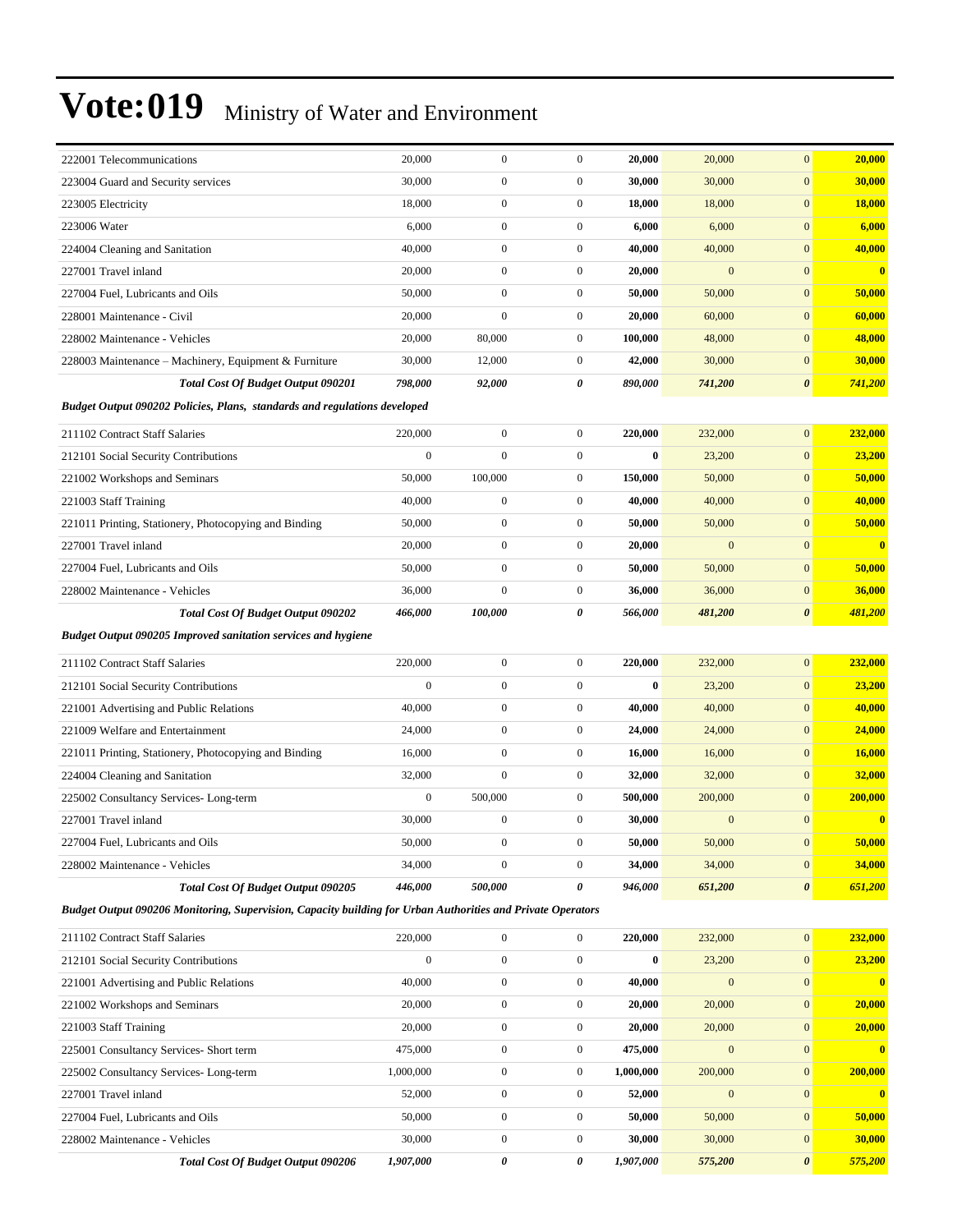| <b>Total Cost for Outputs Provided</b>                                                | 3,617,000                     | 692,000                 | $\mathbf{0}$     | 4,309,000    | 2,448,800      | $\mathbf{0}$            | 2,448,800             |
|---------------------------------------------------------------------------------------|-------------------------------|-------------------------|------------------|--------------|----------------|-------------------------|-----------------------|
| <b>Capital Purchases</b>                                                              | <b>GoU Dev't External Fin</b> |                         | <b>AIA</b>       | <b>Total</b> |                | GoU Dev't External Fin  | <b>Total</b>          |
| <b>Budget Output 090271 Acquisition of Land by Government</b>                         |                               |                         |                  |              |                |                         |                       |
| 311101 Land                                                                           | 500,000                       | $\boldsymbol{0}$        | $\boldsymbol{0}$ | 500,000      | 600,000        | $\mathbf{0}$            | 600,000               |
| <b>Total Cost Of Budget Output 090271</b>                                             | 500,000                       | 0                       | 0                | 500,000      | 600,000        | $\boldsymbol{\theta}$   | 600,000               |
| <b>Budget Output 090272 Government Buildings and Administrative Infrastructure</b>    |                               |                         |                  |              |                |                         |                       |
| 312101 Non-Residential Buildings                                                      | 500,000                       | $\boldsymbol{0}$        | $\boldsymbol{0}$ | 500,000      | 300,000        | $\mathbf{0}$            | 300,000               |
| <b>Total Cost Of Budget Output 090272</b>                                             | 500,000                       | 0                       | 0                | 500,000      | 300,000        | $\boldsymbol{\theta}$   | 300,000               |
| Budget Output 090276 Purchase of Office and ICT Equipment, including Software         |                               |                         |                  |              |                |                         |                       |
| 312213 ICT Equipment                                                                  | 50,000                        | $\boldsymbol{0}$        | $\boldsymbol{0}$ | 50,000       | 50,000         | $\mathbf{0}$            | 50,000                |
| <b>Total Cost Of Budget Output 090276</b>                                             | 50,000                        | 0                       | 0                | 50,000       | 50,000         | $\boldsymbol{\theta}$   | 50,000                |
| <b>Budget Output 090278 Purchase of Office and Residential Furniture and Fittings</b> |                               |                         |                  |              |                |                         |                       |
| 312203 Furniture & Fixtures                                                           | 100,000                       | $\boldsymbol{0}$        | $\boldsymbol{0}$ | 100,000      | $\mathbf{0}$   | $\boldsymbol{0}$        | $\bf{0}$              |
| <b>Total Cost Of Budget Output 090278</b>                                             | 100,000                       | 0                       | 0                | 100,000      | $\pmb{\theta}$ | $\pmb{\theta}$          | $\boldsymbol{\theta}$ |
| <b>Budget Output 090280 Construction of Piped Water Supply Systems (Urban)</b>        |                               |                         |                  |              |                |                         |                       |
| 281503 Engineering and Design Studies & Plans for capital<br>works                    | 2,000,000                     | $\boldsymbol{0}$        | $\boldsymbol{0}$ | 2,000,000    | 3,300,000      | $\mathbf{0}$            | 3,300,000             |
| 281504 Monitoring, Supervision & Appraisal of Capital work                            | 280,000                       | 1,000,000               | $\boldsymbol{0}$ | 1,280,000    | 1,570,000      | $\mathbf{0}$            | 1,570,000             |
| 312104 Other Structures                                                               | 5,476,880                     | 4,600,000               | $\boldsymbol{0}$ | 10,076,880   | 9,995,200      | $\mathbf{0}$            | 9,995,200             |
| <b>Total Cost Of Budget Output 090280</b>                                             | 7,756,880                     | 5,600,000               | 0                | 13,356,880   | 14,865,200     | $\boldsymbol{\theta}$   | 14,865,200            |
| <b>Budget Output 090282 Construction of Sanitation Facilities (Urban)</b>             |                               |                         |                  |              |                |                         |                       |
| 281503 Engineering and Design Studies & Plans for capital<br>works                    | 700,000                       | $\boldsymbol{0}$        | $\boldsymbol{0}$ | 700,000      | 500,000        | $\mathbf{0}$            | 500,000               |
| 281504 Monitoring, Supervision & Appraisal of Capital work                            | 120,000                       | 208,000                 | $\boldsymbol{0}$ | 328,000      | 252,000        | $\mathbf{0}$            | 252,000               |
| 312104 Other Structures                                                               | $\boldsymbol{0}$              | 1,000,000               | $\boldsymbol{0}$ | 1,000,000    | 1,000,000      | $\mathbf{0}$            | 1,000,000             |
| Total Cost Of Budget Output 090282                                                    | 820,000                       | 1,208,000               | 0                | 2,028,000    | 1,752,000      | $\boldsymbol{\theta}$   | 1,752,000             |
| <b>Total Cost for Capital Purchases</b>                                               | 9,726,880                     | 6,808,000               | $\boldsymbol{0}$ | 16,534,880   | 17,567,200     | $\mathbf{0}$            | 17,567,200            |
| <b>Arrears</b>                                                                        | <b>GoU Dev't External Fin</b> |                         | <b>AIA</b>       | <b>Total</b> |                | GoU Dev't External Fin  | <b>Total</b>          |
| <b>Budget Output 090299 Arrears</b>                                                   |                               |                         |                  |              |                |                         |                       |
| 321605 Domestic arrears (Budgeting)                                                   | 1,252,414                     | $\boldsymbol{0}$        | $\boldsymbol{0}$ | 1,252,414    | 1,000,000      | $\boldsymbol{0}$        | 1,000,000             |
| Total Cost Of Budget Output 090299                                                    | 1,252,414                     | 0                       | 0                | 1,252,414    | 1,000,000      | $\boldsymbol{\theta}$   | 1,000,000             |
| <b>Total Cost for Arrears</b>                                                         | 1,252,414                     | $\boldsymbol{0}$        | $\boldsymbol{0}$ | 1,252,414    | 1,000,000      | $\mathbf{0}$            | 1,000,000             |
| <b>Total Cost for Project: 1533</b>                                                   | 14,596,294                    | 7,500,000               | $\boldsymbol{0}$ | 22,096,294   | 21,016,000     | $\mathbf{0}$            | 21,016,000            |
| <b>Total Excluding Arrears</b>                                                        | 13,343,880                    | 7,500,000               | $\boldsymbol{0}$ | 20,843,880   | 20,016,000     | $\mathbf{0}$            | 20,016,000            |
| Project 1534 Water and Sanitation Development Facility North - Phase II               |                               |                         |                  |              |                |                         |                       |
| Thousand Uganda Shillings                                                             |                               | 2020/21 Approved Budget |                  |              |                | 2021/22 Draft Estimates |                       |
| <b>Outputs Provided</b>                                                               | GoU Dev't External Fin        |                         | <b>AIA</b>       | <b>Total</b> |                | GoU Dev't External Fin  | <b>Total</b>          |
| <b>Budget Output 090201 Administration and Management Support</b>                     |                               |                         |                  |              |                |                         |                       |
| 211102 Contract Staff Salaries                                                        | 1,168,869                     | $\boldsymbol{0}$        | $\boldsymbol{0}$ | 1,168,869    | 1,118,631      | $\mathbf{0}$            | 1,118,631             |
| 211103 Allowances (Inc. Casuals, Temporary)                                           | 120,248                       | $\boldsymbol{0}$        | $\boldsymbol{0}$ | 120,248      | 132,248        | $\mathbf{0}$            | 132,248               |
| 212101 Social Security Contributions                                                  | 12,000                        | $\boldsymbol{0}$        | $\boldsymbol{0}$ | 12,000       | 108,693        | $\mathbf{0}$            | 108,693               |
| 212201 Social Security Contributions                                                  | 113,573                       | $\boldsymbol{0}$        | $\boldsymbol{0}$ | 113,573      | $\mathbf{0}$   | $\mathbf{0}$            | $\bf{0}$              |
| 221001 Advertising and Public Relations                                               | 80,000                        | $\boldsymbol{0}$        | $\boldsymbol{0}$ | 80,000       | 80,000         | $\mathbf{0}$            | 80,000                |
|                                                                                       |                               |                         |                  |              |                |                         |                       |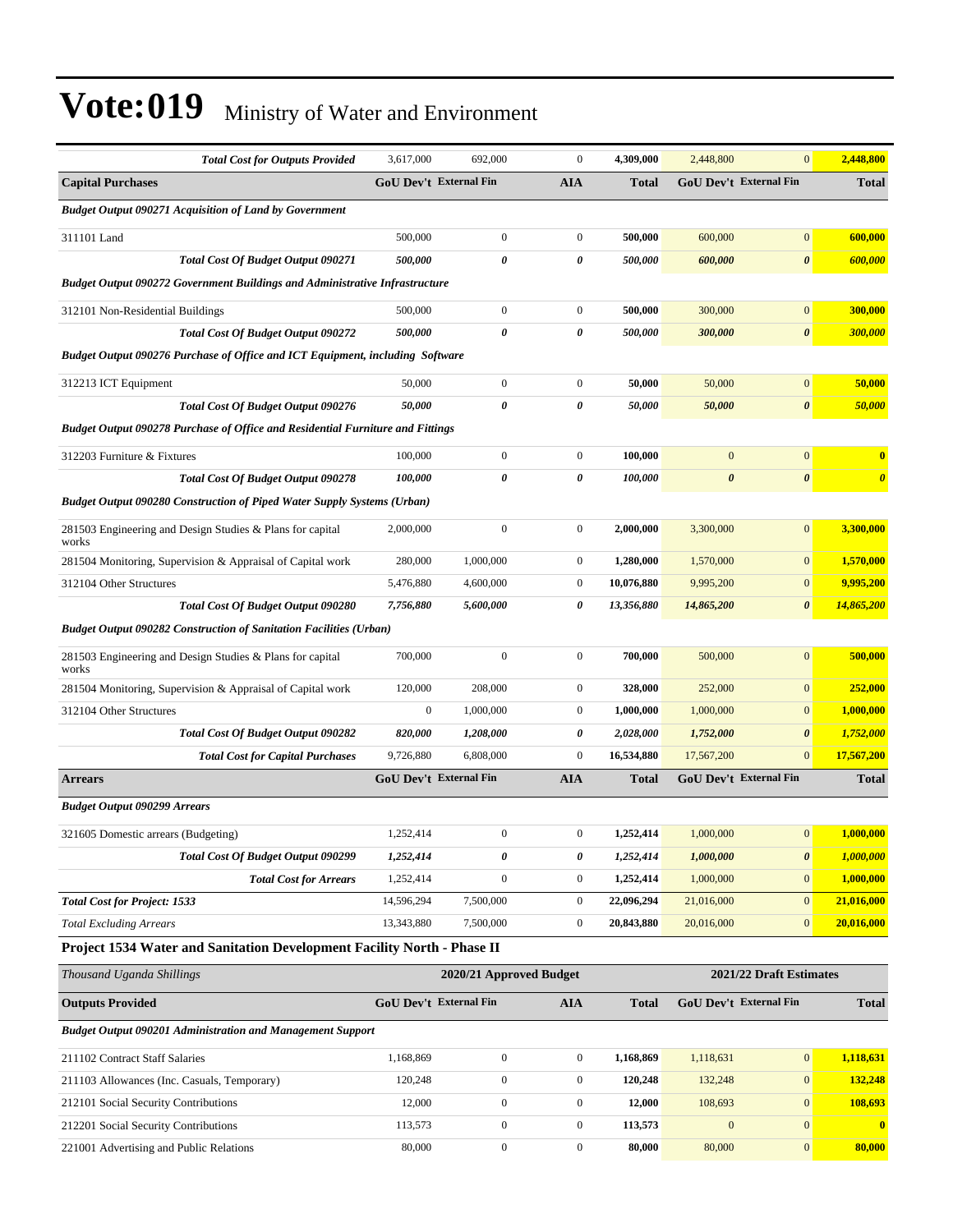| 221002 Workshops and Seminars                                                          | 65,000           | $\boldsymbol{0}$      | $\boldsymbol{0}$      | 65,000           | 65,000           | $\mathbf{0}$                   | 65,000                  |
|----------------------------------------------------------------------------------------|------------------|-----------------------|-----------------------|------------------|------------------|--------------------------------|-------------------------|
| 221003 Staff Training                                                                  | 80,000           | $\boldsymbol{0}$      | $\boldsymbol{0}$      | 80,000           | 40,000           | $\mathbf{0}$                   | 40,000                  |
| 221004 Recruitment Expenses                                                            | 2,500            | $\boldsymbol{0}$      | $\boldsymbol{0}$      | 2,500            | $\boldsymbol{0}$ | $\boldsymbol{0}$               | $\bf{0}$                |
| 221005 Hire of Venue (chairs, projector, etc)                                          | 9,000            | $\boldsymbol{0}$      | $\boldsymbol{0}$      | 9,000            | 9,000            | $\mathbf{0}$                   | 9,000                   |
| 221007 Books, Periodicals & Newspapers                                                 | 2,500            | $\boldsymbol{0}$      | $\boldsymbol{0}$      | 2,500            | 2,500            | $\mathbf{0}$                   | 2,500                   |
| 221008 Computer supplies and Information Technology (IT)                               | 30,000           | $\boldsymbol{0}$      | $\boldsymbol{0}$      | 30,000           | 30,000           | $\mathbf{0}$                   | 30,000                  |
| 221009 Welfare and Entertainment                                                       | 12,000           | $\boldsymbol{0}$      | $\boldsymbol{0}$      | 12,000           | 12,000           | $\boldsymbol{0}$               | 12,000                  |
| 221011 Printing, Stationery, Photocopying and Binding                                  | 60,000           | $\boldsymbol{0}$      | $\boldsymbol{0}$      | 60,000           | 60,000           | $\boldsymbol{0}$               | 60,000                  |
| 221012 Small Office Equipment                                                          | 20,000           | $\boldsymbol{0}$      | $\boldsymbol{0}$      | 20,000           | 20,000           | $\mathbf{0}$                   | 20,000                  |
|                                                                                        | 4,000            | 4,800                 | $\boldsymbol{0}$      | 8,800            | 4,000            | 4,800                          | 8,800                   |
| 221014 Bank Charges and other Bank related costs                                       | 2,000            | $\boldsymbol{0}$      | $\boldsymbol{0}$      | 2,000            | 2,000            | $\mathbf{0}$                   | 2,000                   |
| 221015 Financial and related costs (e.g. shortages, pilferages,<br>$etc.$ )            |                  |                       |                       |                  |                  |                                |                         |
| 221016 IFMS Recurrent costs                                                            | 12,000           | $\boldsymbol{0}$      | $\boldsymbol{0}$      | 12,000           | 12,000           | $\mathbf{0}$                   | 12,000                  |
| 222001 Telecommunications                                                              | 30,000           | $\boldsymbol{0}$      | $\boldsymbol{0}$      | 30,000           | 12,000           | $\mathbf{0}$                   | 12,000                  |
| 222002 Postage and Courier                                                             | 400              | $\boldsymbol{0}$      | $\boldsymbol{0}$      | 400              | 400              | $\mathbf{0}$                   | 400                     |
| 223004 Guard and Security services                                                     | 21,000           | $\boldsymbol{0}$      | $\boldsymbol{0}$      | 21,000           | 21,000           | $\boldsymbol{0}$               | 21,000                  |
| 223005 Electricity                                                                     | 28,000           | $\boldsymbol{0}$      | $\boldsymbol{0}$      | 28,000           | 28,000           | $\mathbf{0}$                   | 28,000                  |
| 223006 Water                                                                           | 1,800            | $\boldsymbol{0}$      | $\boldsymbol{0}$      | 1,800            | 1,800            | $\mathbf{0}$                   | 1,800                   |
| 224004 Cleaning and Sanitation                                                         | 6,000            | $\boldsymbol{0}$      | $\boldsymbol{0}$      | 6,000            | 12,000           | $\boldsymbol{0}$               | 12,000                  |
| 224005 Uniforms, Beddings and Protective Gear                                          | 2,500            | $\boldsymbol{0}$      | $\boldsymbol{0}$      | 2,500            | 2,500            | $\boldsymbol{0}$               | 2,500                   |
| 227001 Travel inland                                                                   | 120,000          | $\boldsymbol{0}$      | $\boldsymbol{0}$      | 120,000          | 137,700          | $\boldsymbol{0}$               | 137,700                 |
| 227002 Travel abroad                                                                   | 40,000           | $\boldsymbol{0}$      | $\boldsymbol{0}$      | 40,000           | $\mathbf{0}$     | $\mathbf{0}$                   | $\overline{\mathbf{0}}$ |
| 227004 Fuel, Lubricants and Oils                                                       | 170,000          | $\boldsymbol{0}$      | $\boldsymbol{0}$      | 170,000          | 174,000          | $\mathbf{0}$                   | 174,000                 |
| 228002 Maintenance - Vehicles                                                          | 80,000           | $\boldsymbol{0}$      | $\boldsymbol{0}$      | 80,000           | 112,000          | $\mathbf{0}$                   | 112,000                 |
| 228003 Maintenance – Machinery, Equipment & Furniture                                  | 10,000           | $\boldsymbol{0}$      | $\boldsymbol{0}$      | 10,000           | 10,000           | $\mathbf{0}$                   | 10,000                  |
| 228004 Maintenance – Other                                                             | 12,000           | $\boldsymbol{0}$      | $\boldsymbol{0}$      | 12,000           | $\boldsymbol{0}$ | $\mathbf{0}$                   | $\overline{\mathbf{0}}$ |
| <b>Total Cost Of Budget Output 090201</b>                                              | 2,315,390        | 4,800                 | 0                     | 2,320,190        | 2,207,471        | 4,800                          | 2,212,271               |
| Budget Output 090202 Policies, Plans, standards and regulations developed              |                  |                       |                       |                  |                  |                                |                         |
| 211103 Allowances (Inc. Casuals, Temporary)                                            | $\mathbf{0}$     | $\boldsymbol{0}$      | $\boldsymbol{0}$      | $\bf{0}$         | 7,500            | $\boldsymbol{0}$               | 7,500                   |
| 221002 Workshops and Seminars                                                          | 126,000          | $\boldsymbol{0}$      | $\boldsymbol{0}$      | 126,000          | 121,500          | $\boldsymbol{0}$               | 121,500                 |
| 221011 Printing, Stationery, Photocopying and Binding                                  | 40,000           | $\boldsymbol{0}$      | $\boldsymbol{0}$      | 40,000           | 45,500           | $\boldsymbol{0}$               | 45,500                  |
| 227001 Travel inland                                                                   | 80,600           | $\boldsymbol{0}$      | $\overline{0}$        | 80,600           | 81,800           | $\boldsymbol{0}$               | 81,800                  |
| 227004 Fuel, Lubricants and Oils                                                       | 24,000           | $\boldsymbol{0}$      | $\boldsymbol{0}$      | 24,000           | 40,000           | $\boldsymbol{0}$               | 40,000                  |
| <b>Total Cost Of Budget Output 090202</b>                                              | 270,600          | $\pmb{\theta}$        | 0                     | 270,600          | 296,300          | $\pmb{\theta}$                 | 296,300                 |
| <b>Budget Output 090204 Backup support for Operation and Maintainance</b>              |                  |                       |                       |                  |                  |                                |                         |
|                                                                                        | 50,000           | $\boldsymbol{0}$      | $\boldsymbol{0}$      | 50,000           |                  | $\boldsymbol{0}$               | 47,500                  |
| 221002 Workshops and Seminars<br>221011 Printing, Stationery, Photocopying and Binding | 6,000            | $\boldsymbol{0}$      | $\boldsymbol{0}$      | 6,000            | 47,500<br>7,500  |                                | 7,500                   |
|                                                                                        | 40,000           |                       | $\boldsymbol{0}$      | 40,000           |                  | $\boldsymbol{0}$               | 47,500                  |
| 227001 Travel inland                                                                   |                  | $\boldsymbol{0}$      |                       |                  | 47,500           | $\boldsymbol{0}$               |                         |
| 227004 Fuel, Lubricants and Oils<br>Total Cost Of Budget Output 090204                 | 9,000<br>105,000 | $\boldsymbol{0}$<br>0 | $\boldsymbol{0}$<br>0 | 9,000<br>105,000 | 21,500           | $\mathbf{0}$<br>$\pmb{\theta}$ | 21,500                  |
|                                                                                        |                  |                       |                       |                  | 124,000          |                                | 124,000                 |
| <b>Budget Output 090205 Improved sanitation services and hygiene</b>                   |                  |                       |                       |                  |                  |                                |                         |
| 221002 Workshops and Seminars                                                          | 60,000           | $\boldsymbol{0}$      | $\boldsymbol{0}$      | 60,000           | 60,000           | $\boldsymbol{0}$               | 60,000                  |
| 221011 Printing, Stationery, Photocopying and Binding                                  | 6,000            | $\boldsymbol{0}$      | $\boldsymbol{0}$      | 6,000            | 12,000           | $\bf{0}$                       | 12,000                  |
| 225001 Consultancy Services- Short term                                                | 100,000          | $\boldsymbol{0}$      | $\boldsymbol{0}$      | 100,000          | 130,000          | $\boldsymbol{0}$               | 130,000                 |
| 225002 Consultancy Services-Long-term                                                  | 212,000          | $\boldsymbol{0}$      | $\boldsymbol{0}$      | 212,000          | 100,000          | $\mathbf{0}$                   | 100,000                 |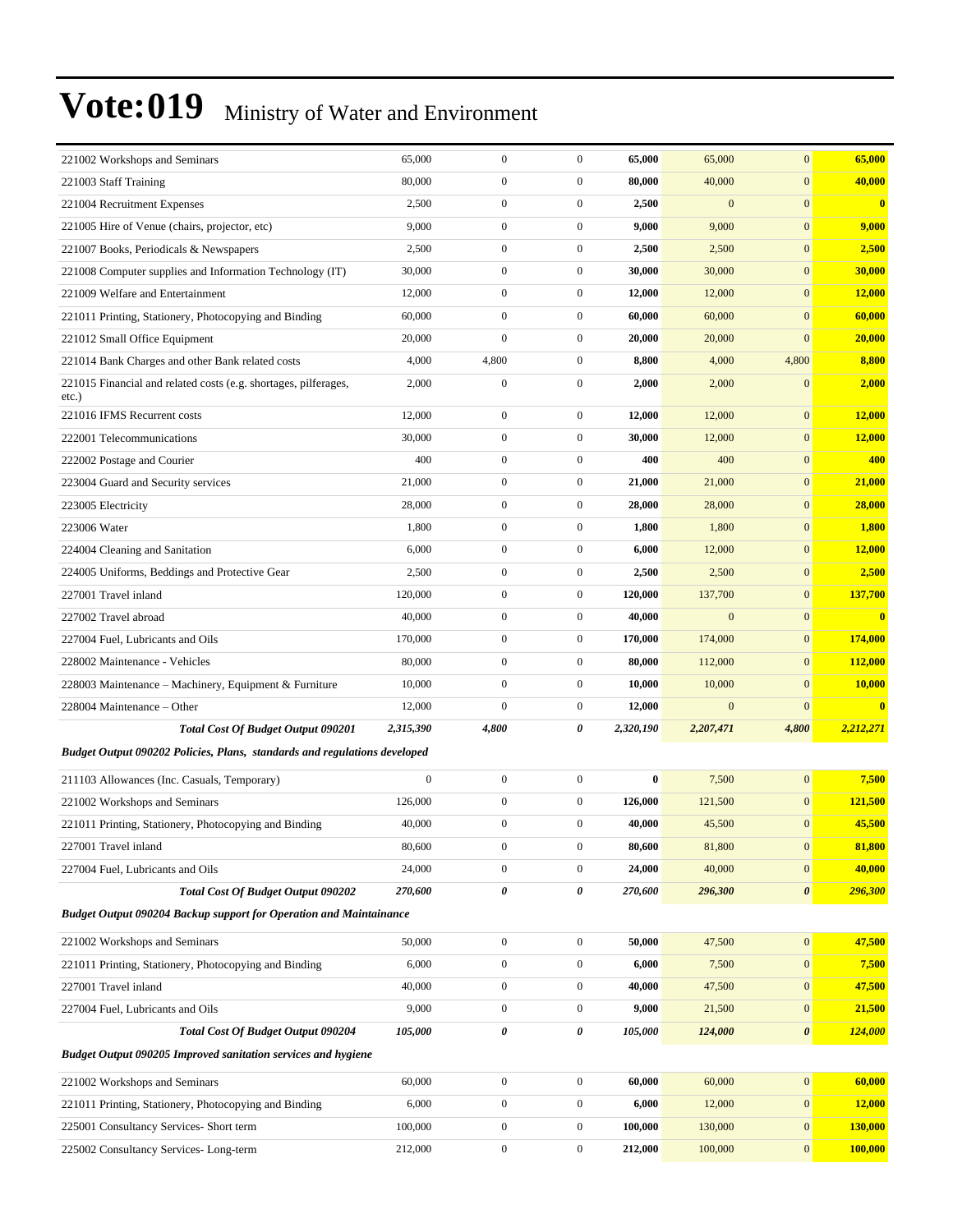| 227001 Travel inland                                                                                        | 100,000                | $\boldsymbol{0}$ | $\boldsymbol{0}$ | 100,000      | 110,000               | $\mathbf{0}$                  | 110,000                 |
|-------------------------------------------------------------------------------------------------------------|------------------------|------------------|------------------|--------------|-----------------------|-------------------------------|-------------------------|
| 227004 Fuel, Lubricants and Oils                                                                            | 25,000                 | $\boldsymbol{0}$ | $\boldsymbol{0}$ | 25,000       | 29,229                | $\mathbf{0}$                  | 29,229                  |
| <b>Total Cost Of Budget Output 090205</b>                                                                   | 503,000                | 0                | 0                | 503,000      | 441,229               | $\boldsymbol{\theta}$         | 441,229                 |
| Budget Output 090206 Monitoring, Supervision, Capacity building for Urban Authorities and Private Operators |                        |                  |                  |              |                       |                               |                         |
| 221002 Workshops and Seminars                                                                               | 20,000                 | $\boldsymbol{0}$ | $\boldsymbol{0}$ | 20,000       | 40,000                | $\mathbf{0}$                  | 40,000                  |
| 221011 Printing, Stationery, Photocopying and Binding                                                       | 6,000                  | $\boldsymbol{0}$ | $\boldsymbol{0}$ | 6,000        | 12,000                | $\mathbf{0}$                  | 12,000                  |
| 227001 Travel inland                                                                                        | 60,000                 | $\boldsymbol{0}$ | $\boldsymbol{0}$ | 60,000       | 120,000               | $\mathbf{0}$                  | 120,000                 |
| 227004 Fuel, Lubricants and Oils                                                                            | 20,000                 | $\boldsymbol{0}$ | $\boldsymbol{0}$ | 20,000       | 22,000                | $\mathbf{0}$                  | 22,000                  |
| Total Cost Of Budget Output 090206                                                                          | 106,000                | 0                | 0                | 106,000      | 194,000               | $\boldsymbol{\theta}$         | 194,000                 |
| <b>Total Cost for Outputs Provided</b>                                                                      | 3,299,990              | 4,800            | $\boldsymbol{0}$ | 3,304,790    | 3,263,000             | 4,800                         | 3,267,800               |
| <b>Capital Purchases</b>                                                                                    | GoU Dev't External Fin |                  | <b>AIA</b>       | <b>Total</b> |                       | <b>GoU Dev't External Fin</b> | <b>Total</b>            |
| <b>Budget Output 090271 Acquisition of Land by Government</b>                                               |                        |                  |                  |              |                       |                               |                         |
| 311101 Land                                                                                                 | 200,000                | $\boldsymbol{0}$ | $\boldsymbol{0}$ | 200,000      | 60,000                | $\mathbf{0}$                  | 60,000                  |
| <b>Total Cost Of Budget Output 090271</b>                                                                   | 200,000                | 0                | 0                | 200,000      | 60,000                | $\boldsymbol{\theta}$         | 60,000                  |
| <b>Budget Output 090272 Government Buildings and Administrative Infrastructure</b>                          |                        |                  |                  |              |                       |                               |                         |
| 312101 Non-Residential Buildings                                                                            | 100,000                | $\boldsymbol{0}$ | $\boldsymbol{0}$ | 100,000      | $\mathbf{0}$          | $\mathbf{0}$                  | $\overline{\mathbf{0}}$ |
| <b>Total Cost Of Budget Output 090272</b>                                                                   | 100,000                | 0                | 0                | 100,000      | $\boldsymbol{\theta}$ | $\boldsymbol{\theta}$         | $\boldsymbol{\theta}$   |
| Budget Output 090276 Purchase of Office and ICT Equipment, including Software                               |                        |                  |                  |              |                       |                               |                         |
|                                                                                                             | 40,000                 | $\boldsymbol{0}$ | $\boldsymbol{0}$ | 40,000       | 40,000                | $\boldsymbol{0}$              | 40,000                  |
| 312213 ICT Equipment<br><b>Total Cost Of Budget Output 090276</b>                                           | 40,000                 | 0                | 0                | 40,000       | 40,000                | $\pmb{\theta}$                | 40,000                  |
| <b>Budget Output 090277 Purchase of Specialised Machinery &amp; Equipment</b>                               |                        |                  |                  |              |                       |                               |                         |
|                                                                                                             |                        |                  |                  |              |                       |                               |                         |
| 312202 Machinery and Equipment                                                                              | 100,000                | $\boldsymbol{0}$ | $\boldsymbol{0}$ | 100,000      | $\boldsymbol{0}$      | $\boldsymbol{0}$              | $\bf{0}$                |
| <b>Total Cost Of Budget Output 090277</b>                                                                   | 100,000                | 0                | 0                | 100,000      | $\boldsymbol{\theta}$ | $\pmb{\theta}$                | $\boldsymbol{\theta}$   |
| Budget Output 090278 Purchase of Office and Residential Furniture and Fittings                              |                        |                  |                  |              |                       |                               |                         |
| 312203 Furniture & Fixtures                                                                                 | 60,102                 | $\boldsymbol{0}$ | $\boldsymbol{0}$ | 60,102       | $\mathbf{0}$          | $\mathbf{0}$                  | $\bf{0}$                |
| <b>Total Cost Of Budget Output 090278</b>                                                                   | 60,102                 | 0                | 0                | 60,102       | $\boldsymbol{\theta}$ | $\pmb{\theta}$                | $\boldsymbol{\theta}$   |
| <b>Budget Output 090280 Construction of Piped Water Supply Systems (Urban)</b>                              |                        |                  |                  |              |                       |                               |                         |
| 281501 Environment Impact Assessment for Capital Works                                                      | 200,000                | $\boldsymbol{0}$ | $\boldsymbol{0}$ | 200,000      | 90,000                | $\mathbf{0}$                  | 90,000                  |
| 281502 Feasibility Studies for Capital Works                                                                | 90,000                 | $\boldsymbol{0}$ | $\boldsymbol{0}$ | 90,000       | $\mathbf{0}$          | $\mathbf{0}$                  | $\bf{0}$                |
| 281503 Engineering and Design Studies & Plans for capital<br>works                                          | 2,020,808              | 1,530,000        | $\boldsymbol{0}$ | 3,550,808    | 600,000               | 2,729,590                     | 3,329,590               |
| 281504 Monitoring, Supervision & Appraisal of Capital work                                                  | 120,000                | 1,420,000        | $\boldsymbol{0}$ | 1,540,000    | 182,000               | 1,732,768                     | 1,914,768               |
| 312104 Other Structures                                                                                     | 1,000,000              | 16,102,500       | $\boldsymbol{0}$ | 17,102,500   | 8,944,000             | 17,327,682                    | 26,271,682              |
| Total Cost Of Budget Output 090280                                                                          | 3,430,808              | 19,052,500       | 0                | 22,483,308   | 9,816,000             | 21,790,041                    | 31,606,041              |
| <b>Budget Output 090281 Energy installation for pumped water supply schemes</b>                             |                        |                  |                  |              |                       |                               |                         |
| 312104 Other Structures                                                                                     | 60,000                 | $\boldsymbol{0}$ | $\boldsymbol{0}$ | 60,000       | $\boldsymbol{0}$      | $\boldsymbol{0}$              | $\bf{0}$                |
| <b>Total Cost Of Budget Output 090281</b>                                                                   | 60,000                 | 0                | $\pmb{\theta}$   | 60,000       | $\boldsymbol{\theta}$ | $\pmb{\theta}$                | $\boldsymbol{\theta}$   |
| <b>Budget Output 090282 Construction of Sanitation Facilities (Urban)</b>                                   |                        |                  |                  |              |                       |                               |                         |
| 281503 Engineering and Design Studies & Plans for capital<br>works                                          | $\boldsymbol{0}$       | $\boldsymbol{0}$ | $\boldsymbol{0}$ | $\pmb{0}$    | 95,000                | $\boldsymbol{0}$              | 95,000                  |
| 281504 Monitoring, Supervision & Appraisal of Capital work                                                  | 60,000                 | $\boldsymbol{0}$ | $\boldsymbol{0}$ | 60,000       | 69,000                | $\boldsymbol{0}$              | 69,000                  |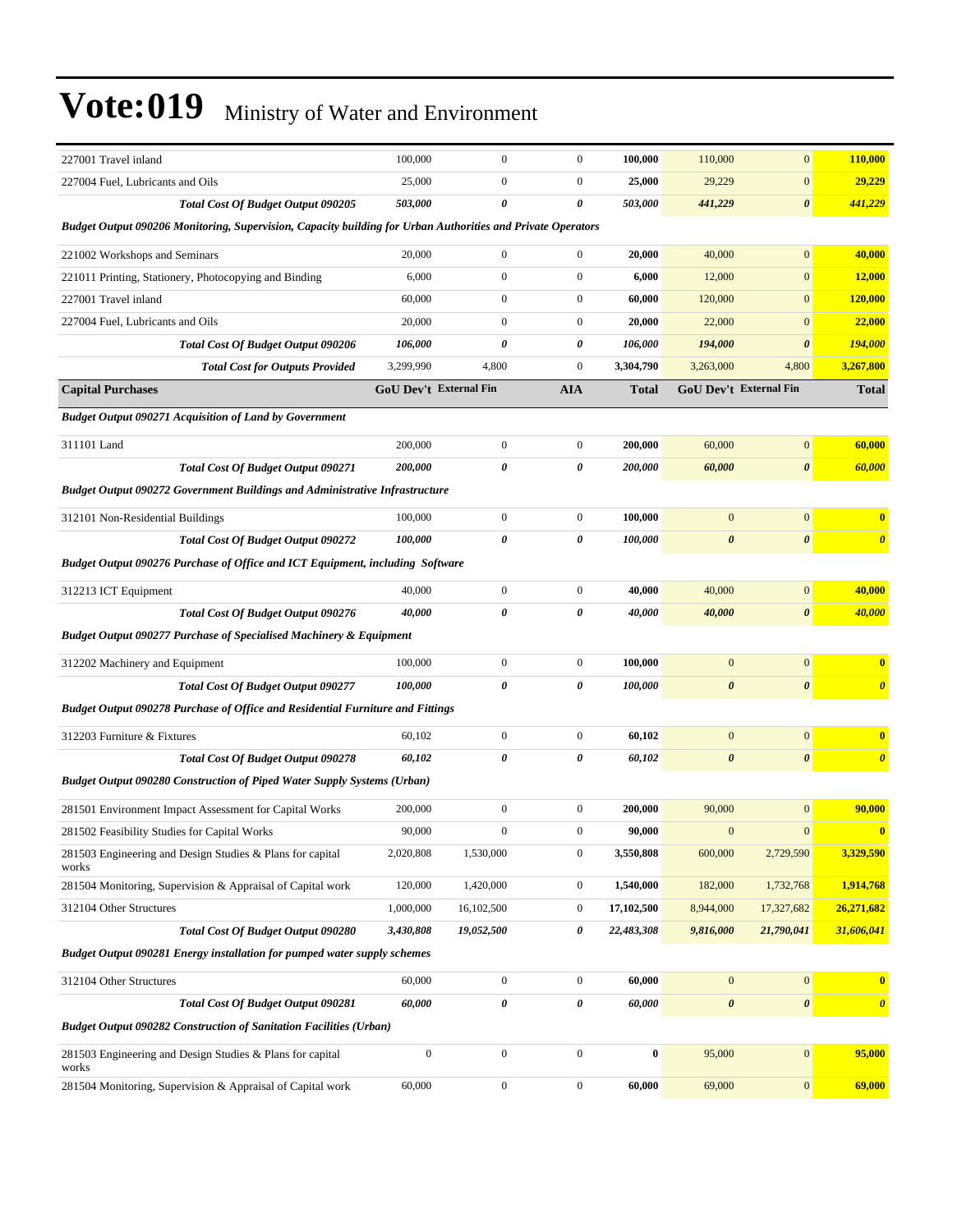| 312104 Other Structures                                                                                     | 680,000          | 1,810,800               | $\boldsymbol{0}$ | 2,490,800    | 1,186,000             | 1,810,800               | 2,996,800               |
|-------------------------------------------------------------------------------------------------------------|------------------|-------------------------|------------------|--------------|-----------------------|-------------------------|-------------------------|
| <b>Total Cost Of Budget Output 090282</b>                                                                   | 740,000          | 1,810,800               | 0                | 2,550,800    | 1,350,000             | 1,810,800               | 3,160,800               |
| <b>Total Cost for Capital Purchases</b>                                                                     | 4,730,910        | 20,863,300              | $\boldsymbol{0}$ | 25,594,210   | 11,266,000            | 23,600,841              | 34,866,841              |
| <b>Total Cost for Project: 1534</b>                                                                         | 8,030,900        | 20,868,100              | $\boldsymbol{0}$ | 28,899,000   | 14,529,000            | 23,605,641              | 38,134,641              |
| <b>Total Excluding Arrears</b>                                                                              | 8,030,900        | 20,868,100              | $\boldsymbol{0}$ | 28,899,000   | 14,529,000            | 23,605,641              | 38,134,641              |
| Project 1562 Lake Victoria Water and Sanitation (LVWATSAN) Phase 3                                          |                  |                         |                  |              |                       |                         |                         |
| Thousand Uganda Shillings                                                                                   |                  | 2020/21 Approved Budget |                  |              |                       | 2021/22 Draft Estimates |                         |
| <b>Outputs Provided</b>                                                                                     |                  | GoU Dev't External Fin  | AIA              | <b>Total</b> |                       | GoU Dev't External Fin  | <b>Total</b>            |
| <b>Budget Output 090201 Administration and Management Support</b>                                           |                  |                         |                  |              |                       |                         |                         |
| 211102 Contract Staff Salaries                                                                              | 85,000           | $\boldsymbol{0}$        | $\boldsymbol{0}$ | 85,000       | 25,000                | $\mathbf{0}$            | 25,000                  |
| 211103 Allowances (Inc. Casuals, Temporary)                                                                 | 8,500            | 0                       | $\boldsymbol{0}$ | 8,500        | $\mathbf{0}$          | $\mathbf{0}$            | $\bf{0}$                |
| 212101 Social Security Contributions                                                                        | 12,750           | $\boldsymbol{0}$        | $\boldsymbol{0}$ | 12,750       | $\boldsymbol{0}$      | $\mathbf{0}$            | $\overline{\mathbf{0}}$ |
| 212201 Social Security Contributions                                                                        | $\boldsymbol{0}$ | $\boldsymbol{0}$        | $\boldsymbol{0}$ | $\bf{0}$     | 2,500                 | $\mathbf{0}$            | 2,500                   |
| 221001 Advertising and Public Relations                                                                     | 10,000           | $\boldsymbol{0}$        | $\boldsymbol{0}$ | 10,000       | $\mathbf{0}$          | $\mathbf{0}$            | $\bf{0}$                |
| 221002 Workshops and Seminars                                                                               | 16,000           | $\boldsymbol{0}$        | $\boldsymbol{0}$ | 16,000       | $\mathbf{0}$          | $\mathbf{0}$            | $\bf{0}$                |
| 221007 Books, Periodicals & Newspapers                                                                      | 13,000           | $\boldsymbol{0}$        | $\boldsymbol{0}$ | 13,000       | $\mathbf{0}$          | $\mathbf{0}$            | $\bf{0}$                |
| 221008 Computer supplies and Information Technology (IT)                                                    | 12,000           | $\boldsymbol{0}$        | $\boldsymbol{0}$ | 12,000       | 10,000                | $\mathbf{0}$            | 10,000                  |
| 221011 Printing, Stationery, Photocopying and Binding                                                       | 8,000            | $\boldsymbol{0}$        | $\boldsymbol{0}$ | 8,000        | 10,000                | $\mathbf{0}$            | 10,000                  |
| 221012 Small Office Equipment                                                                               | 16,000           | $\boldsymbol{0}$        | $\boldsymbol{0}$ | 16,000       | $\mathbf{0}$          | $\mathbf{0}$            | $\bf{0}$                |
| 224004 Cleaning and Sanitation                                                                              | 12,000           | $\boldsymbol{0}$        | $\boldsymbol{0}$ | 12,000       | $\mathbf{0}$          | $\mathbf{0}$            | $\overline{\mathbf{0}}$ |
| 227001 Travel inland                                                                                        | 65,000           | 0                       | $\boldsymbol{0}$ | 65,000       | 25,000                | $\mathbf{0}$            | 25,000                  |
| 227004 Fuel, Lubricants and Oils                                                                            | 40,000           | $\boldsymbol{0}$        | $\boldsymbol{0}$ | 40,000       | 27,500                | $\boldsymbol{0}$        | 27,500                  |
| 228002 Maintenance - Vehicles                                                                               | 10,000           | $\boldsymbol{0}$        | $\boldsymbol{0}$ | 10,000       | $\mathbf{0}$          | $\mathbf{0}$            | $\overline{\mathbf{0}}$ |
| <b>Total Cost Of Budget Output 090201</b>                                                                   | 308,250          | 0                       | 0                | 308,250      | 100,000               | $\boldsymbol{\theta}$   | <b>100,000</b>          |
| <b>Budget Output 090204 Backup support for Operation and Maintainance</b>                                   |                  |                         |                  |              |                       |                         |                         |
| 225001 Consultancy Services- Short term                                                                     | 180,000          | $\boldsymbol{0}$        | $\mathbf{0}$     | 180,000      | $\mathbf{0}$          | $\mathbf{0}$            | $\bf{0}$                |
| Total Cost Of Budget Output 090204                                                                          | 180,000          | 0                       | 0                | 180,000      | $\boldsymbol{\theta}$ | $\boldsymbol{\theta}$   | $\boldsymbol{\theta}$   |
| <b>Budget Output 090205 Improved sanitation services and hygiene</b>                                        |                  |                         |                  |              |                       |                         |                         |
| 221009 Welfare and Entertainment                                                                            | 4,000            | $\boldsymbol{0}$        | $\boldsymbol{0}$ | 4,000        | $\boldsymbol{0}$      | $\mathbf{0}$            | $\bf{0}$                |
| 221011 Printing, Stationery, Photocopying and Binding                                                       | 2,000            | 0                       | $\boldsymbol{0}$ | 2,000        | $\mathbf{0}$          | $\mathbf{0}$            | $\bf{0}$                |
| 227001 Travel inland                                                                                        | 50,000           | $\boldsymbol{0}$        | $\boldsymbol{0}$ | 50,000       | $\boldsymbol{0}$      | $\mathbf{0}$            | $\bf{0}$                |
| 227004 Fuel, Lubricants and Oils                                                                            | 16,000           | $\boldsymbol{0}$        | $\boldsymbol{0}$ | 16,000       | $\boldsymbol{0}$      | $\mathbf{0}$            | $\mathbf{0}$            |
| Total Cost Of Budget Output 090205                                                                          | 72,000           | 0                       | 0                | 72,000       | $\boldsymbol{\theta}$ | $\boldsymbol{\theta}$   | $\boldsymbol{\theta}$   |
| Budget Output 090206 Monitoring, Supervision, Capacity building for Urban Authorities and Private Operators |                  |                         |                  |              |                       |                         |                         |
| 221001 Advertising and Public Relations                                                                     | 10,000           | $\overline{0}$          | $\boldsymbol{0}$ | 10,000       | $\boldsymbol{0}$      | $\mathbf{0}$            | $\bf{0}$                |
| 221002 Workshops and Seminars                                                                               | 10,000           | $\boldsymbol{0}$        | $\boldsymbol{0}$ | 10,000       | $\boldsymbol{0}$      | $\mathbf{0}$            | $\mathbf{0}$            |
| 221008 Computer supplies and Information Technology (IT)                                                    | 4,000            | $\boldsymbol{0}$        | $\boldsymbol{0}$ | 4,000        | $\boldsymbol{0}$      | $\mathbf{0}$            | $\bf{0}$                |
| 221009 Welfare and Entertainment                                                                            | 5,750            | $\boldsymbol{0}$        | $\boldsymbol{0}$ | 5,750        | $\boldsymbol{0}$      | $\mathbf{0}$            | $\bf{0}$                |
| 221011 Printing, Stationery, Photocopying and Binding                                                       | 4,000            | $\boldsymbol{0}$        | $\boldsymbol{0}$ | 4,000        | $\boldsymbol{0}$      | $\mathbf{0}$            | $\mathbf{0}$            |
| 225001 Consultancy Services- Short term                                                                     | 180,000          | $\boldsymbol{0}$        | $\boldsymbol{0}$ | 180,000      | $\boldsymbol{0}$      | $\mathbf{0}$            | $\boldsymbol{0}$        |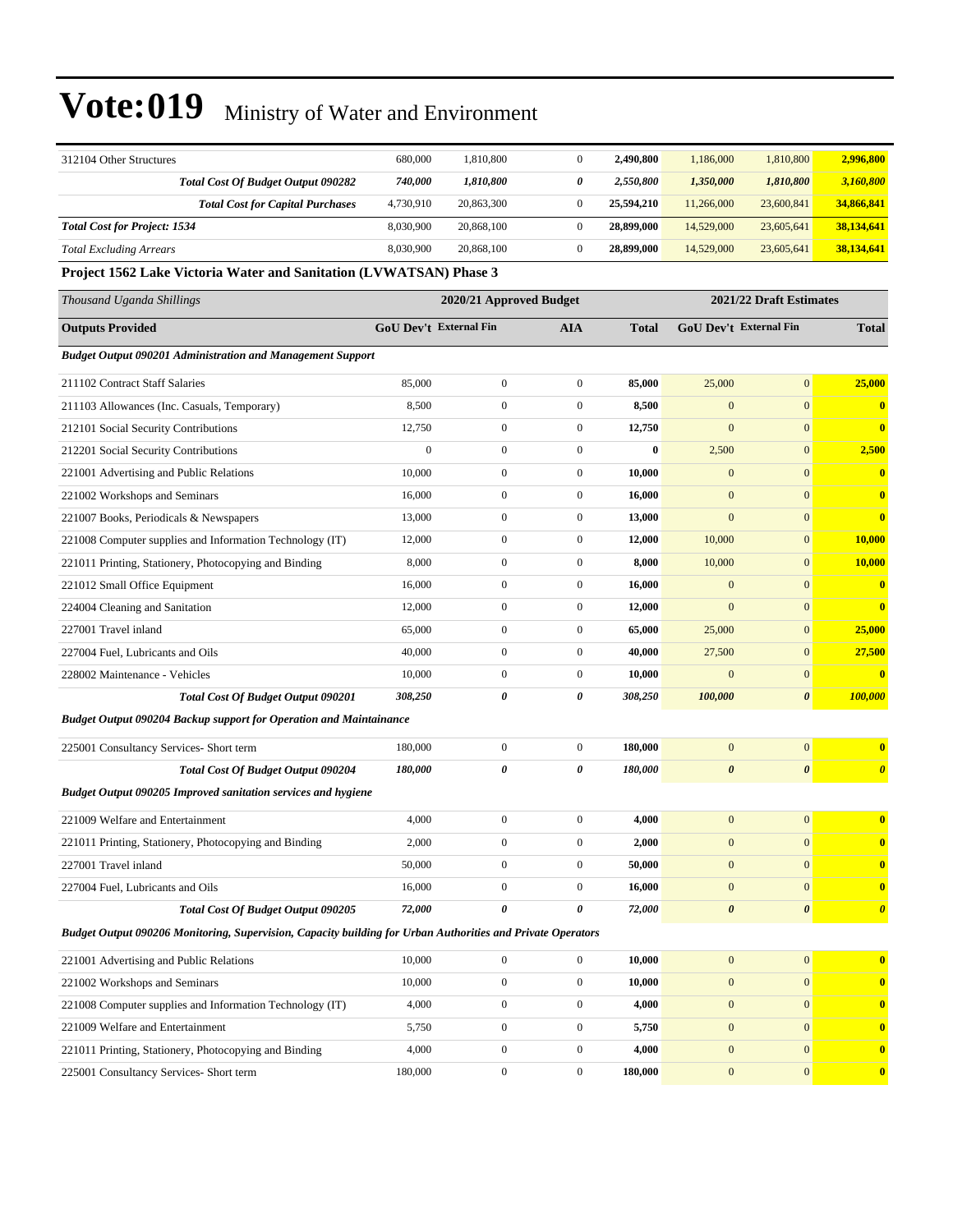| 225002 Consultancy Services-Long-term                                          | $\mathbf{0}$     | $\overline{0}$                | $\mathbf{0}$            | $\bf{0}$     | 190,000               | $\mathbf{0}$                  | 190,000                 |
|--------------------------------------------------------------------------------|------------------|-------------------------------|-------------------------|--------------|-----------------------|-------------------------------|-------------------------|
| 227001 Travel inland                                                           | 80,000           | $\boldsymbol{0}$              | $\boldsymbol{0}$        | 80,000       | 30,000                | $\mathbf{0}$                  | 30,000                  |
| 227004 Fuel, Lubricants and Oils                                               | 40,000           | $\boldsymbol{0}$              | $\boldsymbol{0}$        | 40,000       | 30,000                | $\mathbf{0}$                  | 30,000                  |
| 228002 Maintenance - Vehicles                                                  | 15,000           | $\boldsymbol{0}$              | $\boldsymbol{0}$        | 15,000       | $\mathbf{0}$          | $\mathbf{0}$                  | $\overline{\mathbf{0}}$ |
| <b>Total Cost Of Budget Output 090206</b>                                      | 348,750          | 0                             | 0                       | 348,750      | 250,000               | $\boldsymbol{\theta}$         | 250,000                 |
| <b>Total Cost for Outputs Provided</b>                                         | 909,000          | $\boldsymbol{0}$              | $\overline{0}$          | 909,000      | 350,000               | $\mathbf{0}$                  | 350,000                 |
| <b>Capital Purchases</b>                                                       |                  | <b>GoU Dev't External Fin</b> | <b>AIA</b>              | <b>Total</b> |                       | <b>GoU Dev't External Fin</b> | <b>Total</b>            |
| <b>Budget Output 090271 Acquisition of Land by Government</b>                  |                  |                               |                         |              |                       |                               |                         |
| 311101 Land                                                                    | 200,000          | $\boldsymbol{0}$              | $\boldsymbol{0}$        | 200.000      | 100,000               | $\boldsymbol{0}$              | 100,000                 |
| Total Cost Of Budget Output 090271                                             | 200,000          | 0                             | 0                       | 200,000      | 100,000               | $\boldsymbol{\theta}$         | 100,000                 |
| Budget Output 090276 Purchase of Office and ICT Equipment, including Software  |                  |                               |                         |              |                       |                               |                         |
| 312213 ICT Equipment                                                           | 25,000           | $\boldsymbol{0}$              | $\boldsymbol{0}$        | 25,000       | $\mathbf{0}$          | $\mathbf{0}$                  | $\bf{0}$                |
| Total Cost Of Budget Output 090276                                             | 25,000           | 0                             | 0                       | 25,000       | $\boldsymbol{\theta}$ | $\boldsymbol{\theta}$         | $\boldsymbol{\theta}$   |
| Budget Output 090278 Purchase of Office and Residential Furniture and Fittings |                  |                               |                         |              |                       |                               |                         |
| 312203 Furniture & Fixtures                                                    | 20,000           | $\boldsymbol{0}$              | $\boldsymbol{0}$        | 20,000       | $\mathbf{0}$          | $\mathbf{0}$                  | $\bf{0}$                |
| Total Cost Of Budget Output 090278                                             | 20,000           | 0                             | 0                       | 20,000       | $\boldsymbol{\theta}$ | $\boldsymbol{\theta}$         | $\boldsymbol{\theta}$   |
| <b>Budget Output 090280 Construction of Piped Water Supply Systems (Urban)</b> |                  |                               |                         |              |                       |                               |                         |
| 281503 Engineering and Design Studies & Plans for capital<br>works             | 500,000          | $\boldsymbol{0}$              | $\boldsymbol{0}$        | 500,000      | $\mathbf{0}$          | $\boldsymbol{0}$              | $\bf{0}$                |
| 281504 Monitoring, Supervision & Appraisal of Capital work                     | 46,000           | $\boldsymbol{0}$              | $\boldsymbol{0}$        | 46,000       | $\mathbf{0}$          | $\mathbf{0}$                  | $\bf{0}$                |
| 312104 Other Structures                                                        | 300,000          | $\boldsymbol{0}$              | $\boldsymbol{0}$        | 300,000      | 800,000               | $\mathbf{0}$                  | 800,000                 |
| Total Cost Of Budget Output 090280                                             | 846,000          | 0                             | 0                       | 846,000      | 800,000               | $\boldsymbol{\theta}$         | 800,000                 |
| <b>Total Cost for Capital Purchases</b>                                        | 1,091,000        | $\boldsymbol{0}$              | $\boldsymbol{0}$        | 1,091,000    | 900,000               | $\mathbf{0}$                  | 900,000                 |
| <b>Arrears</b>                                                                 |                  | <b>GoU Dev't External Fin</b> | AIA                     | <b>Total</b> |                       | <b>GoU Dev't External Fin</b> | <b>Total</b>            |
| <b>Budget Output 090299 Arrears</b>                                            |                  |                               |                         |              |                       |                               |                         |
| 321605 Domestic arrears (Budgeting)                                            | $\boldsymbol{0}$ | $\boldsymbol{0}$              | $\boldsymbol{0}$        | $\bf{0}$     | 2,000,000             | $\mathbf{0}$                  | 2,000,000               |
| Total Cost Of Budget Output 090299                                             | 0                | 0                             | 0                       | 0            | 2,000,000             | $\pmb{\theta}$                | 2,000,000               |
| <b>Total Cost for Arrears</b>                                                  | $\boldsymbol{0}$ | $\boldsymbol{0}$              | $\boldsymbol{0}$        | $\bf{0}$     | 2,000,000             | $\mathbf{0}$                  | 2,000,000               |
| <b>Total Cost for Project: 1562</b>                                            | 2,000,000        | $\boldsymbol{0}$              | $\boldsymbol{0}$        | 2,000,000    | 3,250,000             | $\mathbf{0}$                  | 3,250,000               |
| <b>Total Excluding Arrears</b>                                                 | 2,000,000        | $\boldsymbol{0}$              | $\boldsymbol{0}$        | 2,000,000    | 1,250,000             | $\mathbf{0}$                  | 1,250,000               |
| Project 1660 Strengthening Water Utilities Regulation Project                  |                  |                               |                         |              |                       |                               |                         |
| Thousand Uganda Shillings                                                      |                  |                               | 2020/21 Approved Budget |              |                       | 2021/22 Draft Estimates       |                         |
| <b>Outputs Provided</b>                                                        |                  | GoU Dev't External Fin        | AIA                     | <b>Total</b> |                       | GoU Dev't External Fin        | <b>Total</b>            |
| Budget Output 090201 Administration and Management Support                     |                  |                               |                         |              |                       |                               |                         |
| 211102 Contract Staff Salaries                                                 | 468,000          | $\boldsymbol{0}$              | $\boldsymbol{0}$        | 468,000      | 350,000               | $\mathbf{0}$                  | 350,000                 |
| 211103 Allowances (Inc. Casuals, Temporary)                                    | 20,000           | $\boldsymbol{0}$              | $\boldsymbol{0}$        | 20,000       | 20,000                | $\mathbf{0}$                  | 20,000                  |
| 212101 Social Security Contributions                                           | $\boldsymbol{0}$ | $\boldsymbol{0}$              | $\boldsymbol{0}$        | $\bf{0}$     | 52,500                | $\boldsymbol{0}$              | 52,500                  |
| 212201 Social Security Contributions                                           | 70,200           | $\boldsymbol{0}$              | $\boldsymbol{0}$        | 70,200       | $\boldsymbol{0}$      | $\boldsymbol{0}$              | $\mathbf{0}$            |
| 221001 Advertising and Public Relations                                        | $\boldsymbol{0}$ | $\boldsymbol{0}$              | $\boldsymbol{0}$        | $\pmb{0}$    | 20,000                | $\mathbf{0}$                  | 20,000                  |
| 221002 Workshops and Seminars                                                  | $\boldsymbol{0}$ | $\boldsymbol{0}$              | $\boldsymbol{0}$        | $\bf{0}$     | 60,000                | $\mathbf{0}$                  | 60,000                  |
| 221008 Computer supplies and Information Technology (IT)                       | $\boldsymbol{0}$ | $\boldsymbol{0}$              | $\boldsymbol{0}$        | $\bf{0}$     | 40,000                | $\mathbf{0}$                  | 40,000                  |
| 221011 Printing, Stationery, Photocopying and Binding                          | $\mathbf{0}$     | $\boldsymbol{0}$              | $\boldsymbol{0}$        | $\bf{0}$     | 32,000                | $\mathbf{0}$                  | 32,000                  |
| 221017 Subscriptions                                                           | $\boldsymbol{0}$ | $\boldsymbol{0}$              | $\boldsymbol{0}$        | $\bf{0}$     | 30,000                | $\boldsymbol{0}$              | 30,000                  |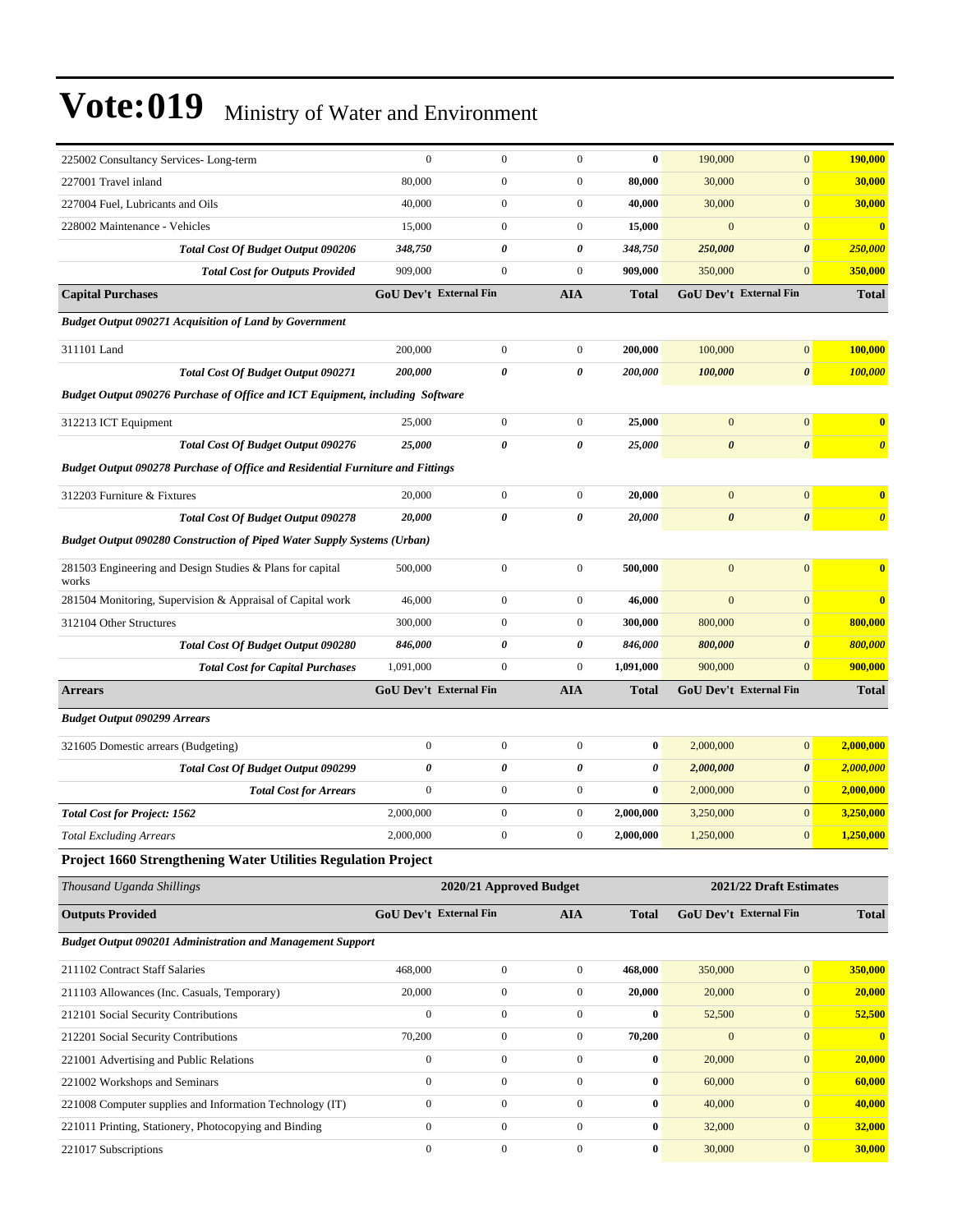| 225001 Consultancy Services- Short term                                                                     | 400,000                | $\mathbf{0}$          | $\boldsymbol{0}$ | 400,000   | $\mathbf{0}$          | $\mathbf{0}$                  | $\bf{0}$              |
|-------------------------------------------------------------------------------------------------------------|------------------------|-----------------------|------------------|-----------|-----------------------|-------------------------------|-----------------------|
| 225002 Consultancy Services-Long-term                                                                       | $\mathbf{0}$           | $\mathbf{0}$          | $\boldsymbol{0}$ | $\bf{0}$  | 300,000               | $\mathbf{0}$                  | 300,000               |
| 227001 Travel inland                                                                                        | 21,800                 | $\boldsymbol{0}$      | $\boldsymbol{0}$ | 21,800    | 70,000                | $\mathbf{0}$                  | 70,000                |
| 227004 Fuel, Lubricants and Oils                                                                            | 20,000                 | $\mathbf{0}$          | $\boldsymbol{0}$ | 20,000    | 21,800                | $\mathbf{0}$                  | 21,800                |
| 228002 Maintenance - Vehicles                                                                               | $\mathbf{0}$           | $\boldsymbol{0}$      | $\overline{0}$   | $\bf{0}$  | 60,000                | $\mathbf{0}$                  | 60,000                |
| Total Cost Of Budget Output 090201                                                                          | 1,000,000              | $\boldsymbol{\theta}$ | 0                | 1,000,000 | 1,056,300             | $\boldsymbol{\theta}$         | 1,056,300             |
| Budget Output 090202 Policies, Plans, standards and regulations developed                                   |                        |                       |                  |           |                       |                               |                       |
| 211103 Allowances (Inc. Casuals, Temporary)                                                                 | 32,000                 | $\mathbf{0}$          | $\boldsymbol{0}$ | 32,000    | $\mathbf{0}$          | $\mathbf{0}$                  | $\bf{0}$              |
| 221003 Staff Training                                                                                       | 100,000                | $\boldsymbol{0}$      | $\boldsymbol{0}$ | 100,000   | $\mathbf{0}$          | $\overline{0}$                | $\bf{0}$              |
| 225001 Consultancy Services- Short term                                                                     | 450,000                | $\mathbf{0}$          | $\boldsymbol{0}$ | 450,000   | $\mathbf{0}$          | $\mathbf{0}$                  | $\bf{0}$              |
| 227001 Travel inland                                                                                        | 155,000                | $\mathbf{0}$          | $\overline{0}$   | 155,000   | $\mathbf{0}$          | $\mathbf{0}$                  | $\bf{0}$              |
| 227004 Fuel, Lubricants and Oils                                                                            | 60,000                 | $\mathbf{0}$          | $\boldsymbol{0}$ | 60,000    | $\mathbf{0}$          | $\mathbf{0}$                  | $\bf{0}$              |
| 228002 Maintenance - Vehicles                                                                               | 25,000                 | $\mathbf{0}$          | $\boldsymbol{0}$ | 25,000    | $\boldsymbol{0}$      | $\mathbf{0}$                  | $\bf{0}$              |
| Total Cost Of Budget Output 090202                                                                          | 822,000                | 0                     | 0                | 822,000   | $\boldsymbol{\theta}$ | $\boldsymbol{\theta}$         | $\boldsymbol{\theta}$ |
| Budget Output 090206 Monitoring, Supervision, Capacity building for Urban Authorities and Private Operators |                        |                       |                  |           |                       |                               |                       |
| 221002 Workshops and Seminars                                                                               | 120,000                | $\mathbf{0}$          | $\boldsymbol{0}$ | 120,000   | $\mathbf{0}$          | $\mathbf{0}$                  | $\bf{0}$              |
| 221008 Computer supplies and Information Technology (IT)                                                    | 16,000                 | $\boldsymbol{0}$      | $\boldsymbol{0}$ | 16,000    | 16,000                | $\mathbf{0}$                  | <b>16,000</b>         |
| 221011 Printing, Stationery, Photocopying and Binding                                                       | 32,000                 | $\mathbf{0}$          | $\boldsymbol{0}$ | 32,000    | 32,000                | $\mathbf{0}$                  | 32,000                |
| 227001 Travel inland                                                                                        | 85,000                 | $\mathbf{0}$          | $\boldsymbol{0}$ | 85,000    | 149,500               | $\mathbf{0}$                  | 149,500               |
| 227004 Fuel, Lubricants and Oils                                                                            | 50,190                 | $\boldsymbol{0}$      | $\boldsymbol{0}$ | 50,190    | 50,190                | $\boldsymbol{0}$              | 50,190                |
| Total Cost Of Budget Output 090206                                                                          | 303,190                | $\boldsymbol{\theta}$ | 0                | 303,190   | 247,690               | $\boldsymbol{\theta}$         | 247,690               |
| <b>Budget Output 090207 Strengthening Urban Water Regulation</b>                                            |                        |                       |                  |           |                       |                               |                       |
| 211103 Allowances (Inc. Casuals, Temporary)                                                                 | 20,000                 | $\boldsymbol{0}$      | $\boldsymbol{0}$ | 20,000    | 20,000                | $\overline{0}$                | 20,000                |
| 221008 Computer supplies and Information Technology (IT)                                                    | 21,610                 | $\mathbf{0}$          | $\boldsymbol{0}$ | 21,610    | 32,500                | $\boldsymbol{0}$              | 32,500                |
| 221011 Printing, Stationery, Photocopying and Binding                                                       | 32,500                 | $\boldsymbol{0}$      | $\boldsymbol{0}$ | 32,500    | 21,510                | $\boldsymbol{0}$              | 21,510                |
| 225001 Consultancy Services- Short term                                                                     | 300,000                | $\boldsymbol{0}$      | $\boldsymbol{0}$ | 300,000   | 150,000               | $\boldsymbol{0}$              | 150,000               |
| 225002 Consultancy Services-Long-term                                                                       | $\boldsymbol{0}$       | $\mathbf{0}$          | $\boldsymbol{0}$ | $\bf{0}$  | 500,000               | $\boldsymbol{0}$              | 500,000               |
| 227001 Travel inland                                                                                        | 130,000                | $\boldsymbol{0}$      | $\boldsymbol{0}$ | 130,000   | 130,000               | $\boldsymbol{0}$              | 130,000               |
| 227004 Fuel, Lubricants and Oils                                                                            | 60,000                 | $\mathbf{0}$          | $\boldsymbol{0}$ | 60,000    | 119,000               | $\boldsymbol{0}$              | 119,000               |
| 228002 Maintenance - Vehicles                                                                               | 35,000                 | $\mathbf{0}$          | $\boldsymbol{0}$ | 35,000    | 35,000                | $\mathbf{0}$                  | 35,000                |
| Total Cost Of Budget Output 090207                                                                          | 599,110                | 0                     | 0                | 599,110   | 1,008,010             | $\pmb{\theta}$                | 1,008,010             |
| <b>Total Cost for Outputs Provided</b>                                                                      | 2,724,300              | $\mathbf{0}$          | $\boldsymbol{0}$ | 2,724,300 | 2,312,000             | $\overline{0}$                | 2,312,000             |
| <b>Capital Purchases</b>                                                                                    | GoU Dev't External Fin |                       | <b>AIA</b>       | Total     |                       | <b>GoU Dev't External Fin</b> | <b>Total</b>          |
| <b>Budget Output 090272 Government Buildings and Administrative Infrastructure</b>                          |                        |                       |                  |           |                       |                               |                       |
| 312101 Non-Residential Buildings                                                                            | $\mathbf{0}$           | $\boldsymbol{0}$      | $\boldsymbol{0}$ | $\bf{0}$  | 5,599,000             | $\mathbf{0}$                  | 5,599,000             |
| <b>Total Cost Of Budget Output 090272</b>                                                                   | $\pmb{\theta}$         | $\boldsymbol{\theta}$ | 0                | 0         | 5,599,000             | $\boldsymbol{\theta}$         | 5,599,000             |
| Budget Output 090276 Purchase of Office and ICT Equipment, including Software                               |                        |                       |                  |           |                       |                               |                       |
| 312213 ICT Equipment                                                                                        | $\mathbf{0}$           | $\boldsymbol{0}$      | $\boldsymbol{0}$ | $\bf{0}$  | 70,000                | $\mathbf{0}$                  | 70,000                |
| <b>Total Cost Of Budget Output 090276</b>                                                                   | $\pmb{\theta}$         | $\pmb{\theta}$        | 0                | 0         | 70,000                | $\boldsymbol{\theta}$         | 70,000                |
| Budget Output 090277 Purchase of Specialised Machinery & Equipment                                          |                        |                       |                  |           |                       |                               |                       |
| 312202 Machinery and Equipment                                                                              | $\mathbf{0}$           | $\boldsymbol{0}$      | $\boldsymbol{0}$ | $\bf{0}$  | 2,328,000             | $\overline{0}$                | 2,328,000             |
| 312214 Laboratory Equipments                                                                                | 195,000                | $\boldsymbol{0}$      | $\boldsymbol{0}$ | 195,000   | $\boldsymbol{0}$      | $\mathbf{0}$                  | $\bf{0}$              |
| Total Cost Of Budget Output 090277                                                                          | 195,000                | $\pmb{\theta}$        | 0                | 195,000   | 2,328,000             | $\boldsymbol{\theta}$         | 2,328,000             |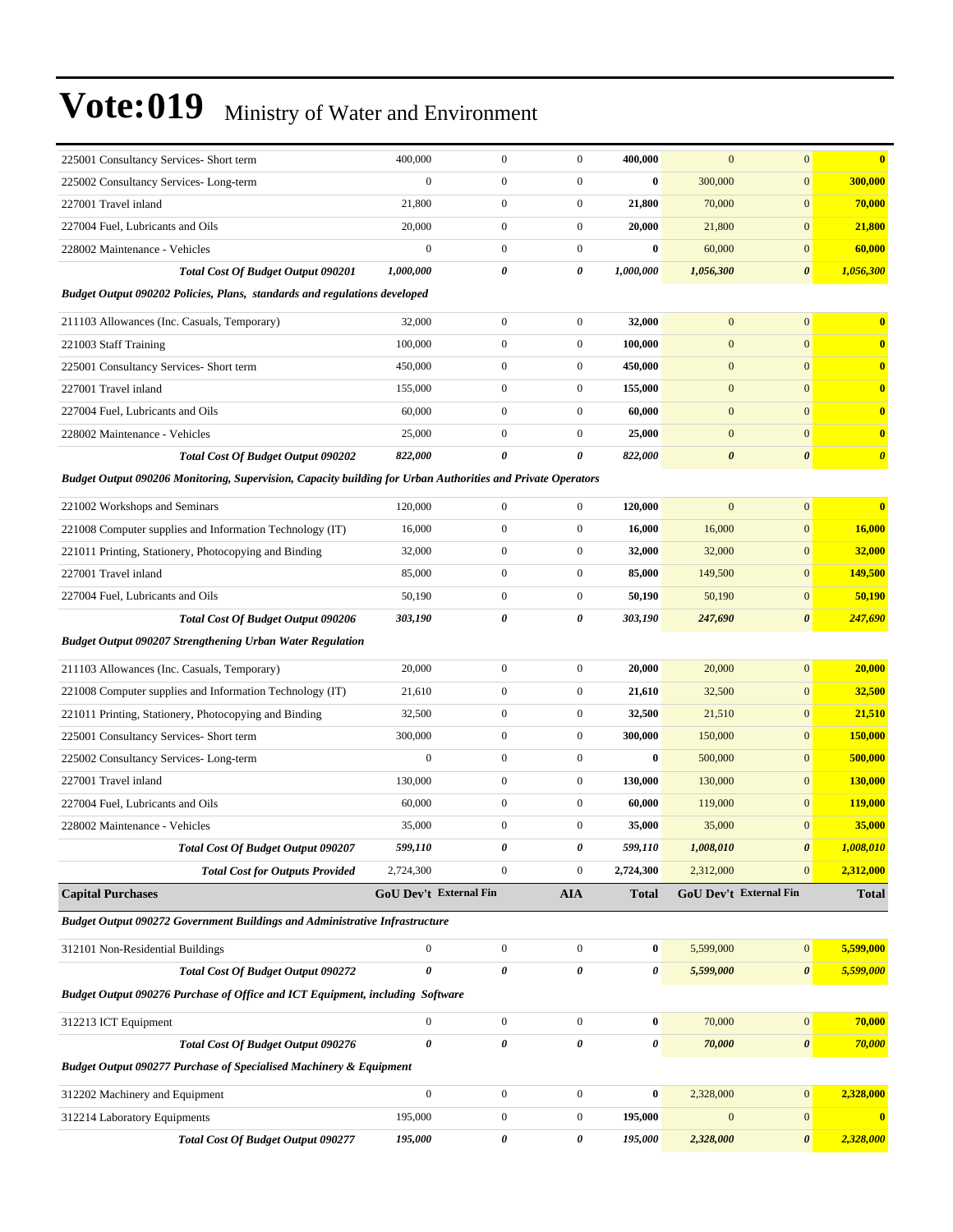### *Budget Output 090278 Purchase of Office and Residential Furniture and Fittings* 312203 Furniture & Fixtures 30,000 0 0 **30,000** 0 0 **0** *Total Cost Of Budget Output 090278 30,000 0 0 30,000 0 0 0 Budget Output 090280 Construction of Piped Water Supply Systems (Urban)* 281504 Monitoring, Supervision & Appraisal of Capital work 1,000,000 0 0 **1,000,000** 0 0 **0** *Total Cost Of Budget Output 090280 1,000,000 0 0 1,000,000 0 0 0 Total Cost for Capital Purchases* 1,225,000 0 0 **1,225,000** 7,997,000 0 **7,997,000 Total Cost for Project: 1660** 3,949,300 3,949,300 0 3,949,300 0 3,949,300 10,309,000 0 10,309,000 *Total Excluding Arrears* 3,949,300 0 0 **3,949,300** 10,309,000 0 **10,309,000**

#### **Project 1666 Development of Solar Powered Irrigation and Water Supply Systems**

| Thousand Uganda Shillings                                                       | 2021/22 Draft Estimates<br>2020/21 Approved Budget |                     |                |              |             |                               |              |  |  |
|---------------------------------------------------------------------------------|----------------------------------------------------|---------------------|----------------|--------------|-------------|-------------------------------|--------------|--|--|
| <b>Capital Purchases</b>                                                        | <b>GoU Dev't External Fin</b>                      |                     | <b>AIA</b>     | <b>Total</b> |             | <b>GoU Dev't External Fin</b> | <b>Total</b> |  |  |
| <b>Budget Output 090281 Energy installation for pumped water supply schemes</b> |                                                    |                     |                |              |             |                               |              |  |  |
| 312104 Other Structures                                                         | $\mathbf{0}$                                       | $\mathbf{0}$        | $\mathbf{0}$   | $\bf{0}$     | 2,000,000   | $\overline{0}$                | 2,000,000    |  |  |
| <b>Total Cost Of Budget Output 090281</b>                                       | 0                                                  | 0                   | 0              | 0            | 2,000,000   | $\boldsymbol{\theta}$         | 2,000,000    |  |  |
| <b>Total Cost for Capital Purchases</b>                                         | $\mathbf{0}$                                       | $\Omega$            | $\Omega$       | $\bf{0}$     | 2,000,000   | $\overline{0}$                | 2,000,000    |  |  |
| <b>Total Cost for Project: 1666</b>                                             | $\theta$                                           | $\Omega$            | $\Omega$       | $\bf{0}$     | 2,000,000   | $\overline{0}$                | 2,000,000    |  |  |
| <b>Total Excluding Arrears</b>                                                  | $\mathbf{0}$                                       | $\overline{0}$      | $\mathbf{0}$   | $\bf{0}$     | 2,000,000   | $\overline{0}$                | 2,000,000    |  |  |
|                                                                                 | GoU                                                | <b>External Fin</b> | <b>AIA</b>     | <b>Total</b> | GoU         | <b>External Fin</b>           | <b>Total</b> |  |  |
| <b>Total Cost for Sub-SubProgramme 02</b>                                       | 183,884,310                                        | 751,511,338         | 0              | 935,395,649  | 239,837,236 | 349,924,000                   | 589,761,236  |  |  |
| <b>Total Excluding Arrears</b>                                                  | 183,884,310                                        | 751,511,338         | $\overline{0}$ | 935,395,649  | 233,266,246 | 349,924,000                   | 583,190,246  |  |  |

#### *Sub-SubProgrammme 03 Water for Production*

*Recurrent Budget Estimates*

#### **Department 13 Water for Production**

| Thousand Uganda Shillings                                         |              | 2020/21 Approved Budget |              |              | 2021/22 Approved Estimates |                 |              |
|-------------------------------------------------------------------|--------------|-------------------------|--------------|--------------|----------------------------|-----------------|--------------|
| <b>Outputs Provided</b>                                           | Wage         | Non Wage                | AIA          | <b>Total</b> | Wage                       | Non Wage        | <b>Total</b> |
| <b>Budget Output 090302 Administration and Management Support</b> |              |                         |              |              |                            |                 |              |
| 211101 General Staff Salaries                                     | 480,353      | $\mathbf{0}$            | $\mathbf{0}$ | 480,353      | 480,353                    | $\vert 0 \vert$ | 480,353      |
| 211103 Allowances (Inc. Casuals, Temporary)                       | $\mathbf{0}$ | $\mathbf{0}$            | $\mathbf{0}$ | $\bf{0}$     | $\mathbf{0}$               | 35,000          | 35,000       |
| <b>Total Cost of Budget Output 02</b>                             | 480,353      | 0                       | 0            | 480,353      | 480,353                    | 35,000          | 515,353      |
| <b>Total Cost Of Outputs Provided</b>                             | 480,353      | 0                       | $\bf{0}$     | 480,353      | 480,353                    | 35,000          | 515,353      |
| <b>Total Cost for Department 13</b>                               | 480,353      | $\bf{0}$                | $\bf{0}$     | 480,353      | 480,353                    | 35,000          | 515,353      |
| <b>Total Excluding Arrears</b>                                    | 480,353      | $\mathbf{0}$            | $\mathbf{0}$ | 480,353      | 480,353                    | 35,000          | 515,353      |
|                                                                   |              |                         |              |              |                            |                 |              |

*Development Budget Estimates*

#### **Project 1396 Water for Production Regional Center-North (WfPRC-N) based in Lira**

| Thousand Uganda Shillings                                                |         | 2020/21 Approved Budget       |          |         |                        |                       | 2021/22 Draft Estimates |  |  |  |
|--------------------------------------------------------------------------|---------|-------------------------------|----------|---------|------------------------|-----------------------|-------------------------|--|--|--|
| <b>Outputs Provided</b>                                                  |         | GoU Dev't External Fin<br>AIA |          |         | GoU Dev't External Fin | <b>Total</b>          |                         |  |  |  |
| <b>Budget Output 090301 Supervision and monitoring of WfP activities</b> |         |                               |          |         |                        |                       |                         |  |  |  |
| 211103 Allowances (Inc. Casuals, Temporary)                              | 190.000 |                               | $\Omega$ | 190.000 | $\mathbf{0}$           | $\overline{0}$        | 0                       |  |  |  |
| 227001 Travel inland                                                     | 185,000 |                               | $\Omega$ | 185,000 | 375,000                | $\overline{0}$        | 375,000                 |  |  |  |
| <b>Total Cost Of Budget Output 090301</b>                                | 375,000 | 0                             | 0        | 375,000 | 375,000                | $\boldsymbol{\theta}$ | 375,000                 |  |  |  |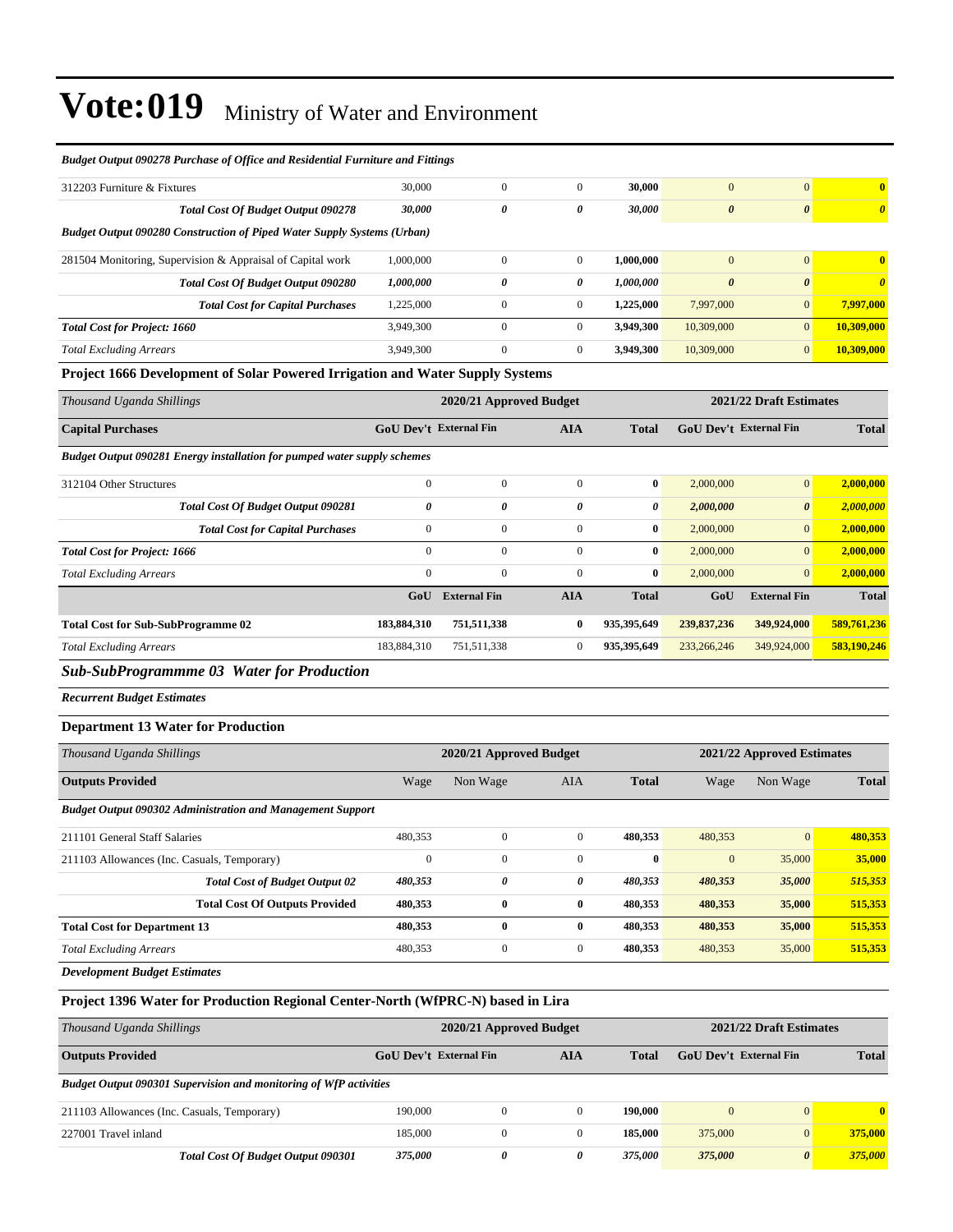#### *Budget Output 090302 Administration and Management Support*

| 211102 Contract Staff Salaries                                                       | 89,880                 | $\boldsymbol{0}$ | $\boldsymbol{0}$ | 89,880       | 195,960      | $\overline{0}$         | 195,960       |
|--------------------------------------------------------------------------------------|------------------------|------------------|------------------|--------------|--------------|------------------------|---------------|
| 211103 Allowances (Inc. Casuals, Temporary)                                          | 48,000                 | $\boldsymbol{0}$ | $\boldsymbol{0}$ | 48,000       | 48,000       | $\overline{0}$         | 48,000        |
| 212101 Social Security Contributions                                                 | $\boldsymbol{0}$       | $\boldsymbol{0}$ | $\boldsymbol{0}$ | $\bf{0}$     | 4,496        | $\mathbf{0}$           | 4,496         |
| 212201 Social Security Contributions                                                 | 4,496                  | $\boldsymbol{0}$ | $\boldsymbol{0}$ | 4,496        | $\mathbf{0}$ | $\overline{0}$         | $\bf{0}$      |
| 221001 Advertising and Public Relations                                              | 65,000                 | $\boldsymbol{0}$ | $\boldsymbol{0}$ | 65,000       | 100,000      | $\overline{0}$         | 100,000       |
| 221002 Workshops and Seminars                                                        | 455,000                | $\boldsymbol{0}$ | $\boldsymbol{0}$ | 455,000      | 80,000       | $\overline{0}$         | 80,000        |
| 221003 Staff Training                                                                | 100,000                | $\boldsymbol{0}$ | $\boldsymbol{0}$ | 100,000      | 100,000      | $\overline{0}$         | 100,000       |
| 221005 Hire of Venue (chairs, projector, etc)                                        | $\boldsymbol{0}$       | $\boldsymbol{0}$ | $\boldsymbol{0}$ | $\bf{0}$     | 60,000       | $\mathbf{0}$           | 60,000        |
| 221009 Welfare and Entertainment                                                     | 10,000                 | $\boldsymbol{0}$ | $\boldsymbol{0}$ | 10,000       | 10,000       | $\mathbf{0}$           | <b>10,000</b> |
| 221011 Printing, Stationery, Photocopying and Binding                                | 33,884                 | $\boldsymbol{0}$ | $\boldsymbol{0}$ | 33,884       | 45,000       | $\overline{0}$         | 45,000        |
| 222001 Telecommunications                                                            | 26,000                 | $\boldsymbol{0}$ | $\boldsymbol{0}$ | 26,000       | 39,844       | $\overline{0}$         | 39,844        |
| 223004 Guard and Security services                                                   | 13,100                 | $\boldsymbol{0}$ | $\boldsymbol{0}$ | 13,100       | 13,100       | $\overline{0}$         | 13,100        |
| 223005 Electricity                                                                   | 4,800                  | $\boldsymbol{0}$ | $\boldsymbol{0}$ | 4,800        | 4,800        | $\boldsymbol{0}$       | 4,800         |
| 223006 Water                                                                         | 4,800                  | $\boldsymbol{0}$ | $\boldsymbol{0}$ | 4,800        | 4,800        | $\overline{0}$         | 4,800         |
| 224005 Uniforms, Beddings and Protective Gear                                        | 110,000                | $\boldsymbol{0}$ | $\boldsymbol{0}$ | 110,000      | 110,000      | $\overline{0}$         | 110,000       |
| 227004 Fuel, Lubricants and Oils                                                     | 120,000                | $\boldsymbol{0}$ | $\boldsymbol{0}$ | 120,000      | 120,000      | $\overline{0}$         | 120,000       |
| 228002 Maintenance - Vehicles                                                        | 200,000                | $\boldsymbol{0}$ | $\boldsymbol{0}$ | 200,000      | 200,000      | $\boldsymbol{0}$       | 200,000       |
| 228003 Maintenance – Machinery, Equipment & Furniture                                | 14,000                 | $\boldsymbol{0}$ | $\boldsymbol{0}$ | 14,000       | 14,000       | $\overline{0}$         | 14,000        |
| <b>Total Cost Of Budget Output 090302</b>                                            | 1,298,960              | 0                | 0                | 1,298,960    | 1,150,000    | $\boldsymbol{\theta}$  | 1,150,000     |
| Budget Output 090306 Suatainable Water for Production management systems established |                        |                  |                  |              |              |                        |               |
| 225002 Consultancy Services-Long-term                                                | 955,000                | $\boldsymbol{0}$ | $\boldsymbol{0}$ | 955,000      | 1,245,000    | $\overline{0}$         | 1,245,000     |
| <b>Total Cost Of Budget Output 090306</b>                                            | 955,000                | 0                | 0                | 955,000      | 1,245,000    | 0                      | 1,245,000     |
| <b>Total Cost for Outputs Provided</b>                                               | 2,628,960              | $\boldsymbol{0}$ | $\boldsymbol{0}$ | 2,628,960    | 2,770,000    | $\overline{0}$         | 2,770,000     |
| <b>Capital Purchases</b>                                                             | GoU Dev't External Fin |                  | <b>AIA</b>       | <b>Total</b> |              | GoU Dev't External Fin | <b>Total</b>  |
| <b>Budget Output 090371 Acquisition of Land by Government</b>                        |                        |                  |                  |              |              |                        |               |
| 311101 Land                                                                          | 160,000                | $\boldsymbol{0}$ | $\boldsymbol{0}$ | 160,000      | 360,000      | $\boldsymbol{0}$       | 360,000       |
| <b>Total Cost Of Budget Output 090371</b>                                            | 160,000                | 0                | 0                | 160,000      | 360,000      | $\boldsymbol{\theta}$  | 360,000       |
| Budget Output 090376 Purchase of Office and ICT Equipment, including Software        |                        |                  |                  |              |              |                        |               |
| 312213 ICT Equipment                                                                 | 35,000                 | $\boldsymbol{0}$ | $\boldsymbol{0}$ | 35,000       | 45,000       | $\overline{0}$         | 45,000        |
| <b>Total Cost Of Budget Output 090376</b>                                            | 35,000                 | 0                | 0                | 35,000       | 45,000       | 0                      | 45,000        |
| <b>Budget Output 090377 Purchase of Specialised Machinery &amp; Equipment</b>        |                        |                  |                  |              |              |                        |               |
| 312202 Machinery and Equipment                                                       | 410,000                | $\boldsymbol{0}$ | $\boldsymbol{0}$ | 410,000      | 410,000      | $\bf{0}$               | 410,000       |
| Total Cost Of Budget Output 090377                                                   | 410,000                | 0                | 0                | 410,000      | 410,000      | $\boldsymbol{\theta}$  | 410,000       |
| <b>Budget Output 090380 Construction of Bulk Water Supply Schemes</b>                |                        |                  |                  |              |              |                        |               |
| 281503 Engineering and Design Studies & Plans for capital<br>works                   | $\boldsymbol{0}$       | $\boldsymbol{0}$ | $\boldsymbol{0}$ | $\bf{0}$     | 2,272,852    | $\boldsymbol{0}$       | 2,272,852     |
| Total Cost Of Budget Output 090380                                                   | $\pmb{\theta}$         | 0                | 0                | 0            | 2,272,852    | $\boldsymbol{\theta}$  | 2,272,852     |
| <b>Budget Output 090381 Construction of Water Surface Reservoirs</b>                 |                        |                  |                  |              |              |                        |               |
| 281503 Engineering and Design Studies & Plans for capital                            | 1,360,000              | $\boldsymbol{0}$ | $\boldsymbol{0}$ | 1,360,000    | 15,204,148   | $\boldsymbol{0}$       | 15,204,148    |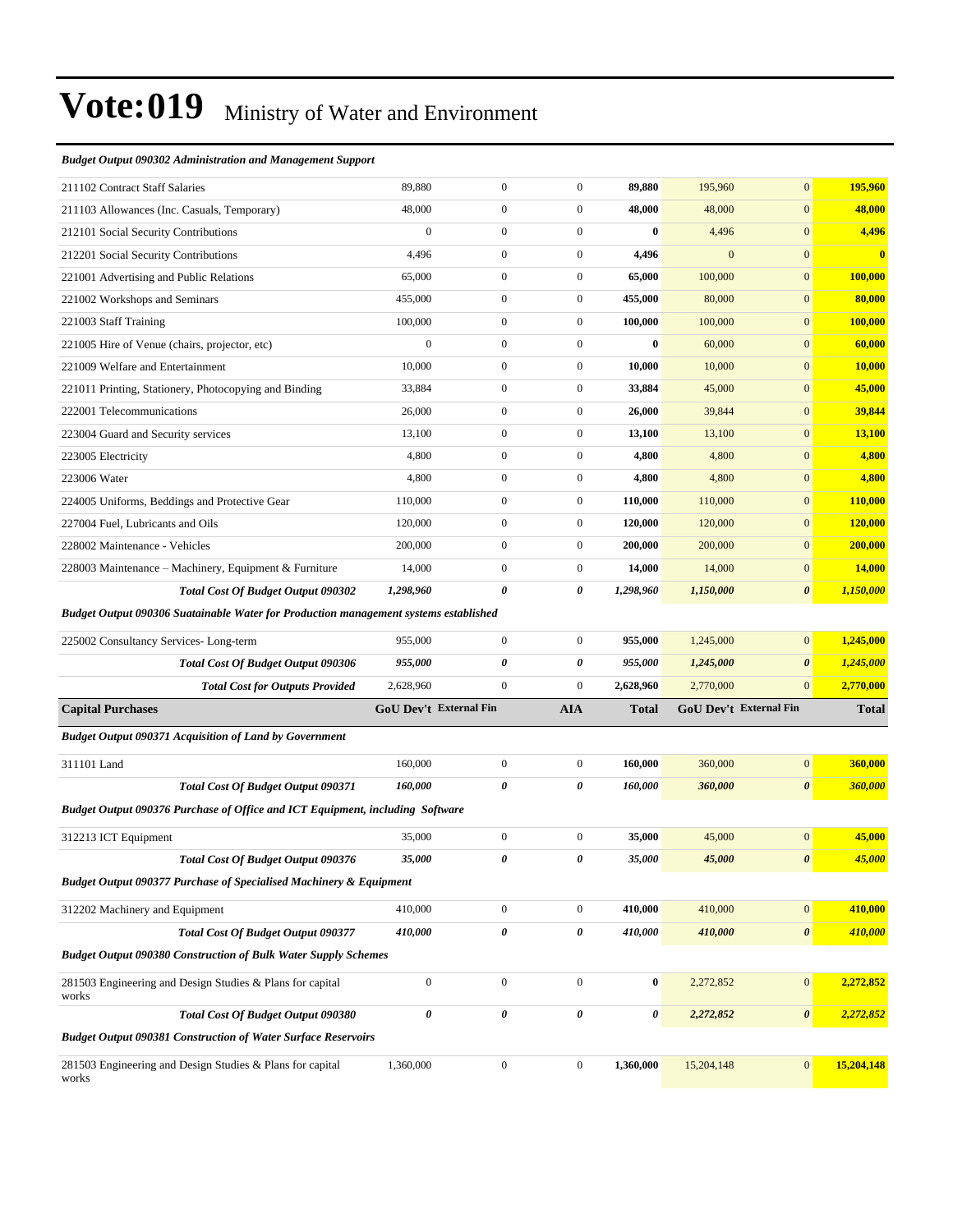| 312104 Other Structures                                                              | 17,268,000             | $\boldsymbol{0}$ | $\boldsymbol{0}$        | 17,268,000   | $\mathbf{0}$ | $\mathbf{0}$           | $\overline{\mathbf{0}}$ |  |  |
|--------------------------------------------------------------------------------------|------------------------|------------------|-------------------------|--------------|--------------|------------------------|-------------------------|--|--|
| <b>Total Cost Of Budget Output 090381</b>                                            | 18,628,000             | 0                | 0                       | 18,628,000   | 15,204,148   | $\boldsymbol{\theta}$  | 15,204,148              |  |  |
| <b>Total Cost for Capital Purchases</b>                                              | 19,233,000             | $\boldsymbol{0}$ | $\boldsymbol{0}$        | 19,233,000   | 18,292,000   | $\mathbf{0}$           | 18,292,000              |  |  |
| <b>Total Cost for Project: 1396</b>                                                  | 21,861,960             | $\boldsymbol{0}$ | $\boldsymbol{0}$        | 21,861,960   | 21,062,000   | $\mathbf{0}$           | 21,062,000              |  |  |
| <b>Total Excluding Arrears</b>                                                       | 21,861,960             | $\overline{0}$   | $\boldsymbol{0}$        | 21,861,960   | 21,062,000   | $\mathbf{0}$           | 21,062,000              |  |  |
| Project 1397 Water for Production Regional Center-East (WfPRC_E) based in Mbale      |                        |                  |                         |              |              |                        |                         |  |  |
| Thousand Uganda Shillings                                                            |                        |                  | 2021/22 Draft Estimates |              |              |                        |                         |  |  |
| <b>Outputs Provided</b>                                                              | GoU Dev't External Fin |                  | <b>AIA</b>              | <b>Total</b> |              | GoU Dev't External Fin | <b>Total</b>            |  |  |
| Budget Output 090301 Supervision and monitoring of WfP activities                    |                        |                  |                         |              |              |                        |                         |  |  |
| 221003 Staff Training                                                                | 70,000                 | $\boldsymbol{0}$ | $\boldsymbol{0}$        | 70,000       | 100,000      | $\mathbf{0}$           | 100,000                 |  |  |
| 227001 Travel inland                                                                 | 380,160                | $\boldsymbol{0}$ | $\boldsymbol{0}$        | 380,160      | 380,160      | $\mathbf{0}$           | 380,160                 |  |  |
| 227004 Fuel, Lubricants and Oils                                                     | 88,000                 | $\boldsymbol{0}$ | $\boldsymbol{0}$        | 88,000       | 168,000      | $\mathbf{0}$           | 168,000                 |  |  |
| 228002 Maintenance - Vehicles                                                        | 100,000                | $\boldsymbol{0}$ | $\mathbf{0}$            | 100,000      | 140,000      | $\mathbf{0}$           | 140,000                 |  |  |
| <b>Total Cost Of Budget Output 090301</b>                                            | 638,160                | 0                | 0                       | 638,160      | 788,160      | $\boldsymbol{\theta}$  | 788,160                 |  |  |
| <b>Budget Output 090302 Administration and Management Support</b>                    |                        |                  |                         |              |              |                        |                         |  |  |
| 211102 Contract Staff Salaries                                                       | 140,439                | $\boldsymbol{0}$ | $\boldsymbol{0}$        | 140,439      | 172,439      | $\mathbf{0}$           | 172,439                 |  |  |
| 211103 Allowances (Inc. Casuals, Temporary)                                          | 52,000                 | $\boldsymbol{0}$ | $\boldsymbol{0}$        | 52,000       | 52,000       | $\mathbf{0}$           | 52,000                  |  |  |
| 221001 Advertising and Public Relations                                              | 12,500                 | $\boldsymbol{0}$ | $\boldsymbol{0}$        | 12,500       | 12,500       | $\mathbf{0}$           | 12,500                  |  |  |
| 221009 Welfare and Entertainment                                                     | 19,600                 | $\boldsymbol{0}$ | $\boldsymbol{0}$        | 19,600       | 49,200       | $\mathbf{0}$           | 49,200                  |  |  |
| 221011 Printing, Stationery, Photocopying and Binding                                | 32,000                 | $\boldsymbol{0}$ | $\boldsymbol{0}$        | 32,000       | 60,000       | $\mathbf{0}$           | 60,000                  |  |  |
| 222001 Telecommunications                                                            | $\boldsymbol{0}$       | $\boldsymbol{0}$ | $\boldsymbol{0}$        | $\bf{0}$     | 14,000       | $\mathbf{0}$           | 14,000                  |  |  |
| 222003 Information and communications technology (ICT)                               | 14,000                 | $\boldsymbol{0}$ | $\boldsymbol{0}$        | 14,000       | $\mathbf{0}$ | $\mathbf{0}$           | $\bf{0}$                |  |  |
| 223004 Guard and Security services                                                   | 40,800                 | $\boldsymbol{0}$ | $\boldsymbol{0}$        | 40,800       | 40,800       | $\mathbf{0}$           | 40,800                  |  |  |
| 223005 Electricity                                                                   | 3,800                  | $\boldsymbol{0}$ | $\boldsymbol{0}$        | 3,800        | 3,800        | $\mathbf{0}$           | 3,800                   |  |  |
| 223006 Water                                                                         | 6,000                  | $\mathbf{0}$     | $\boldsymbol{0}$        | 6,000        | 6,000        | $\mathbf{0}$           | 6,000                   |  |  |
| 227004 Fuel, Lubricants and Oils                                                     | 52,000                 | $\boldsymbol{0}$ | $\boldsymbol{0}$        | 52,000       | 52,000       | $\mathbf{0}$           | 52,000                  |  |  |
| 228003 Maintenance – Machinery, Equipment & Furniture                                | 18,000                 | $\boldsymbol{0}$ | $\boldsymbol{0}$        | 18,000       | $\mathbf{0}$ | $\mathbf{0}$           | $\bf{0}$                |  |  |
| 228004 Maintenance – Other                                                           | $\boldsymbol{0}$       | $\boldsymbol{0}$ | $\boldsymbol{0}$        | $\bf{0}$     | 18,000       | $\mathbf{0}$           | 18,000                  |  |  |
| Total Cost Of Budget Output 090302                                                   | 391.139                | 0                | 0                       | 391,139      | 480,739      | $\boldsymbol{\theta}$  | 480,739                 |  |  |
| Budget Output 090306 Suatainable Water for Production management systems established |                        |                  |                         |              |              |                        |                         |  |  |
| 225002 Consultancy Services-Long-term                                                | 1,511,638              | $\overline{0}$   | $\boldsymbol{0}$        | 1,511,638    | 1,609,371    | $\mathbf{0}$           | 1,609,371               |  |  |
| <b>Total Cost Of Budget Output 090306</b>                                            | 1,511,638              | 0                | 0                       | 1,511,638    | 1,609,371    | $\boldsymbol{\theta}$  | 1,609,371               |  |  |
| <b>Total Cost for Outputs Provided</b>                                               | 2,540,937              | $\boldsymbol{0}$ | $\boldsymbol{0}$        | 2,540,937    | 2,878,270    | $\mathbf{0}$           | 2,878,270               |  |  |
| <b>Capital Purchases</b>                                                             | GoU Dev't External Fin |                  | <b>AIA</b>              | <b>Total</b> |              | GoU Dev't External Fin | <b>Total</b>            |  |  |
| <b>Budget Output 090371 Acquisition of Land by Government</b>                        |                        |                  |                         |              |              |                        |                         |  |  |
| 311101 Land                                                                          | 50,000                 | $\boldsymbol{0}$ | $\boldsymbol{0}$        | 50,000       | 100,000      | $\vert 0 \vert$        | 100,000                 |  |  |
| Total Cost Of Budget Output 090371                                                   | 50,000                 | 0                | 0                       | 50,000       | 100,000      | $\boldsymbol{\theta}$  | 100,000                 |  |  |
| Budget Output 090376 Purchase of Office and ICT Equipment, including Software        |                        |                  |                         |              |              |                        |                         |  |  |
| 312213 ICT Equipment                                                                 | 62,730                 | $\boldsymbol{0}$ | $\boldsymbol{0}$        | 62,730       | 62,730       | $\boldsymbol{0}$       | 62,730                  |  |  |
| Total Cost Of Budget Output 090376                                                   | 62,730                 | 0                | 0                       | 62,730       | 62,730       | $\boldsymbol{\theta}$  | 62,730                  |  |  |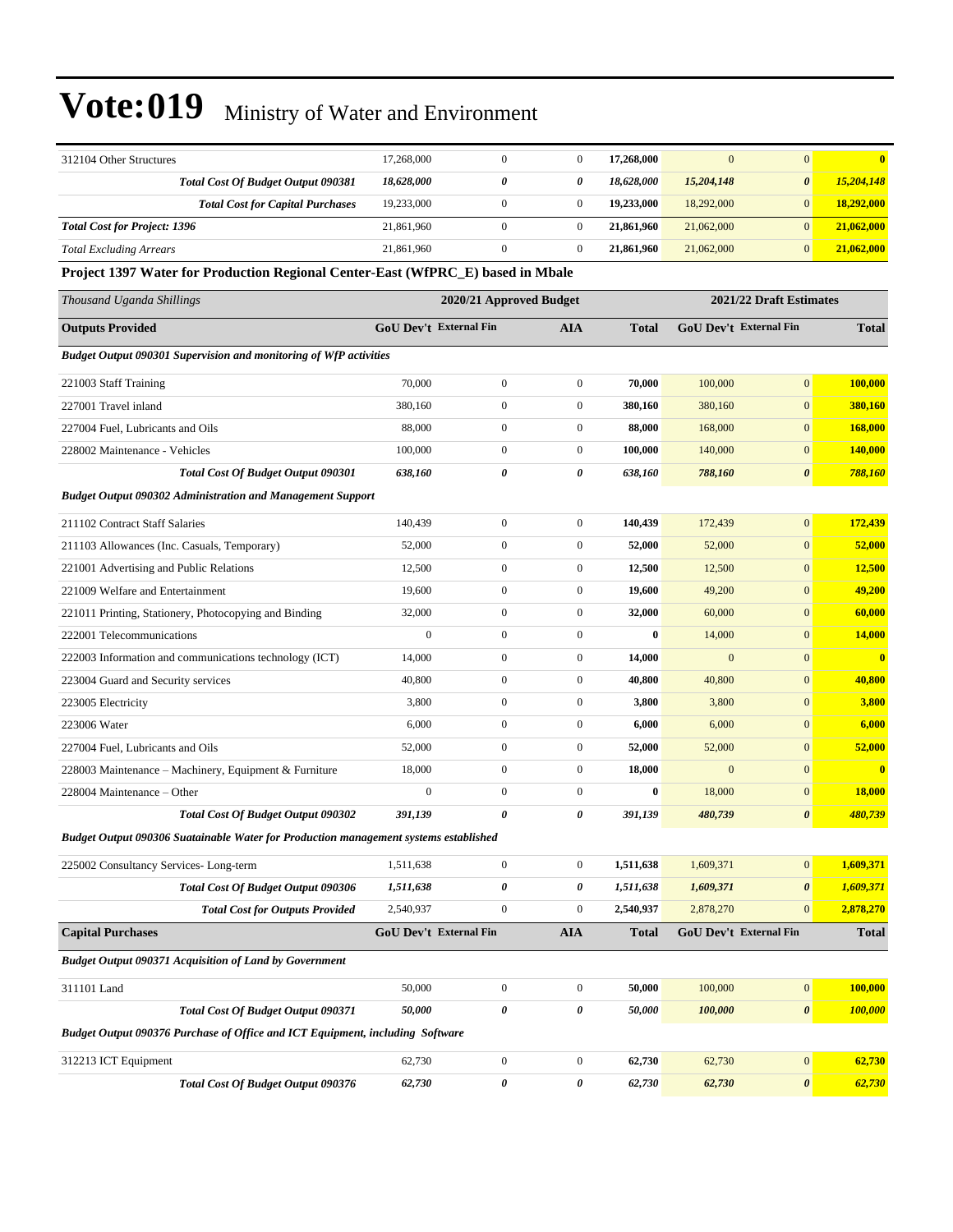| <b>Budget Output 090377 Purchase of Specialised Machinery &amp; Equipment</b>         |                  |                               |                  |                       |            |                         |              |
|---------------------------------------------------------------------------------------|------------------|-------------------------------|------------------|-----------------------|------------|-------------------------|--------------|
| 312202 Machinery and Equipment                                                        | 250,000          | $\boldsymbol{0}$              | $\overline{0}$   | 250,000               | 450,000    | $\mathbf{0}$            | 450,000      |
| <b>Total Cost Of Budget Output 090377</b>                                             | 250,000          | 0                             | 0                | 250,000               | 450,000    | $\boldsymbol{\theta}$   | 450,000      |
| <b>Budget Output 090378 Purchase of Office and Residential Furniture and Fittings</b> |                  |                               |                  |                       |            |                         |              |
| 312203 Furniture & Fixtures                                                           | 18,000           | $\boldsymbol{0}$              | $\boldsymbol{0}$ | 18,000                | 18,000     | $\mathbf{0}$            | 18,000       |
| <b>Total Cost Of Budget Output 090378</b>                                             | 18,000           | 0                             | 0                | 18,000                | 18,000     | $\boldsymbol{\theta}$   | 18,000       |
| <b>Budget Output 090380 Construction of Bulk Water Supply Schemes</b>                 |                  |                               |                  |                       |            |                         |              |
| 281503 Engineering and Design Studies & Plans for capital<br>works                    | $\boldsymbol{0}$ | $\mathbf{0}$                  | $\boldsymbol{0}$ | $\bf{0}$              | 4,980,618  | $\mathbf{0}$            | 4,980,618    |
| Total Cost Of Budget Output 090380                                                    | 0                | 0                             | 0                | $\boldsymbol{\theta}$ | 4,980,618  | $\boldsymbol{\theta}$   | 4,980,618    |
| <b>Budget Output 090381 Construction of Water Surface Reservoirs</b>                  |                  |                               |                  |                       |            |                         |              |
| 281503 Engineering and Design Studies & Plans for capital<br>works                    | 1,850,000        | $\boldsymbol{0}$              | $\boldsymbol{0}$ | 1,850,000             | 1,569,382  | $\mathbf{0}$            | 1,569,382    |
| 312104 Other Structures                                                               | 17,981,618       | $\mathbf{0}$                  | $\boldsymbol{0}$ | 17,981,618            | 11,994,000 | $\mathbf{0}$            | 11,994,000   |
| <b>Total Cost Of Budget Output 090381</b>                                             | 19,831,618       | 0                             | 0                | 19,831,618            | 13,563,382 | $\boldsymbol{\theta}$   | 13,563,382   |
| <b>Total Cost for Capital Purchases</b>                                               | 20,212,348       | $\mathbf{0}$                  | $\boldsymbol{0}$ | 20,212,348            | 19,174,730 | $\mathbf{0}$            | 19,174,730   |
| <b>Arrears</b>                                                                        |                  | <b>GoU Dev't External Fin</b> | <b>AIA</b>       | <b>Total</b>          |            | GoU Dev't External Fin  | <b>Total</b> |
| <b>Budget Output 090399 Arrears</b>                                                   |                  |                               |                  |                       |            |                         |              |
| 321605 Domestic arrears (Budgeting)                                                   | $\boldsymbol{0}$ | $\boldsymbol{0}$              | $\boldsymbol{0}$ | $\bf{0}$              | 2,000,000  | $\mathbf{0}$            | 2,000,000    |
| <b>Total Cost Of Budget Output 090399</b>                                             | 0                | 0                             | 0                | $\boldsymbol{\theta}$ | 2,000,000  | $\boldsymbol{\theta}$   | 2,000,000    |
| <b>Total Cost for Arrears</b>                                                         | $\boldsymbol{0}$ | $\boldsymbol{0}$              | $\boldsymbol{0}$ | $\bf{0}$              | 2,000,000  | $\mathbf{0}$            | 2,000,000    |
| <b>Total Cost for Project: 1397</b>                                                   | 22,753,285       | $\boldsymbol{0}$              | $\overline{0}$   | 22,753,285            | 24,053,000 | $\mathbf{0}$            | 24,053,000   |
| <b>Total Excluding Arrears</b>                                                        | 22,753,285       | $\boldsymbol{0}$              | $\boldsymbol{0}$ | 22,753,285            | 22,053,000 | $\mathbf{0}$            | 22,053,000   |
| Project 1398 Water for Production Regional Centre-West (WfPRC-W) based in Mbarara     |                  |                               |                  |                       |            |                         |              |
| Thousand Uganda Shillings                                                             |                  | 2020/21 Approved Budget       |                  |                       |            | 2021/22 Draft Estimates |              |
| <b>Outputs Provided</b>                                                               |                  | GoU Dev't External Fin        | <b>AIA</b>       | <b>Total</b>          |            | GoU Dev't External Fin  | <b>Total</b> |
| Budget Output 090301 Supervision and monitoring of WfP activities                     |                  |                               |                  |                       |            |                         |              |
| 221003 Staff Training                                                                 | 80,000           | $\boldsymbol{0}$              | $\boldsymbol{0}$ | 80,000                | 80,000     | $\boldsymbol{0}$        | 80,000       |
| 227001 Travel inland                                                                  | 270,000          | $\boldsymbol{0}$              | $\boldsymbol{0}$ | 270,000               | 200,000    | $\mathbf{0}$            | 200,000      |
| 227004 Fuel, Lubricants and Oils                                                      | 53,000           | $\boldsymbol{0}$              | $\mathbf{0}$     | 53,000                | 77,000     | $\mathbf{0}$            | 77,000       |
| 228002 Maintenance - Vehicles                                                         | 55,000           | $\boldsymbol{0}$              | $\boldsymbol{0}$ | 55,000                | 55,000     | 0                       | 55,000       |
| <b>Total Cost Of Budget Output 090301</b>                                             | 458,000          | 0                             | 0                | 458,000               | 412,000    | $\pmb{\theta}$          | 412,000      |
| <b>Budget Output 090302 Administration and Management Support</b>                     |                  |                               |                  |                       |            |                         |              |
| 211102 Contract Staff Salaries                                                        | 185,280          | $\boldsymbol{0}$              | $\boldsymbol{0}$ | 185,280               | 172,800    | $\mathbf{0}$            | 172,800      |
| 211103 Allowances (Inc. Casuals, Temporary)                                           | 20,000           | $\boldsymbol{0}$              | $\boldsymbol{0}$ | 20,000                | 46,400     | $\mathbf{0}$            | 46,400       |
| 221001 Advertising and Public Relations                                               | 23,000           | $\boldsymbol{0}$              | $\boldsymbol{0}$ | 23,000                | 23,000     | $\mathbf{0}$            | 23,000       |
| 221009 Welfare and Entertainment                                                      | 22,000           | $\boldsymbol{0}$              | $\boldsymbol{0}$ | 22,000                | 22,300     | $\mathbf{0}$            | 22,300       |
| 221011 Printing, Stationery, Photocopying and Binding                                 | 32,000           | $\boldsymbol{0}$              | $\boldsymbol{0}$ | 32,000                | 32,000     | $\boldsymbol{0}$        | 32,000       |
| 222003 Information and communications technology (ICT)                                | 7,200            | $\boldsymbol{0}$              | $\boldsymbol{0}$ | 7,200                 | 7,200      | $\mathbf{0}$            | 7,200        |
| 223004 Guard and Security services                                                    | 8,000            | $\boldsymbol{0}$              | $\boldsymbol{0}$ | 8,000                 | 10,184     | $\mathbf{0}$            | 10,184       |
| 223005 Electricity                                                                    | 12,000           | $\boldsymbol{0}$              | $\boldsymbol{0}$ | 12,000                | 12,000     | $\mathbf{0}$            | 12,000       |
| 223006 Water                                                                          | 6,000            | $\boldsymbol{0}$              | $\boldsymbol{0}$ | 6,000                 | 6,000      | $\mathbf{0}$            | 6,000        |
| 227004 Fuel, Lubricants and Oils                                                      | 23,000           | $\boldsymbol{0}$              | $\boldsymbol{0}$ | 23,000                | 22,700     | $\boldsymbol{0}$        | 22,700       |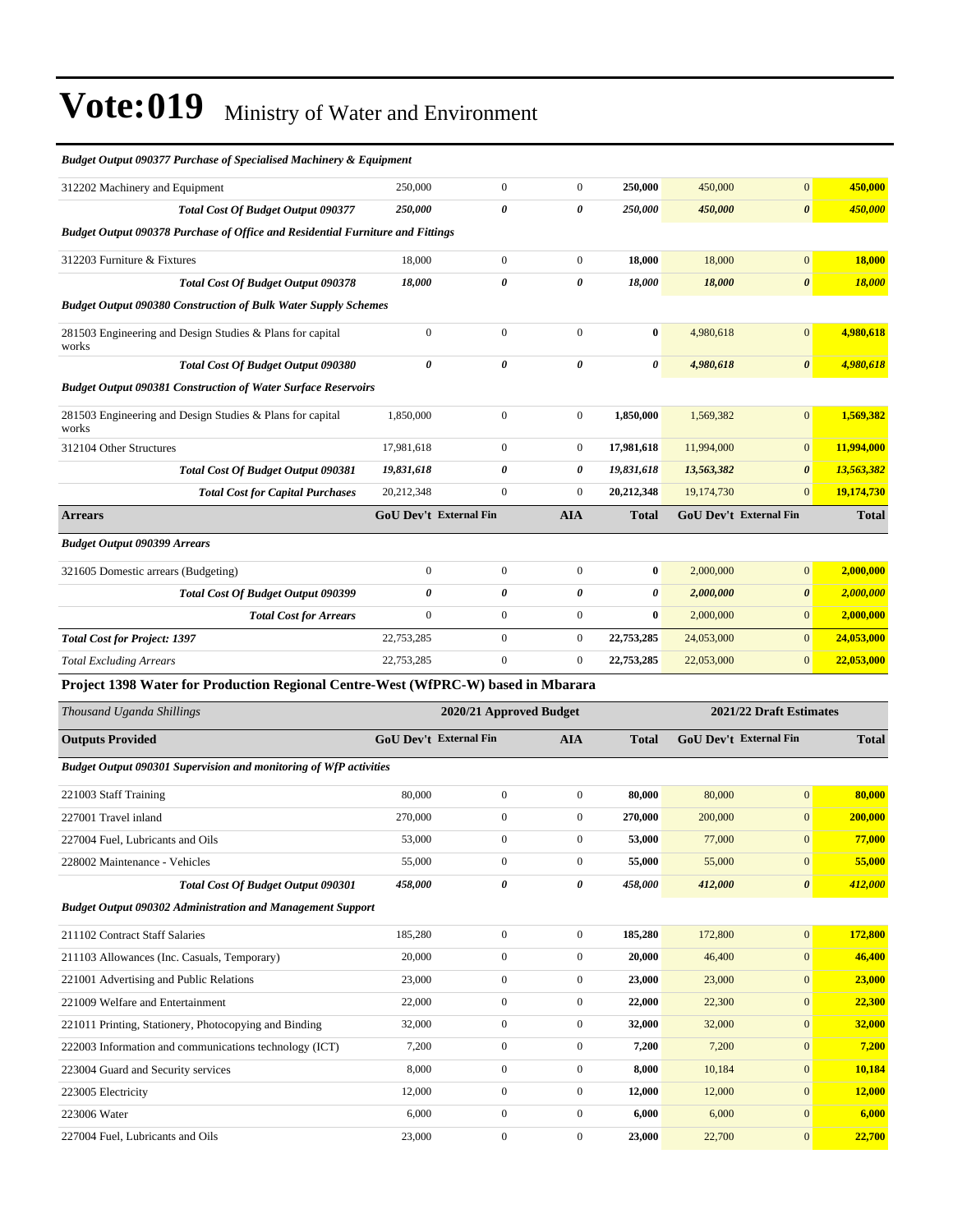| 228003 Maintenance – Machinery, Equipment & Furniture                                | 10,000                        | $\boldsymbol{0}$ | $\boldsymbol{0}$        | 10,000       | $\mathbf{0}$     | $\mathbf{0}$                  | $\bf{0}$     |
|--------------------------------------------------------------------------------------|-------------------------------|------------------|-------------------------|--------------|------------------|-------------------------------|--------------|
| 228004 Maintenance – Other                                                           | $\overline{0}$                | $\mathbf{0}$     | $\boldsymbol{0}$        | $\bf{0}$     | 10,000           | $\boldsymbol{0}$              | 10,000       |
| <b>Total Cost Of Budget Output 090302</b>                                            | 348,480                       | 0                | 0                       | 348,480      | 364,584          | $\boldsymbol{\theta}$         | 364,584      |
| Budget Output 090306 Suatainable Water for Production management systems established |                               |                  |                         |              |                  |                               |              |
| 225001 Consultancy Services- Short term                                              | 420,000                       | $\boldsymbol{0}$ | $\boldsymbol{0}$        | 420,000      | 90,000           | $\mathbf{0}$                  | 90,000       |
| 225002 Consultancy Services-Long-term                                                | 2,370,000                     | $\mathbf{0}$     | $\boldsymbol{0}$        | 2,370,000    | 2,105,089        | $\mathbf{0}$                  | 2,105,089    |
| Total Cost Of Budget Output 090306                                                   | 2,790,000                     | 0                | 0                       | 2,790,000    | 2,195,089        | $\boldsymbol{\theta}$         | 2,195,089    |
| <b>Total Cost for Outputs Provided</b>                                               | 3,596,480                     | $\mathbf{0}$     | $\boldsymbol{0}$        | 3,596,480    | 2,971,673        | $\mathbf{0}$                  | 2,971,673    |
| <b>Capital Purchases</b>                                                             | <b>GoU Dev't External Fin</b> |                  | AIA                     | <b>Total</b> |                  | GoU Dev't External Fin        | <b>Total</b> |
| <b>Budget Output 090371 Acquisition of Land by Government</b>                        |                               |                  |                         |              |                  |                               |              |
| 311101 Land                                                                          | 150,000                       | 0                | $\boldsymbol{0}$        | 150,000      | 100,000          | $\mathbf{0}$                  | 100,000      |
| Total Cost Of Budget Output 090371                                                   | 150,000                       | 0                | 0                       | 150,000      | 100,000          | $\boldsymbol{\theta}$         | 100,000      |
| <b>Budget Output 090375 Purchase of Motor Vehicles and Other Transport Equipment</b> |                               |                  |                         |              |                  |                               |              |
| 312201 Transport Equipment                                                           | $\boldsymbol{0}$              | $\mathbf{0}$     | $\boldsymbol{0}$        | $\bf{0}$     | 94,000           | $\mathbf{0}$                  | 94,000       |
| Total Cost Of Budget Output 090375                                                   | 0                             | 0                | $\boldsymbol{\theta}$   | 0            | 94,000           | $\boldsymbol{\theta}$         | 94,000       |
| Budget Output 090376 Purchase of Office and ICT Equipment, including Software        |                               |                  |                         |              |                  |                               |              |
| 312213 ICT Equipment                                                                 | 40,000                        | $\boldsymbol{0}$ | $\boldsymbol{0}$        | 40,000       | 40,000           | $\boldsymbol{0}$              | 40,000       |
| <b>Total Cost Of Budget Output 090376</b>                                            | 40,000                        | 0                | 0                       | 40,000       | 40,000           | $\boldsymbol{\theta}$         | 40,000       |
| <b>Budget Output 090377 Purchase of Specialised Machinery &amp; Equipment</b>        |                               |                  |                         |              |                  |                               |              |
| 312202 Machinery and Equipment                                                       | 513,520                       | $\boldsymbol{0}$ | $\boldsymbol{0}$        | 513,520      | 350,520          | $\mathbf{0}$                  | 350,520      |
| Total Cost Of Budget Output 090377                                                   | 513,520                       | 0                | 0                       | 513,520      | 350,520          | $\boldsymbol{\theta}$         | 350,520      |
| Budget Output 090378 Purchase of Office and Residential Furniture and Fittings       |                               |                  |                         |              |                  |                               |              |
| 312203 Furniture & Fixtures                                                          | 50,000                        | $\boldsymbol{0}$ | $\boldsymbol{0}$        | 50,000       | 50,000           | $\boldsymbol{0}$              | 50,000       |
| <b>Total Cost Of Budget Output 090378</b>                                            | 50,000                        | 0                | 0                       | 50,000       | 50,000           | $\boldsymbol{\theta}$         | 50,000       |
| <b>Budget Output 090381 Construction of Water Surface Reservoirs</b>                 |                               |                  |                         |              |                  |                               |              |
| 281503 Engineering and Design Studies & Plans for capital<br>works                   | 1,600,000                     | 0                | $\boldsymbol{0}$        | 1,600,000    | 9,147,807        | $\mathbf{0}$                  | 9,147,807    |
| 281504 Monitoring, Supervision & Appraisal of Capital work                           | 250,000                       | $\boldsymbol{0}$ | $\boldsymbol{0}$        | 250,000      | $\mathbf{0}$     | $\mathbf{0}$                  | $\bf{0}$     |
| 312104 Other Structures                                                              | 21,652,914                    | $\boldsymbol{0}$ | $\boldsymbol{0}$        | 21,652,914   | 12,720,000       | $\mathbf{0}$                  | 12,720,000   |
| Total Cost Of Budget Output 090381                                                   | 23,502,914                    | 0                | 0                       | 23,502,914   | 21,867,807       | 0                             | 21,867,807   |
| <b>Total Cost for Capital Purchases</b>                                              | 24,256,434                    | $\boldsymbol{0}$ | $\boldsymbol{0}$        | 24,256,434   | 22,502,327       | $\mathbf{0}$                  | 22,502,327   |
| <b>Total Cost for Project: 1398</b>                                                  | 27,852,914                    | $\boldsymbol{0}$ | $\boldsymbol{0}$        | 27,852,914   | 25,474,000       | $\mathbf{0}$                  | 25,474,000   |
| <b>Total Excluding Arrears</b>                                                       | 27,852,914                    | $\boldsymbol{0}$ | $\boldsymbol{0}$        | 27,852,914   | 25,474,000       | $\mathbf{0}$                  | 25,474,000   |
| Project 1523 Water for Production Phase II                                           |                               |                  |                         |              |                  |                               |              |
| Thousand Uganda Shillings                                                            |                               |                  | 2020/21 Approved Budget |              |                  | 2021/22 Draft Estimates       |              |
| <b>Outputs Provided</b>                                                              | <b>GoU Dev't External Fin</b> |                  | AIA                     | <b>Total</b> |                  | <b>GoU Dev't External Fin</b> | <b>Total</b> |
| <b>Budget Output 090301 Supervision and monitoring of WfP activities</b>             |                               |                  |                         |              |                  |                               |              |
| 211102 Contract Staff Salaries                                                       | 521,882                       | $\boldsymbol{0}$ | $\boldsymbol{0}$        | 521,882      | 521,882          | $\mathbf{0}$                  | 521,882      |
| 212101 Social Security Contributions                                                 | $\overline{0}$                | $\boldsymbol{0}$ | $\boldsymbol{0}$        | $\bf{0}$     | 91,984           | $\mathbf{0}$                  | 91,984       |
| 212201 Social Security Contributions                                                 | 91,984                        | $\boldsymbol{0}$ | $\boldsymbol{0}$        | 91,984       | $\boldsymbol{0}$ | $\mathbf{0}$                  | $\mathbf{0}$ |
| 221003 Staff Training                                                                | 5,000                         | $\boldsymbol{0}$ | $\boldsymbol{0}$        | 5,000        | 5,000            | $\mathbf{0}$                  | 5,000        |
| 221011 Printing, Stationery, Photocopying and Binding                                | 11,250                        | $\boldsymbol{0}$ | $\boldsymbol{0}$        | 11,250       | 11,250           | $\mathbf{0}$                  | 11,250       |

225001 Consultancy Services- Short term 284,650 0 0 **284,650** 194,650 0 **194,650**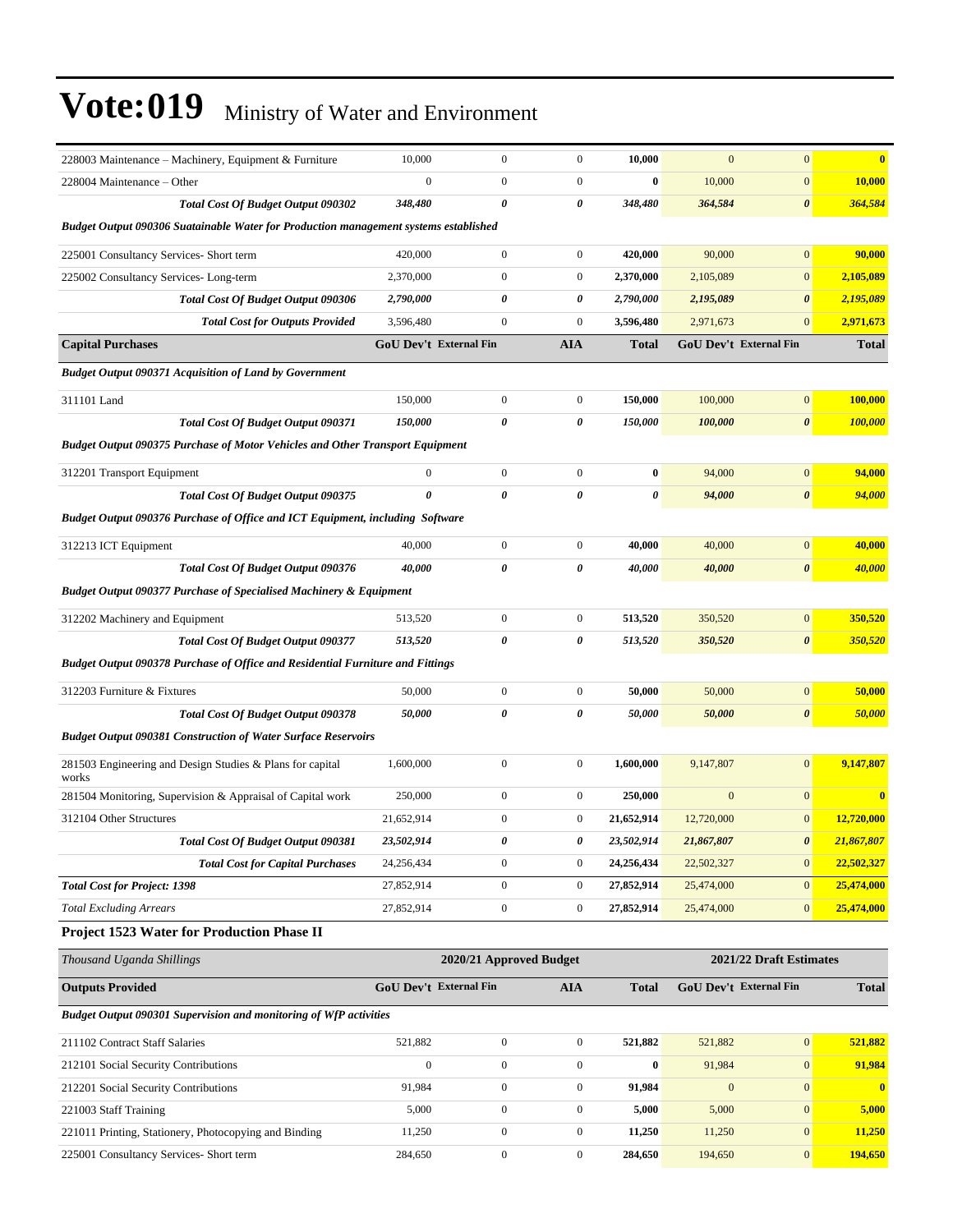| 225002 Consultancy Services-Long-term                                                | 430,202                | $\boldsymbol{0}$ | $\boldsymbol{0}$ | 430,202      | 430,202               | $\overline{0}$         | 430,202                 |
|--------------------------------------------------------------------------------------|------------------------|------------------|------------------|--------------|-----------------------|------------------------|-------------------------|
| 227001 Travel inland                                                                 | 21,250                 | $\boldsymbol{0}$ | $\boldsymbol{0}$ | 21,250       | 21,250                | $\overline{0}$         | 21,250                  |
| 227004 Fuel, Lubricants and Oils                                                     | 187,250                | $\boldsymbol{0}$ | $\boldsymbol{0}$ | 187,250      | 187,250               | $\mathbf{0}$           | 187,250                 |
| 228002 Maintenance - Vehicles                                                        | 106,000                | $\mathbf{0}$     | $\boldsymbol{0}$ | 106,000      | 106,000               | $\mathbf{0}$           | 106,000                 |
| <b>Total Cost Of Budget Output 090301</b>                                            | 1,659,467              | 0                | 0                | 1,659,467    | 1,569,467             | $\boldsymbol{\theta}$  | 1,569,467               |
| <b>Budget Output 090302 Administration and Management Support</b>                    |                        |                  |                  |              |                       |                        |                         |
| 211102 Contract Staff Salaries                                                       | 493,504                | $\boldsymbol{0}$ | $\boldsymbol{0}$ | 493,504      | 493,504               | $\mathbf{0}$           | 493,504                 |
| 211103 Allowances (Inc. Casuals, Temporary)                                          | 298,080                | $\boldsymbol{0}$ | $\boldsymbol{0}$ | 298,080      | 298,080               | $\mathbf{0}$           | 298,080                 |
| 212101 Social Security Contributions                                                 | 148,606                | $\boldsymbol{0}$ | $\boldsymbol{0}$ | 148,606      | 148,606               | $\mathbf{0}$           | 148,606                 |
| 221001 Advertising and Public Relations                                              | 75,000                 | $\boldsymbol{0}$ | $\boldsymbol{0}$ | 75,000       | 75,000                | $\mathbf{0}$           | 75,000                  |
| 221003 Staff Training                                                                | 173,500                | $\boldsymbol{0}$ | $\boldsymbol{0}$ | 173,500      | 173,500               | $\boldsymbol{0}$       | <b>173,500</b>          |
| 221005 Hire of Venue (chairs, projector, etc)                                        | 38,320                 | $\boldsymbol{0}$ | $\boldsymbol{0}$ | 38,320       | 38,320                | $\mathbf{0}$           | 38,320                  |
| 221007 Books, Periodicals & Newspapers                                               | 11,680                 | $\boldsymbol{0}$ | $\boldsymbol{0}$ | 11,680       | 11,680                | $\mathbf{0}$           | 11,680                  |
| 221008 Computer supplies and Information Technology (IT)                             | 36,000                 | $\boldsymbol{0}$ | $\mathbf{0}$     | 36,000       | 36,000                | $\mathbf{0}$           | 36,000                  |
| 221009 Welfare and Entertainment                                                     | 15,000                 | $\boldsymbol{0}$ | $\boldsymbol{0}$ | 15,000       | 15,000                | $\mathbf{0}$           | 15,000                  |
| 221011 Printing, Stationery, Photocopying and Binding                                | 54,354                 | $\boldsymbol{0}$ | $\boldsymbol{0}$ | 54,354       | 54,354                | $\mathbf{0}$           | 54,354                  |
| 221012 Small Office Equipment                                                        | 9,085                  | $\boldsymbol{0}$ | $\boldsymbol{0}$ | 9,085        | 9,085                 | $\mathbf{0}$           | 9,085                   |
| 222001 Telecommunications                                                            | 18,000                 | $\boldsymbol{0}$ | $\boldsymbol{0}$ | 18,000       | 18,000                | $\mathbf{0}$           | 18,000                  |
| 223004 Guard and Security services                                                   | 99,000                 | $\boldsymbol{0}$ | $\boldsymbol{0}$ | 99,000       | 99,000                | $\mathbf{0}$           | 99,000                  |
| 223005 Electricity                                                                   | 50,100                 | $\boldsymbol{0}$ | $\boldsymbol{0}$ | 50,100       | 50,100                | $\mathbf{0}$           | 50,100                  |
| 223006 Water                                                                         | 39,600                 | $\boldsymbol{0}$ | $\boldsymbol{0}$ | 39,600       | 39,600                | $\mathbf{0}$           | 39,600                  |
| 224005 Uniforms, Beddings and Protective Gear                                        | 12,500                 | $\boldsymbol{0}$ | $\boldsymbol{0}$ | 12,500       | 12,500                | $\mathbf{0}$           | 12,500                  |
| 227001 Travel inland                                                                 | 37,400                 | $\boldsymbol{0}$ | $\boldsymbol{0}$ | 37,400       | 62,400                | $\mathbf{0}$           | 62,400                  |
| 227002 Travel abroad                                                                 | 25,000                 | $\boldsymbol{0}$ | $\mathbf{0}$     | 25,000       | $\mathbf{0}$          | $\mathbf{0}$           | $\overline{\mathbf{0}}$ |
| 227004 Fuel, Lubricants and Oils                                                     | 164,500                | $\boldsymbol{0}$ | $\boldsymbol{0}$ | 164,500      | 264,500               | $\mathbf{0}$           | 264,500                 |
| 228002 Maintenance - Vehicles                                                        | 136,000                | $\boldsymbol{0}$ | $\boldsymbol{0}$ | 136,000      | 136,000               | $\boldsymbol{0}$       | <b>136,000</b>          |
| 228003 Maintenance – Machinery, Equipment & Furniture                                | 20,000                 | $\boldsymbol{0}$ | $\boldsymbol{0}$ | 20,000       | 20,000                | $\overline{0}$         | 20,000                  |
| <b>Total Cost Of Budget Output 090302</b>                                            | 1,955,229              | 0                | 0                | 1,955,229    | 2,055,229             | $\boldsymbol{\theta}$  | 2,055,229               |
| Budget Output 090306 Suatainable Water for Production management systems established |                        |                  |                  |              |                       |                        |                         |
| 225001 Consultancy Services- Short term                                              | 800,000                | $\boldsymbol{0}$ | $\boldsymbol{0}$ | 800,000      | 221,005               | $\mathbf{0}$           | 221,005                 |
| 225002 Consultancy Services-Long-term                                                | 1,161,248              | 0                | $\mathbf{0}$     | 1,161,248    | 1,597,665             | $\mathbf{0}$           | 1,597,665               |
| <b>Total Cost Of Budget Output 090306</b>                                            | 1,961,248              | 0                | 0                | 1,961,248    | 1,818,670             | 0                      | 1,818,670               |
| <b>Total Cost for Outputs Provided</b>                                               | 5,575,945              | $\boldsymbol{0}$ | $\boldsymbol{0}$ | 5,575,945    | 5,443,367             | $\overline{0}$         | 5,443,367               |
| <b>Capital Purchases</b>                                                             | GoU Dev't External Fin |                  | <b>AIA</b>       | <b>Total</b> |                       | GoU Dev't External Fin | <b>Total</b>            |
| <b>Budget Output 090371 Acquisition of Land by Government</b>                        |                        |                  |                  |              |                       |                        |                         |
| 311101 Land                                                                          | 84,000                 | $\boldsymbol{0}$ | $\boldsymbol{0}$ | 84,000       | $\mathbf{0}$          | $\boldsymbol{0}$       | $\bf{0}$                |
| Total Cost Of Budget Output 090371                                                   | 84,000                 | 0                | 0                | 84,000       | $\boldsymbol{\theta}$ | $\pmb{\theta}$         | $\boldsymbol{\theta}$   |
| Budget Output 090372 Government Buildings and Administrative Infrastructure          |                        |                  |                  |              |                       |                        |                         |
| 312104 Other Structures                                                              | $\boldsymbol{0}$       | $\boldsymbol{0}$ | $\boldsymbol{0}$ | $\bf{0}$     | 500,000               | $\mathbf{0}$           | 500,000                 |
| Total Cost Of Budget Output 090372                                                   | 0                      | 0                | 0                | 0            | 500,000               | 0                      | 500,000                 |
| Budget Output 090376 Purchase of Office and ICT Equipment, including Software        |                        |                  |                  |              |                       |                        |                         |
| 312213 ICT Equipment                                                                 | 275,000                | $\boldsymbol{0}$ | $\boldsymbol{0}$ | 275,000      | 60,000                | $\vert 0 \vert$        | 60,000                  |
|                                                                                      |                        |                  |                  |              |                       |                        |                         |
| Total Cost Of Budget Output 090376                                                   | 275,000                | 0                | 0                | 275,000      | 60,000                | 0                      | 60,000                  |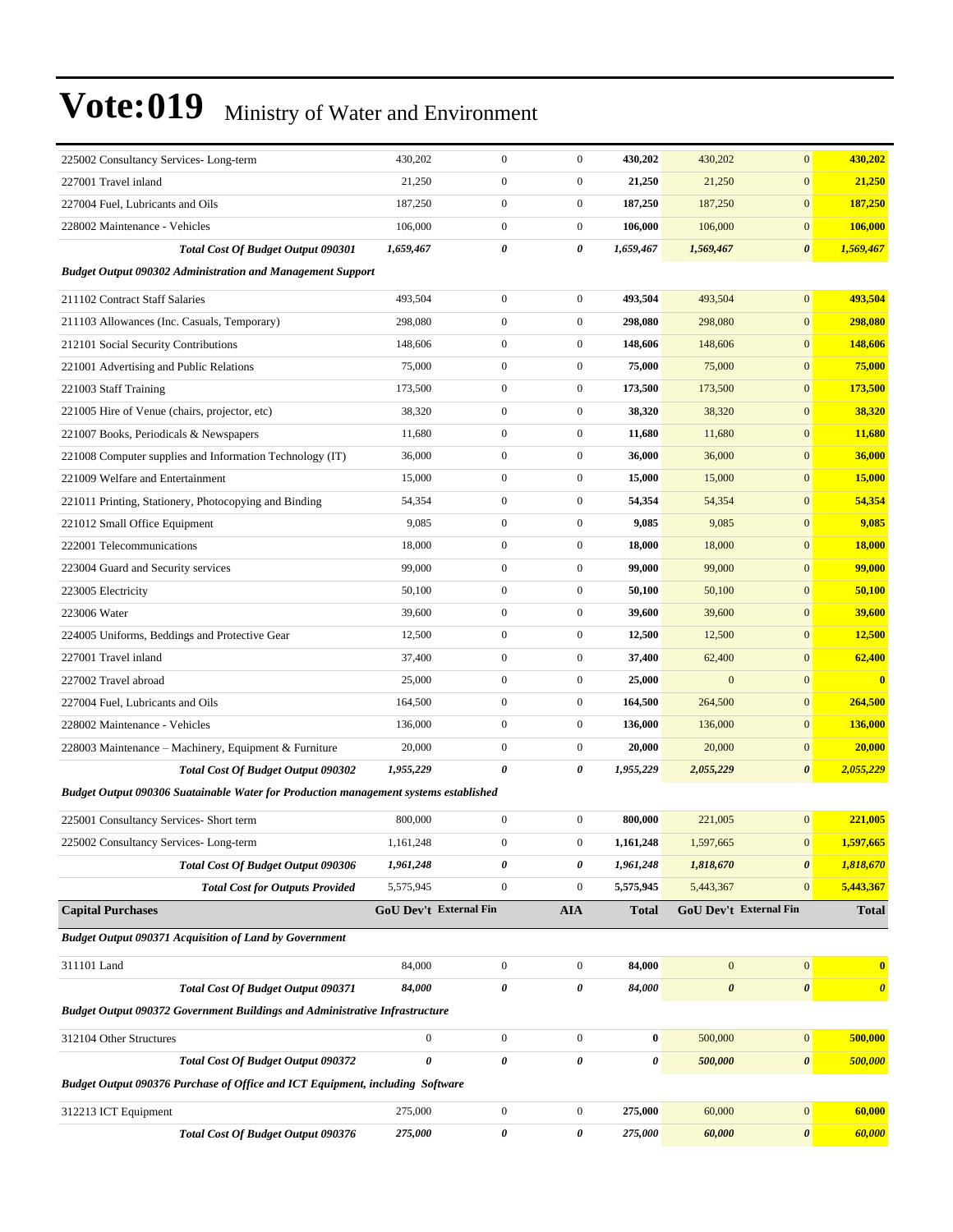| <b>Budget Output 090377 Purchase of Specialised Machinery &amp; Equipment</b>         |                               |                         |                  |              |                               |                         |                       |
|---------------------------------------------------------------------------------------|-------------------------------|-------------------------|------------------|--------------|-------------------------------|-------------------------|-----------------------|
| 312202 Machinery and Equipment                                                        | 3,300,000                     | $\boldsymbol{0}$        | $\boldsymbol{0}$ | 3,300,000    | 2,275,000                     | $\mathbf{0}$            | 2,275,000             |
| <b>Total Cost Of Budget Output 090377</b>                                             | 3,300,000                     | 0                       | 0                | 3,300,000    | 2,275,000                     | $\boldsymbol{\theta}$   | 2,275,000             |
| <b>Budget Output 090378 Purchase of Office and Residential Furniture and Fittings</b> |                               |                         |                  |              |                               |                         |                       |
| 312203 Furniture & Fixtures                                                           | 50,000                        | $\boldsymbol{0}$        | $\boldsymbol{0}$ | 50,000       | $\mathbf{0}$                  | $\mathbf{0}$            | $\bf{0}$              |
| Total Cost Of Budget Output 090378                                                    | 50,000                        | 0                       | 0                | 50,000       | $\boldsymbol{\theta}$         | $\boldsymbol{\theta}$   | $\boldsymbol{\theta}$ |
| <b>Budget Output 090380 Construction of Bulk Water Supply Schemes</b>                 |                               |                         |                  |              |                               |                         |                       |
| 281502 Feasibility Studies for Capital Works                                          | 4,006,895                     | $\boldsymbol{0}$        | $\boldsymbol{0}$ | 4,006,895    | $\boldsymbol{0}$              | $\mathbf{0}$            | $\mathbf{0}$          |
| 281503 Engineering and Design Studies & Plans for capital<br>works                    | 5,569,776                     | $\boldsymbol{0}$        | $\boldsymbol{0}$ | 5,569,776    | 6,232,616                     | $\mathbf{0}$            | 6,232,616             |
| 312104 Other Structures                                                               | 5,172,871                     | $\boldsymbol{0}$        | $\boldsymbol{0}$ | 5,172,871    | 4,574,196                     | $\mathbf{0}$            | 4,574,196             |
| <b>Total Cost Of Budget Output 090380</b>                                             | 14,749,541                    | 0                       | 0                | 14,749,541   | 10,806,812                    | $\boldsymbol{\theta}$   | 10,806,812            |
| <b>Budget Output 090381 Construction of Water Surface Reservoirs</b>                  |                               |                         |                  |              |                               |                         |                       |
| 281504 Monitoring, Supervision & Appraisal of Capital work                            | 245,200                       | $\boldsymbol{0}$        | $\boldsymbol{0}$ | 245,200      | 245,200                       | $\boldsymbol{0}$        | 245,200               |
| 312104 Other Structures                                                               | 500,000                       | $\boldsymbol{0}$        | $\boldsymbol{0}$ | 500,000      | 2,931,622                     | $\mathbf{0}$            | 2,931,622             |
| <b>Total Cost Of Budget Output 090381</b>                                             | 745,200                       | 0                       | 0                | 745,200      | 3,176,822                     | $\boldsymbol{\theta}$   | 3,176,822             |
| <b>Total Cost for Capital Purchases</b>                                               | 19,203,741                    | $\boldsymbol{0}$        | $\boldsymbol{0}$ | 19,203,741   | 16,818,633                    | $\mathbf{0}$            | 16,818,633            |
| <b>Arrears</b>                                                                        | <b>GoU Dev't External Fin</b> |                         | <b>AIA</b>       | <b>Total</b> | <b>GoU Dev't External Fin</b> |                         | <b>Total</b>          |
| <b>Budget Output 090399 Arrears</b>                                                   |                               |                         |                  |              |                               |                         |                       |
| 321605 Domestic arrears (Budgeting)                                                   | $\mathbf{0}$                  | $\boldsymbol{0}$        | $\boldsymbol{0}$ | $\bf{0}$     | 1,000,000                     | $\mathbf{0}$            | 1,000,000             |
| <b>Total Cost Of Budget Output 090399</b>                                             | $\pmb{\theta}$                | 0                       | 0                | 0            | 1,000,000                     | $\boldsymbol{\theta}$   | 1,000,000             |
| <b>Total Cost for Arrears</b>                                                         | $\mathbf{0}$                  | $\boldsymbol{0}$        | $\boldsymbol{0}$ | $\bf{0}$     | 1,000,000                     | $\mathbf{0}$            | 1,000,000             |
| <b>Total Cost for Project: 1523</b>                                                   | 24,779,686                    | $\boldsymbol{0}$        | $\boldsymbol{0}$ | 24,779,686   | 23,262,000                    | $\mathbf{0}$            | 23,262,000            |
| <b>Total Excluding Arrears</b>                                                        | 24,779,686                    | $\boldsymbol{0}$        | $\boldsymbol{0}$ | 24,779,686   | 22,262,000                    | $\mathbf{0}$            | 22,262,000            |
| Project 1559 Drought Resilience in Karamoja sub-region project                        |                               |                         |                  |              |                               |                         |                       |
| Thousand Uganda Shillings                                                             |                               | 2020/21 Approved Budget |                  |              |                               | 2021/22 Draft Estimates |                       |
| <b>Outputs Provided</b>                                                               | <b>GoU Dev't External Fin</b> |                         | <b>AIA</b>       | <b>Total</b> | GoU Dev't External Fin        |                         | <b>Total</b>          |
| <b>Budget Output 090301 Supervision and monitoring of WfP activities</b>              |                               |                         |                  |              |                               |                         |                       |
| 221003 Staff Training                                                                 | 5,000                         | $\boldsymbol{0}$        | $\boldsymbol{0}$ | 5,000        | 30,000                        | $\mathbf{0}$            | 30,000                |
| 223004 Guard and Security services                                                    | 13,500                        | $\boldsymbol{0}$        | $\boldsymbol{0}$ | 13,500       | 24,000                        | $\boldsymbol{0}$        | 24,000                |
| 225001 Consultancy Services- Short term                                               | 125,700                       | $\boldsymbol{0}$        | $\boldsymbol{0}$ | 125,700      | $\mathbf{0}$                  | $\mathbf{0}$            | $\bf{0}$              |
| 227001 Travel inland                                                                  | 30,000                        | $\boldsymbol{0}$        | $\boldsymbol{0}$ | 30,000       | 30,000                        | $\mathbf{0}$            | 30,000                |
| 227004 Fuel, Lubricants and Oils                                                      | 50,000                        | $\boldsymbol{0}$        | $\boldsymbol{0}$ | 50,000       | 30,000                        | $\mathbf{0}$            | 30,000                |
| 228002 Maintenance - Vehicles                                                         | 38,000                        | $\boldsymbol{0}$        | $\boldsymbol{0}$ | 38,000       | 30,000                        | $\mathbf{0}$            | 30,000                |
| Total Cost Of Budget Output 090301                                                    | 262,200                       | 0                       | 0                | 262,200      | 144,000                       | $\boldsymbol{\theta}$   | 144,000               |
| <b>Budget Output 090302 Administration and Management Support</b>                     |                               |                         |                  |              |                               |                         |                       |
| 211102 Contract Staff Salaries                                                        | 18,613                        | $\boldsymbol{0}$        | $\boldsymbol{0}$ | 18,613       | 18,610                        | $\mathbf{0}$            | 18,610                |
| 212101 Social Security Contributions                                                  | 3,281                         | $\boldsymbol{0}$        | $\boldsymbol{0}$ | 3,281        | 3,280                         | $\mathbf{0}$            | 3,280                 |
| 221001 Advertising and Public Relations                                               | 10,000                        | 30,000                  | $\boldsymbol{0}$ | 40,000       | 10,000                        | 30,000                  | 40,000                |
| 221003 Staff Training                                                                 | 10,000                        | $\boldsymbol{0}$        | $\boldsymbol{0}$ | 10,000       | 5,000                         | $\mathbf{0}$            | 5,000                 |
| 221009 Welfare and Entertainment                                                      | 11,280                        | $\boldsymbol{0}$        | $\boldsymbol{0}$ | 11,280       | 11,210                        | $\boldsymbol{0}$        | 11,210                |
| 221011 Printing, Stationery, Photocopying and Binding                                 | 30,000                        | 30,000                  | $\boldsymbol{0}$ | 60,000       | 10,000                        | 30,000                  | 40,000                |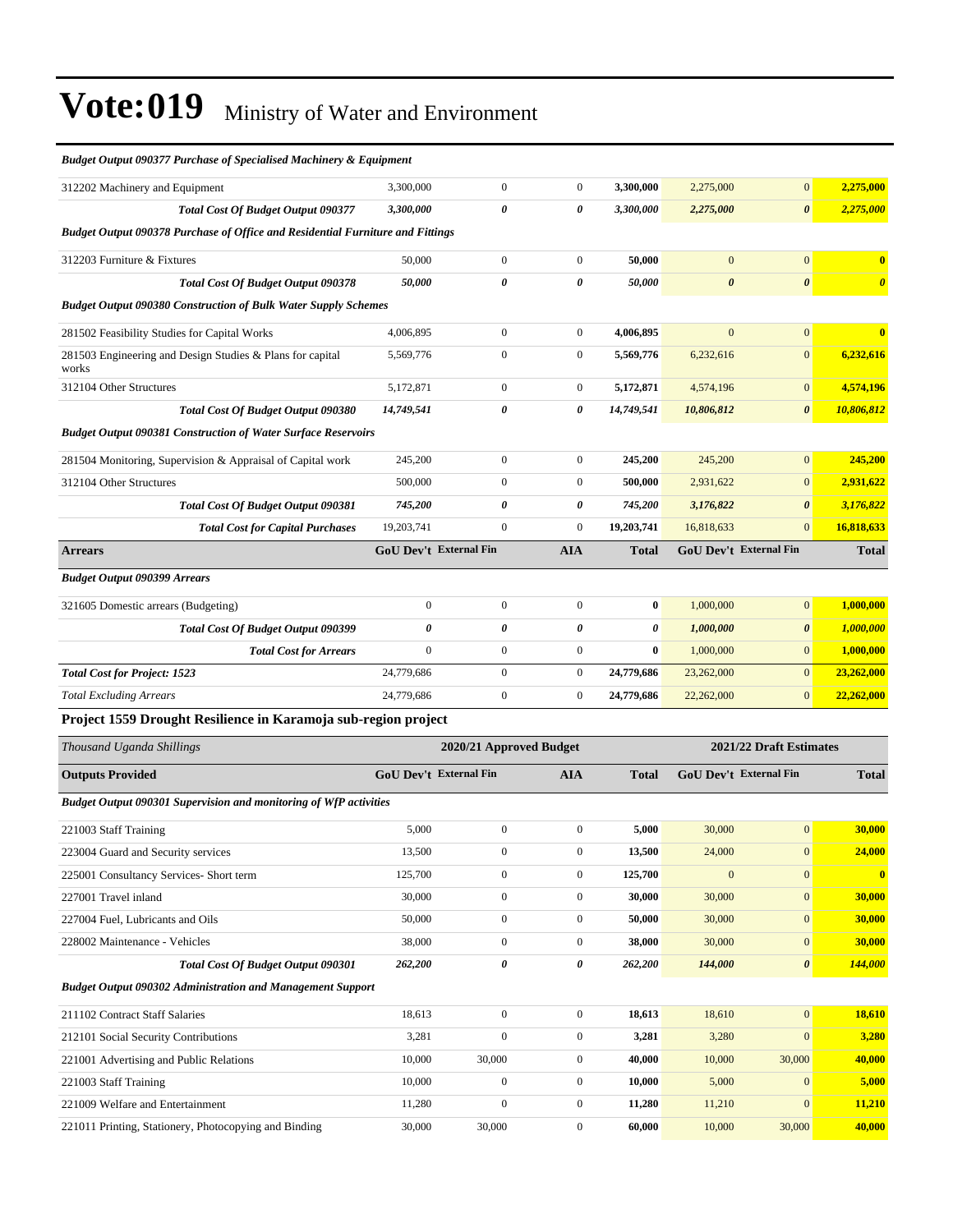| 222001 Telecommunications                                                            | 11,000                        | $\boldsymbol{0}$      | $\boldsymbol{0}$ | 11,000    | 5,000            | $\mathbf{0}$                          | 5,000                                            |
|--------------------------------------------------------------------------------------|-------------------------------|-----------------------|------------------|-----------|------------------|---------------------------------------|--------------------------------------------------|
| 223003 Rent – (Produced Assets) to private entities                                  | $\overline{0}$                | $\mathbf{0}$          | $\boldsymbol{0}$ | $\bf{0}$  | 60,000           | $\mathbf{0}$                          | 60,000                                           |
| 223004 Guard and Security services                                                   | 20,000                        | $\boldsymbol{0}$      | $\boldsymbol{0}$ | 20,000    | 24,000           | $\mathbf{0}$                          | 24,000                                           |
| 223005 Electricity                                                                   | 3,200                         | $\mathbf{0}$          | $\boldsymbol{0}$ | 3,200     | 3,200            | $\mathbf{0}$                          | 3,200                                            |
| 223006 Water                                                                         | 5,200                         | $\boldsymbol{0}$      | $\boldsymbol{0}$ | 5,200     | 5,200            | $\mathbf{0}$                          | 5,200                                            |
| 224005 Uniforms, Beddings and Protective Gear                                        | 12,500                        | $\mathbf{0}$          | $\boldsymbol{0}$ | 12,500    | 12,500           | $\mathbf{0}$                          | 12,500                                           |
| 225001 Consultancy Services- Short term                                              | $\boldsymbol{0}$              | 505,000               | $\boldsymbol{0}$ | 505,000   | $\mathbf{0}$     | $\mathbf{0}$                          | $\bf{0}$                                         |
| 225002 Consultancy Services-Long-term                                                | $\mathbf{0}$                  | 3,365,000             | $\boldsymbol{0}$ | 3,365,000 | $\boldsymbol{0}$ | $\mathbf{0}$                          | $\overline{\mathbf{0}}$                          |
| 227001 Travel inland                                                                 | 30,000                        | $\boldsymbol{0}$      | $\boldsymbol{0}$ | 30,000    | 30,000           | $\mathbf{0}$                          | 30,000                                           |
| 227004 Fuel, Lubricants and Oils                                                     | 50,000                        | $\boldsymbol{0}$      | $\boldsymbol{0}$ | 50,000    | 50,000           | $\mathbf{0}$                          | 50,000                                           |
| 228002 Maintenance - Vehicles                                                        | 30,000                        | $\boldsymbol{0}$      | $\boldsymbol{0}$ | 30,000    | 30,000           | $\mathbf{0}$                          | 30,000                                           |
| 228003 Maintenance – Machinery, Equipment & Furniture                                | 10,000                        | $\mathbf{0}$          | $\boldsymbol{0}$ | 10,000    | $\mathbf{0}$     | $\mathbf{0}$                          | $\bf{0}$                                         |
| 228004 Maintenance – Other                                                           | $\boldsymbol{0}$              | $\boldsymbol{0}$      | $\boldsymbol{0}$ | $\bf{0}$  | 10,000           | $\mathbf{0}$                          | 10,000                                           |
| 281401 Rental – non produced assets                                                  | 60,000                        | $\mathbf{0}$          | $\boldsymbol{0}$ | 60,000    | $\mathbf{0}$     | $\mathbf{0}$                          | $\overline{\mathbf{0}}$                          |
| <b>Total Cost Of Budget Output 090302</b>                                            | 315,074                       | 3,930,000             | 0                | 4,245,074 | 288,000          | 60,000                                | <b>348,000</b>                                   |
| Budget Output 090306 Suatainable Water for Production management systems established |                               |                       |                  |           |                  |                                       |                                                  |
| 225001 Consultancy Services- Short term                                              | 230,000                       | $\boldsymbol{0}$      | $\boldsymbol{0}$ | 230,000   | 50,000           | $\boldsymbol{0}$                      | 50,000                                           |
| 225002 Consultancy Services-Long-term                                                | 280,000                       | $\mathbf{0}$          | $\boldsymbol{0}$ | 280,000   | 80,000           | $\mathbf{0}$                          | 80,000                                           |
| 227001 Travel inland                                                                 | 30,000                        | $\mathbf{0}$          | $\boldsymbol{0}$ | 30,000    | $\mathbf{0}$     | $\mathbf{0}$                          | $\overline{\mathbf{0}}$                          |
| <b>Total Cost Of Budget Output 090306</b>                                            | 540,000                       | 0                     | 0                | 540,000   | 130,000          | $\boldsymbol{\theta}$                 | 130,000                                          |
| <b>Total Cost for Outputs Provided</b>                                               | 1,117,274                     | 3,930,000             | $\boldsymbol{0}$ | 5,047,274 | 562,000          | 60,000                                | 622,000                                          |
| <b>Capital Purchases</b>                                                             | <b>GoU Dev't External Fin</b> |                       | <b>AIA</b>       | Total     |                  | GoU Dev't External Fin                | <b>Total</b>                                     |
|                                                                                      |                               |                       |                  |           |                  |                                       |                                                  |
| <b>Budget Output 090371 Acquisition of Land by Government</b>                        |                               |                       |                  |           |                  |                                       |                                                  |
|                                                                                      |                               |                       | $\boldsymbol{0}$ |           |                  |                                       |                                                  |
| 311101 Land                                                                          | 20,000                        | $\boldsymbol{0}$<br>0 |                  | 20,000    | 20,000           | $\mathbf{0}$<br>$\boldsymbol{\theta}$ |                                                  |
| <b>Total Cost Of Budget Output 090371</b>                                            | 20,000                        |                       | 0                | 20,000    | 20,000           |                                       |                                                  |
| <b>Budget Output 090372 Government Buildings and Administrative Infrastructure</b>   |                               |                       |                  |           |                  |                                       |                                                  |
| 312101 Non-Residential Buildings                                                     | $\boldsymbol{0}$              | $\boldsymbol{0}$      | $\boldsymbol{0}$ | $\bf{0}$  | 150,000          | $\mathbf{0}$                          |                                                  |
| <b>Total Cost Of Budget Output 090372</b>                                            | 0                             | 0                     | 0                | 0         | 150,000          | $\boldsymbol{\theta}$                 |                                                  |
| Budget Output 090376 Purchase of Office and ICT Equipment, including Software        |                               |                       |                  |           |                  |                                       |                                                  |
| 312213 ICT Equipment                                                                 | 60,000                        | 50,000                | $\boldsymbol{0}$ | 110,000   | 12,000           | 50,000                                | 62,000                                           |
| <b>Total Cost Of Budget Output 090376</b>                                            | 60,000                        | 50,000                | 0                | 110,000   | 12,000           | 50,000                                | 20,000<br>20,000<br>150,000<br>150,000<br>62,000 |
| Budget Output 090377 Purchase of Specialised Machinery & Equipment                   |                               |                       |                  |           |                  |                                       |                                                  |
| 312202 Machinery and Equipment                                                       | 190,000                       | $\boldsymbol{0}$      | $\boldsymbol{0}$ | 190,000   | 50,000           | $\boldsymbol{0}$                      | 50,000                                           |
| Total Cost Of Budget Output 090377                                                   | 190,000                       | $\pmb{\theta}$        | 0                | 190,000   | 50,000           | $\pmb{\theta}$                        | 50,000                                           |
| Budget Output 090378 Purchase of Office and Residential Furniture and Fittings       |                               |                       |                  |           |                  |                                       |                                                  |
| 312203 Furniture & Fixtures                                                          | 50,000                        | 20,000                | $\boldsymbol{0}$ | 70,000    | $\mathbf{0}$     | 20,000                                | 20,000                                           |
| <b>Total Cost Of Budget Output 090378</b>                                            | 50,000                        | 20,000                | 0                | 70,000    | $\pmb{\theta}$   | 20,000                                | 20,000                                           |
| <b>Budget Output 090380 Construction of Bulk Water Supply Schemes</b>                |                               |                       |                  |           |                  |                                       |                                                  |
| 281503 Engineering and Design Studies & Plans for capital<br>works                   | $\boldsymbol{0}$              | $\boldsymbol{0}$      | $\boldsymbol{0}$ | $\bf{0}$  | 2,286,000        | $\boldsymbol{0}$                      | 2,286,000                                        |
| Total Cost Of Budget Output 090380                                                   | 0                             | $\pmb{\theta}$        | 0                | 0         | 2,286,000        | $\boldsymbol{\theta}$                 | 2,286,000                                        |
| <b>Budget Output 090381 Construction of Water Surface Reservoirs</b>                 |                               |                       |                  |           |                  |                                       |                                                  |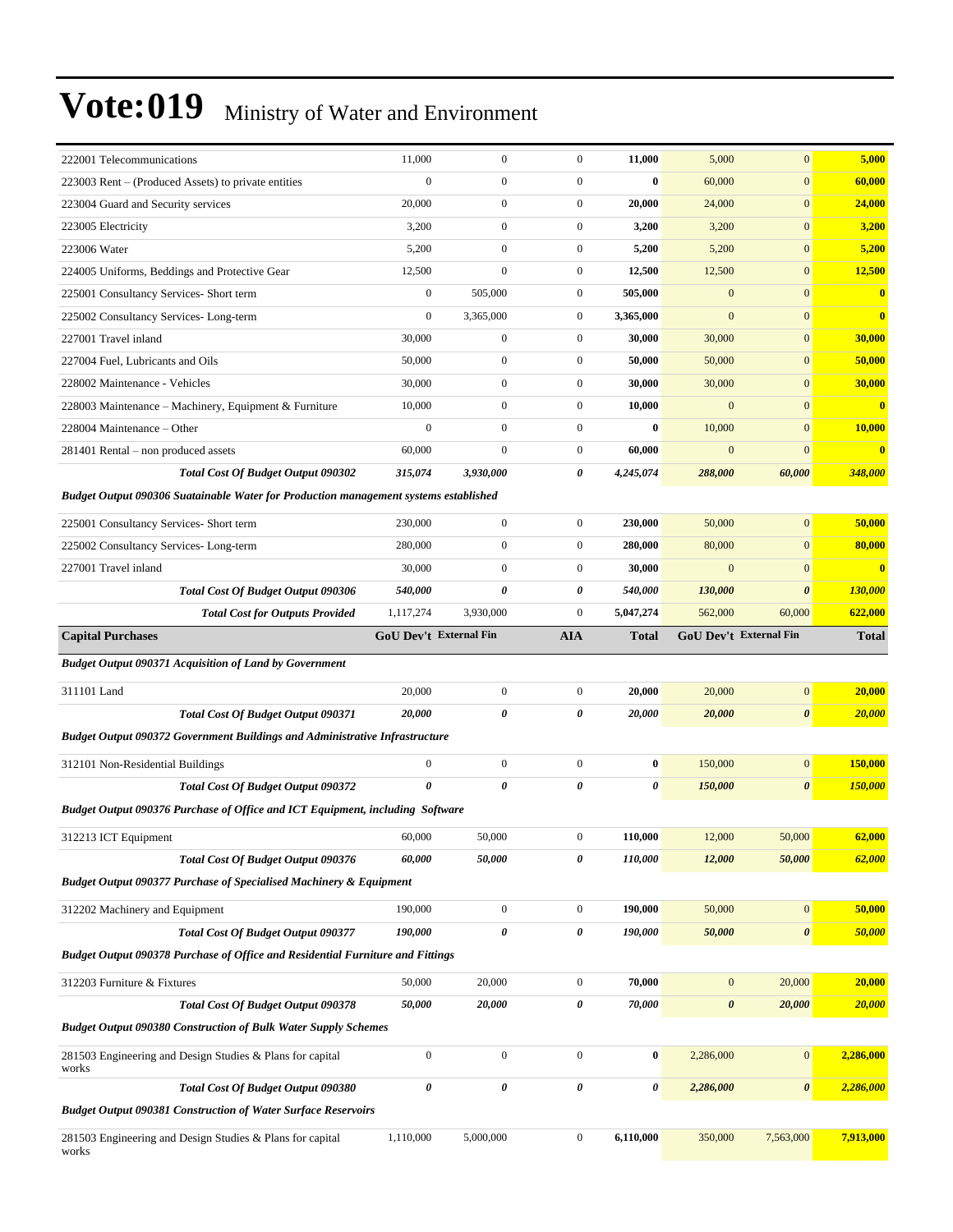| 281504 Monitoring, Supervision & Appraisal of Capital work                           | 177,000                                            | $\mathbf{0}$                  | $\boldsymbol{0}$ | 177,000      | 20,000                        | $\mathbf{0}$     | 20,000     |  |
|--------------------------------------------------------------------------------------|----------------------------------------------------|-------------------------------|------------------|--------------|-------------------------------|------------------|------------|--|
| 312104 Other Structures                                                              | 3,271,000                                          | $\overline{0}$                | $\boldsymbol{0}$ | 3,271,000    | 1,775,000                     | $\mathbf{0}$     | 1,775,000  |  |
| Total Cost Of Budget Output 090381                                                   | 4,558,000                                          | 5,000,000                     | 0                | 9,558,000    | 2,145,000                     | 7,563,000        | 9,708,000  |  |
| <b>Total Cost for Capital Purchases</b>                                              | 4,878,000                                          | 5,070,000                     | $\boldsymbol{0}$ | 9,948,000    | 4,663,000                     | 7,633,000        | 12,296,000 |  |
| <b>Total Cost for Project: 1559</b>                                                  | 5,995,274                                          | 9,000,000                     | $\boldsymbol{0}$ | 14,995,274   | 5,225,000                     | 7,693,000        | 12,918,000 |  |
| <b>Total Excluding Arrears</b>                                                       | 5,995,274                                          | 9,000,000                     | $\mathbf{0}$     | 14,995,274   | 5,225,000                     | 7,693,000        | 12,918,000 |  |
| Project 1661 Irrigation For Climate Resilience Project Profile                       |                                                    |                               |                  |              |                               |                  |            |  |
| Thousand Uganda Shillings                                                            | 2021/22 Draft Estimates<br>2020/21 Approved Budget |                               |                  |              |                               |                  |            |  |
| <b>Outputs Provided</b>                                                              |                                                    | <b>GoU Dev't External Fin</b> | <b>AIA</b>       | <b>Total</b> | <b>GoU Dev't External Fin</b> | <b>Total</b>     |            |  |
| <b>Budget Output 090301 Supervision and monitoring of WfP activities</b>             |                                                    |                               |                  |              |                               |                  |            |  |
| 211103 Allowances (Inc. Casuals, Temporary)                                          | $\boldsymbol{0}$                                   | 259,943                       | $\boldsymbol{0}$ | 259,943      | $\mathbf{0}$                  | 371,348          | 371,348    |  |
| 221003 Staff Training                                                                | $\boldsymbol{0}$                                   | 249,998                       | $\boldsymbol{0}$ | 249,998      | $\boldsymbol{0}$              | 199,999          | 199,999    |  |
| 221011 Printing, Stationery, Photocopying and Binding                                | $\boldsymbol{0}$                                   | 131,250                       | $\boldsymbol{0}$ | 131,250      | $\boldsymbol{0}$              | 175,000          | 175,000    |  |
| 225001 Consultancy Services- Short term                                              | 300,000                                            | 678,975                       | $\boldsymbol{0}$ | 978,975      | 99,783                        | 560,000          | 659,783    |  |
| 227001 Travel inland                                                                 | 20,000                                             | 90,000                        | $\boldsymbol{0}$ | 110,000      | 20,000                        | 120,000          | 140,000    |  |
| 227004 Fuel, Lubricants and Oils                                                     | 50,000                                             | 131,250                       | $\boldsymbol{0}$ | 181,250      | 50,000                        | 187,500          | 237,500    |  |
| 228002 Maintenance - Vehicles                                                        | 25,000                                             | 2,625                         | $\boldsymbol{0}$ | 27,625       | 25,000                        | 3,750            | 28,750     |  |
| <b>Total Cost Of Budget Output 090301</b>                                            | 395,000                                            | 1,544,041                     | 0                | 1,939,041    | 194,783                       | 1,617,596        | 1,812,379  |  |
| <b>Budget Output 090302 Administration and Management Support</b>                    |                                                    |                               |                  |              |                               |                  |            |  |
| 211102 Contract Staff Salaries                                                       | $\boldsymbol{0}$                                   | 1,204,200                     | $\boldsymbol{0}$ | 1,204,200    | $\mathbf{0}$                  | 803,125          | 803,125    |  |
| 211103 Allowances (Inc. Casuals, Temporary)                                          | 100,000                                            | 333,751                       | $\boldsymbol{0}$ | 433,751      | 80,000                        | 245,001          | 325,001    |  |
| 212101 Social Security Contributions                                                 | $\boldsymbol{0}$                                   | $\boldsymbol{0}$              | $\boldsymbol{0}$ | $\bf{0}$     | $\mathbf{0}$                  | 80,313           | 80,313     |  |
| 212201 Social Security Contributions                                                 | $\mathbf{0}$                                       | 80,280                        | $\boldsymbol{0}$ | 80,280       | $\overline{0}$                | $\boldsymbol{0}$ | $\bf{0}$   |  |
| 221001 Advertising and Public Relations                                              | 62,000                                             | 40,000                        | $\boldsymbol{0}$ | 102,000      | 62,000                        | 50,000           | 112,000    |  |
| 221003 Staff Training                                                                | $\boldsymbol{0}$                                   | 249,000                       | $\boldsymbol{0}$ | 249,000      | $\mathbf{0}$                  | $\mathbf{0}$     | $\bf{0}$   |  |
| 221004 Recruitment Expenses                                                          | 15,000                                             | $\boldsymbol{0}$              | $\boldsymbol{0}$ | 15,000       | 15,000                        | $\mathbf{0}$     | 15,000     |  |
| 221005 Hire of Venue (chairs, projector, etc)                                        | $\boldsymbol{0}$                                   | $\overline{0}$                | $\boldsymbol{0}$ | $\bf{0}$     | $\mathbf{0}$                  | 97,500           | 97,500     |  |
| 221011 Printing, Stationery, Photocopying and Binding                                | $\boldsymbol{0}$                                   | 90,001                        | $\boldsymbol{0}$ | 90,001       | $\boldsymbol{0}$              | 40,001           | 40,001     |  |
| 224005 Uniforms, Beddings and Protective Gear                                        | $\mathbf{0}$                                       | $\mathbf{0}$                  | $\boldsymbol{0}$ | $\bf{0}$     | $\mathbf{0}$                  | 75,000           | 75,000     |  |
| 225002 Consultancy Services-Long-term                                                | $\boldsymbol{0}$                                   | 7,368,702                     | $\boldsymbol{0}$ | 7,368,702    | $\mathbf{0}$                  | $\mathbf{0}$     | $\bf{0}$   |  |
| 227001 Travel inland                                                                 | 38,000                                             | 44,750                        | $\boldsymbol{0}$ | 82,750       | 38,000                        | 203,438          | 241,438    |  |
| 227004 Fuel, Lubricants and Oils                                                     | 25,000                                             | 26,250                        | $\boldsymbol{0}$ | 51,250       | 25,000                        | 37,500           | 62,500     |  |
| 228002 Maintenance - Vehicles                                                        | 15,000                                             | 1,313                         | $\boldsymbol{0}$ | 16,313       | 15,000                        | 1,875            | 16,875     |  |
| Total Cost Of Budget Output 090302                                                   | 255,000                                            | 9,438,246                     | 0                | 9,693,246    | 235,000                       | 1,633,753        | 1,868,753  |  |
| Budget Output 090306 Suatainable Water for Production management systems established |                                                    |                               |                  |              |                               |                  |            |  |
| 225002 Consultancy Services-Long-term                                                | $\mathbf{0}$                                       | 2,387,340                     | $\boldsymbol{0}$ | 2,387,340    | 200,000                       | 2,563,680        | 2,763,680  |  |
| Total Cost Of Budget Output 090306                                                   | $\pmb{\theta}$                                     | 2,387,340                     | 0                | 2,387,340    | 200,000                       | 2,563,680        | 2,763,680  |  |
| <b>Total Cost for Outputs Provided</b>                                               | 650,000                                            | 13,369,627                    | $\boldsymbol{0}$ | 14,019,627   | 629,783                       | 5,815,028        | 6,444,811  |  |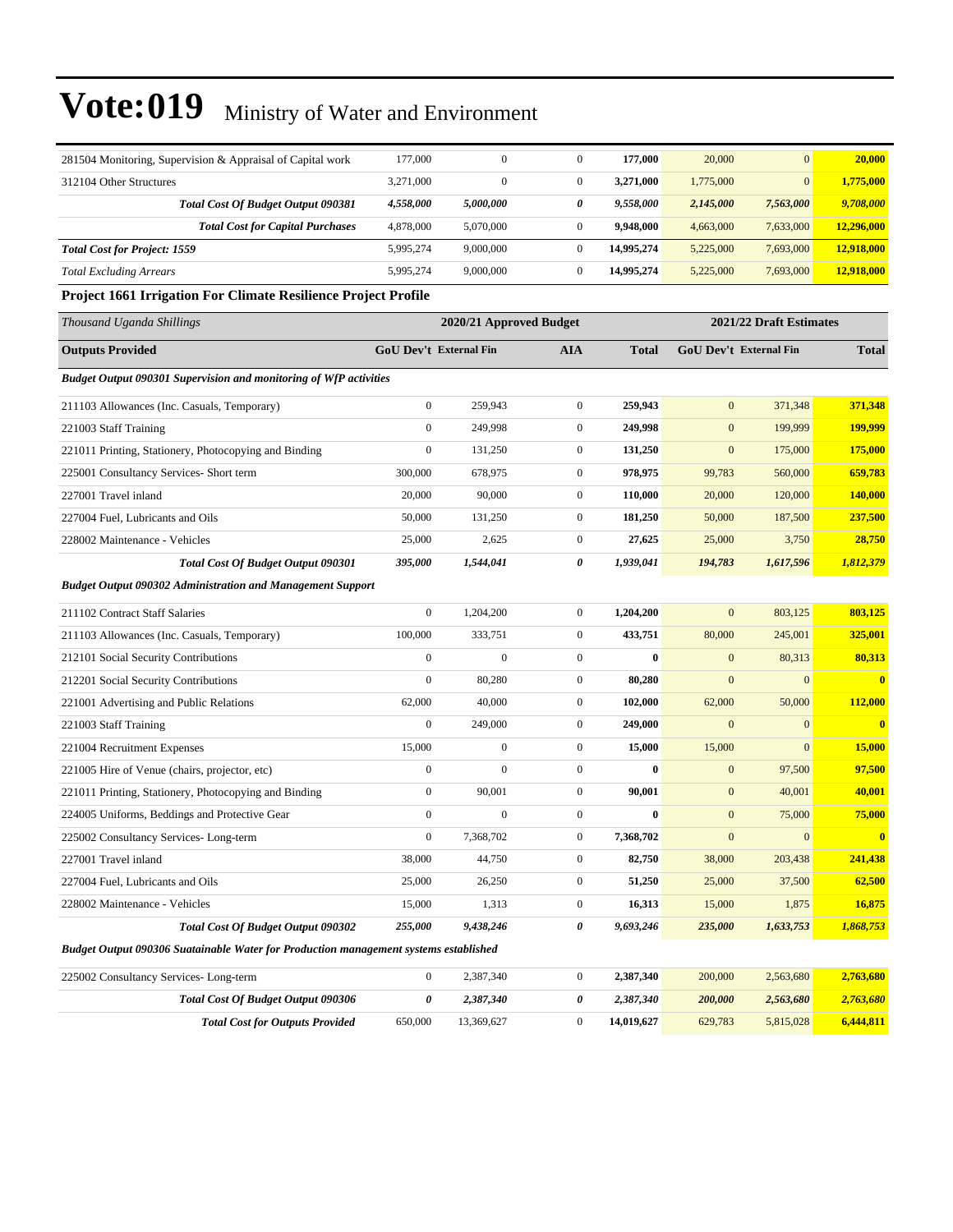| <b>Capital Purchases</b>                                                             | <b>GoU Dev't External Fin</b> |                         | <b>AIA</b>       | <b>Total</b> | <b>GoU Dev't External Fin</b> |                               | <b>Total</b>          |
|--------------------------------------------------------------------------------------|-------------------------------|-------------------------|------------------|--------------|-------------------------------|-------------------------------|-----------------------|
| <b>Budget Output 090371 Acquisition of Land by Government</b>                        |                               |                         |                  |              |                               |                               |                       |
| 311101 Land                                                                          | 8,000,000                     | $\boldsymbol{0}$        | $\boldsymbol{0}$ | 8,000,000    | 7,420,217                     | $\mathbf{0}$                  | 7,420,217             |
| Total Cost Of Budget Output 090371                                                   | 8,000,000                     | 0                       | 0                | 8,000,000    | 7,420,217                     | $\boldsymbol{\theta}$         | 7,420,217             |
| <b>Budget Output 090375 Purchase of Motor Vehicles and Other Transport Equipment</b> |                               |                         |                  |              |                               |                               |                       |
| 312201 Transport Equipment                                                           | $\boldsymbol{0}$              | 7,425,000               | $\boldsymbol{0}$ | 7,425,000    | $\mathbf{0}$                  | $\boldsymbol{0}$              | $\bf{0}$              |
| Total Cost Of Budget Output 090375                                                   | 0                             | 7,425,000               | 0                | 7,425,000    | $\boldsymbol{\theta}$         | $\boldsymbol{\theta}$         | $\boldsymbol{\theta}$ |
| Budget Output 090376 Purchase of Office and ICT Equipment, including Software        |                               |                         |                  |              |                               |                               |                       |
| 312213 ICT Equipment                                                                 | $\mathbf{0}$                  | 2,062,500               | $\boldsymbol{0}$ | 2,062,500    | $\mathbf{0}$                  | 75,000                        | 75,000                |
| <b>Total Cost Of Budget Output 090376</b>                                            | 0                             | 2,062,500               | 0                | 2,062,500    | $\boldsymbol{\theta}$         | 75,000                        | 75,000                |
| <b>Budget Output 090380 Construction of Bulk Water Supply Schemes</b>                |                               |                         |                  |              |                               |                               |                       |
| 281503 Engineering and Design Studies & Plans for capital<br>works                   | $\mathbf{0}$                  | 6,362,500               | $\boldsymbol{0}$ | 6,362,500    | $\mathbf{0}$                  | 4,943,722                     | 4,943,722             |
| <b>Total Cost Of Budget Output 090380</b>                                            | 0                             | 6,362,500               | 0                | 6,362,500    | $\boldsymbol{\theta}$         | 4,943,722                     | 4,943,722             |
| <b>Budget Output 090381 Construction of Water Surface Reservoirs</b>                 |                               |                         |                  |              |                               |                               |                       |
| 281504 Monitoring, Supervision & Appraisal of Capital work                           | $\boldsymbol{0}$              | 216,090                 | $\boldsymbol{0}$ | 216,090      | $\mathbf{0}$                  | 574,500                       | 574,500               |
| 312104 Other Structures                                                              | $\mathbf{0}$                  | 23,764,283              | $\boldsymbol{0}$ | 23,764,283   | $\boldsymbol{0}$              | 3,978,750                     | 3,978,750             |
| Total Cost Of Budget Output 090381                                                   | 0                             | 23,980,373              | 0                | 23,980,373   | $\boldsymbol{\theta}$         | 4,553,250                     | 4,553,250             |
| <b>Total Cost for Capital Purchases</b>                                              | 8,000,000                     | 39,830,373              | $\boldsymbol{0}$ | 47,830,373   | 7,420,217                     | 9,571,972                     | 16,992,189            |
| <b>Total Cost for Project: 1661</b>                                                  | 8,650,000                     | 53,200,000              | $\boldsymbol{0}$ | 61,850,000   | 8,050,000                     | 15,387,000                    | 23,437,000            |
| <b>Total Excluding Arrears</b>                                                       | 8,650,000                     | 53,200,000              | $\boldsymbol{0}$ | 61,850,000   | 8,050,000                     | 15,387,000                    | 23,437,000            |
| Project 1666 Development of Solar Powered Irrigation and Water Supply Systems        |                               |                         |                  |              |                               |                               |                       |
| Thousand Uganda Shillings                                                            |                               | 2020/21 Approved Budget |                  |              |                               | 2021/22 Draft Estimates       |                       |
| <b>Outputs Provided</b>                                                              | GoU Dev't External Fin        |                         | <b>AIA</b>       | <b>Total</b> |                               | <b>GoU Dev't External Fin</b> | <b>Total</b>          |
| <b>Budget Output 090301 Supervision and monitoring of WfP activities</b>             |                               |                         |                  |              |                               |                               |                       |
| 221003 Staff Training                                                                | 50,000                        | $\boldsymbol{0}$        | $\boldsymbol{0}$ | 50,000       | 8,900                         | $\overline{0}$                | 8,900                 |
| 221011 Printing, Stationery, Photocopying and Binding                                | 11,250                        | $\boldsymbol{0}$        | $\boldsymbol{0}$ | 11,250       | 8,000                         | $\mathbf{0}$                  | 8,000                 |
| 225001 Consultancy Services- Short term                                              | 649,650                       | $\boldsymbol{0}$        | $\boldsymbol{0}$ | 649,650      | 39,650                        | $\mathbf{0}$                  | 39,650                |
| 225002 Consultancy Services-Long-term                                                | $\boldsymbol{0}$              | $\boldsymbol{0}$        | $\boldsymbol{0}$ | $\bf{0}$     | 86,150                        | $\mathbf{0}$                  | 86,150                |
| 227001 Travel inland                                                                 | 85,250                        | $\boldsymbol{0}$        | $\boldsymbol{0}$ | 85,250       | 65,250                        | $\mathbf{0}$                  | 65,250                |
| 227004 Fuel, Lubricants and Oils                                                     | 30,000                        | $\boldsymbol{0}$        | $\boldsymbol{0}$ | 30,000       | 80,000                        | $\mathbf{0}$                  | 80,000                |
| 228002 Maintenance - Vehicles                                                        | 30,000                        | $\boldsymbol{0}$        | $\boldsymbol{0}$ | 30,000       | 45,000                        | $\mathbf{0}$                  | 45,000                |
| Total Cost Of Budget Output 090301                                                   | 856,150                       | 0                       | 0                | 856,150      | 332,950                       | $\boldsymbol{\theta}$         | 332,950               |
| <b>Budget Output 090302 Administration and Management Support</b>                    |                               |                         |                  |              |                               |                               |                       |
| 221001 Advertising and Public Relations                                              | $\boldsymbol{0}$              | $\boldsymbol{0}$        | $\boldsymbol{0}$ | $\bf{0}$     | 5,000                         | $\overline{0}$                | 5,000                 |
| 221003 Staff Training                                                                | 49,000                        | $\boldsymbol{0}$        | $\boldsymbol{0}$ | 49,000       | 50,000                        | $\mathbf{0}$                  | 50,000                |
| 221005 Hire of Venue (chairs, projector, etc)                                        | $\boldsymbol{0}$              | $\boldsymbol{0}$        | $\boldsymbol{0}$ | $\bf{0}$     | 5,000                         | $\mathbf{0}$                  | 5,000                 |
| 221007 Books, Periodicals & Newspapers                                               | $\boldsymbol{0}$              | $\boldsymbol{0}$        | $\boldsymbol{0}$ | $\bf{0}$     | 2,000                         | $\mathbf{0}$                  | 2,000                 |
| 221008 Computer supplies and Information Technology (IT)                             | $\mathbf{0}$                  | $\boldsymbol{0}$        | $\boldsymbol{0}$ | $\bf{0}$     | 15,000                        | $\mathbf{0}$                  | 15,000                |
| 221011 Printing, Stationery, Photocopying and Binding                                | $\boldsymbol{0}$              | $\boldsymbol{0}$        | $\boldsymbol{0}$ | $\bf{0}$     | 5,000                         | $\mathbf{0}$                  | 5,000                 |
| 222001 Telecommunications                                                            | $\boldsymbol{0}$              | $\boldsymbol{0}$        | $\boldsymbol{0}$ | $\bf{0}$     | 2,000                         | $\mathbf{0}$                  | 2,000                 |
| 225001 Consultancy Services- Short term                                              | $\boldsymbol{0}$              | 332,228                 | $\boldsymbol{0}$ | 332,228      | $\mathbf{0}$                  | $\mathbf{0}$                  | $\bf{0}$              |
| 225002 Consultancy Services-Long-term                                                | $\boldsymbol{0}$              | 974,610                 | $\boldsymbol{0}$ | 974,610      | $\mathbf{0}$                  | $\mathbf{0}$                  | $\mathbf{0}$          |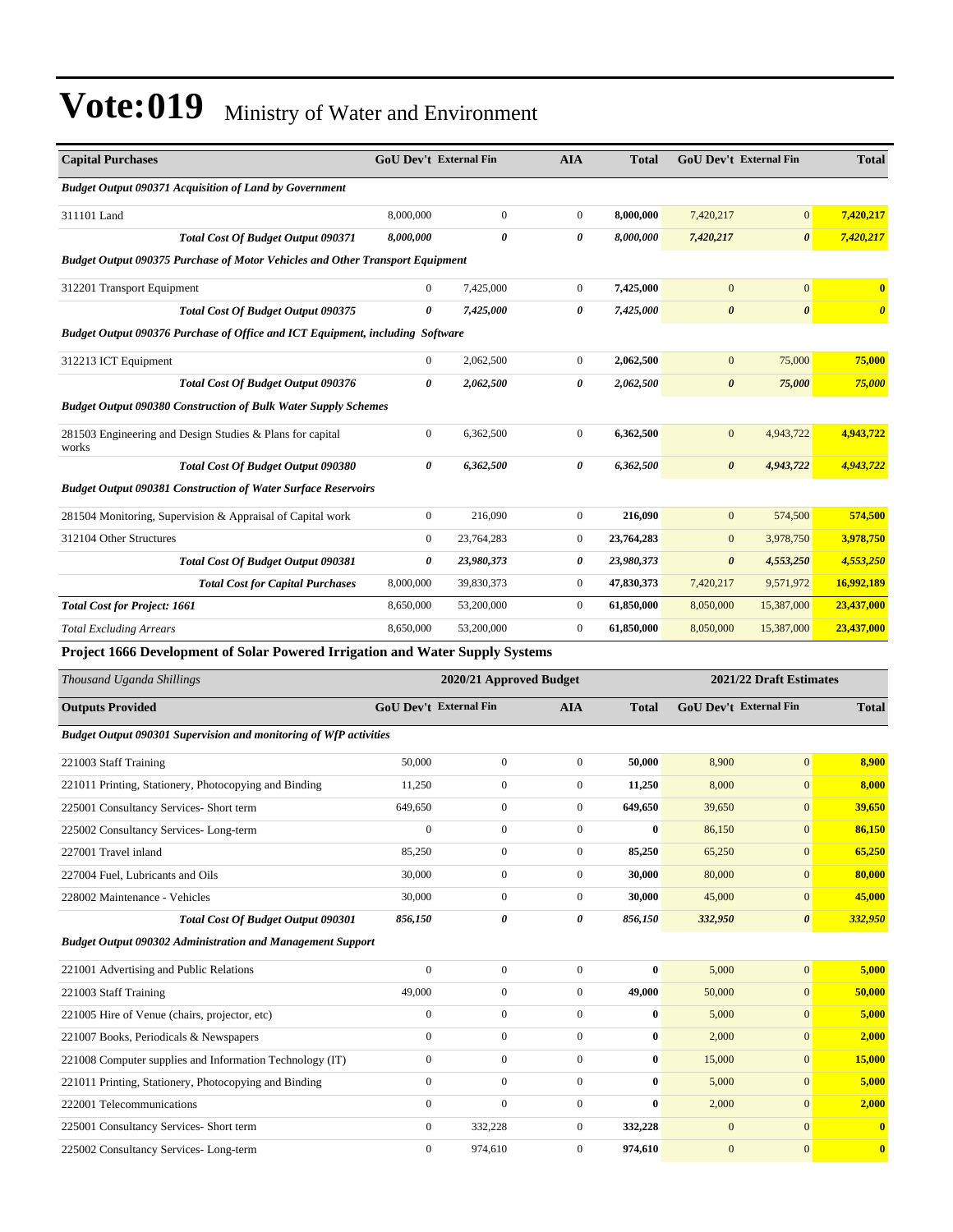| 227001 Travel inland                                                               | 54,850                 | 415,284                 | $\boldsymbol{0}$ | 470,134      | 62,850                | $\mathbf{0}$               | 62,850                |
|------------------------------------------------------------------------------------|------------------------|-------------------------|------------------|--------------|-----------------------|----------------------------|-----------------------|
| 227004 Fuel, Lubricants and Oils                                                   | 20,000                 | 83,057                  | $\boldsymbol{0}$ | 103,057      | 105,000               | $\overline{0}$             | 105,000               |
| 228002 Maintenance - Vehicles                                                      | 20,000                 | $\boldsymbol{0}$        | $\boldsymbol{0}$ | 20,000       | 70,000                | $\mathbf{0}$               | 70,000                |
| Total Cost Of Budget Output 090302                                                 | 143,850                | 1,805,179               | 0                | 1,949,029    | 321,850               | $\boldsymbol{\theta}$      | 321,850               |
| <b>Total Cost for Outputs Provided</b>                                             | 1,000,000              | 1,805,179               | $\boldsymbol{0}$ | 2,805,179    | 654,800               | $\mathbf{0}$               | 654,800               |
| <b>Capital Purchases</b>                                                           | GoU Dev't External Fin |                         | <b>AIA</b>       | <b>Total</b> |                       | GoU Dev't External Fin     | <b>Total</b>          |
| <b>Budget Output 090380 Construction of Bulk Water Supply Schemes</b>              |                        |                         |                  |              |                       |                            |                       |
| 281503 Engineering and Design Studies & Plans for capital<br>works                 | $\mathbf{0}$           | 568,688                 | $\boldsymbol{0}$ | 568,688      | $\mathbf{0}$          | $\mathbf{0}$               | $\mathbf{0}$          |
| 281504 Monitoring, Supervision & Appraisal of Capital work                         | $\boldsymbol{0}$       | 1,326,938               | $\boldsymbol{0}$ | 1,326,938    | $\mathbf{0}$          | $\mathbf{0}$               | $\boldsymbol{0}$      |
| 312104 Other Structures                                                            | $\mathbf{0}$           | 34,299,195              | $\boldsymbol{0}$ | 34,299,195   | $\mathbf{0}$          | $\overline{0}$             | $\bf{0}$              |
| Total Cost Of Budget Output 090380                                                 | $\boldsymbol{\theta}$  | 36,194,821              | 0                | 36,194,821   | $\boldsymbol{\theta}$ | $\boldsymbol{\theta}$      | $\boldsymbol{\theta}$ |
| <b>Budget Output 090381 Construction of Water Surface Reservoirs</b>               |                        |                         |                  |              |                       |                            |                       |
| 281503 Engineering and Design Studies & Plans for capital<br>works                 | $\mathbf{0}$           | $\boldsymbol{0}$        | $\boldsymbol{0}$ | $\bf{0}$     | 1,106,293             | $\overline{0}$             | 1,106,293             |
| 281504 Monitoring, Supervision & Appraisal of Capital work                         | $\mathbf{0}$           | $\mathbf{0}$            | $\boldsymbol{0}$ | $\bf{0}$     | 72,000                | $\mathbf{0}$               | 72,000                |
| 312104 Other Structures                                                            | $\mathbf{0}$           | $\boldsymbol{0}$        | $\boldsymbol{0}$ | $\bf{0}$     | 4,101,907             | 31,236,000                 | 35,337,907            |
| Total Cost Of Budget Output 090381                                                 | 0                      | 0                       | 0                | 0            | 5,280,200             | 31,236,000                 | 36,516,200            |
| <b>Total Cost for Capital Purchases</b>                                            | $\mathbf{0}$           | 36,194,821              | $\boldsymbol{0}$ | 36,194,821   | 5,280,200             | 31,236,000                 | 36,516,200            |
| <b>Total Cost for Project: 1666</b>                                                | 1,000,000              | 38,000,000              | $\boldsymbol{0}$ | 39,000,000   | 5,935,000             | 31,236,000                 | 37,171,000            |
| <b>Total Excluding Arrears</b>                                                     | 1,000,000              | 38,000,000              | $\boldsymbol{0}$ | 39,000,000   | 5,935,000             | 31,236,000                 | 37,171,000            |
|                                                                                    | GoU                    | <b>External Fin</b>     | <b>AIA</b>       | <b>Total</b> | GoU                   | <b>External Fin</b>        | <b>Total</b>          |
| <b>Total Cost for Sub-SubProgramme 03</b>                                          | 113,373,472            | 100,200,000             | 0                | 213,573,472  | 113,576,353           | 54,316,000                 | 167,892,353           |
| <b>Total Excluding Arrears</b>                                                     | 113,373,472            | 100,200,000             | $\boldsymbol{0}$ | 213,573,472  | 110,576,353           | 54,316,000                 | 164,892,353           |
| <b>Sub-SubProgrammme 04 Water Resources Management</b>                             |                        |                         |                  |              |                       |                            |                       |
| <b>Recurrent Budget Estimates</b>                                                  |                        |                         |                  |              |                       |                            |                       |
| Department 10 Water Resources M & A                                                |                        |                         |                  |              |                       |                            |                       |
| Thousand Uganda Shillings                                                          |                        | 2020/21 Approved Budget |                  |              |                       | 2021/22 Approved Estimates |                       |
| <b>Outputs Provided</b>                                                            | Wage                   | Non Wage                | <b>AIA</b>       | <b>Total</b> | Wage                  | Non Wage                   | <b>Total</b>          |
| Budget Output 090401 Administration and Management support                         |                        |                         |                  |              |                       |                            |                       |
| 211101 General Staff Salaries                                                      | 570,750                | $\boldsymbol{0}$        | $\boldsymbol{0}$ | 570,750      | 571,000               | $\mathbf{0}$               | 571,000               |
| <b>Total Cost of Budget Output 01</b>                                              | 570,750                | 0                       | 0                | 570,750      | 571,000               | $\boldsymbol{\theta}$      | 571,000               |
| Budget Output 090403 Water resources availability regularly monitored and assessed |                        |                         |                  |              |                       |                            |                       |
| 211103 Allowances (Inc. Casuals, Temporary)                                        | $\mathbf{0}$           | $\boldsymbol{0}$        | $\overline{0}$   | $\bf{0}$     | $\mathbf{0}$          | 3,000                      | 3,000                 |
| 221011 Printing, Stationery, Photocopying and Binding                              | $\mathbf{0}$           | $\boldsymbol{0}$        | $\boldsymbol{0}$ | $\bf{0}$     | $\mathbf{0}$          | 1,500                      | 1,500                 |
| 227001 Travel inland                                                               | $\mathbf{0}$           | $\boldsymbol{0}$        | $\overline{0}$   | $\bf{0}$     | $\mathbf{0}$          | 20,500                     | 20,500                |
| 227004 Fuel, Lubricants and Oils                                                   | $\boldsymbol{0}$       | $\boldsymbol{0}$        | $\boldsymbol{0}$ | $\bf{0}$     | $\mathbf{0}$          | 7,000                      | 7,000                 |
| 00000035                                                                           |                        |                         |                  |              |                       | 2.000                      | 2.000                 |

228002 Maintenance - Vehicles 0 0 0 **0** 0 3,000 **3,000** *Total Cost of Budget Output 03 0 0 0 0 0 35,000 35,000* **Total Cost Of Outputs Provided 570,750 0 0 570,750 571,000 35,000 606,000 Total Cost for Department 10 570,750 0 0 570,750 571,000 35,000 606,000** *Total Excluding Arrears* 570,750 0 0 **570,750** 571,000 35,000 **606,000**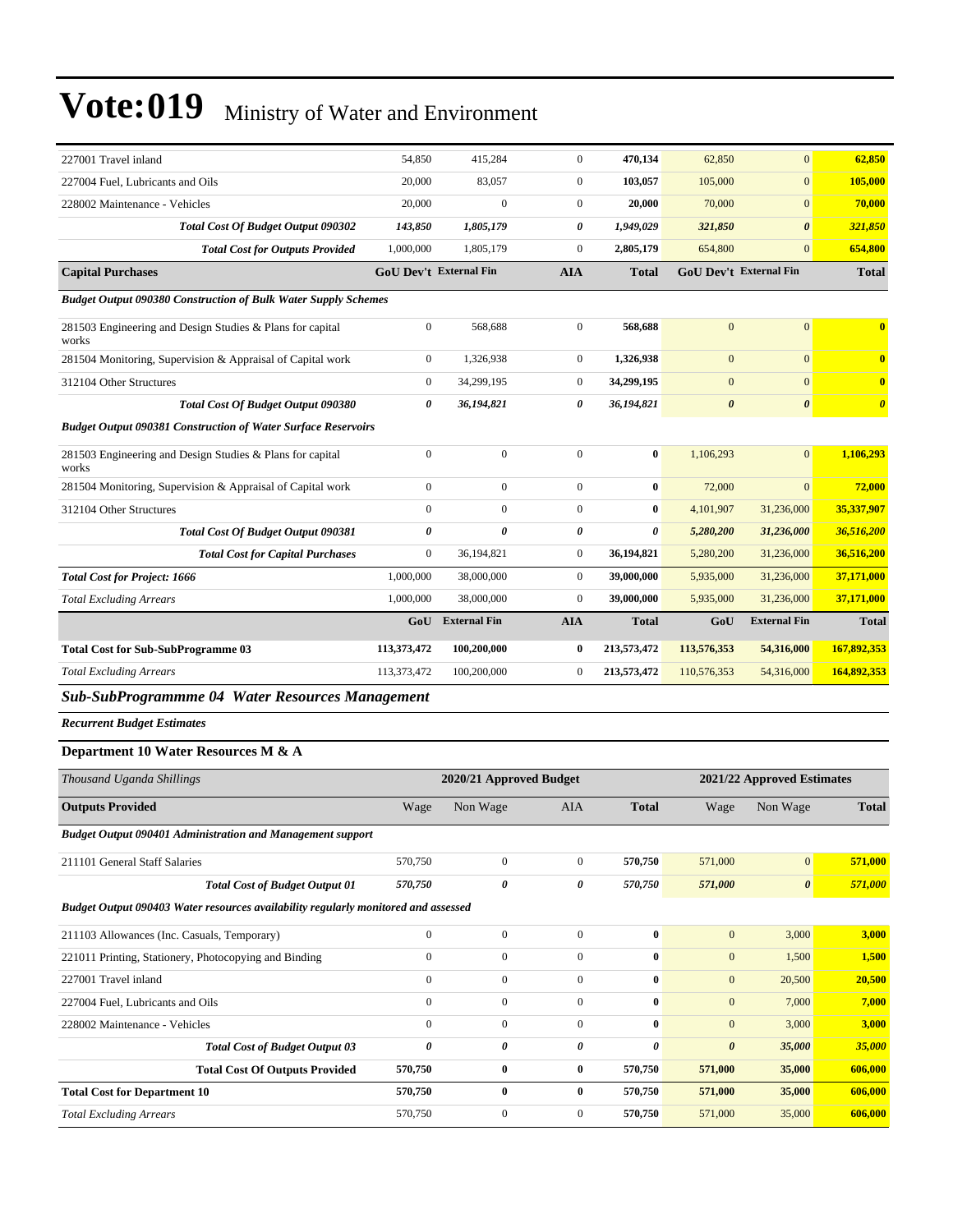#### **Department 11 Water Resources Regulation**

| Thousand Uganda Shillings                                                        |                  | 2020/21 Approved Budget |                  |                       | 2021/22 Approved Estimates |                       |               |  |
|----------------------------------------------------------------------------------|------------------|-------------------------|------------------|-----------------------|----------------------------|-----------------------|---------------|--|
| <b>Outputs Provided</b>                                                          | Wage             | Non Wage                | AIA              | <b>Total</b>          | Wage                       | Non Wage              | <b>Total</b>  |  |
| Budget Output 090401 Administration and Management support                       |                  |                         |                  |                       |                            |                       |               |  |
| 211101 General Staff Salaries                                                    | 520,510          | $\boldsymbol{0}$        | $\boldsymbol{0}$ | 520,510               | 521,000                    | $\overline{0}$        | 521,000       |  |
| <b>Total Cost of Budget Output 01</b>                                            | 520,510          | 0                       | 0                | 520,510               | 521,000                    | $\boldsymbol{\theta}$ | 521,000       |  |
| Budget Output 090405 Water resources rationally planned, allocated and regulated |                  |                         |                  |                       |                            |                       |               |  |
| 211103 Allowances (Inc. Casuals, Temporary)                                      | $\boldsymbol{0}$ | $\boldsymbol{0}$        | $\boldsymbol{0}$ | $\bf{0}$              | $\mathbf{0}$               | 4,000                 | 4,000         |  |
| 221007 Books, Periodicals & Newspapers                                           | $\mathbf{0}$     | $\boldsymbol{0}$        | $\boldsymbol{0}$ | $\bf{0}$              | $\boldsymbol{0}$           | 1,000                 | 1,000         |  |
| 221009 Welfare and Entertainment                                                 | $\boldsymbol{0}$ | $\boldsymbol{0}$        | $\boldsymbol{0}$ | $\bf{0}$              | $\mathbf{0}$               | 2,000                 | 2,000         |  |
| 221012 Small Office Equipment                                                    | $\mathbf{0}$     | $\boldsymbol{0}$        | $\boldsymbol{0}$ | $\bf{0}$              | $\mathbf{0}$               | 1,000                 | 1,000         |  |
| 222001 Telecommunications                                                        | $\boldsymbol{0}$ | $\boldsymbol{0}$        | $\boldsymbol{0}$ | $\bf{0}$              | $\boldsymbol{0}$           | 1,000                 | 1,000         |  |
| 227001 Travel inland                                                             | $\mathbf{0}$     | $\boldsymbol{0}$        | $\boldsymbol{0}$ | $\bf{0}$              | $\mathbf{0}$               | 15,000                | 15,000        |  |
| 227004 Fuel, Lubricants and Oils                                                 | $\mathbf{0}$     | $\boldsymbol{0}$        | $\boldsymbol{0}$ | $\bf{0}$              | $\mathbf{0}$               | 10,000                | 10,000        |  |
| <b>Total Cost of Budget Output 05</b>                                            | $\pmb{\theta}$   | 0                       | 0                | $\boldsymbol{\theta}$ | $\boldsymbol{\theta}$      | 34,000                | 34,000        |  |
| <b>Total Cost Of Outputs Provided</b>                                            | 520,510          | $\bf{0}$                | $\bf{0}$         | 520,510               | 521,000                    | 34,000                | 555,000       |  |
| <b>Arrears</b>                                                                   | Wage             | Non Wage                | AIA              | <b>Total</b>          | Wage                       | Non Wage              | <b>Total</b>  |  |
| <b>Budget Output 090499 Arrears</b>                                              |                  |                         |                  |                       |                            |                       |               |  |
| 321605 Domestic arrears (Budgeting)                                              | $\boldsymbol{0}$ | $\boldsymbol{0}$        | $\boldsymbol{0}$ | $\bf{0}$              | $\mathbf{0}$               | 994,511               | 994,511       |  |
| <b>Total Cost of Budget Output 99</b>                                            | $\pmb{\theta}$   | 0                       | 0                | $\boldsymbol{\theta}$ | $\boldsymbol{\theta}$      | 994,511               | 994,511       |  |
| <b>Total Cost Of Arrears</b>                                                     | $\bf{0}$         | 0                       | $\bf{0}$         | $\bf{0}$              | $\bf{0}$                   | 994,511               | 994,511       |  |
| <b>Total Cost for Department 11</b>                                              | 520,510          | 0                       | 0                | 520,510               | 521,000                    | 1,028,511             | 1,549,511     |  |
| <b>Total Excluding Arrears</b>                                                   | 520,510          | $\boldsymbol{0}$        | $\boldsymbol{0}$ | 520,510               | 521,000                    | 34,000                | 555,000       |  |
| <b>Department 12 Water Quality Management</b>                                    |                  |                         |                  |                       |                            |                       |               |  |
| Thousand Uganda Shillings                                                        |                  | 2020/21 Approved Budget |                  |                       | 2021/22 Approved Estimates |                       |               |  |
| <b>Outputs Provided</b>                                                          | Wage             | Non Wage                | AIA              | <b>Total</b>          | Wage                       | Non Wage              | <b>Total</b>  |  |
| <b>Budget Output 090401 Administration and Management support</b>                |                  |                         |                  |                       |                            |                       |               |  |
| 211101 General Staff Salaries                                                    | 435,400          | $\boldsymbol{0}$        | $\boldsymbol{0}$ | 435,400               | 435,000                    | $\mathbf{0}$          | 435,000       |  |
| 221007 Books, Periodicals & Newspapers                                           | $\boldsymbol{0}$ | $\boldsymbol{0}$        | $\boldsymbol{0}$ | $\bf{0}$              | $\mathbf{0}$               | 4,000                 | 4,000         |  |
| 221009 Welfare and Entertainment                                                 | $\bf{0}$         | 0                       | $\theta$         | $\bf{0}$              | $\theta$                   | 8,000                 | 8,000         |  |
| 221011 Printing, Stationery, Photocopying and Binding                            | $\boldsymbol{0}$ | $\boldsymbol{0}$        | $\boldsymbol{0}$ | $\bf{0}$              | $\mathbf{0}$               | 4,000                 | 4,000         |  |
| 223004 Guard and Security services                                               | $\boldsymbol{0}$ | $\boldsymbol{0}$        | $\boldsymbol{0}$ | $\pmb{0}$             | $\boldsymbol{0}$           | 6,000                 | 6,000         |  |
| 227001 Travel inland                                                             | $\boldsymbol{0}$ | $\boldsymbol{0}$        | $\boldsymbol{0}$ | $\bf{0}$              | $\boldsymbol{0}$           | 34,910                | 34,910        |  |
| 227004 Fuel, Lubricants and Oils                                                 | $\boldsymbol{0}$ | $\boldsymbol{0}$        | $\boldsymbol{0}$ | $\bf{0}$              | $\mathbf{0}$               | 30,090                | 30,090        |  |
| 228002 Maintenance - Vehicles                                                    | $\boldsymbol{0}$ | $\boldsymbol{0}$        | $\boldsymbol{0}$ | $\pmb{0}$             | $\boldsymbol{0}$           | 14,000                | <b>14,000</b> |  |
| <b>Total Cost of Budget Output 01</b>                                            | 435,400          | 0                       | 0                | 435,400               | 435,000                    | 101,000               | 536,000       |  |
| <b>Total Cost Of Outputs Provided</b>                                            | 435,400          | $\bf{0}$                | 0                | 435,400               | 435,000                    | 101,000               | 536,000       |  |
| <b>Total Cost for Department 12</b>                                              | 435,400          | $\bf{0}$                | 0                | 435,400               | 435,000                    | 101,000               | 536,000       |  |
| <b>Total Excluding Arrears</b>                                                   | 435,400          | $\boldsymbol{0}$        | $\boldsymbol{0}$ | 435,400               | 435,000                    | 101,000               | 536,000       |  |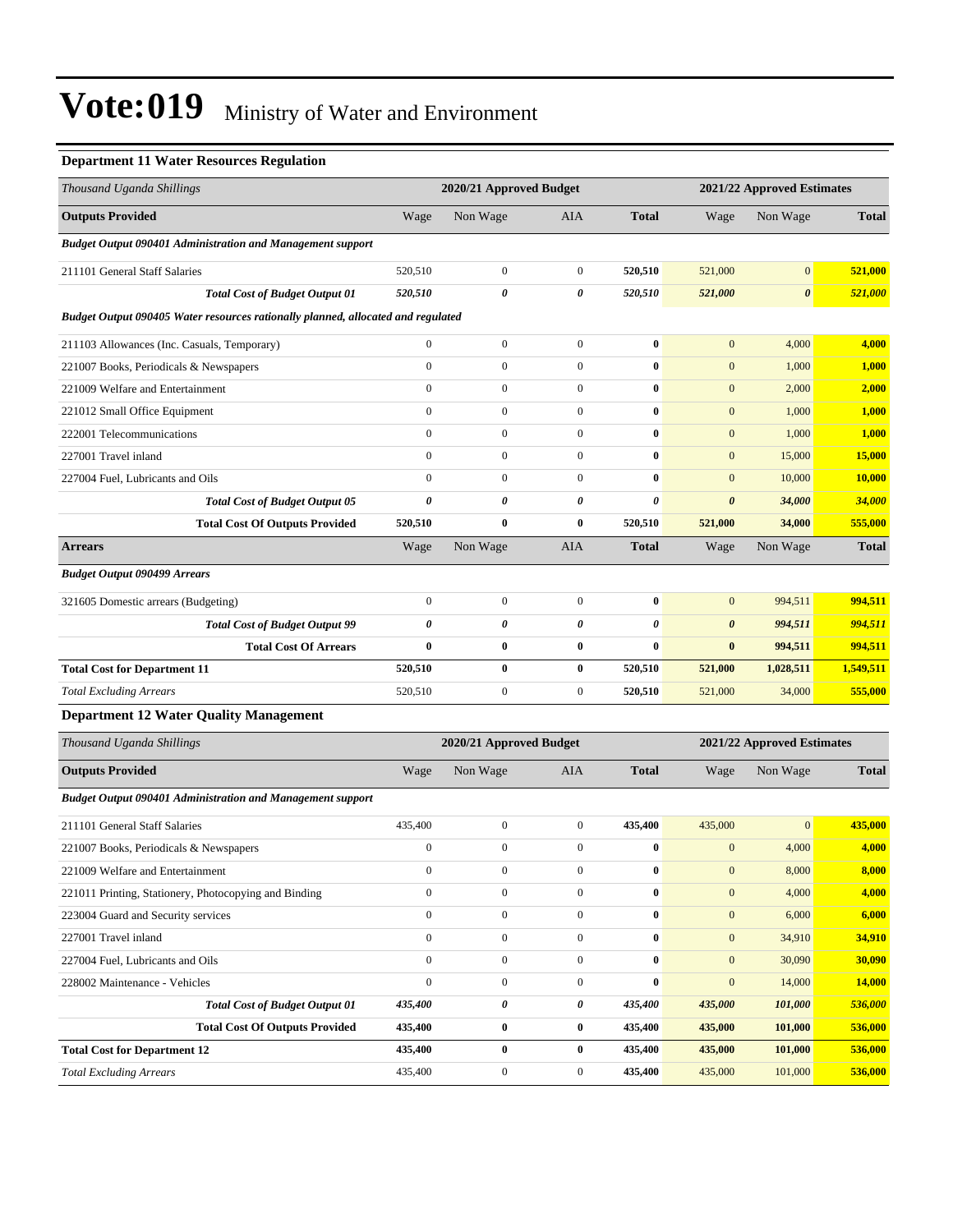| Department 21 Trans-Boundary Water Resource Management Programme                |                               |                         |                  |              |                            |                         |                         |  |
|---------------------------------------------------------------------------------|-------------------------------|-------------------------|------------------|--------------|----------------------------|-------------------------|-------------------------|--|
| Thousand Uganda Shillings                                                       | 2020/21 Approved Budget       |                         |                  |              | 2021/22 Approved Estimates |                         |                         |  |
| <b>Outputs Provided</b>                                                         | Wage                          | Non Wage                | AIA              | <b>Total</b> | Wage                       | Non Wage                | <b>Total</b>            |  |
| Budget Output 090401 Administration and Management support                      |                               |                         |                  |              |                            |                         |                         |  |
| 211101 General Staff Salaries                                                   | 482,370                       | $\boldsymbol{0}$        | $\mathbf{0}$     | 482,370      | 482,030                    | $\boldsymbol{0}$        | 482,030                 |  |
| 221009 Welfare and Entertainment                                                | $\boldsymbol{0}$              | $\boldsymbol{0}$        | $\boldsymbol{0}$ | $\bf{0}$     | $\mathbf{0}$               | 4,000                   | 4,000                   |  |
| 221011 Printing, Stationery, Photocopying and Binding                           | $\mathbf{0}$                  | $\boldsymbol{0}$        | $\boldsymbol{0}$ | $\bf{0}$     | $\boldsymbol{0}$           | 4,000                   | 4,000                   |  |
| 227001 Travel inland                                                            | $\mathbf{0}$                  | $\boldsymbol{0}$        | $\mathbf{0}$     | $\bf{0}$     | $\boldsymbol{0}$           | 7,000                   | 7,000                   |  |
| 227004 Fuel, Lubricants and Oils                                                | $\boldsymbol{0}$              | $\boldsymbol{0}$        | $\mathbf{0}$     | $\bf{0}$     | $\boldsymbol{0}$           | 5,000                   | 5,000                   |  |
| <b>Total Cost of Budget Output 01</b>                                           | 482,370                       | 0                       | 0                | 482,370      | 482,030                    | 20,000                  | 502,030                 |  |
| <b>Total Cost Of Outputs Provided</b>                                           | 482,370                       | $\bf{0}$                | $\bf{0}$         | 482,370      | 482,030                    | 20,000                  | 502,030                 |  |
| <b>Total Cost for Department 21</b>                                             | 482,370                       | $\bf{0}$                | $\bf{0}$         | 482,370      | 482,030                    | 20,000                  | 502,030                 |  |
| <b>Total Excluding Arrears</b>                                                  | 482,370                       | $\boldsymbol{0}$        | $\mathbf{0}$     | 482,370      | 482,030                    | 20,000                  | 502,030                 |  |
| <b>Development Budget Estimates</b>                                             |                               |                         |                  |              |                            |                         |                         |  |
| Project 1302 Support for Hydro-Power Devt and Operations on River Nile          |                               |                         |                  |              |                            |                         |                         |  |
| Thousand Uganda Shillings                                                       |                               | 2020/21 Approved Budget |                  |              |                            | 2021/22 Draft Estimates |                         |  |
| <b>Outputs Provided</b>                                                         | <b>GoU Dev't External Fin</b> |                         | AIA              | <b>Total</b> | GoU Dev't External Fin     |                         | <b>Total</b>            |  |
| <b>Budget Output 090401 Administration and Management support</b>               |                               |                         |                  |              |                            |                         |                         |  |
| 211102 Contract Staff Salaries                                                  | 50,000                        | $\boldsymbol{0}$        | $\boldsymbol{0}$ | 50,000       | 50,000                     | $\mathbf{0}$            | 50,000                  |  |
| 211103 Allowances (Inc. Casuals, Temporary)                                     | 15,000                        | $\boldsymbol{0}$        | $\boldsymbol{0}$ | 15,000       | $\mathbf{0}$               | $\mathbf{0}$            | $\overline{\mathbf{0}}$ |  |
| 212101 Social Security Contributions                                            | $\mathbf{0}$                  | $\boldsymbol{0}$        | $\boldsymbol{0}$ | $\bf{0}$     | 5,000                      | $\mathbf{0}$            | 5,000                   |  |
| 212201 Social Security Contributions                                            | 5,000                         | $\boldsymbol{0}$        | $\boldsymbol{0}$ | 5,000        | $\boldsymbol{0}$           | $\mathbf{0}$            | $\overline{\mathbf{0}}$ |  |
| 221002 Workshops and Seminars                                                   | 15,000                        | $\boldsymbol{0}$        | $\boldsymbol{0}$ | 15,000       | $\mathbf{0}$               | $\mathbf{0}$            | $\mathbf{0}$            |  |
| 221003 Staff Training                                                           | 10,000                        | $\boldsymbol{0}$        | $\boldsymbol{0}$ | 10,000       | $\mathbf{0}$               | $\mathbf{0}$            | $\bf{0}$                |  |
| 221007 Books, Periodicals & Newspapers                                          | 15,000                        | $\boldsymbol{0}$        | $\boldsymbol{0}$ | 15,000       | $\mathbf{0}$               | $\mathbf{0}$            | $\overline{\mathbf{0}}$ |  |
| 221008 Computer supplies and Information Technology (IT)                        | $\boldsymbol{0}$              | $\boldsymbol{0}$        | $\boldsymbol{0}$ | $\bf{0}$     | 20,000                     | $\mathbf{0}$            | 20,000                  |  |
| 221009 Welfare and Entertainment                                                | 30,000                        | $\boldsymbol{0}$        | $\boldsymbol{0}$ | 30,000       | 15,000                     | $\mathbf{0}$            | 15,000                  |  |
| 221011 Printing, Stationery, Photocopying and Binding                           | 15,000                        | $\boldsymbol{0}$        | $\boldsymbol{0}$ | 15,000       | 20,000                     | $\mathbf{0}$            | 20,000                  |  |
| 222003 Information and communications technology (ICT)                          | $\boldsymbol{0}$              | $\boldsymbol{0}$        | $\boldsymbol{0}$ | $\bf{0}$     | 13,000                     | $\mathbf{0}$            | <b>13,000</b>           |  |
| 223004 Guard and Security services                                              | 10,000                        | $\boldsymbol{0}$        | $\boldsymbol{0}$ | 10,000       | $\mathbf{0}$               | $\boldsymbol{0}$        | $\bf{0}$                |  |
| 227001 Travel inland                                                            | 90,000                        | $\boldsymbol{0}$        | $\boldsymbol{0}$ | 90,000       | 80,250                     | $\boldsymbol{0}$        | 80,250                  |  |
| 227004 Fuel, Lubricants and Oils                                                | 80,000                        | $\boldsymbol{0}$        | $\boldsymbol{0}$ | 80,000       | 57,000                     | $\boldsymbol{0}$        | 57,000                  |  |
| 228002 Maintenance - Vehicles                                                   | 12,000                        | $\boldsymbol{0}$        | $\boldsymbol{0}$ | 12,000       | $\mathbf{0}$               | $\mathbf{0}$            | $\bf{0}$                |  |
| Total Cost Of Budget Output 090401                                              | 347,000                       | 0                       | 0                | 347,000      | 260,250                    | $\pmb{\theta}$          | 260,250                 |  |
| Budget Output 090402 Uganda's interests in tranboundary water resources secured |                               |                         |                  |              |                            |                         |                         |  |
| 211102 Contract Staff Salaries                                                  | 24,000                        | $\boldsymbol{0}$        | $\boldsymbol{0}$ | 24,000       | 180,000                    | $\mathbf{0}$            | 180,000                 |  |
| 211103 Allowances (Inc. Casuals, Temporary)                                     | 27,600                        | $\boldsymbol{0}$        | $\boldsymbol{0}$ | 27,600       | 8,000                      | $\boldsymbol{0}$        | 8,000                   |  |
| 212101 Social Security Contributions                                            | 2,400                         | $\boldsymbol{0}$        | $\boldsymbol{0}$ | 2,400        | 4,000                      | $\boldsymbol{0}$        | 4,000                   |  |
| 221008 Computer supplies and Information Technology (IT)                        | 10,000                        | $\boldsymbol{0}$        | $\boldsymbol{0}$ | 10,000       | 20,000                     | $\boldsymbol{0}$        | 20,000                  |  |
| 221011 Printing, Stationery, Photocopying and Binding                           | 24,000                        | $\boldsymbol{0}$        | $\boldsymbol{0}$ | 24,000       | 24,000                     | $\boldsymbol{0}$        | 24,000                  |  |
| 225002 Consultancy Services-Long-term                                           | 480,000                       | $\boldsymbol{0}$        | $\boldsymbol{0}$ | 480,000      | $\mathbf{0}$               | $\boldsymbol{0}$        | $\overline{\mathbf{0}}$ |  |
| 227001 Travel inland                                                            | 98,000                        | $\boldsymbol{0}$        | $\boldsymbol{0}$ | 98,000       | 160,000                    | $\mathbf{0}$            | 160,000                 |  |

227004 Fuel, Lubricants and Oils 160,000 0 0 **160,000** 80,000 0 **80,000**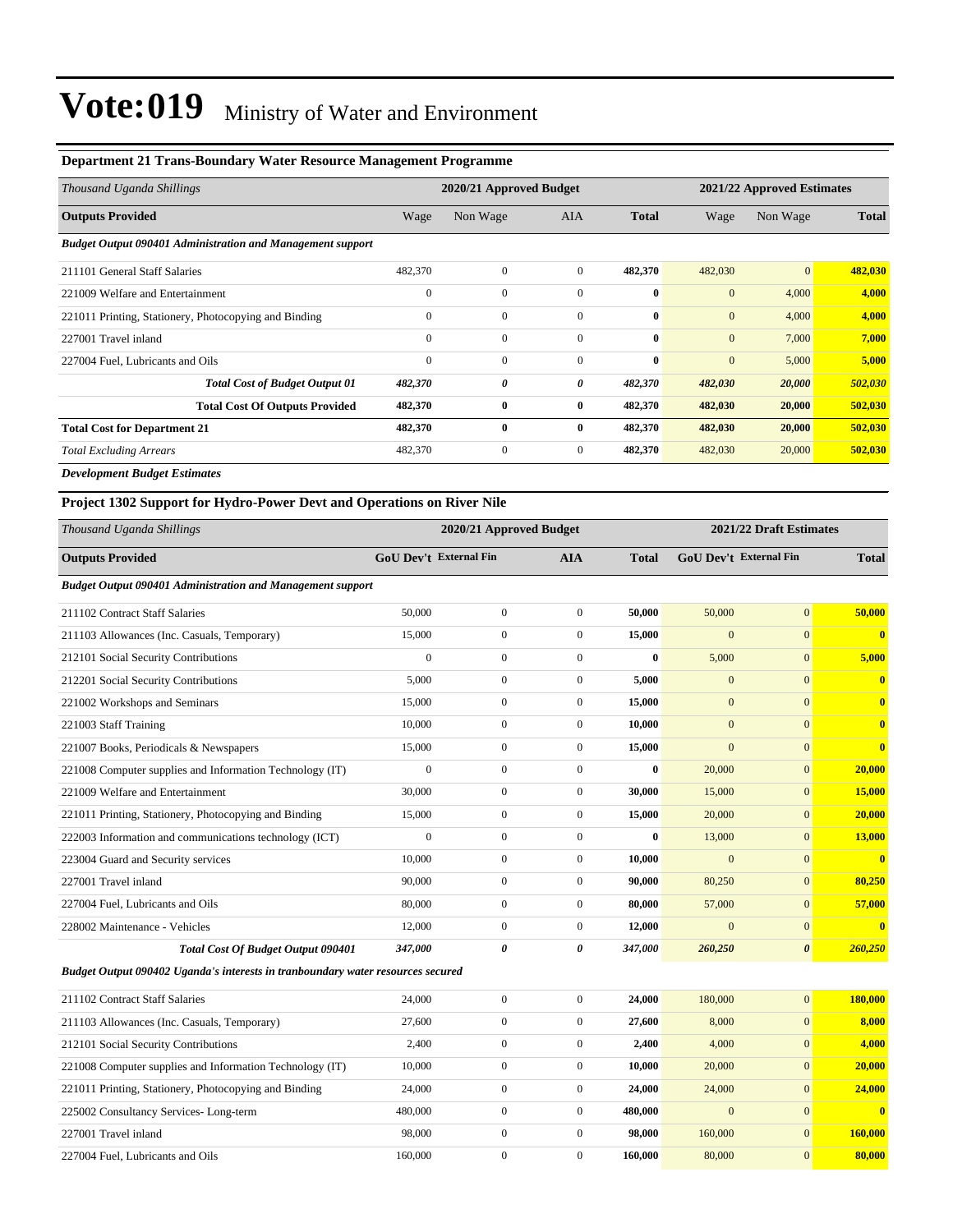| 228002 Maintenance - Vehicles                                                        | 20,000                        | $\mathbf{0}$              | $\mathbf{0}$              | 20,000       | 40,000                | $\boldsymbol{0}$          | 40,000       |
|--------------------------------------------------------------------------------------|-------------------------------|---------------------------|---------------------------|--------------|-----------------------|---------------------------|--------------|
| Total Cost Of Budget Output 090402                                                   | 846,000                       | 0                         | 0                         | 846,000      | 516,000               | $\boldsymbol{\theta}$     | 516,000      |
| Budget Output 090403 Water resources availability regularly monitored and assessed   |                               |                           |                           |              |                       |                           |              |
| 211102 Contract Staff Salaries                                                       | 54,430                        | $\overline{0}$            | $\overline{0}$            | 54,430       | $\mathbf{0}$          | $\mathbf{0}$              | $\bf{0}$     |
| 211103 Allowances (Inc. Casuals, Temporary)                                          | $\mathbf{0}$                  | $\boldsymbol{0}$          | $\mathbf{0}$              | $\bf{0}$     | 20,000                | $\mathbf{0}$              | 20,000       |
| 212101 Social Security Contributions                                                 | 4,943                         | $\boldsymbol{0}$          | $\boldsymbol{0}$          | 4,943        | $\mathbf{0}$          | $\mathbf{0}$              | $\mathbf{0}$ |
| 221002 Workshops and Seminars                                                        | 10,000                        | $\boldsymbol{0}$          | $\boldsymbol{0}$          | 10,000       | $\mathbf{0}$          | $\mathbf{0}$              | $\bf{0}$     |
| 221008 Computer supplies and Information Technology (IT)                             | 8,027                         | $\mathbf{0}$              | $\boldsymbol{0}$          | 8,027        | $\mathbf{0}$          | $\mathbf{0}$              | $\bf{0}$     |
| 221009 Welfare and Entertainment                                                     | $\mathbf{0}$                  | $\overline{0}$            | $\mathbf{0}$              | $\bf{0}$     | 6,000                 | $\mathbf{0}$              | 6,000        |
| 221011 Printing, Stationery, Photocopying and Binding                                | $\mathbf{0}$                  | $\boldsymbol{0}$          | $\mathbf{0}$              | $\bf{0}$     | 10,000                | $\mathbf{0}$              | 10,000       |
| 225002 Consultancy Services-Long-term                                                | 50,000                        | $\boldsymbol{0}$          | $\boldsymbol{0}$          | 50,000       | $\mathbf{0}$          | $\mathbf{0}$              | $\bf{0}$     |
| 227001 Travel inland                                                                 | 40,000                        | $\boldsymbol{0}$          | $\boldsymbol{0}$          | 40,000       | 91,036                | $\mathbf{0}$              | 91,036       |
| 227004 Fuel, Lubricants and Oils                                                     | 19,600                        | $\mathbf{0}$              | $\boldsymbol{0}$          | 19,600       | 74,000                | $\mathbf{0}$              | 74,000       |
| 228002 Maintenance - Vehicles                                                        | 12,000                        | $\boldsymbol{0}$          | $\boldsymbol{0}$          | 12,000       | 20,000                | $\mathbf{0}$              | 20,000       |
| 228003 Maintenance – Machinery, Equipment & Furniture                                | 11,000                        | $\boldsymbol{0}$          | $\boldsymbol{0}$          | 11,000       | $\mathbf{0}$          | $\mathbf{0}$              | $\bf{0}$     |
| Total Cost Of Budget Output 090403                                                   | 210,000                       | 0                         | 0                         | 210,000      | 221,036               | $\boldsymbol{\theta}$     | 221,036      |
| Budget Output 090405 Water resources rationally planned, allocated and regulated     |                               |                           |                           |              |                       |                           |              |
| 211102 Contract Staff Salaries                                                       | 64,000                        | $\boldsymbol{0}$          | $\boldsymbol{0}$          | 64,000       | 64,000                | $\boldsymbol{0}$          | 64,000       |
| 212101 Social Security Contributions                                                 | 6,400                         | $\mathbf{0}$              | $\mathbf{0}$              | 6,400        | 6,400                 | $\mathbf{0}$              | 6,400        |
| 221003 Staff Training                                                                | 10,000                        | $\boldsymbol{0}$          | $\boldsymbol{0}$          | 10,000       | $\mathbf{0}$          | $\mathbf{0}$              | $\bf{0}$     |
| 221007 Books, Periodicals & Newspapers                                               | 4,000                         | $\boldsymbol{0}$          | $\boldsymbol{0}$          | 4,000        | $\mathbf{0}$          | $\mathbf{0}$              | $\bf{0}$     |
| 221009 Welfare and Entertainment                                                     | 10,000                        | $\boldsymbol{0}$          | $\boldsymbol{0}$          | 10,000       | 7,000                 | $\mathbf{0}$              | 7,000        |
| 221011 Printing, Stationery, Photocopying and Binding                                | 8,000                         | $\boldsymbol{0}$          | $\boldsymbol{0}$          | 8,000        | 3,850                 | $\mathbf{0}$              | 3,850        |
| 221012 Small Office Equipment                                                        | 5,600                         | $\mathbf{0}$              | $\boldsymbol{0}$          | 5,600        | $\mathbf{0}$          | $\mathbf{0}$              | $\bf{0}$     |
| 227001 Travel inland                                                                 | 60,000                        | $\boldsymbol{0}$          | $\boldsymbol{0}$          | 60,000       | 60,000                | $\mathbf{0}$              | 60,000       |
| 227004 Fuel, Lubricants and Oils                                                     | 55,000                        | $\boldsymbol{0}$          | $\boldsymbol{0}$          | 55,000       | 30,000                | $\mathbf{0}$              | 30,000       |
| 228002 Maintenance - Vehicles                                                        | 12,000                        | $\boldsymbol{0}$          | $\boldsymbol{0}$          | 12,000       | 5,000                 | $\mathbf{0}$              | 5,000        |
| Total Cost Of Budget Output 090405                                                   | 235,000                       | 0                         | 0                         | 235,000      | 176,250               | $\boldsymbol{\theta}$     | 176,250      |
| <b>Total Cost for Outputs Provided</b>                                               | 1,638,000                     | $\boldsymbol{0}$          | $\boldsymbol{0}$          | 1,638,000    | 1,173,536             | $\mathbf{0}$              | 1,173,536    |
| <b>Outputs Funded</b>                                                                | <b>GoU Dev't External Fin</b> |                           | AIA                       | <b>Total</b> |                       | GoU Dev't External Fin    | <b>Total</b> |
| <b>Budget Output 090451 Degraded watersheds restored and conserved</b>               |                               |                           |                           |              |                       |                           |              |
| 262101 Contributions to International Organisations (Current)                        | 530,000                       | $\boldsymbol{0}$          | $\boldsymbol{0}$          | 530,000      | 543,500               | $\boldsymbol{0}$          | 543,500      |
| o/w Annual Subscription to international Organizations (NBI,<br>AMCOW) effected/paid | 530,000                       | $\boldsymbol{\mathit{0}}$ | $\boldsymbol{\mathit{0}}$ | 530,000      | $\boldsymbol{\theta}$ | $\boldsymbol{\theta}$     | $\mathbf{0}$ |
| o/w Contributions to International Organisations (Current)                           | $\boldsymbol{\theta}$         | $\boldsymbol{\theta}$     | $\boldsymbol{\mathit{0}}$ | $\pmb{0}$    | 543,500               | $\boldsymbol{\mathit{0}}$ | 543,500      |
| 262201 Contributions to International Organisations (Capital)                        | 600,000                       | $\boldsymbol{0}$          | $\boldsymbol{0}$          | 600,000      | 422,500               | $\boldsymbol{0}$          | 422,500      |
| o/w Annual subscription to international organizations.                              | 600,000                       | 0                         | $\boldsymbol{\mathit{0}}$ | 600,000      | $\boldsymbol{\theta}$ | $\boldsymbol{\theta}$     | $\mathbf{0}$ |
| o/w Contributions to International Organisations                                     | $\boldsymbol{\mathit{0}}$     | $\boldsymbol{\mathit{0}}$ | $\boldsymbol{\theta}$     | $\pmb{0}$    | 422,500               | $\boldsymbol{\theta}$     | 422,500      |
| Total Cost Of Budget Output 090451                                                   | 1,130,000                     | 0                         | 0                         | 1,130,000    | 966,000               | $\pmb{\theta}$            | 966,000      |
| <b>Total Cost for Outputs Funded</b>                                                 | 1,130,000                     | $\boldsymbol{0}$          | $\boldsymbol{0}$          | 1,130,000    | 966,000               | $\boldsymbol{0}$          | 966,000      |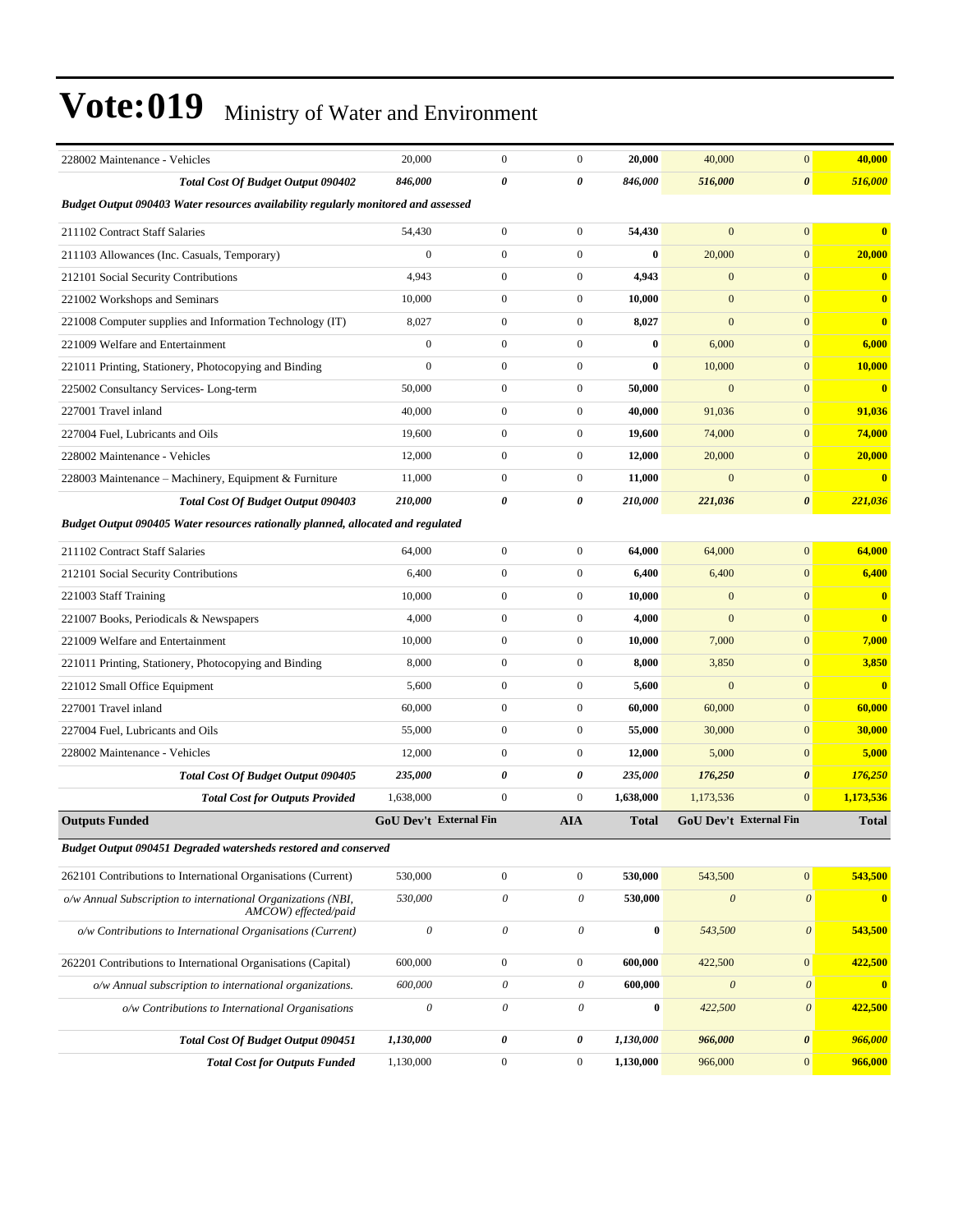| <b>Capital Purchases</b>                                                                                      |                  | <b>GoU Dev't External Fin</b> | <b>AIA</b>       | <b>Total</b> |                       | <b>GoU</b> Dev't External Fin | <b>Total</b>            |
|---------------------------------------------------------------------------------------------------------------|------------------|-------------------------------|------------------|--------------|-----------------------|-------------------------------|-------------------------|
| <b>Budget Output 090472 Government Buildings and Administrative Infrastructure</b>                            |                  |                               |                  |              |                       |                               |                         |
| 312104 Other Structures                                                                                       | 1,473,280        | $\boldsymbol{0}$              | $\boldsymbol{0}$ | 1,473,280    | 994,464               | $\mathbf{0}$                  | 994,464                 |
| <b>Total Cost Of Budget Output 090472</b>                                                                     | 1,473,280        | 0                             | 0                | 1,473,280    | 994,464               | $\boldsymbol{\theta}$         | 994,464                 |
| <b>Budget Output 090477 Purchase of Specialised Machinery &amp; Equipment</b>                                 |                  |                               |                  |              |                       |                               |                         |
| 312202 Machinery and Equipment                                                                                | 20,000           | $\mathbf{0}$                  | $\boldsymbol{0}$ | 20,000       | $\mathbf{0}$          | $\mathbf{0}$                  | $\bf{0}$                |
| <b>Total Cost Of Budget Output 090477</b>                                                                     | 20,000           | $\boldsymbol{\theta}$         | $\pmb{\theta}$   | 20,000       | $\boldsymbol{\theta}$ | $\boldsymbol{\theta}$         | $\boldsymbol{\theta}$   |
| Budget Output 090478 Purchase of Office and Residential Furniture and Fittings                                |                  |                               |                  |              |                       |                               |                         |
| 312203 Furniture & Fixtures                                                                                   | 20,000           | $\boldsymbol{0}$              | $\boldsymbol{0}$ | 20,000       | $\mathbf{0}$          | $\boldsymbol{0}$              | $\bf{0}$                |
| Total Cost Of Budget Output 090478                                                                            | 20,000           | 0                             | 0                | 20,000       | $\boldsymbol{\theta}$ | $\boldsymbol{\theta}$         | $\boldsymbol{\theta}$   |
| <b>Total Cost for Capital Purchases</b>                                                                       | 1,513,280        | $\boldsymbol{0}$              | $\boldsymbol{0}$ | 1,513,280    | 994,464               | $\mathbf{0}$                  | 994,464                 |
| <b>Total Cost for Project: 1302</b>                                                                           | 4,281,280        | $\boldsymbol{0}$              | $\boldsymbol{0}$ | 4,281,280    | 3,134,000             | $\mathbf{0}$                  | 3,134,000               |
| <b>Total Excluding Arrears</b>                                                                                | 4,281,280        | $\boldsymbol{0}$              | $\boldsymbol{0}$ | 4,281,280    | 3,134,000             | $\mathbf{0}$                  | 3,134,000               |
| Project 1424 Multi-Lateral Lakes Edward & Albert Integrated Fisheries and Water Resources Management (LEAFII) |                  |                               |                  |              |                       |                               |                         |
| Thousand Uganda Shillings                                                                                     |                  | 2020/21 Approved Budget       |                  |              |                       | 2021/22 Draft Estimates       |                         |
| <b>Outputs Provided</b>                                                                                       |                  | GoU Dev't External Fin        | <b>AIA</b>       | <b>Total</b> |                       | <b>GoU Dev't External Fin</b> | <b>Total</b>            |
| <b>Budget Output 090401 Administration and Management support</b>                                             |                  |                               |                  |              |                       |                               |                         |
| 211102 Contract Staff Salaries                                                                                | 168,068          | $\boldsymbol{0}$              | $\boldsymbol{0}$ | 168,068      | 260,361               | $\mathbf{0}$                  | 260,361                 |
| 211103 Allowances (Inc. Casuals, Temporary)                                                                   | 80,000           | 20,000                        | $\boldsymbol{0}$ | 100,000      | 40,000                | 10,000                        | 50,000                  |
| 212201 Social Security Contributions                                                                          | 2,034            | $\boldsymbol{0}$              | $\boldsymbol{0}$ | 2,034        | 27,880                | $\mathbf{0}$                  | 27,880                  |
| 221003 Staff Training                                                                                         | $\mathbf{0}$     | $\mathbf{0}$                  | $\boldsymbol{0}$ | $\bf{0}$     | 10,000                | $\mathbf{0}$                  | <b>10,000</b>           |
| 221007 Books, Periodicals & Newspapers                                                                        | 1,824            | $\boldsymbol{0}$              | $\boldsymbol{0}$ | 1,824        | 1,824                 | $\mathbf{0}$                  | 1,824                   |
| 221008 Computer supplies and Information Technology (IT)                                                      | 20,000           | $\boldsymbol{0}$              | $\boldsymbol{0}$ | 20,000       | $\boldsymbol{0}$      | $\mathbf{0}$                  | $\mathbf{0}$            |
| 221009 Welfare and Entertainment                                                                              | 4,000            | $\mathbf{0}$                  | $\boldsymbol{0}$ | 4,000        | 4,000                 | $\mathbf{0}$                  | 4,000                   |
| 221011 Printing, Stationery, Photocopying and Binding                                                         | $\mathbf{0}$     | 22,320                        | $\boldsymbol{0}$ | 22,320       | $\mathbf{0}$          | 11,160                        | 11,160                  |
| 221012 Small Office Equipment                                                                                 | $\mathbf{0}$     | 18,600                        | $\boldsymbol{0}$ | 18,600       | $\boldsymbol{0}$      | $\mathbf{0}$                  | $\overline{\mathbf{0}}$ |
| 221014 Bank Charges and other Bank related costs                                                              | 1,400            | 1,400                         | $\boldsymbol{0}$ | 2,800        | 1,400                 | 700                           | 2,100                   |
| 222001 Telecommunications                                                                                     | $\mathbf{0}$     | 6,510                         | $\boldsymbol{0}$ | 6,510        | $\boldsymbol{0}$      | 1,800                         | 1,800                   |
| 223004 Guard and Security services                                                                            | 5,680            | $\mathbf{0}$                  | $\boldsymbol{0}$ | 5,680        | 14,400                | $\bf{0}$                      | <b>14,400</b>           |
| 223005 Electricity                                                                                            | 2,800            | $\boldsymbol{0}$              | $\boldsymbol{0}$ | 2,800        | 2,000                 | $\mathbf{0}$                  | 2,000                   |
| 223006 Water                                                                                                  | 2,200            | $\boldsymbol{0}$              | $\boldsymbol{0}$ | 2,200        | 2,200                 | $\mathbf{0}$                  | 2,200                   |
| 224004 Cleaning and Sanitation                                                                                | 4,394            | $\boldsymbol{0}$              | $\boldsymbol{0}$ | 4,394        | 4,000                 | $\mathbf{0}$                  | 4,000                   |
| 225002 Consultancy Services-Long-term                                                                         | $\mathbf{0}$     | 160,704                       | $\boldsymbol{0}$ | 160,704      | $\boldsymbol{0}$      | 86,852                        | 86,852                  |
| 227001 Travel inland                                                                                          | $\mathbf{0}$     | 100,000                       | $\boldsymbol{0}$ | 100,000      | $\mathbf{0}$          | 50,000                        | 50,000                  |
| 227002 Travel abroad                                                                                          | $\boldsymbol{0}$ | 45,080                        | $\boldsymbol{0}$ | 45,080       | $\boldsymbol{0}$      | 22,540                        | 22,540                  |
| 227004 Fuel, Lubricants and Oils                                                                              | 60,000           | 60,000                        | $\boldsymbol{0}$ | 120,000      | 60,000                | 20,000                        | 80,000                  |
| 228002 Maintenance - Vehicles                                                                                 | 13,000           | 13,000                        | $\boldsymbol{0}$ | 26,000       | 12,935                | $\mathbf{0}$                  | 12,935                  |
| 228003 Maintenance – Machinery, Equipment & Furniture                                                         | $\boldsymbol{0}$ | 9,000                         | $\boldsymbol{0}$ | 9,000        | $\boldsymbol{0}$      | $\mathbf{0}$                  | $\bf{0}$                |
| Total Cost Of Budget Output 090401                                                                            | 365,400          | 456,614                       | 0                | 822,014      | 441,000               | 203,052                       | 644,052                 |
| Budget Output 090402 Uganda's interests in tranboundary water resources secured                               |                  |                               |                  |              |                       |                               |                         |
| 211103 Allowances (Inc. Casuals, Temporary)                                                                   | 40,000           | 40,000                        | $\boldsymbol{0}$ | 80,000       | $\boldsymbol{0}$      | $\boldsymbol{0}$              | $\bf{0}$                |
| 221003 Staff Training                                                                                         | $\boldsymbol{0}$ | 23,984                        | $\boldsymbol{0}$ | 23,984       | $\boldsymbol{0}$      | $\mathbf{0}$                  | $\bf{0}$                |
| 225001 Consultancy Services- Short term                                                                       | $\boldsymbol{0}$ | 217,012                       | $\boldsymbol{0}$ | 217,012      | 300,000               | 200,000                       | 500,000                 |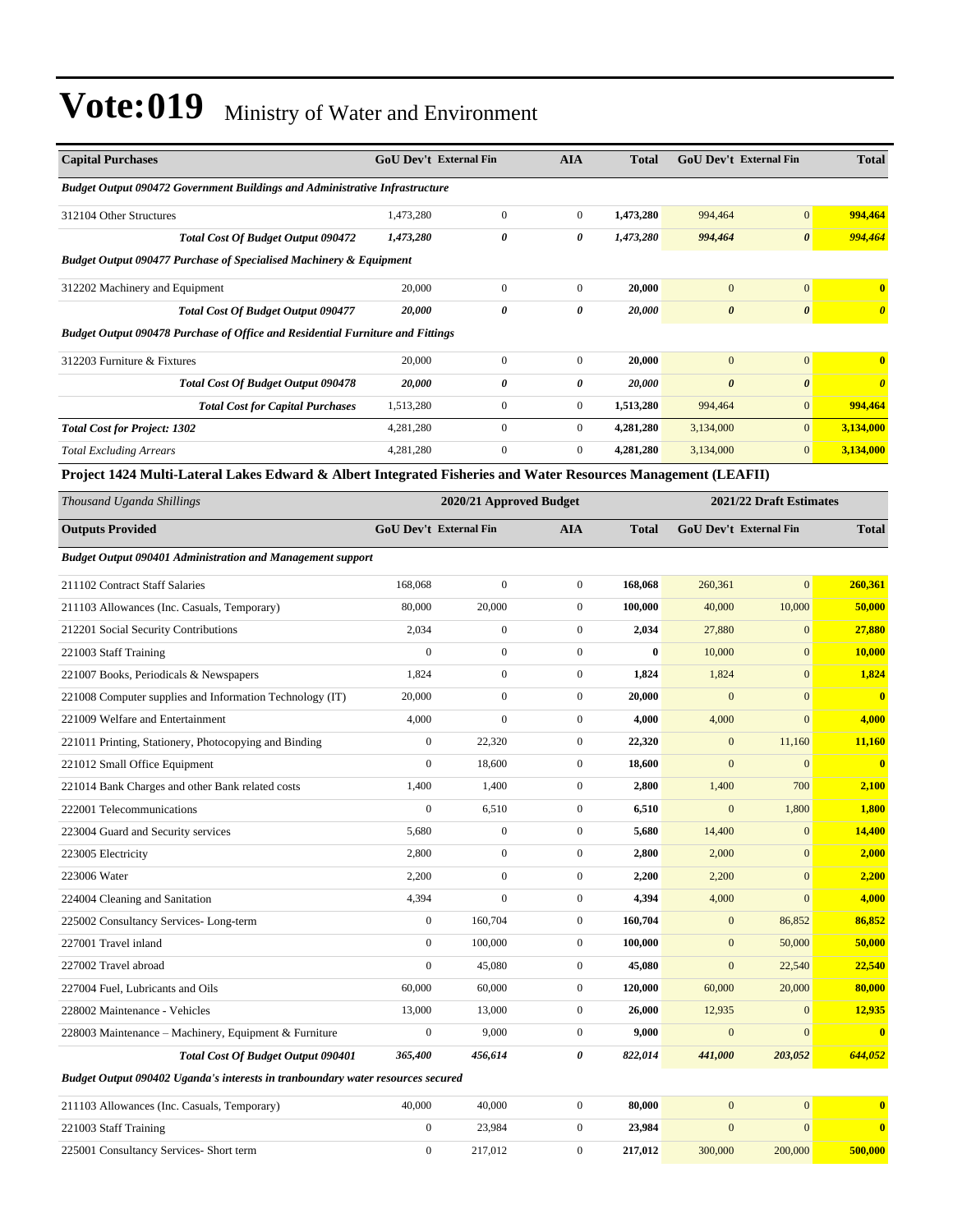| 300,000                                                                       | 200,000                                                                                                                                           | $\boldsymbol{0}$                                                                                                                                                                                                                                                                                                               | 500,000                                                                                                                                                                                 | $\mathbf{0}$                                                                  | $\mathbf{0}$                                                                                           | $\mathbf{0}$                                                                                                                                                                                                       |
|-------------------------------------------------------------------------------|---------------------------------------------------------------------------------------------------------------------------------------------------|--------------------------------------------------------------------------------------------------------------------------------------------------------------------------------------------------------------------------------------------------------------------------------------------------------------------------------|-----------------------------------------------------------------------------------------------------------------------------------------------------------------------------------------|-------------------------------------------------------------------------------|--------------------------------------------------------------------------------------------------------|--------------------------------------------------------------------------------------------------------------------------------------------------------------------------------------------------------------------|
| $\boldsymbol{0}$                                                              | $\mathbf{0}$                                                                                                                                      | $\boldsymbol{0}$                                                                                                                                                                                                                                                                                                               | $\bf{0}$                                                                                                                                                                                | 40,000                                                                        | 20,000                                                                                                 | 60,000                                                                                                                                                                                                             |
| 340,000                                                                       | 480,996                                                                                                                                           | 0                                                                                                                                                                                                                                                                                                                              | 820,996                                                                                                                                                                                 | 340,000                                                                       | 220,000                                                                                                | 560,000                                                                                                                                                                                                            |
|                                                                               |                                                                                                                                                   |                                                                                                                                                                                                                                                                                                                                |                                                                                                                                                                                         |                                                                               |                                                                                                        |                                                                                                                                                                                                                    |
| $\overline{0}$                                                                | 60,000                                                                                                                                            | $\boldsymbol{0}$                                                                                                                                                                                                                                                                                                               | 60,000                                                                                                                                                                                  | $\mathbf{0}$                                                                  | 30,000                                                                                                 | 30,000                                                                                                                                                                                                             |
| $\boldsymbol{0}$                                                              | 3,719                                                                                                                                             | $\boldsymbol{0}$                                                                                                                                                                                                                                                                                                               | 3,719                                                                                                                                                                                   | $\boldsymbol{0}$                                                              | $\mathbf{0}$                                                                                           | $\overline{\mathbf{0}}$                                                                                                                                                                                            |
| 625,600                                                                       | $\mathbf{0}$                                                                                                                                      | $\boldsymbol{0}$                                                                                                                                                                                                                                                                                                               | 625,600                                                                                                                                                                                 | 760,000                                                                       | $\overline{0}$                                                                                         | 760,000                                                                                                                                                                                                            |
| $\mathbf{0}$                                                                  | 327,800                                                                                                                                           | $\boldsymbol{0}$                                                                                                                                                                                                                                                                                                               | 327,800                                                                                                                                                                                 | $\mathbf{0}$                                                                  | 80,000                                                                                                 | 80,000                                                                                                                                                                                                             |
| 860,000                                                                       | 430,000                                                                                                                                           | $\boldsymbol{0}$                                                                                                                                                                                                                                                                                                               | 1,290,000                                                                                                                                                                               | 1,100,000                                                                     | $\overline{0}$                                                                                         | 1,100,000                                                                                                                                                                                                          |
| $\overline{0}$                                                                | 74,400                                                                                                                                            | $\boldsymbol{0}$                                                                                                                                                                                                                                                                                                               | 74,400                                                                                                                                                                                  | $\mathbf{0}$                                                                  | 34,388                                                                                                 | 34,388                                                                                                                                                                                                             |
| 1,485,600                                                                     | 895,919                                                                                                                                           | 0                                                                                                                                                                                                                                                                                                                              | 2,381,519                                                                                                                                                                               | 1,860,000                                                                     | 144,388                                                                                                | 2,004,388                                                                                                                                                                                                          |
| 2,191,000                                                                     | 1,833,529                                                                                                                                         | $\boldsymbol{0}$                                                                                                                                                                                                                                                                                                               | 4,024,529                                                                                                                                                                               | 2,641,000                                                                     | 567,440                                                                                                | 3,208,440                                                                                                                                                                                                          |
|                                                                               |                                                                                                                                                   | <b>AIA</b>                                                                                                                                                                                                                                                                                                                     | <b>Total</b>                                                                                                                                                                            |                                                                               |                                                                                                        | <b>Total</b>                                                                                                                                                                                                       |
|                                                                               |                                                                                                                                                   |                                                                                                                                                                                                                                                                                                                                |                                                                                                                                                                                         |                                                                               |                                                                                                        |                                                                                                                                                                                                                    |
| $\mathbf{0}$                                                                  | $\overline{0}$                                                                                                                                    | $\boldsymbol{0}$                                                                                                                                                                                                                                                                                                               | $\bf{0}$                                                                                                                                                                                | 700,000                                                                       | $\overline{0}$                                                                                         | 700,000                                                                                                                                                                                                            |
| 1,910,000                                                                     | 4,422,009                                                                                                                                         | $\boldsymbol{0}$                                                                                                                                                                                                                                                                                                               | 6,332,009                                                                                                                                                                               | 660,000                                                                       | 1,730,000                                                                                              | 2,390,000                                                                                                                                                                                                          |
| 1,910,000                                                                     | 4,422,009                                                                                                                                         | 0                                                                                                                                                                                                                                                                                                                              | 6,332,009                                                                                                                                                                               | 1,360,000                                                                     | 1,730,000                                                                                              | 3,090,000                                                                                                                                                                                                          |
| <b>Budget Output 090477 Purchase of Specialised Machinery &amp; Equipment</b> |                                                                                                                                                   |                                                                                                                                                                                                                                                                                                                                |                                                                                                                                                                                         |                                                                               |                                                                                                        |                                                                                                                                                                                                                    |
| $\boldsymbol{0}$                                                              | 2,134,350                                                                                                                                         | $\boldsymbol{0}$                                                                                                                                                                                                                                                                                                               | 2,134,350                                                                                                                                                                               | 400,000                                                                       | 2,102,560                                                                                              | 2,502,560                                                                                                                                                                                                          |
| 500,000                                                                       | $\mathbf{0}$                                                                                                                                      | $\boldsymbol{0}$                                                                                                                                                                                                                                                                                                               | 500,000                                                                                                                                                                                 | $\mathbf{0}$                                                                  | $\mathbf{0}$                                                                                           | $\overline{\mathbf{0}}$                                                                                                                                                                                            |
| $\mathbf{0}$                                                                  | 110,112                                                                                                                                           | $\boldsymbol{0}$                                                                                                                                                                                                                                                                                                               | 110,112                                                                                                                                                                                 | $\mathbf{0}$                                                                  | $\mathbf{0}$                                                                                           | $\overline{\mathbf{0}}$                                                                                                                                                                                            |
| 500,000                                                                       | 2,244,462                                                                                                                                         | 0                                                                                                                                                                                                                                                                                                                              | 2,744,462                                                                                                                                                                               | 400,000                                                                       | 2,102,560                                                                                              | 2,502,560                                                                                                                                                                                                          |
| 2,410,000                                                                     | 6,666,471                                                                                                                                         | $\boldsymbol{0}$                                                                                                                                                                                                                                                                                                               | 9,076,471                                                                                                                                                                               | 1,760,000                                                                     | 3,832,560                                                                                              | 5,592,560                                                                                                                                                                                                          |
| 4,601,000                                                                     | 8,500,000                                                                                                                                         | $\boldsymbol{0}$                                                                                                                                                                                                                                                                                                               | 13,101,000                                                                                                                                                                              | 4,401,000                                                                     | 4,400,000                                                                                              | 8,801,000                                                                                                                                                                                                          |
| 4,601,000                                                                     | 8,500,000                                                                                                                                         | $\boldsymbol{0}$                                                                                                                                                                                                                                                                                                               | 13,101,000                                                                                                                                                                              | 4,401,000                                                                     | 4,400,000                                                                                              | 8,801,000                                                                                                                                                                                                          |
|                                                                               |                                                                                                                                                   |                                                                                                                                                                                                                                                                                                                                |                                                                                                                                                                                         |                                                                               |                                                                                                        |                                                                                                                                                                                                                    |
|                                                                               |                                                                                                                                                   |                                                                                                                                                                                                                                                                                                                                |                                                                                                                                                                                         |                                                                               |                                                                                                        |                                                                                                                                                                                                                    |
|                                                                               |                                                                                                                                                   | <b>AIA</b>                                                                                                                                                                                                                                                                                                                     | <b>Total</b>                                                                                                                                                                            |                                                                               |                                                                                                        | <b>Total</b>                                                                                                                                                                                                       |
|                                                                               |                                                                                                                                                   |                                                                                                                                                                                                                                                                                                                                |                                                                                                                                                                                         |                                                                               |                                                                                                        |                                                                                                                                                                                                                    |
|                                                                               |                                                                                                                                                   |                                                                                                                                                                                                                                                                                                                                |                                                                                                                                                                                         |                                                                               |                                                                                                        | 781,566                                                                                                                                                                                                            |
|                                                                               |                                                                                                                                                   |                                                                                                                                                                                                                                                                                                                                |                                                                                                                                                                                         |                                                                               |                                                                                                        | $\bf{0}$                                                                                                                                                                                                           |
|                                                                               |                                                                                                                                                   |                                                                                                                                                                                                                                                                                                                                |                                                                                                                                                                                         |                                                                               |                                                                                                        | 38,157                                                                                                                                                                                                             |
|                                                                               |                                                                                                                                                   |                                                                                                                                                                                                                                                                                                                                |                                                                                                                                                                                         |                                                                               |                                                                                                        | $\bf{0}$                                                                                                                                                                                                           |
|                                                                               |                                                                                                                                                   |                                                                                                                                                                                                                                                                                                                                |                                                                                                                                                                                         |                                                                               |                                                                                                        | $\bf{0}$                                                                                                                                                                                                           |
|                                                                               |                                                                                                                                                   |                                                                                                                                                                                                                                                                                                                                |                                                                                                                                                                                         |                                                                               |                                                                                                        | 60,000                                                                                                                                                                                                             |
|                                                                               |                                                                                                                                                   |                                                                                                                                                                                                                                                                                                                                |                                                                                                                                                                                         |                                                                               |                                                                                                        | 320,000                                                                                                                                                                                                            |
|                                                                               |                                                                                                                                                   |                                                                                                                                                                                                                                                                                                                                |                                                                                                                                                                                         |                                                                               |                                                                                                        | 4,377                                                                                                                                                                                                              |
|                                                                               |                                                                                                                                                   |                                                                                                                                                                                                                                                                                                                                |                                                                                                                                                                                         |                                                                               |                                                                                                        |                                                                                                                                                                                                                    |
|                                                                               |                                                                                                                                                   |                                                                                                                                                                                                                                                                                                                                | $\bf{0}$                                                                                                                                                                                |                                                                               |                                                                                                        |                                                                                                                                                                                                                    |
| $\boldsymbol{0}$<br>$\boldsymbol{0}$                                          | $\boldsymbol{0}$<br>30,000                                                                                                                        | $\boldsymbol{0}$<br>$\boldsymbol{0}$                                                                                                                                                                                                                                                                                           | 30,000                                                                                                                                                                                  | $\boldsymbol{0}$<br>$\boldsymbol{0}$                                          | 20,000<br>$\boldsymbol{0}$                                                                             | 20,000<br>$\bf{0}$                                                                                                                                                                                                 |
| 6,000                                                                         | $\boldsymbol{0}$                                                                                                                                  | $\boldsymbol{0}$                                                                                                                                                                                                                                                                                                               | 6,000                                                                                                                                                                                   | $\boldsymbol{0}$                                                              | $\boldsymbol{0}$                                                                                       | $\bf{0}$                                                                                                                                                                                                           |
| 6,000                                                                         | $\boldsymbol{0}$                                                                                                                                  | $\boldsymbol{0}$                                                                                                                                                                                                                                                                                                               | 6,000                                                                                                                                                                                   | $\mathbf{0}$                                                                  | $\mathbf{0}$                                                                                           | $\mathbf{0}$                                                                                                                                                                                                       |
| 6,000                                                                         | $\boldsymbol{0}$                                                                                                                                  | $\boldsymbol{0}$                                                                                                                                                                                                                                                                                                               | 6,000                                                                                                                                                                                   | $\mathbf{0}$                                                                  | $\boldsymbol{0}$                                                                                       | $\bf{0}$                                                                                                                                                                                                           |
|                                                                               | <b>Budget Output 090401 Administration and Management support</b><br>381,566<br>5,000<br>38,156<br>10,000<br>10,000<br>25,000<br>25,000<br>10,000 | <b>GoU Dev't External Fin</b><br>Budget Output 090472 Government Buildings and Administrative Infrastructure<br><b>Project 1487 Enhancing Resilience of Communities to Climate Change</b><br><b>GoU Dev't External Fin</b><br>$\boldsymbol{0}$<br>60,000<br>$\boldsymbol{0}$<br>40,000<br>40,000<br>30,000<br>50,000<br>50,000 | 2020/21 Approved Budget<br>$\boldsymbol{0}$<br>$\boldsymbol{0}$<br>$\boldsymbol{0}$<br>$\boldsymbol{0}$<br>$\boldsymbol{0}$<br>$\boldsymbol{0}$<br>$\boldsymbol{0}$<br>$\boldsymbol{0}$ | 381,566<br>65,000<br>38,156<br>50,000<br>50,000<br>55,000<br>75,000<br>60,000 | 381,566<br>$\mathbf{0}$<br>38,157<br>$\boldsymbol{0}$<br>$\boldsymbol{0}$<br>10,000<br>10,000<br>4,377 | GoU Dev't External Fin<br>2021/22 Draft Estimates<br><b>GoU Dev't External Fin</b><br>400,000<br>$\mathbf{0}$<br>$\boldsymbol{0}$<br>$\boldsymbol{0}$<br>$\boldsymbol{0}$<br>50,000<br>310,000<br>$\boldsymbol{0}$ |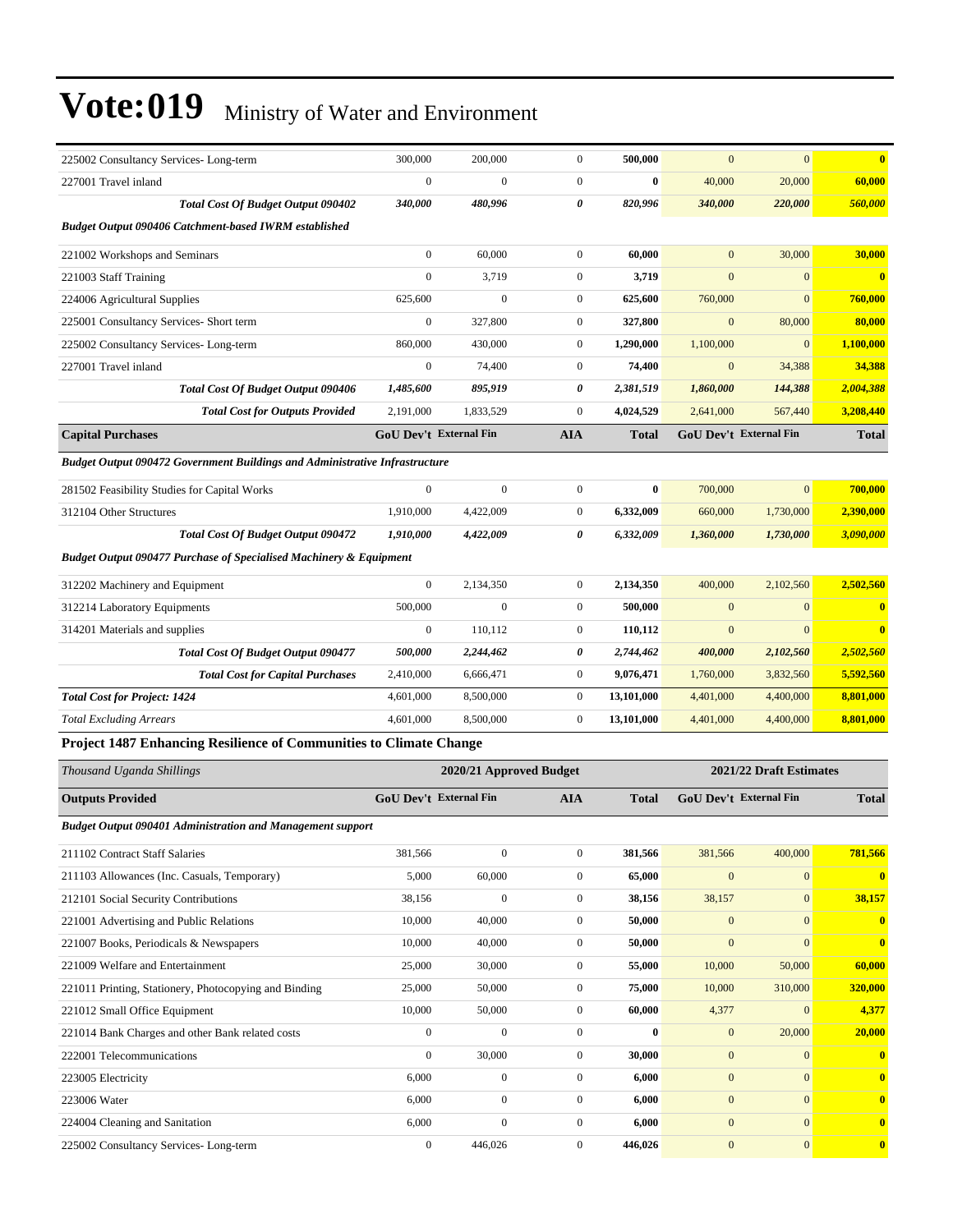| 227004 Fuel, Lubricants and Oils                                                                                | $\mathbf{0}$                  | 130,000                              | $\boldsymbol{0}$                     | 130,000         | $\mathbf{0}$                         | $\mathbf{0}$                 | $\overline{\mathbf{0}}$ |
|-----------------------------------------------------------------------------------------------------------------|-------------------------------|--------------------------------------|--------------------------------------|-----------------|--------------------------------------|------------------------------|-------------------------|
| <b>Total Cost Of Budget Output 090401</b>                                                                       | 522,722                       | 876,026                              | 0                                    | 1,398,748       | 444,100                              | 780,000                      | 1,224,100               |
| <b>Budget Output 090406 Catchment-based IWRM established</b>                                                    |                               |                                      |                                      |                 |                                      |                              |                         |
| 211103 Allowances (Inc. Casuals, Temporary)                                                                     | 11,000                        | $\mathbf{0}$                         | $\boldsymbol{0}$                     | 11,000          | $\overline{0}$                       | $\mathbf{0}$                 | $\bf{0}$                |
| 221003 Staff Training                                                                                           | 40,078                        | 100,000                              | $\boldsymbol{0}$                     | 140,078         | $\mathbf{0}$                         | $\mathbf{0}$                 | $\bf{0}$                |
| 221008 Computer supplies and Information Technology (IT)                                                        | $\boldsymbol{0}$              | 50,000                               | $\boldsymbol{0}$                     | 50,000          | $\overline{0}$                       | $\mathbf{0}$                 | $\bf{0}$                |
| 225001 Consultancy Services- Short term                                                                         | 16,000                        | 500,000                              | $\boldsymbol{0}$                     | 516,000         | $\boldsymbol{0}$                     | $\mathbf{0}$                 | $\bf{0}$                |
| 225002 Consultancy Services-Long-term                                                                           | 50,700                        | 3,039,722                            | $\boldsymbol{0}$                     | 3,090,422       | $\boldsymbol{0}$                     | 6,170,000                    | 6,170,000               |
| 227001 Travel inland                                                                                            | 120,000                       | 100,000                              | $\boldsymbol{0}$                     | 220,000         | 60,000                               | 500,000                      | 560,000                 |
| 227004 Fuel, Lubricants and Oils                                                                                | 100,000                       | 200,000                              | $\boldsymbol{0}$                     | 300,000         | 60,000                               | 20,000                       | 80,000                  |
| 228002 Maintenance - Vehicles                                                                                   | 30,000                        | $\boldsymbol{0}$                     | $\boldsymbol{0}$                     | 30,000          | $\mathbf{0}$                         | 30,000                       | 30,000                  |
| Total Cost Of Budget Output 090406                                                                              | 367,778                       | 3,989,722                            | 0                                    | 4,357,500       | 120,000                              | 6,720,000                    | 6,840,000               |
| <b>Total Cost for Outputs Provided</b>                                                                          | 890,500                       | 4,865,748                            | $\boldsymbol{0}$                     | 5,756,248       | 564,100                              | 7,500,000                    | 8,064,100               |
| <b>Capital Purchases</b>                                                                                        | GoU Dev't External Fin        |                                      | <b>AIA</b>                           | <b>Total</b>    | GoU Dev't External Fin               |                              | <b>Total</b>            |
| <b>Budget Output 090472 Government Buildings and Administrative Infrastructure</b>                              |                               |                                      |                                      |                 |                                      |                              |                         |
| 312101 Non-Residential Buildings                                                                                | 150,000                       | 2,083,697                            | $\boldsymbol{0}$                     | 2,233,697       | 435,900                              | 2,510,000                    | 2,945,900               |
| 312104 Other Structures                                                                                         | 459,500                       | 3,500,000                            | $\boldsymbol{0}$                     | 3,959,500       | 500,000                              | $\mathbf{0}$                 | 500,000                 |
| <b>Total Cost Of Budget Output 090472</b>                                                                       | 609,500                       | 5,583,697                            | 0                                    | 6,193,197       | 935,900                              | 2,510,000                    | 3,445,900               |
| <b>Total Cost for Capital Purchases</b>                                                                         | 609,500                       | 5,583,697                            | $\boldsymbol{0}$                     | 6,193,197       | 935,900                              | 2,510,000                    | 3,445,900               |
| <b>Total Cost for Project: 1487</b>                                                                             | 1,500,000                     | 10,449,445                           | $\boldsymbol{0}$                     | 11,949,445      | 1,500,000                            | 10,010,000                   | 11,510,000              |
| <b>Total Excluding Arrears</b>                                                                                  | 1,500,000                     | 10,449,445                           | $\boldsymbol{0}$                     | 11,949,445      | 1,500,000                            | 10,010,000                   | 11,510,000              |
| <b>Project 1522 Inner Murchison Bay Cleanup Project</b>                                                         |                               |                                      |                                      |                 |                                      |                              |                         |
| Thousand Uganda Shillings                                                                                       |                               | 2020/21 Approved Budget              |                                      |                 |                                      | 2021/22 Draft Estimates      |                         |
| <b>Outputs Provided</b>                                                                                         | <b>GoU Dev't External Fin</b> |                                      | <b>AIA</b>                           | <b>Total</b>    | <b>GoU Dev't External Fin</b>        |                              | <b>Total</b>            |
| <b>Budget Output 090401 Administration and Management support</b>                                               |                               |                                      |                                      |                 |                                      |                              |                         |
|                                                                                                                 |                               |                                      |                                      |                 |                                      |                              |                         |
|                                                                                                                 |                               |                                      |                                      |                 |                                      |                              |                         |
| 211102 Contract Staff Salaries                                                                                  | 225,000                       | $\boldsymbol{0}$                     | $\boldsymbol{0}$                     | 225,000         | 334,800                              | $\mathbf{0}$                 | 334,800                 |
| 211103 Allowances (Inc. Casuals, Temporary)                                                                     | 15,000                        | $\boldsymbol{0}$                     | $\boldsymbol{0}$                     | 15,000          | 15,000                               | $\mathbf{0}$                 | 15,000                  |
| 212101 Social Security Contributions                                                                            | 22,500                        | $\boldsymbol{0}$                     | $\boldsymbol{0}$                     | 22,500          | 33,480                               | $\mathbf{0}$                 | 33,480                  |
| 221003 Staff Training                                                                                           | 320,000                       | $\boldsymbol{0}$                     | $\boldsymbol{0}$                     | 320,000         | $\mathbf{0}$                         | $\mathbf{0}$                 | $\bf{0}$                |
| 221007 Books, Periodicals & Newspapers                                                                          | 5,000<br>20,000               | $\boldsymbol{0}$<br>$\boldsymbol{0}$ | $\boldsymbol{0}$<br>$\boldsymbol{0}$ | 5,000<br>20,000 | $\boldsymbol{0}$<br>$\boldsymbol{0}$ | $\mathbf{0}$<br>$\mathbf{0}$ | $\bf{0}$<br>$\bf{0}$    |
| 221008 Computer supplies and Information Technology (IT)                                                        | 20,000                        | $\boldsymbol{0}$                     | $\boldsymbol{0}$                     | 20,000          | $\mathbf{0}$                         | $\mathbf{0}$                 | $\bf{0}$                |
| 221011 Printing, Stationery, Photocopying and Binding<br>222003 Information and communications technology (ICT) | 10,000                        | $\boldsymbol{0}$                     | $\boldsymbol{0}$                     | 10,000          | $\boldsymbol{0}$                     | $\mathbf{0}$                 | $\bf{0}$                |
| 223004 Guard and Security services                                                                              | 5,000                         | $\boldsymbol{0}$                     | $\boldsymbol{0}$                     | 5,000           | 8,800                                | $\mathbf{0}$                 | 8,800                   |
| 223005 Electricity                                                                                              | 60,000                        | $\boldsymbol{0}$                     | $\boldsymbol{0}$                     | 60,000          | 60,000                               | $\mathbf{0}$                 | 60,000                  |
| 223006 Water                                                                                                    | 4,000                         | $\boldsymbol{0}$                     | $\boldsymbol{0}$                     | 4,000           | 4,000                                | $\mathbf{0}$                 | 4,000                   |
| 224004 Cleaning and Sanitation                                                                                  | 4,000                         | $\boldsymbol{0}$                     | $\boldsymbol{0}$                     | 4,000           | $\mathbf{0}$                         | $\mathbf{0}$                 | $\mathbf{0}$            |
| 227001 Travel inland                                                                                            | 40,000                        | $\boldsymbol{0}$                     | $\boldsymbol{0}$                     | 40,000          | 25,358                               | $\boldsymbol{0}$             | 25,358                  |
| 227004 Fuel, Lubricants and Oils                                                                                | 120,000                       | $\boldsymbol{0}$                     | $\boldsymbol{0}$                     | 120,000         | 50,000                               | $\mathbf{0}$                 | 50,000                  |
| 228002 Maintenance - Vehicles                                                                                   | $\boldsymbol{0}$              | $\boldsymbol{0}$                     | $\boldsymbol{0}$                     | $\bf{0}$        | 5,761                                | $\boldsymbol{0}$             | 5,761                   |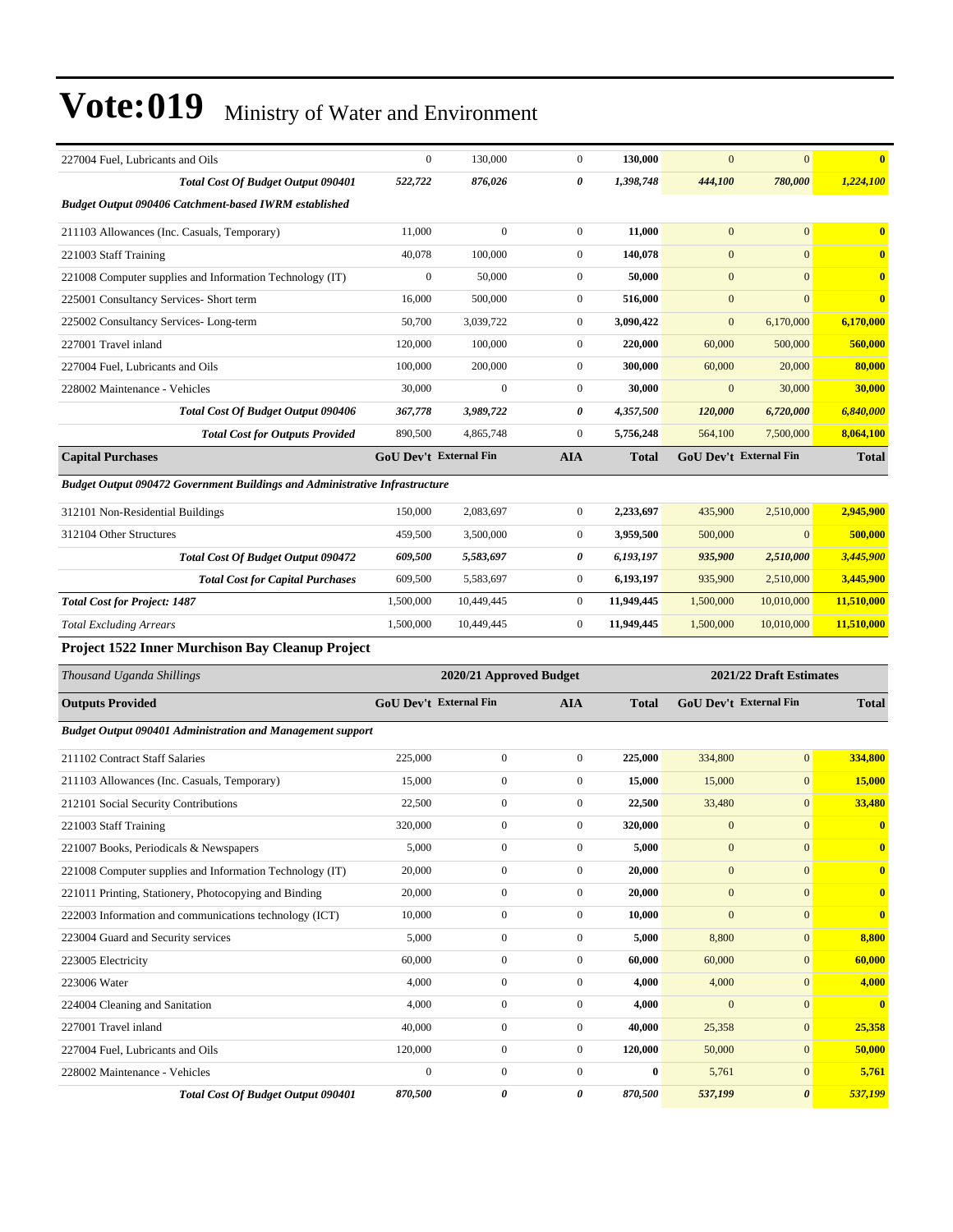#### *Budget Output 090404 The quality of water resources regularly monitored and assessed*

| 211103 Allowances (Inc. Casuals, Temporary)                                      | $\mathbf{0}$           | $\mathbf{0}$     | $\mathbf{0}$     | $\bf{0}$       | 15,000       | $\mathbf{0}$           | 15,000       |
|----------------------------------------------------------------------------------|------------------------|------------------|------------------|----------------|--------------|------------------------|--------------|
| 221003 Staff Training                                                            | 30,000                 | $\boldsymbol{0}$ | $\boldsymbol{0}$ | 30,000         | 80,000       | $\mathbf{0}$           | 80,000       |
| 221008 Computer supplies and Information Technology (IT)                         | $\boldsymbol{0}$       | $\boldsymbol{0}$ | $\boldsymbol{0}$ | $\bf{0}$       | 20,001       | $\mathbf{0}$           | 20,001       |
| 221011 Printing, Stationery, Photocopying and Binding                            | $\mathbf{0}$           | $\boldsymbol{0}$ | $\boldsymbol{0}$ | $\bf{0}$       | 20,000       | $\mathbf{0}$           | 20,000       |
| 224001 Medical Supplies                                                          | 130,000                | $\boldsymbol{0}$ | $\boldsymbol{0}$ | 130,000        | 900,000      | $\mathbf{0}$           | 900,000      |
| 225001 Consultancy Services- Short term                                          | $\mathbf{0}$           | $\overline{0}$   | $\boldsymbol{0}$ | $\bf{0}$       | 400,000      | $\mathbf{0}$           | 400,000      |
| 225002 Consultancy Services-Long-term                                            | 1,000,000              | $\boldsymbol{0}$ | $\boldsymbol{0}$ | 1,000,000      | 1,500,000    | $\mathbf{0}$           | 1,500,000    |
| 227001 Travel inland                                                             | 40,000                 | $\boldsymbol{0}$ | $\boldsymbol{0}$ | 40,000         | 145,000      | $\mathbf{0}$           | 145,000      |
| 227004 Fuel, Lubricants and Oils                                                 | 30,000                 | $\boldsymbol{0}$ | $\boldsymbol{0}$ | 30,000         | 52,000       | $\mathbf{0}$           | 52,000       |
| 228002 Maintenance - Vehicles                                                    | $\mathbf{0}$           | $\boldsymbol{0}$ | $\boldsymbol{0}$ | $\bf{0}$       | 50,000       | $\mathbf{0}$           | 50,000       |
| 228003 Maintenance - Machinery, Equipment & Furniture                            | 29,500                 | $\boldsymbol{0}$ | $\boldsymbol{0}$ | 29,500         | 16,000       | $\mathbf{0}$           | 16,000       |
| <b>Total Cost Of Budget Output 090404</b>                                        | 1,259,500              | 0                | 0                | 1,259,500      | 3,198,001    | $\boldsymbol{\theta}$  | 3,198,001    |
| Budget Output 090405 Water resources rationally planned, allocated and regulated |                        |                  |                  |                |              |                        |              |
| 227001 Travel inland                                                             | 30,000                 | $\boldsymbol{0}$ | $\boldsymbol{0}$ | 30,000         | 80,000       | $\mathbf{0}$           | 80,000       |
| 227004 Fuel, Lubricants and Oils                                                 | 20,000                 | $\boldsymbol{0}$ | $\boldsymbol{0}$ | 20,000         | 20,000       | $\boldsymbol{0}$       | 20,000       |
| Total Cost Of Budget Output 090405                                               | 50,000                 | 0                | 0                | 50,000         | 100,000      | $\boldsymbol{\theta}$  | 100,000      |
| <b>Budget Output 090406 Catchment-based IWRM established</b>                     |                        |                  |                  |                |              |                        |              |
| 221003 Staff Training                                                            | $\mathbf{0}$           | $\boldsymbol{0}$ | $\boldsymbol{0}$ | $\bf{0}$       | 20,000       | $\boldsymbol{0}$       | 20,000       |
| 225001 Consultancy Services- Short term                                          | 200,000                | $\boldsymbol{0}$ | $\boldsymbol{0}$ | 200,000        | $\mathbf{0}$ | $\mathbf{0}$           | $\bf{0}$     |
| 225002 Consultancy Services-Long-term                                            | $\boldsymbol{0}$       | $\boldsymbol{0}$ | $\boldsymbol{0}$ | $\bf{0}$       | 100,000      | $\mathbf{0}$           | 100,000      |
| 227001 Travel inland                                                             | $\mathbf{0}$           | $\boldsymbol{0}$ | $\boldsymbol{0}$ | $\bf{0}$       | 60,000       | $\mathbf{0}$           | 60,000       |
| 227004 Fuel, Lubricants and Oils                                                 | $\mathbf{0}$           | $\boldsymbol{0}$ | $\boldsymbol{0}$ | $\bf{0}$       | 80,000       | $\mathbf{0}$           | 80,000       |
| 228002 Maintenance - Vehicles                                                    | $\mathbf{0}$           | $\overline{0}$   | $\mathbf{0}$     | $\bf{0}$       | 4,800        | $\mathbf{0}$           | 4,800        |
| 228003 Maintenance - Machinery, Equipment & Furniture                            | $\mathbf{0}$           | $\boldsymbol{0}$ | $\boldsymbol{0}$ | $\bf{0}$       | 100,000      | $\mathbf{0}$           | 100,000      |
| Total Cost Of Budget Output 090406                                               | 200,000                | 0                | 0                | 200,000        | 364,800      | $\boldsymbol{\theta}$  | 364,800      |
| <b>Total Cost for Outputs Provided</b>                                           | 2,380,000              | $\mathbf{0}$     | $\boldsymbol{0}$ | 2,380,000      | 4,200,000    | $\mathbf{0}$           | 4,200,000    |
| <b>Capital Purchases</b>                                                         | GoU Dev't External Fin |                  | AIA              | <b>Total</b>   |              | GoU Dev't External Fin | <b>Total</b> |
|                                                                                  |                        |                  |                  |                |              |                        |              |
| Budget Output 090472 Government Buildings and Administrative Infrastructure      |                        |                  |                  |                |              |                        |              |
| 312101 Non-Residential Buildings                                                 | 4,419,525              | $\boldsymbol{0}$ | $\overline{0}$   | 4,419,525      | 9,605,000    | $\mathbf{0}$           | 9,605,000    |
| <b>Total Cost Of Budget Output 090472</b>                                        | 4,419,525              | 0                | 0                | 4,419,525      | 9,605,000    | $\boldsymbol{\theta}$  | 9,605,000    |
| Budget Output 090475 Purchase of Motor Vehicles and Other Transport Equipment    |                        |                  |                  |                |              |                        |              |
| 312201 Transport Equipment                                                       | $\mathbf{0}$           | $\boldsymbol{0}$ | $\boldsymbol{0}$ | $\bf{0}$       | 400,000      | $\vert 0 \vert$        | 400,000      |
| Total Cost Of Budget Output 090475                                               | $\pmb{\theta}$         | 0                | $\pmb{\theta}$   | $\pmb{\theta}$ | 400,000      | $\boldsymbol{\theta}$  | 400,000      |
| <b>Budget Output 090477 Purchase of Specialised Machinery &amp; Equipment</b>    |                        |                  |                  |                |              |                        |              |
| 312202 Machinery and Equipment                                                   | 2,500,000              | $\boldsymbol{0}$ | $\boldsymbol{0}$ | 2,500,000      | 3,000,000    | $\mathbf{0}$           | 3,000,000    |
| 312214 Laboratory Equipments                                                     | 1,400,000              | $\boldsymbol{0}$ | $\boldsymbol{0}$ | 1,400,000      | 2,700,000    | $\mathbf{0}$           | 2,700,000    |
| Total Cost Of Budget Output 090477                                               | 3,900,000              | 0                | 0                | 3,900,000      | 5,700,000    | $\boldsymbol{\theta}$  | 5,700,000    |
|                                                                                  |                        |                  |                  |                |              |                        |              |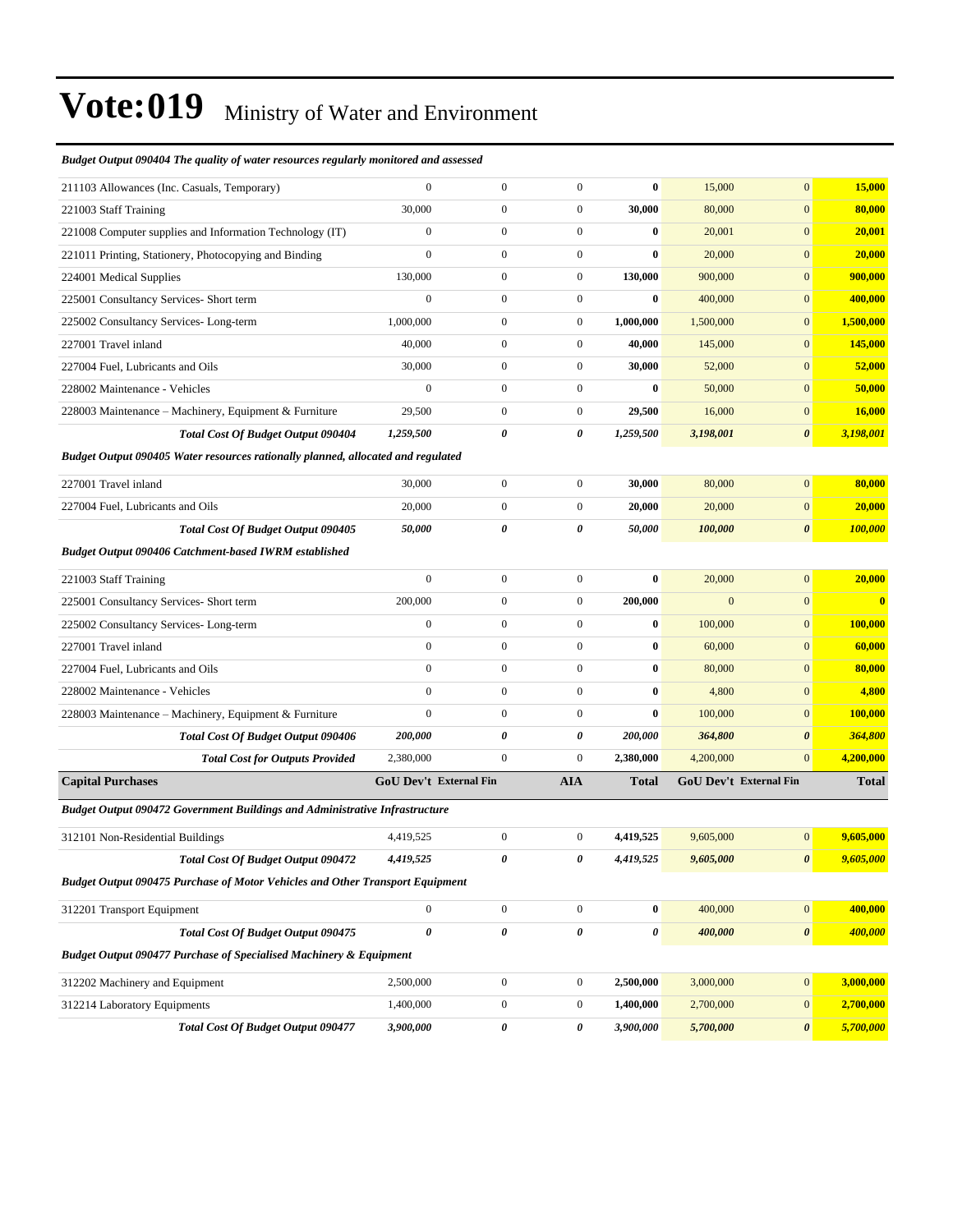*Budget Output 090478 Purchase of Office and Residential Furniture and Fittings*

| 312203 Furniture & Fixtures                                                          | 1,205,000                     | $\mathbf{0}$            | $\boldsymbol{0}$ | 1,205,000    | 100,000      | $\boldsymbol{0}$        | 100,000      |
|--------------------------------------------------------------------------------------|-------------------------------|-------------------------|------------------|--------------|--------------|-------------------------|--------------|
| <b>Total Cost Of Budget Output 090478</b>                                            | 1,205,000                     | 0                       | 0                | 1,205,000    | 100,000      | $\boldsymbol{\theta}$   | 100,000      |
| <b>Total Cost for Capital Purchases</b>                                              | 9,524,525                     | $\mathbf{0}$            | $\boldsymbol{0}$ | 9,524,525    | 15,805,000   | $\boldsymbol{0}$        | 15,805,000   |
| <b>Total Cost for Project: 1522</b>                                                  | 11,904,525                    | $\boldsymbol{0}$        | $\boldsymbol{0}$ | 11,904,525   | 20,005,000   | $\boldsymbol{0}$        | 20,005,000   |
| <b>Total Excluding Arrears</b>                                                       | 11,904,525                    | $\boldsymbol{0}$        | $\boldsymbol{0}$ | 11,904,525   | 20,005,000   | $\boldsymbol{0}$        | 20,005,000   |
| Project 1530 Integrated Water Resources Management and Development Project (IWMDP)   |                               |                         |                  |              |              |                         |              |
| Thousand Uganda Shillings                                                            |                               | 2020/21 Approved Budget |                  |              |              | 2021/22 Draft Estimates |              |
| <b>Outputs Provided</b>                                                              | <b>GoU Dev't External Fin</b> |                         | <b>AIA</b>       | <b>Total</b> |              | GoU Dev't External Fin  | <b>Total</b> |
| Budget Output 090401 Administration and Management support                           |                               |                         |                  |              |              |                         |              |
| 211102 Contract Staff Salaries                                                       | $\overline{0}$                | $\mathbf{0}$            | $\boldsymbol{0}$ | $\bf{0}$     | 152,416      | $\mathbf{0}$            | 152,416      |
| 211103 Allowances (Inc. Casuals, Temporary)                                          | $\overline{0}$                | $\boldsymbol{0}$        | $\boldsymbol{0}$ | $\bf{0}$     | $\mathbf{0}$ | 231,514                 | 231,514      |
| 212101 Social Security Contributions                                                 | $\mathbf{0}$                  | $\mathbf{0}$            | $\boldsymbol{0}$ | $\bf{0}$     | 15,242       | $\mathbf{0}$            | 15,242       |
| 221001 Advertising and Public Relations                                              | 10,000                        | $\boldsymbol{0}$        | $\boldsymbol{0}$ | 10,000       | $\mathbf{0}$ | 15,600                  | 15,600       |
| 221009 Welfare and Entertainment                                                     | 20,000                        | $\boldsymbol{0}$        | $\boldsymbol{0}$ | 20,000       | 20,000       | $\mathbf{0}$            | 20,000       |
| 221011 Printing, Stationery, Photocopying and Binding                                | 16,000                        | $\boldsymbol{0}$        | $\boldsymbol{0}$ | 16,000       | 16,000       | $\mathbf{0}$            | 16,000       |
| 221012 Small Office Equipment                                                        | 10,000                        | $\boldsymbol{0}$        | $\boldsymbol{0}$ | 10,000       | 10,000       | $\mathbf{0}$            | 10,000       |
| Total Cost Of Budget Output 090401                                                   | 56,000                        | 0                       | 0                | 56,000       | 213,658      | 247,114                 | 460,771      |
| Budget Output 090404 The quality of water resources regularly monitored and assessed |                               |                         |                  |              |              |                         |              |
| 225002 Consultancy Services-Long-term                                                | $\mathbf{0}$                  | 1,480,000               | $\boldsymbol{0}$ | 1,480,000    | 100,000      | 3,936,295               | 4,036,295    |
| <b>Total Cost Of Budget Output 090404</b>                                            | 0                             | 1,480,000               | 0                | 1,480,000    | 100,000      | 3,936,295               | 4,036,295    |
| Budget Output 090405 Water resources rationally planned, allocated and regulated     |                               |                         |                  |              |              |                         |              |
| 211102 Contract Staff Salaries                                                       | 81,208                        | $\mathbf{0}$            | $\boldsymbol{0}$ | 81,208       | $\mathbf{0}$ | $\boldsymbol{0}$        | $\bf{0}$     |
| 211103 Allowances (Inc. Casuals, Temporary)                                          | 30,000                        | $\boldsymbol{0}$        | $\boldsymbol{0}$ | 30,000       | $\mathbf{0}$ | $\mathbf{0}$            | $\bf{0}$     |
| 212101 Social Security Contributions                                                 | 8,121                         | $\mathbf{0}$            | $\boldsymbol{0}$ | 8,121        | $\mathbf{0}$ | $\boldsymbol{0}$        | $\bf{0}$     |
| 221002 Workshops and Seminars                                                        | 40,000                        | $\boldsymbol{0}$        | $\boldsymbol{0}$ | 40,000       | $\mathbf{0}$ | $\boldsymbol{0}$        | $\bf{0}$     |
| 221005 Hire of Venue (chairs, projector, etc)                                        | 20,000                        | $\mathbf{0}$            | $\boldsymbol{0}$ | 20,000       | $\mathbf{0}$ | $\boldsymbol{0}$        | $\bf{0}$     |
| 223005 Electricity                                                                   | 10,000                        | $\mathbf{0}$            | $\boldsymbol{0}$ | 10,000       | $\mathbf{0}$ | $\mathbf{0}$            | $\bf{0}$     |
| 223006 Water                                                                         | 10,000                        | $\boldsymbol{0}$        | $\boldsymbol{0}$ | 10,000       | $\mathbf{0}$ | $\boldsymbol{0}$        | $\bf{0}$     |
| 225001 Consultancy Services- Short term                                              | $\boldsymbol{0}$              | 1,500,000               | $\boldsymbol{0}$ | 1,500,000    | $\mathbf{0}$ | $\mathbf{0}$            | $\bf{0}$     |
| 225002 Consultancy Services-Long-term                                                | $\mathbf{0}$                  | 2,000,000               | $\boldsymbol{0}$ | 2,000,000    | 100,000      | 4,836,000               | 4,936,000    |
| 227001 Travel inland                                                                 | 50,000                        | $\bf{0}$                | 0                | 50,000       | 60,000       | $\mathbf{0}$            | 60,000       |
| 227004 Fuel, Lubricants and Oils                                                     | 30,000                        | $\boldsymbol{0}$        | $\boldsymbol{0}$ | 30,000       | 70,000       | $\boldsymbol{0}$        | 70,000       |
| 228002 Maintenance - Vehicles                                                        | 20,000                        | $\boldsymbol{0}$        | $\boldsymbol{0}$ | 20,000       | 20,000       | $\boldsymbol{0}$        | 20,000       |
| 228003 Maintenance - Machinery, Equipment & Furniture                                | 30,000                        | $\boldsymbol{0}$        | $\boldsymbol{0}$ | 30,000       | $\mathbf{0}$ | $\boldsymbol{0}$        | $\bf{0}$     |
| Total Cost Of Budget Output 090405                                                   | 329,329                       | 3,500,000               | 0                | 3,829,329    | 250,000      | 4,836,000               | 5,086,000    |
| <b>Budget Output 090406 Catchment-based IWRM established</b>                         |                               |                         |                  |              |              |                         |              |
|                                                                                      |                               |                         |                  |              |              |                         |              |

211102 Contract Staff Salaries 71,208 0 0 **71,208** 0 0 **0** 212201 Social Security Contributions 7,121 0 0 **7,121** 0 0 **0**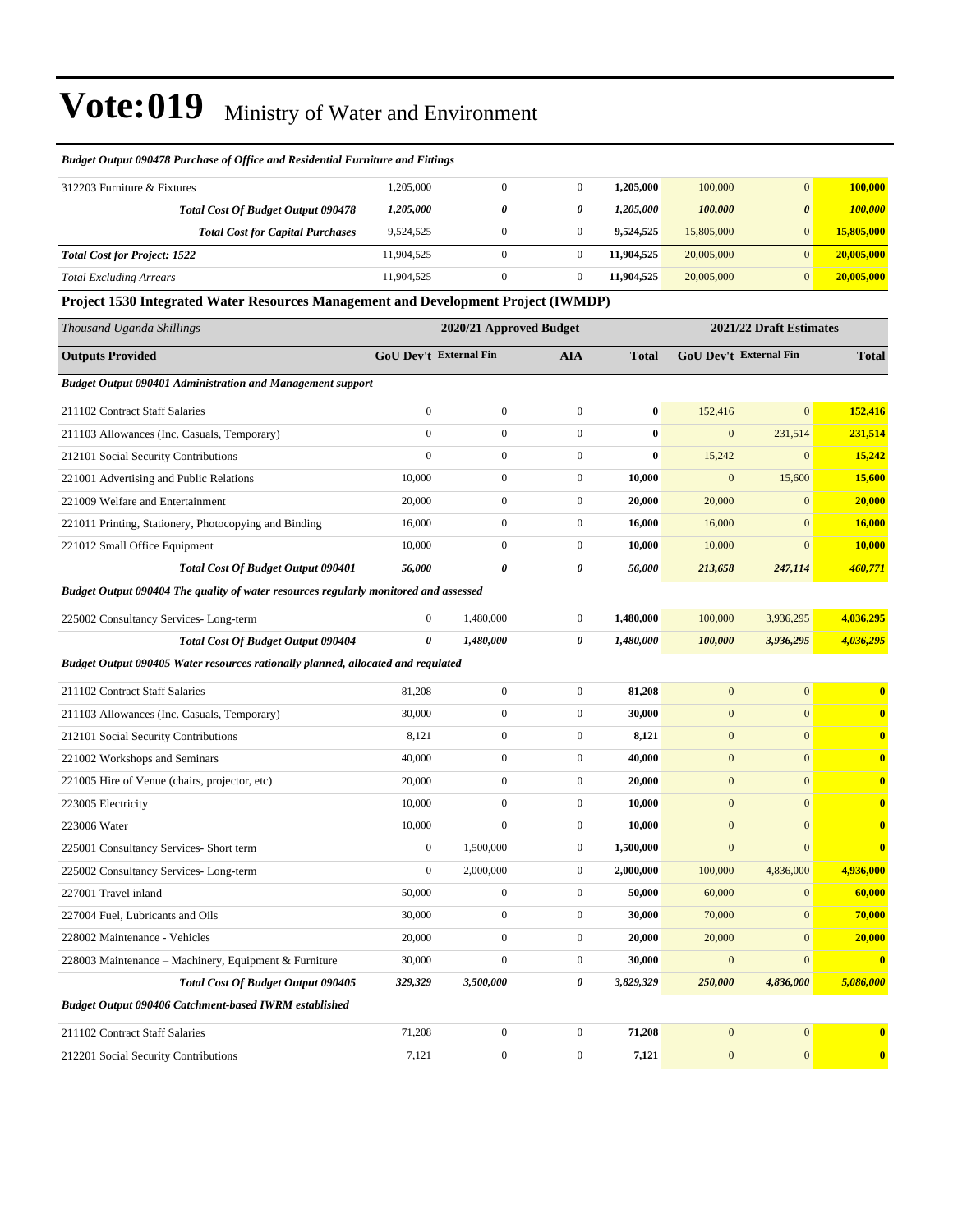| 225001 Consultancy Services- Short term                                       | $\mathbf{0}$                  | 2,000,000               | $\boldsymbol{0}$ | 2,000,000             | $\mathbf{0}$          | $\mathbf{0}$                  | $\bf{0}$                |
|-------------------------------------------------------------------------------|-------------------------------|-------------------------|------------------|-----------------------|-----------------------|-------------------------------|-------------------------|
| 225002 Consultancy Services-Long-term                                         | $\mathbf{0}$                  | 6,373,640               | $\boldsymbol{0}$ | 6,373,640             | 100,000               | 17,990,700                    | 18,090,700              |
| 227001 Travel inland                                                          | 50,000                        | $\boldsymbol{0}$        | $\boldsymbol{0}$ | 50,000                | 50,000                | $\mathbf{0}$                  | 50,000                  |
| 227004 Fuel, Lubricants and Oils                                              | 40,000                        | $\mathbf{0}$            | $\boldsymbol{0}$ | 40,000                | 40,000                | $\mathbf{0}$                  | 40,000                  |
| Total Cost Of Budget Output 090406                                            | 168,329                       | 8,373,640               | 0                | 8,541,969             | 190,000               | 17,990,700                    | 18,180,700              |
| <b>Total Cost for Outputs Provided</b>                                        | 553,658                       | 13,353,640              | $\boldsymbol{0}$ | 13,907,298            | 753,658               | 27,010,109                    | 27,763,767              |
| <b>Capital Purchases</b>                                                      | <b>GoU Dev't External Fin</b> |                         | <b>AIA</b>       | <b>Total</b>          |                       | GoU Dev't External Fin        | <b>Total</b>            |
| Budget Output 090472 Government Buildings and Administrative Infrastructure   |                               |                         |                  |                       |                       |                               |                         |
| 312101 Non-Residential Buildings                                              | 1,000,000                     | 65,915                  | $\boldsymbol{0}$ | 1,065,915             | 100,000               | $\mathbf{0}$                  | 100,000                 |
| 312104 Other Structures                                                       | 86,542                        | 2,254,540               | $\boldsymbol{0}$ | 2,341,082             | 786,342               | 1,067,430                     | 1,853,772               |
| <b>Total Cost Of Budget Output 090472</b>                                     | 1,086,542                     | 2,320,455               | 0                | 3,406,997             | 886,342               | 1,067,430                     | 1,953,772               |
| <b>Budget Output 090477 Purchase of Specialised Machinery &amp; Equipment</b> |                               |                         |                  |                       |                       |                               |                         |
| 312202 Machinery and Equipment                                                | $\mathbf{0}$                  | $\boldsymbol{0}$        | $\mathbf{0}$     | $\bf{0}$              | $\mathbf{0}$          | 12,802,461                    | 12,802,461              |
| <b>Total Cost Of Budget Output 090477</b>                                     | $\pmb{\theta}$                | $\theta$                | 0                | $\boldsymbol{\theta}$ | $\boldsymbol{\theta}$ | 12,802,461                    | 12,802,461              |
| <b>Total Cost for Capital Purchases</b>                                       | 1,086,542                     | 2,320,455               | $\boldsymbol{0}$ | 3,406,997             | 886,342               | 13,869,891                    | 14,756,233              |
| <b>Total Cost for Project: 1530</b>                                           | 1,640,200                     | 15,674,095              | $\boldsymbol{0}$ | 17,314,295            | 1,640,000             | 40,880,000                    | 42,520,000              |
| <b>Total Excluding Arrears</b>                                                | 1,640,200                     | 15,674,095              | $\boldsymbol{0}$ | 17,314,295            | 1,640,000             | 40,880,000                    | 42,520,000              |
| Project 1662 Water Management Zones Project Phase 2                           |                               |                         |                  |                       |                       |                               |                         |
| Thousand Uganda Shillings                                                     |                               | 2020/21 Approved Budget |                  |                       |                       | 2021/22 Draft Estimates       |                         |
| <b>Outputs Provided</b>                                                       | <b>GoU Dev't External Fin</b> |                         | <b>AIA</b>       | <b>Total</b>          |                       | <b>GoU Dev't External Fin</b> | <b>Total</b>            |
| <b>Budget Output 090401 Administration and Management support</b>             |                               |                         |                  |                       |                       |                               |                         |
| 211102 Contract Staff Salaries                                                | 323,492                       | $\boldsymbol{0}$        | $\boldsymbol{0}$ | 323,492               | 450,000               | $\mathbf{0}$                  | 450,000                 |
| 212101 Social Security Contributions                                          | 52,349                        | $\boldsymbol{0}$        | $\boldsymbol{0}$ | 52,349                | 45,000                | $\mathbf{0}$                  | 45,000                  |
| 221001 Advertising and Public Relations                                       | 20,000                        | $\overline{0}$          | $\mathbf{0}$     | 20,000                | $\mathbf{0}$          | $\mathbf{0}$                  | $\bf{0}$                |
| 221007 Books, Periodicals & Newspapers                                        | 10,000                        | $\boldsymbol{0}$        | $\boldsymbol{0}$ | 10,000                | $\mathbf{0}$          | $\mathbf{0}$                  | $\overline{\mathbf{0}}$ |
| 221008 Computer supplies and Information Technology (IT)                      | $\mathbf{0}$                  | $\boldsymbol{0}$        | $\boldsymbol{0}$ | $\bf{0}$              | 26,000                | $\boldsymbol{0}$              | 26,000                  |
| 221009 Welfare and Entertainment                                              | 60,000                        | $\boldsymbol{0}$        | $\boldsymbol{0}$ | 60,000                | 32,000                | $\mathbf{0}$                  | 32,000                  |
| 221011 Printing, Stationery, Photocopying and Binding                         | 60,000                        | $\boldsymbol{0}$        | $\boldsymbol{0}$ | 60,000                | 34,000                | $\mathbf{0}$                  | 34,000                  |
| 221012 Small Office Equipment                                                 | 60,000                        | $\boldsymbol{0}$        | $\boldsymbol{0}$ | 60,000                | $\boldsymbol{0}$      | $\mathbf{0}$                  | $\bf{0}$                |
| 222001 Telecommunications                                                     | $\boldsymbol{0}$              | $\boldsymbol{0}$        | $\boldsymbol{0}$ | 0                     | 19,000                | $\mathbf{0}$                  | 19,000                  |
| 223005 Electricity                                                            | $\mathbf{0}$                  | $\boldsymbol{0}$        | $\overline{0}$   | $\bf{0}$              | 35,000                | $\boldsymbol{0}$              | 35,000                  |
| 223006 Water                                                                  | $\mathbf{0}$                  | $\overline{0}$          | $\overline{0}$   | $\bf{0}$              | 25,000                | $\mathbf{0}$                  | 25,000                  |
| Total Cost Of Budget Output 090401                                            | 585,841                       | 0                       | 0                | 585,841               | 666,000               | $\boldsymbol{\theta}$         | 666,000                 |
| Budget Output 090406 Catchment-based IWRM established                         |                               |                         |                  |                       |                       |                               |                         |
| 221002 Workshops and Seminars                                                 | 70,000                        | $\boldsymbol{0}$        | $\boldsymbol{0}$ | 70,000                | $\boldsymbol{0}$      | $\mathbf{0}$                  | $\bf{0}$                |
| 221003 Staff Training                                                         | 120,000                       | $\boldsymbol{0}$        | $\boldsymbol{0}$ | 120,000               | $\mathbf{0}$          | $\mathbf{0}$                  | $\bf{0}$                |
| 221005 Hire of Venue (chairs, projector, etc)                                 | 30,000                        | $\boldsymbol{0}$        | $\boldsymbol{0}$ | 30,000                | $\mathbf{0}$          | $\mathbf{0}$                  | $\bf{0}$                |
| 222001 Telecommunications                                                     | 40,000                        | $\boldsymbol{0}$        | $\boldsymbol{0}$ | 40,000                | $\boldsymbol{0}$      | $\mathbf{0}$                  | $\bf{0}$                |
| 223005 Electricity                                                            | 40,000                        | $\boldsymbol{0}$        | $\boldsymbol{0}$ | 40,000                | $\boldsymbol{0}$      | $\mathbf{0}$                  | $\bf{0}$                |
| 223006 Water                                                                  | 40,000                        | $\boldsymbol{0}$        | $\boldsymbol{0}$ | 40,000                | $\boldsymbol{0}$      | $\mathbf{0}$                  | $\bf{0}$                |
| 224004 Cleaning and Sanitation                                                | 60,000                        | $\mathbf{0}$            | $\boldsymbol{0}$ | 60,000                | $\mathbf{0}$          | $\mathbf{0}$                  | $\bf{0}$                |
| 225001 Consultancy Services- Short term                                       |                               |                         |                  |                       | $\mathbf{0}$          |                               |                         |
|                                                                               | 500,000                       | $\boldsymbol{0}$        | $\boldsymbol{0}$ | 500,000               |                       | $\mathbf{0}$                  | $\bf{0}$                |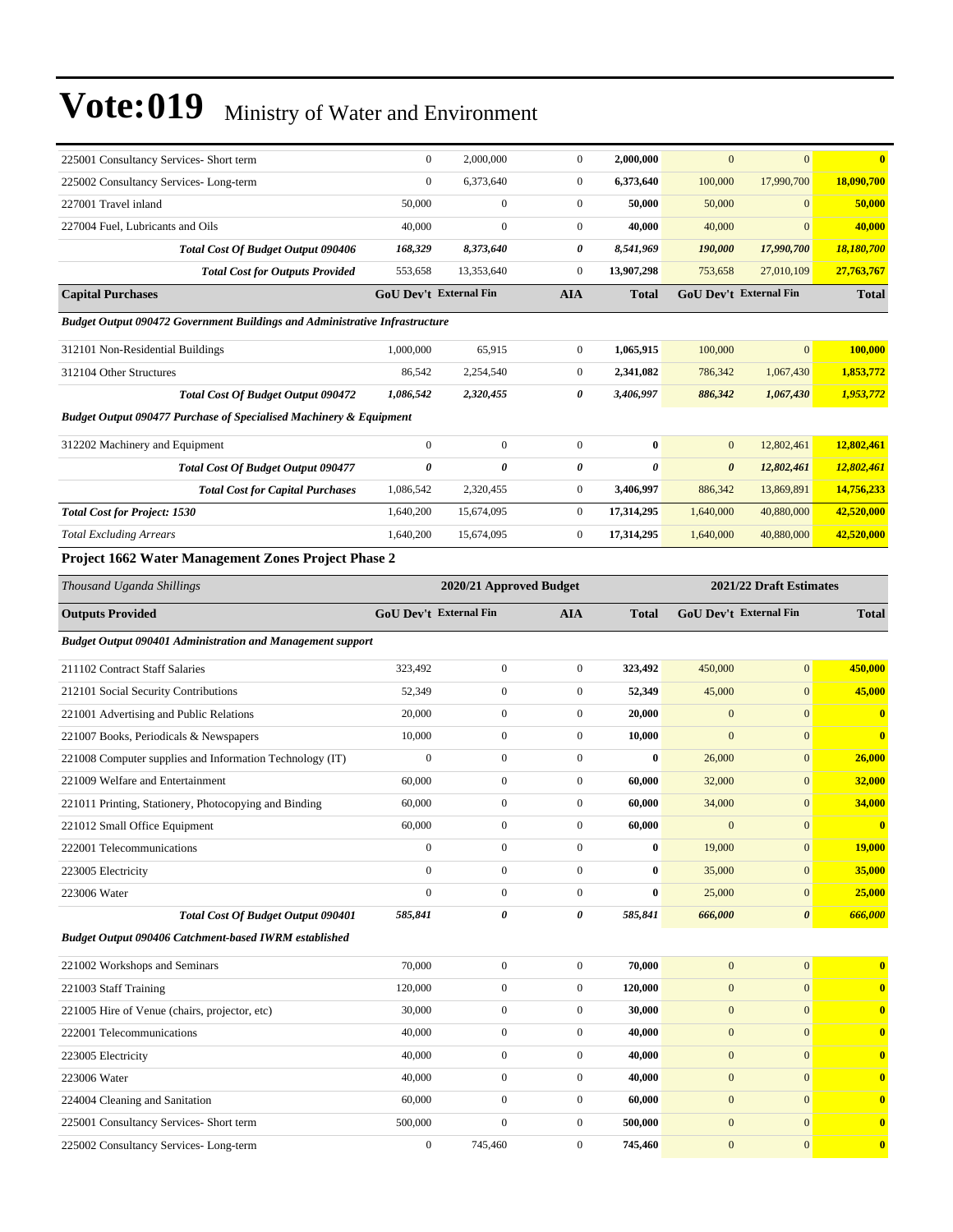| 227001 Travel inland                                                                   | 300,000          | $\boldsymbol{0}$              | $\boldsymbol{0}$ | 300,000      | 400,000               | $\mathbf{0}$               | 400,000      |
|----------------------------------------------------------------------------------------|------------------|-------------------------------|------------------|--------------|-----------------------|----------------------------|--------------|
| 227004 Fuel, Lubricants and Oils                                                       | 160,000          | $\boldsymbol{0}$              | $\boldsymbol{0}$ | 160,000      | 240,000               | $\mathbf{0}$               | 240,000      |
| 228002 Maintenance - Vehicles                                                          | 100,000          | $\boldsymbol{0}$              | $\boldsymbol{0}$ | 100,000      | 80,000                | $\mathbf{0}$               | 80,000       |
| 228003 Maintenance - Machinery, Equipment & Furniture                                  | 60,000           | $\overline{0}$                | $\boldsymbol{0}$ | 60,000       | $\overline{0}$        | $\mathbf{0}$               | $\bf{0}$     |
| <b>Total Cost Of Budget Output 090406</b>                                              | 1,520,000        | 745,460                       | 0                | 2,265,460    | 720,000               | $\boldsymbol{\theta}$      | 720,000      |
| <b>Total Cost for Outputs Provided</b>                                                 | 2,105,841        | 745,460                       | $\boldsymbol{0}$ | 2,851,301    | 1,386,000             | $\mathbf{0}$               | 1,386,000    |
| <b>Capital Purchases</b>                                                               |                  | <b>GoU Dev't External Fin</b> | <b>AIA</b>       | <b>Total</b> |                       | GoU Dev't External Fin     | <b>Total</b> |
| Budget Output 090472 Government Buildings and Administrative Infrastructure            |                  |                               |                  |              |                       |                            |              |
| 312101 Non-Residential Buildings                                                       | 609,739          | $\boldsymbol{0}$              | $\boldsymbol{0}$ | 609,739      | 400,000               | $\overline{0}$             | 400,000      |
| 312104 Other Structures                                                                | 900,000          | $\boldsymbol{0}$              | $\mathbf{0}$     | 900,000      | 3,669,000             | $\mathbf{0}$               | 3,669,000    |
| <b>Total Cost Of Budget Output 090472</b>                                              | 1,509,739        | 0                             | 0                | 1,509,739    | 4,069,000             | $\boldsymbol{\theta}$      | 4,069,000    |
| <b>Total Cost for Capital Purchases</b>                                                | 1,509,739        | $\boldsymbol{0}$              | $\boldsymbol{0}$ | 1,509,739    | 4,069,000             | $\overline{0}$             | 4,069,000    |
| <b>Arrears</b>                                                                         |                  | GoU Dev't External Fin        | <b>AIA</b>       | <b>Total</b> |                       | GoU Dev't External Fin     | <b>Total</b> |
| <b>Budget Output 090499 Arrears</b>                                                    |                  |                               |                  |              |                       |                            |              |
| 321605 Domestic arrears (Budgeting)                                                    | $\boldsymbol{0}$ | $\boldsymbol{0}$              | $\boldsymbol{0}$ | $\bf{0}$     | 1,000,000             | $\mathbf{0}$               | 1,000,000    |
| Total Cost Of Budget Output 090499                                                     | $\theta$         | 0                             | 0                | 0            | 1,000,000             | $\boldsymbol{\theta}$      | 1,000,000    |
| <b>Total Cost for Arrears</b>                                                          | $\boldsymbol{0}$ | $\boldsymbol{0}$              | $\boldsymbol{0}$ | $\bf{0}$     | 1,000,000             | $\overline{0}$             | 1,000,000    |
| <b>Total Cost for Project: 1662</b>                                                    | 3,615,580        | 745,460                       | $\boldsymbol{0}$ | 4,361,040    | 6,455,000             | $\mathbf{0}$               | 6,455,000    |
| <b>Total Excluding Arrears</b>                                                         | 3,615,580        | 745,460                       | $\boldsymbol{0}$ | 4,361,040    | 5,455,000             | $\overline{0}$             | 5,455,000    |
|                                                                                        | GoU              | <b>External Fin</b>           | <b>AIA</b>       | <b>Total</b> | GoU                   | <b>External Fin</b>        | <b>Total</b> |
| <b>Total Cost for Sub-SubProgramme 04</b>                                              | 29,551,615       | 35,369,000                    | $\bf{0}$         | 64,920,615   | 40,328,541            | 55,290,000                 | 95,618,541   |
| <b>Total Excluding Arrears</b>                                                         | 29,551,615       | 35,369,000                    | $\boldsymbol{0}$ | 64,920,615   | 38,334,030            | 55,290,000                 | 93,624,030   |
| Sub-SubProgrammme 05 Natural Resources Management                                      |                  |                               |                  |              |                       |                            |              |
| <b>Recurrent Budget Estimates</b>                                                      |                  |                               |                  |              |                       |                            |              |
| <b>Department 14 Environment Support Services</b>                                      |                  |                               |                  |              |                       |                            |              |
| Thousand Uganda Shillings                                                              |                  | 2020/21 Approved Budget       |                  |              |                       | 2021/22 Approved Estimates |              |
| <b>Outputs Provided</b>                                                                | Wage             | Non Wage                      | AIA              | <b>Total</b> | Wage                  | Non Wage                   | <b>Total</b> |
| <b>Budget Output 090501 Promotion of Knowledge of Enviroment and Natural Resources</b> |                  |                               |                  |              |                       |                            |              |
| 221005 Hire of Venue (chairs, projector, etc)                                          | $\boldsymbol{0}$ | $\boldsymbol{0}$              | $\boldsymbol{0}$ | $\bf{0}$     | $\mathbf{0}$          | 8,000                      | 8,000        |
| 227001 Travel inland                                                                   | $\boldsymbol{0}$ | $\boldsymbol{0}$              | $\boldsymbol{0}$ | $\bf{0}$     | $\mathbf{0}$          | 20,000                     | 20,000       |
| 227004 Fuel, Lubricants and Oils                                                       | $\boldsymbol{0}$ | $\boldsymbol{0}$              | $\boldsymbol{0}$ | 0            | $\boldsymbol{0}$      | 16,517                     | 16,517       |
| <b>Total Cost of Budget Output 01</b>                                                  | $\pmb{\theta}$   | 0                             | 0                | 0            | $\boldsymbol{\theta}$ | 44,517                     | 44,517       |
| Budget Output 090502 Restoration of degraded and Protection of ecosystems              |                  |                               |                  |              |                       |                            |              |
| 221003 Staff Training                                                                  | $\boldsymbol{0}$ | $\boldsymbol{0}$              | $\boldsymbol{0}$ | 0            | $\boldsymbol{0}$      | 10,000                     | 10,000       |
| 227001 Travel inland                                                                   | $\boldsymbol{0}$ | $\boldsymbol{0}$              | $\boldsymbol{0}$ | $\bf{0}$     | $\boldsymbol{0}$      | 20,000                     | 20,000       |
| 227004 Fuel, Lubricants and Oils                                                       | $\boldsymbol{0}$ | $\boldsymbol{0}$              | $\boldsymbol{0}$ | $\bf{0}$     | $\boldsymbol{0}$      | 10,000                     | 10,000       |
| 228002 Maintenance - Vehicles                                                          | $\boldsymbol{0}$ | $\boldsymbol{0}$              | $\boldsymbol{0}$ | $\bf{0}$     | $\boldsymbol{0}$      | 10,000                     | 10,000       |
| <b>Total Cost of Budget Output 02</b>                                                  | 0                | 0                             | 0                | 0            | $\boldsymbol{\theta}$ | 50,000                     | 50,000       |
| Budget Output 090503 Policy, Planning, Legal and Institutional Framework.              |                  |                               |                  |              |                       |                            |              |
| 225002 Consultancy Services-Long-term                                                  | $\boldsymbol{0}$ | $\boldsymbol{0}$              | $\boldsymbol{0}$ | 0            | $\mathbf{0}$          | 300,483                    | 300,483      |
| 227001 Travel inland                                                                   | $\boldsymbol{0}$ | $\boldsymbol{0}$              | $\boldsymbol{0}$ | $\bf{0}$     | $\mathbf{0}$          | 20,000                     | 20,000       |
| 227004 Fuel, Lubricants and Oils                                                       | $\boldsymbol{0}$ | $\boldsymbol{0}$              | $\boldsymbol{0}$ | $\bf{0}$     | $\boldsymbol{0}$      | 15,000                     | 15,000       |
|                                                                                        |                  |                               |                  |              |                       |                            |              |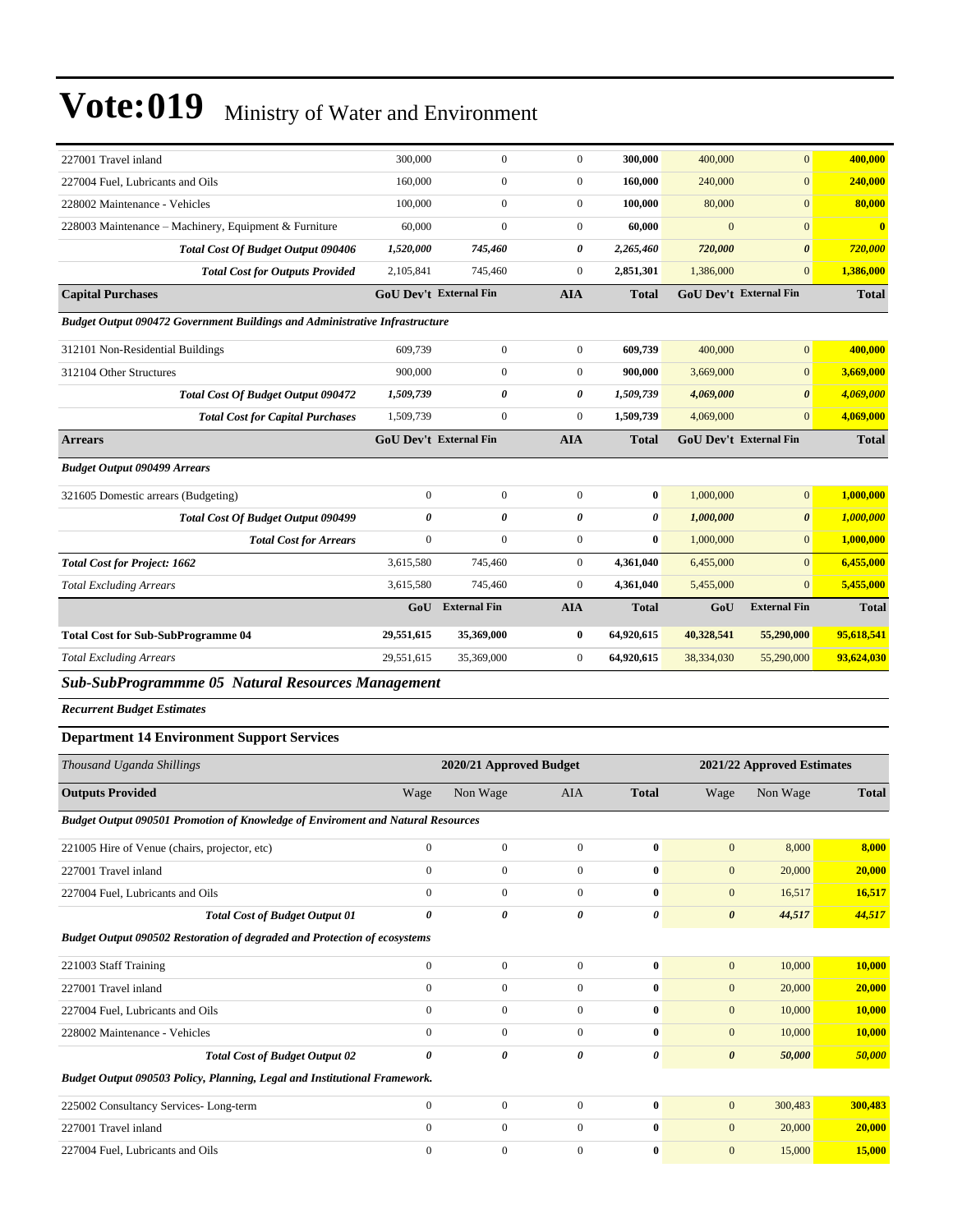| 228002 Maintenance - Vehicles                                                                   | $\boldsymbol{0}$      | $\mathbf{0}$            | $\mathbf{0}$     | $\bf{0}$              | $\boldsymbol{0}$      | 15,000                     | 15,000       |
|-------------------------------------------------------------------------------------------------|-----------------------|-------------------------|------------------|-----------------------|-----------------------|----------------------------|--------------|
| <b>Total Cost of Budget Output 03</b>                                                           | $\boldsymbol{\theta}$ | $\boldsymbol{\theta}$   | 0                | $\boldsymbol{\theta}$ | $\boldsymbol{\theta}$ | 350,483                    | 350,483      |
| Budget Output 090504 Coordination, Monitoring, Inspection, Mobilisation and Supervision.        |                       |                         |                  |                       |                       |                            |              |
| 227001 Travel inland                                                                            | $\mathbf{0}$          | $\boldsymbol{0}$        | $\boldsymbol{0}$ | $\bf{0}$              | $\boldsymbol{0}$      | 40,000                     | 40,000       |
| 227004 Fuel, Lubricants and Oils                                                                | $\mathbf{0}$          | $\boldsymbol{0}$        | $\boldsymbol{0}$ | $\bf{0}$              | $\mathbf{0}$          | 35,000                     | 35,000       |
| 228002 Maintenance - Vehicles                                                                   | $\mathbf{0}$          | $\boldsymbol{0}$        | $\boldsymbol{0}$ | $\bf{0}$              | $\mathbf{0}$          | 30,000                     | 30,000       |
| <b>Total Cost of Budget Output 04</b>                                                           | $\boldsymbol{\theta}$ | $\boldsymbol{\theta}$   | 0                | 0                     | $\boldsymbol{\theta}$ | 105,000                    | 105,000      |
| <b>Budget Output 090505 Capacity building and Technical back-stopping.</b>                      |                       |                         |                  |                       |                       |                            |              |
| 221003 Staff Training                                                                           | $\boldsymbol{0}$      | $\boldsymbol{0}$        | $\boldsymbol{0}$ | $\bf{0}$              | $\mathbf{0}$          | 25,000                     | 25,000       |
| <b>Total Cost of Budget Output 05</b>                                                           | $\boldsymbol{\theta}$ | 0                       | 0                | 0                     | $\boldsymbol{\theta}$ | 25,000                     | 25,000       |
| <b>Budget Output 090506 Administration and Management Support</b>                               |                       |                         |                  |                       |                       |                            |              |
| 211101 General Staff Salaries                                                                   | 159,455               | $\boldsymbol{0}$        | $\boldsymbol{0}$ | 159,455               | 159,000               | $\overline{0}$             | 159,000      |
| 221007 Books, Periodicals & Newspapers                                                          | $\boldsymbol{0}$      | $\boldsymbol{0}$        | $\boldsymbol{0}$ | $\bf{0}$              | $\mathbf{0}$          | 4,000                      | 4,000        |
| 221009 Welfare and Entertainment                                                                | $\boldsymbol{0}$      | $\boldsymbol{0}$        | $\boldsymbol{0}$ | $\bf{0}$              | $\boldsymbol{0}$      | 15,000                     | 15,000       |
| 221011 Printing, Stationery, Photocopying and Binding                                           | $\mathbf{0}$          | $\boldsymbol{0}$        | $\boldsymbol{0}$ | $\bf{0}$              | $\mathbf{0}$          | 10,000                     | 10,000       |
| 221012 Small Office Equipment                                                                   | $\mathbf{0}$          | $\boldsymbol{0}$        | $\boldsymbol{0}$ | $\bf{0}$              | $\mathbf{0}$          | 4,000                      | 4,000        |
| 227004 Fuel, Lubricants and Oils                                                                | $\mathbf{0}$          | $\boldsymbol{0}$        | $\boldsymbol{0}$ | $\bf{0}$              | $\mathbf{0}$          | 27,000                     | 27,000       |
| 228002 Maintenance - Vehicles                                                                   | $\mathbf{0}$          | $\boldsymbol{0}$        | $\boldsymbol{0}$ | $\bf{0}$              | $\mathbf{0}$          | 20,000                     | 20,000       |
| <b>Total Cost of Budget Output 06</b>                                                           | 159,455               | 0                       | 0                | 159,455               | 159,000               | 80,000                     | 239,000      |
| <b>Total Cost Of Outputs Provided</b>                                                           | 159,455               | $\bf{0}$                | $\bf{0}$         | 159,455               | 159,000               | 655,000                    | 814,000      |
| <b>Total Cost for Department 14</b>                                                             | 159,455               | $\bf{0}$                | $\bf{0}$         | 159,455               | 159,000               | 655,000                    | 814,000      |
|                                                                                                 | 159,455               | $\boldsymbol{0}$        | $\boldsymbol{0}$ | 159,455               | 159,000               | 655,000                    | 814,000      |
| <b>Total Excluding Arrears</b>                                                                  |                       |                         |                  |                       |                       |                            |              |
| <b>Department 15 Forestry Support Services</b>                                                  |                       |                         |                  |                       |                       |                            |              |
| Thousand Uganda Shillings                                                                       |                       | 2020/21 Approved Budget |                  |                       |                       | 2021/22 Approved Estimates |              |
| <b>Outputs Provided</b>                                                                         | Wage                  | Non Wage                | <b>AIA</b>       | <b>Total</b>          | Wage                  | Non Wage                   | <b>Total</b> |
| <b>Budget Output 090501 Promotion of Knowledge of Enviroment and Natural Resources</b>          |                       |                         |                  |                       |                       |                            |              |
| 221001 Advertising and Public Relations                                                         | $\boldsymbol{0}$      | $\boldsymbol{0}$        | $\boldsymbol{0}$ | $\bf{0}$              | $\mathbf{0}$          | 40,000                     | 40,000       |
| 221011 Printing, Stationery, Photocopying and Binding                                           | $\boldsymbol{0}$      | $\boldsymbol{0}$        | $\boldsymbol{0}$ | $\bf{0}$              | $\mathbf{0}$          | 20,000                     | 20,000       |
| 227001 Travel inland                                                                            | $\boldsymbol{0}$      | $\boldsymbol{0}$        | $\boldsymbol{0}$ | $\bf{0}$              | $\boldsymbol{0}$      | 40,000                     | 40,000       |
| 227004 Fuel, Lubricants and Oils                                                                | $\bf{0}$              | $\boldsymbol{0}$        | $\boldsymbol{0}$ | $\bf{0}$              | $\boldsymbol{0}$      | 40,000                     | 40,000       |
| <b>Total Cost of Budget Output 01</b>                                                           | 0                     | 0                       | 0                | $\boldsymbol{\theta}$ | $\boldsymbol{\theta}$ | 140,000                    | 140,000      |
| Budget Output 090502 Restoration of degraded and Protection of ecosystems                       |                       |                         |                  |                       |                       |                            |              |
| 227001 Travel inland                                                                            | $\boldsymbol{0}$      | $\boldsymbol{0}$        | $\boldsymbol{0}$ | $\bf{0}$              | $\mathbf{0}$          | 40,000                     | 40,000       |
| 227004 Fuel, Lubricants and Oils                                                                | $\boldsymbol{0}$      | $\boldsymbol{0}$        | $\boldsymbol{0}$ | $\bf{0}$              | $\mathbf{0}$          | 20,000                     | 20,000       |
| <b>Total Cost of Budget Output 02</b>                                                           | $\boldsymbol{\theta}$ | 0                       | 0                | 0                     | $\boldsymbol{\theta}$ | 60,000                     | 60,000       |
| Budget Output 090503 Policy, Planning, Legal and Institutional Framework.                       |                       |                         |                  |                       |                       |                            |              |
| 211103 Allowances (Inc. Casuals, Temporary)                                                     | $\boldsymbol{0}$      | $\boldsymbol{0}$        | $\boldsymbol{0}$ | $\bf{0}$              | $\mathbf{0}$          | 80,000                     | 80,000       |
| 221002 Workshops and Seminars                                                                   | $\boldsymbol{0}$      | $\boldsymbol{0}$        | $\boldsymbol{0}$ | $\bf{0}$              | $\boldsymbol{0}$      | 50,000                     | 50,000       |
| 221011 Printing, Stationery, Photocopying and Binding                                           | $\boldsymbol{0}$      | $\boldsymbol{0}$        | $\boldsymbol{0}$ | $\bf{0}$              | $\boldsymbol{0}$      | 50,000                     | 50,000       |
| <b>Total Cost of Budget Output 03</b>                                                           | $\boldsymbol{\theta}$ | 0                       | 0                | 0                     | $\boldsymbol{\theta}$ | 180,000                    | 180,000      |
| <b>Budget Output 090504 Coordination, Monitoring, Inspection, Mobilisation and Supervision.</b> |                       |                         |                  |                       |                       |                            |              |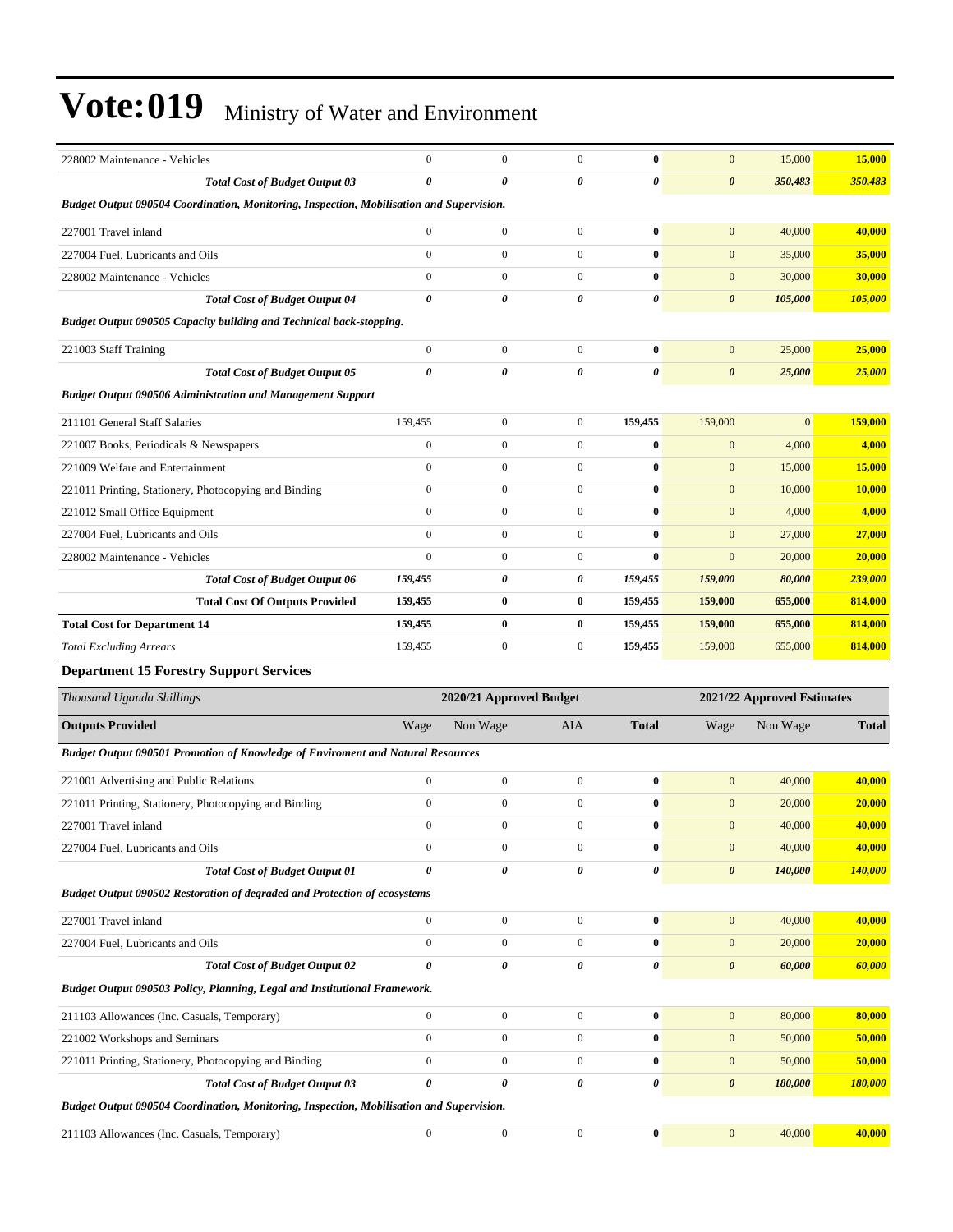| $\boldsymbol{0}$<br>$\boldsymbol{0}$<br>$\mathbf{0}$<br>$\bf{0}$<br>40,000<br>$\mathbf{0}$<br>40,000<br>0<br>100,000<br><b>Total Cost of Budget Output 04</b><br>0<br>0<br>0<br>$\boldsymbol{\theta}$<br>100,000<br>$\mathbf{0}$<br>$\boldsymbol{0}$<br>$\mathbf{0}$<br>$\bf{0}$<br>$\mathbf{0}$<br>20,000<br>20,000<br>$\overline{0}$<br>$\boldsymbol{0}$<br>$\boldsymbol{0}$<br>$\bf{0}$<br>$\mathbf{0}$<br>42,000<br>42,000<br>$\overline{0}$<br>$\boldsymbol{0}$<br>$\boldsymbol{0}$<br>$\bf{0}$<br>20,000<br>$\mathbf{0}$<br>20,000<br>0<br>$\theta$<br>$\boldsymbol{\theta}$<br>82,000<br>0<br>$\boldsymbol{\theta}$<br>82,000<br><b>Total Cost of Budget Output 05</b><br>$\mathbf{0}$<br>167,000<br>166,832<br>$\boldsymbol{0}$<br>$\mathbf{0}$<br>166,832<br>167,000<br>$\boldsymbol{0}$<br>$\mathbf{0}$<br>$\mathbf{0}$<br>$\bf{0}$<br>$\mathbf{0}$<br>16,000<br>16,000<br>221009 Welfare and Entertainment<br>$\boldsymbol{0}$<br>$\boldsymbol{0}$<br>$\boldsymbol{0}$<br>$\bf{0}$<br>$\mathbf{0}$<br>20,000<br>20,000<br>$\overline{0}$<br>$\boldsymbol{0}$<br>$\boldsymbol{0}$<br>2,000<br>$\bf{0}$<br>$\mathbf{0}$<br>2,000<br>$\overline{0}$<br>$\boldsymbol{0}$<br>$\mathbf{0}$<br>$\bf{0}$<br>$\mathbf{0}$<br>2,000<br>2,000<br>$\boldsymbol{0}$<br>$\boldsymbol{0}$<br>$\boldsymbol{0}$<br>$\bf{0}$<br>$\mathbf{0}$<br>20,000<br>20,000<br>$\mathbf{0}$<br>$\bf{0}$<br>$\overline{0}$<br>$\mathbf{0}$<br>$\mathbf{0}$<br>20,000<br>20,000<br><b>Total Cost of Budget Output 06</b><br>166,832<br>0<br>$\boldsymbol{\theta}$<br>166,832<br>167,000<br>247,000<br>80,000<br>809,000<br><b>Total Cost Of Outputs Provided</b><br>166,832<br>$\bf{0}$<br>$\bf{0}$<br>166,832<br>167,000<br>642,000<br>Wage<br>Non Wage<br>AIA<br><b>Total</b><br><b>Total</b><br>Wage<br>Non Wage<br>$\boldsymbol{0}$<br>$\boldsymbol{0}$<br>$\mathbf{0}$<br>$\bf{0}$<br>80,000<br>$\mathbf{0}$<br>80,000<br>$\theta$<br>o/w Support to the Environment protection police force (EPF)<br>$\theta$<br>0<br>$\bf{0}$<br>$\theta$<br>40,000<br>40,000<br>$\theta$<br>$\theta$<br>$\theta$<br>$\bf{0}$<br>$\boldsymbol{\theta}$<br>40,000<br>40,000<br>o/w Uganda Bamboo Association (UBA) supported<br>0<br><b>Total Cost of Budget Output 51</b><br>0<br>0<br>$\boldsymbol{\theta}$<br>$\boldsymbol{\theta}$<br>80,000<br>80,000<br>$\bf{0}$<br>$\bf{0}$<br>80,000<br><b>Total Cost Of Outputs Funded</b><br>$\bf{0}$<br>$\bf{0}$<br>$\bf{0}$<br>80,000<br>166,832<br>$\bf{0}$<br>166,832<br>889,000<br>$\bf{0}$<br>167,000<br>722,000<br>166,832<br>$\boldsymbol{0}$<br>$\mathbf{0}$<br>166,832<br>167,000<br>722,000<br>889,000<br>2020/21 Approved Budget<br>2021/22 Approved Estimates<br>Thousand Uganda Shillings<br>Wage<br>Wage<br><b>Total</b><br><b>Total</b><br>Non Wage<br>Non Wage<br>AIA<br>$\mathbf{0}$<br>$\boldsymbol{0}$<br>$\boldsymbol{0}$<br>$\pmb{0}$<br>$\mathbf{0}$<br>1,000,000<br>1,000,000<br>$\pmb{\theta}$<br>0<br>$\pmb{\theta}$<br>$\pmb{\theta}$<br>$\pmb{\theta}$<br>1,000,000<br><b>Total Cost of Budget Output 02</b><br>1,000,000<br>$\boldsymbol{0}$<br>$\mathbf{0}$<br>$\boldsymbol{0}$<br>462,014<br>461,727<br>461,727<br>462,014<br>$\boldsymbol{0}$<br>$\boldsymbol{0}$<br>$\boldsymbol{0}$<br>5,089<br>5,089<br>$\bf{0}$<br>$\boldsymbol{0}$<br>$\boldsymbol{0}$<br>$\boldsymbol{0}$<br>8,000<br>$\boldsymbol{0}$<br>$\bf{0}$<br>$\mathbf{0}$<br>8,000<br>$\boldsymbol{0}$<br>$\boldsymbol{0}$<br>$\boldsymbol{0}$<br>$\pmb{0}$<br>$\boldsymbol{0}$<br>15,000<br>15,000<br>$\boldsymbol{0}$<br>$\boldsymbol{0}$<br>$\boldsymbol{0}$<br>6,000<br>$\bf{0}$<br>$\boldsymbol{0}$<br>6,000<br>$\boldsymbol{0}$<br>$\boldsymbol{0}$<br>$\overline{0}$<br>4,000<br>$\bf{0}$<br>$\boldsymbol{0}$<br>4,000<br>$\boldsymbol{0}$ | 221002 Workshops and Seminars    | $\boldsymbol{0}$ | $\boldsymbol{0}$ | $\mathbf{0}$     | $\bf{0}$  | $\mathbf{0}$     | 20,000 | 20,000 |
|--------------------------------------------------------------------------------------------------------------------------------------------------------------------------------------------------------------------------------------------------------------------------------------------------------------------------------------------------------------------------------------------------------------------------------------------------------------------------------------------------------------------------------------------------------------------------------------------------------------------------------------------------------------------------------------------------------------------------------------------------------------------------------------------------------------------------------------------------------------------------------------------------------------------------------------------------------------------------------------------------------------------------------------------------------------------------------------------------------------------------------------------------------------------------------------------------------------------------------------------------------------------------------------------------------------------------------------------------------------------------------------------------------------------------------------------------------------------------------------------------------------------------------------------------------------------------------------------------------------------------------------------------------------------------------------------------------------------------------------------------------------------------------------------------------------------------------------------------------------------------------------------------------------------------------------------------------------------------------------------------------------------------------------------------------------------------------------------------------------------------------------------------------------------------------------------------------------------------------------------------------------------------------------------------------------------------------------------------------------------------------------------------------------------------------------------------------------------------------------------------------------------------------------------------------------------------------------------------------------------------------------------------------------------------------------------------------------------------------------------------------------------------------------------------------------------------------------------------------------------------------------------------------------------------------------------------------------------------------------------------------------------------------------------------------------------------------------------------------------------------------------------------------------------------------------------------------------------------------------------------------------------------------------------------------------------------------------------------------------------------------------------------------------------------------------------------------------------------------------------------------------------------------------------------------------------------------------------------------------------------------------------------------------------------------------------------------------------------------------------------------------|----------------------------------|------------------|------------------|------------------|-----------|------------------|--------|--------|
| <b>Budget Output 090505 Capacity building and Technical back-stopping.</b><br>221002 Workshops and Seminars<br>221003 Staff Training<br>227004 Fuel, Lubricants and Oils<br><b>Budget Output 090506 Administration and Management Support</b><br>211101 General Staff Salaries<br>221011 Printing, Stationery, Photocopying and Binding<br>223005 Electricity<br>223006 Water<br>227004 Fuel, Lubricants and Oils<br>228002 Maintenance - Vehicles<br><b>Outputs Funded</b><br><b>Budget Output 090551 Operational support to private institutions</b><br>291001 Transfers to Government Institutions<br><b>Total Cost for Department 15</b><br><b>Total Excluding Arrears</b><br><b>Department 16 Wetland Management Services</b><br><b>Outputs Provided</b><br>Budget Output 090502 Restoration of degraded and Protection of ecosystems<br>282104 Compensation to 3rd Parties<br><b>Budget Output 090506 Administration and Management Support</b><br>211101 General Staff Salaries<br>211103 Allowances (Inc. Casuals, Temporary)<br>221007 Books, Periodicals & Newspapers<br>221009 Welfare and Entertainment<br>221011 Printing, Stationery, Photocopying and Binding<br>221012 Small Office Equipment                                                                                                                                                                                                                                                                                                                                                                                                                                                                                                                                                                                                                                                                                                                                                                                                                                                                                                                                                                                                                                                                                                                                                                                                                                                                                                                                                                                                                                                                                                                                                                                                                                                                                                                                                                                                                                                                                                                                                                                                                                                                                                                                                                                                                                                                                                                                                                                                                                                                                                                                                | 227001 Travel inland             |                  |                  |                  |           |                  |        |        |
|                                                                                                                                                                                                                                                                                                                                                                                                                                                                                                                                                                                                                                                                                                                                                                                                                                                                                                                                                                                                                                                                                                                                                                                                                                                                                                                                                                                                                                                                                                                                                                                                                                                                                                                                                                                                                                                                                                                                                                                                                                                                                                                                                                                                                                                                                                                                                                                                                                                                                                                                                                                                                                                                                                                                                                                                                                                                                                                                                                                                                                                                                                                                                                                                                                                                                                                                                                                                                                                                                                                                                                                                                                                                                                                                                              |                                  |                  |                  |                  |           |                  |        |        |
|                                                                                                                                                                                                                                                                                                                                                                                                                                                                                                                                                                                                                                                                                                                                                                                                                                                                                                                                                                                                                                                                                                                                                                                                                                                                                                                                                                                                                                                                                                                                                                                                                                                                                                                                                                                                                                                                                                                                                                                                                                                                                                                                                                                                                                                                                                                                                                                                                                                                                                                                                                                                                                                                                                                                                                                                                                                                                                                                                                                                                                                                                                                                                                                                                                                                                                                                                                                                                                                                                                                                                                                                                                                                                                                                                              |                                  |                  |                  |                  |           |                  |        |        |
|                                                                                                                                                                                                                                                                                                                                                                                                                                                                                                                                                                                                                                                                                                                                                                                                                                                                                                                                                                                                                                                                                                                                                                                                                                                                                                                                                                                                                                                                                                                                                                                                                                                                                                                                                                                                                                                                                                                                                                                                                                                                                                                                                                                                                                                                                                                                                                                                                                                                                                                                                                                                                                                                                                                                                                                                                                                                                                                                                                                                                                                                                                                                                                                                                                                                                                                                                                                                                                                                                                                                                                                                                                                                                                                                                              |                                  |                  |                  |                  |           |                  |        |        |
|                                                                                                                                                                                                                                                                                                                                                                                                                                                                                                                                                                                                                                                                                                                                                                                                                                                                                                                                                                                                                                                                                                                                                                                                                                                                                                                                                                                                                                                                                                                                                                                                                                                                                                                                                                                                                                                                                                                                                                                                                                                                                                                                                                                                                                                                                                                                                                                                                                                                                                                                                                                                                                                                                                                                                                                                                                                                                                                                                                                                                                                                                                                                                                                                                                                                                                                                                                                                                                                                                                                                                                                                                                                                                                                                                              |                                  |                  |                  |                  |           |                  |        |        |
|                                                                                                                                                                                                                                                                                                                                                                                                                                                                                                                                                                                                                                                                                                                                                                                                                                                                                                                                                                                                                                                                                                                                                                                                                                                                                                                                                                                                                                                                                                                                                                                                                                                                                                                                                                                                                                                                                                                                                                                                                                                                                                                                                                                                                                                                                                                                                                                                                                                                                                                                                                                                                                                                                                                                                                                                                                                                                                                                                                                                                                                                                                                                                                                                                                                                                                                                                                                                                                                                                                                                                                                                                                                                                                                                                              |                                  |                  |                  |                  |           |                  |        |        |
|                                                                                                                                                                                                                                                                                                                                                                                                                                                                                                                                                                                                                                                                                                                                                                                                                                                                                                                                                                                                                                                                                                                                                                                                                                                                                                                                                                                                                                                                                                                                                                                                                                                                                                                                                                                                                                                                                                                                                                                                                                                                                                                                                                                                                                                                                                                                                                                                                                                                                                                                                                                                                                                                                                                                                                                                                                                                                                                                                                                                                                                                                                                                                                                                                                                                                                                                                                                                                                                                                                                                                                                                                                                                                                                                                              |                                  |                  |                  |                  |           |                  |        |        |
|                                                                                                                                                                                                                                                                                                                                                                                                                                                                                                                                                                                                                                                                                                                                                                                                                                                                                                                                                                                                                                                                                                                                                                                                                                                                                                                                                                                                                                                                                                                                                                                                                                                                                                                                                                                                                                                                                                                                                                                                                                                                                                                                                                                                                                                                                                                                                                                                                                                                                                                                                                                                                                                                                                                                                                                                                                                                                                                                                                                                                                                                                                                                                                                                                                                                                                                                                                                                                                                                                                                                                                                                                                                                                                                                                              |                                  |                  |                  |                  |           |                  |        |        |
|                                                                                                                                                                                                                                                                                                                                                                                                                                                                                                                                                                                                                                                                                                                                                                                                                                                                                                                                                                                                                                                                                                                                                                                                                                                                                                                                                                                                                                                                                                                                                                                                                                                                                                                                                                                                                                                                                                                                                                                                                                                                                                                                                                                                                                                                                                                                                                                                                                                                                                                                                                                                                                                                                                                                                                                                                                                                                                                                                                                                                                                                                                                                                                                                                                                                                                                                                                                                                                                                                                                                                                                                                                                                                                                                                              |                                  |                  |                  |                  |           |                  |        |        |
|                                                                                                                                                                                                                                                                                                                                                                                                                                                                                                                                                                                                                                                                                                                                                                                                                                                                                                                                                                                                                                                                                                                                                                                                                                                                                                                                                                                                                                                                                                                                                                                                                                                                                                                                                                                                                                                                                                                                                                                                                                                                                                                                                                                                                                                                                                                                                                                                                                                                                                                                                                                                                                                                                                                                                                                                                                                                                                                                                                                                                                                                                                                                                                                                                                                                                                                                                                                                                                                                                                                                                                                                                                                                                                                                                              |                                  |                  |                  |                  |           |                  |        |        |
|                                                                                                                                                                                                                                                                                                                                                                                                                                                                                                                                                                                                                                                                                                                                                                                                                                                                                                                                                                                                                                                                                                                                                                                                                                                                                                                                                                                                                                                                                                                                                                                                                                                                                                                                                                                                                                                                                                                                                                                                                                                                                                                                                                                                                                                                                                                                                                                                                                                                                                                                                                                                                                                                                                                                                                                                                                                                                                                                                                                                                                                                                                                                                                                                                                                                                                                                                                                                                                                                                                                                                                                                                                                                                                                                                              |                                  |                  |                  |                  |           |                  |        |        |
|                                                                                                                                                                                                                                                                                                                                                                                                                                                                                                                                                                                                                                                                                                                                                                                                                                                                                                                                                                                                                                                                                                                                                                                                                                                                                                                                                                                                                                                                                                                                                                                                                                                                                                                                                                                                                                                                                                                                                                                                                                                                                                                                                                                                                                                                                                                                                                                                                                                                                                                                                                                                                                                                                                                                                                                                                                                                                                                                                                                                                                                                                                                                                                                                                                                                                                                                                                                                                                                                                                                                                                                                                                                                                                                                                              |                                  |                  |                  |                  |           |                  |        |        |
|                                                                                                                                                                                                                                                                                                                                                                                                                                                                                                                                                                                                                                                                                                                                                                                                                                                                                                                                                                                                                                                                                                                                                                                                                                                                                                                                                                                                                                                                                                                                                                                                                                                                                                                                                                                                                                                                                                                                                                                                                                                                                                                                                                                                                                                                                                                                                                                                                                                                                                                                                                                                                                                                                                                                                                                                                                                                                                                                                                                                                                                                                                                                                                                                                                                                                                                                                                                                                                                                                                                                                                                                                                                                                                                                                              |                                  |                  |                  |                  |           |                  |        |        |
|                                                                                                                                                                                                                                                                                                                                                                                                                                                                                                                                                                                                                                                                                                                                                                                                                                                                                                                                                                                                                                                                                                                                                                                                                                                                                                                                                                                                                                                                                                                                                                                                                                                                                                                                                                                                                                                                                                                                                                                                                                                                                                                                                                                                                                                                                                                                                                                                                                                                                                                                                                                                                                                                                                                                                                                                                                                                                                                                                                                                                                                                                                                                                                                                                                                                                                                                                                                                                                                                                                                                                                                                                                                                                                                                                              |                                  |                  |                  |                  |           |                  |        |        |
|                                                                                                                                                                                                                                                                                                                                                                                                                                                                                                                                                                                                                                                                                                                                                                                                                                                                                                                                                                                                                                                                                                                                                                                                                                                                                                                                                                                                                                                                                                                                                                                                                                                                                                                                                                                                                                                                                                                                                                                                                                                                                                                                                                                                                                                                                                                                                                                                                                                                                                                                                                                                                                                                                                                                                                                                                                                                                                                                                                                                                                                                                                                                                                                                                                                                                                                                                                                                                                                                                                                                                                                                                                                                                                                                                              |                                  |                  |                  |                  |           |                  |        |        |
|                                                                                                                                                                                                                                                                                                                                                                                                                                                                                                                                                                                                                                                                                                                                                                                                                                                                                                                                                                                                                                                                                                                                                                                                                                                                                                                                                                                                                                                                                                                                                                                                                                                                                                                                                                                                                                                                                                                                                                                                                                                                                                                                                                                                                                                                                                                                                                                                                                                                                                                                                                                                                                                                                                                                                                                                                                                                                                                                                                                                                                                                                                                                                                                                                                                                                                                                                                                                                                                                                                                                                                                                                                                                                                                                                              |                                  |                  |                  |                  |           |                  |        |        |
|                                                                                                                                                                                                                                                                                                                                                                                                                                                                                                                                                                                                                                                                                                                                                                                                                                                                                                                                                                                                                                                                                                                                                                                                                                                                                                                                                                                                                                                                                                                                                                                                                                                                                                                                                                                                                                                                                                                                                                                                                                                                                                                                                                                                                                                                                                                                                                                                                                                                                                                                                                                                                                                                                                                                                                                                                                                                                                                                                                                                                                                                                                                                                                                                                                                                                                                                                                                                                                                                                                                                                                                                                                                                                                                                                              |                                  |                  |                  |                  |           |                  |        |        |
|                                                                                                                                                                                                                                                                                                                                                                                                                                                                                                                                                                                                                                                                                                                                                                                                                                                                                                                                                                                                                                                                                                                                                                                                                                                                                                                                                                                                                                                                                                                                                                                                                                                                                                                                                                                                                                                                                                                                                                                                                                                                                                                                                                                                                                                                                                                                                                                                                                                                                                                                                                                                                                                                                                                                                                                                                                                                                                                                                                                                                                                                                                                                                                                                                                                                                                                                                                                                                                                                                                                                                                                                                                                                                                                                                              |                                  |                  |                  |                  |           |                  |        |        |
|                                                                                                                                                                                                                                                                                                                                                                                                                                                                                                                                                                                                                                                                                                                                                                                                                                                                                                                                                                                                                                                                                                                                                                                                                                                                                                                                                                                                                                                                                                                                                                                                                                                                                                                                                                                                                                                                                                                                                                                                                                                                                                                                                                                                                                                                                                                                                                                                                                                                                                                                                                                                                                                                                                                                                                                                                                                                                                                                                                                                                                                                                                                                                                                                                                                                                                                                                                                                                                                                                                                                                                                                                                                                                                                                                              |                                  |                  |                  |                  |           |                  |        |        |
|                                                                                                                                                                                                                                                                                                                                                                                                                                                                                                                                                                                                                                                                                                                                                                                                                                                                                                                                                                                                                                                                                                                                                                                                                                                                                                                                                                                                                                                                                                                                                                                                                                                                                                                                                                                                                                                                                                                                                                                                                                                                                                                                                                                                                                                                                                                                                                                                                                                                                                                                                                                                                                                                                                                                                                                                                                                                                                                                                                                                                                                                                                                                                                                                                                                                                                                                                                                                                                                                                                                                                                                                                                                                                                                                                              |                                  |                  |                  |                  |           |                  |        |        |
|                                                                                                                                                                                                                                                                                                                                                                                                                                                                                                                                                                                                                                                                                                                                                                                                                                                                                                                                                                                                                                                                                                                                                                                                                                                                                                                                                                                                                                                                                                                                                                                                                                                                                                                                                                                                                                                                                                                                                                                                                                                                                                                                                                                                                                                                                                                                                                                                                                                                                                                                                                                                                                                                                                                                                                                                                                                                                                                                                                                                                                                                                                                                                                                                                                                                                                                                                                                                                                                                                                                                                                                                                                                                                                                                                              |                                  |                  |                  |                  |           |                  |        |        |
|                                                                                                                                                                                                                                                                                                                                                                                                                                                                                                                                                                                                                                                                                                                                                                                                                                                                                                                                                                                                                                                                                                                                                                                                                                                                                                                                                                                                                                                                                                                                                                                                                                                                                                                                                                                                                                                                                                                                                                                                                                                                                                                                                                                                                                                                                                                                                                                                                                                                                                                                                                                                                                                                                                                                                                                                                                                                                                                                                                                                                                                                                                                                                                                                                                                                                                                                                                                                                                                                                                                                                                                                                                                                                                                                                              |                                  |                  |                  |                  |           |                  |        |        |
|                                                                                                                                                                                                                                                                                                                                                                                                                                                                                                                                                                                                                                                                                                                                                                                                                                                                                                                                                                                                                                                                                                                                                                                                                                                                                                                                                                                                                                                                                                                                                                                                                                                                                                                                                                                                                                                                                                                                                                                                                                                                                                                                                                                                                                                                                                                                                                                                                                                                                                                                                                                                                                                                                                                                                                                                                                                                                                                                                                                                                                                                                                                                                                                                                                                                                                                                                                                                                                                                                                                                                                                                                                                                                                                                                              |                                  |                  |                  |                  |           |                  |        |        |
|                                                                                                                                                                                                                                                                                                                                                                                                                                                                                                                                                                                                                                                                                                                                                                                                                                                                                                                                                                                                                                                                                                                                                                                                                                                                                                                                                                                                                                                                                                                                                                                                                                                                                                                                                                                                                                                                                                                                                                                                                                                                                                                                                                                                                                                                                                                                                                                                                                                                                                                                                                                                                                                                                                                                                                                                                                                                                                                                                                                                                                                                                                                                                                                                                                                                                                                                                                                                                                                                                                                                                                                                                                                                                                                                                              |                                  |                  |                  |                  |           |                  |        |        |
|                                                                                                                                                                                                                                                                                                                                                                                                                                                                                                                                                                                                                                                                                                                                                                                                                                                                                                                                                                                                                                                                                                                                                                                                                                                                                                                                                                                                                                                                                                                                                                                                                                                                                                                                                                                                                                                                                                                                                                                                                                                                                                                                                                                                                                                                                                                                                                                                                                                                                                                                                                                                                                                                                                                                                                                                                                                                                                                                                                                                                                                                                                                                                                                                                                                                                                                                                                                                                                                                                                                                                                                                                                                                                                                                                              |                                  |                  |                  |                  |           |                  |        |        |
|                                                                                                                                                                                                                                                                                                                                                                                                                                                                                                                                                                                                                                                                                                                                                                                                                                                                                                                                                                                                                                                                                                                                                                                                                                                                                                                                                                                                                                                                                                                                                                                                                                                                                                                                                                                                                                                                                                                                                                                                                                                                                                                                                                                                                                                                                                                                                                                                                                                                                                                                                                                                                                                                                                                                                                                                                                                                                                                                                                                                                                                                                                                                                                                                                                                                                                                                                                                                                                                                                                                                                                                                                                                                                                                                                              |                                  |                  |                  |                  |           |                  |        |        |
|                                                                                                                                                                                                                                                                                                                                                                                                                                                                                                                                                                                                                                                                                                                                                                                                                                                                                                                                                                                                                                                                                                                                                                                                                                                                                                                                                                                                                                                                                                                                                                                                                                                                                                                                                                                                                                                                                                                                                                                                                                                                                                                                                                                                                                                                                                                                                                                                                                                                                                                                                                                                                                                                                                                                                                                                                                                                                                                                                                                                                                                                                                                                                                                                                                                                                                                                                                                                                                                                                                                                                                                                                                                                                                                                                              |                                  |                  |                  |                  |           |                  |        |        |
|                                                                                                                                                                                                                                                                                                                                                                                                                                                                                                                                                                                                                                                                                                                                                                                                                                                                                                                                                                                                                                                                                                                                                                                                                                                                                                                                                                                                                                                                                                                                                                                                                                                                                                                                                                                                                                                                                                                                                                                                                                                                                                                                                                                                                                                                                                                                                                                                                                                                                                                                                                                                                                                                                                                                                                                                                                                                                                                                                                                                                                                                                                                                                                                                                                                                                                                                                                                                                                                                                                                                                                                                                                                                                                                                                              |                                  |                  |                  |                  |           |                  |        |        |
|                                                                                                                                                                                                                                                                                                                                                                                                                                                                                                                                                                                                                                                                                                                                                                                                                                                                                                                                                                                                                                                                                                                                                                                                                                                                                                                                                                                                                                                                                                                                                                                                                                                                                                                                                                                                                                                                                                                                                                                                                                                                                                                                                                                                                                                                                                                                                                                                                                                                                                                                                                                                                                                                                                                                                                                                                                                                                                                                                                                                                                                                                                                                                                                                                                                                                                                                                                                                                                                                                                                                                                                                                                                                                                                                                              |                                  |                  |                  |                  |           |                  |        |        |
|                                                                                                                                                                                                                                                                                                                                                                                                                                                                                                                                                                                                                                                                                                                                                                                                                                                                                                                                                                                                                                                                                                                                                                                                                                                                                                                                                                                                                                                                                                                                                                                                                                                                                                                                                                                                                                                                                                                                                                                                                                                                                                                                                                                                                                                                                                                                                                                                                                                                                                                                                                                                                                                                                                                                                                                                                                                                                                                                                                                                                                                                                                                                                                                                                                                                                                                                                                                                                                                                                                                                                                                                                                                                                                                                                              |                                  |                  |                  |                  |           |                  |        |        |
|                                                                                                                                                                                                                                                                                                                                                                                                                                                                                                                                                                                                                                                                                                                                                                                                                                                                                                                                                                                                                                                                                                                                                                                                                                                                                                                                                                                                                                                                                                                                                                                                                                                                                                                                                                                                                                                                                                                                                                                                                                                                                                                                                                                                                                                                                                                                                                                                                                                                                                                                                                                                                                                                                                                                                                                                                                                                                                                                                                                                                                                                                                                                                                                                                                                                                                                                                                                                                                                                                                                                                                                                                                                                                                                                                              |                                  |                  |                  |                  |           |                  |        |        |
|                                                                                                                                                                                                                                                                                                                                                                                                                                                                                                                                                                                                                                                                                                                                                                                                                                                                                                                                                                                                                                                                                                                                                                                                                                                                                                                                                                                                                                                                                                                                                                                                                                                                                                                                                                                                                                                                                                                                                                                                                                                                                                                                                                                                                                                                                                                                                                                                                                                                                                                                                                                                                                                                                                                                                                                                                                                                                                                                                                                                                                                                                                                                                                                                                                                                                                                                                                                                                                                                                                                                                                                                                                                                                                                                                              |                                  |                  |                  |                  |           |                  |        |        |
|                                                                                                                                                                                                                                                                                                                                                                                                                                                                                                                                                                                                                                                                                                                                                                                                                                                                                                                                                                                                                                                                                                                                                                                                                                                                                                                                                                                                                                                                                                                                                                                                                                                                                                                                                                                                                                                                                                                                                                                                                                                                                                                                                                                                                                                                                                                                                                                                                                                                                                                                                                                                                                                                                                                                                                                                                                                                                                                                                                                                                                                                                                                                                                                                                                                                                                                                                                                                                                                                                                                                                                                                                                                                                                                                                              |                                  |                  |                  |                  |           |                  |        |        |
|                                                                                                                                                                                                                                                                                                                                                                                                                                                                                                                                                                                                                                                                                                                                                                                                                                                                                                                                                                                                                                                                                                                                                                                                                                                                                                                                                                                                                                                                                                                                                                                                                                                                                                                                                                                                                                                                                                                                                                                                                                                                                                                                                                                                                                                                                                                                                                                                                                                                                                                                                                                                                                                                                                                                                                                                                                                                                                                                                                                                                                                                                                                                                                                                                                                                                                                                                                                                                                                                                                                                                                                                                                                                                                                                                              |                                  |                  |                  |                  |           |                  |        |        |
|                                                                                                                                                                                                                                                                                                                                                                                                                                                                                                                                                                                                                                                                                                                                                                                                                                                                                                                                                                                                                                                                                                                                                                                                                                                                                                                                                                                                                                                                                                                                                                                                                                                                                                                                                                                                                                                                                                                                                                                                                                                                                                                                                                                                                                                                                                                                                                                                                                                                                                                                                                                                                                                                                                                                                                                                                                                                                                                                                                                                                                                                                                                                                                                                                                                                                                                                                                                                                                                                                                                                                                                                                                                                                                                                                              |                                  |                  |                  |                  |           |                  |        |        |
|                                                                                                                                                                                                                                                                                                                                                                                                                                                                                                                                                                                                                                                                                                                                                                                                                                                                                                                                                                                                                                                                                                                                                                                                                                                                                                                                                                                                                                                                                                                                                                                                                                                                                                                                                                                                                                                                                                                                                                                                                                                                                                                                                                                                                                                                                                                                                                                                                                                                                                                                                                                                                                                                                                                                                                                                                                                                                                                                                                                                                                                                                                                                                                                                                                                                                                                                                                                                                                                                                                                                                                                                                                                                                                                                                              |                                  |                  |                  |                  |           |                  |        |        |
|                                                                                                                                                                                                                                                                                                                                                                                                                                                                                                                                                                                                                                                                                                                                                                                                                                                                                                                                                                                                                                                                                                                                                                                                                                                                                                                                                                                                                                                                                                                                                                                                                                                                                                                                                                                                                                                                                                                                                                                                                                                                                                                                                                                                                                                                                                                                                                                                                                                                                                                                                                                                                                                                                                                                                                                                                                                                                                                                                                                                                                                                                                                                                                                                                                                                                                                                                                                                                                                                                                                                                                                                                                                                                                                                                              |                                  |                  |                  |                  |           |                  |        |        |
|                                                                                                                                                                                                                                                                                                                                                                                                                                                                                                                                                                                                                                                                                                                                                                                                                                                                                                                                                                                                                                                                                                                                                                                                                                                                                                                                                                                                                                                                                                                                                                                                                                                                                                                                                                                                                                                                                                                                                                                                                                                                                                                                                                                                                                                                                                                                                                                                                                                                                                                                                                                                                                                                                                                                                                                                                                                                                                                                                                                                                                                                                                                                                                                                                                                                                                                                                                                                                                                                                                                                                                                                                                                                                                                                                              |                                  |                  |                  |                  |           |                  |        |        |
|                                                                                                                                                                                                                                                                                                                                                                                                                                                                                                                                                                                                                                                                                                                                                                                                                                                                                                                                                                                                                                                                                                                                                                                                                                                                                                                                                                                                                                                                                                                                                                                                                                                                                                                                                                                                                                                                                                                                                                                                                                                                                                                                                                                                                                                                                                                                                                                                                                                                                                                                                                                                                                                                                                                                                                                                                                                                                                                                                                                                                                                                                                                                                                                                                                                                                                                                                                                                                                                                                                                                                                                                                                                                                                                                                              |                                  |                  |                  |                  |           |                  |        |        |
|                                                                                                                                                                                                                                                                                                                                                                                                                                                                                                                                                                                                                                                                                                                                                                                                                                                                                                                                                                                                                                                                                                                                                                                                                                                                                                                                                                                                                                                                                                                                                                                                                                                                                                                                                                                                                                                                                                                                                                                                                                                                                                                                                                                                                                                                                                                                                                                                                                                                                                                                                                                                                                                                                                                                                                                                                                                                                                                                                                                                                                                                                                                                                                                                                                                                                                                                                                                                                                                                                                                                                                                                                                                                                                                                                              | 227004 Fuel, Lubricants and Oils |                  | $\boldsymbol{0}$ | $\boldsymbol{0}$ | $\pmb{0}$ | $\boldsymbol{0}$ | 19,186 | 19,186 |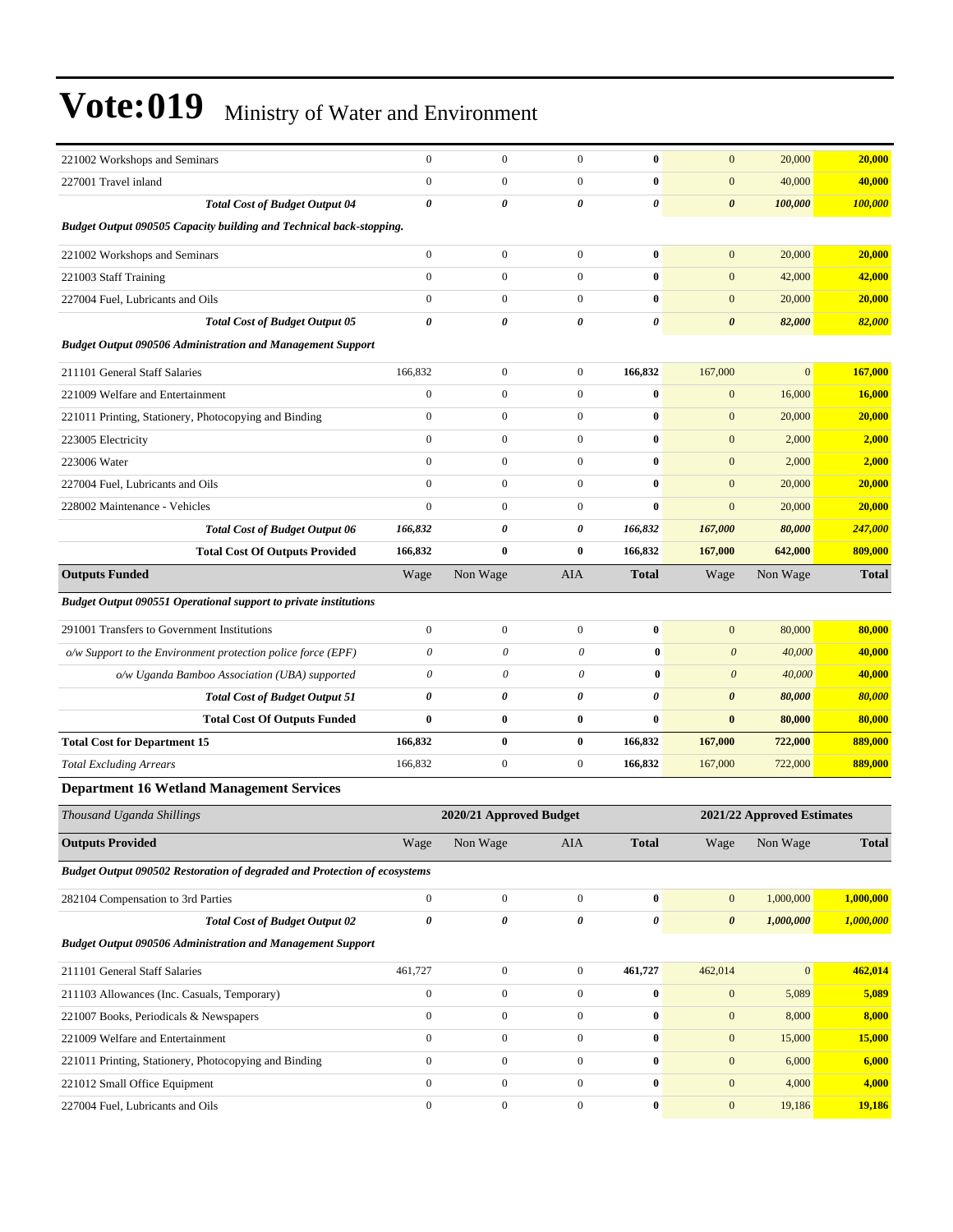| 228002 Maintenance - Vehicles                                           | $\mathbf{0}$ | $\mathbf{0}$ | $\mathbf{0}$   | $\bf{0}$     | $\mathbf{0}$          | 10,000    | 10,000       |
|-------------------------------------------------------------------------|--------------|--------------|----------------|--------------|-----------------------|-----------|--------------|
| <b>Total Cost of Budget Output 06</b>                                   | 461,727      | 0            | 0              | 461,727      | 462,014               | 67,275    | 529,289      |
| <b>Total Cost Of Outputs Provided</b>                                   | 461,727      | $\bf{0}$     | $\bf{0}$       | 461,727      | 462,014               | 1,067,275 | 1,529,289    |
| <b>Outputs Funded</b>                                                   | Wage         | Non Wage     | <b>AIA</b>     | <b>Total</b> | Wage                  | Non Wage  | <b>Total</b> |
| <b>Budget Output 090551 Operational support to private institutions</b> |              |              |                |              |                       |           |              |
| 263104 Transfers to other govt. Units (Current)                         | $\mathbf{0}$ | $\Omega$     | $\Omega$       | $\mathbf{0}$ | $\mathbf{0}$          | 631,725   | 631,725      |
| o/w Support to Environment Protection Police Unit (EPPU)                | $\theta$     | 0            | $\theta$       | $\bf{0}$     | $\theta$              | 631,725   | 631,725      |
| <b>Total Cost of Budget Output 51</b>                                   | 0            | 0            | 0              | 0            | $\boldsymbol{\theta}$ | 631,725   | 631,725      |
| <b>Total Cost Of Outputs Funded</b>                                     | $\bf{0}$     | $\bf{0}$     | $\bf{0}$       | $\bf{0}$     | $\bf{0}$              | 631,725   | 631,725      |
| <b>Total Cost for Department 16</b>                                     | 461,727      | $\bf{0}$     | $\bf{0}$       | 461,727      | 462,014               | 1,699,000 | 2,161,014    |
| <b>Total Excluding Arrears</b>                                          | 461,727      | $\mathbf{0}$ | $\overline{0}$ | 461,727      | 462,014               | 1,699,000 | 2,161,014    |
| <b>Development Budget Estimates</b>                                     |              |              |                |              |                       |           |              |

#### **Project 1417 Farm Income Enhancement and Forestry Conservation Project Phase II (FIEFOC II)**

| Thousand Uganda Shillings                                                                | 2020/21 Approved Budget<br>2021/22 Draft Estimates |                  |                       |              |                               |                |                         |
|------------------------------------------------------------------------------------------|----------------------------------------------------|------------------|-----------------------|--------------|-------------------------------|----------------|-------------------------|
| <b>Outputs Provided</b>                                                                  | <b>GoU Dev't External Fin</b>                      |                  | <b>AIA</b>            | <b>Total</b> | <b>GoU Dev't External Fin</b> |                | <b>Total</b>            |
| <b>Budget Output 090501 Promotion of Knowledge of Enviroment and Natural Resources</b>   |                                                    |                  |                       |              |                               |                |                         |
| 211103 Allowances (Inc. Casuals, Temporary)                                              | 30,000                                             | $\boldsymbol{0}$ | $\boldsymbol{0}$      | 30,000       | 20,000                        | 60,000         | 80,000                  |
| 221001 Advertising and Public Relations                                                  | $\overline{0}$                                     | $\boldsymbol{0}$ | $\boldsymbol{0}$      | $\bf{0}$     | 30,000                        | 135,350        | 165,350                 |
| 221002 Workshops and Seminars                                                            | 50,257                                             | $\overline{0}$   | $\mathbf{0}$          | 50,257       | 20,000                        | 51,000         | 71,000                  |
| 221011 Printing, Stationery, Photocopying and Binding                                    | 25,907                                             | $\overline{0}$   | $\overline{0}$        | 25,907       | 20,000                        | $\overline{0}$ | 20,000                  |
| 225001 Consultancy Services- Short term                                                  | 60,000                                             | $\boldsymbol{0}$ | $\boldsymbol{0}$      | 60,000       | $\mathbf{0}$                  | $\overline{0}$ | $\bf{0}$                |
| 225002 Consultancy Services-Long-term                                                    | 124,093                                            | 2,086,297        | $\boldsymbol{0}$      | 2,210,390    | $\mathbf{0}$                  | 650,000        | 650,000                 |
| 227001 Travel inland                                                                     | 30,000                                             | $\boldsymbol{0}$ | $\boldsymbol{0}$      | 30,000       | 20,000                        | 90,000         | 110,000                 |
| 227004 Fuel, Lubricants and Oils                                                         | 30,000                                             | $\overline{0}$   | $\mathbf{0}$          | 30.000       | 35,000                        | 89,224         | 124,224                 |
| Total Cost Of Budget Output 090501                                                       | 350,257                                            | 2,086,297        | 0                     | 2,436,554    | 145,000                       | 1,075,574      | 1,220,574               |
| Budget Output 090502 Restoration of degraded and Protection of ecosystems                |                                                    |                  |                       |              |                               |                |                         |
| 211103 Allowances (Inc. Casuals, Temporary)                                              | 120,000                                            | $\overline{0}$   | $\mathbf{0}$          | 120,000      | 130,000                       | 757,500        | 887,500                 |
| 221002 Workshops and Seminars                                                            | 80,000                                             | $\overline{0}$   | $\mathbf{0}$          | 80,000       | $\mathbf{0}$                  | $\mathbf{0}$   | $\mathbf{0}$            |
| 221011 Printing, Stationery, Photocopying and Binding                                    | 40,000                                             | $\overline{0}$   | $\boldsymbol{0}$      | 40,000       | $\mathbf{0}$                  | $\mathbf{0}$   | $\bf{0}$                |
| 227001 Travel inland                                                                     | 140,000                                            | $\boldsymbol{0}$ | $\mathbf{0}$          | 140,000      | $\overline{0}$                | $\overline{0}$ | $\overline{\mathbf{0}}$ |
| 227004 Fuel, Lubricants and Oils                                                         | 120,000                                            | $\mathbf{0}$     | $\boldsymbol{0}$      | 120,000      | $\boldsymbol{0}$              | $\mathbf{0}$   | $\overline{\mathbf{0}}$ |
| <b>Total Cost Of Budget Output 090502</b>                                                | 500,000                                            | $\theta$         | $\boldsymbol{\theta}$ | 500,000      | 130,000                       | 757,500        | 887,500                 |
| Budget Output 090503 Policy, Planning, Legal and Institutional Framework.                |                                                    |                  |                       |              |                               |                |                         |
| 211103 Allowances (Inc. Casuals, Temporary)                                              | 250,000                                            | 650,000          | $\boldsymbol{0}$      | 900,000      | 35,967                        | 440,000        | 475,967                 |
| 221002 Workshops and Seminars                                                            | 250,000                                            | 525,000          | $\mathbf{0}$          | 775,000      | $\mathbf{0}$                  | $\mathbf{0}$   | $\overline{\mathbf{0}}$ |
| 225001 Consultancy Services- Short term                                                  | 767,000                                            | $\boldsymbol{0}$ | $\boldsymbol{0}$      | 767,000      | $\mathbf{0}$                  | $\overline{0}$ | $\overline{\mathbf{0}}$ |
| 225002 Consultancy Services-Long-term                                                    | 1,322,108                                          | $\overline{0}$   | $\boldsymbol{0}$      | 1,322,108    | $\mathbf{0}$                  | $\mathbf{0}$   | $\overline{\mathbf{0}}$ |
| 227001 Travel inland                                                                     | 350,000                                            | 625,000          | $\overline{0}$        | 975,000      | $\overline{0}$                | $\overline{0}$ | $\overline{\mathbf{0}}$ |
| 227004 Fuel, Lubricants and Oils                                                         | 263,194                                            | 544,749          | $\boldsymbol{0}$      | 807,943      | $\mathbf{0}$                  | $\overline{0}$ | $\bf{0}$                |
| <b>Total Cost Of Budget Output 090503</b>                                                | 3,202,302                                          | 2,344,749        | $\boldsymbol{\theta}$ | 5,547,051    | 35,967                        | 440,000        | 475,967                 |
| Budget Output 090504 Coordination, Monitoring, Inspection, Mobilisation and Supervision. |                                                    |                  |                       |              |                               |                |                         |
| 211103 Allowances (Inc. Casuals, Temporary)                                              | 120,000                                            | 900,000          | $\boldsymbol{0}$      | 1,020,000    | 577,200                       | 2,480,000      | 3,057,200               |
| 221002 Workshops and Seminars                                                            | 200,000                                            | 600,000          | $\mathbf{0}$          | 800,000      | $\mathbf{0}$                  | $\overline{0}$ | $\overline{\mathbf{0}}$ |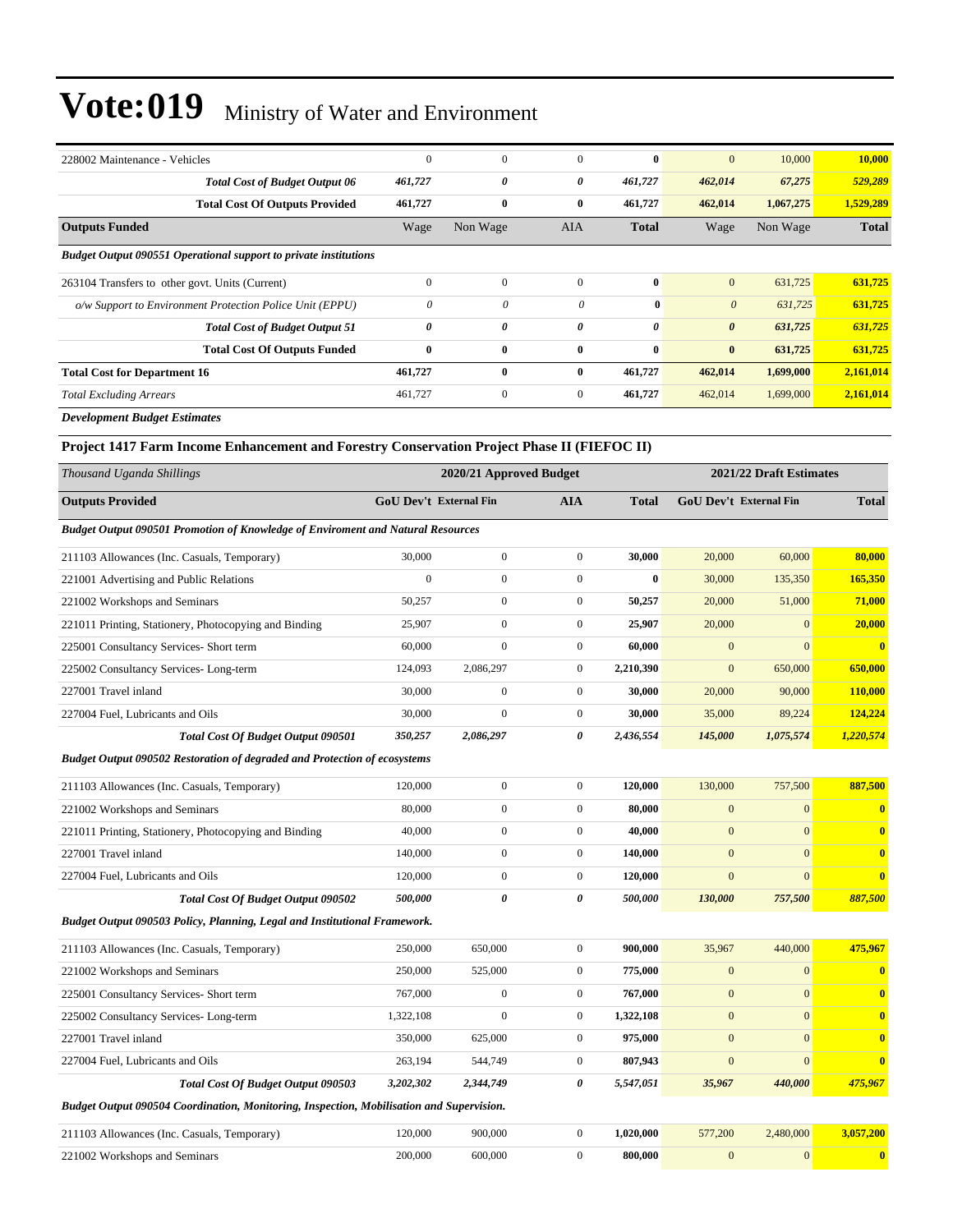| 221011 Printing, Stationery, Photocopying and Binding                       | 120,000                | 500,000          | $\boldsymbol{0}$ | 620,000          | $\mathbf{0}$     | $\mathbf{0}$           | $\bf{0}$                |
|-----------------------------------------------------------------------------|------------------------|------------------|------------------|------------------|------------------|------------------------|-------------------------|
| 225001 Consultancy Services- Short term                                     | 530,000                | 500,000          | $\boldsymbol{0}$ | 1,030,000        | $\boldsymbol{0}$ | $\mathbf{0}$           | $\overline{\mathbf{0}}$ |
| 225002 Consultancy Services-Long-term                                       | 264,250                | 2,481,366        | $\boldsymbol{0}$ | 2,745,616        | $\mathbf{0}$     | $\mathbf{0}$           | $\bf{0}$                |
| 227001 Travel inland                                                        | 240,000                | 750,000          | $\boldsymbol{0}$ | 990,000          | $\mathbf{0}$     | $\overline{0}$         | $\bf{0}$                |
| 227004 Fuel, Lubricants and Oils                                            | 164,934                | 600,000          | $\boldsymbol{0}$ | 764,934          | $\mathbf{0}$     | $\mathbf{0}$           | $\bf{0}$                |
| 228002 Maintenance - Vehicles                                               | 300,000                | 465,592          | $\boldsymbol{0}$ | 765,592          | $\mathbf{0}$     | $\mathbf{0}$           | $\bf{0}$                |
| <b>Total Cost Of Budget Output 090504</b>                                   | 1,939,184              | 6,796,958        | 0                | 8,736,142        | 577,200          | 2,480,000              | 3,057,200               |
| Budget Output 090505 Capacity building and Technical back-stopping.         |                        |                  |                  |                  |                  |                        |                         |
| 211103 Allowances (Inc. Casuals, Temporary)                                 | 210,000                | 180,000          | $\boldsymbol{0}$ | 390,000          | 200,000          | 150,000                | 350,000                 |
| 221001 Advertising and Public Relations                                     | 40,000                 | $\boldsymbol{0}$ | $\boldsymbol{0}$ | 40,000           | $\boldsymbol{0}$ | 50,000                 | 50,000                  |
| 221002 Workshops and Seminars                                               | 250,000                | 130,000          | $\boldsymbol{0}$ | 380,000          | 280,000          | 100,000                | 380,000                 |
| 222001 Telecommunications                                                   | 5,000                  | 5,000            | $\boldsymbol{0}$ | 10,000           | 5,000            | 10,000                 | 15,000                  |
| 225001 Consultancy Services- Short term                                     | 134,000                | 900,000          | $\boldsymbol{0}$ | 1,034,000        | $\boldsymbol{0}$ | 2,348,350              | 2,348,350               |
| 225002 Consultancy Services-Long-term                                       | 1,210,000              | 10,913,795       | $\boldsymbol{0}$ | 12, 123, 795     | 336,000          | 4,500,000              | 4,836,000               |
| 227001 Travel inland                                                        | 500,000                | 20,000           | $\boldsymbol{0}$ | 520,000          | 95,000           | 150,000                | 245,000                 |
| 227004 Fuel, Lubricants and Oils                                            | 233,072                | 98,744           | $\boldsymbol{0}$ | 331,816          | 100,000          | 90,000                 | 190,000                 |
| <b>Total Cost Of Budget Output 090505</b>                                   | 2,582,072              | 12,247,539       | 0                | 14,829,611       | 1,016,000        | 7,398,350              | 8,414,350               |
| <b>Budget Output 090506 Administration and Management Support</b>           |                        |                  |                  |                  |                  |                        |                         |
| 211102 Contract Staff Salaries                                              | 550,000                | 964,962          | $\boldsymbol{0}$ | 1,514,962        | 654,504          | 964,962                | 1,619,466               |
| 211103 Allowances (Inc. Casuals, Temporary)                                 | 10,000                 | 370,000          | $\boldsymbol{0}$ | 380,000          | 60,936           | 50,000                 | 110,936                 |
| 212101 Social Security Contributions                                        | 151,496                | $\mathbf{0}$     | $\boldsymbol{0}$ | 151,496          | 151,496          | $\mathbf{0}$           | 151,496                 |
| 221001 Advertising and Public Relations                                     | 40,000                 | 280,000          | $\boldsymbol{0}$ | 320,000          | 15,000           | 124,300                | 139,300                 |
| 221002 Workshops and Seminars                                               | 10,000                 | 160,000          | $\boldsymbol{0}$ | 170,000          | $\mathbf{0}$     | 24,410                 | 24,410                  |
| 221007 Books, Periodicals & Newspapers                                      | 10,000                 | 20,000           | $\boldsymbol{0}$ | 30,000           | 10,000           | $\mathbf{0}$           | 10,000                  |
| 221008 Computer supplies and Information Technology (IT)                    | 5,000                  | 50,000           | $\boldsymbol{0}$ | 55,000           | 5,000            | $\boldsymbol{0}$       | 5,000                   |
| 221009 Welfare and Entertainment                                            | 12,000                 | 50,000           | $\boldsymbol{0}$ | 62,000           | 10,000           | 20,000                 | 30,000                  |
| 221011 Printing, Stationery, Photocopying and Binding                       | 20,000                 | 60,000           | $\boldsymbol{0}$ | 80,000           | $\mathbf{0}$     | 80,000                 | 80,000                  |
| 221012 Small Office Equipment                                               | 5,000                  | 10,000           | $\boldsymbol{0}$ | 15,000           | 5,000            | $\mathbf{0}$           | 5,000                   |
| 222001 Telecommunications                                                   | 20,000                 | 10,000           | $\boldsymbol{0}$ | 30,000           | 10,000           | 20,000                 | 30,000                  |
| 223005 Electricity                                                          | 5,000                  | $\boldsymbol{0}$ | $\boldsymbol{0}$ | 5,000            | 5,000            | $\mathbf{0}$           | 5,000                   |
| 223006 Water                                                                | 5,000                  | $\boldsymbol{0}$ | $\overline{0}$   | 5,000            | 5,000            | $\boldsymbol{0}$       | 5,000                   |
| 227001 Travel inland                                                        | 30,000                 | 280,000          | $\boldsymbol{0}$ | 310,000          | $\boldsymbol{0}$ | $\mathbf{0}$           | $\bf{0}$                |
| 227002 Travel abroad                                                        | 31,000                 | 50,000           | $\boldsymbol{0}$ | 81,000           | $\boldsymbol{0}$ | $\mathbf{0}$           | $\bf{0}$                |
| 227004 Fuel, Lubricants and Oils                                            | 20,058                 | 289,940          | $\boldsymbol{0}$ | 309,998          | $\boldsymbol{0}$ | 50,000                 | 50,000                  |
| 228002 Maintenance - Vehicles                                               | 70,000                 | 250,000          | $\boldsymbol{0}$ | 320,000          | 53,300           | 150,000                | 203,300                 |
| 228003 Maintenance – Machinery, Equipment & Furniture                       | $\boldsymbol{0}$       | 20,000           | $\boldsymbol{0}$ | 20,000           | $\mathbf{0}$     | $\boldsymbol{0}$       | $\bf{0}$                |
| 228004 Maintenance – Other                                                  | $\boldsymbol{0}$       | $\boldsymbol{0}$ | $\boldsymbol{0}$ | $\bf{0}$         | $\boldsymbol{0}$ | 300,000                | 300,000                 |
| Total Cost Of Budget Output 090506                                          | 994,554                | 2,864,902        | 0                | 3,859,456        | 985,236          | 1,783,672              | 2,768,908               |
| <b>Total Cost for Outputs Provided</b>                                      | 9,568,369              | 26,340,445       | $\boldsymbol{0}$ | 35,908,814       | 2,889,403        | 13,935,096             | 16,824,499              |
| <b>Capital Purchases</b>                                                    | GoU Dev't External Fin |                  | <b>AIA</b>       | <b>Total</b>     |                  | GoU Dev't External Fin | <b>Total</b>            |
| Budget Output 090572 Government Buildings and Administrative Infrastructure |                        |                  |                  |                  |                  |                        |                         |
| 281501 Environment Impact Assessment for Capital Works                      | $\boldsymbol{0}$       | $\boldsymbol{0}$ | $\boldsymbol{0}$ | 0                | 800,000          | $\mathbf{0}$           | 800,000                 |
| 281503 Engineering and Design Studies & Plans for capital<br>works          | $\boldsymbol{0}$       | $\boldsymbol{0}$ | $\boldsymbol{0}$ | $\boldsymbol{0}$ | 2,903,137        | 660,001                | 3,563,138               |
| 281504 Monitoring, Supervision & Appraisal of Capital work                  | $\boldsymbol{0}$       | $\boldsymbol{0}$ | $\boldsymbol{0}$ | $\bf{0}$         | 1,493,000        | 7,847,000              | 9,340,000               |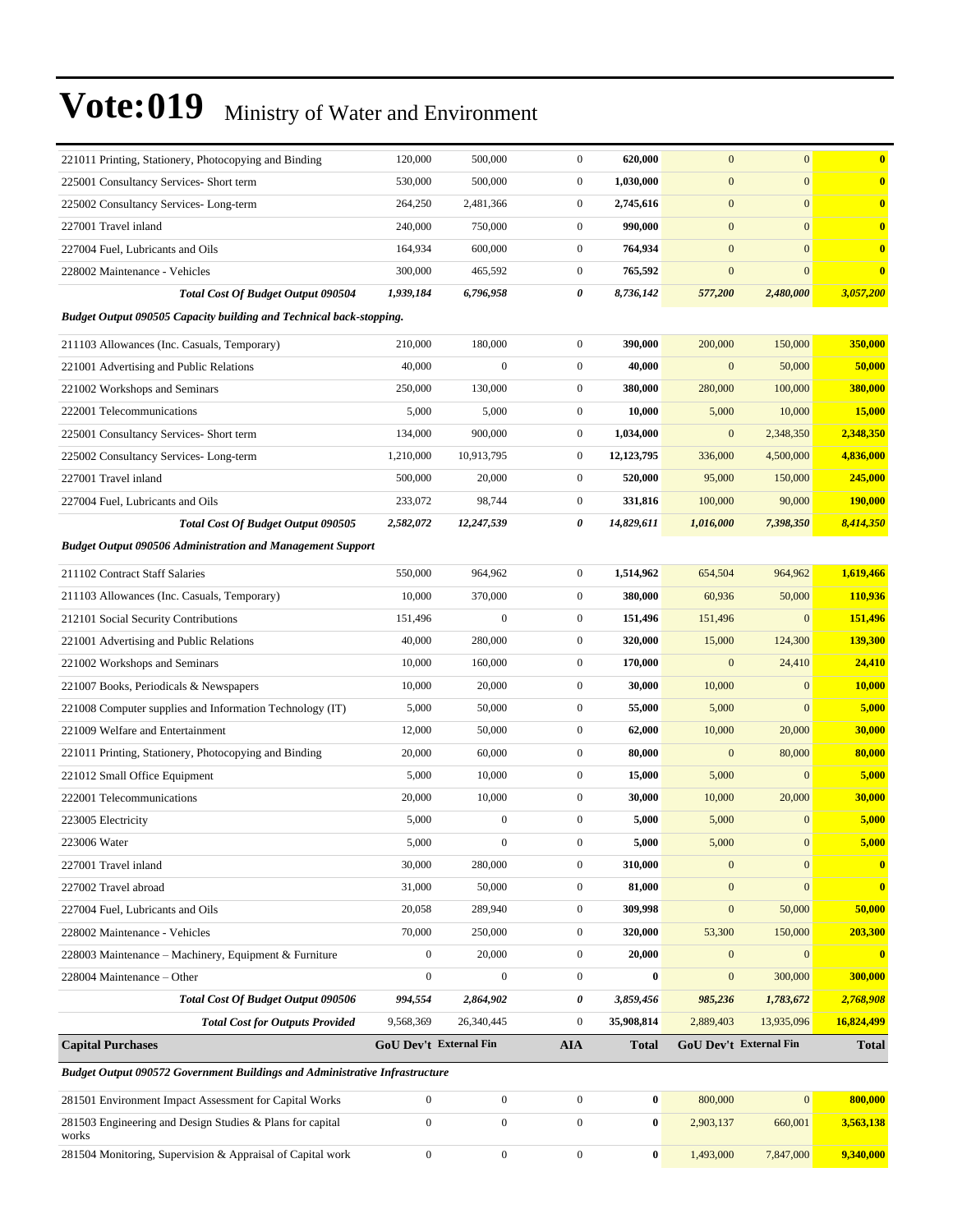| 311101 Land                                                                                         | 776,698                | $\boldsymbol{0}$        | $\boldsymbol{0}$      | 776,698      | 597,214                | $\mathbf{0}$            | 597,214      |
|-----------------------------------------------------------------------------------------------------|------------------------|-------------------------|-----------------------|--------------|------------------------|-------------------------|--------------|
| 312104 Other Structures                                                                             | 3,296,685              | 42,751,959              | $\boldsymbol{0}$      | 46,048,644   | 1,000,000              | 61,362,879              | 62,362,879   |
| <b>Total Cost Of Budget Output 090572</b>                                                           | 4,073,383              | 42,751,959              | 0                     | 46,825,342   | 6,793,351              | 69,869,880              | 76,663,231   |
| <b>Budget Output 090575 Purchase of Motor Vehicles and Other Transport Equipment</b>                |                        |                         |                       |              |                        |                         |              |
| 312201 Transport Equipment                                                                          | 45,807                 | 590,779                 | $\boldsymbol{0}$      | 636,586      | 84,000                 | 420,000                 | 504,000      |
| Total Cost Of Budget Output 090575                                                                  | 45,807                 | 590,779                 | 0                     | 636,586      | 84,000                 | 420,000                 | 504,000      |
| Budget Output 090576 Purchase of Office and ICT Equipment, including Software                       |                        |                         |                       |              |                        |                         |              |
| 312202 Machinery and Equipment                                                                      | 106,000                | $\boldsymbol{0}$        | $\mathbf{0}$          | 106,000      | 26,775                 | 178,500                 | 205,275      |
| Total Cost Of Budget Output 090576                                                                  | 106,000                | $\theta$                | $\boldsymbol{\theta}$ | 106,000      | 26,775                 | 178,500                 | 205,275      |
| <b>Budget Output 090577 Purchase of Specialised Machinery &amp; Equipment</b>                       |                        |                         |                       |              |                        |                         |              |
| 312202 Machinery and Equipment                                                                      | 1,104,941              | 16,706,505              | $\boldsymbol{0}$      | 17,811,446   | 267,471                | 8,054,524               | 8,321,995    |
| Total Cost Of Budget Output 090577                                                                  | 1,104,941              | 16,706,505              | 0                     | 17,811,446   | 267,471                | 8,054,524               | 8,321,995    |
| <b>Budget Output 090578 Purchase of Office and Residential Furniture and Fittings</b>               |                        |                         |                       |              |                        |                         |              |
| 312203 Furniture & Fixtures                                                                         | 20,000                 | 21,999                  | $\boldsymbol{0}$      | 41,999       | 10,000                 | 42,000                  | 52,000       |
| <b>Total Cost Of Budget Output 090578</b>                                                           | 20,000                 | 21,999                  | 0                     | 41,999       | 10,000                 | 42,000                  | 52,000       |
| <b>Budget Output 090579 Acquisition of Other Capital Assets</b>                                     |                        |                         |                       |              |                        |                         |              |
| 312301 Cultivated Assets                                                                            | 4,152,000              | 5,767,316               | $\boldsymbol{0}$      | 9,919,316    | 3,000,000              | 5,500,000               | 8,500,000    |
| Total Cost Of Budget Output 090579                                                                  | 4,152,000              | 5,767,316               | 0                     | 9,919,316    | 3,000,000              | 5,500,000               | 8,500,000    |
| <b>Total Cost for Capital Purchases</b>                                                             | 9,502,131              | 65,838,558              | $\boldsymbol{0}$      | 75,340,689   | 10,181,597             | 84,064,904              | 94,246,501   |
| <b>Total Cost for Project: 1417</b>                                                                 | 19,070,500             | 92,179,003              | $\boldsymbol{0}$      | 111,249,503  | 13,071,000             | 98,000,000              | 111,071,000  |
| <b>Total Excluding Arrears</b>                                                                      | 19,070,500             | 92,179,003              | $\boldsymbol{0}$      | 111,249,503  | 13,071,000             | 98,000,000              | 111,071,000  |
| Project 1520 Building Resilient Communities, Wetland Ecosystems and Associated Catchments in Uganda |                        |                         |                       |              |                        |                         |              |
| Thousand Uganda Shillings                                                                           |                        | 2020/21 Approved Budget |                       |              |                        | 2021/22 Draft Estimates |              |
| <b>Outputs Provided</b>                                                                             | GoU Dev't External Fin |                         | <b>AIA</b>            | <b>Total</b> | GoU Dev't External Fin |                         | <b>Total</b> |
| <b>Budget Output 090501 Promotion of Knowledge of Enviroment and Natural Resources</b>              |                        |                         |                       |              |                        |                         |              |
| 221001 Advertising and Public Relations                                                             | 6,000                  | $\boldsymbol{0}$        | $\boldsymbol{0}$      | 6,000        | 6,000                  | $\boldsymbol{0}$        | 6,000        |
| 221007 Books, Periodicals & Newspapers                                                              | 6,000                  | $\boldsymbol{0}$        | $\mathbf{0}$          | 6,000        | 8,000                  | $\boldsymbol{0}$        | 8,000        |
| 221011 Printing, Stationery, Photocopying and Binding                                               | 5,000                  | $\boldsymbol{0}$        | $\boldsymbol{0}$      | 5,000        | 5,000                  | $\mathbf{0}$            | 5,000        |
| 223001 Property Expenses                                                                            | 298,000                | $\boldsymbol{0}$        | $\boldsymbol{0}$      | 298,000      | $\boldsymbol{0}$       | $\boldsymbol{0}$        |              |
| 225002 Consultancy Services-Long-term                                                               | 300,000                | $\boldsymbol{0}$        | $\boldsymbol{0}$      | 300,000      | 321,000                | $\mathbf{0}$            | 321,000      |
| 227001 Travel inland                                                                                | 70,000                 | $\boldsymbol{0}$        | $\boldsymbol{0}$      | 70,000       | 40,000                 | $\boldsymbol{0}$        | 40,000       |
| 227004 Fuel, Lubricants and Oils                                                                    | 20,000                 | $\boldsymbol{0}$        | $\boldsymbol{0}$      | 20,000       | $\mathbf{0}$           | $\mathbf{0}$            | $\bf{0}$     |
| 228002 Maintenance - Vehicles                                                                       | 10,000                 | $\boldsymbol{0}$        | $\boldsymbol{0}$      | 10,000       | $\mathbf{0}$           | $\mathbf{0}$            | $\bf{0}$     |
| 228003 Maintenance - Machinery, Equipment & Furniture                                               | 5,000                  | $\boldsymbol{0}$        | $\boldsymbol{0}$      | 5,000        | $\mathbf{0}$           | $\mathbf{0}$            | $\bf{0}$     |
| Total Cost Of Budget Output 090501                                                                  | 720,000                | 0                       | 0                     | 720,000      | 380,000                | $\boldsymbol{\theta}$   | 380,000      |
| <b>Budget Output 090502 Restoration of degraded and Protection of ecosystems</b>                    |                        |                         |                       |              |                        |                         |              |
| 211103 Allowances (Inc. Casuals, Temporary)                                                         | 10,000                 | $\boldsymbol{0}$        | $\boldsymbol{0}$      | 10,000       | $\boldsymbol{0}$       | $\mathbf{0}$            | $\bf{0}$     |
| 221002 Workshops and Seminars                                                                       | 20,000                 | $\boldsymbol{0}$        | $\boldsymbol{0}$      | 20,000       | $\boldsymbol{0}$       | $\mathbf{0}$            | $\mathbf{0}$ |
| 223001 Property Expenses                                                                            | 860,970                | $\boldsymbol{0}$        | $\boldsymbol{0}$      | 860,970      | 2,168,500              | $\mathbf{0}$            | 2,168,500    |
| 223005 Electricity                                                                                  | 12,000                 |                         | $\boldsymbol{0}$      | 12,000       | $\boldsymbol{0}$       | $\mathbf{0}$            | $\bf{0}$     |
|                                                                                                     |                        | $\boldsymbol{0}$        |                       |              |                        |                         |              |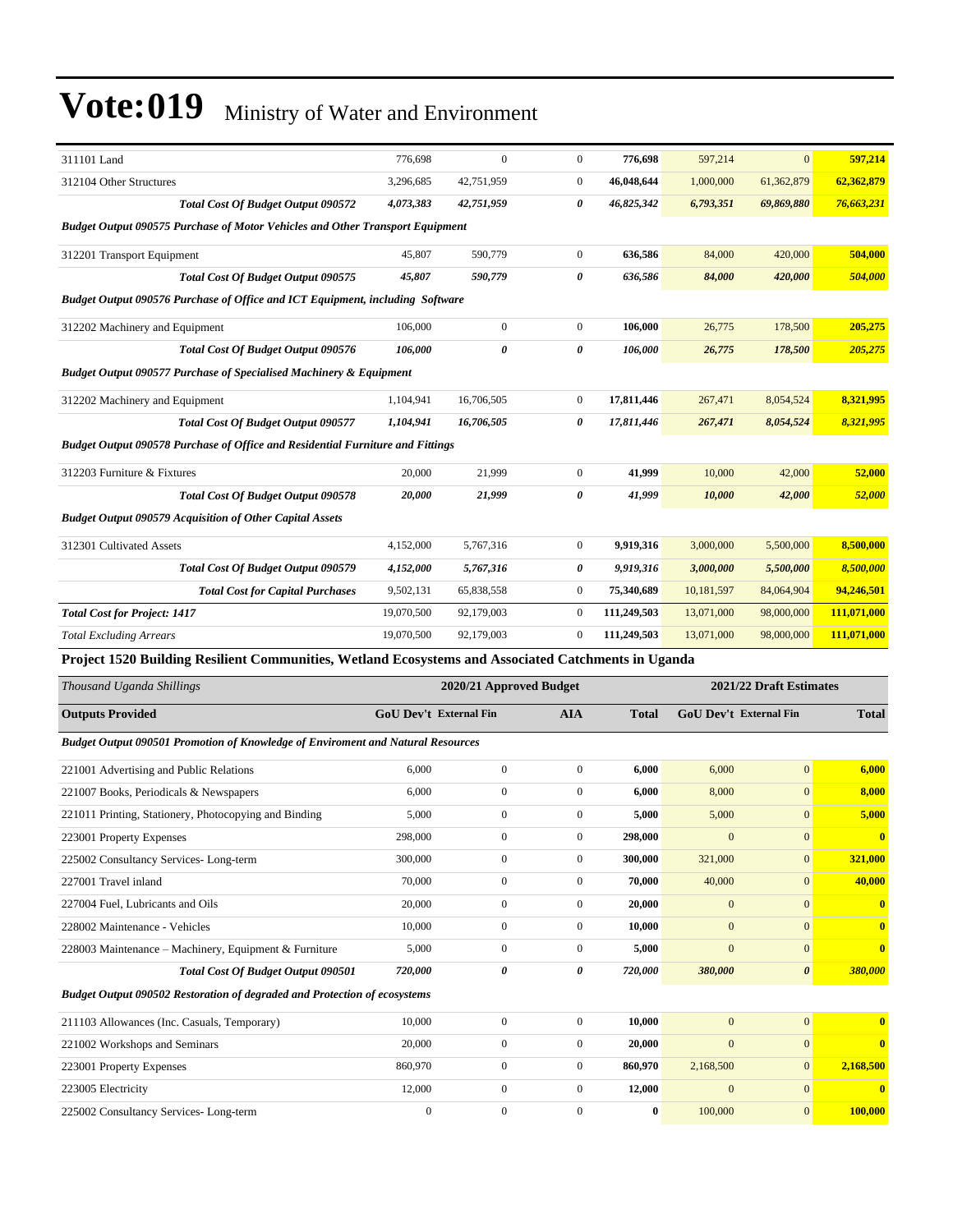| 227001 Travel inland                                                                     | 24,000       | $\boldsymbol{0}$       | $\boldsymbol{0}$      | 24,000       | 40,000                | $\overline{0}$         | 40,000                  |
|------------------------------------------------------------------------------------------|--------------|------------------------|-----------------------|--------------|-----------------------|------------------------|-------------------------|
| 227004 Fuel, Lubricants and Oils                                                         | 12,000       | $\mathbf{0}$           | $\boldsymbol{0}$      | 12,000       | $\mathbf{0}$          | $\mathbf{0}$           | $\bf{0}$                |
| 228002 Maintenance - Vehicles                                                            | 8,000        | $\boldsymbol{0}$       | $\boldsymbol{0}$      | 8,000        | 10,000                | $\overline{0}$         | 10,000                  |
| <b>Total Cost Of Budget Output 090502</b>                                                | 946,970      | $\boldsymbol{\theta}$  | $\boldsymbol{\theta}$ | 946,970      | 2,318,500             | $\boldsymbol{\theta}$  | 2,318,500               |
| Budget Output 090503 Policy, Planning, Legal and Institutional Framework.                |              |                        |                       |              |                       |                        |                         |
| 211103 Allowances (Inc. Casuals, Temporary)                                              | 4,000        | $\boldsymbol{0}$       | $\boldsymbol{0}$      | 4,000        | $\mathbf{0}$          | $\mathbf{0}$           | $\bf{0}$                |
| 221002 Workshops and Seminars                                                            | 10,000       | $\mathbf{0}$           | $\boldsymbol{0}$      | 10,000       | $\mathbf{0}$          | $\mathbf{0}$           | $\bf{0}$                |
| 221007 Books, Periodicals & Newspapers                                                   | 5,000        | $\mathbf{0}$           | $\boldsymbol{0}$      | 5,000        | $\mathbf{0}$          | $\overline{0}$         | $\bf{0}$                |
| 222001 Telecommunications                                                                | 1,500        | $\boldsymbol{0}$       | $\boldsymbol{0}$      | 1,500        | $\mathbf{0}$          | $\mathbf{0}$           | $\overline{\mathbf{0}}$ |
| 225002 Consultancy Services-Long-term                                                    | 186,500      | $\mathbf{0}$           | $\boldsymbol{0}$      | 186,500      | $\mathbf{0}$          | $\overline{0}$         | $\bf{0}$                |
| 227001 Travel inland                                                                     | 8,000        | $\mathbf{0}$           | $\boldsymbol{0}$      | 8,000        | $\mathbf{0}$          | $\overline{0}$         | $\bf{0}$                |
| 227004 Fuel, Lubricants and Oils                                                         | 15,000       | $\mathbf{0}$           | $\boldsymbol{0}$      | 15,000       | $\mathbf{0}$          | $\mathbf{0}$           | $\bf{0}$                |
| 228002 Maintenance - Vehicles                                                            | 10,000       | $\mathbf{0}$           | $\boldsymbol{0}$      | 10,000       | $\mathbf{0}$          | $\mathbf{0}$           | $\bf{0}$                |
| Total Cost Of Budget Output 090503                                                       | 240,000      | $\boldsymbol{\theta}$  | 0                     | 240,000      | $\boldsymbol{\theta}$ | 0                      | $\boldsymbol{\theta}$   |
| Budget Output 090504 Coordination, Monitoring, Inspection, Mobilisation and Supervision. |              |                        |                       |              |                       |                        |                         |
| 222001 Telecommunications                                                                | 3,000        | $\boldsymbol{0}$       | $\boldsymbol{0}$      | 3,000        | $\overline{0}$        | $\mathbf{0}$           | $\bf{0}$                |
| 225002 Consultancy Services-Long-term                                                    | 15,000       | $\boldsymbol{0}$       | $\boldsymbol{0}$      | 15,000       | $\mathbf{0}$          | $\mathbf{0}$           | $\bf{0}$                |
| 227001 Travel inland                                                                     | 50,000       | $\mathbf{0}$           | $\boldsymbol{0}$      | 50,000       | 20,000                | $\mathbf{0}$           | 20,000                  |
| 227004 Fuel, Lubricants and Oils                                                         | 50,000       | $\mathbf{0}$           | $\boldsymbol{0}$      | 50,000       | $\mathbf{0}$          | $\overline{0}$         | $\bf{0}$                |
| 228002 Maintenance - Vehicles                                                            | 47,000       | $\boldsymbol{0}$       | $\boldsymbol{0}$      | 47,000       | $\mathbf{0}$          | $\mathbf{0}$           | $\overline{\mathbf{0}}$ |
| Total Cost Of Budget Output 090504                                                       | 165,000      | $\boldsymbol{\theta}$  | 0                     | 165,000      | 20,000                | $\boldsymbol{\theta}$  | 20,000                  |
| <b>Budget Output 090505 Capacity building and Technical back-stopping.</b>               |              |                        |                       |              |                       |                        |                         |
| 221002 Workshops and Seminars                                                            | 155,000      | $\boldsymbol{0}$       | $\boldsymbol{0}$      | 155,000      | $\overline{0}$        | $\mathbf{0}$           | $\bf{0}$                |
| 221003 Staff Training                                                                    | $\mathbf{0}$ | $\mathbf{0}$           | $\boldsymbol{0}$      | $\bf{0}$     | 219,942               | $\mathbf{0}$           | 219,942                 |
| 227004 Fuel, Lubricants and Oils                                                         | 5,000        | $\mathbf{0}$           | $\boldsymbol{0}$      | 5,000        | 30,000                | $\mathbf{0}$           | 30,000                  |
| Total Cost Of Budget Output 090505                                                       | 160,000      | 0                      | 0                     | 160,000      | 249,942               | 0                      | 249,942                 |
| <b>Budget Output 090506 Administration and Management Support</b>                        |              |                        |                       |              |                       |                        |                         |
| 211102 Contract Staff Salaries                                                           | 583,273      | $\mathbf{0}$           | $\boldsymbol{0}$      | 583,273      | 583,273               | $\mathbf{0}$           | 583,273                 |
| 211103 Allowances (Inc. Casuals, Temporary)                                              | 6,000        | $\boldsymbol{0}$       | $\boldsymbol{0}$      | 6,000        | 6,000                 | $\mathbf{0}$           | 6,000                   |
| 212101 Social Security Contributions                                                     | 58,785       | $\Omega$               | $\overline{0}$        | 58,785       | 58,785                | $\Omega$               | 58,785                  |
| 221009 Welfare and Entertainment                                                         | 14,000       | $\boldsymbol{0}$       | $\boldsymbol{0}$      | 14,000       | 14,000                | $\boldsymbol{0}$       | 14,000                  |
| 221011 Printing, Stationery, Photocopying and Binding                                    | 4,000        | $\boldsymbol{0}$       | $\boldsymbol{0}$      | 4,000        | 4,000                 | $\boldsymbol{0}$       | 4,000                   |
| 221012 Small Office Equipment                                                            | 2,000        | $\boldsymbol{0}$       | $\boldsymbol{0}$      | 2,000        | $\boldsymbol{0}$      | 0                      | $\bf{0}$                |
| 222002 Postage and Courier                                                               | 1,500        | $\boldsymbol{0}$       | $\boldsymbol{0}$      | 1,500        | $\boldsymbol{0}$      | $\boldsymbol{0}$       | $\bf{0}$                |
| 227001 Travel inland                                                                     | 32,442       | $\boldsymbol{0}$       | $\boldsymbol{0}$      | 32,442       | 22,000                | $\boldsymbol{0}$       | 22,000                  |
| 227004 Fuel, Lubricants and Oils                                                         | 86,000       | $\boldsymbol{0}$       | $\boldsymbol{0}$      | 86,000       | 16,000                | $\boldsymbol{0}$       | <b>16,000</b>           |
| 228002 Maintenance - Vehicles                                                            | 42,000       | $\boldsymbol{0}$       | $\boldsymbol{0}$      | 42,000       | 25,500                | $\boldsymbol{0}$       | 25,500                  |
| Total Cost Of Budget Output 090506                                                       | 830,000      | $\pmb{\theta}$         | 0                     | 830,000      | 729,558               | $\boldsymbol{\theta}$  | 729,558                 |
| <b>Total Cost for Outputs Provided</b>                                                   | 3,061,970    | $\boldsymbol{0}$       | $\boldsymbol{0}$      | 3,061,970    | 3,698,000             | $\mathbf{0}$           | 3,698,000               |
| <b>Outputs Funded</b>                                                                    |              | GoU Dev't External Fin | <b>AIA</b>            | <b>Total</b> |                       | GoU Dev't External Fin | <b>Total</b>            |
| Budget Output 090551 Operational support to private institutions                         |              |                        |                       |              |                       |                        |                         |
| 263104 Transfers to other govt. Units (Current)                                          | 1,350,000    | $\boldsymbol{0}$       | $\boldsymbol{0}$      | 1,350,000    | 350,000               | $\vert 0 \vert$        | 350,000                 |
|                                                                                          |              |                        |                       |              |                       |                        |                         |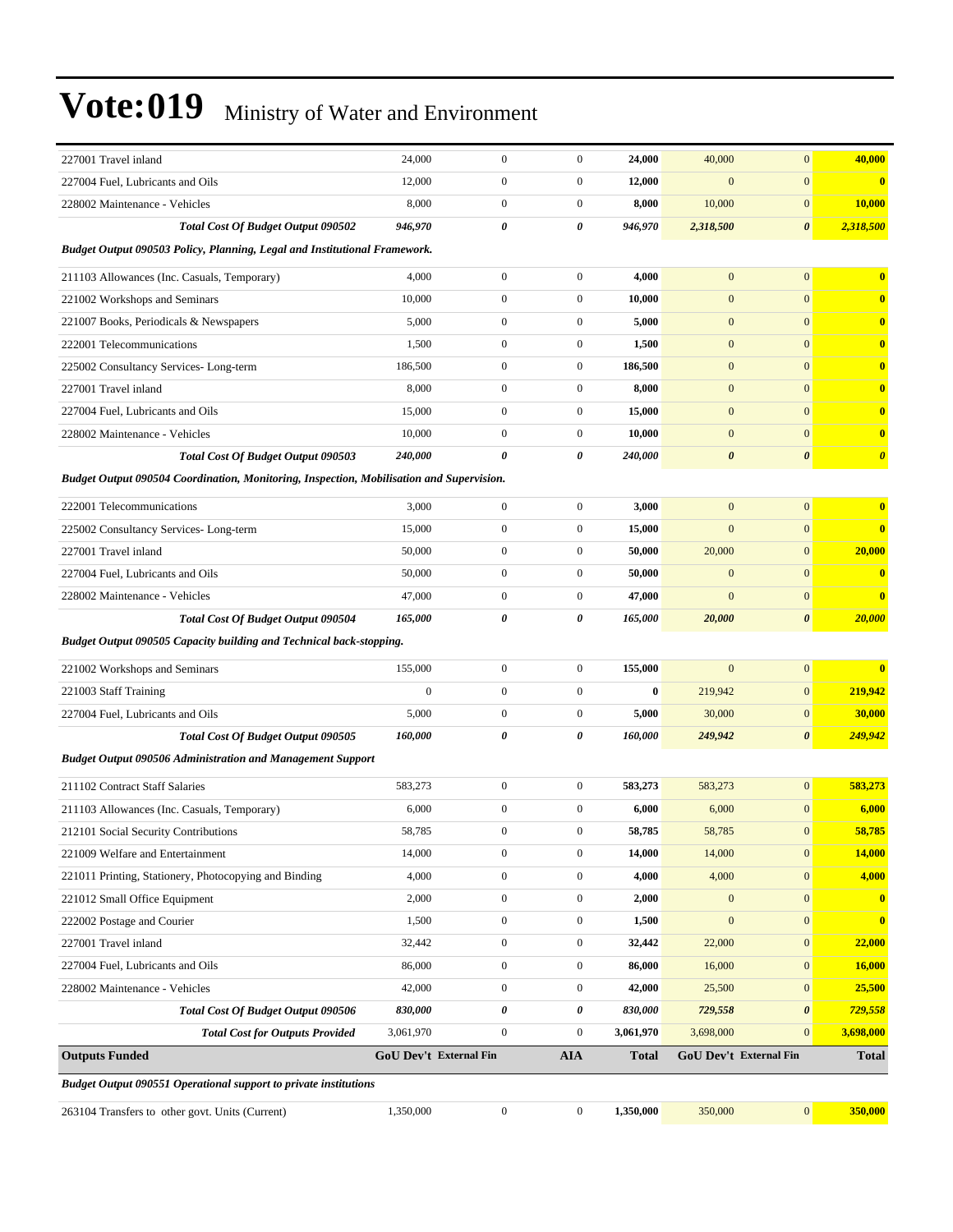| o/w Transfers to other govt. Units (Current)                                             | 1,350,000        | 0                             | 0                     | 1,350,000    | $\theta$         | $\boldsymbol{\theta}$         | $\bf{0}$     |
|------------------------------------------------------------------------------------------|------------------|-------------------------------|-----------------------|--------------|------------------|-------------------------------|--------------|
| o/w Transfers to other govt. Units (Current)                                             | $\theta$         | 0                             | 0                     | $\bf{0}$     | 350,000          | $\boldsymbol{\theta}$         | 350,000      |
| Total Cost Of Budget Output 090551                                                       | 1,350,000        | 0                             | $\boldsymbol{\theta}$ | 1,350,000    | 350,000          | $\boldsymbol{\theta}$         | 350,000      |
| <b>Total Cost for Outputs Funded</b>                                                     | 1,350,000        | $\boldsymbol{0}$              | $\mathbf{0}$          | 1,350,000    | 350,000          | $\overline{0}$                | 350,000      |
| <b>Capital Purchases</b>                                                                 |                  | <b>GoU Dev't External Fin</b> | AIA                   | <b>Total</b> |                  | <b>GoU Dev't External Fin</b> | <b>Total</b> |
| Budget Output 090576 Purchase of Office and ICT Equipment, including Software            |                  |                               |                       |              |                  |                               |              |
| 312202 Machinery and Equipment                                                           | 90,000           | $\mathbf{0}$                  | $\mathbf{0}$          | 90,000       | $\overline{0}$   | $\overline{0}$                | $\bf{0}$     |
| 312213 ICT Equipment                                                                     | $\mathbf{0}$     | $\mathbf{0}$                  | $\mathbf{0}$          | $\bf{0}$     | 20,000           | $\mathbf{0}$                  | 20,000       |
| Total Cost Of Budget Output 090576                                                       | 90,000           | 0                             | 0                     | 90,000       | 20,000           | $\boldsymbol{\theta}$         | 20,000       |
| <b>Total Cost for Capital Purchases</b>                                                  | 90,000           | $\mathbf{0}$                  | $\boldsymbol{0}$      | 90,000       | 20,000           | $\mathbf{0}$                  | 20,000       |
| <b>Total Cost for Project: 1520</b>                                                      | 4,501,970        | $\boldsymbol{0}$              | $\boldsymbol{0}$      | 4,501,970    | 4,068,000        | $\overline{0}$                | 4,068,000    |
| <b>Total Excluding Arrears</b>                                                           | 4,501,970        | $\mathbf{0}$                  | $\theta$              | 4,501,970    | 4,068,000        | $\overline{0}$                | 4,068,000    |
| Project 1613 Investing in Forests and Protected Areas for Climate-Smart Development      |                  |                               |                       |              |                  |                               |              |
| Thousand Uganda Shillings                                                                |                  | 2020/21 Approved Budget       |                       |              |                  | 2021/22 Draft Estimates       |              |
| <b>Outputs Provided</b>                                                                  |                  | GoU Dev't External Fin        | <b>AIA</b>            | <b>Total</b> |                  | GoU Dev't External Fin        | <b>Total</b> |
| <b>Budget Output 090501 Promotion of Knowledge of Enviroment and Natural Resources</b>   |                  |                               |                       |              |                  |                               |              |
| 221001 Advertising and Public Relations                                                  | 20,000           | $\boldsymbol{0}$              | $\boldsymbol{0}$      | 20,000       | 40,000           | 80,000                        | 120,000      |
| 221002 Workshops and Seminars                                                            | 20,000           | $\boldsymbol{0}$              | $\mathbf{0}$          | 20,000       | 40,000           | $\mathbf{0}$                  | 40,000       |
| 221011 Printing, Stationery, Photocopying and Binding                                    | 10,000           | $\mathbf{0}$                  | $\mathbf{0}$          | 10,000       | 40,000           | $\overline{0}$                | 40,000       |
| 225002 Consultancy Services-Long-term                                                    | $\mathbf{0}$     | $\boldsymbol{0}$              | $\mathbf{0}$          | $\bf{0}$     | $\mathbf{0}$     | 400,000                       | 400,000      |
| 227001 Travel inland                                                                     | 20,000           | $\mathbf{0}$                  | $\mathbf{0}$          | 20,000       | 40,000           | 40,000                        | 80,000       |
| 227004 Fuel, Lubricants and Oils                                                         | 10,000           | $\boldsymbol{0}$              | $\mathbf{0}$          | 10,000       | 40,000           | 40,000                        | 80,000       |
| <b>Total Cost Of Budget Output 090501</b>                                                | 80,000           | 0                             | 0                     | 80,000       | 200,000          | 560,000                       | 760,000      |
| <b>Budget Output 090502 Restoration of degraded and Protection of ecosystems</b>         |                  |                               |                       |              |                  |                               |              |
| 221002 Workshops and Seminars                                                            | 35,000           | $\mathbf{0}$                  | $\mathbf{0}$          | 35,000       | 80,000           | $\overline{0}$                | 80,000       |
| 223007 Other Utilities- (fuel, gas, firewood, charcoal)                                  | $\boldsymbol{0}$ | $\mathbf{0}$                  | $\boldsymbol{0}$      | $\bf{0}$     | $\mathbf{0}$     | 200,000                       | 200,000      |
| 225002 Consultancy Services-Long-term                                                    | $\mathbf{0}$     | $\mathbf{0}$                  | $\mathbf{0}$          | $\bf{0}$     | $\mathbf{0}$     | 200,000                       | 200,000      |
| 227001 Travel inland                                                                     | 45,000           | $\boldsymbol{0}$              | $\boldsymbol{0}$      | 45,000       | 20,000           | 40,000                        | 60,000       |
| 227004 Fuel, Lubricants and Oils                                                         | 20,000           | $\mathbf{0}$                  | $\mathbf{0}$          | 20,000       | 40,000           | 40,000                        | 80,000       |
| Total Cost Of Budget Output 090502                                                       | 100,000          | 0                             | $\pmb{\theta}$        | 100,000      | 140,000          | 480,000                       | 620,000      |
| Budget Output 090503 Policy, Planning, Legal and Institutional Framework.                |                  |                               |                       |              |                  |                               |              |
| 211103 Allowances (Inc. Casuals, Temporary)                                              | 20,000           | $\boldsymbol{0}$              | $\mathbf{0}$          | 20,000       | 20,000           | 40,000                        | 60,000       |
| 221002 Workshops and Seminars                                                            | 20,000           | $\boldsymbol{0}$              | $\boldsymbol{0}$      | 20,000       | 40,000           | 40,000                        | 80,000       |
| 221011 Printing, Stationery, Photocopying and Binding                                    | 20,000           | $\boldsymbol{0}$              | $\boldsymbol{0}$      | 20,000       | $\boldsymbol{0}$ | $\boldsymbol{0}$              | $\mathbf{0}$ |
| 225002 Consultancy Services-Long-term                                                    | $\boldsymbol{0}$ | $\boldsymbol{0}$              | $\boldsymbol{0}$      | $\bf{0}$     | $\boldsymbol{0}$ | 400,000                       | 400,000      |
| 227001 Travel inland                                                                     | 30,000           | $\boldsymbol{0}$              | $\boldsymbol{0}$      | 30,000       | 20,000           | $\mathbf{0}$                  | 20,000       |
| Total Cost Of Budget Output 090503                                                       | 90,000           | $\boldsymbol{\theta}$         | 0                     | 90,000       | 80,000           | 480,000                       | 560,000      |
| Budget Output 090504 Coordination, Monitoring, Inspection, Mobilisation and Supervision. |                  |                               |                       |              |                  |                               |              |
| 221002 Workshops and Seminars                                                            | $\boldsymbol{0}$ | $\boldsymbol{0}$              | $\boldsymbol{0}$      | $\bf{0}$     | 40,000           | 80,000                        | 120,000      |
| 225002 Consultancy Services-Long-term                                                    | 100,000          | $\boldsymbol{0}$              | $\mathbf{0}$          | 100,000      | $\boldsymbol{0}$ | $\mathbf{0}$                  | $\bf{0}$     |
| 227001 Travel inland                                                                     | 40,000           | $\boldsymbol{0}$              | $\boldsymbol{0}$      | 40,000       | 40,000           | 80,000                        | 120,000      |
|                                                                                          |                  |                               |                       |              |                  |                               |              |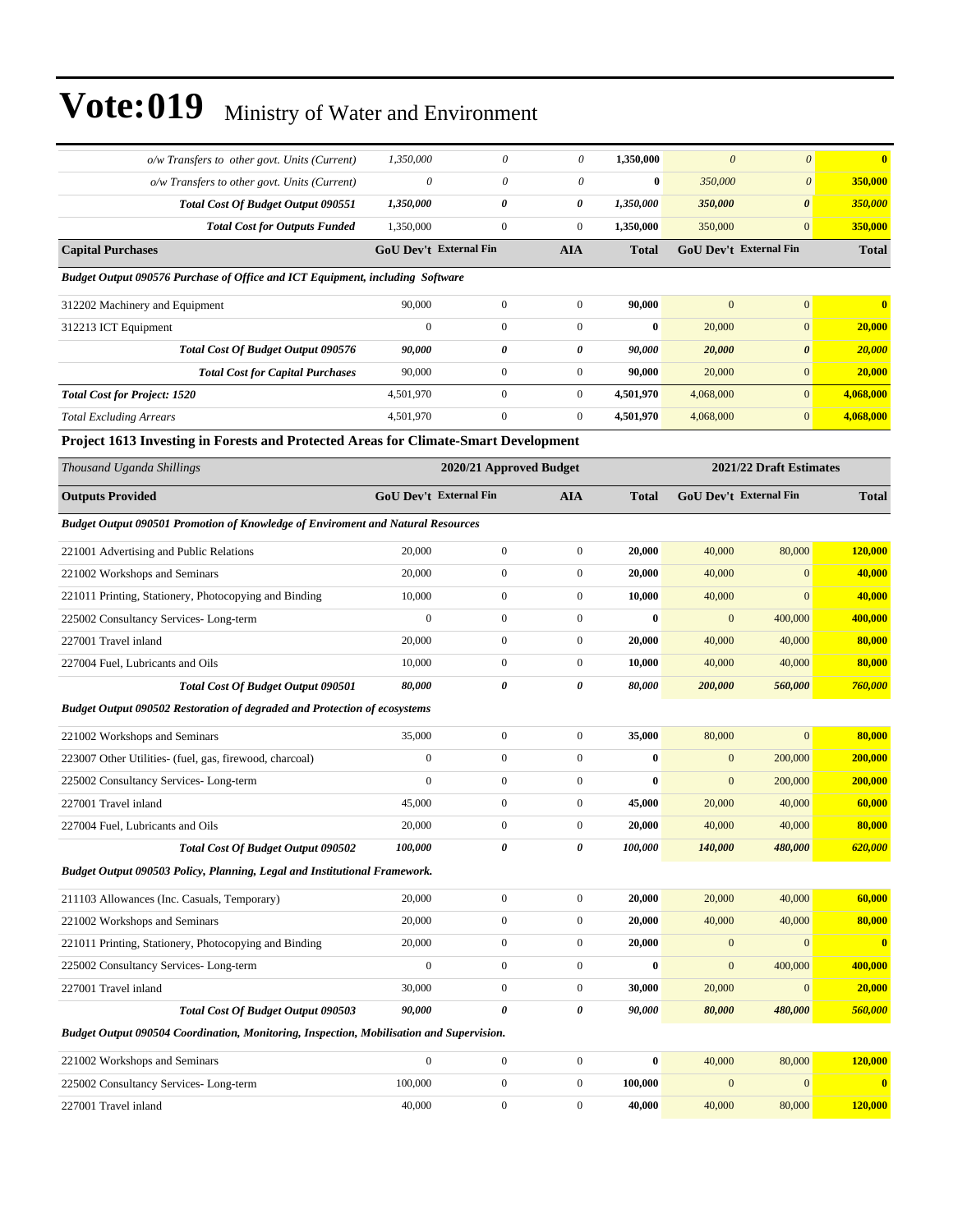| 227004 Fuel, Lubricants and Oils                                               | 20,000                 | $\mathbf{0}$     | $\boldsymbol{0}$ | 20,000       | $\mathbf{0}$          | 80,000                 | 80,000                  |
|--------------------------------------------------------------------------------|------------------------|------------------|------------------|--------------|-----------------------|------------------------|-------------------------|
| 228002 Maintenance - Vehicles                                                  | 20,000                 | $\boldsymbol{0}$ | $\boldsymbol{0}$ | 20,000       | $\mathbf{0}$          | 20,000                 | 20,000                  |
| <b>Total Cost Of Budget Output 090504</b>                                      | 180,000                | 0                | 0                | 180,000      | 80,000                | 260,000                | 340,000                 |
| Budget Output 090505 Capacity building and Technical back-stopping.            |                        |                  |                  |              |                       |                        |                         |
| 221002 Workshops and Seminars                                                  | $\overline{0}$         | $\boldsymbol{0}$ | $\boldsymbol{0}$ | $\bf{0}$     | $\overline{0}$        | 80,000                 | 80,000                  |
| 221003 Staff Training                                                          | 20,000                 | $\boldsymbol{0}$ | $\boldsymbol{0}$ | 20,000       | 40,000                | 80,000                 | 120,000                 |
| 225002 Consultancy Services-Long-term                                          | $\boldsymbol{0}$       | $\boldsymbol{0}$ | $\boldsymbol{0}$ | $\bf{0}$     | $\mathbf{0}$          | 250,000                | 250,000                 |
| 227001 Travel inland                                                           | 20,000                 | $\boldsymbol{0}$ | $\boldsymbol{0}$ | 20,000       | $\mathbf{0}$          | $\mathbf{0}$           | $\mathbf{0}$            |
| 227002 Travel abroad                                                           | 60,000                 | $\boldsymbol{0}$ | $\boldsymbol{0}$ | 60,000       | $\mathbf{0}$          | $\mathbf{0}$           | $\overline{\mathbf{0}}$ |
| 227004 Fuel, Lubricants and Oils                                               | $\overline{0}$         | $\boldsymbol{0}$ | $\boldsymbol{0}$ | 0            | 40,000                | $\mathbf{0}$           | 40,000                  |
| 228002 Maintenance - Vehicles                                                  | $\mathbf{0}$           | $\boldsymbol{0}$ | $\boldsymbol{0}$ | 0            | 20,000                | $\mathbf{0}$           | 20,000                  |
| Total Cost Of Budget Output 090505                                             | 100,000                | 0                | 0                | 100,000      | 100,000               | 410,000                | 510,000                 |
| <b>Budget Output 090506 Administration and Management Support</b>              |                        |                  |                  |              |                       |                        |                         |
| 211102 Contract Staff Salaries                                                 | 128,240                | $\boldsymbol{0}$ | $\boldsymbol{0}$ | 128,240      | 300,000               | 600,000                | 900,000                 |
| 212101 Social Security Contributions                                           | 14,249                 | $\mathbf{0}$     | $\boldsymbol{0}$ | 14,249       | 30,000                | 60,000                 | 90,000                  |
| 221007 Books, Periodicals & Newspapers                                         | 10,000                 | $\boldsymbol{0}$ | $\boldsymbol{0}$ | 10,000       | 4,000                 | $\mathbf{0}$           | 4,000                   |
| 221009 Welfare and Entertainment                                               | 16,000                 | $\mathbf{0}$     | $\boldsymbol{0}$ | 16,000       | 16,000                | 20,000                 | 36,000                  |
| 221011 Printing, Stationery, Photocopying and Binding                          | 20,000                 | $\boldsymbol{0}$ | $\boldsymbol{0}$ | 20,000       | 20,000                | 40,000                 | 60,000                  |
| 222001 Telecommunications                                                      | 4,000                  | $\boldsymbol{0}$ | $\boldsymbol{0}$ | 4,000        | 4,000                 | $\mathbf{0}$           | 4,000                   |
| 223005 Electricity                                                             | 4,000                  | $\boldsymbol{0}$ | $\boldsymbol{0}$ | 4,000        | 4,000                 | $\mathbf{0}$           | 4,000                   |
| 223006 Water                                                                   | 4,000                  | $\boldsymbol{0}$ | $\boldsymbol{0}$ | 4,000        | 4,000                 | $\mathbf{0}$           | 4,000                   |
| 227004 Fuel, Lubricants and Oils                                               | 20,000                 | $\boldsymbol{0}$ | $\boldsymbol{0}$ | 20,000       | 17,000                | 60,000                 | 77,000                  |
| 228002 Maintenance - Vehicles                                                  | 20,000                 | $\boldsymbol{0}$ | $\boldsymbol{0}$ | 20,000       | 16,000                | 20,000                 | 36,000                  |
| <b>Total Cost Of Budget Output 090506</b>                                      | 240,489                | $\pmb{\theta}$   | 0                | 240,489      | 415,000               | 800,000                | 1,215,000               |
| <b>Total Cost for Outputs Provided</b>                                         | 790,489                | $\mathbf{0}$     | $\boldsymbol{0}$ | 790,489      | 1,015,000             | 2,990,000              | 4,005,000               |
| <b>Capital Purchases</b>                                                       | GoU Dev't External Fin |                  | <b>AIA</b>       | <b>Total</b> |                       | GoU Dev't External Fin | <b>Total</b>            |
| Budget Output 090575 Purchase of Motor Vehicles and Other Transport Equipment  |                        |                  |                  |              |                       |                        |                         |
| 312201 Transport Equipment                                                     | $\mathbf{0}$           | $\boldsymbol{0}$ | $\boldsymbol{0}$ | $\bf{0}$     | 200,000               | 280,000                | 480,000                 |
| Total Cost Of Budget Output 090575                                             | 0                      | 0                | 0                | 0            | 200,000               | 280,000                | 480,000                 |
| Budget Output 090576 Purchase of Office and ICT Equipment, including Software  |                        |                  |                  |              |                       |                        |                         |
| 312213 ICT Equipment                                                           | $\overline{0}$         | $\boldsymbol{0}$ | $\boldsymbol{0}$ | $\bf{0}$     | $\mathbf{0}$          | 70,000                 | 70,000                  |
| Total Cost Of Budget Output 090576                                             | 0                      | 0                | 0                | 0            | $\boldsymbol{\theta}$ | 70,000                 | 70,000                  |
| Budget Output 090577 Purchase of Specialised Machinery & Equipment             |                        |                  |                  |              |                       |                        |                         |
|                                                                                |                        |                  |                  |              |                       |                        |                         |
| 312202 Machinery and Equipment                                                 | $\overline{0}$         | $\boldsymbol{0}$ | $\boldsymbol{0}$ | $\bf{0}$     | $\mathbf{0}$          | 650,000                | 650,000                 |
| Total Cost Of Budget Output 090577                                             | 0                      | $\pmb{\theta}$   | 0                | 0            | $\boldsymbol{\theta}$ | 650,000                | 650,000                 |
| Budget Output 090578 Purchase of Office and Residential Furniture and Fittings |                        |                  |                  |              |                       |                        |                         |
| 312203 Furniture & Fixtures                                                    | $\boldsymbol{0}$       | $\boldsymbol{0}$ | $\boldsymbol{0}$ | $\bf{0}$     | $\mathbf{0}$          | 80,000                 | 80,000                  |
| <b>Total Cost Of Budget Output 090578</b>                                      | 0                      | $\pmb{\theta}$   | $\pmb{\theta}$   | 0            | $\pmb{\theta}$        | 80,000                 | 80,000                  |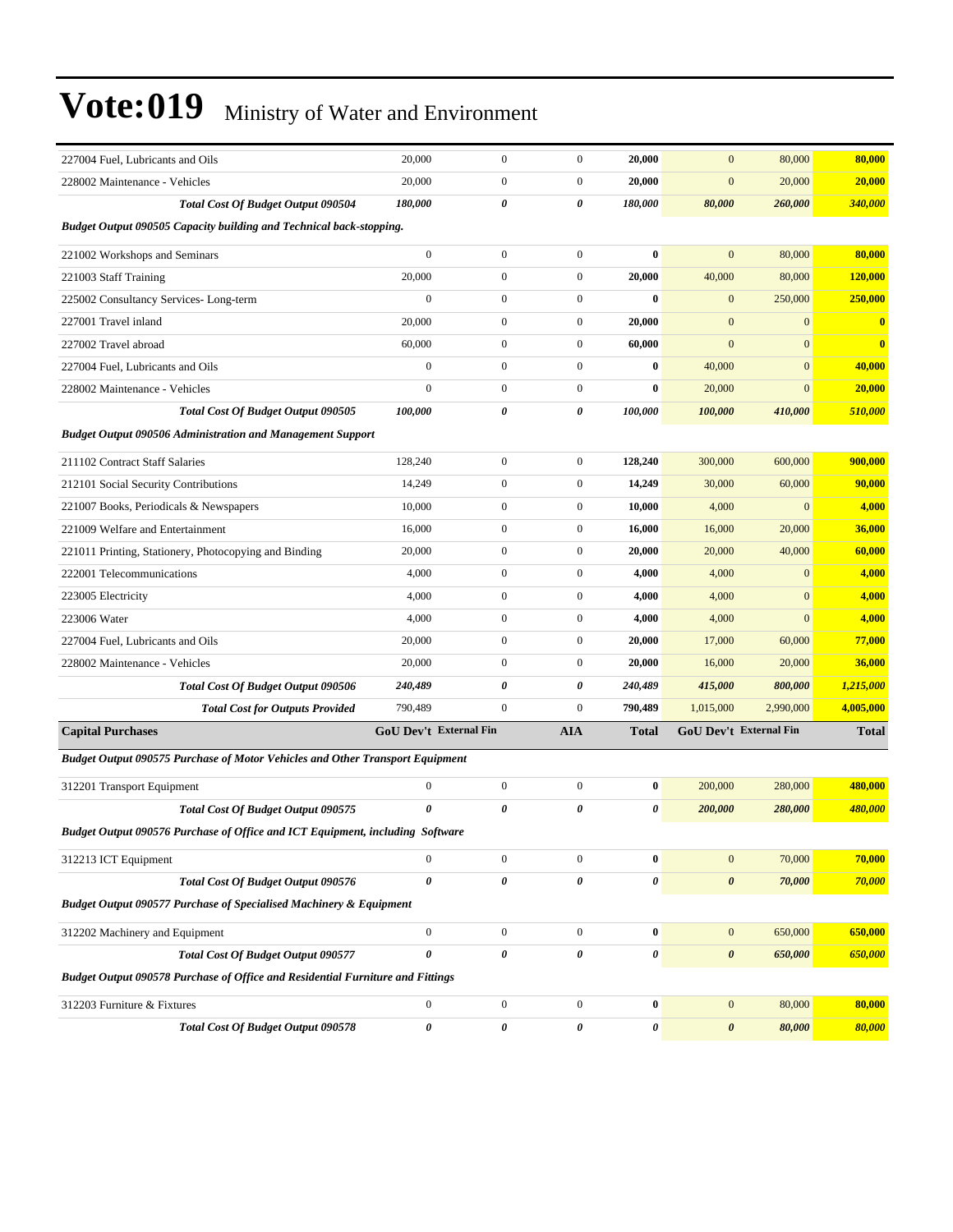#### *Budget Output 090579 Acquisition of Other Capital Assets*

| 312301 Cultivated Assets                  | 6.500,000 |   | 6.500.000 | 1.400.000 | 15,590,000 | 16,990,000 |
|-------------------------------------------|-----------|---|-----------|-----------|------------|------------|
| <b>Total Cost Of Budget Output 090579</b> | 6,500,000 | 0 | 6.500.000 | 1,400,000 | 15,590,000 | 16,990,000 |
| <b>Total Cost for Capital Purchases</b>   | 6,500,000 |   | 6.500.000 | 1.600.000 | 16,670,000 | 18,270,000 |
| <b>Total Cost for Project: 1613</b>       | 7,290,489 |   | 7.290.489 | 2.615,000 | 19,660,000 | 22,275,000 |
| <b>Total Excluding Arrears</b>            | 7,290,489 |   | 7.290.489 | 2.615,000 | 19,660,000 | 22,275,000 |

#### **Project 1697 Natural Wetlands Restoration Project**

| Thousand Uganda Shillings                                                                |                               | 2020/21 Approved Budget |                       |                       |           | 2021/22 Draft Estimates |              |  |
|------------------------------------------------------------------------------------------|-------------------------------|-------------------------|-----------------------|-----------------------|-----------|-------------------------|--------------|--|
| <b>Outputs Provided</b>                                                                  | <b>GoU Dev't External Fin</b> |                         | AIA                   | <b>Total</b>          |           | GoU Dev't External Fin  | <b>Total</b> |  |
| Budget Output 090501 Promotion of Knowledge of Enviroment and Natural Resources          |                               |                         |                       |                       |           |                         |              |  |
| 221001 Advertising and Public Relations                                                  | $\mathbf{0}$                  | $\overline{0}$          | $\mathbf{0}$          | $\mathbf{0}$          | 6,000     | $\overline{0}$          | 6,000        |  |
| 221007 Books, Periodicals & Newspapers                                                   | $\mathbf{0}$                  | $\boldsymbol{0}$        | $\boldsymbol{0}$      | $\bf{0}$              | 6,000     | $\mathbf{0}$            | 6,000        |  |
| 221011 Printing, Stationery, Photocopying and Binding                                    | $\mathbf{0}$                  | $\mathbf{0}$            | $\mathbf{0}$          | $\bf{0}$              | 20,000    | $\boldsymbol{0}$        | 20,000       |  |
| 223001 Property Expenses                                                                 | $\mathbf{0}$                  | $\overline{0}$          | $\boldsymbol{0}$      | $\bf{0}$              | 440,000   | $\mathbf{0}$            | 440,000      |  |
| 225002 Consultancy Services-Long-term                                                    | $\mathbf{0}$                  | $\boldsymbol{0}$        | $\boldsymbol{0}$      | $\bf{0}$              | 170,000   | $\mathbf{0}$            | 170,000      |  |
| 227001 Travel inland                                                                     | $\mathbf{0}$                  | $\overline{0}$          | $\overline{0}$        | $\bf{0}$              | 20,000    | $\overline{0}$          | 20,000       |  |
| 227004 Fuel, Lubricants and Oils                                                         | $\mathbf{0}$                  | $\boldsymbol{0}$        | $\boldsymbol{0}$      | $\bf{0}$              | 15,000    | $\mathbf{0}$            | 15,000       |  |
| 228002 Maintenance - Vehicles                                                            | $\theta$                      | $\overline{0}$          | $\boldsymbol{0}$      | $\bf{0}$              | 10,000    | $\mathbf{0}$            | 10,000       |  |
| 228003 Maintenance – Machinery, Equipment & Furniture                                    | $\mathbf{0}$                  | $\overline{0}$          | $\mathbf{0}$          | $\bf{0}$              | 5,000     | $\mathbf{0}$            | 5,000        |  |
| <b>Total Cost Of Budget Output 090501</b>                                                | $\theta$                      | $\theta$                | 0                     | $\boldsymbol{\theta}$ | 692,000   | $\pmb{\theta}$          | 692,000      |  |
| Budget Output 090502 Restoration of degraded and Protection of ecosystems                |                               |                         |                       |                       |           |                         |              |  |
| 223001 Property Expenses                                                                 | 700,000                       | $\boldsymbol{0}$        | $\boldsymbol{0}$      | 700,000               | 2,600,000 | $\mathbf{0}$            | 2,600,000    |  |
| 225002 Consultancy Services-Long-term                                                    | $\mathbf{0}$                  | $\overline{0}$          | $\overline{0}$        | $\bf{0}$              | 300,000   | $\overline{0}$          | 300,000      |  |
| 227001 Travel inland                                                                     | $\mathbf{0}$                  | $\overline{0}$          | $\boldsymbol{0}$      | $\bf{0}$              | 20,000    | $\mathbf{0}$            | 20,000       |  |
| 227004 Fuel, Lubricants and Oils                                                         | $\boldsymbol{0}$              | $\overline{0}$          | $\boldsymbol{0}$      | $\bf{0}$              | 20,000    | $\mathbf{0}$            | 20,000       |  |
| 228002 Maintenance - Vehicles                                                            | $\mathbf{0}$                  | $\overline{0}$          | $\mathbf{0}$          | $\bf{0}$              | 20,000    | $\mathbf{0}$            | 20,000       |  |
| <b>Total Cost Of Budget Output 090502</b>                                                | 700,000                       | 0                       | 0                     | 700,000               | 2,960,000 | $\boldsymbol{\theta}$   | 2,960,000    |  |
| Budget Output 090503 Policy, Planning, Legal and Institutional Framework.                |                               |                         |                       |                       |           |                         |              |  |
| 211103 Allowances (Inc. Casuals, Temporary)                                              | $\mathbf{0}$                  | $\boldsymbol{0}$        | $\boldsymbol{0}$      | $\bf{0}$              | 4,000     | $\mathbf{0}$            | 4,000        |  |
| 221002 Workshops and Seminars                                                            | $\mathbf{0}$                  | $\overline{0}$          | $\overline{0}$        | $\bf{0}$              | 140,000   | $\mathbf{0}$            | 140,000      |  |
| 221011 Printing, Stationery, Photocopying and Binding                                    | $\mathbf{0}$                  | $\boldsymbol{0}$        | $\mathbf{0}$          | $\bf{0}$              | 10,000    | $\mathbf{0}$            | 10,000       |  |
| 221017 Subscriptions                                                                     | $\mathbf{0}$                  | $\mathbf{0}$            | $\boldsymbol{0}$      | $\bf{0}$              | 62,000    | $\mathbf{0}$            | 62,000       |  |
| 225002 Consultancy Services-Long-term                                                    | $\mathbf{0}$                  | $\boldsymbol{0}$        | $\mathbf{0}$          | $\bf{0}$              | 140,000   | $\mathbf{0}$            | 140,000      |  |
| 227001 Travel inland                                                                     | $\mathbf{0}$                  | $\overline{0}$          | $\boldsymbol{0}$      | $\bf{0}$              | 30,000    | $\mathbf{0}$            | 30,000       |  |
| 227004 Fuel, Lubricants and Oils                                                         | $\mathbf{0}$                  | $\overline{0}$          | $\overline{0}$        | $\bf{0}$              | 15,000    | $\overline{0}$          | 15,000       |  |
| 228002 Maintenance - Vehicles                                                            | $\mathbf{0}$                  | $\overline{0}$          | $\mathbf{0}$          | $\bf{0}$              | 10,000    | $\overline{0}$          | 10,000       |  |
| <b>Total Cost Of Budget Output 090503</b>                                                | $\boldsymbol{\theta}$         | $\boldsymbol{\theta}$   | $\boldsymbol{\theta}$ | 0                     | 411,000   | $\boldsymbol{\theta}$   | 411,000      |  |
| Budget Output 090504 Coordination, Monitoring, Inspection, Mobilisation and Supervision. |                               |                         |                       |                       |           |                         |              |  |
| 222001 Telecommunications                                                                | $\mathbf{0}$                  | $\boldsymbol{0}$        | $\boldsymbol{0}$      | $\bf{0}$              | 5,000     | $\mathbf{0}$            | 5,000        |  |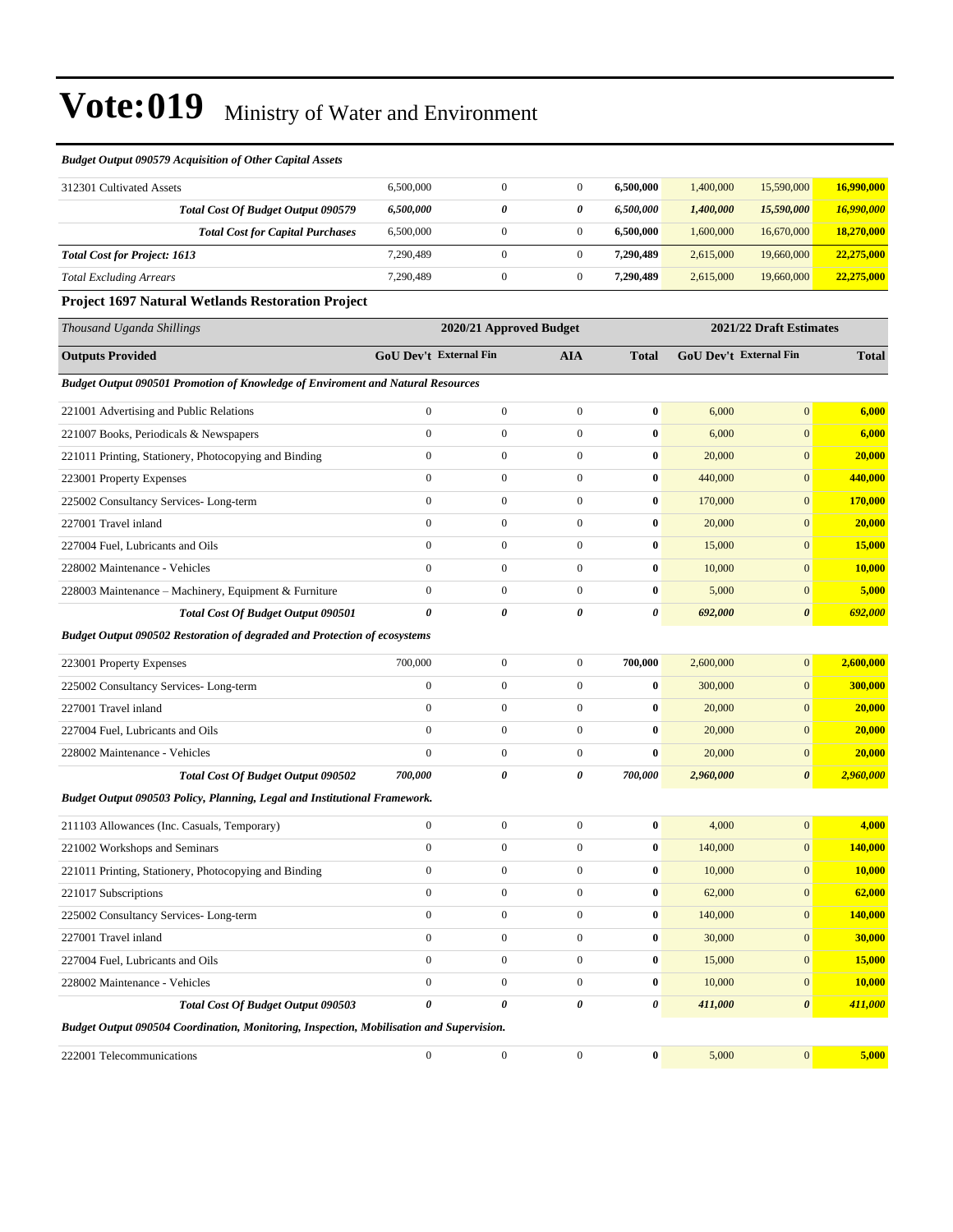| 227001 Travel inland                                                          | $\mathbf{0}$                  | $\boldsymbol{0}$    | $\mathbf{0}$          | $\bf{0}$              | 45,000     | $\mathbf{0}$                  | 45,000       |
|-------------------------------------------------------------------------------|-------------------------------|---------------------|-----------------------|-----------------------|------------|-------------------------------|--------------|
| 227004 Fuel, Lubricants and Oils                                              | $\mathbf{0}$                  | $\boldsymbol{0}$    | $\boldsymbol{0}$      | $\bf{0}$              | 30,000     | $\mathbf{0}$                  | 30,000       |
| 228002 Maintenance - Vehicles                                                 | $\mathbf{0}$                  | $\mathbf{0}$        | $\boldsymbol{0}$      | $\bf{0}$              | 20,000     | $\mathbf{0}$                  | 20,000       |
| Total Cost Of Budget Output 090504                                            | 0                             | 0                   | 0                     | 0                     | 100,000    | $\boldsymbol{\theta}$         | 100,000      |
| Budget Output 090505 Capacity building and Technical back-stopping.           |                               |                     |                       |                       |            |                               |              |
| 221003 Staff Training                                                         | $\boldsymbol{0}$              | $\boldsymbol{0}$    | $\boldsymbol{0}$      | $\bf{0}$              | 90,000     | $\mathbf{0}$                  | 90,000       |
| 227004 Fuel, Lubricants and Oils                                              | $\mathbf{0}$                  | $\boldsymbol{0}$    | $\mathbf{0}$          | $\bf{0}$              | 10,000     | $\mathbf{0}$                  | 10,000       |
| Total Cost Of Budget Output 090505                                            | 0                             | 0                   | $\boldsymbol{\theta}$ | 0                     | 100,000    | $\boldsymbol{\theta}$         | 100,000      |
| <b>Budget Output 090506 Administration and Management Support</b>             |                               |                     |                       |                       |            |                               |              |
| 211103 Allowances (Inc. Casuals, Temporary)                                   | $\boldsymbol{0}$              | $\boldsymbol{0}$    | $\boldsymbol{0}$      | $\bf{0}$              | 20,000     | $\mathbf{0}$                  | 20,000       |
| 221001 Advertising and Public Relations                                       | $\mathbf{0}$                  | $\boldsymbol{0}$    | $\mathbf{0}$          | $\bf{0}$              | 10,000     | $\mathbf{0}$                  | 10,000       |
| 221009 Welfare and Entertainment                                              | $\mathbf{0}$                  | $\overline{0}$      | $\boldsymbol{0}$      | $\bf{0}$              | 30,000     | $\mathbf{0}$                  | 30,000       |
| 221011 Printing, Stationery, Photocopying and Binding                         | $\mathbf{0}$                  | $\boldsymbol{0}$    | $\boldsymbol{0}$      | $\bf{0}$              | 16,000     | $\mathbf{0}$                  | 16,000       |
| 221012 Small Office Equipment                                                 | $\mathbf{0}$                  | $\overline{0}$      | $\boldsymbol{0}$      | $\bf{0}$              | 6,000      | $\mathbf{0}$                  | 6,000        |
| 222001 Telecommunications                                                     | $\mathbf{0}$                  | $\boldsymbol{0}$    | $\boldsymbol{0}$      | $\bf{0}$              | 8,000      | $\mathbf{0}$                  | 8,000        |
| 222002 Postage and Courier                                                    | $\mathbf{0}$                  | $\overline{0}$      | $\boldsymbol{0}$      | $\bf{0}$              | 5,000      | $\mathbf{0}$                  | 5,000        |
| 223005 Electricity                                                            | $\mathbf{0}$                  | $\overline{0}$      | $\boldsymbol{0}$      | $\bf{0}$              | 10,000     | $\mathbf{0}$                  | 10,000       |
| 223006 Water                                                                  | $\mathbf{0}$                  | $\boldsymbol{0}$    | $\boldsymbol{0}$      | $\bf{0}$              | 15,000     | $\mathbf{0}$                  | 15,000       |
| 227001 Travel inland                                                          | $\mathbf{0}$                  | $\overline{0}$      | $\boldsymbol{0}$      | $\bf{0}$              | 25,000     | $\mathbf{0}$                  | 25,000       |
| 227004 Fuel, Lubricants and Oils                                              | $\mathbf{0}$                  | $\boldsymbol{0}$    | $\boldsymbol{0}$      | $\bf{0}$              | 30,000     | $\mathbf{0}$                  | 30,000       |
| 228002 Maintenance - Vehicles                                                 | $\mathbf{0}$                  | $\overline{0}$      | $\overline{0}$        | $\bf{0}$              | 30,000     | $\overline{0}$                | 30,000       |
| Total Cost Of Budget Output 090506                                            | 0                             | 0                   | 0                     | $\boldsymbol{\theta}$ | 205,000    | $\boldsymbol{\theta}$         | 205,000      |
| <b>Total Cost for Outputs Provided</b>                                        | 700,000                       | $\boldsymbol{0}$    | $\mathbf{0}$          | 700,000               | 4,468,000  | $\mathbf{0}$                  | 4,468,000    |
| <b>Outputs Funded</b>                                                         | GoU Dev't External Fin        |                     | <b>AIA</b>            | Total                 |            | GoU Dev't External Fin        | <b>Total</b> |
| <b>Budget Output 090551 Operational support to private institutions</b>       |                               |                     |                       |                       |            |                               |              |
| 263104 Transfers to other govt. Units (Current)                               | $\mathbf{0}$                  | $\overline{0}$      | $\boldsymbol{0}$      | $\bf{0}$              | 350,000    | $\mathbf{0}$                  | 350,000      |
| o/w Support to EPPU                                                           | 0                             | 0                   | $\boldsymbol{\theta}$ | $\bf{0}$              | 350,000    | $\boldsymbol{\theta}$         | 350,000      |
| Total Cost Of Budget Output 090551                                            | 0                             | 0                   | 0                     | 0                     | 350,000    | $\boldsymbol{\theta}$         | 350,000      |
| <b>Total Cost for Outputs Funded</b>                                          | $\mathbf{0}$                  | $\overline{0}$      | $\overline{0}$        | $\bf{0}$              | 350,000    | $\mathbf{0}$                  | 350,000      |
| <b>Capital Purchases</b>                                                      | <b>GoU Dev't External Fin</b> |                     | <b>AIA</b>            | <b>Total</b>          |            | <b>GoU Dev't External Fin</b> | <b>Total</b> |
| Budget Output 090576 Purchase of Office and ICT Equipment, including Software |                               |                     |                       |                       |            |                               |              |
| 312202 Machinery and Equipment                                                | $\mathbf{0}$                  | $\boldsymbol{0}$    | $\boldsymbol{0}$      | $\pmb{0}$             | 182,000    | $\boldsymbol{0}$              | 182,000      |
| Total Cost Of Budget Output 090576                                            | $\pmb{\theta}$                | 0                   | 0                     | 0                     | 182,000    | $\boldsymbol{\theta}$         | 182,000      |
| Budget Output 090577 Purchase of Specialised Machinery & Equipment            |                               |                     |                       |                       |            |                               |              |
| 312201 Transport Equipment                                                    | $\boldsymbol{0}$              | $\boldsymbol{0}$    | $\boldsymbol{0}$      | $\bf{0}$              | 1,000,000  | $\mathbf{0}$                  | 1,000,000    |
| Total Cost Of Budget Output 090577                                            | 0                             | 0                   | 0                     | 0                     | 1,000,000  | $\boldsymbol{\theta}$         | 1,000,000    |
| <b>Total Cost for Capital Purchases</b>                                       | $\boldsymbol{0}$              | $\boldsymbol{0}$    | $\boldsymbol{0}$      | $\bf{0}$              | 1,182,000  | $\mathbf{0}$                  | 1,182,000    |
| <b>Total Cost for Project: 1697</b>                                           | 700,000                       | $\boldsymbol{0}$    | $\boldsymbol{0}$      | 700,000               | 6,000,000  | $\mathbf{0}$                  | 6,000,000    |
| <b>Total Excluding Arrears</b>                                                |                               |                     |                       |                       |            |                               |              |
|                                                                               | 700,000                       | $\boldsymbol{0}$    | $\boldsymbol{0}$      | 700,000               | 6,000,000  | $\mathbf{0}$                  | 6,000,000    |
|                                                                               | GoU                           | <b>External Fin</b> | <b>AIA</b>            | <b>Total</b>          | GoU        | <b>External Fin</b>           | <b>Total</b> |
| <b>Total Cost for Sub-SubProgramme 05</b>                                     | 32,350,972                    | 92,179,003          | $\bf{0}$              | 124,529,975           | 29,618,014 | 117,660,000                   | 147,278,014  |
| <b>Total Excluding Arrears</b>                                                | 32,350,972                    | 92,179,003          | $\boldsymbol{0}$      | 124,529,975           | 29,618,014 | 117,660,000                   | 147,278,014  |

*Sub-SubProgrammme 06 Weather, Climate and Climate Change*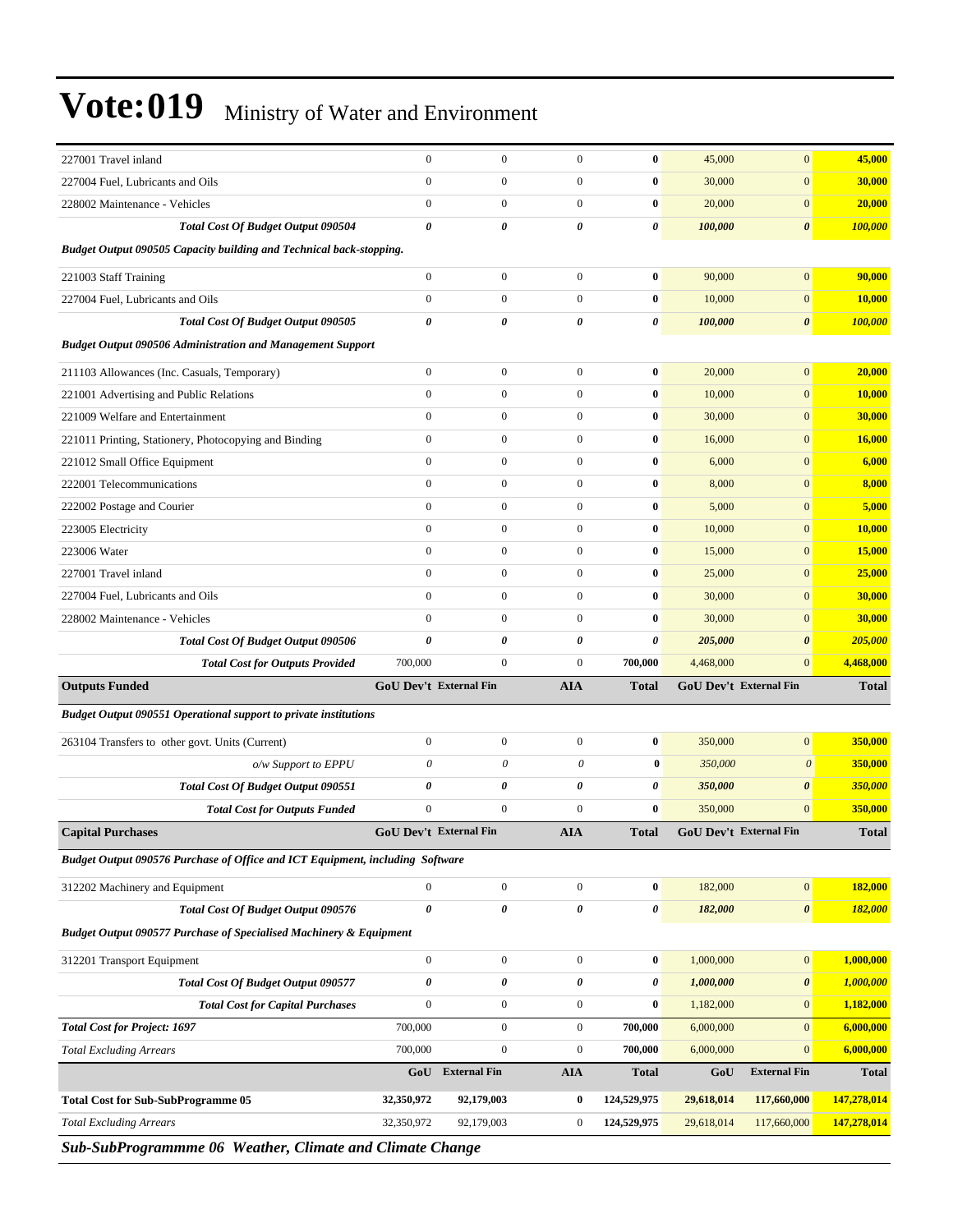#### *Recurrent Budget Estimates*

#### **Department 24 Climate Change Programme**

| Thousand Uganda Shillings                                                  |                       | 2020/21 Approved Budget |                  |                  |                       | 2021/22 Approved Estimates |              |  |
|----------------------------------------------------------------------------|-----------------------|-------------------------|------------------|------------------|-----------------------|----------------------------|--------------|--|
| <b>Outputs Provided</b>                                                    | Wage                  | Non Wage                | <b>AIA</b>       | <b>Total</b>     | Wage                  | Non Wage                   | <b>Total</b> |  |
| Budget Output 090602 Policy legal and institutional framework              |                       |                         |                  |                  |                       |                            |              |  |
| 221001 Advertising and Public Relations                                    | $\boldsymbol{0}$      | $\boldsymbol{0}$        | $\boldsymbol{0}$ | $\bf{0}$         | $\mathbf{0}$          | 100,000                    | 100,000      |  |
| 221003 Staff Training                                                      | $\boldsymbol{0}$      | $\boldsymbol{0}$        | $\boldsymbol{0}$ | $\bf{0}$         | $\mathbf{0}$          | 70,000                     | 70,000       |  |
| 221005 Hire of Venue (chairs, projector, etc)                              | $\boldsymbol{0}$      | $\boldsymbol{0}$        | $\boldsymbol{0}$ | $\bf{0}$         | $\boldsymbol{0}$      | 700,000                    | 700,000      |  |
| 221011 Printing, Stationery, Photocopying and Binding                      | $\boldsymbol{0}$      | $\boldsymbol{0}$        | $\boldsymbol{0}$ | $\bf{0}$         | $\mathbf{0}$          | 150,000                    | 150,000      |  |
| 222001 Telecommunications                                                  | $\boldsymbol{0}$      | $\boldsymbol{0}$        | $\boldsymbol{0}$ | $\bf{0}$         | $\mathbf{0}$          | 5,000                      | 5,000        |  |
| 223004 Guard and Security services                                         | $\boldsymbol{0}$      | $\boldsymbol{0}$        | $\boldsymbol{0}$ | $\bf{0}$         | $\mathbf{0}$          | 50,000                     | 50,000       |  |
| 225002 Consultancy Services-Long-term                                      | $\boldsymbol{0}$      | $\boldsymbol{0}$        | $\boldsymbol{0}$ | $\bf{0}$         | $\mathbf{0}$          | 750,000                    | 750,000      |  |
| 227001 Travel inland                                                       | $\boldsymbol{0}$      | $\boldsymbol{0}$        | $\boldsymbol{0}$ | $\bf{0}$         | $\mathbf{0}$          | 20,000                     | 20,000       |  |
| 227002 Travel abroad                                                       | $\overline{0}$        | $\boldsymbol{0}$        | $\boldsymbol{0}$ | $\bf{0}$         | $\mathbf{0}$          | 245,069                    | 245,069      |  |
| 227004 Fuel, Lubricants and Oils                                           | $\boldsymbol{0}$      | $\boldsymbol{0}$        | $\boldsymbol{0}$ | $\bf{0}$         | $\boldsymbol{0}$      | 20,000                     | 20,000       |  |
| <b>Total Cost of Budget Output 02</b>                                      | 0                     | 0                       | 0                | 0                | $\boldsymbol{\theta}$ | 2,110,069                  | 2,110,069    |  |
| <b>Budget Output 090603 Administration and Management Support</b>          |                       |                         |                  |                  |                       |                            |              |  |
| 211101 General Staff Salaries                                              | 422,654               | $\boldsymbol{0}$        | $\mathbf{0}$     | 422,654          | 1,259,195             | $\mathbf{0}$               | 1,259,195    |  |
| 211102 Contract Staff Salaries                                             | 400,000               | $\boldsymbol{0}$        | $\mathbf{0}$     | 400,000          | $\mathbf{0}$          | $\mathbf{0}$               | $\bf{0}$     |  |
| 221007 Books, Periodicals & Newspapers                                     | $\boldsymbol{0}$      | $\boldsymbol{0}$        | $\boldsymbol{0}$ | $\bf{0}$         | $\mathbf{0}$          | 10,000                     | 10,000       |  |
| 221009 Welfare and Entertainment                                           | $\boldsymbol{0}$      | $\boldsymbol{0}$        | $\boldsymbol{0}$ | $\bf{0}$         | $\mathbf{0}$          | 20,000                     | 20,000       |  |
| 221011 Printing, Stationery, Photocopying and Binding                      | $\boldsymbol{0}$      | $\boldsymbol{0}$        | $\boldsymbol{0}$ | $\bf{0}$         | $\boldsymbol{0}$      | 10,000                     | 10,000       |  |
| 221012 Small Office Equipment                                              | $\overline{0}$        | $\boldsymbol{0}$        | $\boldsymbol{0}$ | $\bf{0}$         | $\mathbf{0}$          | 16,000                     | 16,000       |  |
| 221017 Subscriptions                                                       | $\boldsymbol{0}$      | $\boldsymbol{0}$        | $\boldsymbol{0}$ | $\bf{0}$         | $\mathbf{0}$          | 30,000                     | 30,000       |  |
| 227001 Travel inland                                                       | $\boldsymbol{0}$      | $\boldsymbol{0}$        | $\boldsymbol{0}$ | $\bf{0}$         | $\mathbf{0}$          | 20,000                     | 20,000       |  |
| 227004 Fuel, Lubricants and Oils                                           | $\overline{0}$        | $\boldsymbol{0}$        | $\boldsymbol{0}$ | $\bf{0}$         | $\mathbf{0}$          | 30,000                     | 30,000       |  |
| 228002 Maintenance - Vehicles                                              | $\boldsymbol{0}$      | $\boldsymbol{0}$        | $\mathbf{0}$     | $\bf{0}$         | $\mathbf{0}$          | 40,000                     | 40,000       |  |
| <b>Total Cost of Budget Output 03</b>                                      | 822,654               | 0                       | 0                | 822,654          | 1,259,195             | 176,000                    | 1,435,195    |  |
| <b>Budget Output 090604 Adaptation and Mitigation measures.</b>            |                       |                         |                  |                  |                       |                            |              |  |
| 225002 Consultancy Services-Long-term                                      | $\boldsymbol{0}$      | $\boldsymbol{0}$        | $\boldsymbol{0}$ | $\bf{0}$         | $\mathbf{0}$          | 200,000                    | 200,000      |  |
| 227001 Travel inland                                                       | $\boldsymbol{0}$      | $\boldsymbol{0}$        | $\boldsymbol{0}$ | $\bf{0}$         | $\mathbf{0}$          | 70,000                     | 70,000       |  |
| 227002 Travel abroad                                                       | $\boldsymbol{0}$      | $\boldsymbol{0}$        | $\mathbf{0}$     | $\bf{0}$         | $\mathbf{0}$          | 40,000                     | 40,000       |  |
| 227004 Fuel, Lubricants and Oils                                           | $\boldsymbol{0}$      | $\boldsymbol{0}$        | $\boldsymbol{0}$ | $\bf{0}$         | $\boldsymbol{0}$      | 20,000                     | 20,000       |  |
| 228002 Maintenance - Vehicles                                              | $\boldsymbol{0}$      | $\boldsymbol{0}$        | $\mathbf{0}$     | $\bf{0}$         | $\mathbf{0}$          | 15,000                     | 15,000       |  |
| <b>Total Cost of Budget Output 04</b>                                      | $\boldsymbol{\theta}$ | 0                       | 0                | $\pmb{\theta}$   | $\boldsymbol{\theta}$ | 345,000                    | 345,000      |  |
| Budget Output 090606 Strengthening institutional and coordination capacity |                       |                         |                  |                  |                       |                            |              |  |
| 221002 Workshops and Seminars                                              | $\overline{0}$        | $\boldsymbol{0}$        | $\boldsymbol{0}$ | $\bf{0}$         | $\mathbf{0}$          | 200,000                    | 200,000      |  |
| 221011 Printing, Stationery, Photocopying and Binding                      | $\boldsymbol{0}$      | $\boldsymbol{0}$        | $\boldsymbol{0}$ | $\boldsymbol{0}$ | $\mathbf{0}$          | 50,000                     | 50,000       |  |
| 225002 Consultancy Services-Long-term                                      | $\boldsymbol{0}$      | $\boldsymbol{0}$        | $\boldsymbol{0}$ | $\bf{0}$         | $\boldsymbol{0}$      | 100,000                    | 100,000      |  |
| 227001 Travel inland                                                       | $\mathbf{0}$          | $\boldsymbol{0}$        | $\boldsymbol{0}$ | $\bf{0}$         | $\mathbf{0}$          | 30,000                     | 30,000       |  |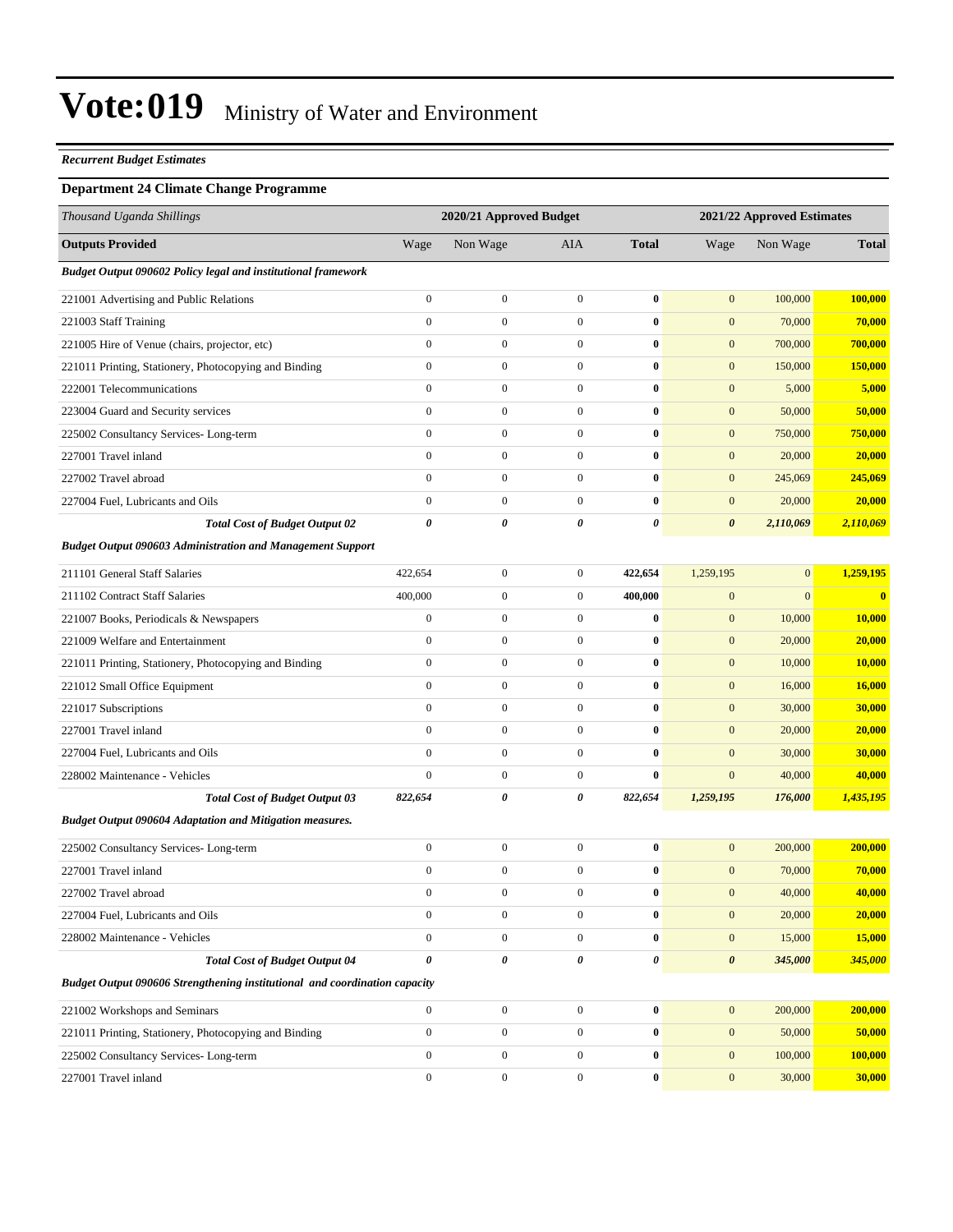| 227004 Fuel, Lubricants and Oils                                 | $\boldsymbol{0}$      | $\boldsymbol{0}$        | $\boldsymbol{0}$ | $\bf{0}$         | $\mathbf{0}$          | 10,931                     | 10,931       |
|------------------------------------------------------------------|-----------------------|-------------------------|------------------|------------------|-----------------------|----------------------------|--------------|
| <b>Total Cost of Budget Output 06</b>                            | $\boldsymbol{\theta}$ | 0                       | 0                | 0                | $\boldsymbol{\theta}$ | 390,931                    | 390,931      |
| <b>Total Cost Of Outputs Provided</b>                            | 822,654               | 0                       | $\bf{0}$         | 822,654          | 1,259,195             | 3,022,000                  | 4,281,195    |
| <b>Total Cost for Department 24</b>                              | 822,654               | 0                       | $\bf{0}$         | 822,654          | 1,259,195             | 3,022,000                  | 4,281,195    |
| <b>Total Excluding Arrears</b>                                   | 822,654               | $\boldsymbol{0}$        | $\boldsymbol{0}$ | 822,654          | 1,259,195             | 3,022,000                  | 4,281,195    |
|                                                                  |                       |                         |                  |                  |                       |                            |              |
|                                                                  | GoU                   | <b>External Fin</b>     | <b>AIA</b>       | <b>Total</b>     | GoU                   | <b>External Fin</b>        | <b>Total</b> |
| <b>Total Cost for Sub-SubProgramme 06</b>                        | 822,654               | $\bf{0}$                | $\bf{0}$         | 822,654          | 4,281,195             | $\bf{0}$                   | 4,281,195    |
| <b>Total Excluding Arrears</b>                                   | 822,654               | $\boldsymbol{0}$        | $\mathbf{0}$     | 822,654          | 4,281,195             | $\overline{0}$             | 4,281,195    |
| Sub-SubProgrammme 49 Policy, Planning and Support Services       |                       |                         |                  |                  |                       |                            |              |
| <b>Recurrent Budget Estimates</b>                                |                       |                         |                  |                  |                       |                            |              |
| <b>Department 01 Finance and Administration</b>                  |                       |                         |                  |                  |                       |                            |              |
| Thousand Uganda Shillings                                        |                       | 2020/21 Approved Budget |                  |                  |                       | 2021/22 Approved Estimates |              |
| <b>Outputs Provided</b>                                          | Wage                  | Non Wage                | AIA              | Total            | Wage                  | Non Wage                   | <b>Total</b> |
| Budget Output 094901 Policy, Planning, Budgeting and Monitoring. |                       |                         |                  |                  |                       |                            |              |
| 211101 General Staff Salaries                                    | 3,365,356             | $\boldsymbol{0}$        | $\boldsymbol{0}$ | 3,365,356        | 3,472,916             | $\mathbf{0}$               | 3,472,916    |
| 211103 Allowances (Inc. Casuals, Temporary)                      | $\boldsymbol{0}$      | $\mathbf{0}$            | $\boldsymbol{0}$ | $\bf{0}$         | $\boldsymbol{0}$      | 19,800                     | 19,800       |
| 212102 Pension for General Civil Service                         | $\boldsymbol{0}$      | 1,000,000               | $\boldsymbol{0}$ | 1,000,000        | $\mathbf{0}$          | 5,479,422                  | 5,479,422    |
| 213001 Medical expenses (To employees)                           | $\boldsymbol{0}$      | $\mathbf{0}$            | $\boldsymbol{0}$ | $\bf{0}$         | $\mathbf{0}$          | 45,000                     | 45,000       |
| 213002 Incapacity, death benefits and funeral expenses           | $\boldsymbol{0}$      | $\boldsymbol{0}$        | $\boldsymbol{0}$ | $\bf{0}$         | $\boldsymbol{0}$      | 17,555                     | 17,555       |
| 213004 Gratuity Expenses                                         | $\boldsymbol{0}$      | $\boldsymbol{0}$        | $\boldsymbol{0}$ | $\bf{0}$         | $\boldsymbol{0}$      | 247,523                    | 247,523      |
| 221009 Welfare and Entertainment                                 | $\boldsymbol{0}$      | $\boldsymbol{0}$        | $\boldsymbol{0}$ | $\bf{0}$         | $\boldsymbol{0}$      | 28,284                     | 28,284       |
| 221011 Printing, Stationery, Photocopying and Binding            | $\mathbf{0}$          | $\mathbf{0}$            | $\boldsymbol{0}$ | $\bf{0}$         | $\mathbf{0}$          | 30,000                     | 30,000       |
| 227004 Fuel, Lubricants and Oils                                 | $\boldsymbol{0}$      | $\boldsymbol{0}$        | $\boldsymbol{0}$ | $\bf{0}$         | $\mathbf{0}$          | 16,000                     | 16,000       |
| 228001 Maintenance - Civil                                       | $\boldsymbol{0}$      | $\overline{0}$          | $\boldsymbol{0}$ | $\bf{0}$         | $\boldsymbol{0}$      | 30,000                     | 30,000       |
| <b>Total Cost of Budget Output 01</b>                            | 3,365,356             | 1,000,000               | 0                | 4,365,356        | 3,472,916             | 5,913,584                  | 9,386,499    |
| Budget Output 094902 Ministerial and Top management services.    |                       |                         |                  |                  |                       |                            |              |
| 211103 Allowances (Inc. Casuals, Temporary)                      | $\boldsymbol{0}$      | $\boldsymbol{0}$        | $\boldsymbol{0}$ | $\bf{0}$         | $\boldsymbol{0}$      | 30,000                     | 30,000       |
| 213001 Medical expenses (To employees)                           | $\boldsymbol{0}$      | $\boldsymbol{0}$        | $\boldsymbol{0}$ | $\bf{0}$         | $\mathbf{0}$          | 35,000                     | 35,000       |
| 213002 Incapacity, death benefits and funeral expenses           | $\boldsymbol{0}$      | $\boldsymbol{0}$        | $\boldsymbol{0}$ | $\bf{0}$         | $\boldsymbol{0}$      | 30,000                     | 30,000       |
| 221007 Books, Periodicals & Newspapers                           | $\boldsymbol{0}$      | $\boldsymbol{0}$        | $\boldsymbol{0}$ | $\bf{0}$         | $\boldsymbol{0}$      | 15,000                     | 15,000       |
| 221008 Computer supplies and Information Technology (IT)         | $\boldsymbol{0}$      | $\boldsymbol{0}$        | $\boldsymbol{0}$ | $\boldsymbol{0}$ | $\mathbf{0}$          | 30,000                     | 30,000       |
| 221009 Welfare and Entertainment                                 | $\boldsymbol{0}$      | $\boldsymbol{0}$        | $\boldsymbol{0}$ | $\boldsymbol{0}$ | $\boldsymbol{0}$      | 25,000                     | 25,000       |
| 221011 Printing, Stationery, Photocopying and Binding            | $\boldsymbol{0}$      | $\boldsymbol{0}$        | $\boldsymbol{0}$ | $\boldsymbol{0}$ | $\mathbf{0}$          | 20,000                     | 20,000       |
| 221012 Small Office Equipment                                    | $\boldsymbol{0}$      | $\boldsymbol{0}$        | $\overline{0}$   | $\bf{0}$         | $\boldsymbol{0}$      | 7,300                      | 7,300        |
| 227004 Fuel, Lubricants and Oils                                 | $\boldsymbol{0}$      | $\boldsymbol{0}$        | $\boldsymbol{0}$ | $\bf{0}$         | $\boldsymbol{0}$      | 24,000                     | 24,000       |
| 228002 Maintenance - Vehicles                                    | $\boldsymbol{0}$      | $\boldsymbol{0}$        | $\boldsymbol{0}$ | $\bf{0}$         | $\boldsymbol{0}$      | 37,500                     | 37,500       |
| 281504 Monitoring, Supervision & Appraisal of Capital work       | $\boldsymbol{0}$      | $\boldsymbol{0}$        | $\boldsymbol{0}$ | $\bf{0}$         | $\boldsymbol{0}$      | 24,200                     | 24,200       |
| <b>Total Cost of Budget Output 02</b>                            | $\boldsymbol{\theta}$ | $\boldsymbol{\theta}$   | 0                | 0                | $\pmb{\theta}$        | 278,000                    | 278,000      |
| <b>Budget Output 094903 Ministry Support Services</b>            |                       |                         |                  |                  |                       |                            |              |
| 221011 Printing, Stationery, Photocopying and Binding            | $\boldsymbol{0}$      | $\boldsymbol{0}$        | $\mathbf{0}$     | 0                | $\boldsymbol{0}$      | 34,500                     | 34,500       |
| 221016 IFMS Recurrent costs                                      | $\boldsymbol{0}$      | $\boldsymbol{0}$        | $\boldsymbol{0}$ | $\bf{0}$         | $\boldsymbol{0}$      | 15,000                     | 15,000       |
| 221017 Subscriptions                                             | $\boldsymbol{0}$      | $\boldsymbol{0}$        | $\boldsymbol{0}$ | $\bf{0}$         | $\boldsymbol{0}$      | 20,000                     | 20,000       |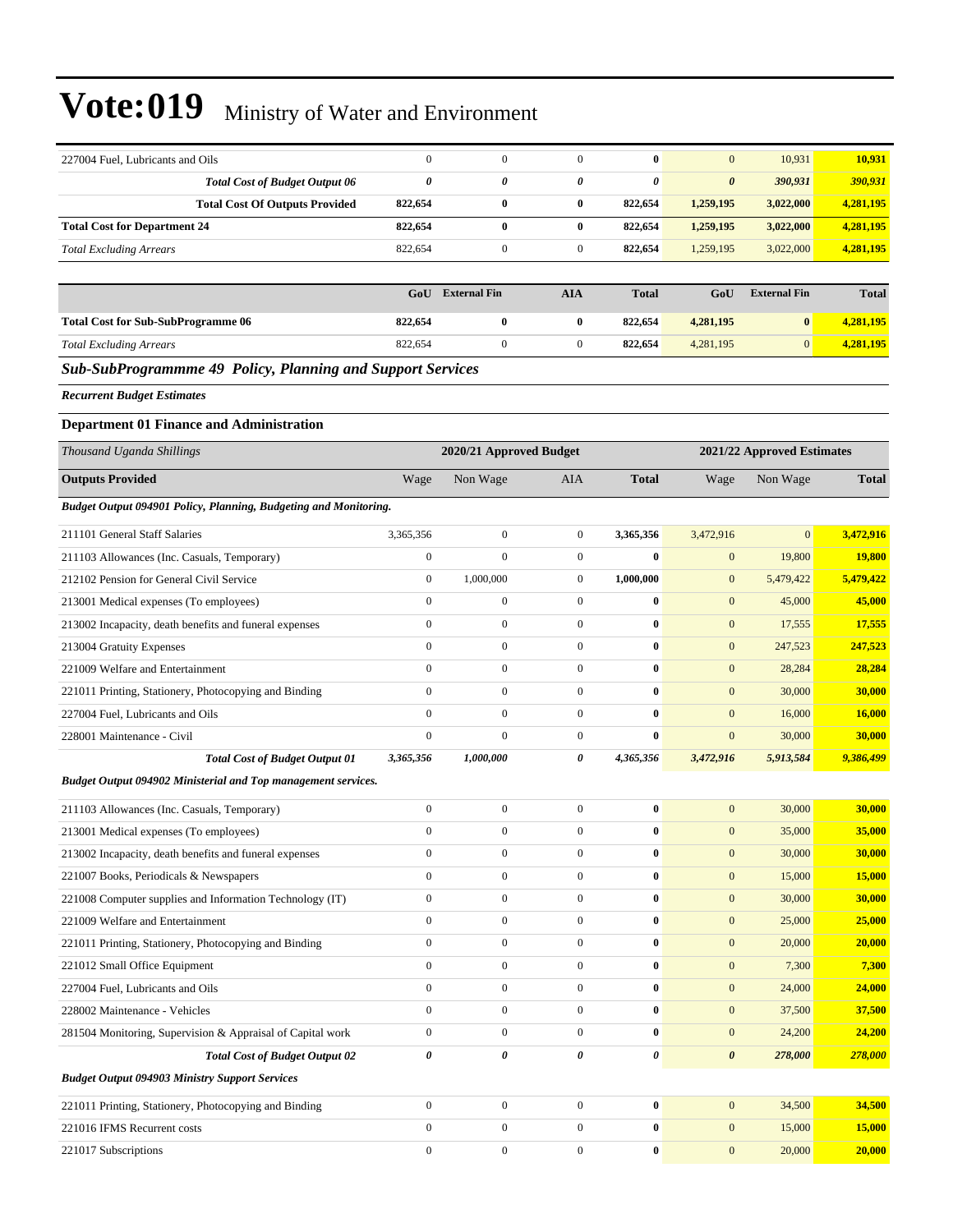| $\overline{0}$<br>$\boldsymbol{0}$<br>$\boldsymbol{0}$<br>$\bf{0}$<br>$\mathbf{0}$<br>100,000<br>100,000<br>223001 Property Expenses<br>$\overline{0}$<br>$\mathbf{0}$<br>$\boldsymbol{0}$<br>75,000<br>223005 Electricity<br>$\bf{0}$<br>$\boldsymbol{0}$<br>75,000<br>$\overline{0}$<br>$\boldsymbol{0}$<br>$\bf{0}$<br>$\boldsymbol{0}$<br>$\mathbf{0}$<br>60,000<br>60,000<br>223006 Water<br>$\overline{0}$<br>$\boldsymbol{0}$<br>$\mathbf{0}$<br>$\bf{0}$<br>227001 Travel inland<br>$\mathbf{0}$<br>27,500<br>27,500<br>$\overline{0}$<br>$\mathbf{0}$<br>$\boldsymbol{0}$<br>$\bf{0}$<br>$\mathbf{0}$<br>28,000<br>28,000<br>227004 Fuel, Lubricants and Oils<br>$\overline{0}$<br>$\boldsymbol{0}$<br>$\bf{0}$<br>$\boldsymbol{0}$<br>$\boldsymbol{0}$<br>30,000<br>30,000<br>228002 Maintenance - Vehicles<br>0<br>$\boldsymbol{\theta}$<br>$\boldsymbol{\theta}$<br>420,000<br>420,000<br><b>Total Cost of Budget Output 03</b><br>0<br>0<br><b>Budget Output 094919 Human Resource Management Services</b><br>$\overline{0}$<br>$\boldsymbol{0}$<br>$\mathbf{0}$<br>$\bf{0}$<br>$\mathbf{0}$<br>16,500<br>16,500<br>211103 Allowances (Inc. Casuals, Temporary)<br>$\boldsymbol{0}$<br>$\boldsymbol{0}$<br>$\mathbf{0}$<br>$\bf{0}$<br>212106 Validation of old Pensioners<br>$\mathbf{0}$<br>31,900<br>31,900<br>$\boldsymbol{0}$<br>$\boldsymbol{0}$<br>$\boldsymbol{0}$<br>$\bf{0}$<br>$\boldsymbol{0}$<br>15,000<br>15,000<br>213001 Medical expenses (To employees)<br>$\overline{0}$<br>$\boldsymbol{0}$<br>221004 Recruitment Expenses<br>$\boldsymbol{0}$<br>$\bf{0}$<br>$\mathbf{0}$<br>38,500<br>38,500<br>$\overline{0}$<br>$\mathbf{0}$<br>$\boldsymbol{0}$<br>$\mathbf{0}$<br>221007 Books, Periodicals & Newspapers<br>$\bf{0}$<br>12,500<br>12,500<br>$\boldsymbol{0}$<br>$\boldsymbol{0}$<br>$\mathbf{0}$<br>$\bf{0}$<br>$\boldsymbol{0}$<br>15,000<br>15,000<br>221008 Computer supplies and Information Technology (IT)<br>$\boldsymbol{0}$<br>$\boldsymbol{0}$<br>$\mathbf{0}$<br>$\bf{0}$<br>15,000<br>221009 Welfare and Entertainment<br>$\mathbf{0}$<br>15,000<br>$\boldsymbol{0}$<br>$\boldsymbol{0}$<br>$\boldsymbol{0}$<br>$\bf{0}$<br>$\mathbf{0}$<br>14,600<br>14,600<br>221011 Printing, Stationery, Photocopying and Binding<br>$\overline{0}$<br>$\boldsymbol{0}$<br>$\boldsymbol{0}$<br>221020 IPPS Recurrent Costs<br>$\bf{0}$<br>$\mathbf{0}$<br>77,000<br>77,000<br>$\overline{0}$<br>$\mathbf{0}$<br>$\boldsymbol{0}$<br>$\mathbf{0}$<br>$\bf{0}$<br>30,000<br>30,000<br>223001 Property Expenses<br>$\overline{0}$<br>$\boldsymbol{0}$<br>$\mathbf{0}$<br>$\bf{0}$<br>$\mathbf{0}$<br>27,500<br>27,500<br>227001 Travel inland<br>$\overline{0}$<br>$\boldsymbol{0}$<br>$\mathbf{0}$<br>$\bf{0}$<br>227004 Fuel, Lubricants and Oils<br>$\mathbf{0}$<br>16,000<br>16,000<br>$\boldsymbol{0}$<br>$\boldsymbol{0}$<br>$\boldsymbol{0}$<br>$\bf{0}$<br>$\boldsymbol{0}$<br>10,500<br>10,500<br>273102 Incapacity, death benefits and funeral expenses<br>0<br>0<br><b>Total Cost of Budget Output 19</b><br>0<br>0<br>$\boldsymbol{\theta}$<br>320,000<br>320,000<br><b>Budget Output 094920 Records Management Services</b><br>$\boldsymbol{0}$<br>$\boldsymbol{0}$<br>$\boldsymbol{0}$<br>$\boldsymbol{0}$<br>25,000<br>25,000<br>221007 Books, Periodicals & Newspapers<br>$\bf{0}$<br>$\overline{0}$<br>$\mathbf{0}$<br>$\mathbf{0}$<br>$\bf{0}$<br>$\overline{0}$<br>30,170<br>30,170<br>221011 Printing, Stationery, Photocopying and Binding<br>$\overline{0}$<br>$\boldsymbol{0}$<br>$\boldsymbol{0}$<br>115,000<br>222002 Postage and Courier<br>$\bf{0}$<br>$\mathbf{0}$<br>115,000<br>$\boldsymbol{0}$<br>$\boldsymbol{0}$<br>$\boldsymbol{0}$<br>96,500<br>96,500<br>225002 Consultancy Services-Long-term<br>$\bf{0}$<br>$\mathbf{0}$<br>$\boldsymbol{0}$<br>$\mathbf{0}$<br>$\boldsymbol{0}$<br>227001 Travel inland<br>$\bf{0}$<br>$\mathbf{0}$<br>55,330<br>55,330<br>$\overline{0}$<br>$\overline{0}$<br>$\boldsymbol{0}$<br>$\bf{0}$<br>$\boldsymbol{0}$<br>8,000<br>8,000<br>227004 Fuel, Lubricants and Oils<br>$\boldsymbol{\theta}$<br>330,000<br>0<br>0<br>0<br>$\boldsymbol{\theta}$<br>330,000<br><b>Total Cost of Budget Output 20</b><br><b>Total Cost Of Outputs Provided</b><br>3,365,356<br>1,000,000<br>$\bf{0}$<br>4,365,356<br>3,472,916<br>7,261,584<br>10,734,499<br><b>Outputs Funded</b><br>Wage<br>Non Wage<br>AIA<br><b>Total</b><br>Non Wage<br><b>Total</b><br>Wage<br>Budget Output 094951 Membership to International Organisations and support to LGs and NGOs.<br>$\boldsymbol{0}$<br>$\boldsymbol{0}$<br>$\boldsymbol{0}$<br>$\boldsymbol{0}$<br>$\mathbf{0}$<br>20,000<br>20,000<br>262101 Contributions to International Organisations (Current)<br>$\boldsymbol{\mathit{0}}$<br>$\boldsymbol{\mathit{0}}$<br>$\mathcal O$<br>$\pmb{0}$<br>o/w Contributions to International Organisations (Current)<br>$\boldsymbol{\theta}$<br>20,000<br>20,000<br><b>Total Cost of Budget Output 51</b><br>0<br>0<br>0<br>0<br>$\boldsymbol{\theta}$<br>20,000<br>20,000<br>$\boldsymbol{0}$<br>$\boldsymbol{0}$<br>$\bf{0}$<br>$\pmb{0}$<br>$\boldsymbol{0}$<br>20,000<br>20,000<br><b>Total Cost Of Outputs Funded</b> | 222001 Telecommunications | $\boldsymbol{0}$ | $\boldsymbol{0}$ | $\mathbf{0}$ | $\bf{0}$ | $\mathbf{0}$ | 30,000 | 30,000 |
|-------------------------------------------------------------------------------------------------------------------------------------------------------------------------------------------------------------------------------------------------------------------------------------------------------------------------------------------------------------------------------------------------------------------------------------------------------------------------------------------------------------------------------------------------------------------------------------------------------------------------------------------------------------------------------------------------------------------------------------------------------------------------------------------------------------------------------------------------------------------------------------------------------------------------------------------------------------------------------------------------------------------------------------------------------------------------------------------------------------------------------------------------------------------------------------------------------------------------------------------------------------------------------------------------------------------------------------------------------------------------------------------------------------------------------------------------------------------------------------------------------------------------------------------------------------------------------------------------------------------------------------------------------------------------------------------------------------------------------------------------------------------------------------------------------------------------------------------------------------------------------------------------------------------------------------------------------------------------------------------------------------------------------------------------------------------------------------------------------------------------------------------------------------------------------------------------------------------------------------------------------------------------------------------------------------------------------------------------------------------------------------------------------------------------------------------------------------------------------------------------------------------------------------------------------------------------------------------------------------------------------------------------------------------------------------------------------------------------------------------------------------------------------------------------------------------------------------------------------------------------------------------------------------------------------------------------------------------------------------------------------------------------------------------------------------------------------------------------------------------------------------------------------------------------------------------------------------------------------------------------------------------------------------------------------------------------------------------------------------------------------------------------------------------------------------------------------------------------------------------------------------------------------------------------------------------------------------------------------------------------------------------------------------------------------------------------------------------------------------------------------------------------------------------------------------------------------------------------------------------------------------------------------------------------------------------------------------------------------------------------------------------------------------------------------------------------------------------------------------------------------------------------------------------------------------------------------------------------------------------------------------------------------------------------------------------------------------------------------------------------------------------------------------------------------------------------------------------------------------------------------------------------------------------------------------------------------------------------------------------------------------------------------------------------------------------------------------------------------------------------------------------------------------------------------------------------------------------------------------------------------------------------------------------------------------------------------------------------------------------------------------------------------------------------------------------------------------------------------------------------------------------------------------------------------------------------------------|---------------------------|------------------|------------------|--------------|----------|--------------|--------|--------|
|                                                                                                                                                                                                                                                                                                                                                                                                                                                                                                                                                                                                                                                                                                                                                                                                                                                                                                                                                                                                                                                                                                                                                                                                                                                                                                                                                                                                                                                                                                                                                                                                                                                                                                                                                                                                                                                                                                                                                                                                                                                                                                                                                                                                                                                                                                                                                                                                                                                                                                                                                                                                                                                                                                                                                                                                                                                                                                                                                                                                                                                                                                                                                                                                                                                                                                                                                                                                                                                                                                                                                                                                                                                                                                                                                                                                                                                                                                                                                                                                                                                                                                                                                                                                                                                                                                                                                                                                                                                                                                                                                                                                                                                                                                                                                                                                                                                                                                                                                                                                                                                                                                                                                                                                             |                           |                  |                  |              |          |              |        |        |
|                                                                                                                                                                                                                                                                                                                                                                                                                                                                                                                                                                                                                                                                                                                                                                                                                                                                                                                                                                                                                                                                                                                                                                                                                                                                                                                                                                                                                                                                                                                                                                                                                                                                                                                                                                                                                                                                                                                                                                                                                                                                                                                                                                                                                                                                                                                                                                                                                                                                                                                                                                                                                                                                                                                                                                                                                                                                                                                                                                                                                                                                                                                                                                                                                                                                                                                                                                                                                                                                                                                                                                                                                                                                                                                                                                                                                                                                                                                                                                                                                                                                                                                                                                                                                                                                                                                                                                                                                                                                                                                                                                                                                                                                                                                                                                                                                                                                                                                                                                                                                                                                                                                                                                                                             |                           |                  |                  |              |          |              |        |        |
|                                                                                                                                                                                                                                                                                                                                                                                                                                                                                                                                                                                                                                                                                                                                                                                                                                                                                                                                                                                                                                                                                                                                                                                                                                                                                                                                                                                                                                                                                                                                                                                                                                                                                                                                                                                                                                                                                                                                                                                                                                                                                                                                                                                                                                                                                                                                                                                                                                                                                                                                                                                                                                                                                                                                                                                                                                                                                                                                                                                                                                                                                                                                                                                                                                                                                                                                                                                                                                                                                                                                                                                                                                                                                                                                                                                                                                                                                                                                                                                                                                                                                                                                                                                                                                                                                                                                                                                                                                                                                                                                                                                                                                                                                                                                                                                                                                                                                                                                                                                                                                                                                                                                                                                                             |                           |                  |                  |              |          |              |        |        |
|                                                                                                                                                                                                                                                                                                                                                                                                                                                                                                                                                                                                                                                                                                                                                                                                                                                                                                                                                                                                                                                                                                                                                                                                                                                                                                                                                                                                                                                                                                                                                                                                                                                                                                                                                                                                                                                                                                                                                                                                                                                                                                                                                                                                                                                                                                                                                                                                                                                                                                                                                                                                                                                                                                                                                                                                                                                                                                                                                                                                                                                                                                                                                                                                                                                                                                                                                                                                                                                                                                                                                                                                                                                                                                                                                                                                                                                                                                                                                                                                                                                                                                                                                                                                                                                                                                                                                                                                                                                                                                                                                                                                                                                                                                                                                                                                                                                                                                                                                                                                                                                                                                                                                                                                             |                           |                  |                  |              |          |              |        |        |
|                                                                                                                                                                                                                                                                                                                                                                                                                                                                                                                                                                                                                                                                                                                                                                                                                                                                                                                                                                                                                                                                                                                                                                                                                                                                                                                                                                                                                                                                                                                                                                                                                                                                                                                                                                                                                                                                                                                                                                                                                                                                                                                                                                                                                                                                                                                                                                                                                                                                                                                                                                                                                                                                                                                                                                                                                                                                                                                                                                                                                                                                                                                                                                                                                                                                                                                                                                                                                                                                                                                                                                                                                                                                                                                                                                                                                                                                                                                                                                                                                                                                                                                                                                                                                                                                                                                                                                                                                                                                                                                                                                                                                                                                                                                                                                                                                                                                                                                                                                                                                                                                                                                                                                                                             |                           |                  |                  |              |          |              |        |        |
|                                                                                                                                                                                                                                                                                                                                                                                                                                                                                                                                                                                                                                                                                                                                                                                                                                                                                                                                                                                                                                                                                                                                                                                                                                                                                                                                                                                                                                                                                                                                                                                                                                                                                                                                                                                                                                                                                                                                                                                                                                                                                                                                                                                                                                                                                                                                                                                                                                                                                                                                                                                                                                                                                                                                                                                                                                                                                                                                                                                                                                                                                                                                                                                                                                                                                                                                                                                                                                                                                                                                                                                                                                                                                                                                                                                                                                                                                                                                                                                                                                                                                                                                                                                                                                                                                                                                                                                                                                                                                                                                                                                                                                                                                                                                                                                                                                                                                                                                                                                                                                                                                                                                                                                                             |                           |                  |                  |              |          |              |        |        |
|                                                                                                                                                                                                                                                                                                                                                                                                                                                                                                                                                                                                                                                                                                                                                                                                                                                                                                                                                                                                                                                                                                                                                                                                                                                                                                                                                                                                                                                                                                                                                                                                                                                                                                                                                                                                                                                                                                                                                                                                                                                                                                                                                                                                                                                                                                                                                                                                                                                                                                                                                                                                                                                                                                                                                                                                                                                                                                                                                                                                                                                                                                                                                                                                                                                                                                                                                                                                                                                                                                                                                                                                                                                                                                                                                                                                                                                                                                                                                                                                                                                                                                                                                                                                                                                                                                                                                                                                                                                                                                                                                                                                                                                                                                                                                                                                                                                                                                                                                                                                                                                                                                                                                                                                             |                           |                  |                  |              |          |              |        |        |
|                                                                                                                                                                                                                                                                                                                                                                                                                                                                                                                                                                                                                                                                                                                                                                                                                                                                                                                                                                                                                                                                                                                                                                                                                                                                                                                                                                                                                                                                                                                                                                                                                                                                                                                                                                                                                                                                                                                                                                                                                                                                                                                                                                                                                                                                                                                                                                                                                                                                                                                                                                                                                                                                                                                                                                                                                                                                                                                                                                                                                                                                                                                                                                                                                                                                                                                                                                                                                                                                                                                                                                                                                                                                                                                                                                                                                                                                                                                                                                                                                                                                                                                                                                                                                                                                                                                                                                                                                                                                                                                                                                                                                                                                                                                                                                                                                                                                                                                                                                                                                                                                                                                                                                                                             |                           |                  |                  |              |          |              |        |        |
|                                                                                                                                                                                                                                                                                                                                                                                                                                                                                                                                                                                                                                                                                                                                                                                                                                                                                                                                                                                                                                                                                                                                                                                                                                                                                                                                                                                                                                                                                                                                                                                                                                                                                                                                                                                                                                                                                                                                                                                                                                                                                                                                                                                                                                                                                                                                                                                                                                                                                                                                                                                                                                                                                                                                                                                                                                                                                                                                                                                                                                                                                                                                                                                                                                                                                                                                                                                                                                                                                                                                                                                                                                                                                                                                                                                                                                                                                                                                                                                                                                                                                                                                                                                                                                                                                                                                                                                                                                                                                                                                                                                                                                                                                                                                                                                                                                                                                                                                                                                                                                                                                                                                                                                                             |                           |                  |                  |              |          |              |        |        |
|                                                                                                                                                                                                                                                                                                                                                                                                                                                                                                                                                                                                                                                                                                                                                                                                                                                                                                                                                                                                                                                                                                                                                                                                                                                                                                                                                                                                                                                                                                                                                                                                                                                                                                                                                                                                                                                                                                                                                                                                                                                                                                                                                                                                                                                                                                                                                                                                                                                                                                                                                                                                                                                                                                                                                                                                                                                                                                                                                                                                                                                                                                                                                                                                                                                                                                                                                                                                                                                                                                                                                                                                                                                                                                                                                                                                                                                                                                                                                                                                                                                                                                                                                                                                                                                                                                                                                                                                                                                                                                                                                                                                                                                                                                                                                                                                                                                                                                                                                                                                                                                                                                                                                                                                             |                           |                  |                  |              |          |              |        |        |
|                                                                                                                                                                                                                                                                                                                                                                                                                                                                                                                                                                                                                                                                                                                                                                                                                                                                                                                                                                                                                                                                                                                                                                                                                                                                                                                                                                                                                                                                                                                                                                                                                                                                                                                                                                                                                                                                                                                                                                                                                                                                                                                                                                                                                                                                                                                                                                                                                                                                                                                                                                                                                                                                                                                                                                                                                                                                                                                                                                                                                                                                                                                                                                                                                                                                                                                                                                                                                                                                                                                                                                                                                                                                                                                                                                                                                                                                                                                                                                                                                                                                                                                                                                                                                                                                                                                                                                                                                                                                                                                                                                                                                                                                                                                                                                                                                                                                                                                                                                                                                                                                                                                                                                                                             |                           |                  |                  |              |          |              |        |        |
|                                                                                                                                                                                                                                                                                                                                                                                                                                                                                                                                                                                                                                                                                                                                                                                                                                                                                                                                                                                                                                                                                                                                                                                                                                                                                                                                                                                                                                                                                                                                                                                                                                                                                                                                                                                                                                                                                                                                                                                                                                                                                                                                                                                                                                                                                                                                                                                                                                                                                                                                                                                                                                                                                                                                                                                                                                                                                                                                                                                                                                                                                                                                                                                                                                                                                                                                                                                                                                                                                                                                                                                                                                                                                                                                                                                                                                                                                                                                                                                                                                                                                                                                                                                                                                                                                                                                                                                                                                                                                                                                                                                                                                                                                                                                                                                                                                                                                                                                                                                                                                                                                                                                                                                                             |                           |                  |                  |              |          |              |        |        |
|                                                                                                                                                                                                                                                                                                                                                                                                                                                                                                                                                                                                                                                                                                                                                                                                                                                                                                                                                                                                                                                                                                                                                                                                                                                                                                                                                                                                                                                                                                                                                                                                                                                                                                                                                                                                                                                                                                                                                                                                                                                                                                                                                                                                                                                                                                                                                                                                                                                                                                                                                                                                                                                                                                                                                                                                                                                                                                                                                                                                                                                                                                                                                                                                                                                                                                                                                                                                                                                                                                                                                                                                                                                                                                                                                                                                                                                                                                                                                                                                                                                                                                                                                                                                                                                                                                                                                                                                                                                                                                                                                                                                                                                                                                                                                                                                                                                                                                                                                                                                                                                                                                                                                                                                             |                           |                  |                  |              |          |              |        |        |
|                                                                                                                                                                                                                                                                                                                                                                                                                                                                                                                                                                                                                                                                                                                                                                                                                                                                                                                                                                                                                                                                                                                                                                                                                                                                                                                                                                                                                                                                                                                                                                                                                                                                                                                                                                                                                                                                                                                                                                                                                                                                                                                                                                                                                                                                                                                                                                                                                                                                                                                                                                                                                                                                                                                                                                                                                                                                                                                                                                                                                                                                                                                                                                                                                                                                                                                                                                                                                                                                                                                                                                                                                                                                                                                                                                                                                                                                                                                                                                                                                                                                                                                                                                                                                                                                                                                                                                                                                                                                                                                                                                                                                                                                                                                                                                                                                                                                                                                                                                                                                                                                                                                                                                                                             |                           |                  |                  |              |          |              |        |        |
|                                                                                                                                                                                                                                                                                                                                                                                                                                                                                                                                                                                                                                                                                                                                                                                                                                                                                                                                                                                                                                                                                                                                                                                                                                                                                                                                                                                                                                                                                                                                                                                                                                                                                                                                                                                                                                                                                                                                                                                                                                                                                                                                                                                                                                                                                                                                                                                                                                                                                                                                                                                                                                                                                                                                                                                                                                                                                                                                                                                                                                                                                                                                                                                                                                                                                                                                                                                                                                                                                                                                                                                                                                                                                                                                                                                                                                                                                                                                                                                                                                                                                                                                                                                                                                                                                                                                                                                                                                                                                                                                                                                                                                                                                                                                                                                                                                                                                                                                                                                                                                                                                                                                                                                                             |                           |                  |                  |              |          |              |        |        |
|                                                                                                                                                                                                                                                                                                                                                                                                                                                                                                                                                                                                                                                                                                                                                                                                                                                                                                                                                                                                                                                                                                                                                                                                                                                                                                                                                                                                                                                                                                                                                                                                                                                                                                                                                                                                                                                                                                                                                                                                                                                                                                                                                                                                                                                                                                                                                                                                                                                                                                                                                                                                                                                                                                                                                                                                                                                                                                                                                                                                                                                                                                                                                                                                                                                                                                                                                                                                                                                                                                                                                                                                                                                                                                                                                                                                                                                                                                                                                                                                                                                                                                                                                                                                                                                                                                                                                                                                                                                                                                                                                                                                                                                                                                                                                                                                                                                                                                                                                                                                                                                                                                                                                                                                             |                           |                  |                  |              |          |              |        |        |
|                                                                                                                                                                                                                                                                                                                                                                                                                                                                                                                                                                                                                                                                                                                                                                                                                                                                                                                                                                                                                                                                                                                                                                                                                                                                                                                                                                                                                                                                                                                                                                                                                                                                                                                                                                                                                                                                                                                                                                                                                                                                                                                                                                                                                                                                                                                                                                                                                                                                                                                                                                                                                                                                                                                                                                                                                                                                                                                                                                                                                                                                                                                                                                                                                                                                                                                                                                                                                                                                                                                                                                                                                                                                                                                                                                                                                                                                                                                                                                                                                                                                                                                                                                                                                                                                                                                                                                                                                                                                                                                                                                                                                                                                                                                                                                                                                                                                                                                                                                                                                                                                                                                                                                                                             |                           |                  |                  |              |          |              |        |        |
|                                                                                                                                                                                                                                                                                                                                                                                                                                                                                                                                                                                                                                                                                                                                                                                                                                                                                                                                                                                                                                                                                                                                                                                                                                                                                                                                                                                                                                                                                                                                                                                                                                                                                                                                                                                                                                                                                                                                                                                                                                                                                                                                                                                                                                                                                                                                                                                                                                                                                                                                                                                                                                                                                                                                                                                                                                                                                                                                                                                                                                                                                                                                                                                                                                                                                                                                                                                                                                                                                                                                                                                                                                                                                                                                                                                                                                                                                                                                                                                                                                                                                                                                                                                                                                                                                                                                                                                                                                                                                                                                                                                                                                                                                                                                                                                                                                                                                                                                                                                                                                                                                                                                                                                                             |                           |                  |                  |              |          |              |        |        |
|                                                                                                                                                                                                                                                                                                                                                                                                                                                                                                                                                                                                                                                                                                                                                                                                                                                                                                                                                                                                                                                                                                                                                                                                                                                                                                                                                                                                                                                                                                                                                                                                                                                                                                                                                                                                                                                                                                                                                                                                                                                                                                                                                                                                                                                                                                                                                                                                                                                                                                                                                                                                                                                                                                                                                                                                                                                                                                                                                                                                                                                                                                                                                                                                                                                                                                                                                                                                                                                                                                                                                                                                                                                                                                                                                                                                                                                                                                                                                                                                                                                                                                                                                                                                                                                                                                                                                                                                                                                                                                                                                                                                                                                                                                                                                                                                                                                                                                                                                                                                                                                                                                                                                                                                             |                           |                  |                  |              |          |              |        |        |
|                                                                                                                                                                                                                                                                                                                                                                                                                                                                                                                                                                                                                                                                                                                                                                                                                                                                                                                                                                                                                                                                                                                                                                                                                                                                                                                                                                                                                                                                                                                                                                                                                                                                                                                                                                                                                                                                                                                                                                                                                                                                                                                                                                                                                                                                                                                                                                                                                                                                                                                                                                                                                                                                                                                                                                                                                                                                                                                                                                                                                                                                                                                                                                                                                                                                                                                                                                                                                                                                                                                                                                                                                                                                                                                                                                                                                                                                                                                                                                                                                                                                                                                                                                                                                                                                                                                                                                                                                                                                                                                                                                                                                                                                                                                                                                                                                                                                                                                                                                                                                                                                                                                                                                                                             |                           |                  |                  |              |          |              |        |        |
|                                                                                                                                                                                                                                                                                                                                                                                                                                                                                                                                                                                                                                                                                                                                                                                                                                                                                                                                                                                                                                                                                                                                                                                                                                                                                                                                                                                                                                                                                                                                                                                                                                                                                                                                                                                                                                                                                                                                                                                                                                                                                                                                                                                                                                                                                                                                                                                                                                                                                                                                                                                                                                                                                                                                                                                                                                                                                                                                                                                                                                                                                                                                                                                                                                                                                                                                                                                                                                                                                                                                                                                                                                                                                                                                                                                                                                                                                                                                                                                                                                                                                                                                                                                                                                                                                                                                                                                                                                                                                                                                                                                                                                                                                                                                                                                                                                                                                                                                                                                                                                                                                                                                                                                                             |                           |                  |                  |              |          |              |        |        |
|                                                                                                                                                                                                                                                                                                                                                                                                                                                                                                                                                                                                                                                                                                                                                                                                                                                                                                                                                                                                                                                                                                                                                                                                                                                                                                                                                                                                                                                                                                                                                                                                                                                                                                                                                                                                                                                                                                                                                                                                                                                                                                                                                                                                                                                                                                                                                                                                                                                                                                                                                                                                                                                                                                                                                                                                                                                                                                                                                                                                                                                                                                                                                                                                                                                                                                                                                                                                                                                                                                                                                                                                                                                                                                                                                                                                                                                                                                                                                                                                                                                                                                                                                                                                                                                                                                                                                                                                                                                                                                                                                                                                                                                                                                                                                                                                                                                                                                                                                                                                                                                                                                                                                                                                             |                           |                  |                  |              |          |              |        |        |
|                                                                                                                                                                                                                                                                                                                                                                                                                                                                                                                                                                                                                                                                                                                                                                                                                                                                                                                                                                                                                                                                                                                                                                                                                                                                                                                                                                                                                                                                                                                                                                                                                                                                                                                                                                                                                                                                                                                                                                                                                                                                                                                                                                                                                                                                                                                                                                                                                                                                                                                                                                                                                                                                                                                                                                                                                                                                                                                                                                                                                                                                                                                                                                                                                                                                                                                                                                                                                                                                                                                                                                                                                                                                                                                                                                                                                                                                                                                                                                                                                                                                                                                                                                                                                                                                                                                                                                                                                                                                                                                                                                                                                                                                                                                                                                                                                                                                                                                                                                                                                                                                                                                                                                                                             |                           |                  |                  |              |          |              |        |        |
|                                                                                                                                                                                                                                                                                                                                                                                                                                                                                                                                                                                                                                                                                                                                                                                                                                                                                                                                                                                                                                                                                                                                                                                                                                                                                                                                                                                                                                                                                                                                                                                                                                                                                                                                                                                                                                                                                                                                                                                                                                                                                                                                                                                                                                                                                                                                                                                                                                                                                                                                                                                                                                                                                                                                                                                                                                                                                                                                                                                                                                                                                                                                                                                                                                                                                                                                                                                                                                                                                                                                                                                                                                                                                                                                                                                                                                                                                                                                                                                                                                                                                                                                                                                                                                                                                                                                                                                                                                                                                                                                                                                                                                                                                                                                                                                                                                                                                                                                                                                                                                                                                                                                                                                                             |                           |                  |                  |              |          |              |        |        |
|                                                                                                                                                                                                                                                                                                                                                                                                                                                                                                                                                                                                                                                                                                                                                                                                                                                                                                                                                                                                                                                                                                                                                                                                                                                                                                                                                                                                                                                                                                                                                                                                                                                                                                                                                                                                                                                                                                                                                                                                                                                                                                                                                                                                                                                                                                                                                                                                                                                                                                                                                                                                                                                                                                                                                                                                                                                                                                                                                                                                                                                                                                                                                                                                                                                                                                                                                                                                                                                                                                                                                                                                                                                                                                                                                                                                                                                                                                                                                                                                                                                                                                                                                                                                                                                                                                                                                                                                                                                                                                                                                                                                                                                                                                                                                                                                                                                                                                                                                                                                                                                                                                                                                                                                             |                           |                  |                  |              |          |              |        |        |
|                                                                                                                                                                                                                                                                                                                                                                                                                                                                                                                                                                                                                                                                                                                                                                                                                                                                                                                                                                                                                                                                                                                                                                                                                                                                                                                                                                                                                                                                                                                                                                                                                                                                                                                                                                                                                                                                                                                                                                                                                                                                                                                                                                                                                                                                                                                                                                                                                                                                                                                                                                                                                                                                                                                                                                                                                                                                                                                                                                                                                                                                                                                                                                                                                                                                                                                                                                                                                                                                                                                                                                                                                                                                                                                                                                                                                                                                                                                                                                                                                                                                                                                                                                                                                                                                                                                                                                                                                                                                                                                                                                                                                                                                                                                                                                                                                                                                                                                                                                                                                                                                                                                                                                                                             |                           |                  |                  |              |          |              |        |        |
|                                                                                                                                                                                                                                                                                                                                                                                                                                                                                                                                                                                                                                                                                                                                                                                                                                                                                                                                                                                                                                                                                                                                                                                                                                                                                                                                                                                                                                                                                                                                                                                                                                                                                                                                                                                                                                                                                                                                                                                                                                                                                                                                                                                                                                                                                                                                                                                                                                                                                                                                                                                                                                                                                                                                                                                                                                                                                                                                                                                                                                                                                                                                                                                                                                                                                                                                                                                                                                                                                                                                                                                                                                                                                                                                                                                                                                                                                                                                                                                                                                                                                                                                                                                                                                                                                                                                                                                                                                                                                                                                                                                                                                                                                                                                                                                                                                                                                                                                                                                                                                                                                                                                                                                                             |                           |                  |                  |              |          |              |        |        |
|                                                                                                                                                                                                                                                                                                                                                                                                                                                                                                                                                                                                                                                                                                                                                                                                                                                                                                                                                                                                                                                                                                                                                                                                                                                                                                                                                                                                                                                                                                                                                                                                                                                                                                                                                                                                                                                                                                                                                                                                                                                                                                                                                                                                                                                                                                                                                                                                                                                                                                                                                                                                                                                                                                                                                                                                                                                                                                                                                                                                                                                                                                                                                                                                                                                                                                                                                                                                                                                                                                                                                                                                                                                                                                                                                                                                                                                                                                                                                                                                                                                                                                                                                                                                                                                                                                                                                                                                                                                                                                                                                                                                                                                                                                                                                                                                                                                                                                                                                                                                                                                                                                                                                                                                             |                           |                  |                  |              |          |              |        |        |
|                                                                                                                                                                                                                                                                                                                                                                                                                                                                                                                                                                                                                                                                                                                                                                                                                                                                                                                                                                                                                                                                                                                                                                                                                                                                                                                                                                                                                                                                                                                                                                                                                                                                                                                                                                                                                                                                                                                                                                                                                                                                                                                                                                                                                                                                                                                                                                                                                                                                                                                                                                                                                                                                                                                                                                                                                                                                                                                                                                                                                                                                                                                                                                                                                                                                                                                                                                                                                                                                                                                                                                                                                                                                                                                                                                                                                                                                                                                                                                                                                                                                                                                                                                                                                                                                                                                                                                                                                                                                                                                                                                                                                                                                                                                                                                                                                                                                                                                                                                                                                                                                                                                                                                                                             |                           |                  |                  |              |          |              |        |        |
|                                                                                                                                                                                                                                                                                                                                                                                                                                                                                                                                                                                                                                                                                                                                                                                                                                                                                                                                                                                                                                                                                                                                                                                                                                                                                                                                                                                                                                                                                                                                                                                                                                                                                                                                                                                                                                                                                                                                                                                                                                                                                                                                                                                                                                                                                                                                                                                                                                                                                                                                                                                                                                                                                                                                                                                                                                                                                                                                                                                                                                                                                                                                                                                                                                                                                                                                                                                                                                                                                                                                                                                                                                                                                                                                                                                                                                                                                                                                                                                                                                                                                                                                                                                                                                                                                                                                                                                                                                                                                                                                                                                                                                                                                                                                                                                                                                                                                                                                                                                                                                                                                                                                                                                                             |                           |                  |                  |              |          |              |        |        |
|                                                                                                                                                                                                                                                                                                                                                                                                                                                                                                                                                                                                                                                                                                                                                                                                                                                                                                                                                                                                                                                                                                                                                                                                                                                                                                                                                                                                                                                                                                                                                                                                                                                                                                                                                                                                                                                                                                                                                                                                                                                                                                                                                                                                                                                                                                                                                                                                                                                                                                                                                                                                                                                                                                                                                                                                                                                                                                                                                                                                                                                                                                                                                                                                                                                                                                                                                                                                                                                                                                                                                                                                                                                                                                                                                                                                                                                                                                                                                                                                                                                                                                                                                                                                                                                                                                                                                                                                                                                                                                                                                                                                                                                                                                                                                                                                                                                                                                                                                                                                                                                                                                                                                                                                             |                           |                  |                  |              |          |              |        |        |
|                                                                                                                                                                                                                                                                                                                                                                                                                                                                                                                                                                                                                                                                                                                                                                                                                                                                                                                                                                                                                                                                                                                                                                                                                                                                                                                                                                                                                                                                                                                                                                                                                                                                                                                                                                                                                                                                                                                                                                                                                                                                                                                                                                                                                                                                                                                                                                                                                                                                                                                                                                                                                                                                                                                                                                                                                                                                                                                                                                                                                                                                                                                                                                                                                                                                                                                                                                                                                                                                                                                                                                                                                                                                                                                                                                                                                                                                                                                                                                                                                                                                                                                                                                                                                                                                                                                                                                                                                                                                                                                                                                                                                                                                                                                                                                                                                                                                                                                                                                                                                                                                                                                                                                                                             |                           |                  |                  |              |          |              |        |        |
|                                                                                                                                                                                                                                                                                                                                                                                                                                                                                                                                                                                                                                                                                                                                                                                                                                                                                                                                                                                                                                                                                                                                                                                                                                                                                                                                                                                                                                                                                                                                                                                                                                                                                                                                                                                                                                                                                                                                                                                                                                                                                                                                                                                                                                                                                                                                                                                                                                                                                                                                                                                                                                                                                                                                                                                                                                                                                                                                                                                                                                                                                                                                                                                                                                                                                                                                                                                                                                                                                                                                                                                                                                                                                                                                                                                                                                                                                                                                                                                                                                                                                                                                                                                                                                                                                                                                                                                                                                                                                                                                                                                                                                                                                                                                                                                                                                                                                                                                                                                                                                                                                                                                                                                                             |                           |                  |                  |              |          |              |        |        |
|                                                                                                                                                                                                                                                                                                                                                                                                                                                                                                                                                                                                                                                                                                                                                                                                                                                                                                                                                                                                                                                                                                                                                                                                                                                                                                                                                                                                                                                                                                                                                                                                                                                                                                                                                                                                                                                                                                                                                                                                                                                                                                                                                                                                                                                                                                                                                                                                                                                                                                                                                                                                                                                                                                                                                                                                                                                                                                                                                                                                                                                                                                                                                                                                                                                                                                                                                                                                                                                                                                                                                                                                                                                                                                                                                                                                                                                                                                                                                                                                                                                                                                                                                                                                                                                                                                                                                                                                                                                                                                                                                                                                                                                                                                                                                                                                                                                                                                                                                                                                                                                                                                                                                                                                             |                           |                  |                  |              |          |              |        |        |
|                                                                                                                                                                                                                                                                                                                                                                                                                                                                                                                                                                                                                                                                                                                                                                                                                                                                                                                                                                                                                                                                                                                                                                                                                                                                                                                                                                                                                                                                                                                                                                                                                                                                                                                                                                                                                                                                                                                                                                                                                                                                                                                                                                                                                                                                                                                                                                                                                                                                                                                                                                                                                                                                                                                                                                                                                                                                                                                                                                                                                                                                                                                                                                                                                                                                                                                                                                                                                                                                                                                                                                                                                                                                                                                                                                                                                                                                                                                                                                                                                                                                                                                                                                                                                                                                                                                                                                                                                                                                                                                                                                                                                                                                                                                                                                                                                                                                                                                                                                                                                                                                                                                                                                                                             |                           |                  |                  |              |          |              |        |        |
|                                                                                                                                                                                                                                                                                                                                                                                                                                                                                                                                                                                                                                                                                                                                                                                                                                                                                                                                                                                                                                                                                                                                                                                                                                                                                                                                                                                                                                                                                                                                                                                                                                                                                                                                                                                                                                                                                                                                                                                                                                                                                                                                                                                                                                                                                                                                                                                                                                                                                                                                                                                                                                                                                                                                                                                                                                                                                                                                                                                                                                                                                                                                                                                                                                                                                                                                                                                                                                                                                                                                                                                                                                                                                                                                                                                                                                                                                                                                                                                                                                                                                                                                                                                                                                                                                                                                                                                                                                                                                                                                                                                                                                                                                                                                                                                                                                                                                                                                                                                                                                                                                                                                                                                                             |                           |                  |                  |              |          |              |        |        |
|                                                                                                                                                                                                                                                                                                                                                                                                                                                                                                                                                                                                                                                                                                                                                                                                                                                                                                                                                                                                                                                                                                                                                                                                                                                                                                                                                                                                                                                                                                                                                                                                                                                                                                                                                                                                                                                                                                                                                                                                                                                                                                                                                                                                                                                                                                                                                                                                                                                                                                                                                                                                                                                                                                                                                                                                                                                                                                                                                                                                                                                                                                                                                                                                                                                                                                                                                                                                                                                                                                                                                                                                                                                                                                                                                                                                                                                                                                                                                                                                                                                                                                                                                                                                                                                                                                                                                                                                                                                                                                                                                                                                                                                                                                                                                                                                                                                                                                                                                                                                                                                                                                                                                                                                             |                           |                  |                  |              |          |              |        |        |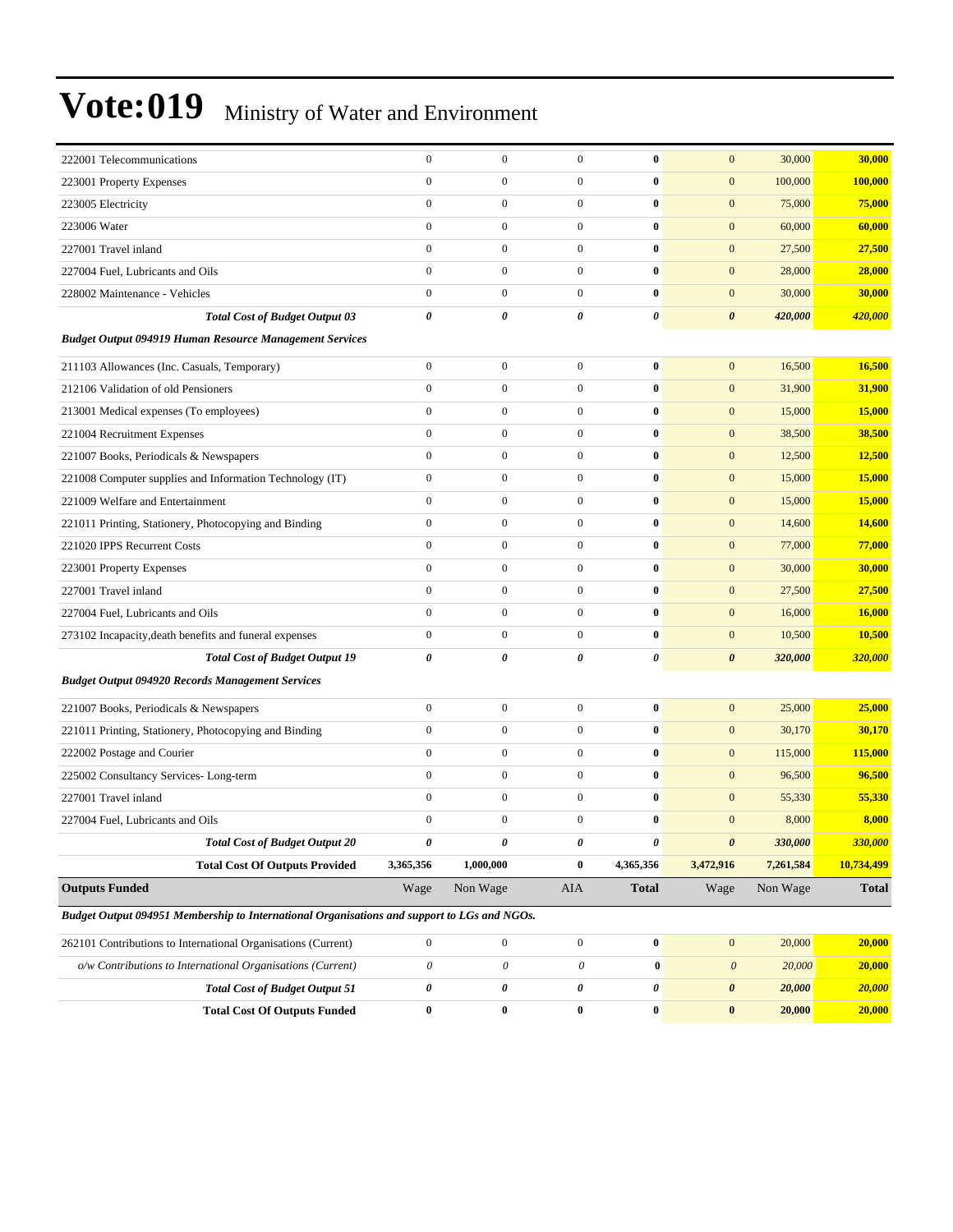| <b>Arrears</b>                                                   | Wage                  | Non Wage                | <b>AIA</b>       | <b>Total</b> | Wage                  | Non Wage                   | <b>Total</b> |
|------------------------------------------------------------------|-----------------------|-------------------------|------------------|--------------|-----------------------|----------------------------|--------------|
| <b>Budget Output 094999 Arrears</b>                              |                       |                         |                  |              |                       |                            |              |
| 321605 Domestic arrears (Budgeting)                              | $\mathbf{0}$          | 1,763,479               | $\mathbf{0}$     | 1,763,479    | $\mathbf{0}$          | 1,000,000                  | 1,000,000    |
| <b>Total Cost of Budget Output 99</b>                            | 0                     | 1,763,479               | 0                | 1,763,479    | $\boldsymbol{\theta}$ | 1,000,000                  | 1,000,000    |
| <b>Total Cost Of Arrears</b>                                     | $\bf{0}$              | 1,763,479               | $\bf{0}$         | 1,763,479    | $\bf{0}$              | 1,000,000                  | 1,000,000    |
| <b>Total Cost for Department 01</b>                              | 3,365,356             | 2,763,479               | $\bf{0}$         | 6,128,835    | 3,472,916             | 8,281,584                  | 11,754,499   |
| <b>Total Excluding Arrears</b>                                   | 3,365,356             | 1,000,000               | $\mathbf{0}$     | 4,365,356    | 3,472,916             | 7,281,584                  | 10,754,499   |
| <b>Department 08 Office of Director DWD</b>                      |                       |                         |                  |              |                       |                            |              |
| Thousand Uganda Shillings                                        |                       | 2020/21 Approved Budget |                  |              |                       | 2021/22 Approved Estimates |              |
| <b>Outputs Provided</b>                                          | Wage                  | Non Wage                | <b>AIA</b>       | <b>Total</b> | Wage                  | Non Wage                   | <b>Total</b> |
| Budget Output 094901 Policy, Planning, Budgeting and Monitoring. |                       |                         |                  |              |                       |                            |              |
| 211103 Allowances (Inc. Casuals, Temporary)                      | $\boldsymbol{0}$      | $\boldsymbol{0}$        | $\overline{0}$   | $\bf{0}$     | $\overline{0}$        | 5,610                      | 5,610        |
| 221007 Books, Periodicals & Newspapers                           | $\mathbf{0}$          | $\boldsymbol{0}$        | $\overline{0}$   | $\bf{0}$     | $\mathbf{0}$          | 10,800                     | 10,800       |
| 221008 Computer supplies and Information Technology (IT)         | $\boldsymbol{0}$      | $\boldsymbol{0}$        | $\overline{0}$   | $\bf{0}$     | $\mathbf{0}$          | 6,000                      | 6,000        |
| 221009 Welfare and Entertainment                                 | $\mathbf{0}$          | $\boldsymbol{0}$        | $\overline{0}$   | $\bf{0}$     | $\mathbf{0}$          | 14,000                     | 14,000       |
| 221011 Printing, Stationery, Photocopying and Binding            | $\mathbf{0}$          | $\boldsymbol{0}$        | $\overline{0}$   | $\bf{0}$     | $\mathbf{0}$          | 6,000                      | 6,000        |
| 227001 Travel inland                                             | $\mathbf{0}$          | $\boldsymbol{0}$        | $\overline{0}$   | $\bf{0}$     | $\mathbf{0}$          | 22,770                     | 22,770       |
| 227004 Fuel, Lubricants and Oils                                 | $\mathbf{0}$          | $\boldsymbol{0}$        | $\mathbf{0}$     | $\bf{0}$     | $\mathbf{0}$          | 17,700                     | 17,700       |
| 228002 Maintenance - Vehicles                                    | $\mathbf{0}$          | $\boldsymbol{0}$        | $\overline{0}$   | $\bf{0}$     | $\mathbf{0}$          | 6,120                      | 6,120        |
| <b>Total Cost of Budget Output 01</b>                            | $\boldsymbol{\theta}$ | $\boldsymbol{\theta}$   | 0                | 0            | $\boldsymbol{\theta}$ | 89,000                     | 89,000       |
| Budget Output 094902 Ministerial and Top management services.    |                       |                         |                  |              |                       |                            |              |
| 211101 General Staff Salaries                                    | 37,564                | $\boldsymbol{0}$        | $\mathbf{0}$     | 37,564       | 38,000                | $\mathbf{0}$               | 38,000       |
| 211103 Allowances (Inc. Casuals, Temporary)                      | $\boldsymbol{0}$      | $\boldsymbol{0}$        | $\overline{0}$   | $\bf{0}$     | $\mathbf{0}$          | 6,050                      | 6,050        |
| 221009 Welfare and Entertainment                                 | $\mathbf{0}$          | $\boldsymbol{0}$        | $\overline{0}$   | $\bf{0}$     | $\mathbf{0}$          | 6,000                      | 6,000        |
| 222001 Telecommunications                                        | $\mathbf{0}$          | $\boldsymbol{0}$        | $\overline{0}$   | $\mathbf{0}$ | $\mathbf{0}$          | 2,000                      | 2,000        |
| 227001 Travel inland                                             | $\mathbf{0}$          | $\boldsymbol{0}$        | $\overline{0}$   | $\bf{0}$     | $\mathbf{0}$          | 28,270                     | 28,270       |
| 227004 Fuel, Lubricants and Oils                                 | $\mathbf{0}$          | $\boldsymbol{0}$        | $\overline{0}$   | $\bf{0}$     | $\mathbf{0}$          | 22,680                     | 22,680       |
| <b>Total Cost of Budget Output 02</b>                            | 37,564                | 0                       | 0                | 37,564       | 38,000                | 65,000                     | 103,000      |
| <b>Budget Output 094903 Ministry Support Services</b>            |                       |                         |                  |              |                       |                            |              |
| 211103 Allowances (Inc. Casuals, Temporary)                      | $\boldsymbol{0}$      | $\boldsymbol{0}$        | $\overline{0}$   | $\bf{0}$     | $\mathbf{0}$          | 6,600                      | 6,600        |
| 221009 Welfare and Entertainment                                 | $\boldsymbol{0}$      | $\boldsymbol{0}$        | $\overline{0}$   | $\bf{0}$     | $\mathbf{0}$          | 15,800                     | 15,800       |
| 221012 Small Office Equipment                                    | $\mathbf{0}$          | $\boldsymbol{0}$        | $\overline{0}$   | $\bf{0}$     | $\mathbf{0}$          | 6,000                      | 6,000        |
| 222001 Telecommunications                                        | $\boldsymbol{0}$      | $\boldsymbol{0}$        | $\boldsymbol{0}$ | $\bf{0}$     | $\mathbf{0}$          | 2,000                      | 2,000        |
| 223005 Electricity                                               | $\boldsymbol{0}$      | $\boldsymbol{0}$        | $\overline{0}$   | $\bf{0}$     | $\mathbf{0}$          | 2,000                      | 2,000        |
| 223006 Water                                                     | $\mathbf{0}$          | $\boldsymbol{0}$        | $\overline{0}$   | $\bf{0}$     | $\mathbf{0}$          | 2,000                      | 2,000        |
| 227001 Travel inland                                             | $\boldsymbol{0}$      | $\boldsymbol{0}$        | $\mathbf{0}$     | $\bf{0}$     | $\mathbf{0}$          | 36,850                     | 36,850       |
| 227004 Fuel, Lubricants and Oils                                 | $\mathbf{0}$          | $\boldsymbol{0}$        | $\overline{0}$   | $\bf{0}$     | $\mathbf{0}$          | 24,650                     | 24,650       |
| 228002 Maintenance - Vehicles                                    | $\boldsymbol{0}$      | $\boldsymbol{0}$        | $\boldsymbol{0}$ | $\bf{0}$     | $\mathbf{0}$          | 6,100                      | 6,100        |
| <b>Total Cost of Budget Output 03</b>                            | $\boldsymbol{\theta}$ | 0                       | 0                | 0            | $\pmb{\theta}$        | 102,000                    | 102,000      |
| <b>Total Cost Of Outputs Provided</b>                            | 37,564                | $\bf{0}$                | $\bf{0}$         | 37,564       | 38,000                | 256,000                    | 294,000      |
| <b>Total Cost for Department 08</b>                              | 37,564                | $\bf{0}$                | $\bf{0}$         | 37,564       | 38,000                | 256,000                    | 294,000      |
| <b>Total Excluding Arrears</b>                                   | 37,564                | $\boldsymbol{0}$        | $\boldsymbol{0}$ | 37,564       | 38,000                | 256,000                    | 294,000      |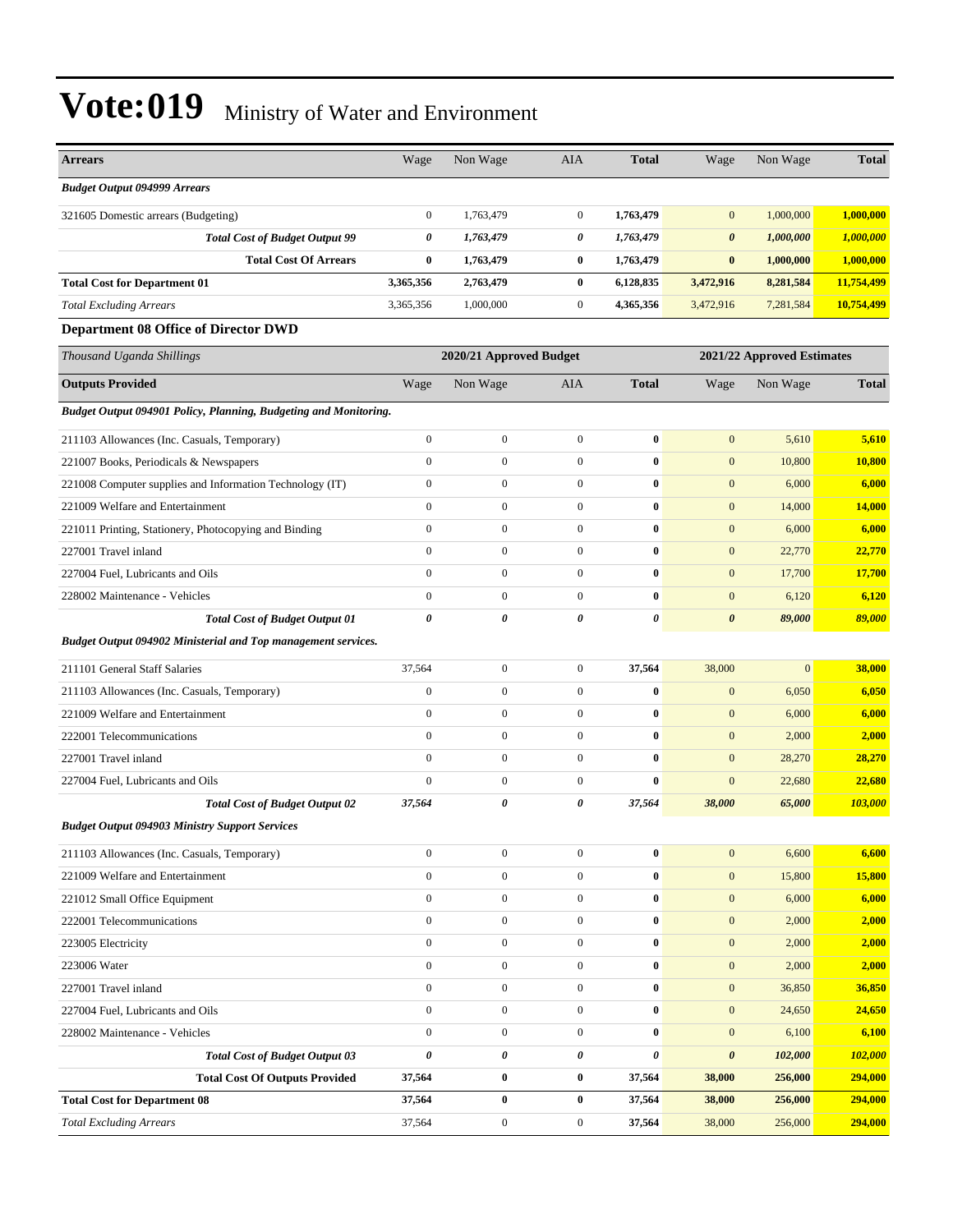#### **Department 09 Planning**

| Thousand Uganda Shillings                                                               |                           | 2020/21 Approved Budget |                       |                | 2021/22 Approved Estimates |                  |                         |
|-----------------------------------------------------------------------------------------|---------------------------|-------------------------|-----------------------|----------------|----------------------------|------------------|-------------------------|
| <b>Outputs Provided</b>                                                                 | Wage                      | Non Wage                | AIA                   | <b>Total</b>   | Wage                       | Non Wage         | <b>Total</b>            |
| <b>Budget Output 094901 Policy, Planning, Budgeting and Monitoring.</b>                 |                           |                         |                       |                |                            |                  |                         |
| 211101 General Staff Salaries                                                           | 365,748                   | $\mathbf{0}$            | $\mathbf{0}$          | 365,748        | 394,000                    | $\mathbf{0}$     | 394,000                 |
| 211103 Allowances (Inc. Casuals, Temporary)                                             | $\boldsymbol{0}$          | 12,650                  | $\mathbf{0}$          | 12,650         | $\mathbf{0}$               | $\mathbf{0}$     | $\bf{0}$                |
| 221009 Welfare and Entertainment                                                        | $\boldsymbol{0}$          | 14,600                  | $\mathbf{0}$          | 14,600         | $\mathbf{0}$               | $\mathbf{0}$     | $\bf{0}$                |
| 221011 Printing, Stationery, Photocopying and Binding                                   | $\boldsymbol{0}$          | 20,000                  | $\mathbf{0}$          | 20,000         | $\boldsymbol{0}$           | 50,000           | 50,000                  |
| 221012 Small Office Equipment                                                           | $\boldsymbol{0}$          | 9,000                   | $\mathbf{0}$          | 9,000          | $\boldsymbol{0}$           | $\mathbf{0}$     | $\overline{\mathbf{0}}$ |
| 225002 Consultancy Services-Long-term                                                   | $\boldsymbol{0}$          | $\mathbf{0}$            | $\mathbf{0}$          | $\bf{0}$       | $\mathbf{0}$               | 100,000          | 100,000                 |
| 227001 Travel inland                                                                    | $\mathbf{0}$              | 33,000                  | $\mathbf{0}$          | 33,000         | $\boldsymbol{0}$           | 22,748           | 22,748                  |
| 227004 Fuel, Lubricants and Oils                                                        | $\boldsymbol{0}$          | 51,750                  | $\mathbf{0}$          | 51,750         | $\mathbf{0}$               | $\mathbf{0}$     | $\bf{0}$                |
| 228002 Maintenance - Vehicles                                                           | $\boldsymbol{0}$          | 15,000                  | $\mathbf{0}$          | 15,000         | $\boldsymbol{0}$           | $\boldsymbol{0}$ | $\bf{0}$                |
| 281504 Monitoring, Supervision & Appraisal of Capital work                              | $\boldsymbol{0}$          | $\boldsymbol{0}$        | $\mathbf{0}$          | $\bf{0}$       | $\mathbf{0}$               | 100,000          | 100,000                 |
| <b>Total Cost of Budget Output 01</b>                                                   | 365,748                   | 156,000                 | 0                     | 521,748        | 394,000                    | 272,748          | 666,748                 |
| Budget Output 094902 Ministerial and Top management services.                           |                           |                         |                       |                |                            |                  |                         |
| 221007 Books, Periodicals & Newspapers                                                  | $\boldsymbol{0}$          | 12,500                  | $\mathbf{0}$          | 12,500         | $\boldsymbol{0}$           | $\mathbf{0}$     | $\bf{0}$                |
| 221009 Welfare and Entertainment                                                        | $\boldsymbol{0}$          | 15,000                  | $\mathbf{0}$          | 15,000         | $\boldsymbol{0}$           | $\overline{0}$   | $\bf{0}$                |
| 225002 Consultancy Services-Long-term                                                   | $\boldsymbol{0}$          | $\mathbf{0}$            | $\mathbf{0}$          | $\bf{0}$       | $\boldsymbol{0}$           | 80,000           | 80,000                  |
| 227001 Travel inland                                                                    | $\boldsymbol{0}$          | 33,000                  | $\mathbf{0}$          | 33,000         | $\boldsymbol{0}$           | $\overline{0}$   | $\bf{0}$                |
| 227004 Fuel, Lubricants and Oils                                                        | $\boldsymbol{0}$          | 36,000                  | $\mathbf{0}$          | 36,000         | $\mathbf{0}$               | 50,000           | 50,000                  |
| 281504 Monitoring, Supervision & Appraisal of Capital work                              | $\boldsymbol{0}$          | 62,500                  | $\mathbf{0}$          | 62,500         | $\boldsymbol{0}$           | 100,000          | 100,000                 |
| <b>Total Cost of Budget Output 02</b>                                                   | 0                         | 159,000                 | 0                     | 159,000        | $\boldsymbol{\theta}$      | 230,000          | 230,000                 |
| <b>Budget Output 094903 Ministry Support Services</b>                                   |                           |                         |                       |                |                            |                  |                         |
| 211103 Allowances (Inc. Casuals, Temporary)                                             | $\boldsymbol{0}$          | 5,250                   | $\mathbf{0}$          | 5,250          | $\boldsymbol{0}$           | 40,000           | 40,000                  |
| 221007 Books, Periodicals & Newspapers                                                  | $\boldsymbol{0}$          | 14,000                  | $\mathbf{0}$          | 14,000         | $\mathbf{0}$               | 10,000           | 10,000                  |
| 221008 Computer supplies and Information Technology (IT)                                | $\boldsymbol{0}$          | $\mathbf{0}$            | $\mathbf{0}$          | $\bf{0}$       | $\boldsymbol{0}$           | 20,000           | 20,000                  |
| 221009 Welfare and Entertainment                                                        | $\boldsymbol{0}$          | $\mathbf{0}$            | $\mathbf{0}$          | $\bf{0}$       | $\boldsymbol{0}$           | 20,000           | 20,000                  |
| 225002 Consultancy Services-Long-term                                                   | $\boldsymbol{0}$          | 85,698                  | $\mathbf{0}$          | 85,698         | $\boldsymbol{0}$           | $\overline{0}$   | $\bf{0}$                |
| 227001 Travel inland                                                                    | $\boldsymbol{0}$          | 38,500                  | $\mathbf{0}$          | 38,500         | $\mathbf{0}$               | $\mathbf{0}$     | $\bf{0}$                |
| 227004 Fuel. Lubricants and Oils                                                        | $\boldsymbol{0}$          | 33,750                  | 0                     | 33,750         | $\mathbf{0}$               | 55,252           | 55,252                  |
| 281504 Monitoring, Supervision & Appraisal of Capital work                              | $\boldsymbol{0}$          | $\boldsymbol{0}$        | $\boldsymbol{0}$      | $\bf{0}$       | $\boldsymbol{0}$           | 100,000          | 100,000                 |
| <b>Total Cost of Budget Output 03</b>                                                   | $\pmb{\theta}$            | 177,198                 | $\boldsymbol{\theta}$ | 177,198        | $\pmb{\theta}$             | 245,252          | 245,252                 |
| <b>Total Cost Of Outputs Provided</b>                                                   | 365,748                   | 492,198                 | $\boldsymbol{0}$      | 857,946        | 394,000                    | 748,000          | 1,142,000               |
| <b>Outputs Funded</b>                                                                   | Wage                      | Non Wage                | AIA                   | <b>Total</b>   | Wage                       | Non Wage         | <b>Total</b>            |
| <b>Budget Output 094953 Transfers to other Government Units</b>                         |                           |                         |                       |                |                            |                  |                         |
| 263104 Transfers to other govt. Units (Current)                                         | $\boldsymbol{0}$          | $\boldsymbol{0}$        | $\boldsymbol{0}$      | $\pmb{0}$      | $\mathbf{0}$               | 1,300,000        | 1,300,000               |
| o/w Transfers to other govt. Units (Current) for performance<br>reporting and budgeting | $\boldsymbol{\mathit{0}}$ | 0                       | 0                     | $\bf{0}$       | $\boldsymbol{\theta}$      | 1,300,000        | 1,300,000               |
| <b>Total Cost of Budget Output 53</b>                                                   | 0                         | $\pmb{\theta}$          | $\pmb{\theta}$        | $\pmb{\theta}$ | 0                          | 1,300,000        | 1,300,000               |
| <b>Total Cost Of Outputs Funded</b>                                                     | $\pmb{0}$                 | $\pmb{0}$               | $\boldsymbol{0}$      | $\bf{0}$       | $\bf{0}$                   | 1,300,000        | 1,300,000               |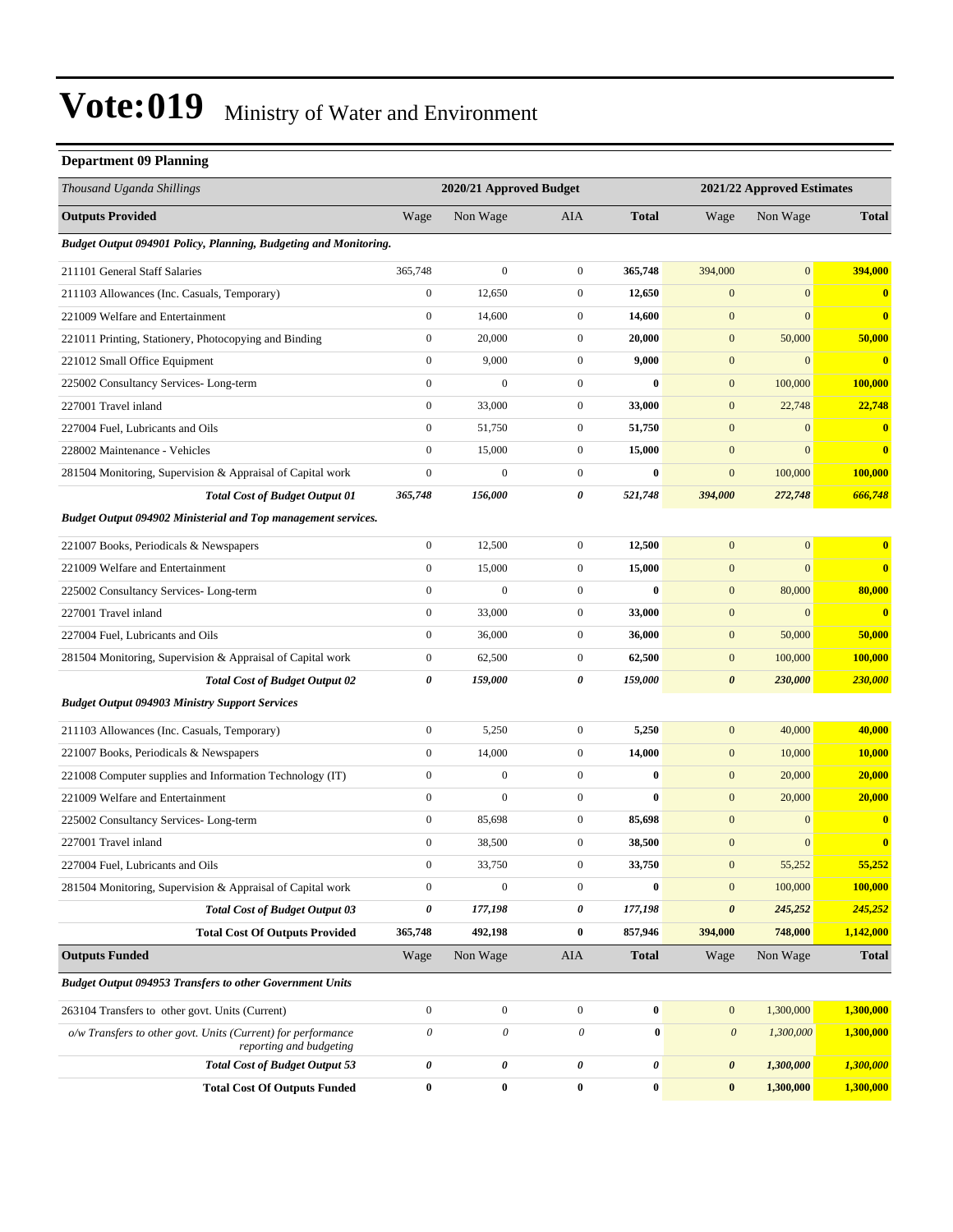| <b>Arrears</b>                                                   | Wage                  | Non Wage                | AIA              | <b>Total</b>     | Wage                  | Non Wage                   | <b>Total</b>  |
|------------------------------------------------------------------|-----------------------|-------------------------|------------------|------------------|-----------------------|----------------------------|---------------|
| <b>Budget Output 094999 Arrears</b>                              |                       |                         |                  |                  |                       |                            |               |
| 321605 Domestic arrears (Budgeting)                              | $\mathbf{0}$          | $\boldsymbol{0}$        | $\boldsymbol{0}$ | $\bf{0}$         | $\mathbf{0}$          | 1,000,000                  | 1,000,000     |
| <b>Total Cost of Budget Output 99</b>                            | $\boldsymbol{\theta}$ | 0                       | $\theta$         | 0                | $\boldsymbol{\theta}$ | 1,000,000                  | 1,000,000     |
| <b>Total Cost Of Arrears</b>                                     | $\bf{0}$              | $\bf{0}$                | $\bf{0}$         | $\bf{0}$         | $\bf{0}$              | 1,000,000                  | 1,000,000     |
| <b>Total Cost for Department 09</b>                              | 365,748               | 492,198                 | $\bf{0}$         | 857,946          | 394,000               | 3,048,000                  | 3,442,000     |
| <b>Total Excluding Arrears</b>                                   | 365,748               | 492,198                 | $\boldsymbol{0}$ | 857,946          | 394,000               | 2,048,000                  | 2,442,000     |
| <b>Department 17 Office of Director DWRM</b>                     |                       |                         |                  |                  |                       |                            |               |
| Thousand Uganda Shillings                                        |                       | 2020/21 Approved Budget |                  |                  |                       | 2021/22 Approved Estimates |               |
| <b>Outputs Provided</b>                                          | Wage                  | Non Wage                | AIA              | <b>Total</b>     | Wage                  | Non Wage                   | <b>Total</b>  |
| Budget Output 094902 Ministerial and Top management services.    |                       |                         |                  |                  |                       |                            |               |
| 211101 General Staff Salaries                                    | 47,093                | $\boldsymbol{0}$        | $\boldsymbol{0}$ | 47,093           | 47,000                | $\mathbf{0}$               | 47,000        |
| <b>Total Cost of Budget Output 02</b>                            | 47,093                | 0                       | 0                | 47,093           | 47,000                | $\boldsymbol{\theta}$      | 47,000        |
| <b>Budget Output 094903 Ministry Support Services</b>            |                       |                         |                  |                  |                       |                            |               |
| 211103 Allowances (Inc. Casuals, Temporary)                      | $\boldsymbol{0}$      | $\boldsymbol{0}$        | $\boldsymbol{0}$ | $\bf{0}$         | $\mathbf{0}$          | 4,000                      | 4,000         |
| 221007 Books, Periodicals & Newspapers                           | $\mathbf{0}$          | $\boldsymbol{0}$        | $\boldsymbol{0}$ | $\bf{0}$         | $\mathbf{0}$          | 5,000                      | 5,000         |
| 221008 Computer supplies and Information Technology (IT)         | $\boldsymbol{0}$      | $\mathbf{0}$            | $\boldsymbol{0}$ | $\bf{0}$         | $\mathbf{0}$          | 10,000                     | 10,000        |
| 221009 Welfare and Entertainment                                 | $\mathbf{0}$          | $\boldsymbol{0}$        | $\boldsymbol{0}$ | $\bf{0}$         | $\mathbf{0}$          | 15,000                     | 15,000        |
| 221011 Printing, Stationery, Photocopying and Binding            | $\mathbf{0}$          | $\mathbf{0}$            | $\boldsymbol{0}$ | $\bf{0}$         | $\mathbf{0}$          | 15,000                     | 15,000        |
| 221012 Small Office Equipment                                    | $\boldsymbol{0}$      | $\mathbf{0}$            | $\boldsymbol{0}$ | $\bf{0}$         | $\mathbf{0}$          | 10,000                     | 10,000        |
| 222003 Information and communications technology (ICT)           | $\boldsymbol{0}$      | $\boldsymbol{0}$        | $\boldsymbol{0}$ | $\bf{0}$         | $\mathbf{0}$          | 5,000                      | 5,000         |
| 223004 Guard and Security services                               | $\mathbf{0}$          | $\overline{0}$          | $\boldsymbol{0}$ | $\bf{0}$         | $\mathbf{0}$          | 4,000                      | 4,000         |
| 223005 Electricity                                               | $\mathbf{0}$          | $\boldsymbol{0}$        | $\boldsymbol{0}$ | $\bf{0}$         | $\mathbf{0}$          | 4,000                      | 4,000         |
| 223006 Water                                                     | $\mathbf{0}$          | $\mathbf{0}$            | $\overline{0}$   | $\bf{0}$         | $\mathbf{0}$          | 2,000                      | 2,000         |
| 224004 Cleaning and Sanitation                                   | $\mathbf{0}$          | $\mathbf{0}$            | $\boldsymbol{0}$ | $\bf{0}$         | $\mathbf{0}$          | 4,000                      | 4,000         |
| 227001 Travel inland                                             | $\mathbf{0}$          | $\boldsymbol{0}$        | $\mathbf{0}$     | $\bf{0}$         | $\bf{0}$              | 30,000                     | 30,000        |
| 227004 Fuel, Lubricants and Oils                                 | $\boldsymbol{0}$      | $\boldsymbol{0}$        | $\overline{0}$   | $\bf{0}$         | $\mathbf{0}$          | 22,000                     | 22,000        |
| 228002 Maintenance - Vehicles                                    | $\boldsymbol{0}$      | $\boldsymbol{0}$        | $\boldsymbol{0}$ | $\bf{0}$         | $\mathbf{0}$          | 20,000                     | 20,000        |
| <b>Total Cost of Budget Output 03</b>                            | 0                     | 0                       | 0                | 0                | $\boldsymbol{\theta}$ | 150,000                    | 150,000       |
| <b>Total Cost Of Outputs Provided</b>                            | 47,093                | $\boldsymbol{0}$        | $\bf{0}$         | 47,093           | 47,000                | 150,000                    | 197,000       |
| <b>Total Cost for Department 17</b>                              | 47,093                | $\bf{0}$                | $\bf{0}$         | 47,093           | 47,000                | 150,000                    | 197,000       |
| <b>Total Excluding Arrears</b>                                   | 47,093                | $\boldsymbol{0}$        | $\boldsymbol{0}$ | 47,093           | 47,000                | 150,000                    | 197,000       |
| Department 18 Office of the Director DEA                         |                       |                         |                  |                  |                       |                            |               |
| Thousand Uganda Shillings                                        |                       | 2020/21 Approved Budget |                  |                  |                       | 2021/22 Approved Estimates |               |
| <b>Outputs Provided</b>                                          | Wage                  | Non Wage                | AIA              | <b>Total</b>     | Wage                  | Non Wage                   | <b>Total</b>  |
| Budget Output 094901 Policy, Planning, Budgeting and Monitoring. |                       |                         |                  |                  |                       |                            |               |
| 221009 Welfare and Entertainment                                 | $\boldsymbol{0}$      | $\boldsymbol{0}$        | $\boldsymbol{0}$ | $\bf{0}$         | $\boldsymbol{0}$      | 4,600                      | 4,600         |
| 227001 Travel inland                                             | $\boldsymbol{0}$      | $\boldsymbol{0}$        | $\boldsymbol{0}$ | $\boldsymbol{0}$ | $\boldsymbol{0}$      | 4,895                      | 4,895         |
| 227004 Fuel, Lubricants and Oils                                 | $\boldsymbol{0}$      | $\boldsymbol{0}$        | $\boldsymbol{0}$ | $\bf{0}$         | $\mathbf{0}$          | 3,065                      | 3,065         |
| <b>Total Cost of Budget Output 01</b>                            | $\boldsymbol{\theta}$ | 0                       | 0                | 0                | $\boldsymbol{\theta}$ | 12,560                     | <b>12,560</b> |
| Budget Output 094902 Ministerial and Top management services.    |                       |                         |                  |                  |                       |                            |               |
| 211101 General Staff Salaries                                    | 37,564                | $\boldsymbol{0}$        | $\boldsymbol{0}$ | 37,564           | 38,000                | 0                          | 38,000        |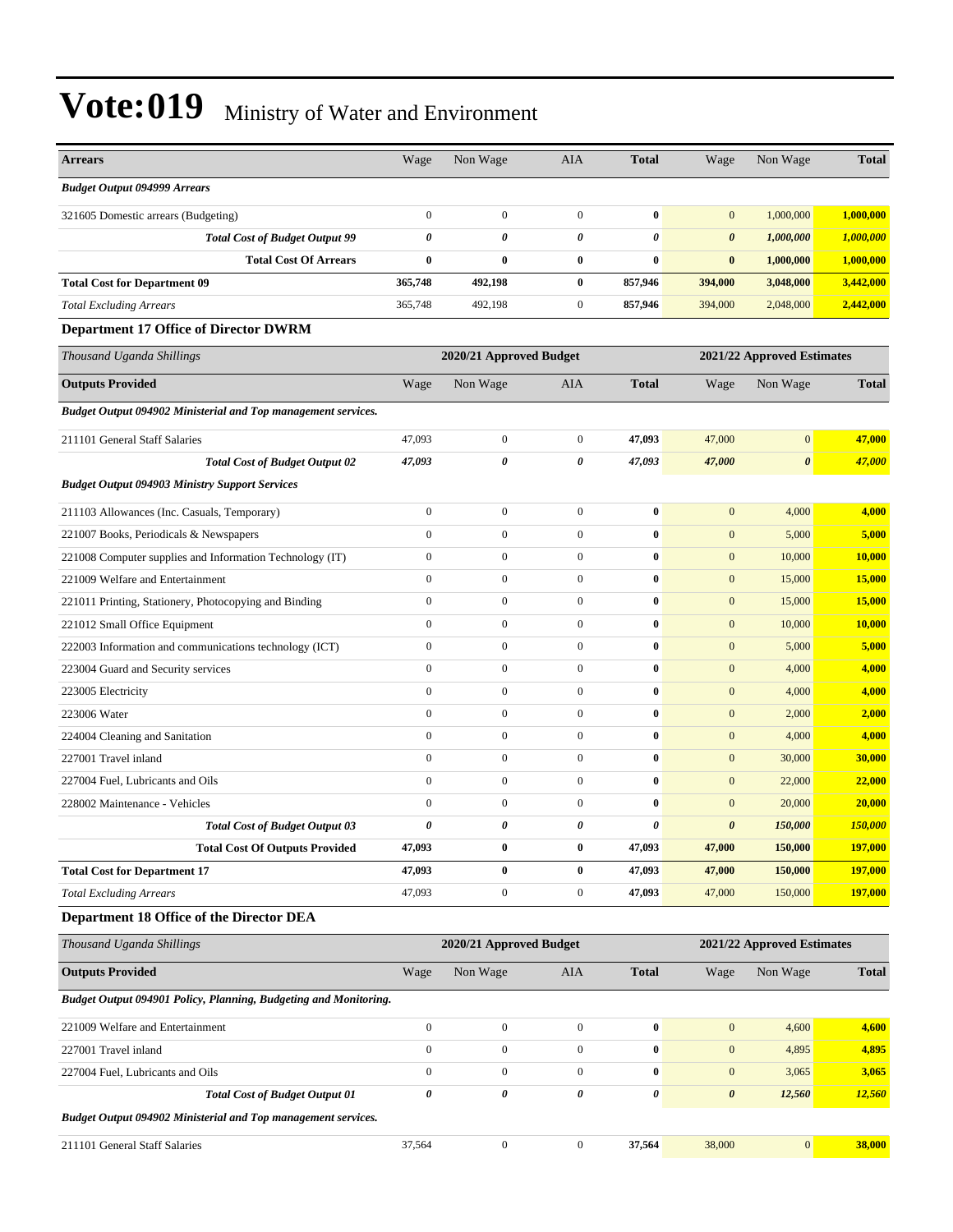| 211103 Allowances (Inc. Casuals, Temporary)                                                 | $\overline{0}$                       | $\mathbf{0}$                         | $\mathbf{0}$                     | $\bf{0}$                     | $\mathbf{0}$                     | 3,300            | 3,300            |
|---------------------------------------------------------------------------------------------|--------------------------------------|--------------------------------------|----------------------------------|------------------------------|----------------------------------|------------------|------------------|
| 221009 Welfare and Entertainment                                                            | $\overline{0}$                       | $\boldsymbol{0}$                     | $\mathbf{0}$                     | $\bf{0}$                     | $\mathbf{0}$                     | 2,700            | 2,700            |
| 222001 Telecommunications                                                                   | $\overline{0}$                       | $\boldsymbol{0}$                     | $\mathbf{0}$                     | $\bf{0}$                     | $\mathbf{0}$                     | 1,000            | 1,000            |
| 224004 Cleaning and Sanitation                                                              | $\boldsymbol{0}$                     | $\boldsymbol{0}$                     | $\mathbf{0}$                     | $\bf{0}$                     | $\mathbf{0}$                     | 2,000            | 2,000            |
| 227001 Travel inland                                                                        | $\overline{0}$                       | $\boldsymbol{0}$                     | $\boldsymbol{0}$                 | $\bf{0}$                     | $\mathbf{0}$                     | 9,240            | 9,240            |
| <b>Total Cost of Budget Output 02</b>                                                       | 37,564                               | $\boldsymbol{\theta}$                | 0                                | 37,564                       | 38,000                           | 18,240           | 56,240           |
| <b>Budget Output 094903 Ministry Support Services</b>                                       |                                      |                                      |                                  |                              |                                  |                  |                  |
| 211103 Allowances (Inc. Casuals, Temporary)                                                 | $\boldsymbol{0}$                     | $\boldsymbol{0}$                     | $\mathbf{0}$                     | $\bf{0}$                     | $\mathbf{0}$                     | 24,200           | 24,200           |
| 221007 Books, Periodicals & Newspapers                                                      | $\overline{0}$                       | $\boldsymbol{0}$                     | $\mathbf{0}$                     | $\bf{0}$                     | $\mathbf{0}$                     | 2,000            | 2,000            |
| 221008 Computer supplies and Information Technology (IT)                                    | $\boldsymbol{0}$                     | $\boldsymbol{0}$                     | $\mathbf{0}$                     | $\bf{0}$                     | $\mathbf{0}$                     | 7,000            | 7,000            |
| 221009 Welfare and Entertainment                                                            | $\overline{0}$                       | $\boldsymbol{0}$                     | $\mathbf{0}$                     | $\bf{0}$                     | $\mathbf{0}$                     | 10,000           | <b>10,000</b>    |
| 221011 Printing, Stationery, Photocopying and Binding                                       | $\boldsymbol{0}$                     | $\boldsymbol{0}$                     | $\mathbf{0}$                     | $\bf{0}$                     | $\mathbf{0}$                     | 8,000            | 8,000            |
| 221012 Small Office Equipment                                                               | $\boldsymbol{0}$                     | $\boldsymbol{0}$                     | $\boldsymbol{0}$                 | $\bf{0}$                     | $\mathbf{0}$                     | 4,000            | 4,000            |
| 222001 Telecommunications                                                                   | $\overline{0}$                       | $\boldsymbol{0}$                     | $\mathbf{0}$                     | $\bf{0}$                     | $\mathbf{0}$                     | 3,054            | 3,054            |
| 223005 Electricity                                                                          | $\boldsymbol{0}$                     | $\boldsymbol{0}$                     | $\mathbf{0}$                     | $\bf{0}$                     | $\mathbf{0}$                     | 3,200            | 3,200            |
| 223006 Water                                                                                | $\overline{0}$                       | $\boldsymbol{0}$                     | $\mathbf{0}$                     | $\bf{0}$                     | $\mathbf{0}$                     | 5,100            | 5,100            |
| 227001 Travel inland                                                                        | $\overline{0}$                       | $\boldsymbol{0}$                     | $\mathbf{0}$                     | $\bf{0}$                     | $\mathbf{0}$                     | 19,646           | 19,646           |
| 227004 Fuel, Lubricants and Oils                                                            | $\overline{0}$                       | $\boldsymbol{0}$                     | $\boldsymbol{0}$                 | $\bf{0}$                     | $\mathbf{0}$                     | 28,000           | 28,000           |
| <b>Total Cost of Budget Output 03</b>                                                       | 0                                    | 0                                    | 0                                | $\boldsymbol{\theta}$        | $\boldsymbol{\theta}$            | 114,200          | 114,200          |
| <b>Total Cost Of Outputs Provided</b>                                                       | 37,564                               | $\bf{0}$                             | $\bf{0}$                         | 37,564                       | 38,000                           | 145,000          | 183,000          |
| <b>Outputs Funded</b>                                                                       | Wage                                 | Non Wage                             | AIA                              | <b>Total</b>                 | Wage                             | Non Wage         | <b>Total</b>     |
| Budget Output 094951 Membership to International Organisations and support to LGs and NGOs. |                                      |                                      |                                  |                              |                                  |                  |                  |
| 262101 Contributions to International Organisations (Current)                               | $\boldsymbol{0}$                     | $\boldsymbol{0}$                     | $\mathbf{0}$                     | $\bf{0}$                     | $\boldsymbol{0}$                 | 5,000            | 5,000            |
| o/w Contributions to International Organisations (Current)                                  | $\boldsymbol{\theta}$                | 0                                    | 0                                | $\bf{0}$                     | $\boldsymbol{0}$                 | 5,000            | 5,000            |
| <b>Total Cost of Budget Output 51</b>                                                       | 0                                    | 0                                    | 0                                | 0                            | $\boldsymbol{\theta}$            | 5,000            | 5,000            |
| <b>Total Cost Of Outputs Funded</b>                                                         | $\bf{0}$                             | $\bf{0}$                             | $\bf{0}$                         | $\bf{0}$                     | $\bf{0}$                         | 5,000            | 5,000            |
| <b>Total Cost for Department 18</b>                                                         | 37,564                               | $\bf{0}$                             | $\bf{0}$                         | 37,564                       | 38,000                           | 150,000          | 188,000          |
| <b>Total Excluding Arrears</b>                                                              | 37,564                               | $\boldsymbol{0}$                     | $\mathbf{0}$                     | 37,564                       | 38,000                           | 150,000          | 188,000          |
| <b>Department 19 Internal Audit</b>                                                         |                                      |                                      |                                  |                              |                                  |                  |                  |
| Thousand Uganda Shillings                                                                   | 2020/21 Approved Budget              |                                      |                                  |                              | 2021/22 Approved Estimates       |                  |                  |
| <b>Outputs Provided</b>                                                                     | Wage                                 | Non Wage                             | AIA                              | <b>Total</b>                 | Wage                             | Non Wage         | <b>Total</b>     |
| Budget Output 094902 Ministerial and Top management services.                               |                                      |                                      |                                  |                              |                                  |                  |                  |
| 211101 General Staff Salaries                                                               | 46,150                               | $\boldsymbol{0}$                     | $\mathbf{0}$                     | 46,150                       | 46,000                           | $\boldsymbol{0}$ | 46,000           |
| 211103 Allowances (Inc. Casuals, Temporary)                                                 | $\boldsymbol{0}$                     | $\boldsymbol{0}$                     | $\boldsymbol{0}$                 | $\bf{0}$                     | $\mathbf{0}$                     | 9,790            | 9,790            |
| 221003 Staff Training                                                                       | $\boldsymbol{0}$                     | $\boldsymbol{0}$                     | $\boldsymbol{0}$                 | $\pmb{0}$                    | $\boldsymbol{0}$                 | 10,210           | 10,210           |
| 221007 Books, Periodicals & Newspapers                                                      | $\boldsymbol{0}$                     | $\boldsymbol{0}$                     | $\boldsymbol{0}$                 | $\bf{0}$                     | $\mathbf{0}$                     | 7,000            | 7,000            |
| 221008 Computer supplies and Information Technology (IT)                                    | $\boldsymbol{0}$                     | $\boldsymbol{0}$                     | $\mathbf{0}$                     | $\bf{0}$                     | $\boldsymbol{0}$                 | 23,000           | 23,000           |
| 227001 Travel inland                                                                        | $\boldsymbol{0}$                     | $\boldsymbol{0}$                     | $\mathbf{0}$                     | $\bf{0}$                     | $\mathbf{0}$                     | 60,000           | 60,000           |
| 227004 Fuel, Lubricants and Oils                                                            | $\boldsymbol{0}$                     | $\boldsymbol{0}$                     | $\boldsymbol{0}$                 | $\bf{0}$                     | $\mathbf{0}$                     | 25,000           | 25,000           |
| <b>Total Cost of Budget Output 02</b>                                                       | 46,150                               | 0                                    | $\pmb{\theta}$                   | 46,150                       | 46,000                           | 135,000          | 181,000          |
| <b>Budget Output 094903 Ministry Support Services</b>                                       |                                      |                                      |                                  |                              |                                  |                  |                  |
| 221008 Computer supplies and Information Technology (IT)                                    |                                      |                                      |                                  |                              |                                  |                  |                  |
|                                                                                             |                                      |                                      |                                  |                              |                                  |                  |                  |
| 221009 Welfare and Entertainment                                                            | $\boldsymbol{0}$<br>$\boldsymbol{0}$ | $\boldsymbol{0}$<br>$\boldsymbol{0}$ | $\mathbf{0}$<br>$\boldsymbol{0}$ | $\bf{0}$<br>$\boldsymbol{0}$ | $\mathbf{0}$<br>$\boldsymbol{0}$ | 20,000<br>13,800 | 20,000<br>13,800 |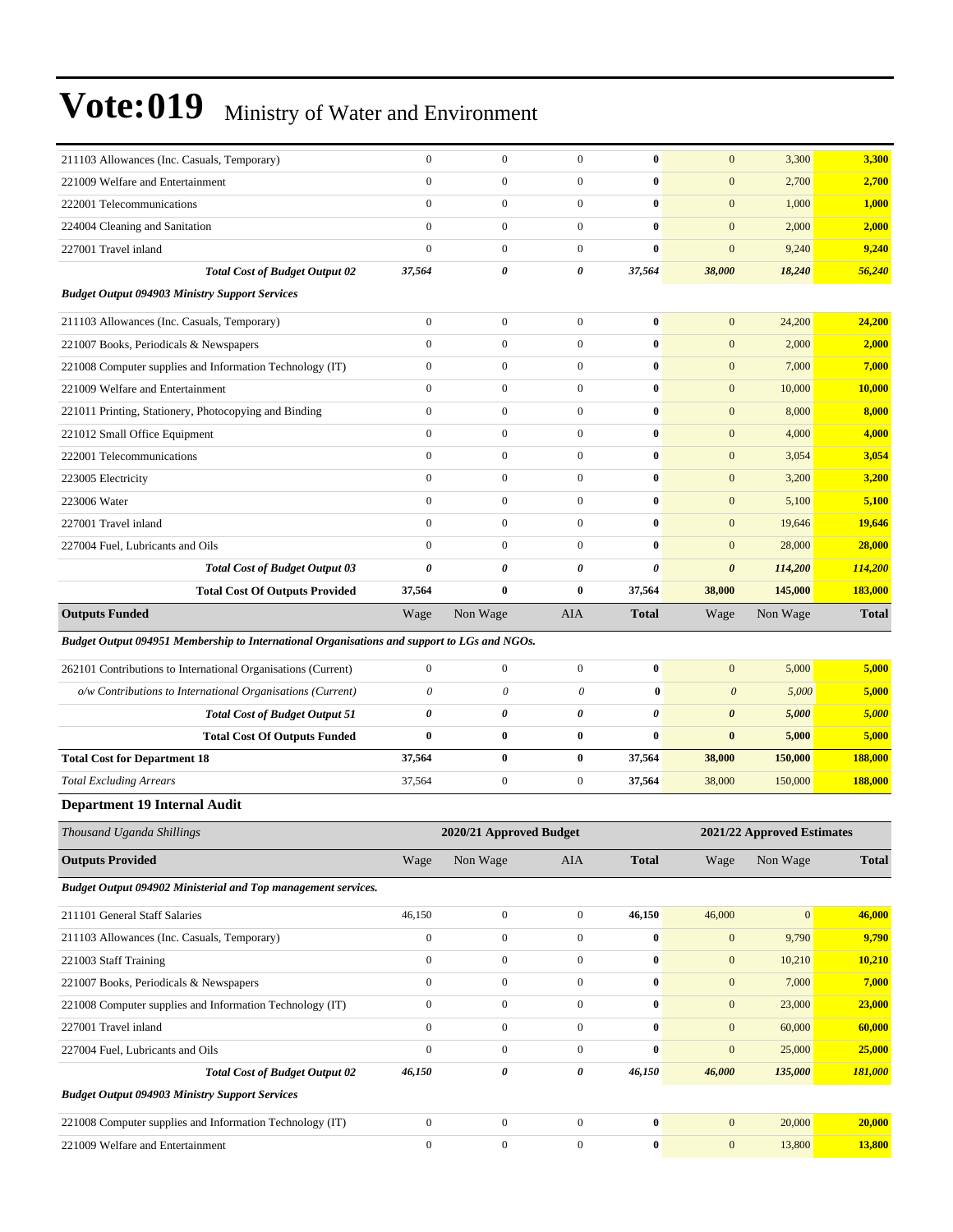| 221011 Printing, Stationery, Photocopying and Binding      | $\Omega$     | $\mathbf{0}$ | $\mathbf{0}$   | $\mathbf{0}$ | $\mathbf{0}$          | 10,000  | 10,000         |
|------------------------------------------------------------|--------------|--------------|----------------|--------------|-----------------------|---------|----------------|
| 221012 Small Office Equipment                              | $\Omega$     | $\mathbf{0}$ | $\Omega$       | $\bf{0}$     | $\mathbf{0}$          | 3,000   | 3,000          |
| 221017 Subscriptions                                       | $\Omega$     | $\mathbf{0}$ | $\mathbf{0}$   | $\mathbf{0}$ | $\mathbf{0}$          | 8,800   | 8,800          |
| 227001 Travel inland                                       | $\Omega$     | $\mathbf{0}$ | $\Omega$       | $\bf{0}$     | $\mathbf{0}$          | 44,000  | 44,000         |
| 227004 Fuel, Lubricants and Oils                           | $\Omega$     | $\mathbf{0}$ | $\Omega$       | $\mathbf{0}$ | $\mathbf{0}$          | 20,000  | 20,000         |
| 228002 Maintenance - Vehicles                              | $\mathbf{0}$ | $\mathbf{0}$ | $\mathbf{0}$   | $\bf{0}$     | $\mathbf{0}$          | 26,000  | 26,000         |
| 281504 Monitoring, Supervision & Appraisal of Capital work | $\mathbf{0}$ | $\mathbf{0}$ | $\overline{0}$ | $\bf{0}$     | $\mathbf{0}$          | 48,400  | 48,400         |
| <b>Total Cost of Budget Output 03</b>                      | 0            | 0            | 0              | 0            | $\boldsymbol{\theta}$ | 194.000 | <b>194,000</b> |
| <b>Total Cost Of Outputs Provided</b>                      | 46,150       | $\bf{0}$     | $\bf{0}$       | 46,150       | 46,000                | 329,000 | 375,000        |
| <b>Total Cost for Department 19</b>                        | 46,150       | $\bf{0}$     | $\bf{0}$       | 46,150       | 46,000                | 329,000 | 375,000        |
| <b>Total Excluding Arrears</b>                             | 46,150       | $\mathbf{0}$ | $\overline{0}$ | 46,150       | 46,000                | 329,000 | 375,000        |

#### **Department 20 Nabyeya Forestry College**

| Thousand Uganda Shillings                                | 2020/21 Approved Budget |                  |                  |              |              | 2021/22 Approved Estimates |              |  |
|----------------------------------------------------------|-------------------------|------------------|------------------|--------------|--------------|----------------------------|--------------|--|
| <b>Outputs Provided</b>                                  | Wage                    | Non Wage         | <b>AIA</b>       | <b>Total</b> | Wage         | Non Wage                   | <b>Total</b> |  |
| <b>Budget Output 094903 Ministry Support Services</b>    |                         |                  |                  |              |              |                            |              |  |
| 211101 General Staff Salaries                            | 172,828                 | $\mathbf{0}$     | $\overline{0}$   | 172,828      | 173,000      | $\overline{0}$             | 173,000      |  |
| 211103 Allowances (Inc. Casuals, Temporary)              | $\mathbf{0}$            | $\overline{0}$   | $\mathbf{0}$     | $\bf{0}$     | $\mathbf{0}$ | 12,100                     | 12,100       |  |
| 221003 Staff Training                                    | $\mathbf{0}$            | $\overline{0}$   | $\mathbf{0}$     | $\bf{0}$     | $\mathbf{0}$ | 10,000                     | 10,000       |  |
| 221007 Books, Periodicals & Newspapers                   | $\mathbf{0}$            | $\overline{0}$   | $\mathbf{0}$     | $\bf{0}$     | $\mathbf{0}$ | 10,000                     | 10,000       |  |
| 221008 Computer supplies and Information Technology (IT) | $\mathbf{0}$            | $\mathbf{0}$     | $\overline{0}$   | $\bf{0}$     | $\mathbf{0}$ | 30,000                     | 30,000       |  |
| 221010 Special Meals and Drinks                          | $\mathbf{0}$            | $\overline{0}$   | $\mathbf{0}$     | $\bf{0}$     | $\mathbf{0}$ | 200,000                    | 200,000      |  |
| 221011 Printing, Stationery, Photocopying and Binding    | $\mathbf{0}$            | $\overline{0}$   | $\mathbf{0}$     | $\bf{0}$     | $\mathbf{0}$ | 15,000                     | 15,000       |  |
| 221012 Small Office Equipment                            | $\mathbf{0}$            | $\overline{0}$   | $\mathbf{0}$     | $\bf{0}$     | $\mathbf{0}$ | 4,800                      | 4,800        |  |
| 223005 Electricity                                       | $\mathbf{0}$            | $\mathbf{0}$     | $\mathbf{0}$     | $\bf{0}$     | $\mathbf{0}$ | 30,000                     | 30,000       |  |
| 223006 Water                                             | $\mathbf{0}$            | $\overline{0}$   | $\overline{0}$   | $\bf{0}$     | $\mathbf{0}$ | 6,000                      | 6,000        |  |
| 224005 Uniforms, Beddings and Protective Gear            | $\mathbf{0}$            | $\overline{0}$   | $\mathbf{0}$     | $\mathbf{0}$ | $\mathbf{0}$ | 3,000                      | 3,000        |  |
| 227001 Travel inland                                     | $\mathbf{0}$            | $\boldsymbol{0}$ | $\mathbf{0}$     | $\bf{0}$     | $\mathbf{0}$ | 21,450                     | 21,450       |  |
| 227004 Fuel, Lubricants and Oils                         | $\mathbf{0}$            | $\boldsymbol{0}$ | $\mathbf{0}$     | $\mathbf{0}$ | $\mathbf{0}$ | 14,650                     | 14,650       |  |
| 228001 Maintenance - Civil                               | $\Omega$                | $\overline{0}$   | $\mathbf{0}$     | $\bf{0}$     | $\mathbf{0}$ | 56,000                     | 56,000       |  |
| 228002 Maintenance - Vehicles                            | $\Omega$                | $\overline{0}$   | $\mathbf{0}$     | $\bf{0}$     | $\mathbf{0}$ | 6,000                      | 6,000        |  |
| <b>Total Cost of Budget Output 03</b>                    | 172,828                 | 0                | 0                | 172,828      | 173,000      | 419,000                    | 592,000      |  |
| <b>Total Cost Of Outputs Provided</b>                    | 172,828                 | $\bf{0}$         | $\bf{0}$         | 172,828      | 173,000      | 419,000                    | 592,000      |  |
| <b>Total Cost for Department 20</b>                      | 172,828                 | $\bf{0}$         | $\bf{0}$         | 172,828      | 173,000      | 419,000                    | 592,000      |  |
| <b>Total Excluding Arrears</b>                           | 172,828                 | $\boldsymbol{0}$ | $\boldsymbol{0}$ | 172,828      | 173,000      | 419,000                    | 592,000      |  |

#### **Department 23 Water and Environment Liaison Programme**

| Thousand Uganda Shillings                                        |          | 2020/21 Approved Budget |          |              |              | 2021/22 Approved Estimates |              |  |
|------------------------------------------------------------------|----------|-------------------------|----------|--------------|--------------|----------------------------|--------------|--|
| <b>Outputs Provided</b>                                          | Wage     | Non Wage                | AIA      | <b>Total</b> | Wage         | Non Wage                   | <b>Total</b> |  |
| Budget Output 094901 Policy, Planning, Budgeting and Monitoring. |          |                         |          |              |              |                            |              |  |
| 211101 General Staff Salaries                                    | 91.482   |                         | $\Omega$ | 91.482       | 90,784       | $\vert 0 \vert$            | 90.784       |  |
| 211103 Allowances (Inc. Casuals, Temporary)                      | $\Omega$ |                         |          | $\mathbf{0}$ | $\mathbf{0}$ | 16,000                     | 16,000       |  |
| 221001 Advertising and Public Relations                          | $\Omega$ |                         | $\Omega$ | $\mathbf{0}$ | $\mathbf{0}$ | 4.000                      | 4,000        |  |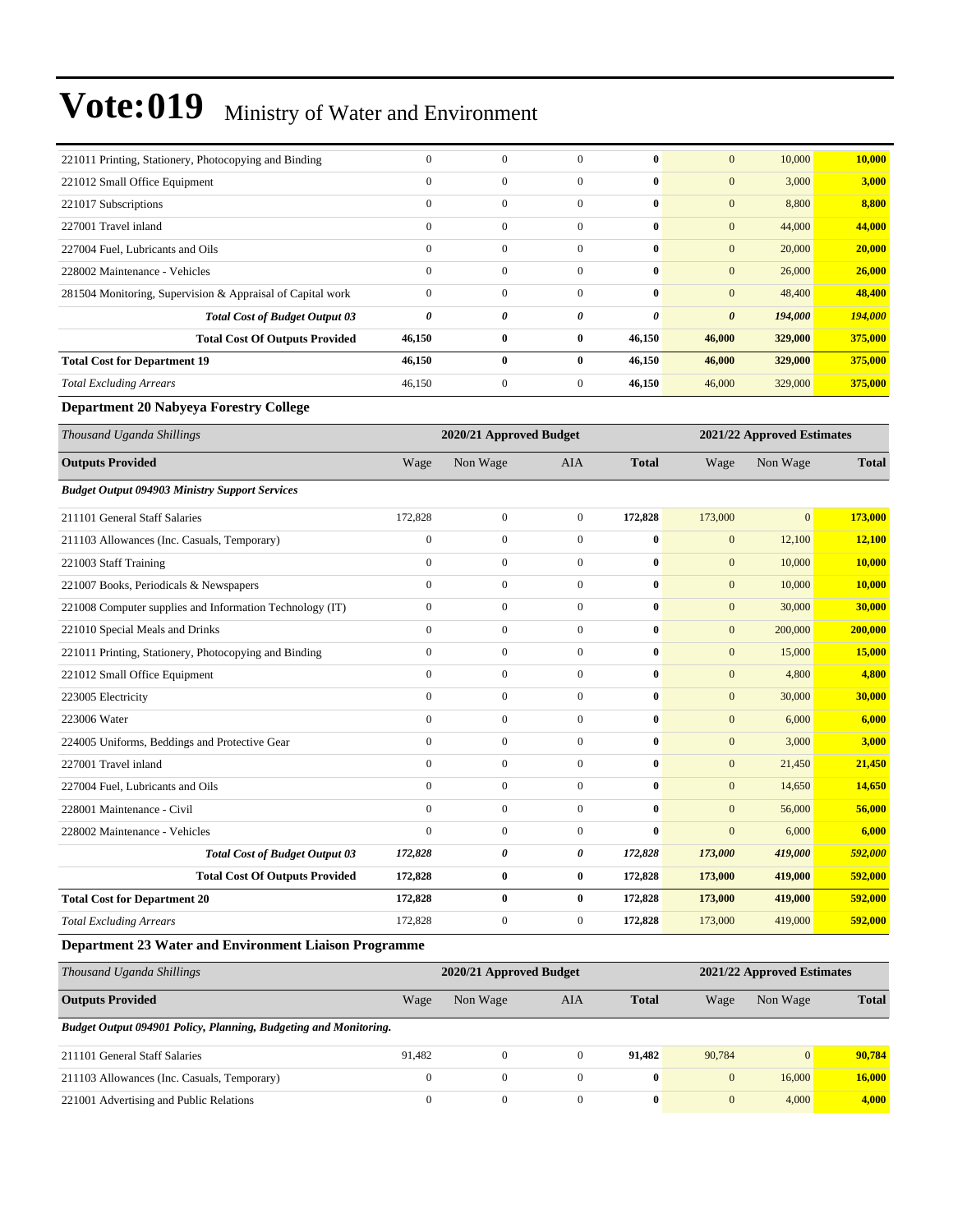| 221007 Books, Periodicals & Newspapers                | $\Omega$     | $\Omega$         | $\Omega$       | $\bf{0}$              | $\mathbf{0}$          | 4,000  | 4,000   |
|-------------------------------------------------------|--------------|------------------|----------------|-----------------------|-----------------------|--------|---------|
| 221009 Welfare and Entertainment                      | $\mathbf{0}$ | $\mathbf{0}$     | $\Omega$       | $\bf{0}$              | $\mathbf{0}$          | 5,000  | 5,000   |
| 221011 Printing, Stationery, Photocopying and Binding | $\mathbf{0}$ | $\mathbf{0}$     | $\Omega$       | $\mathbf{0}$          | $\mathbf{0}$          | 4,000  | 4,000   |
| 227001 Travel inland                                  | $\mathbf{0}$ | $\mathbf{0}$     | $\overline{0}$ | $\bf{0}$              | $\mathbf{0}$          | 10,000 | 10,000  |
| 227004 Fuel, Lubricants and Oils                      | $\mathbf{0}$ | $\mathbf{0}$     | $\overline{0}$ | $\bf{0}$              | $\mathbf{0}$          | 15,000 | 15,000  |
| 228002 Maintenance - Vehicles                         | $\Omega$     | $\mathbf{0}$     | $\overline{0}$ | $\bf{0}$              | $\mathbf{0}$          | 8,000  | 8,000   |
| <b>Total Cost of Budget Output 01</b>                 | 91,482       | 0                | 0              | 91,482                | 90,784                | 66,000 | 156,784 |
| <b>Budget Output 094904 HIV/AIDS Mainstreaming</b>    |              |                  |                |                       |                       |        |         |
| 211103 Allowances (Inc. Casuals, Temporary)           | $\mathbf{0}$ | $\mathbf{0}$     | $\overline{0}$ | $\bf{0}$              | $\mathbf{0}$          | 5,000  | 5,000   |
| 221001 Advertising and Public Relations               | $\Omega$     | $\mathbf{0}$     | $\overline{0}$ | $\bf{0}$              | $\mathbf{0}$          | 5,000  | 5,000   |
| 227001 Travel inland                                  | $\mathbf{0}$ | $\mathbf{0}$     | $\Omega$       | $\bf{0}$              | $\mathbf{0}$          | 10,000 | 10,000  |
| 227004 Fuel, Lubricants and Oils                      | $\mathbf{0}$ | $\mathbf{0}$     | $\overline{0}$ | $\bf{0}$              | $\mathbf{0}$          | 10,000 | 10,000  |
| <b>Total Cost of Budget Output 04</b>                 | 0            | 0                | 0              | $\boldsymbol{\theta}$ | $\boldsymbol{\theta}$ | 30,000 | 30,000  |
| <b>Total Cost Of Outputs Provided</b>                 | 91,482       | $\bf{0}$         | $\bf{0}$       | 91,482                | 90,784                | 96,000 | 186,784 |
| <b>Total Cost for Department 23</b>                   | 91,482       | $\bf{0}$         | $\bf{0}$       | 91,482                | 90,784                | 96,000 | 186,784 |
| <b>Total Excluding Arrears</b>                        | 91,482       | $\boldsymbol{0}$ | $\overline{0}$ | 91,482                | 90,784                | 96,000 | 186,784 |
| <b>Development Budget Estimates</b>                   |              |                  |                |                       |                       |        |         |

#### **Project 1530 Integrated Water Resources Management and Development Project (IWMDP)**

| Thousand Uganda Shillings                                        | 2020/21 Approved Budget |                               | 2021/22 Draft Estimates |              |                |                               |                         |  |  |
|------------------------------------------------------------------|-------------------------|-------------------------------|-------------------------|--------------|----------------|-------------------------------|-------------------------|--|--|
| <b>Outputs Provided</b>                                          |                         | <b>GoU Dev't External Fin</b> | <b>AIA</b>              | <b>Total</b> |                | <b>GoU Dev't External Fin</b> | <b>Total</b>            |  |  |
| Budget Output 094901 Policy, Planning, Budgeting and Monitoring. |                         |                               |                         |              |                |                               |                         |  |  |
| 211102 Contract Staff Salaries                                   | 171.429                 | $\overline{0}$                | $\overline{0}$          | 171,429      | 171,429        | $\overline{0}$                | 171,429                 |  |  |
| 211103 Allowances (Inc. Casuals, Temporary)                      | 30,500                  | $\overline{0}$                | $\boldsymbol{0}$        | 30,500       | 38,500         | $\overline{0}$                | 38,500                  |  |  |
| 212101 Social Security Contributions                             | 7,143                   | $\mathbf{0}$                  | $\overline{0}$          | 7,143        | 7,143          | $\overline{0}$                | 7,143                   |  |  |
| 221001 Advertising and Public Relations                          | 10,000                  | 320,000                       | $\overline{0}$          | 330,000      | 10,000         | 37,440                        | 47,440                  |  |  |
| 221002 Workshops and Seminars                                    | $\mathbf{0}$            | 80,000                        | $\mathbf{0}$            | 80.000       | 20,000         | $\overline{0}$                | 20,000                  |  |  |
| 221003 Staff Training                                            | 5,000                   | 300,000                       | $\overline{0}$          | 305,000      | 30,000         | 234,000                       | 264,000                 |  |  |
| 221008 Computer supplies and Information Technology (IT)         | 10,000                  | $\overline{0}$                | $\mathbf{0}$            | 10,000       | 20,000         | $\overline{0}$                | 20,000                  |  |  |
| 221009 Welfare and Entertainment                                 | 10,000                  | $\overline{0}$                | $\overline{0}$          | 10,000       | 12,000         | $\Omega$                      | 12,000                  |  |  |
| 221011 Printing, Stationery, Photocopying and Binding            | 8,000                   | $\overline{0}$                | $\boldsymbol{0}$        | 8,000        | 16,000         | $\overline{0}$                | 16,000                  |  |  |
| 225001 Consultancy Services- Short term                          | 117,000                 | 1,160,958                     | $\overline{0}$          | 1,277,958    | $\overline{0}$ | 614,250                       | 614,250                 |  |  |
| 225002 Consultancy Services-Long-term                            | 189,000                 | 2,259,000                     | $\overline{0}$          | 2,448,000    | $\overline{0}$ | $\overline{0}$                | $\bf{0}$                |  |  |
| 227001 Travel inland                                             | 30,000                  | $\boldsymbol{0}$              | $\overline{0}$          | 30,000       | 40,000         | $\overline{0}$                | 40,000                  |  |  |
| 227004 Fuel, Lubricants and Oils                                 | 15,000                  | $\mathbf{0}$                  | $\boldsymbol{0}$        | 15,000       | 60,000         | $\overline{0}$                | 60,000                  |  |  |
| 228002 Maintenance - Vehicles                                    | 11,928                  | $\overline{0}$                | $\overline{0}$          | 11,928       | 14,928         | $\Omega$                      | 14,928                  |  |  |
| Total Cost Of Budget Output 094901                               | 615,000                 | 4,119,958                     | $\boldsymbol{\theta}$   | 4,734,958    | 440,000        | 885,690                       | 1,325,690               |  |  |
| Budget Output 094902 Ministerial and Top management services.    |                         |                               |                         |              |                |                               |                         |  |  |
| 211102 Contract Staff Salaries                                   | 107,143                 | $\overline{0}$                | $\overline{0}$          | 107,143      | 107,143        | $\Omega$                      | 107.143                 |  |  |
| 211103 Allowances (Inc. Casuals, Temporary)                      | 30,000                  | 125,000                       | $\boldsymbol{0}$        | 155,000      | 20,000         | 81,900                        | 101,900                 |  |  |
| 212101 Social Security Contributions                             | 8,659                   | $\Omega$                      | $\overline{0}$          | 8,659        | 8,659          | $\Omega$                      | 8,659                   |  |  |
| 221001 Advertising and Public Relations                          | 20,000                  | 100,000                       | $\mathbf{0}$            | 120,000      | $\overline{0}$ | $\overline{0}$                | $\bf{0}$                |  |  |
| 221002 Workshops and Seminars                                    | 60,000                  | 1,000,000                     | $\overline{0}$          | 1,060,000    | $\overline{0}$ | $\overline{0}$                | $\overline{\mathbf{0}}$ |  |  |
| 221003 Staff Training                                            | $\overline{0}$          | $\overline{0}$                | $\mathbf{0}$            | $\mathbf{0}$ | 72,000         | $\Omega$                      | 72,000                  |  |  |
| 221008 Computer supplies and Information Technology (IT)         | 30,000                  | 200,000                       | $\mathbf{0}$            | 230,000      | $\overline{0}$ | 78,724                        | 78,724                  |  |  |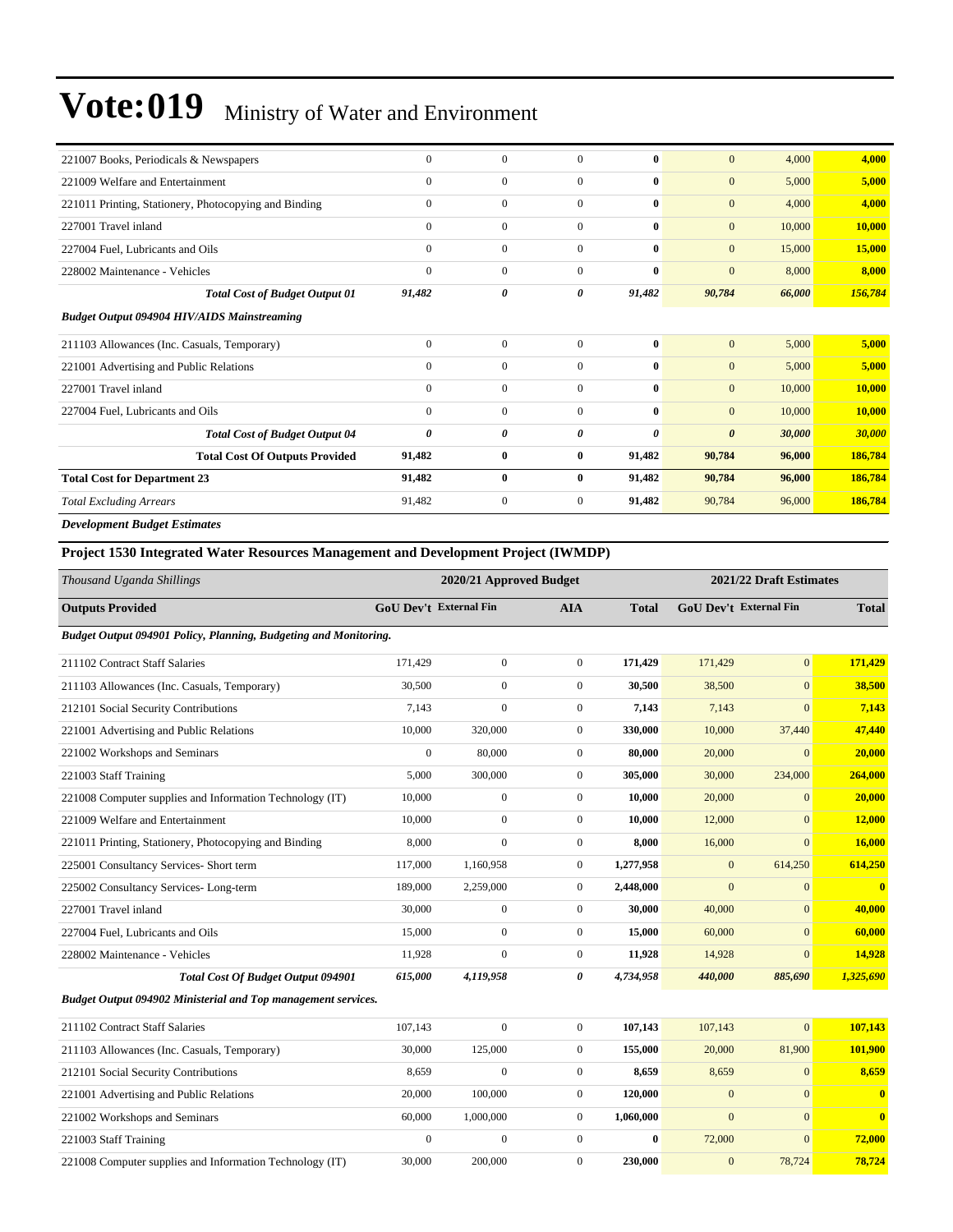| 225001 Consultancy Services- Short term                                                    | 342,000          | 835,143                       | $\boldsymbol{0}$      | 1,177,143             | 80,000           | 312,000                | 392,000      |
|--------------------------------------------------------------------------------------------|------------------|-------------------------------|-----------------------|-----------------------|------------------|------------------------|--------------|
| 225002 Consultancy Services-Long-term                                                      | 400,000          | 1,100,000                     | $\boldsymbol{0}$      | 1,500,000             | $\mathbf{0}$     | 975,000                | 975,000      |
| 227001 Travel inland                                                                       | 30,000           | $\boldsymbol{0}$              | $\mathbf{0}$          | 30,000                | 30,000           | $\mathbf{0}$           | 30,000       |
| 227004 Fuel, Lubricants and Oils                                                           | 25,000           | $\mathbf{0}$                  | $\mathbf{0}$          | 25,000                | 25,000           | $\overline{0}$         | 25,000       |
| 228002 Maintenance - Vehicles                                                              | 10,369           | 45,584                        | $\mathbf{0}$          | 55,953                | 20,369           | $\mathbf{0}$           | 20,369       |
| <b>Total Cost Of Budget Output 094902</b>                                                  | 1,063,171        | 3,405,727                     | $\boldsymbol{\theta}$ | 4,468,898             | 363,171          | 1,447,624              | 1,810,795    |
| <b>Budget Output 094903 Ministry Support Services</b>                                      |                  |                               |                       |                       |                  |                        |              |
| 211102 Contract Staff Salaries                                                             | 128,419          | $\mathbf{0}$                  | $\mathbf{0}$          | 128,419               | 128,419          | $\overline{0}$         | 128,419      |
| 211103 Allowances (Inc. Casuals, Temporary)                                                | 23,000           | 62,160                        | $\boldsymbol{0}$      | 85,160                | 33,000           | 75,301                 | 108,301      |
| 212101 Social Security Contributions                                                       | 7,521            | $\mathbf{0}$                  | $\boldsymbol{0}$      | 7,521                 | 7,521            | $\mathbf{0}$           | 7,521        |
| 221001 Advertising and Public Relations                                                    | $\boldsymbol{0}$ | 17,760                        | $\mathbf{0}$          | 17,760                | $\boldsymbol{0}$ | $\overline{0}$         | $\bf{0}$     |
| 221002 Workshops and Seminars                                                              | 40,000           | $\mathbf{0}$                  | $\mathbf{0}$          | 40,000                | 31,000           | $\overline{0}$         | 31,000       |
| 221003 Staff Training                                                                      | 10,000           | $\mathbf{0}$                  | $\mathbf{0}$          | 10,000                | 5,000            | $\overline{0}$         | 5,000        |
| 221009 Welfare and Entertainment                                                           | 11,000           | 19,403                        | $\mathbf{0}$          | 30,403                | 22,402           | $\overline{0}$         | 22,402       |
| 221011 Printing, Stationery, Photocopying and Binding                                      | 15,000           | 18,648                        | $\boldsymbol{0}$      | 33,648                | 15,000           | 31,200                 | 46,200       |
| 221014 Bank Charges and other Bank related costs                                           | $\boldsymbol{0}$ | 7,400                         | $\mathbf{0}$          | 7,400                 | $\mathbf{0}$     | 3,120                  | 3,120        |
| 222001 Telecommunications                                                                  | 1,000            | 2,960                         | $\boldsymbol{0}$      | 3,960                 | 1,000            | 2,137                  | 3,137        |
| 225001 Consultancy Services- Short term                                                    | 360,000          | 3,624,077                     | $\boldsymbol{0}$      | 3,984,077             | $\mathbf{0}$     | $\mathbf{0}$           | $\bf{0}$     |
| 225002 Consultancy Services-Long-term                                                      | 490,000          | 3,243,246                     | $\boldsymbol{0}$      | 3,733,246             | 730,000          | 1,877,840              | 2,607,840    |
| 227001 Travel inland                                                                       | 50,000           | 67,666                        | $\boldsymbol{0}$      | 117,666               | 40,000           | $\overline{0}$         | 40,000       |
| 227002 Travel abroad                                                                       | 10,000           | $\boldsymbol{0}$              | $\mathbf{0}$          | 10,000                | 50,000           | $\mathbf{0}$           | 50,000       |
| 227004 Fuel, Lubricants and Oils                                                           | 51,829           | 38,894                        | $\boldsymbol{0}$      | 90,723                | 30,000           | 75,223                 | 105,223      |
| 228002 Maintenance - Vehicles                                                              | 24,060           | $\mathbf{0}$                  | $\mathbf{0}$          | 24,060                | 3,487            | 83,406                 | 86,893       |
| 281504 Monitoring, Supervision & Appraisal of Capital work                                 | $\mathbf{0}$     | $\mathbf{0}$                  | $\boldsymbol{0}$      | $\bf{0}$              | 200,000          | $\mathbf{0}$           | 200,000      |
| Total Cost Of Budget Output 094903                                                         | 1,221,829        | 7,102,214                     | 0                     | 8,324,043             | 1,296,829        | 2,148,227              | 3,445,056    |
| <b>Total Cost for Outputs Provided</b>                                                     | 2,900,000        | 14,627,899                    | $\boldsymbol{0}$      | 17,527,899            | 2,100,000        | 4,481,541              | 6,581,541    |
| <b>Outputs Funded</b>                                                                      |                  | <b>GoU Dev't External Fin</b> | <b>AIA</b>            | <b>Total</b>          |                  | GoU Dev't External Fin | <b>Total</b> |
| <b>Budget Output 094953 Transfers to other Government Units</b>                            |                  |                               |                       |                       |                  |                        |              |
| 263204 Transfers to other govt. Units (Capital)                                            | $\boldsymbol{0}$ | $\boldsymbol{0}$              | $\mathbf{0}$          | $\bf{0}$              | 1,500,000        | $\overline{0}$         | 1,500,000    |
| o/w Transfer of funds to the regional centers for<br>implementation of project activities. | $\theta$         | $\theta$                      | $\theta$              | $\bf{0}$              | 1,500,000        | $\boldsymbol{\theta}$  | 1,500,000    |
| Total Cost Of Budget Output 094953                                                         | $\pmb{\theta}$   | 0                             | $\boldsymbol{\theta}$ | 0                     | 1,500,000        | $\pmb{\theta}$         | 1,500,000    |
| <b>Total Cost for Outputs Funded</b>                                                       | $\mathbf{0}$     | $\boldsymbol{0}$              | $\mathbf{0}$          | $\bf{0}$              | 1,500,000        | $\overline{0}$         | 1,500,000    |
| <b>Capital Purchases</b>                                                                   |                  | <b>GoU Dev't External Fin</b> | <b>AIA</b>            | <b>Total</b>          |                  | GoU Dev't External Fin | <b>Total</b> |
| <b>Budget Output 094972 Government Buildings and Administrative Infrastructure</b>         |                  |                               |                       |                       |                  |                        |              |
| 312101 Non-Residential Buildings                                                           | $\mathbf{0}$     | $\boldsymbol{0}$              | $\boldsymbol{0}$      | $\boldsymbol{0}$      | 1,200,000        | $\boldsymbol{0}$       | 1,200,000    |
| 312104 Other Structures                                                                    | $\boldsymbol{0}$ | $\boldsymbol{0}$              | $\boldsymbol{0}$      | $\bf{0}$              | 300,000          | $\boldsymbol{0}$       | 300,000      |
| Total Cost Of Budget Output 094972                                                         | 0                | 0                             | $\boldsymbol{\theta}$ | $\boldsymbol{\theta}$ | 1,500,000        | 0                      | 1,500,000    |
| Budget Output 094976 Purchase of Office and ICT Equipment, including Software              |                  |                               |                       |                       |                  |                        |              |
| 312213 ICT Equipment                                                                       | 100,000          | $\boldsymbol{0}$              | $\boldsymbol{0}$      | 100,000               | 100,000          | $\overline{0}$         | 100,000      |
| Total Cost Of Budget Output 094976                                                         | 100,000          | $\pmb{\theta}$                | $\boldsymbol{\theta}$ | 100,000               | 100,000          | 0                      | 100,000      |
| <b>Total Cost for Capital Purchases</b>                                                    | 100,000          | $\boldsymbol{0}$              | $\boldsymbol{0}$      | 100,000               | 1,600,000        | $\boldsymbol{0}$       | 1,600,000    |
| <b>Total Cost for Project: 1530</b>                                                        | 3,000,000        | 14,627,899                    | $\boldsymbol{0}$      | 17,627,899            | 5,200,000        | 4,481,541              | 9,681,541    |
| <b>Total Excluding Arrears</b>                                                             | 3,000,000        | 14,627,899                    | $\boldsymbol{0}$      | 17,627,899            | 5,200,000        | 4,481,541              | 9,681,541    |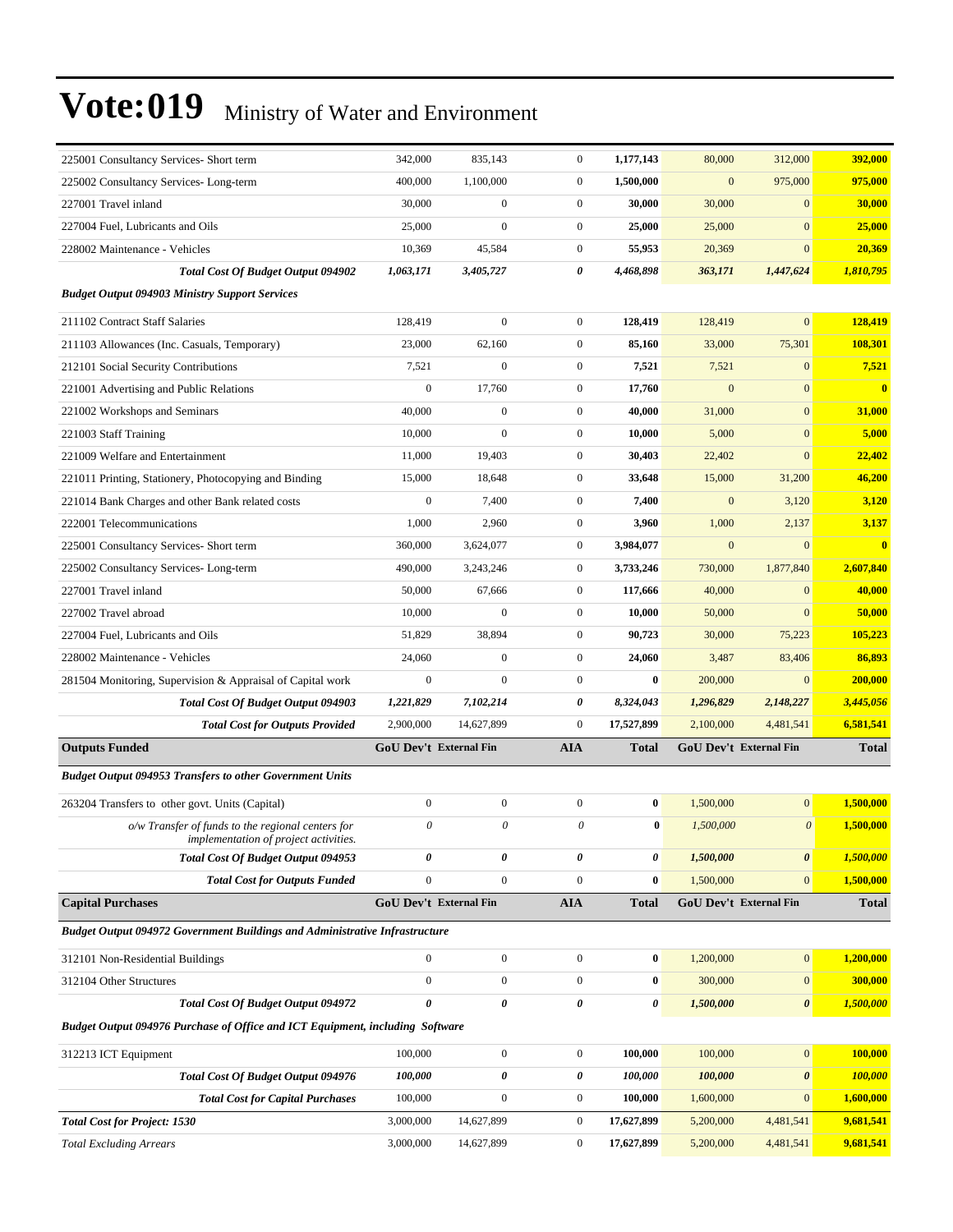#### **Project 1638 Retooling of Ministry of Water and Environment**

| Thousand Uganda Shillings                                        |                  | 2020/21 Approved Budget       |                  |                  |                  | 2021/22 Draft Estimates |                         |
|------------------------------------------------------------------|------------------|-------------------------------|------------------|------------------|------------------|-------------------------|-------------------------|
| <b>Outputs Provided</b>                                          |                  | <b>GoU Dev't External Fin</b> | <b>AIA</b>       | <b>Total</b>     |                  | GoU Dev't External Fin  | <b>Total</b>            |
| Budget Output 094901 Policy, Planning, Budgeting and Monitoring. |                  |                               |                  |                  |                  |                         |                         |
| 211103 Allowances (Inc. Casuals, Temporary)                      | 25,300           | $\boldsymbol{0}$              | $\boldsymbol{0}$ | 25,300           | $\mathbf{0}$     | $\mathbf{0}$            | $\bf{0}$                |
| 221002 Workshops and Seminars                                    | 100,000          | $\boldsymbol{0}$              | $\boldsymbol{0}$ | 100,000          | $\mathbf{0}$     | $\mathbf{0}$            | $\bf{0}$                |
| 221005 Hire of Venue (chairs, projector, etc)                    | 20,000           | $\mathbf{0}$                  | $\boldsymbol{0}$ | 20,000           | $\boldsymbol{0}$ | $\mathbf{0}$            | $\bf{0}$                |
| 221007 Books, Periodicals & Newspapers                           | 30,000           | $\boldsymbol{0}$              | $\boldsymbol{0}$ | 30,000           | $\mathbf{0}$     | $\mathbf{0}$            | $\bf{0}$                |
| 221008 Computer supplies and Information Technology (IT)         | 50,000           | $\boldsymbol{0}$              | $\boldsymbol{0}$ | 50,000           | $\mathbf{0}$     | $\mathbf{0}$            | $\bf{0}$                |
| 221011 Printing, Stationery, Photocopying and Binding            | 120,000          | $\boldsymbol{0}$              | $\boldsymbol{0}$ | 120,000          | 32,889           | $\mathbf{0}$            | 32,889                  |
| 221012 Small Office Equipment                                    | 37,500           | $\boldsymbol{0}$              | $\boldsymbol{0}$ | 37,500           | $\mathbf{0}$     | $\mathbf{0}$            | $\bf{0}$                |
| 222003 Information and communications technology (ICT)           | 45,000           | $\boldsymbol{0}$              | $\boldsymbol{0}$ | 45,000           | $\boldsymbol{0}$ | $\mathbf{0}$            | $\bf{0}$                |
| 225001 Consultancy Services- Short term                          | 350,000          | $\boldsymbol{0}$              | $\boldsymbol{0}$ | 350,000          | $\mathbf{0}$     | $\mathbf{0}$            | $\overline{\mathbf{0}}$ |
| 225002 Consultancy Services-Long-term                            | 307,200          | $\boldsymbol{0}$              | $\boldsymbol{0}$ | 307,200          | 570,000          | $\mathbf{0}$            | 570,000                 |
| 227001 Travel inland                                             | 74,800           | $\boldsymbol{0}$              | $\boldsymbol{0}$ | 74,800           | 82,500           | $\mathbf{0}$            | 82,500                  |
| 227004 Fuel, Lubricants and Oils                                 | $\mathbf{0}$     | $\boldsymbol{0}$              | $\boldsymbol{0}$ | $\bf{0}$         | 28,000           | $\mathbf{0}$            | 28,000                  |
| Total Cost Of Budget Output 094901                               | 1,159,800        | 0                             | 0                | 1,159,800        | 713,389          | $\boldsymbol{\theta}$   | 713,389                 |
| Budget Output 094902 Ministerial and Top management services.    |                  |                               |                  |                  |                  |                         |                         |
| 224005 Uniforms, Beddings and Protective Gear                    | 52,500           | $\boldsymbol{0}$              | $\boldsymbol{0}$ | 52,500           | $\mathbf{0}$     | $\mathbf{0}$            | $\bf{0}$                |
| 225001 Consultancy Services- Short term                          | 161,600          | $\boldsymbol{0}$              | $\boldsymbol{0}$ | 161,600          | $\mathbf{0}$     | $\mathbf{0}$            | $\bf{0}$                |
| 227001 Travel inland                                             | $\boldsymbol{0}$ | $\boldsymbol{0}$              | $\boldsymbol{0}$ | $\boldsymbol{0}$ | 100,000          | $\mathbf{0}$            | 100,000                 |
| 227004 Fuel, Lubricants and Oils                                 | 26,000           | $\boldsymbol{0}$              | $\boldsymbol{0}$ | 26,000           | 100,000          | $\mathbf{0}$            | 100,000                 |
| 228001 Maintenance - Civil                                       | $\mathbf{0}$     | $\mathbf{0}$                  | $\boldsymbol{0}$ | $\bf{0}$         | 100,000          | $\mathbf{0}$            | 100,000                 |
| 228002 Maintenance - Vehicles                                    | $\mathbf{0}$     | $\boldsymbol{0}$              | $\boldsymbol{0}$ | $\bf{0}$         | 100,000          | $\mathbf{0}$            | 100,000                 |
| 228003 Maintenance – Machinery, Equipment & Furniture            | 80,000           | $\boldsymbol{0}$              | $\boldsymbol{0}$ | 80,000           | $\mathbf{0}$     | $\boldsymbol{0}$        | $\bf{0}$                |
| <b>Total Cost Of Budget Output 094902</b>                        | 320,100          | 0                             | 0                | 320,100          | 400,000          | $\boldsymbol{\theta}$   | 400,000                 |
| <b>Budget Output 094903 Ministry Support Services</b>            |                  |                               |                  |                  |                  |                         |                         |
| 221003 Staff Training                                            | 37,500           | $\boldsymbol{0}$              | $\boldsymbol{0}$ | 37,500           | 30,000           | $\boldsymbol{0}$        | 30,000                  |
| 221008 Computer supplies and Information Technology (IT)         | 25,000           | $\mathbf{0}$                  | $\boldsymbol{0}$ | 25,000           | $\boldsymbol{0}$ | $\mathbf{0}$            | $\bf{0}$                |
| 223004 Guard and Security services                               | $\boldsymbol{0}$ | $\boldsymbol{0}$              | $\boldsymbol{0}$ | 0                | 50,000           | $\mathbf{0}$            | 50,000                  |
| 223005 Electricity                                               | $\boldsymbol{0}$ | $\boldsymbol{0}$              | $\boldsymbol{0}$ | $\bf{0}$         | 50,000           | $\boldsymbol{0}$        | 50,000                  |
| 223006 Water                                                     | $\mathbf{0}$     | $\boldsymbol{0}$              | $\boldsymbol{0}$ | $\bf{0}$         | 20,000           | $\mathbf{0}$            | 20,000                  |
| 224004 Cleaning and Sanitation                                   | $\boldsymbol{0}$ | $\boldsymbol{0}$              | $\boldsymbol{0}$ | $\bf{0}$         | 100,000          | $\boldsymbol{0}$        | 100,000                 |
| 225001 Consultancy Services- Short term                          | 140,000          | $\boldsymbol{0}$              | $\boldsymbol{0}$ | 140,000          | $\boldsymbol{0}$ | $\mathbf{0}$            | $\bf{0}$                |
| 227001 Travel inland                                             | 60,500           | $\boldsymbol{0}$              | $\boldsymbol{0}$ | 60,500           | $\boldsymbol{0}$ | $\mathbf{0}$            | $\bf{0}$                |
| 227002 Travel abroad                                             | 150,000          | $\boldsymbol{0}$              | $\boldsymbol{0}$ | 150,000          | $\boldsymbol{0}$ | $\mathbf{0}$            | $\bf{0}$                |
| 227004 Fuel, Lubricants and Oils                                 | 26,000           | $\boldsymbol{0}$              | $\boldsymbol{0}$ | 26,000           | 100,000          | $\mathbf{0}$            | 100,000                 |
| 228001 Maintenance - Civil                                       | 24,097           | $\boldsymbol{0}$              | $\boldsymbol{0}$ | 24,097           | $\boldsymbol{0}$ | $\mathbf{0}$            | $\bf{0}$                |
| 228002 Maintenance - Vehicles                                    | 12,000           | $\boldsymbol{0}$              | $\boldsymbol{0}$ | 12,000           | $\mathbf{0}$     | $\mathbf{0}$            | $\bf{0}$                |
| Total Cost Of Budget Output 094903                               | 475,097          | 0                             | 0                | 475,097          | 350,000          | $\boldsymbol{\theta}$   | 350,000                 |
| <b>Budget Output 094919 Human Resource Management Services</b>   |                  |                               |                  |                  |                  |                         |                         |
| 211102 Contract Staff Salaries                                   | 270,000          | $\boldsymbol{0}$              | $\boldsymbol{0}$ | 270,000          | 270,000          | $\mathbf{0}$            | 270,000                 |
| 211103 Allowances (Inc. Casuals, Temporary)                      | $\boldsymbol{0}$ | $\boldsymbol{0}$              | $\boldsymbol{0}$ | $\bf{0}$         | 40,000           | $\mathbf{0}$            | 40,000                  |
| 212101 Social Security Contributions                             | 30,000           | $\boldsymbol{0}$              | $\boldsymbol{0}$ | 30,000           | 30,000           | $\mathbf{0}$            | 30,000                  |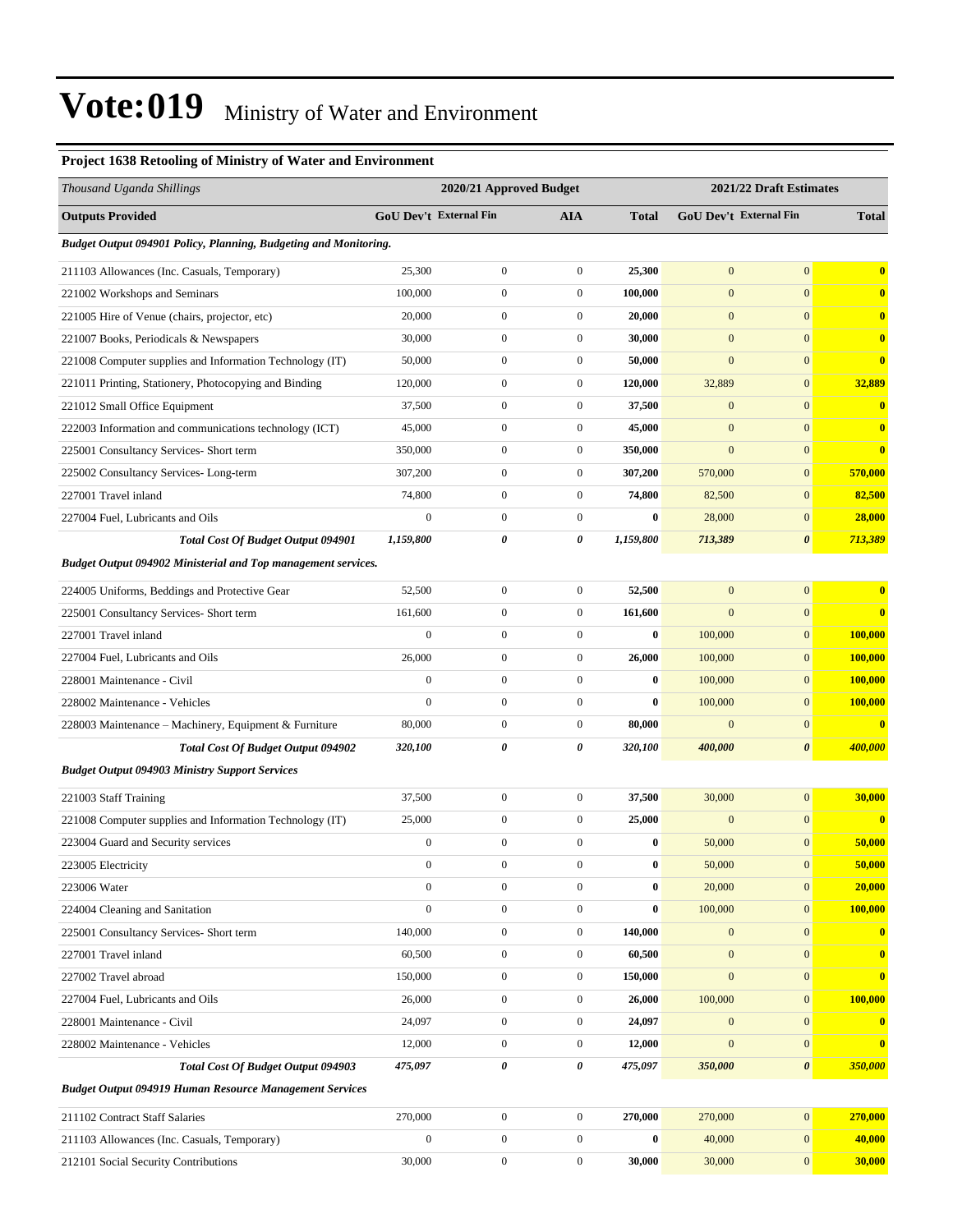| 212106 Validation of old Pensioners                                                         | $\mathbf{0}$                  | $\boldsymbol{0}$          | $\mathbf{0}$              | $\bf{0}$  | 100,000               | $\mathbf{0}$              | 100,000                 |
|---------------------------------------------------------------------------------------------|-------------------------------|---------------------------|---------------------------|-----------|-----------------------|---------------------------|-------------------------|
| 213002 Incapacity, death benefits and funeral expenses                                      | $\mathbf{0}$                  | $\boldsymbol{0}$          | $\overline{0}$            | $\bf{0}$  | 40,000                | $\mathbf{0}$              | 40,000                  |
| 221001 Advertising and Public Relations                                                     | $\mathbf{0}$                  | $\overline{0}$            | $\overline{0}$            | $\bf{0}$  | 40,000                | $\mathbf{0}$              | 40,000                  |
| 221007 Books, Periodicals & Newspapers                                                      | 100,000                       | $\boldsymbol{0}$          | $\boldsymbol{0}$          | 100,000   | 20,000                | $\mathbf{0}$              | 20,000                  |
| 221008 Computer supplies and Information Technology (IT)                                    | 20,000                        | $\boldsymbol{0}$          | $\boldsymbol{0}$          | 20,000    | $\mathbf{0}$          | $\mathbf{0}$              | $\bf{0}$                |
| 221011 Printing, Stationery, Photocopying and Binding                                       | 45,000                        | $\boldsymbol{0}$          | $\boldsymbol{0}$          | 45,000    | $\mathbf{0}$          | $\mathbf{0}$              | $\mathbf{0}$            |
| 221012 Small Office Equipment                                                               | 25,000                        | $\boldsymbol{0}$          | $\boldsymbol{0}$          | 25,000    | $\mathbf{0}$          | $\mathbf{0}$              | $\bf{0}$                |
| 221020 IPPS Recurrent Costs                                                                 | $\mathbf{0}$                  | $\mathbf{0}$              | $\boldsymbol{0}$          | $\bf{0}$  | 55,000                | $\mathbf{0}$              | 55,000                  |
| 224005 Uniforms, Beddings and Protective Gear                                               | 90,000                        | $\boldsymbol{0}$          | $\boldsymbol{0}$          | 90,000    | $\mathbf{0}$          | $\mathbf{0}$              | $\mathbf{0}$            |
| 225001 Consultancy Services- Short term                                                     | 100,000                       | $\boldsymbol{0}$          | $\boldsymbol{0}$          | 100.000   | $\mathbf{0}$          | $\mathbf{0}$              | $\bf{0}$                |
| 227001 Travel inland                                                                        | 66,000                        | $\boldsymbol{0}$          | $\boldsymbol{0}$          | 66,000    | 60,000                | $\mathbf{0}$              | 60,000                  |
| 227004 Fuel, Lubricants and Oils                                                            | 24,000                        | $\boldsymbol{0}$          | $\boldsymbol{0}$          | 24,000    | 40,000                | $\mathbf{0}$              | 40,000                  |
| 228002 Maintenance - Vehicles                                                               | 25,000                        | $\boldsymbol{0}$          | $\boldsymbol{0}$          | 25,000    | $\mathbf{0}$          | $\mathbf{0}$              | $\overline{\mathbf{0}}$ |
| Total Cost Of Budget Output 094919                                                          | 795,000                       | 0                         | 0                         | 795,000   | 695,000               | $\boldsymbol{\theta}$     | 695,000                 |
| <b>Budget Output 094920 Records Management Services</b>                                     |                               |                           |                           |           |                       |                           |                         |
| 211103 Allowances (Inc. Casuals, Temporary)                                                 | $\mathbf{0}$                  | $\boldsymbol{0}$          | $\boldsymbol{0}$          | $\bf{0}$  | 30,000                | $\mathbf{0}$              | 30,000                  |
| 221007 Books, Periodicals & Newspapers                                                      | 20,000                        | $\boldsymbol{0}$          | $\boldsymbol{0}$          | 20,000    | 10,000                | $\mathbf{0}$              | 10,000                  |
| 221009 Welfare and Entertainment                                                            | $\boldsymbol{0}$              | $\boldsymbol{0}$          | $\boldsymbol{0}$          | $\bf{0}$  | 20,000                | $\mathbf{0}$              | 20,000                  |
| 221011 Printing, Stationery, Photocopying and Binding                                       | $\mathbf{0}$                  | $\overline{0}$            | $\overline{0}$            | $\bf{0}$  | 20,000                | $\mathbf{0}$              | 20,000                  |
| 225001 Consultancy Services- Short term                                                     | 145,000                       | $\boldsymbol{0}$          | $\boldsymbol{0}$          | 145,000   | $\mathbf{0}$          | $\mathbf{0}$              | $\overline{\mathbf{0}}$ |
| 225002 Consultancy Services-Long-term                                                       | $\mathbf{0}$                  | $\boldsymbol{0}$          | $\boldsymbol{0}$          | $\bf{0}$  | 50,000                | $\mathbf{0}$              | 50,000                  |
| 227001 Travel inland                                                                        | 22,211                        | $\boldsymbol{0}$          | $\boldsymbol{0}$          | 22,211    | 104,000               | $\mathbf{0}$              | 104,000                 |
| 227004 Fuel, Lubricants and Oils                                                            | 16,000                        | $\boldsymbol{0}$          | $\boldsymbol{0}$          | 16,000    | 16,000                | $\mathbf{0}$              | 16,000                  |
| <b>Total Cost Of Budget Output 094920</b>                                                   | 203,211                       | 0                         | 0                         | 203,211   | 250,000               | $\boldsymbol{\theta}$     | 250,000                 |
| <b>Total Cost for Outputs Provided</b>                                                      | 2,953,208                     | $\boldsymbol{0}$          | $\overline{0}$            | 2,953,208 | 2,408,389             | $\mathbf{0}$              | 2,408,389               |
| <b>Outputs Funded</b>                                                                       | <b>GoU Dev't External Fin</b> |                           | <b>AIA</b>                | Total     |                       | GoU Dev't External Fin    | <b>Total</b>            |
| Budget Output 094951 Membership to International Organisations and support to LGs and NGOs. |                               |                           |                           |           |                       |                           |                         |
| 262101 Contributions to International Organisations (Current)                               | 250,000                       | $\boldsymbol{0}$          | $\boldsymbol{0}$          | 250,000   | 300,000               | $\boldsymbol{0}$          | 300,000                 |
| o/w Contributions to International Organisations (Current)                                  | 250,000                       | 0                         | $\boldsymbol{\theta}$     | 250,000   | $\boldsymbol{\theta}$ | $\boldsymbol{\theta}$     | $\overline{\mathbf{0}}$ |
| o/w Contributions to International Organisations (Current)                                  | $\boldsymbol{\mathit{0}}$     | $\theta$                  | $\theta$                  | $\bf{0}$  | 300,000               | $\boldsymbol{\theta}$     | 300,000                 |
| 262201 Contributions to International Organisations (Capital)                               | 150,000                       | $\boldsymbol{0}$          | $\boldsymbol{0}$          | 150,000   | $\mathbf{0}$          | $\boldsymbol{0}$          | $\bf{0}$                |
| o/w Contributions to International Organisations (Capital)                                  | 150,000                       | 0                         | $\boldsymbol{\theta}$     | 150,000   | $\boldsymbol{\theta}$ | $\boldsymbol{\mathit{0}}$ | $\bf{0}$                |
| <b>Total Cost Of Budget Output 094951</b>                                                   | 400,000                       | 0                         | 0                         | 400,000   | 300,000               | $\boldsymbol{\theta}$     | 300,000                 |
| <b>Budget Output 094953 Transfers to other Government Units</b>                             |                               |                           |                           |           |                       |                           |                         |
| 263104 Transfers to other govt. Units (Current)                                             | 2,048,397                     | $\boldsymbol{0}$          | $\boldsymbol{0}$          | 2,048,397 | 2,048,397             | $\mathbf{0}$              | 2,048,397               |
| o/w Transfers to other govt. Units (Current)                                                | 2,048,397                     | $\boldsymbol{\mathit{0}}$ | $\boldsymbol{\mathit{0}}$ | 2,048,397 | $\boldsymbol{\theta}$ | $\boldsymbol{\mathit{0}}$ | $\mathbf{0}$            |
| o/w Transfers to other govt. Units (Current)                                                | $\theta$                      | 0                         | $\theta$                  | $\bf{0}$  | 2,048,397             | $\boldsymbol{\mathit{0}}$ | 2,048,397               |
| 263204 Transfers to other govt. Units (Capital)                                             | 2,000,000                     | $\boldsymbol{0}$          | $\boldsymbol{0}$          | 2,000,000 | 2,000,000             | $\mathbf{0}$              | 2,000,000               |
| o/w Transfers to other govt. Units (Capital)                                                | 2,000,000                     | $\boldsymbol{\mathit{0}}$ | $\theta$                  | 2,000,000 | $\boldsymbol{\theta}$ | $\boldsymbol{\mathit{0}}$ | $\overline{\mathbf{0}}$ |
| o/w Transfers to other govt. Units (Capital)                                                | $\boldsymbol{\theta}$         | $\theta$                  | $\theta$                  | $\bf{0}$  | 2,000,000             | $\boldsymbol{\theta}$     | 2,000,000               |
| Total Cost Of Budget Output 094953                                                          | 4,048,397                     | 0                         | 0                         | 4,048,397 | 4,048,397             | $\boldsymbol{\theta}$     | 4,048,397               |
| <b>Total Cost for Outputs Funded</b>                                                        | 4,448,397                     | $\boldsymbol{0}$          |                           |           |                       |                           |                         |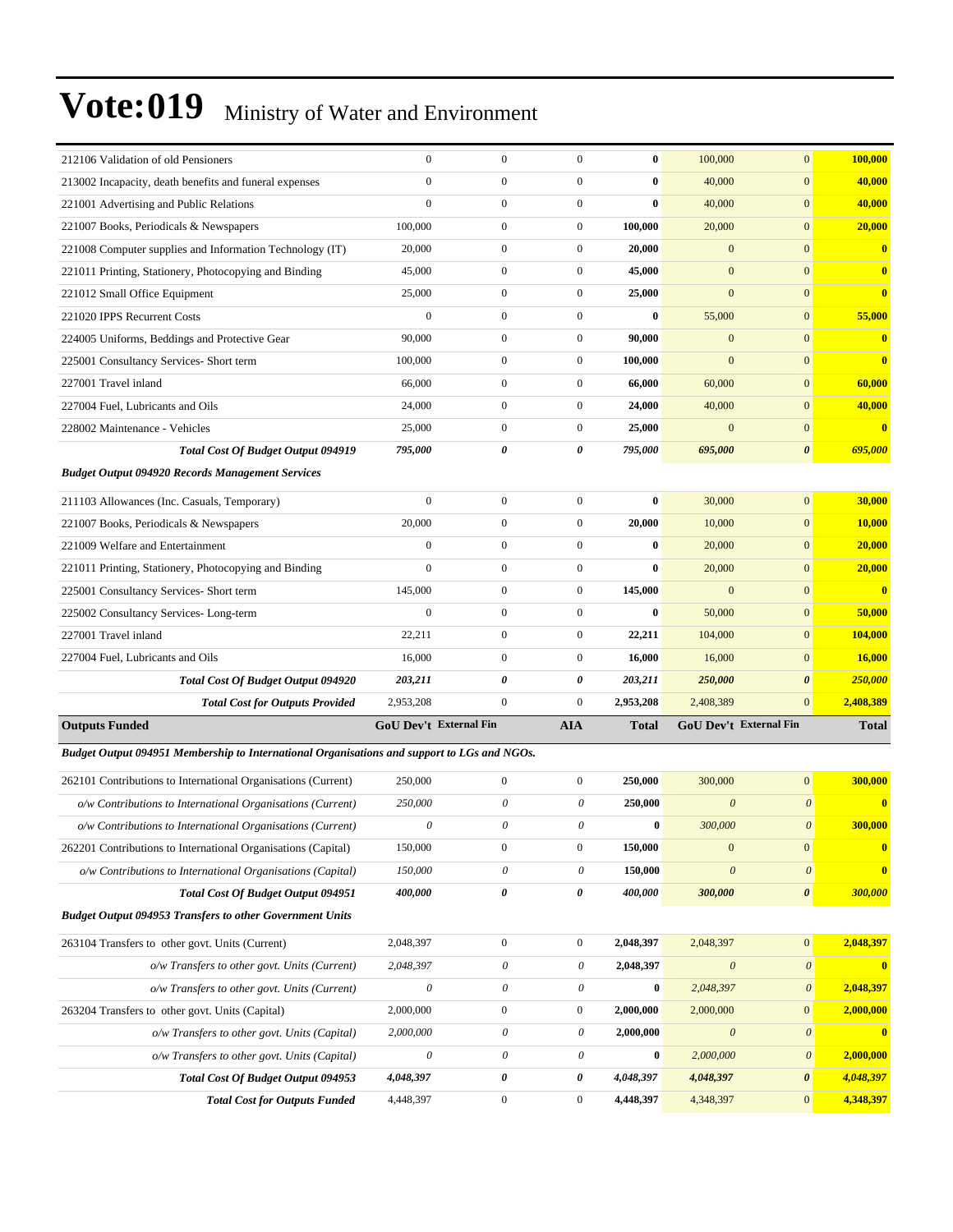| <b>Capital Purchases</b>                                                       | <b>GoU Dev't External Fin</b> |                         | <b>AIA</b>            | <b>Total</b>  |                       | <b>GoU Dev't External Fin</b> | <b>Total</b>            |  |
|--------------------------------------------------------------------------------|-------------------------------|-------------------------|-----------------------|---------------|-----------------------|-------------------------------|-------------------------|--|
| Budget Output 094976 Purchase of Office and ICT Equipment, including Software  |                               |                         |                       |               |                       |                               |                         |  |
| 281504 Monitoring, Supervision & Appraisal of Capital work                     | 385,000                       | $\overline{0}$          | $\mathbf{0}$          | 385,000       | 120,000               | $\mathbf{0}$                  | 120,000                 |  |
| 312213 ICT Equipment                                                           | 860,000                       | $\boldsymbol{0}$        | $\mathbf{0}$          | 860,000       | 500,000               | $\mathbf{0}$                  | 500,000                 |  |
| <b>Total Cost Of Budget Output 094976</b>                                      | 1,245,000                     | $\theta$                | $\boldsymbol{\theta}$ | 1,245,000     | 620,000               | $\boldsymbol{\theta}$         | 620,000                 |  |
| <b>Budget Output 094977 Purchase of Specialised Machinery &amp; Equipment</b>  |                               |                         |                       |               |                       |                               |                         |  |
| 311101 Land                                                                    | 252,000                       | $\mathbf{0}$            | $\boldsymbol{0}$      | 252,000       | $\mathbf{0}$          | $\mathbf{0}$                  | $\mathbf{0}$            |  |
| 312201 Transport Equipment                                                     | 1,698,000                     | $\overline{0}$          | $\overline{0}$        | 1,698,000     | 1,500,000             | $\mathbf{0}$                  | 1,500,000               |  |
| Total Cost Of Budget Output 094977                                             | 1,950,000                     | 0                       | 0                     | 1,950,000     | 1,500,000             | $\boldsymbol{\theta}$         | 1,500,000               |  |
| Budget Output 094978 Purchase of Office and Residential Furniture and Fittings |                               |                         |                       |               |                       |                               |                         |  |
| 281504 Monitoring, Supervision & Appraisal of Capital work                     | 695,200                       | $\overline{0}$          | $\overline{0}$        | 695,200       | 150,000               | $\overline{0}$                | 150,000                 |  |
| 312203 Furniture & Fixtures                                                    | 300,800                       | $\overline{0}$          | $\mathbf{0}$          | 300,800       | 300,000               | $\mathbf{0}$                  | 300,000                 |  |
| <b>Total Cost Of Budget Output 094978</b>                                      | 996,000                       | $\theta$                | $\boldsymbol{\theta}$ | 996,000       | 450,000               | $\boldsymbol{\theta}$         | 450,000                 |  |
| <b>Total Cost for Capital Purchases</b>                                        | 4,191,000                     | $\mathbf{0}$            | $\mathbf{0}$          | 4,191,000     | 2,570,000             | $\overline{0}$                | 2,570,000               |  |
| <b>Arrears</b>                                                                 | <b>GoU Dev't External Fin</b> |                         | <b>AIA</b>            | <b>Total</b>  |                       | <b>GoU Dev't External Fin</b> | <b>Total</b>            |  |
| <b>Budget Output 094999 Arrears</b>                                            |                               |                         |                       |               |                       |                               |                         |  |
| 321605 Domestic arrears (Budgeting)                                            | 1,125,558                     | $\overline{0}$          | $\overline{0}$        | 1,125,558     | $\mathbf{0}$          | $\overline{0}$                | $\overline{\mathbf{0}}$ |  |
| <b>Total Cost Of Budget Output 094999</b>                                      | 1,125,558                     | 0                       | 0                     | 1,125,558     | $\boldsymbol{\theta}$ | $\boldsymbol{\theta}$         | $\boldsymbol{\theta}$   |  |
| <b>Total Cost for Arrears</b>                                                  | 1,125,558                     | $\overline{0}$          | $\overline{0}$        | 1,125,558     | $\mathbf{0}$          | $\overline{0}$                | $\bf{0}$                |  |
| <b>Total Cost for Project: 1638</b>                                            | 12,718,163                    | $\overline{0}$          | $\mathbf{0}$          | 12,718,163    | 9,326,786             | $\overline{0}$                | 9,326,786               |  |
| <b>Total Excluding Arrears</b>                                                 | 11,592,605                    | $\overline{0}$          | $\mathbf{0}$          | 11,592,605    | 9,326,786             | $\overline{0}$                | 9,326,786               |  |
|                                                                                |                               | <b>GoU</b> External Fin | <b>AIA</b>            | <b>Total</b>  | GoU                   | <b>External Fin</b>           | <b>Total</b>            |  |
| <b>Total Cost for Sub-SubProgramme 49</b>                                      | 23,137,624                    | 14,627,899              | $\bf{0}$              | 37,765,522    | 31,556,070            | 4,481,541                     | 36,037,611              |  |
| <b>Total Excluding Arrears</b>                                                 | 23,137,624                    | 14,627,899              | $\boldsymbol{0}$      | 37,765,522    | 29,556,070            | 4,481,541                     | 34,037,611              |  |
|                                                                                | GoU                           | <b>External Fin</b>     | <b>AIA</b>            | <b>Total</b>  | GoU                   | <b>External Fin.</b>          | <b>Total</b>            |  |
| <b>Grand Total for Vote 019</b>                                                | 446,741,775                   | 1,076,831,496           | $\bf{0}$              | 1,523,573,270 | 536, 365, 409         | 674,961,541                   | 1,211,326,950           |  |
| <b>Total Excluding Arrears</b>                                                 | 437,727,606                   | 1,076,831,496           | $\mathbf{0}$          | 1,514,559,102 | 521,799,907           | 674,961,541                   | 1,196,761,449           |  |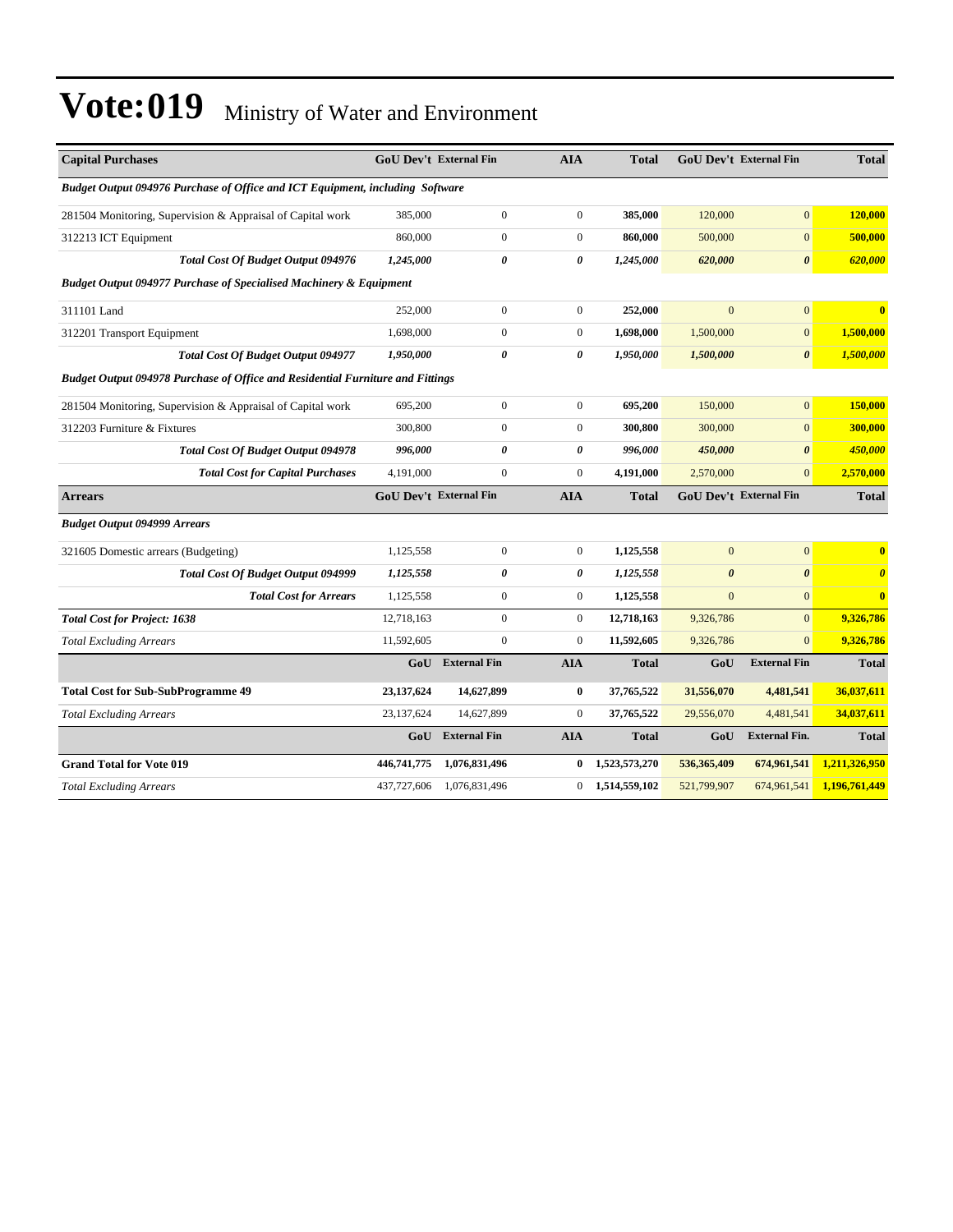#### **Table V5: External Financing to the Vote**

| Million Uganda Shillings                                                                                        | 2020/21 Approved Budget | 2021/22 Approved Estimates |
|-----------------------------------------------------------------------------------------------------------------|-------------------------|----------------------------|
|                                                                                                                 | <b>Total</b>            | <b>Total</b>               |
| 1193 Kampala Water Lake Victoria Water and Sanitation Project                                                   | 276,211.00              | 115,800.00                 |
| 401 Africa Development Bank (ADB)                                                                               | 0.00                    | 3,750.00                   |
| 513 France                                                                                                      | 276,211.00              | 32,940.00                  |
| 514 Germany Fed. Rep.                                                                                           | 0.00                    | 53,110.00                  |
| 517 India                                                                                                       | 0.00                    | 26,000.00                  |
| 1359 Piped Water in Rural Areas                                                                                 | 42,439.00               | 0.00                       |
| 410 International Development Association (IDA)                                                                 | 42,439.00               | 0.00 <sub>1</sub>          |
| 1417 Farm Income Enhancement and Forestry Conservation Project Phase II<br>(FIEFOC II)                          | 92,179.00               | 98,000.00                  |
| 401 Africa Development Bank (ADB)                                                                               | 0.00                    | 98,000.00                  |
| 410 International Development Association (IDA)                                                                 | 92,179.00               | 0.00                       |
| 1424 Multi-Lateral Lakes Edward & Albert Integrated Fisheries and Water<br><b>Resources Management (LEAFII)</b> | 8,500.00                | 4,400.00                   |
| 401 Africa Development Bank (ADB)                                                                               | 8,500.00                | 0.00 <sub>1</sub>          |
| 402 Africa Development Fund (ADF)                                                                               | 0.00                    | 4,400.00                   |
| 1487 Enhancing Resilience of Communities to Climate Change                                                      | 10,449.45               | 10,010.00                  |
| 410 International Development Association (IDA)                                                                 | 10,449.45               | 10,010.00                  |
| 1529 Strategic Towns Water Supply and Sanitation Project (STWSSP)                                               | 40,002.18               | 30,820.00                  |
| 401 Africa Development Bank (ADB)                                                                               | 40,002.18               | 30,820.00                  |
| 1530 Integrated Water Resources Management and Development Project<br>(IWMDP)                                   | 334,977.59              | 240,531.54                 |
| 410 International Development Association (IDA)                                                                 | 334,977.59              | 240,531.54                 |
| 1531 South Western Cluster (SWC) Project                                                                        | 142,759.71              | 57,318.36                  |
| 513 France                                                                                                      | 142,759.71              | 57,318.36                  |
| 1533 Water and Sanitation Development Facility Central - Phase II                                               | 7,500.00                | 0.00                       |
| 401 Africa Development Bank (ADB)                                                                               | 7,500.00                | 0.00                       |
| 1534 Water and Sanitation Development Facility North - Phase II                                                 | 20,868.10               | 23,605.64                  |
| 514 Germany Fed. Rep.                                                                                           | 20,868.10               | 23,605.64                  |
| 1559 Drought Resilience in Karamoja sub-region project                                                          | 9,000.00                | 7,693.00                   |
| 514 Germany Fed. Rep.                                                                                           | 9,000.00                | 0.00                       |
| 517 India                                                                                                       | 0.00                    | 7,693.00                   |
| 1613 Investing in Forests and Protected Areas for Climate-Smart Development                                     | 0.00                    | 19,660.00                  |
| 410 International Development Association (IDA)                                                                 | 0.00                    | 19,660.00                  |
| 1614 Support To Rural Water Supply and Sanitation Project                                                       | 0.00                    | 20,500.00                  |
| 517 India                                                                                                       | 0.00                    | 20,500.00                  |
| 1661 Irrigation For Climate Resilience Project Profile                                                          | 53,200.00               | 15,387.00                  |
| 410 International Development Association (IDA)                                                                 | 53,200.00               | 0.00                       |
| 517 India                                                                                                       | 0.00                    | 15,387.00                  |
| 1662 Water Management Zones Project Phase 2                                                                     | 745.46                  | 0.00                       |
| 510 Denmark                                                                                                     | 745.46                  | 0.00                       |
| 1666 Development of Solar Powered Irrigation and Water Supply Systems                                           | 38,000.00               | 31,236.00                  |
| 410 International Development Association (IDA)                                                                 | 38,000.00               | 0.00                       |